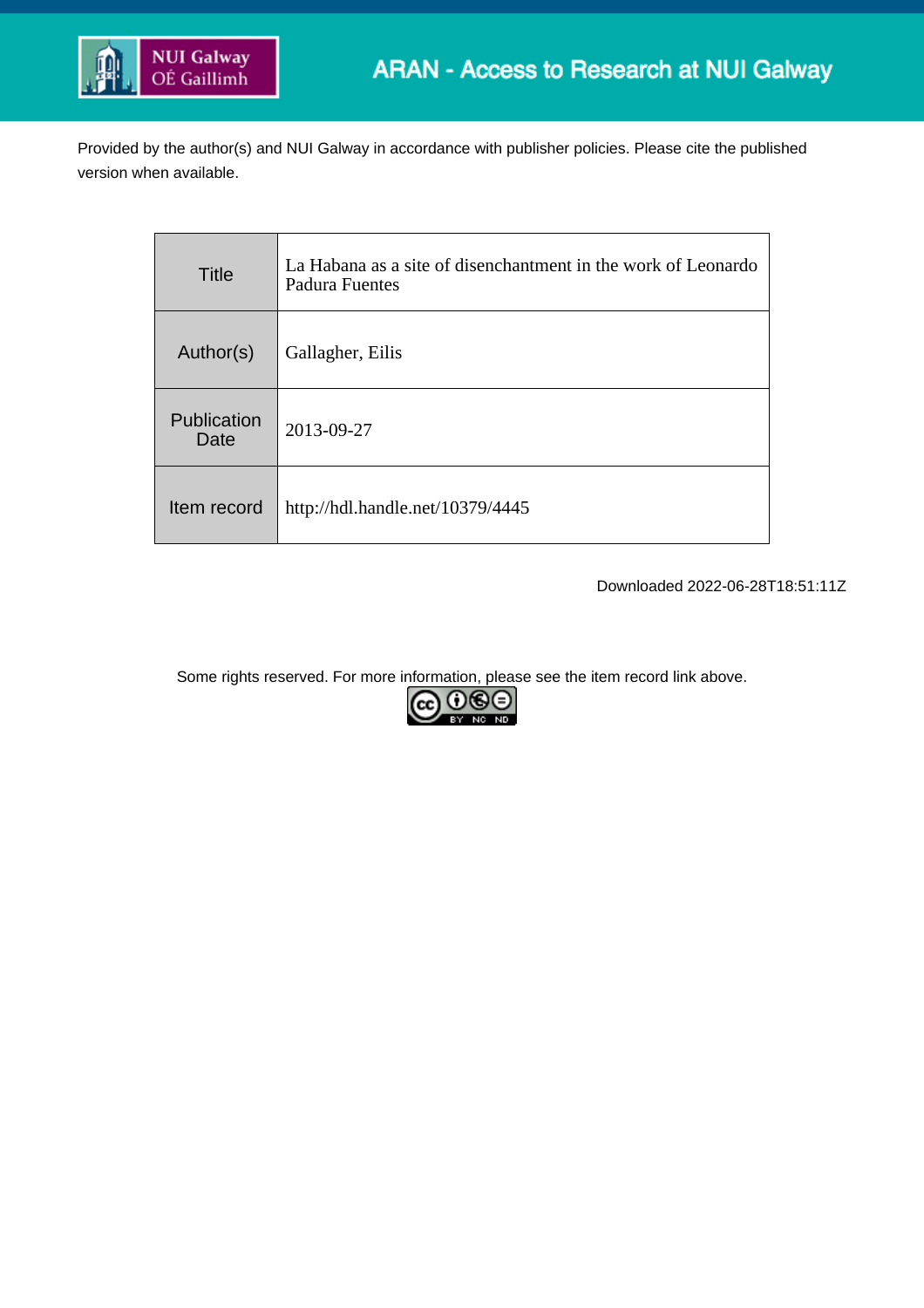# **La Habana as a Site of Disenchantment in the Work of Leonardo Padura Fuentes**

**Éilis Gallagher**

#### **Academic Supervisors:**

Dr. Kate Quinn Prof. Bill Richardson Dr. Lorraine Kelly

Dr. Mel Boland

School of Languages, Literatures and Cultures Department of Spanish National University of Ireland, Galway

<span id="page-1-0"></span>September 2013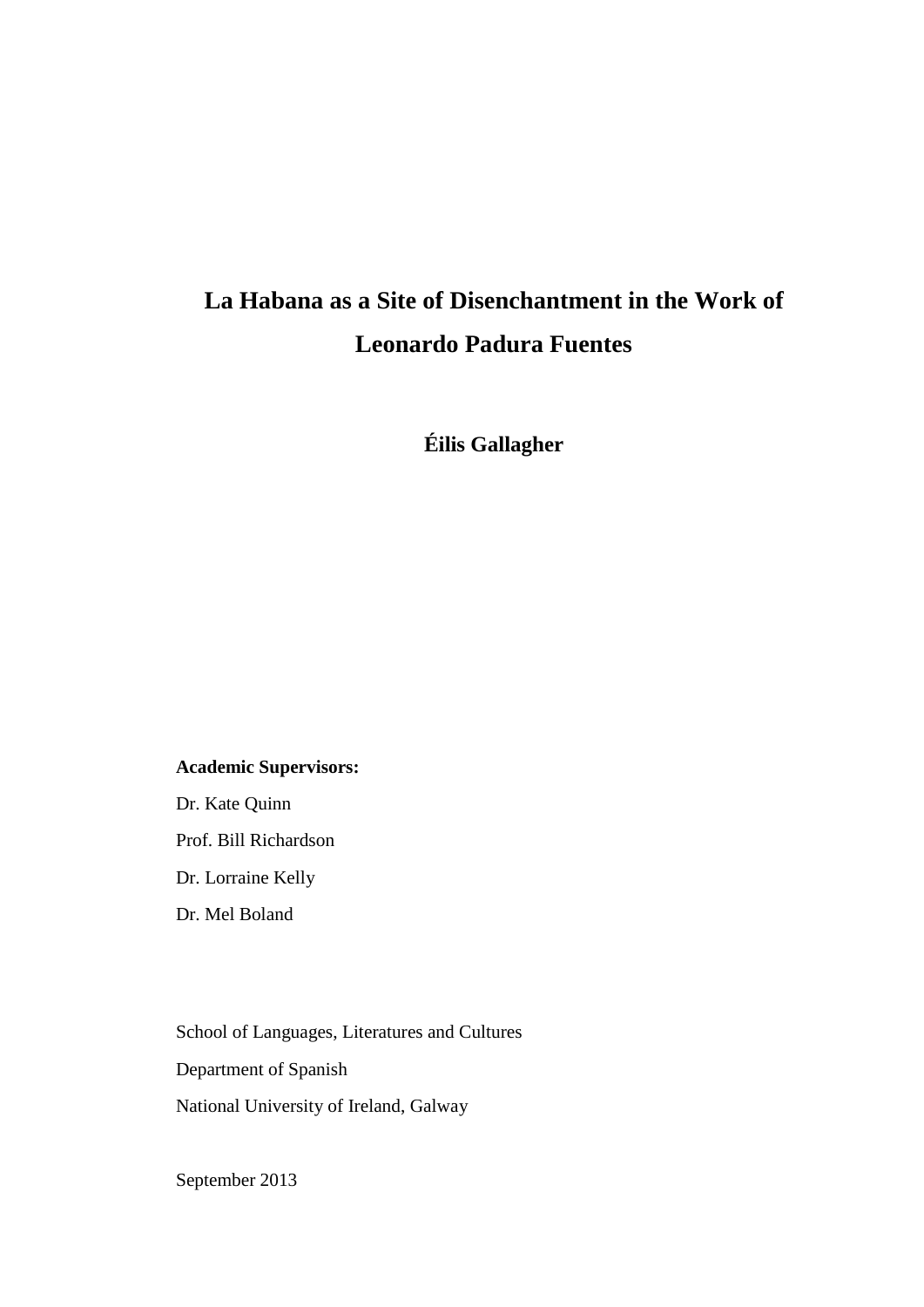# **Table of Contents**

Acknowledgements

Summary of the Contents

| <b>Introduction</b>                                                    | $\mathbf{1}$ |
|------------------------------------------------------------------------|--------------|
| <b>Chapter One</b>                                                     |              |
| The Disenchanted City of Leonardo Padura's Las cuatro estaciones       |              |
| Introduction                                                           | 10           |
| 1.1. Crime Fiction in Cuba: From Propaganda to Denuncia                | 12           |
| 1.2. Memories of La Habana; Use of Memory in Pasado perfecto           |              |
| and Vientos de cuaresma                                                | 15           |
| 1.3. The Heretic City; Representations of La Habana in <i>Máscaras</i> | 24           |
| 1.4. Representations of La Habana in Paisaje de otoño                  | 38           |
| <b>Chapter Two</b>                                                     |              |
| La novela de mi vida; History and Disenchantment repeated              |              |
| Introduction                                                           | 49           |
| 2.1. José Maria Heredia: Historical Background and Legacies            | 50           |
| 2.2. Inventing Cuban National Identity                                 | 58           |
| 2.3. Historical Fiction and Inaccuracy                                 | 68           |
| <b>Chapter Three</b>                                                   |              |
| Generational Disenchantment and la doble moral in La neblina del ayer  |              |
| Introduction                                                           | 79           |
| 3.1. Habana's Generational Divide; The Disenchanted and the Dollar     |              |
| Generations                                                            | 80           |
| 3.2. Drugs and Mafias in La Habana: The Past Echoes in the Present     | 91           |

3.3. Mapping Changes in La Habana; The labyrinth Between the Imagined Pre-revolutionary City and Post-Special Period Reality 101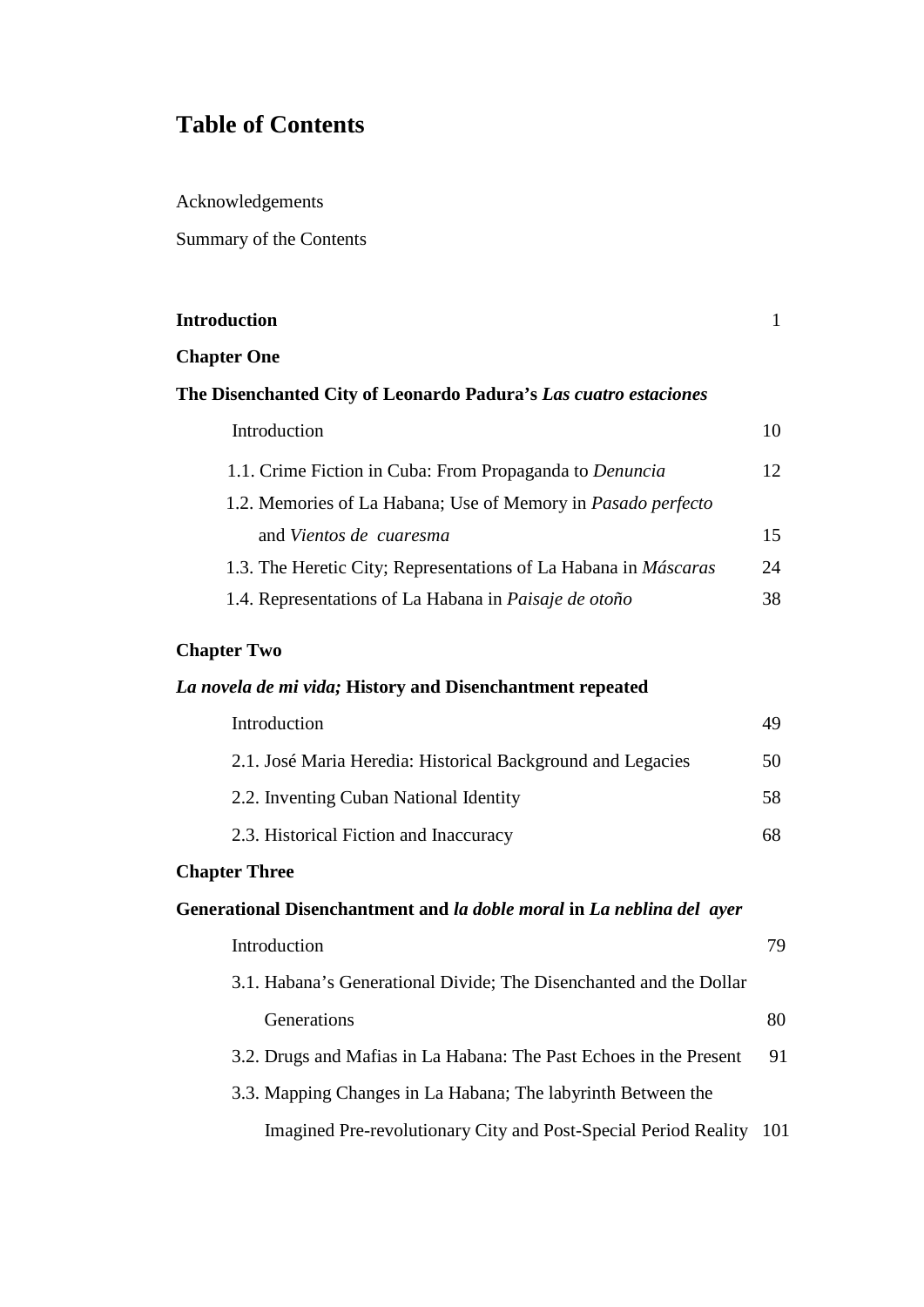## **Chapter Four**

## **Debunking the socialist dream:** *El hombre que amaba a los perros*

| <b>Bibliography</b> |                                                               | 150 |
|---------------------|---------------------------------------------------------------|-----|
| <b>Conclusion</b>   |                                                               | 145 |
|                     | 4.3. The Fall of the Perverted Utopia                         | 135 |
|                     | 4.2. Ramón Mercader: The disenchanted villain/victim          | 128 |
|                     | 4.1. An Historical and Generational Journey to Disenchantment | 116 |
|                     | Introduction                                                  | 114 |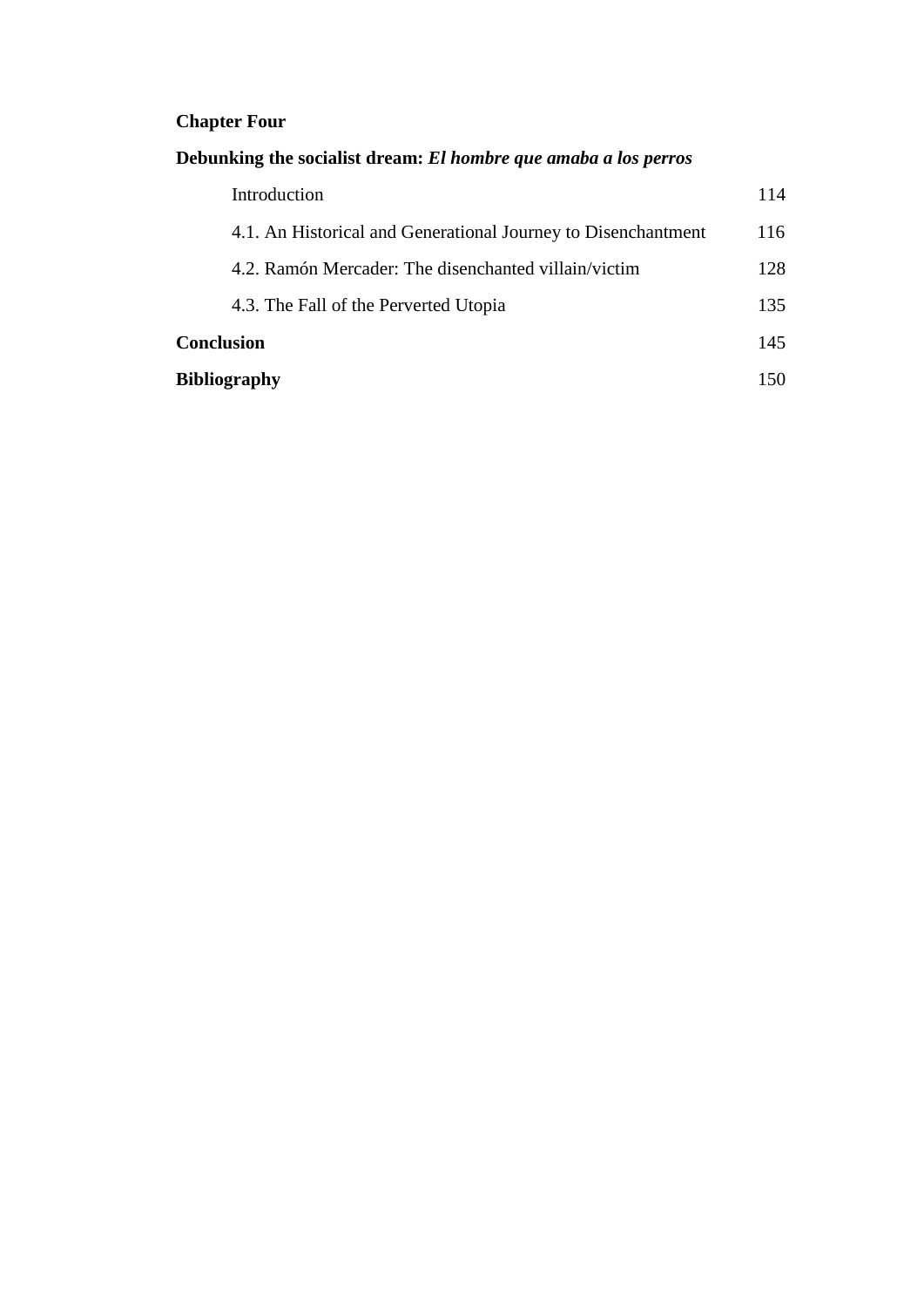## **Acknowledgements**

Firstly, I would like to thank my primary supervisor, Dr. Kate Quinn, for her encouragement and support throughout this process, without which I would never have completed this thesis.

Secondly, I would like to thank the members of my Graduate Research Committee, Prof. Bill Richardson, Dr. Lorraine Kelly and Dr. Mel Boland for their words of advice. I would also like to acknowledge Prof. Bill Richardson and the Spanish Department at NUI Galway for giving me the opportunity to teach Spanish which has always been my main motivation for working towards a PhD.

Thirdly, I would like to thank my mother, brothers and sisters for their support. I owe a special thanks to my good friend Jennie and the girls in 206 who helped make this project a lot more enjoyable. I also owe endless gratitude to my partner Isaac for his love and support and also to my son Miguel. Finally I would like to dedicate this thesis to my mother Margaret and to the memory of my father, Michael.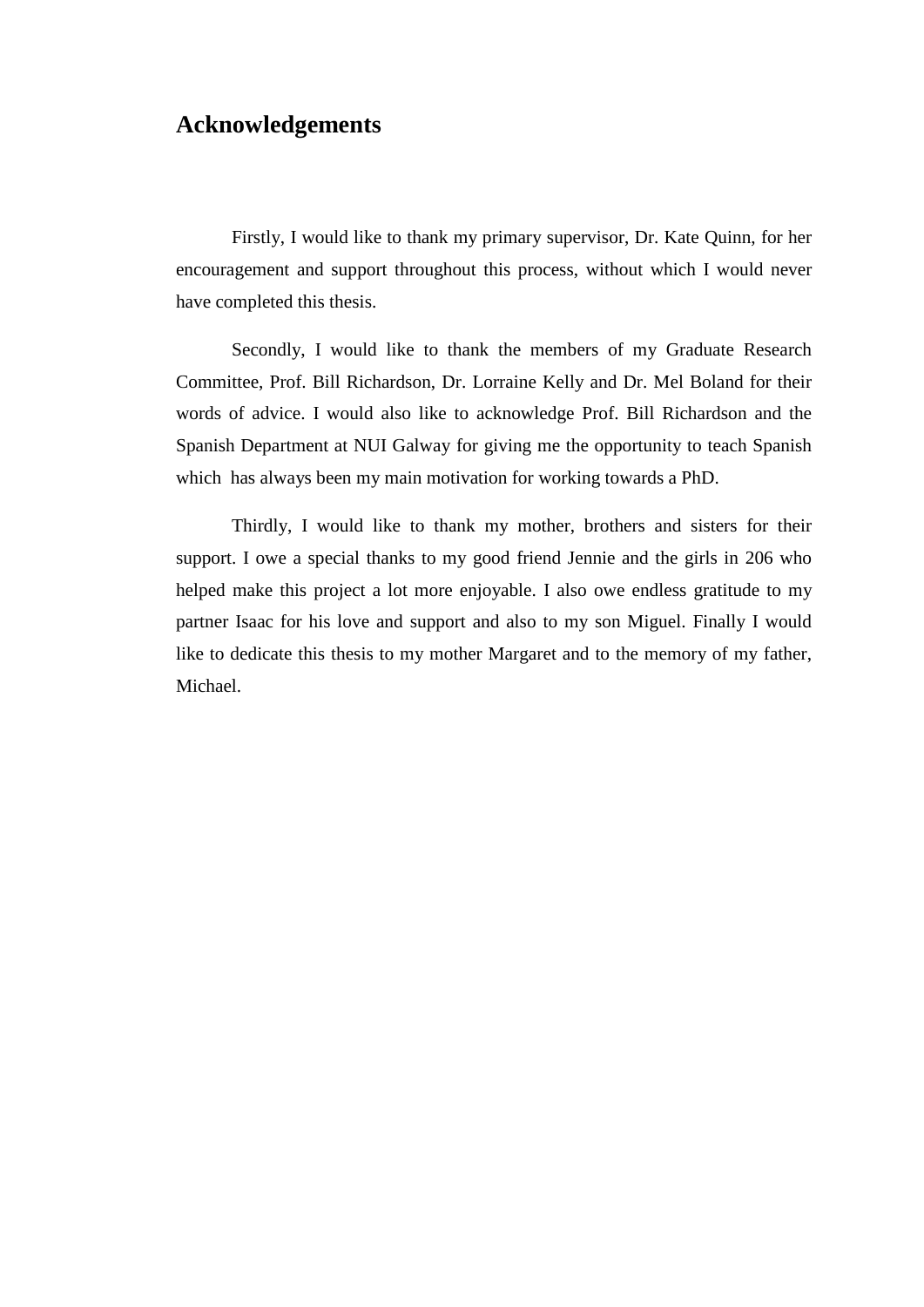## **Summary of the Contents**

This thesis establishes that disenchantment in the city of La Habana is a recurring theme in the narrative of Cuban author Leonardo Padura Fuentes. It involves a close reading of seven novels written and published between 1991 and 2009. Based chronologically on the publication of each of the seven novels analysed, each Chapter evaluates how the author represents a different contributing factor or factors to the disenchantment of the city of La Habana in his novels. Disenchantment in this thesis refers to the state of disillusion and disappointment felt by the inhabitants of the city of La Habana with the Cuban Revolution. His historical fiction shows a similar concern with political disenchantment. Disenchantment is most strongly felt by Padura's own generation; those who were born in the 1950s and educated solely by the Revolution. Although there have been several studies published on the detective fiction of Padura, to my knowledge no extensive study has yet been carried out which is specific to the theme of disenchantment and the city in the work of Padura, thereby making this thesis an original contribution to knowledge.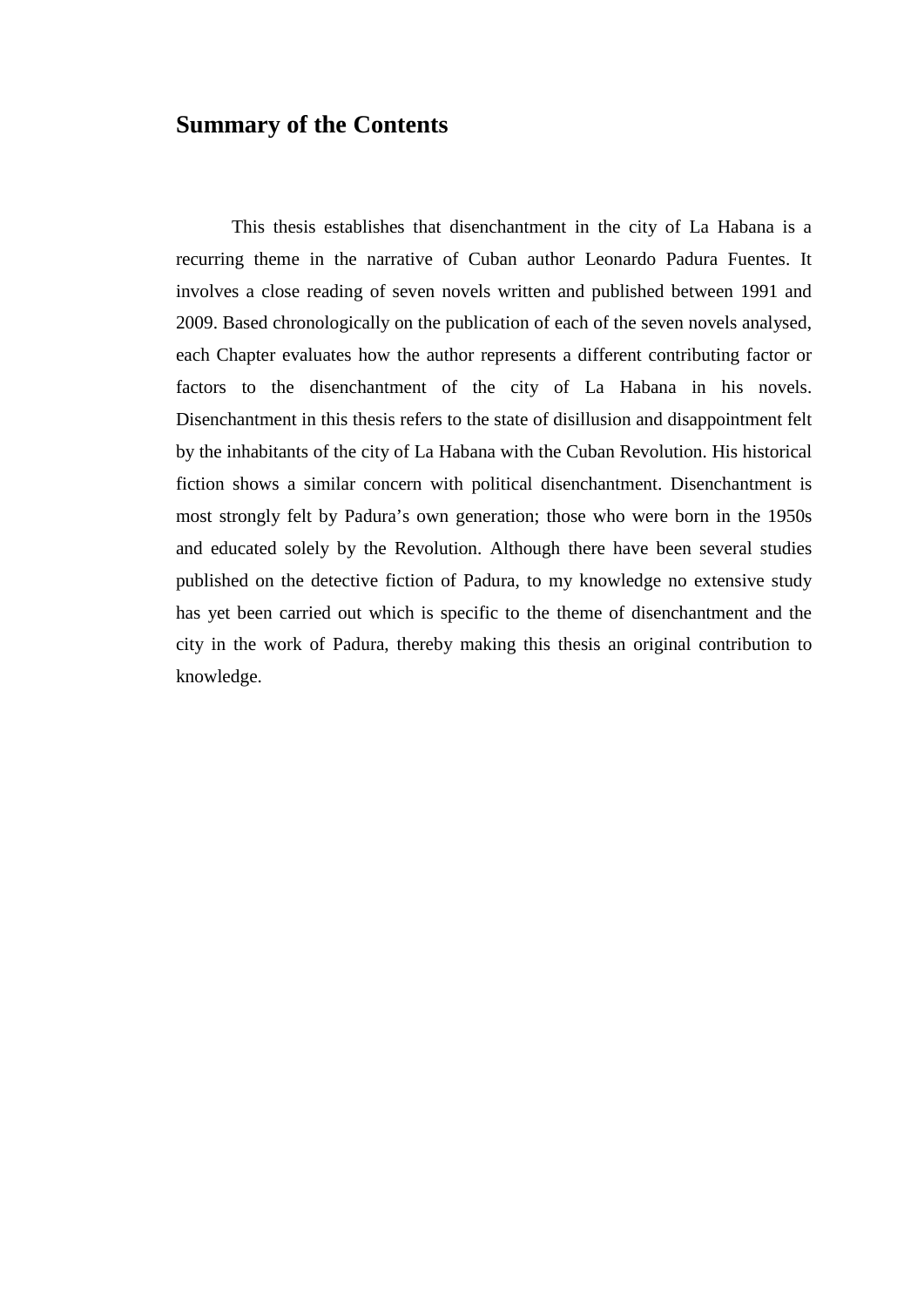Introduction

### **Introduction**

The central aim of this thesis is to show that disenchantment in the city of La Habana is central to the work of Cuban author Leonardo Padura. This study, which will involve a close reading of seven novels by Padura written between the years 1991 and 2009, aims to illustrate how disenchantment takes various forms in his narrative and how his novels can be read as a means to understanding the city of La Habana as a site of disenchantment. In order to clarify the aim of this thesis, I will offer a definition of disenchantment as it is applied in this work. Disenchantment in this thesis refers to the state of disillusion and disappointment felt by the inhabitants of the city of La Habana with the Cuban Revolution, as illustrated by Padura in his fiction. It implies that a feeling of optimism and belief in the revolutionary process once existed but has since been converted to a sense of loss, dissatisfaction and disbelief in the system. I will argue that this feeling of disenchantment exists as a central theme in Padura's novelistic representation of La Habana in his novels. This sense of disenchantment is most strongly felt by Leonardo Padura's generation; those who were born in the 1950s and educated solely by the Revolution.

Born in La Habana in 1955, Padura is of the first generation of Cubans to be educated fully by the Revolution. He worked initially as an investigative journalist for a literary magazine called *El Caimán Barbudo*. However, Padura's willingness to write about topics the authorities would rather keep out of the press did not go unnoticed and he was sent to work for another magazine *Juventud Rebelde*, where he would be under stricter watch (Pérez González 2012: 15). His first work of fiction, *Fiebre de caballos*, was a romantic novel, written in 1984. He continued to work in journalism and published his second novel *Pasado perfecto*, the first novel of the Mario Conde series *Las cuatro estaciones* in 1991. Bound by the ties of censorship, Padura was limited in his factual writings, as to how he could reflect in his work his vision of Cuba and La Habana. Pérez González points out that Padura opted as a journalist for a more cautious strategy for addressing Cuba's problems as a journalist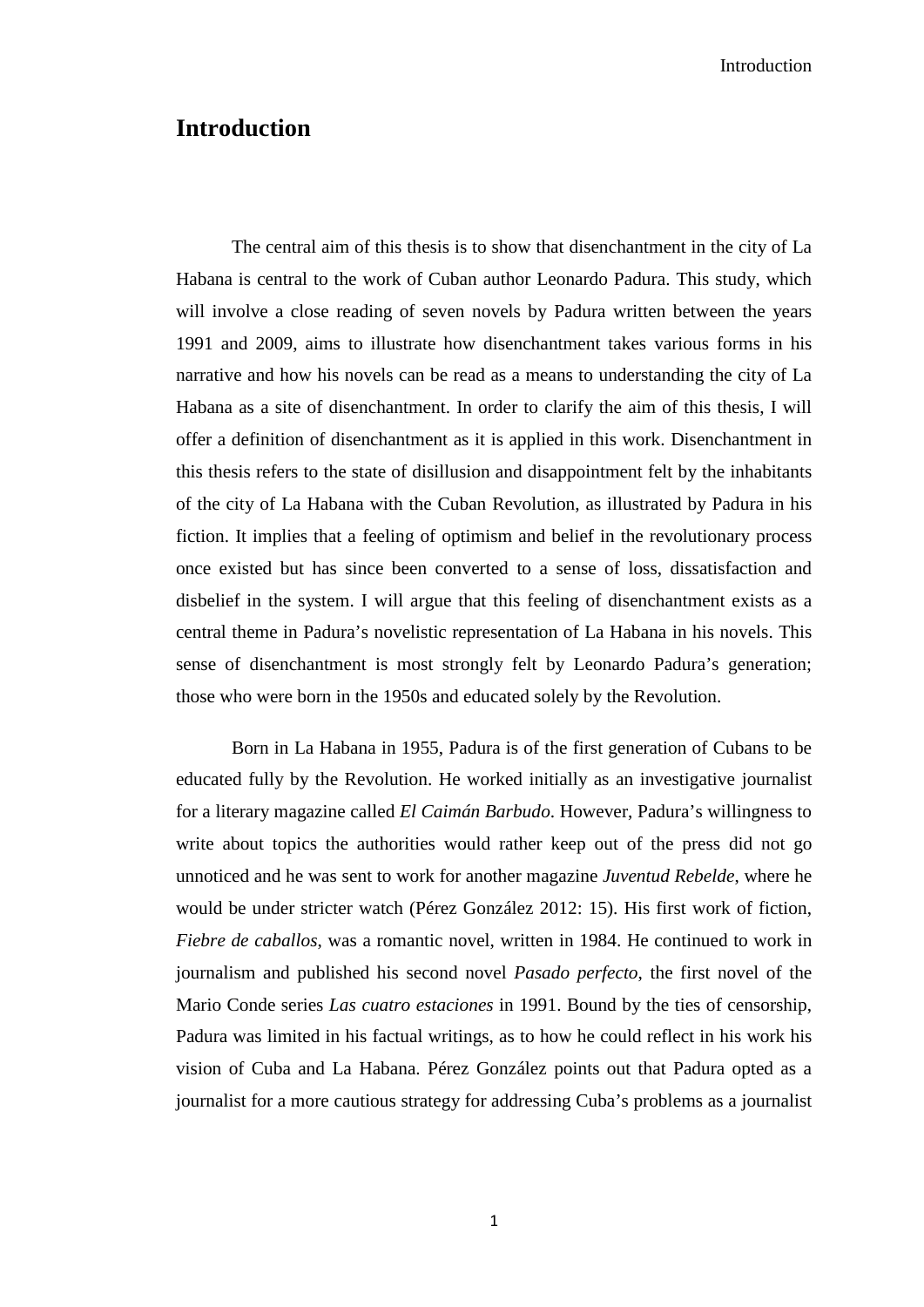by writing about episodes and characters from the past.<sup>[1](#page-1-0)</sup> While it is arguable that Padura maintains this strategy of focusing on the past to shed light on Cuba's present in his fiction, he always includes a present day protagonist in his narratives which serves to comment on Cuba's current reality.

From the time of Castro's famous speech in 1961 "Palabras a los intelectuales" in which he declared "Dentro de la Revolución todo; fuera de la Revolución nada", it was clear that only art that supported the Revolution would be tolerated. However, censorship was not severely tightened until the 1970s, which led to the exile of many Cuban intellectuals. This period, known as "el quinquenio gris", coincides with the emergence of the Cuban style of socialist crime fiction. It is also a period that Padura returns to repeatedly in his fiction and is one which plays a formative influence in his depiction of the development of a sense of disenchantment. This style of socialist crime fiction was promoted by the Cuban authorities as a propaganda tool which served to extol socialism over the evils of capitalism.[2](#page-7-0) Padura, who openly criticised the limitations of the Cuban crime novel in his essay "Modernidad y posmodernidad: La novela policial en Iberoamérica", writes ''En lo esencial, sin embargo, se trabajó sobre una retórica que se repetía de obra en obra y sobre un modelo que difícilmente permetía las innovaciones genéricas e, incluso, la profundización artística de los contenidos o la problemataización veraz de los personajes" (Padura 1999: 48). Padura was one of the first Cuban writers to subvert Cuban socialist crime fiction. Rather than extol the Revolution, Padura's novels highlight its errors. In an interview with Magdalena López in 2006, Padura explains his motives for writing crime fiction: "[es] una novela que enseguida te conecta con lo peor de la sociedad. Te coloca inmediatamente en su lado oscuro. En el caso de mis novelas, donde lo reflexivo tiene mayor peso argumental, creo que el género permite la reflexión social e histórica" (López 2007: 166).

While a number of critics have written on Leonardo Padura, few have looked specifically at disenchantment and even those who do, have only done so in a very limited manner. Most literary critics who have published work on Padura have

 $\overline{\phantom{0}}$ 

<sup>1</sup> For more on journalism under Castro see Juan Orlando Pérez González "Revolution Is Such a Beautiful Word! Literary Journalism in Castro's Cuba".

<span id="page-7-1"></span><span id="page-7-0"></span><sup>&</sup>lt;sup>2</sup> Critics such as Simpson (1990), Braham (2004) and Wilkinson (2006) have examined this fiction.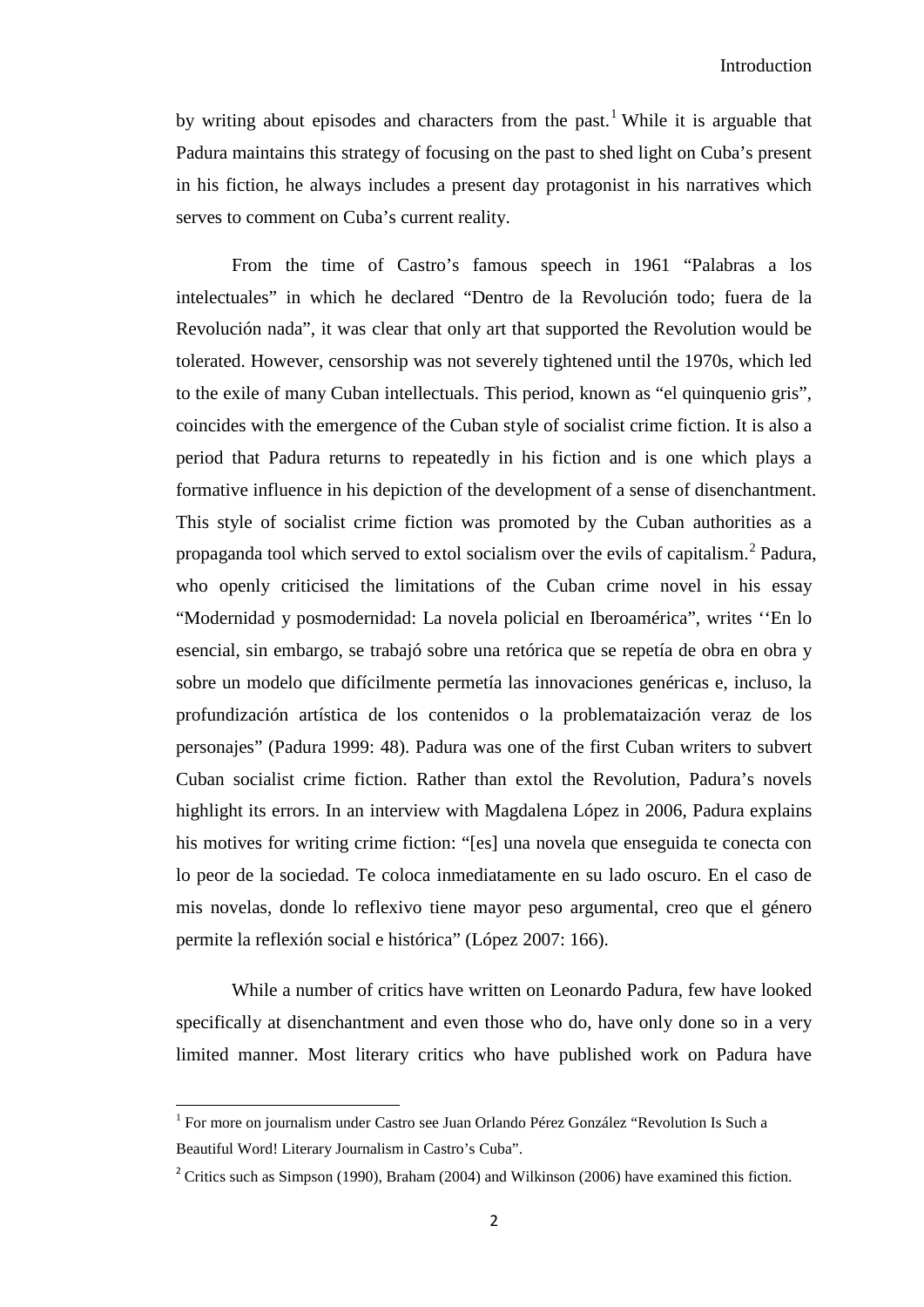focused on the Mario Conde series, particularly in relation to the genre of crime fiction. Stephen Wilkinson in *Detective Fiction in Cuban Society and Culture,* which traces the development of the detective novel in Cuba, dedicates three of ten Chapters to Padura's Conde series. Employing theories by Lukacs and Sartre, Wilkinson focuses on el Conde's preoccupation with existence and self identity. He also carries out a postmodern reading of the series, referring to theories by Lyotard. Wilkinson devotes one Chapter to sexual and political intolerance through a comparative study of Padura's *Máscaras* and the film *Fresa y chocolate* (1993: Gutiérrez Alea and Tabío)*.* In 2011, Wilkinson published "Death, Socialism and the Death of Socialism in *El hombre que amaba a los perros*" in which he interprets Padura's 2009 novel *El hombre que amaba a los perros* as a novel which highlights the survival of the Revolution rather than the death of socialism. I argue for a different reading in my final Chapter, in which I interpret the novel as a negative critique of how communism was implemented in various countries and how this perversion of the utopian dream has led to a feeling of disenchantment in La Habana.

Other critics such as Franken (2009), Song (2009), Martín and Zapatero (2007), Braham (2004), and Pérez (2010) focus their analysis on Padura as a crime fiction writer, with the majority focusing mainly on the *Cuatro estaciones* tetralogy. Since beginning my research on the topic of disenchantment in the novels of Padura, only one critic has explicitly addressed this issue: García Talavan published her article "La Habana, ciudad del desencanto en la narrativa de Leonardo Padura" in 2011, although her study only considers a limited number of texts. This was the same year that the proceedings from the 2010 conference "Congreso de cine y novela negra" were published which included my article "Memoria y desencanto en las novelas policíacas de Leonardo Padura Fuentes". Manuel Martínez in "Imágenes de Ciudad" offers a comparative study of the representation of the city in García Márquez's *El amor en los tiempos de cólera* and Padura's *La novela de mi vida*. Employing Edward Soja's theory of thirdspace, Martínez interprets Padura's Habana as a "templo vivo que habla" (Martínez 2008: 78), as opposed to the silence of García Márquez's Cartagena de Indias. Martínez refers to Soja's book *Thirdspace*, in which he discusses the individual's relationship with space. Soja, like Jameson, Lefebvre and Bhabha, considers space as a political/social zone where power relations are put into play. In thirdspace, every element is radically open to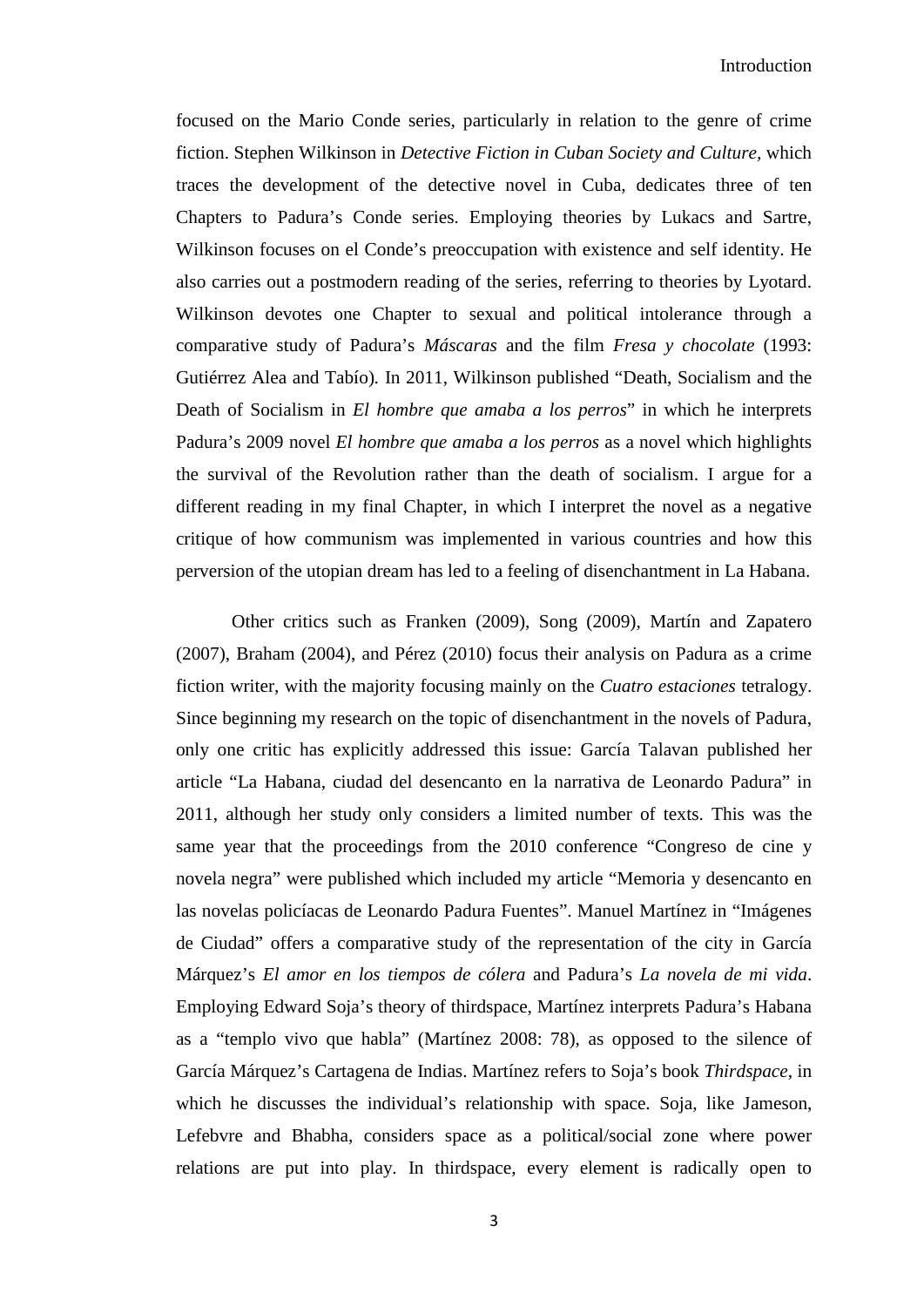influences from other elements and therefore, according to Martínez, the concept of thirdspace can be used as a tool for analysing the dynamics of the city (Martínez 2008: 65-66). The focus of Martínez's study is nostalgia as a contributing factor to disenchantment in the city, which I also address in Chapter one (1.2.). Another article which addresses the topic of the city of La Habana in the work of Padura is Ángel Esteban's "A las duras y a las Paduras: La Habana, cielo e infierno" (2007)*.* In this study, Esteban notes how La Habana is given a leading role in Padura's *Cuatro estaciones* tetralogy, focusing his analysis on *Máscaras* and *Paisaje de otoño*. Esteban argues that Padura's protagonists are a metonymy of the city and can be read as a representation of La Habana. My interpretation differs in that I do not consider his protagonists a metonymy of La Habana but rather part of La Habana's lived social space and as such the decay of their social environment impacts on the lives of the inhabitants of the city.

Cuban author and critic Amir Valle has written two articles on the theme of the new Latin American city as represented in crime fiction. The first, "Marginalidad y ética de la marginalidad en la nueva ciudad narrada por la novela negra latinoamericana" (2007), explores the representation of Latin American cities as sites of marginalization in the *neopolicial*. [3](#page-7-1) He includes a brief reference to Padura's *Cuatro estaciones* as an example of how his work exposes state corruption. In his later "La nueva ciudad cubana (y/o La Habana otra) en la novelística negra de Leonardo Padura" (2012) Valle sets out how Padura has differed in his representation of La Habana from previous Cuban writers. Valle considers the publication of Padura's tetralogy a turning point in the representation of the city given its focus on the loss of both architectural and moral values; "una ciudad donde crece la fauna de la marginalidad por el simple hecho de que vivir es cada vez más un acto marginal de supervivencia" (Valle 2012: 5). Valle considers Padura's city to be real and "distinta a la ciudad de las postales y los políticos" (Valle 2012: 5). This "real" and often raw representation of La Habana by Padura is what lends itself to the study of the city as a site of disenchantment, as represented in all of the novels analysed. Like Valle, I also focus on the loss of moral values in the city in Chapter

<span id="page-9-0"></span><sup>&</sup>lt;sup>3</sup> The *neopolicial*, a term coined by Mexican crime writer Paco Ignacio Taibo II, is the Latin American style of Crime Fiction which tends to focus on the darker side of society in an effort to expose social injustice.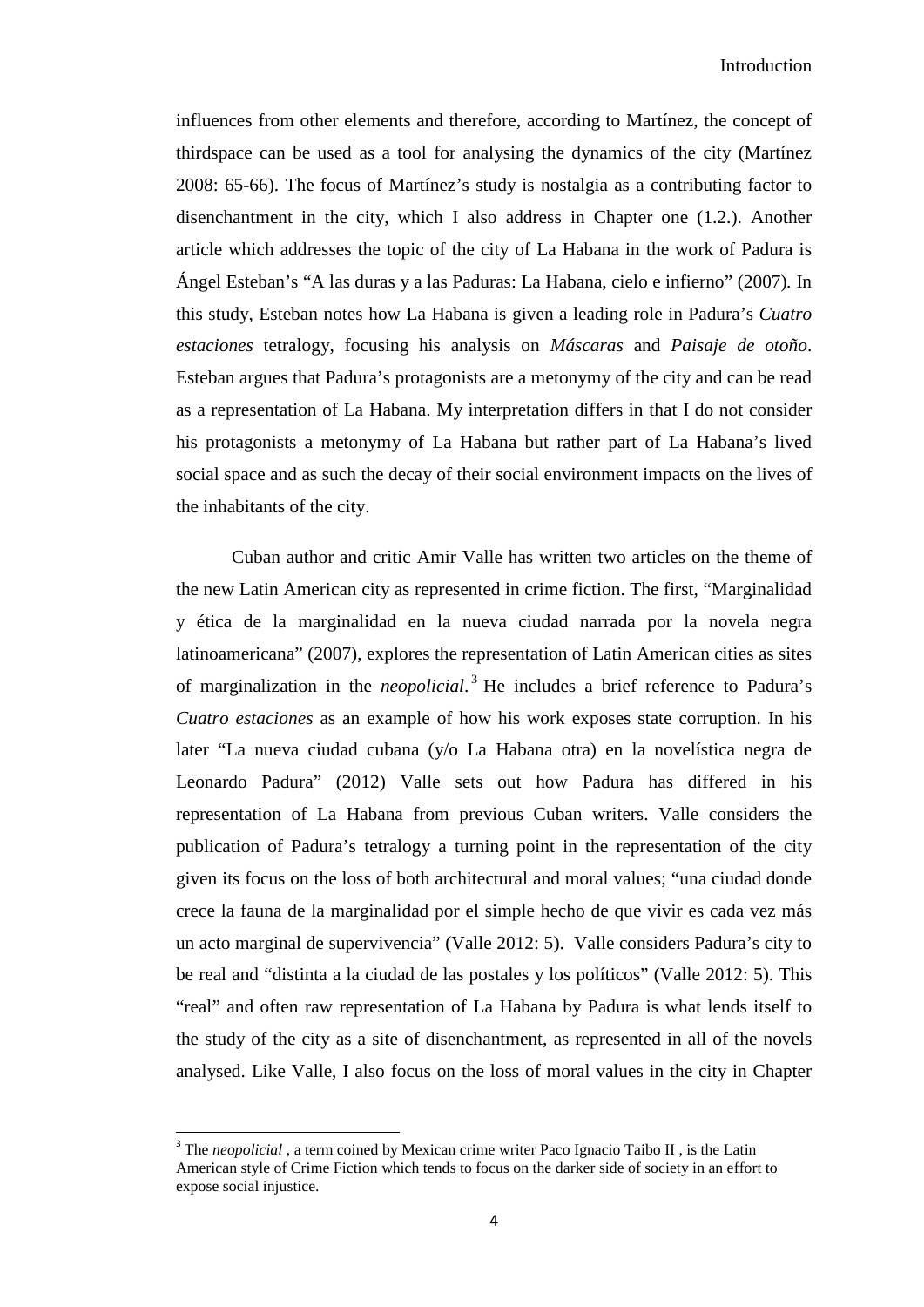three (3.2.), particularly in the case of the newer generation of Cubans, whom I term the dollar generation.

As previously mentioned, censorship, including self-censorship has limited Cuban journalists' and writers' freedom to offer a true reflection of their experience of Cuba. In a country like Cuba, where opposition to the ruling government is not permitted, official discourse only reflects the version of reality put forward by the authorities. The *neopolicial* is in the words of Amir Valle: "la verdadera novela negra, esa que hurga en los pliegues secretos, ocultos o invisibles a conveniencia, de la sociedad latinoamericana actual" (Valle 2007: 100). Padura's fiction can likewise be read as interpreting Cuban society, to uncover its secrets and to debunk romantic ideals of socialism. In "La nueva ciudad cubana"*,* Valle includes the following quote by Paco Tabio II which supports my reading of Padura's fiction as a reflection of Cuban reality:

Algo queda claro: al igual que para entender la Francia del siglo XIX había que leer las obras de Balzac, quien pretenda hoy conocer la sociedad latinoamericana, no debe leer los periódicos, ni consultar los libros de historia; debe leer la novela negra que se escribe en cada uno de nuestros países (Valle 2012: 1).

Disenchantment in this study is not just limited to political disillusionment with the Cuban Revolution, nor is Padura's work limited to crime fiction focusing only on the recent past. Through his historical fiction, Padura also portrays sentiments of disenchantment with the colonial authorities and the Spanish King Ferdinand VII, as felt by José María Heredia in the nineteenth century in *La novela de mi vida* (2002), while Leon Trotsky and his murderer Ramón Mercader are the disenchanted protagonists portrayed by Padura in *El hombre que amaba a los perros* (2009). Both characters, as imagined by Padura, are disenchanted with the Russian Revolution and Stalinism respectively. Their disenchantment is linked to that experienced by Padura's Cuban protagonists, as many of their feelings of disenchantment are a result of the failure of the socialist dream, as first imagined by Marx. A preview of the four Chapters which constitute this thesis follows in order to clarify the layout of this thesis and to offer a brief summary of each.

In Chapter One I will offer an analysis of Padura's tetralogy *Las cuatro estaciones.* I will refer to the work of Michel de Certeau *"*Walking in the city*"* as a means to understanding better how Padura's work can be interpreted in regard to his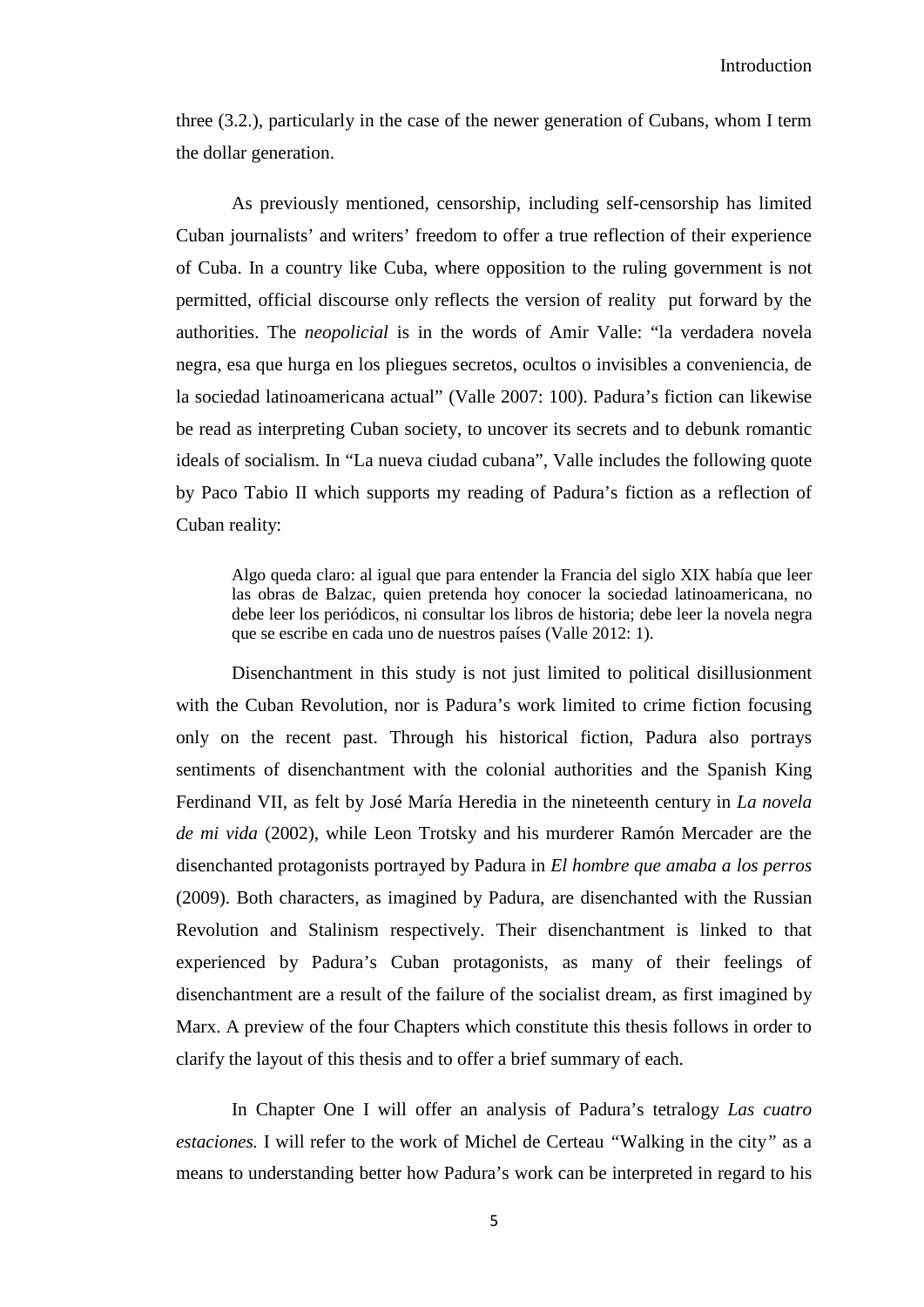Introduction

representation of the city. De Certeau puts forward in his text that the city is not always used as it was designed by the authorities and that this unauthorized activity is only visible to the "walker" of the city who observes action that takes place at ground level. I argue that Padura's protagonists act as guides to La Habana to highlight the other city, one which is not visible on a superficial level. In order to contextualize the author's choice of the crime fiction genre, in section 1.1. I will offer a brief introduction to the history of Cuban detective fiction from the 1970s on. I will also discuss the significance of Padura's decision to convert this Cuban form of state-sponsored socialist detective fiction into a tool for denouncing revolutionary failures. Section 1.2. focuses on the representation of the physical city in *Paisaje de otoño.* It explores the history of the city as a means to understanding its deterioration and inequalities in the present day narrative of 1989; subjects which are also responsible for the present state of disenchantment in La Habana. Many of the issues I will consider in this thesis first arise in the *Cuatro estaciones* tetralogy. For this reason I devote my first Chapter to this series and to exposing the various aspects of disenchantment which are presented within it and which Padura continues to develop in his later works.

In section 1.3. I will examine the notion of the heretic city as represented in *Máscaras* (2007), the third novel in the series. This section strives to answer questions of how government reaction to things regarded as heretical in the light of socialist orthodoxy has led to disenchantment. It will focus on the plight of the persecuted homosexuals in La Habana under the Revolution, which resulted in disenchantment not only for homosexuals but for all those who believed in an equal society. I will also examine how the worrying rise in delinquency in the city, as illustrated in the novel, is connected to disenchantment. I will discuss the changing role of religion since the beginning of the Revolution in 1959 to the present day. In Section 1.4. I will explore how Padura's first novels from the Conde Series *Pasado perfecto* and *Vientos de cuaresma* set the tone of his work as one of disenchantment. In these novels, Padura introduces the reader to his generation, one that will be a central protagonist throughout his work, in conjunction with the subject of the city. I will explore the relevance of this generation to the theme of disenchantment in the city. I will also refer to Riceour's theories on memory, time and narrative to support my interpretation of the novels. I will argue that Padura effectively reconstructs

6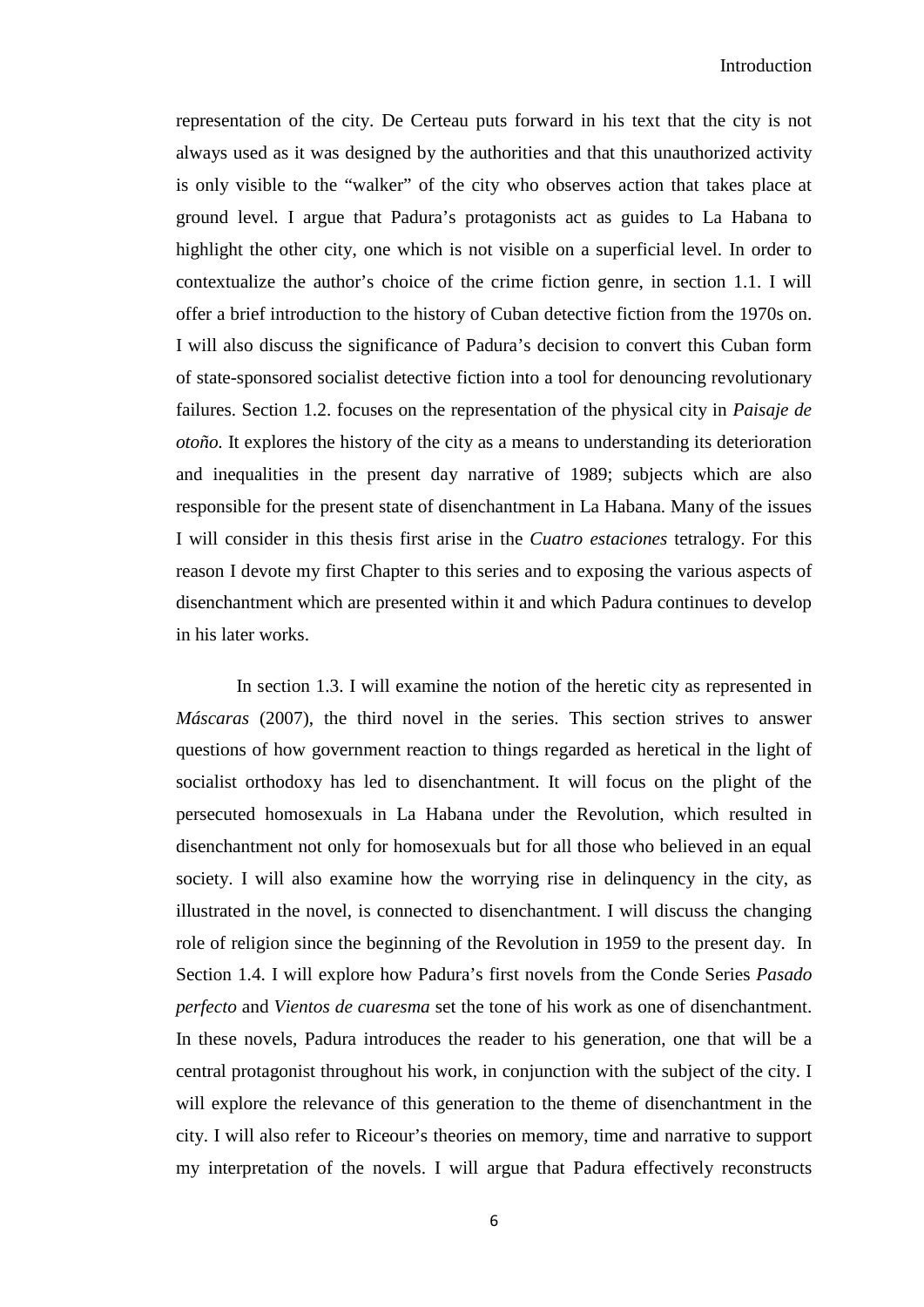human time, which in turn aids reader identification with his protagonists, rendering them more real to the reader. This allows for greater reader empathy with the feelings of disenchantment expressed by Padura's protagonists. Riceour's theory on the reliability of memory serves to support my argument that el Conde's blurred memories of a happier past are to be valued as true.

Chapter Two, "*La novela de mi vida*; History and Disenchantment Repeated" explores the history of Cuba in the early decades of the nineteenth century through the eyes of Cuban poet José María Heredia, as imagined by Padura. The colonial city of La Habana is juxtaposed with the revolutionary city at the turn of the millennium, as are the historical and the modern day protagonists. This is carried out through a multilayered narrative, where the modern day protagonist is the academic detective, who must delve 180 years into the past in an attempt to discover Heredia's last work of literature. The latter's story is written as an autobiography in first person narrative. In this Chapter, I will discuss the implications of the aforementioned juxtaposition of historical moments of La Habana in relation to disenchantment. I will examine Padura's literary strategy to parallel these two periods and his decision to use a real historical personality as a protagonist. The novel raises questions of national identity and I will refer to Benedict Anderson's theory on nation building, as presented in *Imagined Communities,* in order to assist my analysis of the novel*.* 

Chapter Three, "Generational Disenchantment and 'la doble moral' in *La neblina del ayer*", introduces a new generation of Cubans to the reader, those who came of age in the 1990s. This generation is not disenchanted, like the previous generation is, because they never believed in the socialist dream to begin with. For this reason they are more disaffected than disenchanted. They came of age in the Special Period, a time when survival outweighed ideology. In this Chapter, I will offer a comparison between the two generations as exposed in the novel and attempt to analyse this generation gap through a study of sociological sources on the latter. In this novel, Padura puts criminality and mafia in the city centre stage, while also including descriptions of life in La Habana during the notorious mob years of the 1950s. I will explore how this period is of relevance in a novel which focuses on the newer generation of Cubans. In this novel, Padura offers harsh descriptions of areas of poverty and deprivation in the city, where drugs and prostitution are commonplace. I will address the topic of drug use and trafficking in the city as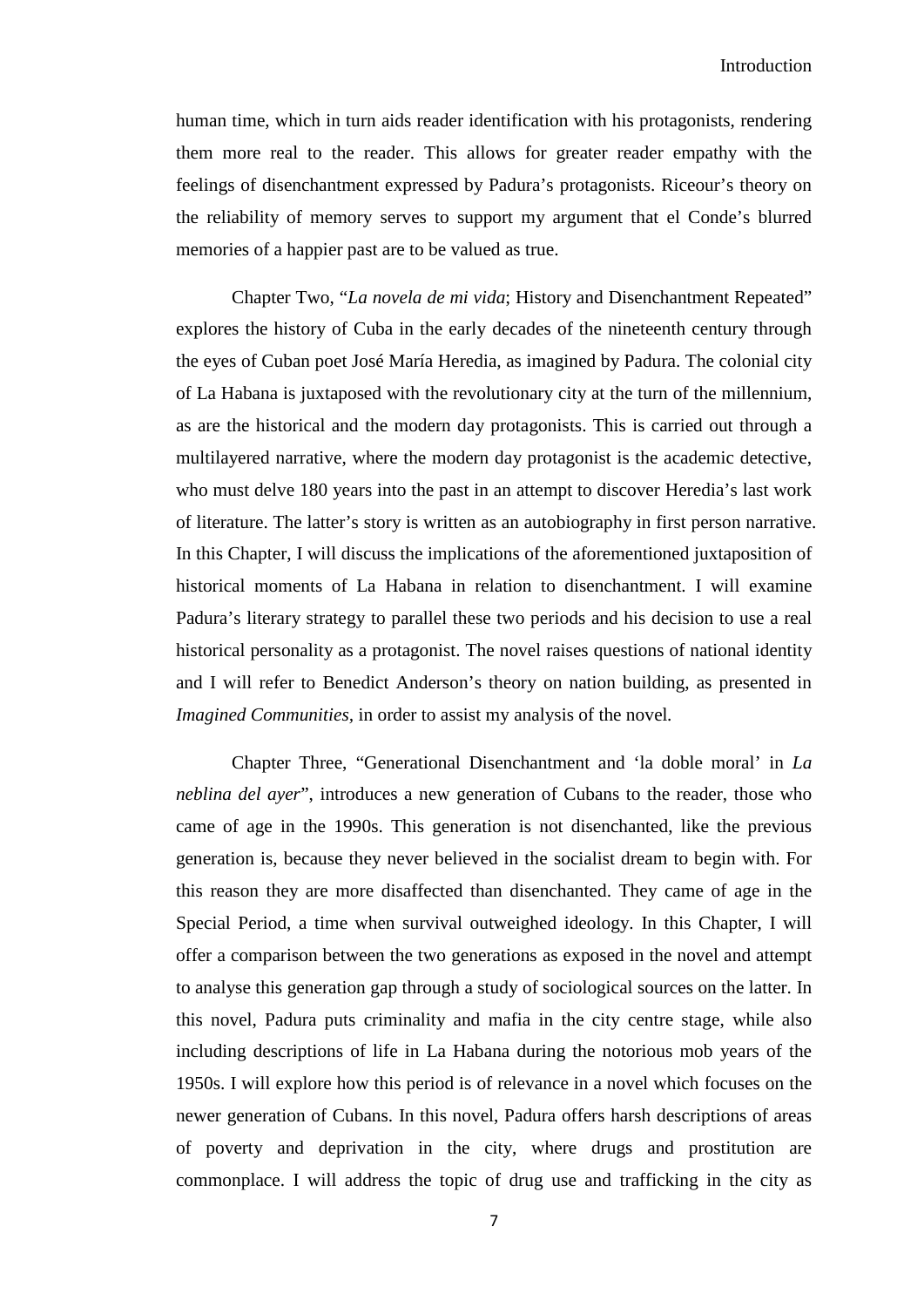presented in *La neblina del ayer* (2005), Padura's short story *Mirando al sol* (2000) and the movie *Malabana* (2001), for which Padura wrote the screenplay. I will also analyse the changes to the city of La Habana from the Special Period on, as presented in the novel, which reflect the sentiment of disenchantment of Padura's main protagonist Mario Conde.

Chapter Four, "Debunking the Socialist Dream*: El hombre que amaba a los perros*", is dedicated to Padura's latest published novel to date.<sup>[4](#page-9-0)</sup> Taking into account Horkheimer and Adorno's theory of negative critique, as outlined by Pam Morris, which places value upon the ability of literary work to reveal oppressive and authoritarian elements in the existing social formation, I will evaluate a reading of *El hombre que amaba a los perros* as a negative critique of how communism has been implemented by various governments. I will assess how the failed socialist dream has resulted in disenchantment in the city of La Habana. This novel explores the history of communism from the Russian Revolution to the Spanish Civil War through to the present day narrative of Cuba in 2004. The novel explores three generations of disenchanted protagonists who in different ways have suffered the failure of the ideal of communism. Leon Trotsky, his murderer Ramón Mercader and *habanero* Iván are also connected by their love of dogs, hence the title of the novel. In this Chapter, I will suggest that the destruction of the city of La Habana, as exposed in the novel, is symbolic of the death/failure of socialism and that the latter is a principal reason for disenchantment in the city of La Habana.

The above brief description of the structure and content of this study highlights the originality of this research. Based chronologically on the publication of each of the seven novels analysed, each Chapter evaluates how the author represents a different contributing factor or factors to the disenchantment in the city of La Habana in his novels. Although there have been several studies published on the detective fiction of Padura, to my knowledge no extensive study has yet been carried out which is specific to the theme of disenchantment and the city his work. This area of study could be extended to a comparative study of other Cuban writers,

ı

<span id="page-13-0"></span><sup>4</sup> *Herejes*, Padura's latest novel is due to be published in 2013 but at time of writing has not yet been published.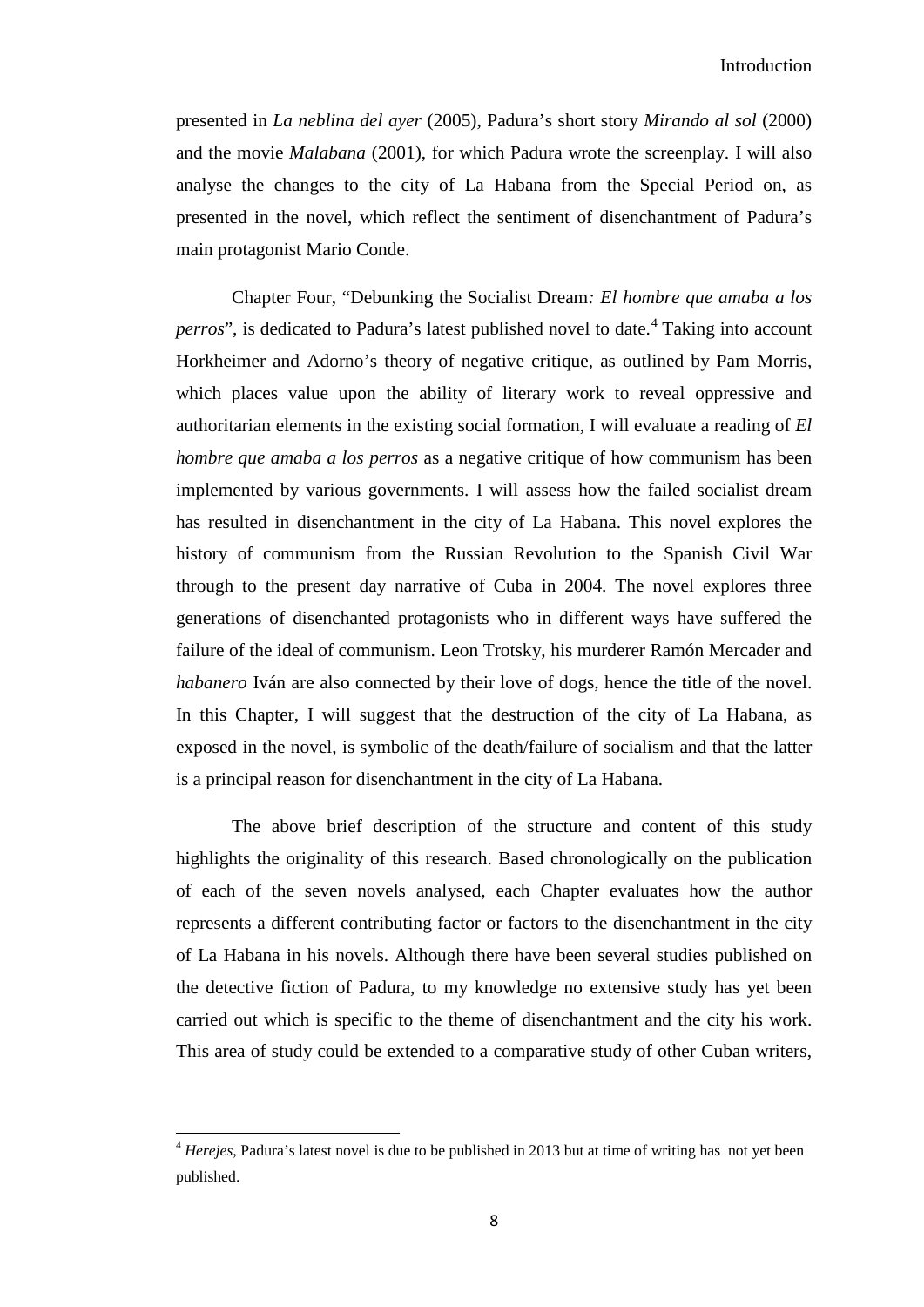especially the Nuevos,<sup>[5](#page-13-0)</sup> the generation of Cuban writers among whom Leonardo Padura is classified, and also the following generation, the Novísimos.

ı

<span id="page-14-0"></span>*<sup>5</sup>* See Carlos Uxó "Los Novísimos cubanos: primera generación de escritores nacidos en la Revolución" for more information on this generation of Cuban writers.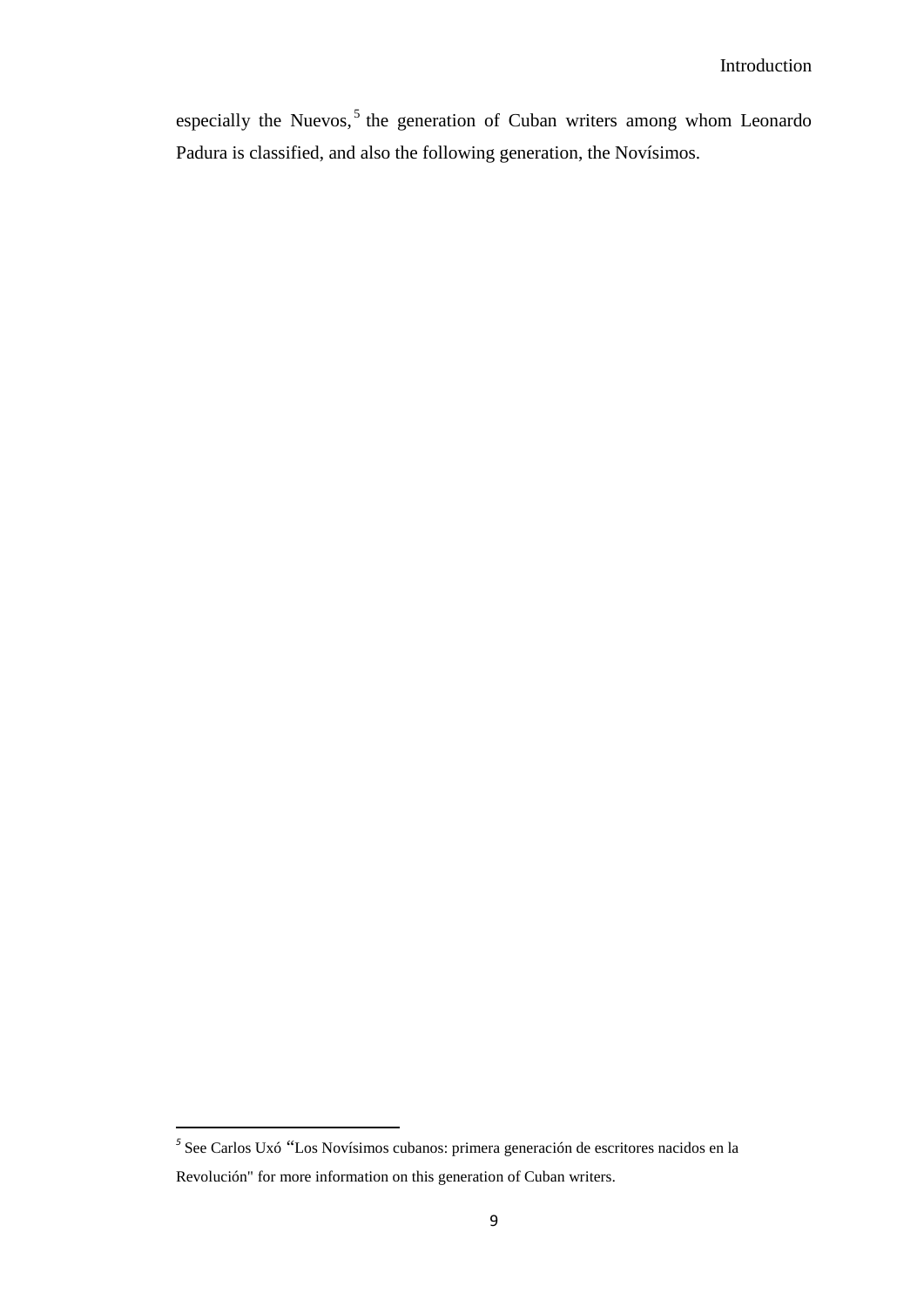## **Chapter One**

# **The Disenchanted City of Leonardo Padura's**  *Las cuatro estaciones*

#### **Introduction**

Written between 1991 and 1998, Padura's detective fiction tetralogy *Las cuatro estaciones* effectively portrays the negative outcome of thirty years of socialism on the city of La Habana and its inhabitants. The four novels are set in 1989, a significant year in Cuban history as it saw the beginning of the downfall of the Soviet Bloc and with it the socialist dream on which the Revolution came to base itself. In practical terms, this period meant the end of the financial help through commercial agreements between Cuba and the USSR which the former relied upon so heavily, and therefore the start of the Special Period.<sup>[6](#page-14-0)</sup> It also signified the ultimate failure on the part of the Revolution to bring to reality the promises of a brighter future for all, which were made over the many years of material struggle in the name of socialism. It was for many Cubans the straw that broke the camel's back, or more precisely, it was the straw that broke their faith in the Revolution. This Chapter will analyse the different ways in which the city is portrayed as a site of disenchantment in the four novels; *Pasado perfecto* (1991), *Vientos de cuaresma* (1994)*, Máscaras* (1997) and *Paisaje de otoño* (1998). Each novel, set in a different season of the same year, includes a murder mystery that detective Mario Conde, with the help of his partner, Sergeant Manuel Palacios, successfully solve. While the action of the novels centres on the crime at hand in each instance, Padura simultaneously develops the metadiegetic of the tetralogy - the story of the detective's circle of friends, which serves to denounce their generation's disenchantment with the Revolution. Set in the urban space of La Habana, Padura's descriptions of the city, and the lives of those who inhabit it, serve as a negative critique of the actions and decision making of the Cuban authorities.

<span id="page-15-0"></span> $6$  The Special Period or El periodo especial en tiempos de paz, was the name given to the devastating economic crisis in Cuba after the fall of the Soviet bloc which led to extreme poverty and mass emigration from Cuba. Starting in 1991, the crisis was most severe in the mid ninties declining at the end of the decade. See *Cuba in the Special Period* by Ariana Hernández Reguant.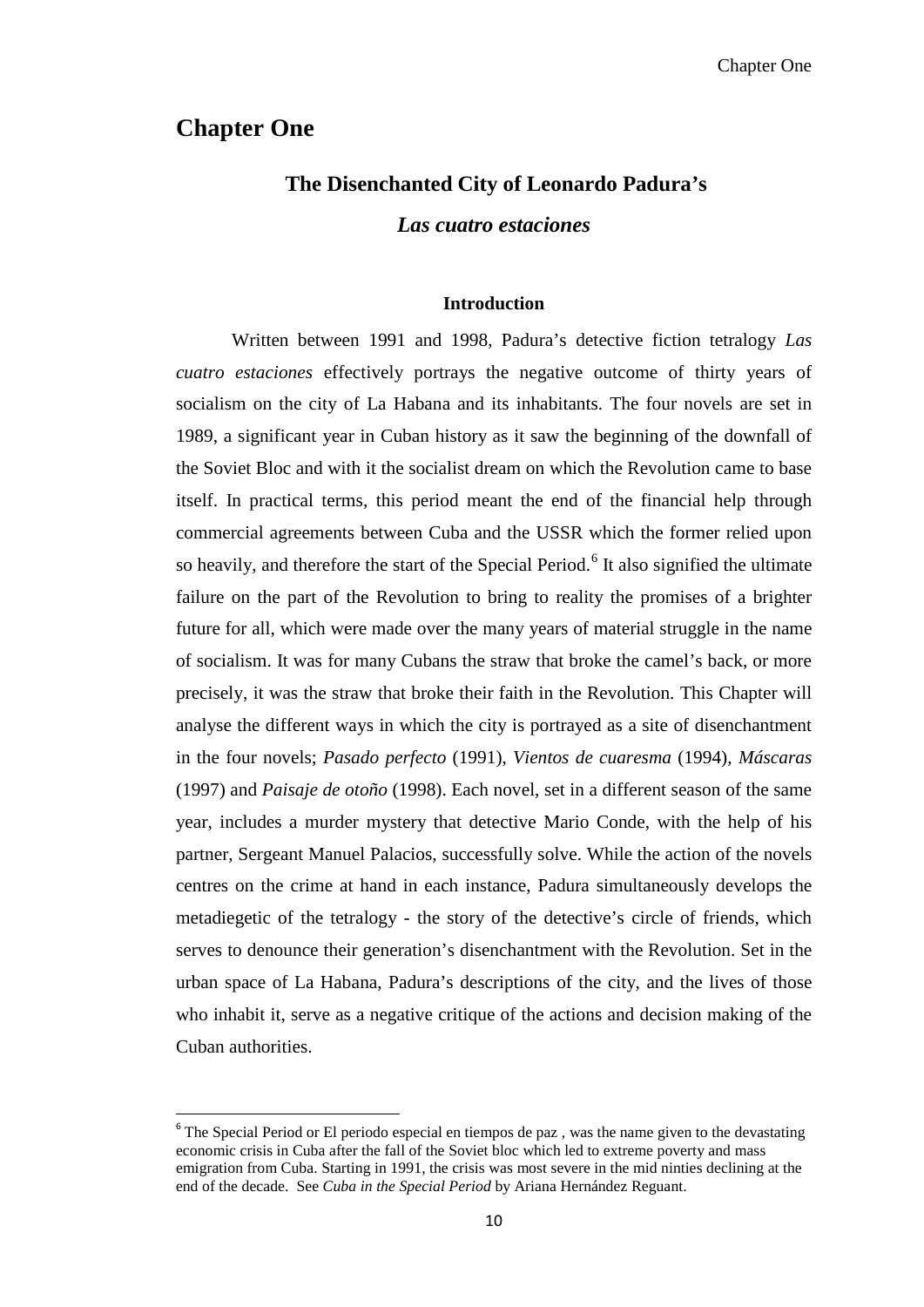In approaching the subject of the disenchanted city, as portrayed by Leonardo Padura, it is useful to refer to Michel de Certeau's Chapter "Walking in the City" which appears in his book *The Practice of Everyday Life* (1984) and which discusses two means of experiencing the city. The first (experienced by the 'voyeur') is from a distance and, in the case of his essay, from a height. He describes the perfect view of the city as being obtainable from a high-rise building. He compares this view to a picture in that it is not alive, it is not real: "This panorama-city is a 'theoretical' (that is visual) simulacrum, in short a picture, whose condition of possibility is an oblivion and a misunderstanding of practices" (De Certeau 1984: 128). This panoptic view of the city does not take in what is happening in the everyday life of the city dwellers, whom De Certeau refers to as "the ordinary practitioners who live 'down below' the thresholds at which visibility begins" (De Certeau 1984: 128). This view can only be witnessed by the 'walker', who from ground level can better observe the other city, the one that is not used as planned by the authorities. The panorama-city is the one which is designed by urban planners and controlled by the authorities. The everyday practitioners inhabit and make use of the city as it was planned, but they also choose to use the city not as it was intended or as permitted by the 'panoptic administration'. According to De Certeau, not only do the users not remain within the planned rules of usage but their practices:

"have reinforced themselves in a proliferating illegitimacy, developed and insinuated themselves into the networks of surveillance, and combined in accord with unreadable but stable tactics to the point of constituting everyday regulations and surreptitious creativities that are merely concealed by the frantic mechanisms and discourses of the observational organization" (De Certeau 1984: 130).

Therefore what seems visible to the eye is merely a superficial vision, what De Certeau calls 'another spatiality'. He claims that "a migrational or metaphorical city thus slips into the clear text of the planned and readable city" (De Certeau 1984: 128). This theory is very appropriate in the context of La Habana, where illegitimate practices have become everyday occurrences. Padura's novels serve to highlight this ground level view of his city, one with which only an insider or in this case a *habanero* would be familiar. [7](#page-15-0)

<span id="page-16-0"></span><sup>-&</sup>lt;br>7  $\alpha$  De Certeau's theory of analysing the use of the city can be applied to all of the novels I include in this thesis not only the *Cuatro estaciones* tetralogy.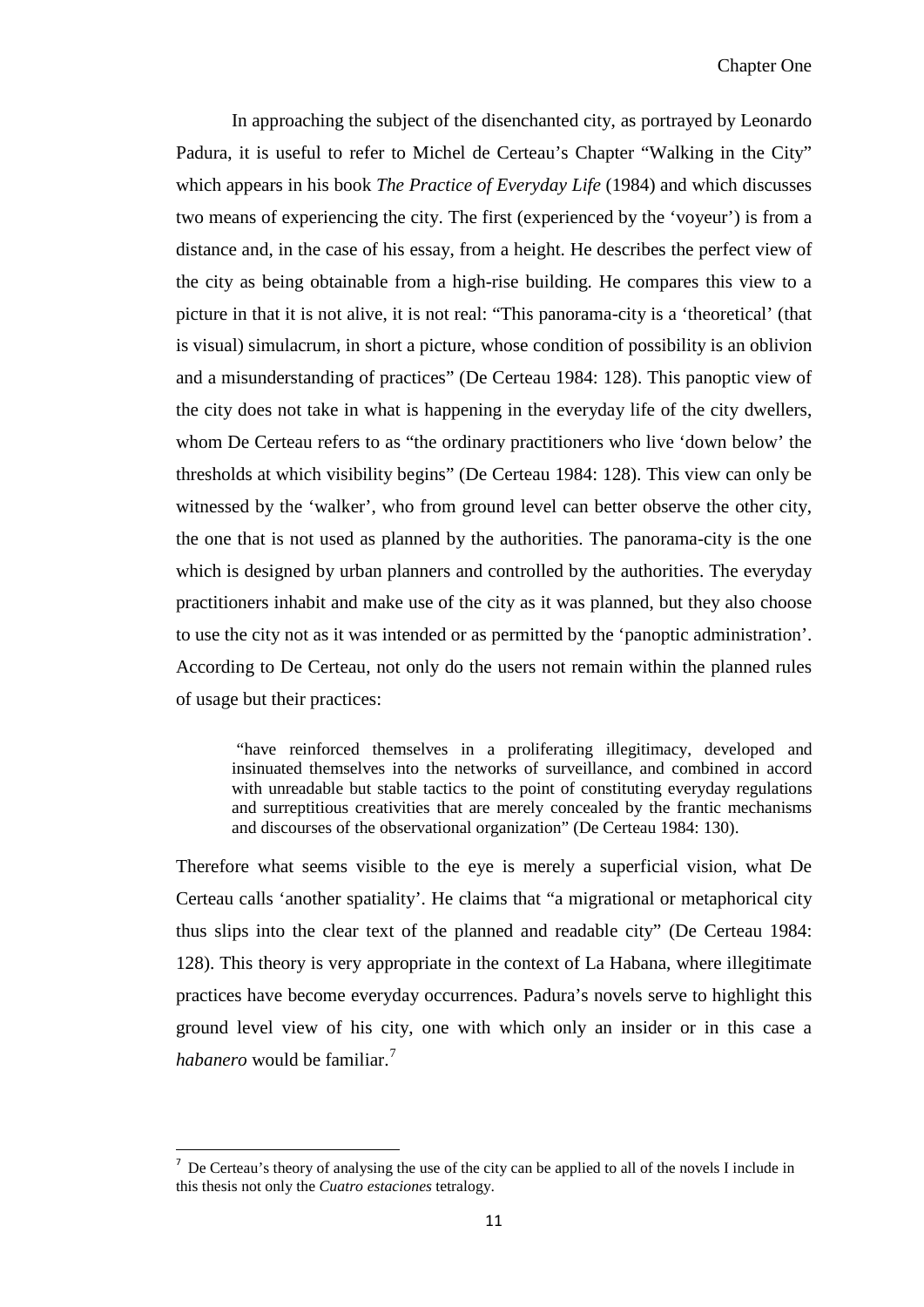#### **1.1. Crime Fiction in Cuba: From Propaganda to** *Denuncia*

Supported by the authorities and encouraged by literary awards, Cuban detective fiction became a widely read propaganda tool for the Revolution in the early 1970s.<sup>[8](#page-16-0)</sup> The emergence of this state-sponsored crime fiction, which typically shared the socialist-good versus imperialist-bad dichotomy, coincided with the period of strict censorship known as "el quinquenio gris". Bad revolutionaries were immediately suspects in the crime. Braham notes in her book *Crimes Against the State, Crimes Against Persons* (2004) that it was the popular aspect of the detective genre that legitimized it in Cuba as it was considered "a symbol of equality and identification with the masses" (Braham 2004: 21). Braham regards the intellectual humbleness of detective fiction as an attractive factor for the new socialist society as it contrasted with the modernist writing that had been published prior to the Revolution. She explains that illiteracy had been predominant in rural areas before the Revolution's literacy campaign at the beginning of the Revolution. Braham argues that the countryside became associated with the guerrilla movement which translated as wholesomeness and virility and writes that: "ignorance was understood to be an integral part of manliness, while high levels of education or intellectual cultivation in a man signalled the possibility of effeminacy" (Braham 2004: 22). This rejection of the city by Revolutionaries is also noted by Lefebvre, who considers this a result of the peasant origin of revolutionary movements and who stated in an interview in 1987: "The antiurban movement was still in evidence after Fidel Castro came to power - they wanted to destroy Havana. The town represents corruption, the bourgeoisie, and imperialism" (Burgel 1987: 30). In the same way that the city was rejected, so too was the culture that had been associated with it: Modernism and formalism [9](#page-17-0) became linked with decadence, homosexuality and political subversiveness. The Revolution's answer to formalism was realism, which would "combat the aberrations typical of bourgeois culture" (Braham 2004: 23). Realism, in post revolutionary Cuba, was embodied in the detective novel which was considered an ideal form of creating pure realist prose without the "contaminating

 $8$  See Braham (2004), Simpson (2000).

<span id="page-17-1"></span><span id="page-17-0"></span><sup>&</sup>lt;sup>9</sup> Literature that emphasised experimental or escapist mechanisms was referred to as formalism by socialist critics (Braham 2004:22).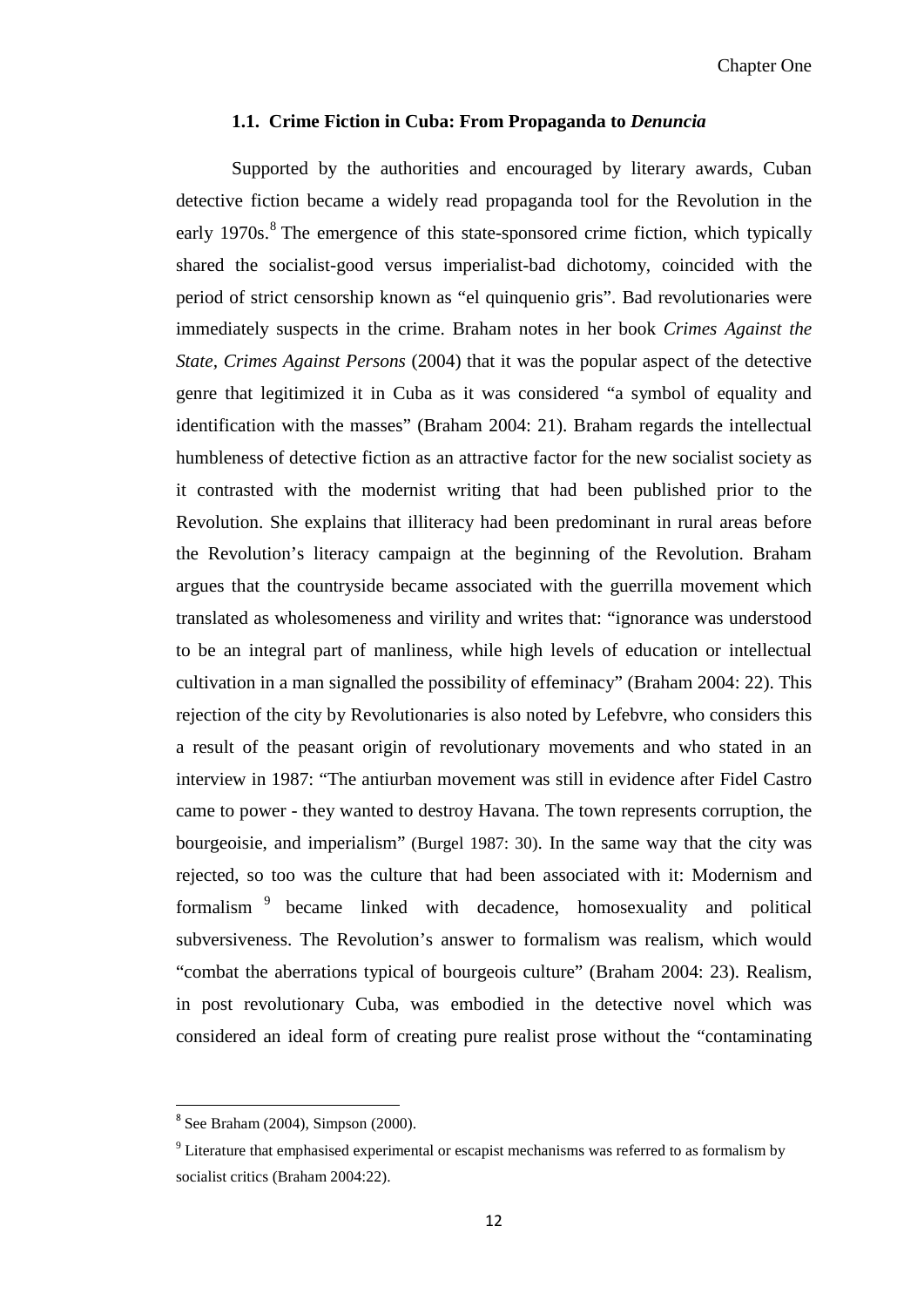ornament from literary production, leaving only the virile discourse of revolutionary truth" (Braham 2004: 28).

Stephen Wilkinson, who has written extensively on this genre in *Detective Fiction in Cuban Society and Culture* (2006), summarizes the formula expounded by the first exponent of the Cuban detective novel, Armando Cristóbal Pérez in four points: Firstly, to present explicit comments on the life-or-death struggle between revolutionary Cuba and its enemies; secondly, to create a hero who is not an individualist but a team worker; thirdly "el poder del pueblo" must be emphasised in the work, and finally, the novels are intended to demonstrate the special nature of the new revolutionary society (Wilkinson 2006: 123-4). Wilkinson notes that a common feature of the Cuban socialist detective novel is reformation of a negative, counterrevolutionary character.

Amelia Simpson writes that publication of the novel *Enigma para un domingo* by Luis Rogelio Nogueras in 1971 marked the beginning of the boom of the Cuban detective novel. However the launch of the "Concurso Aniversario del Triunfo de la Revolución" in 1972 by the MININT (Ministerio del Interior de la Rebública de Cuba) stimulated the production of the genre to such a degree that "it exceeds that of any other Latin American country except perhaps Argentina in the same period" (Simpson 1990: 97). Simpson notes the policy for submission to the contest, as quoted by one of the 1973 judges Garzón Céspedes: "Detective genre works will be of a didactic nature and will further awareness, and prevention, of all antisocial and counterrevolutionary activities" (Simpson 1990: 97). Simpson also points out that the aims of the Revolution to modify the traditional detective novel, "a child of capitalism", to support revolutionary aims, "weakens the effectiveness of the conventional narrative apparatus of detective fiction" (Simpson 1990: 100). By suppressing the personality of the hero and setting the novels in a socialist setting where private property is nonexistent, thus leaving the culprit with nowhere to hide, constraints on the rhetorical strategies normally employed in traditional detective novels resulted in an inferior and predictable work of fiction. A solution to this limitation was to set the novel in prerevolutionary Cuba or in a foreign country (Simpson 1990: 212). Nevertheless, in all novels the culprits are easily identified; they are either not integrated into socialism, unemployed, homosexual, promiscuous women or they are CIA agents. Wilkinson states that, apart from a couple of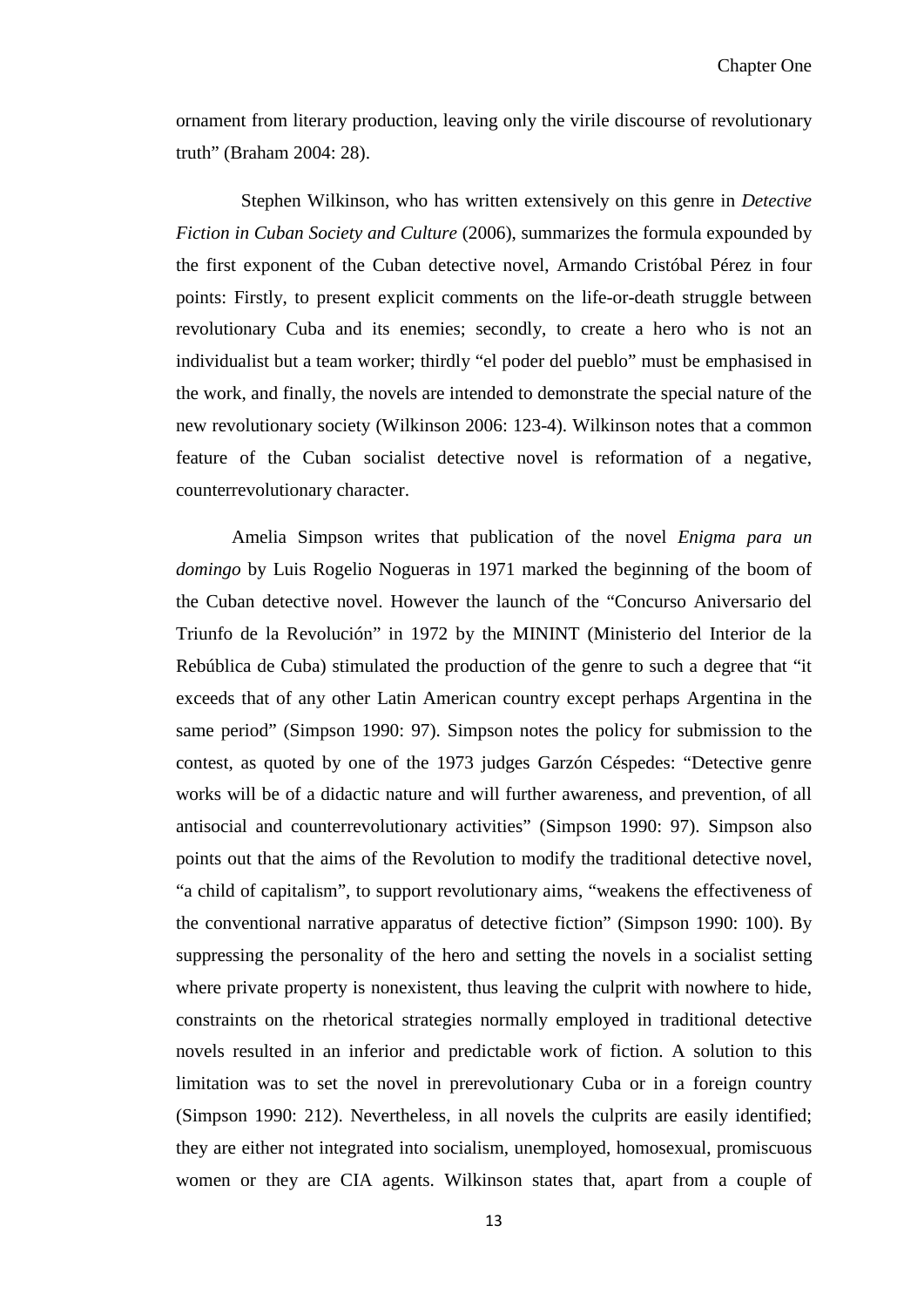exceptions, "no Cuban revolutionary police novel entirely overcame the problem of creating a form in which, following Gramsci, the author's view springs organically from the text… The novels became repetitive, stale morality tales that above all ran the risk of predictability" (Wilkinson 2006: 153).

Leonardo Padura however, was one of the Cuban pioneers in breaking with the twenty-year-old socialist tradition of producing crime fiction which supported revolutionary rhetoric and ideals and is without doubt the most successful author of his time. Padura's novels do not have heroes or heroines who fit the image of the *buen revolucionario*. On the contrary, it is the criminals who often turn out to be typically *buenos revolucionarios* in appearance, in that they work within the system and support the Revolution. Instead of praising the merits of the Revolution, as the Cuban socialist detective novel had done, Padura denounces its failures. He uses his novels as a space for writing a social chronicle of life within the bounds of the Castro regime in a manner which is clearly critical of its mistakes. Padura's style of detective fiction, the *neopolicial,* resembles the hard-boiled genre which was created in the United States in the 1920s and 1930s by authors such as Dashiell Hammett and Raymond Chandler. Colmeiro, in *La novela policiaca española,* refers to the hard-boiled detective novel as *la novela policiaca negra* and the classic detective novel as *la novela policiaca clásica.* He notes that the main difference between them is that in the classic detective novel the detective's role was to defend society from its aggressor, the criminal, whereas the hard-boiled novel "parte de una desconfianza total en la sociedad y sus instituciones. La constitución de la sociedad se considera intrínsecamente injusta e inmoral, basada en el dominio del poderoso sobre el débil, del rico sobre el pobre, a través de la explotación y la violencia" (Colmeiro 1994: 62).

Braham classifies Spaniard Manuel Vázquez Montalbán, who began writing his famous Carvalho series in Spain around the time of Franco's death, as a contributor to the *neopolicíaco* genre, as the *neopolicial* is also called, and writes that the "Spanish *novela negra* comments on the failures of the socialist program in the early years after Franco's death, as the hope for a new society was spoiled by economic chaos; an emerging drug culture and the corruption of democratic institutions contributed to a generalized cynicism amid the many political crises of the late 1970s and early 1980s" (Braham 2004: 3). Braham adds that "the *neopolicíaco* genre arose in times of upheaval, when epistemological and political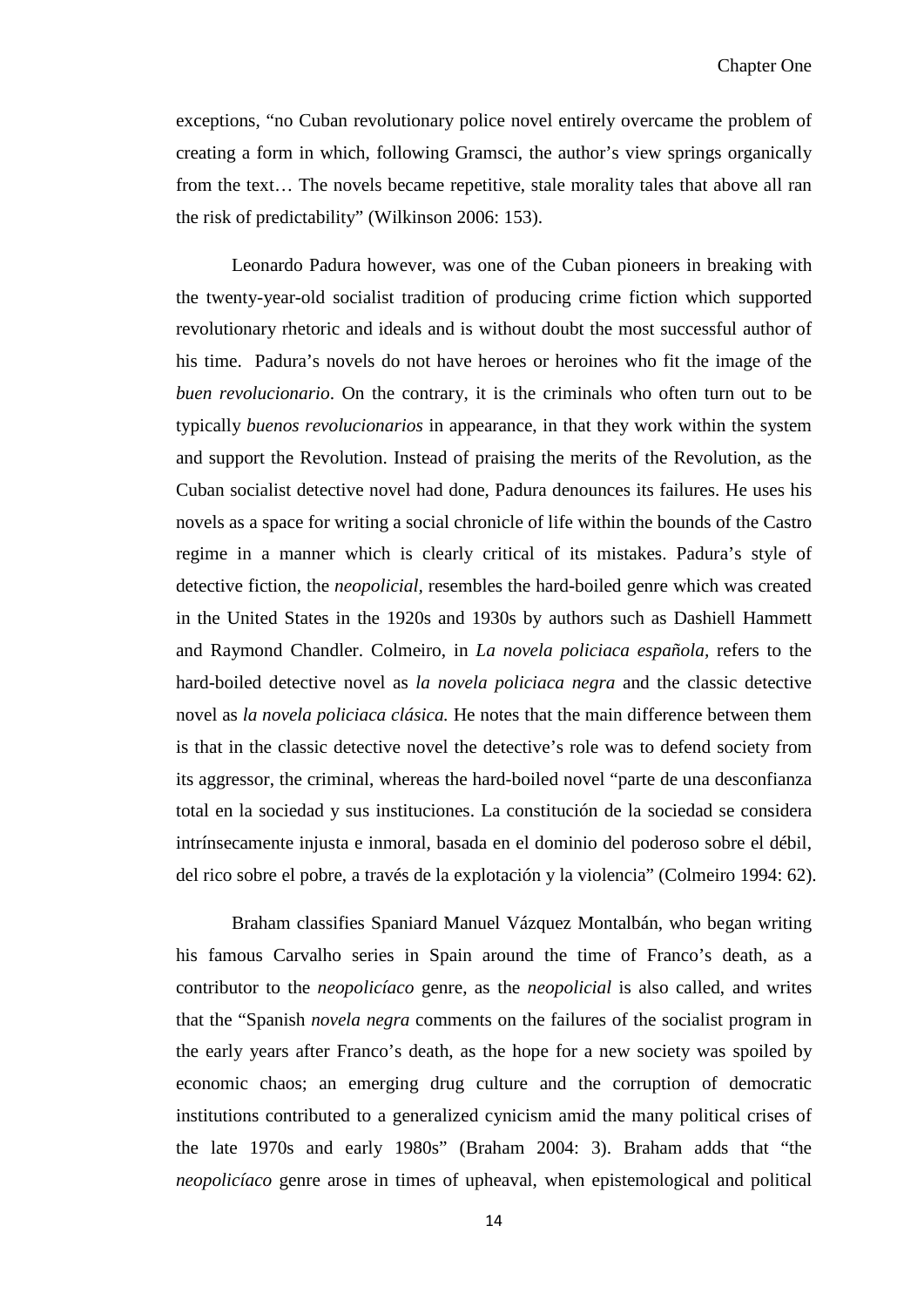conditions were undergoing major transformations and outcomes were uncertain ... [and this] … moved writers and intellectuals to rethink their ethical and aesthetic responsibilities and to question their position with respect to the academy, Western Culture and their readers" (Braham 2004: 3). Padura also began to write his *neopoliciales* at the start of the Special Period, a time of major change in Cuba, one which rendered the state-sponsered crime fiction obsolete.

In Cuba, until the fall of the Soviet Bloc in 1989, which led to the greatest economic crisis ever experienced on the island - the Special Period - censorship (often in the form of self-censorship) prevented Cuban artists from openly expressing criticism of the Castro regime, or even reflecting an honest image of life in socialist Cuba. The Special Period saw a loosening of censorship and a window for authors like Padura to express more freely their visions of social reality. While it can be argued that many of the mistakes made by the Revolution, which Padura addresses in his novels, had already been admitted by the Revolution (Wilkinson 2007: 212-213), there is no doubt that his novels do not present a favourable image of the day-to-day life of ordinary Cubans living in La Habana under the Revolution. Futhermore, Padura has undoubtedly become more overtly critical of the regime in his novels from his first crime fiction publication *Pasado perfecto,* in 1991, to his latest published novel to date, *El hombre que amaba a los perros* (2009), as this study will make evident*.*

#### **1.2. Representations of La Habana in** *Paisaje de otoño*

In *Paisaje de otoño* (1998), Padura takes the reader on a tour through the streets of his native city, La Habana. Crossing from one neighbourhood to another, the author invites the reader to discover the history of the city through its buildings and landmarks. Using at times the Cuban *guagua* as a means of transport, or a police car driven by protagonist Mario Conde's right hand man Manuel Palacios, or simply moving on foot, Padura points out different areas of the city through el Conde's individual perspective. Although certain areas of La Habana provoke the protagonist's nostalgia for his youth, this nostalgia does not cloud the harsh reality of the present state of the city as one in ruins. The juxtaposition of past and present impressions serves to underline decay and disillusionment. Places that remind el Conde of his personal memories tend to lead to the underlying theme in Padura's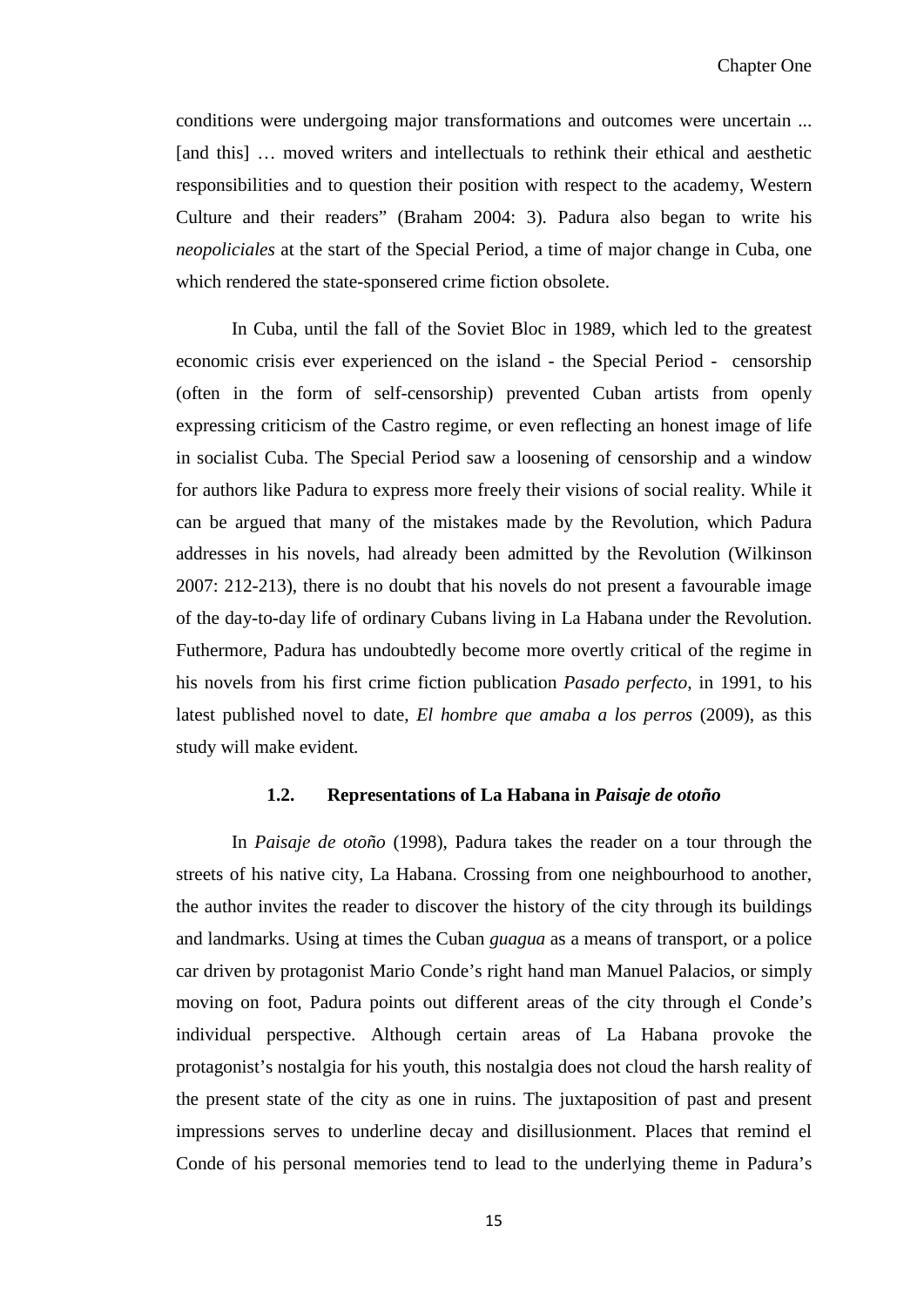fiction, that of a disenchanted generation, one which was brought up to believe that their hardships were temporary and that the Revolution would lead them to a happier and more prosperous existence.

The first image of La Habana offered to the reader is the view from Mario Conde's flat, in an area in the northern outskirts of La Habana, which is believed to be Mantilla, the area where Padura was born and where the author still resides. Detective Conde or el Conde as he is often called in the novels, is looking down on the streets of his *barrio*, where his family has lived since his great grandfather arrived on the island from Spain at the start of the twentieth century and built the first house in the area. This information about el Conde's family history is detailed in *Pasado perfecto* and *Vientos de cuaresma* and further recounted in the final section of this Chapter. The protagonist is waiting anxiously for the arrival of the approaching hurracane Félix, which he believes will cause the final destruction of the city and with it "ejecutar una purificación esperada y necesaria" (Padura 1998: 14)*.* The hurricane could be interpreted as a metaphor for the Special Period and the city as the Revolution, which will be "purified" by the storm. El Conde describes his view of television antennas, clothes lines, pigeon lofts and water tanks as "una cotidianidad simple y agreste" (Padura 1998: 14)*.* Similar to Michel de Certeau, who views the city of New York from the World Trade Centre, el Conde's view from above is superficial; he observes simple daily life. Nevertheless, el Conde is a native of La Habana and knows the truth that lies beneath the superficial view. El Conde is a "walker" of the city, and therefore is familiar with life in La Habana on ground level, below the superficial or postcard view of the city. The people he sees on the street are "...cargados de jabas y esperanzas, o con las manos vacías y las mentes llenas de incertidumbres..." (Padura 1998: 15). The *habanero* protagonist does not simply see people with or without shopping bags, el Conde knows that those who are lucky enough to be carrying full shopping bags can feel hope as opposed to those whose hands are empty and who therefore have to live with uncertainty as to where their next meal will come from. He also knows that in order to buy food, it is more than often necessary to stray from the authorized city route and to enter into the transgressive city, outside the view of the authorities. Here Padura's view of the city fits with De Certeau's theory of the two ways of experiencing city life. The imagery offered on the first pages of the novel provides a direct criticism of the failure of the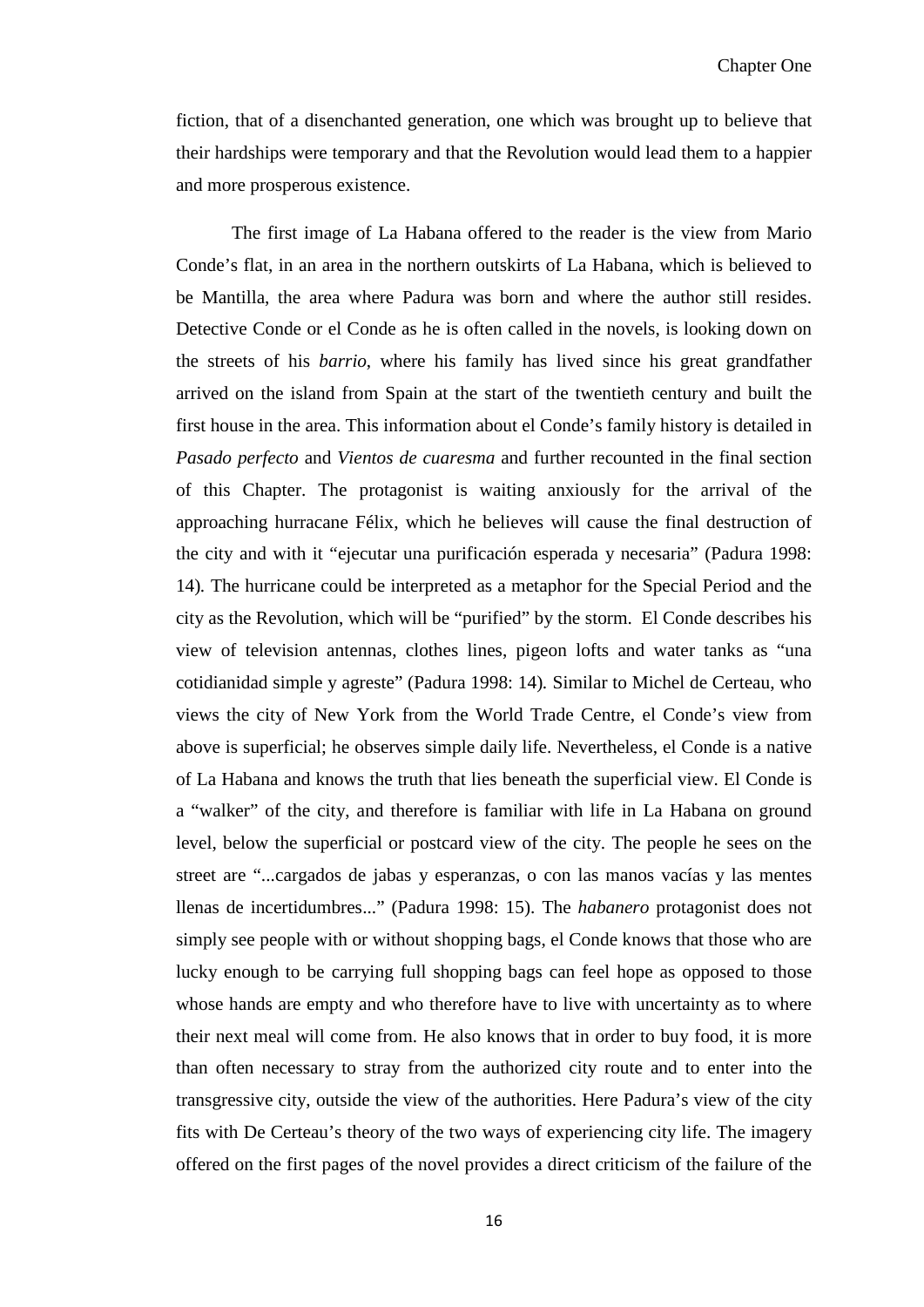Cuban authorities to provide equally for all its citizens. The scarcity of food and provisions at affordable prices is sufficient preoccupation for the people el Conde watches; they do not have time to worry about the hurricane approaching the island, which is also an important symbolic protagonist within the novel. He imagines them as being indifferent even to death and lacking "voluntad de memoria ni expectativas de futuro" (Padura 1998: 15). The protagonist fixes his eyes on a red roofed construction which his grandfather had worked on a hundred years ago, an imitation English castle. He considers what he calls "[a]quella permanencia empecinada de ciertas obras" (Padura 1998: 15), a stubborn permanence of certain buildings, the only valid reason for existence. This reflection by Mario Conde on the importance of the durability of certain architecture is highly significant in a city like La Habana, where revolutionary policy toward the city, coupled with poverty, have caused the abandonment and lack of maintenance of most of the city's architecture. Since UNESCO declared Old Habana a world heritage site in 1982, restoration has taken place on some of the most emblematic buildings of Old Habana, saving them from total ruin. However, this has been limited to the most touristic areas of the old city, and the rest of La Habana has been left to fall into ruins. This "permanencia empecinada" could also be interpreted politically as the Revolution, which after more than fifty years is still in control of the country.

Though a policeman, el Conde has many of the features of the hard-boiled detective. He is a divorced alcoholic who is unable to hold a normal relationship with a woman due to the demands of his work. However, he differs from his hardboiled counterparts in that, despite being an excellent detective, most of his achievements are due to his gut feelings, or in his case, a pain in his chest, just over his right nipple. This rejection of empirical knowledge, on which the detective genre was traditionally based, could also be interpreted as a playful critique of the Cuban socialist detective novel, based on the tenets of socialist realism which rejected all "antirealist" literature.<sup>[10](#page-17-1)</sup> He is anti violence and his real desire to be a writer and live by a beach is pure escapism and represents a desire for freedom. He is also, in his own opinion, the only person in La Habana who sees the beauty in the old buildings. He remembers how he used to always try to sit beside the window on the thirty

<span id="page-22-0"></span> <sup>10</sup> See Georg Luckács *Critical Realism and Socialist Realism in Realism in Our Time: Literature and the Class Struggle* (1963): 93-135.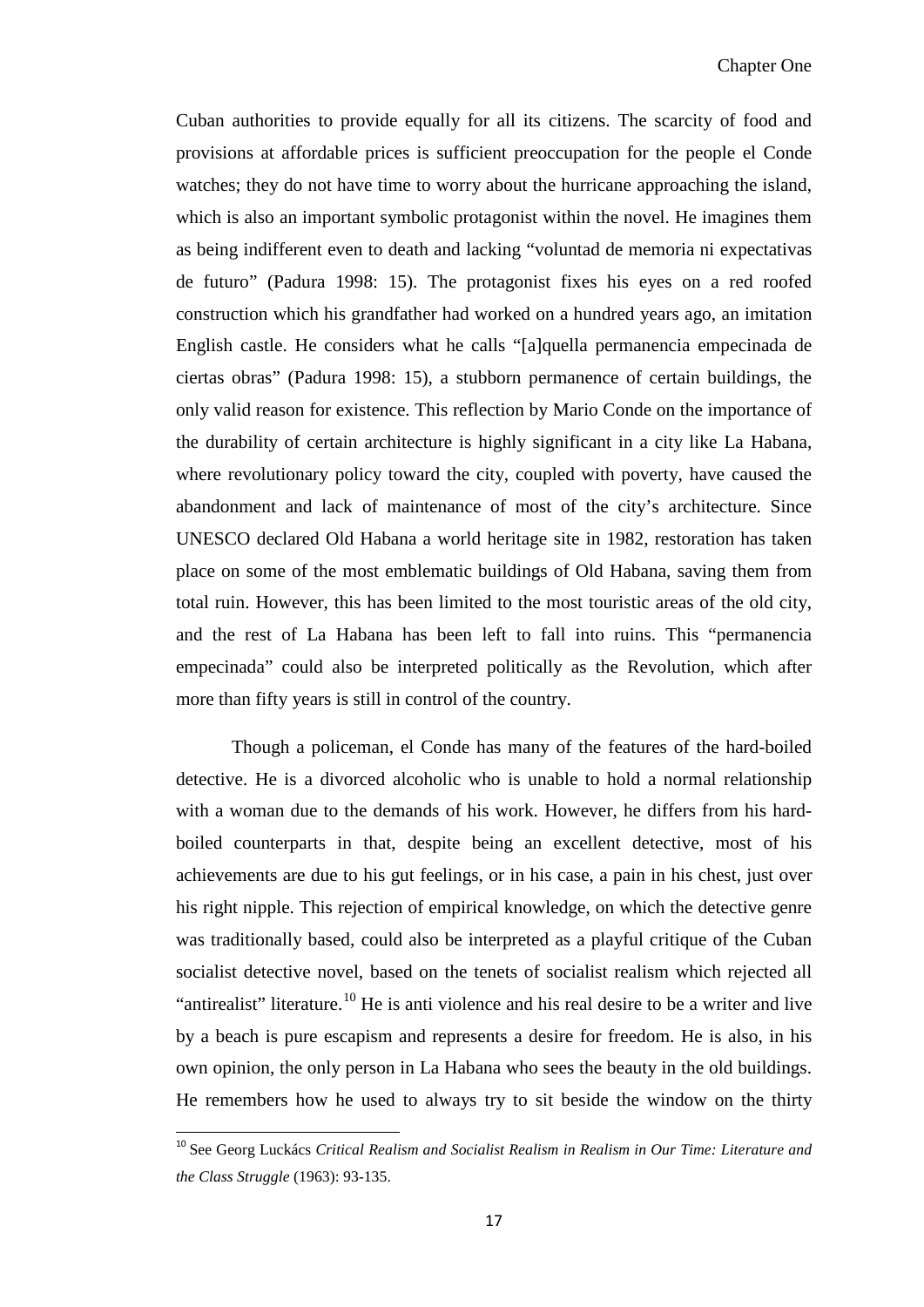minute bus ride from his house to college in order to study the buildings the bus passed by and discover the other city which existed on the second or third floor of these buildings and was not visible from the street. He mentions the streets Jesús del Monte and La Infanta, streets that lie between El Vedado and Centro Habana, constructed around the start of the twentieth century. He contrasts the beauty of these constructions to the dirty streets below; he personifies them, and imagines them to be alive, although their ailing condition has rendered them near death; he describes them as "otras almas en pena" (Padura 1998: 45). El Conde also describes in this sequence a quasi spiritual experience in which part of his body rises up and floats, as he opens a dialogue with the buildings: "[…] penetrando en misterios olvidados, en historias remotas, en sueños perdidos tras las paredes [...]" (Padura 1998: 45). Through this experience, where the author playfully pays homage to the magic realism that characterized the literature of the Latin American boom, he claims to have discovered from the bus window the most beautiful balconies in the city and offers a description of their designs: "...frontones esculpidos con los motivos más extravagantes, aleros bordados con ribetes de *cake* de boda, enrejados guardavecinos con los hierros tejidos por orfebres militantes en todos los barrroquismos..." (Padura 1998: 45). El Conde fears the death of these buildings, weakened through neglect, by the hurricane forecast to hit the island and demolish this derelict beauty. He also contrasts the detailed description of their elaborate architecture with the present day squalor of these never maintained buildings: "[…] donde los vecinos se arracimaban en casas de solera y dignidad perdidas, degradadas por la necesidad a cuarterías huérfanas de agua, con baños colectivos y promiscuidades hereditarias" (Padura 1998: 46). The hurricane which is approaching the island could be interpreted, as stated previously, as a metaphor for the Special Period, connecting the city, with its ailing buildings, to the Revolution. The author poses the question: "¿Cuál podía ser el destino de aquella ciudad sino esa muerte violenta, fraguada por la prolongada agonía del olvido?" (Padura 1998: 46). Twenty years later it is clear that the worst economic crisis ever experienced in Cuba did not result in the abolishment of the Castro led Revolution, despite speculation that it would not survive the storm.<sup>[11](#page-22-0)</sup>

ı

<span id="page-23-0"></span> $11$  Antoni Kapcia discusses the reasons for the permanence of the Revolution against all the odd in his book *Cuba in Revolution* (2009).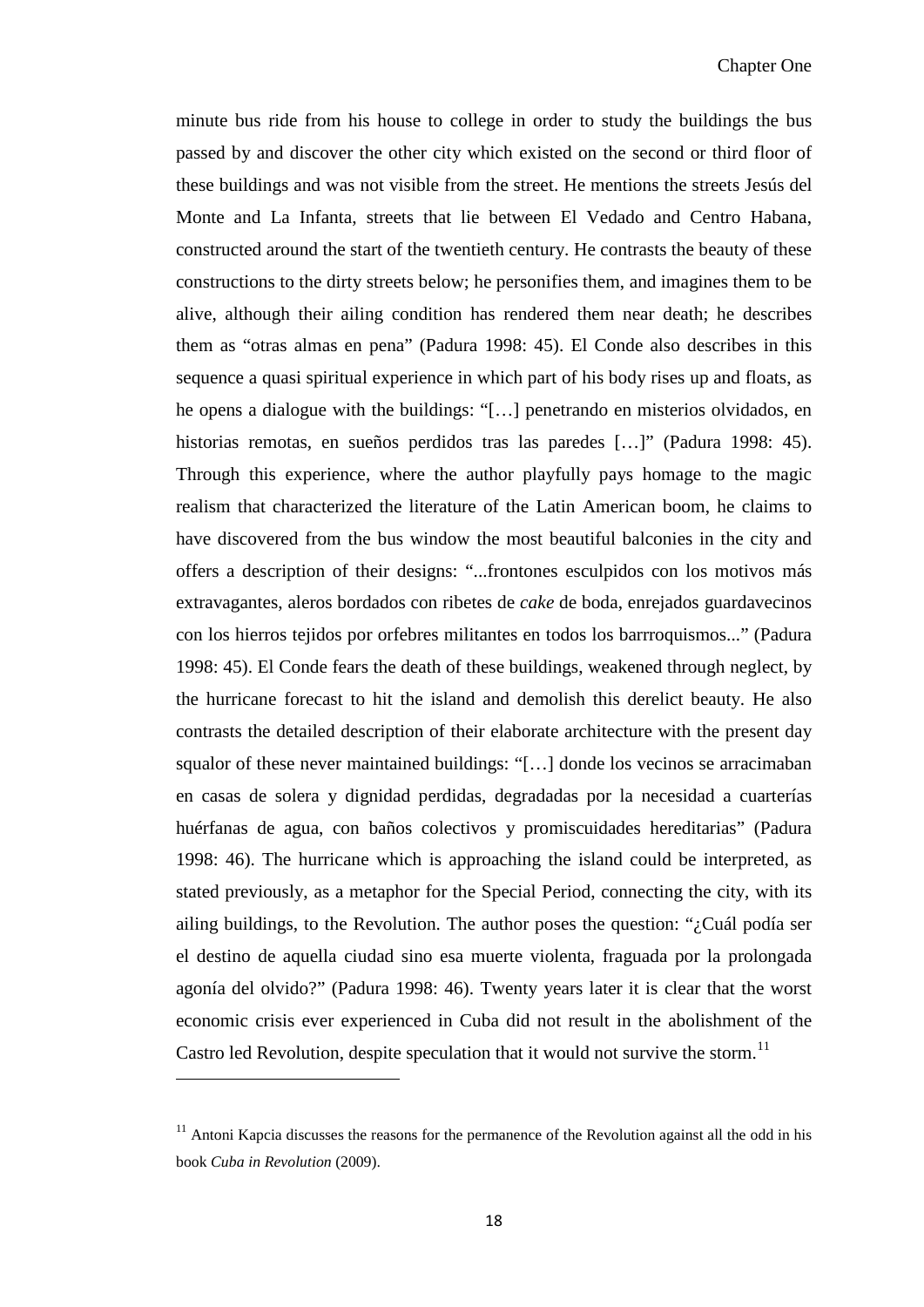Padura continues his tour of La Habana, starting at el Conde's barrio on the outskirts, continuing down the avenues, where the aforementioned buildings can be found, until he reaches the Malecón de La Habana, the city Promenade. From there he continues on to the area of El Vedado, built by the aristocracy and bourgeoisie to distance themselves from the lower-classes and immigrants who had settled first in Old and then Centre Habana at the beginning of the twentieth century. The journey described takes in a number of key points in the city and also serves as a form of summary of the themes that emerge in the series, such as political corruption and inequality. Historian Hugh Thomas in his book *Cuba: A History* offers a thorough history of Cuba and also of the history of the development of the city since 1792. He writes that in 1899, one year after independence from Spain: "The suburb Vedado was now the centre of social life, the favoured place for leaders of the rebel army to invest their money, though even the new houses there did not have panes in their windows. Old Havana was mainly the centre of business" (Thomas 2010: 295). Thomas also describes the architecture of the day in El Vedado as a mixture between impractical wooden houses of North American influence and the 'Catalan phase', which were houses inspired by the *art nouveau* movement preferred by the Barcelona bourgeoisie. El Conde visits the parents of murder victim Miguel Forcade living in a house with a garden in El Vedado dated to the 1920s. El Conde notes that although this house is "mordida de olvidos y desidias, clamando por el beneficio de una mano de pintura" (Padura 1998: 48) it is filled with valuable furniture, art work and ornaments. El Conde understands immediately that these valuables were placed in the house by the victim before he left Cuba. Forcade had worked at the Ministry of Expropriation and was undoubtedly corrupt.

The next area introduced in the novel is Vedado Nuevo, which el Conde considers the best place to live in La Habana. The mansions in this area were built in a futuristic style on very fertile land by the bourgeoisie in the 1950s to escape the low life "chusma que había llegado al mismísmo barrio del Vedado" (Padura 1998: 57). By now, Padura has mapped the extension of the suburbs of the city, which have expanded to accommodate the wealthier inhabitants and draw clear lines between rich and poor neighbourhoods. El Conde goes to Vedado Nuevo to visit Gómez de la Peña, an ex-minister whom he considers a suspect in the murder of Miguel Forcade. This ex-minister fell from grace after the economic measures which were taken by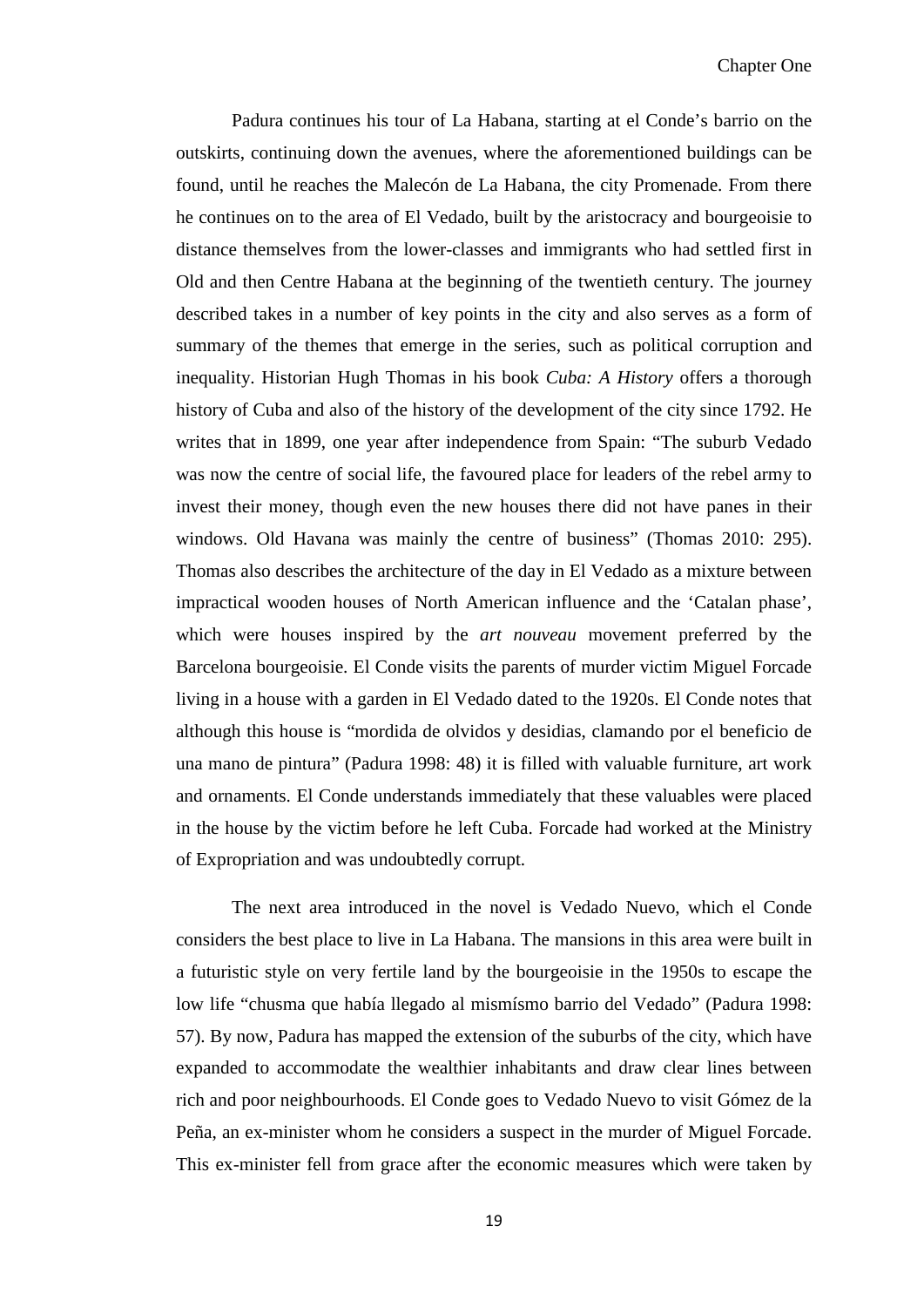him brought further ruin to the country. Despite his downfall, he still maintains the privilege of living in a mansion which was allocated to him as "justicia histórica" (Padura 1998: 64) after the triumph of the Revolution. Many mansions in this area were abandoned by the upper classes fleeing Cuba at the start of the Revolution and then expropriated and el Conde wonders to whom it originally belonged (Padura 1998: 57). In so doing, the author draws attention to the fact that the owners of these buildings still exist, despite their exile from Cuba. This also raises the question of what rights they or their inheritors may have to these properties should Cuba return to democracy. El Conde is disgusted by Gómez de la Peña's open display of what is believed to be an original Matisse, *El paisaje de otoño*, bought illegally from the murder victim, Miguel Forcade, when he was working for the Ministry of Expropriations. He asks Gómez if he is not ashamed to live in such luxury when 85% of the island lives in poverty. Gómez's response is that the whole neighbourhood is full of houses with similar luxuries obtained in the same fashion, where, according to him, "comen mejor que el sesenta por ciento de la población mundial y que el ochenta y cinco de la nacional" (Padura 1998: 65). Through this quote the author highlights that inequality still exists in La Habana, despite the longstanding duration of the Revolution. Furthermore, Padura makes clear that highranking supporters of the Revolution replaced the bourgeoisie after their flight and formed the new social elite. Ironically, the revolutionaries who promised equality for all Cubans are portrayed in the novel as the privileged upper-class that enjoy luxuries while the overwhelming majority of the islanders' lives are based on a daily struggle for basic survival. This criticism is made time and again throughout Padura's work.

Continuing with his investigations, el Conde finds himself in an area of personal nostalgia called Calle 23 or La Rampa which is a long road in the area of El Vedado leading downhill to the sea. During Batista's regime, this area, strongly influenced by the United States, was built up with luxury hotels and skyscrapers. Batista also moved government buildings out of Old Habana, which was by now run down and inhabited mainly by the lower classes and immigrants, and set them up in El Vedado. Along with Havana Vieja it was the centre of night life, with clubs, casinos and prostitution included. The detective's journey through the city is not only physical but also a journey through memory. For Mario Conde, la Rampa brings back memories of happy adolescent days of innocence, of first love and the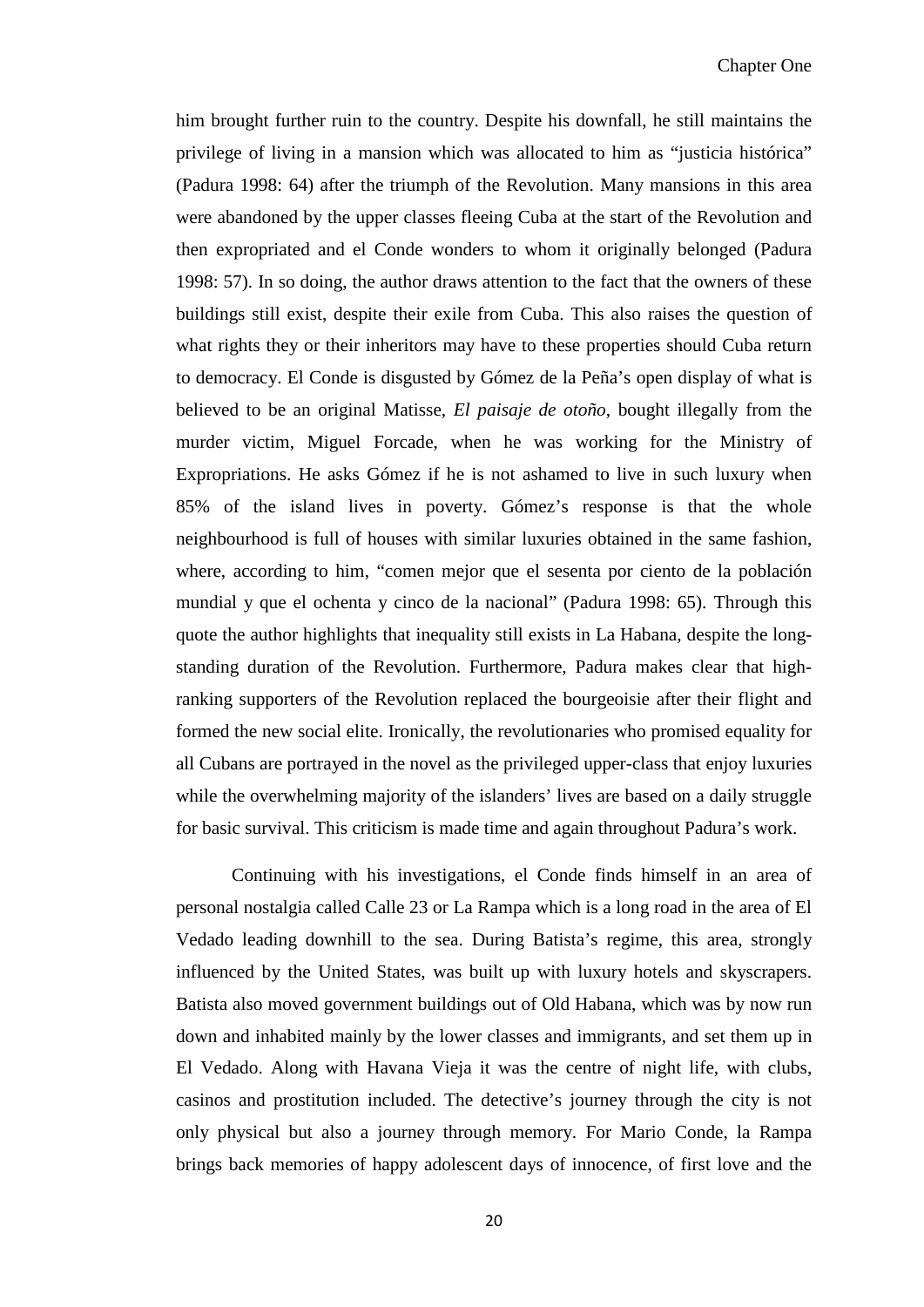Beatles. Walking up and down la Rampa was almost a form of initiation into adulthood. In the late sixties, when el Conde was a young teenager, a shadow of the night life of the fifties was still active and the streets were still lit up with neon signs. However, by then the city was under the control of revolutionary forces which set up the *Unidades Militares de Ayuda a la Producción* (UMAP), active from 1965 to 1968 "como correctivo formador del Hombre Nuevo" (Padura 1998: 68). Any youth who was considered a threat to the Revolution was sent to these concentration camps, and forced to work in agriculture. Raúl Castro, current President of Cuba, spoke about the UMAP in April 1965 as follows:

[...] en el primer grupo de compañeros que han ido a formar parte de las UMAP se incluyeron algunos jóvenes que no habían tenido la mejor conducta ante la vida, jóvenes que por la mala formación e influencia del medio habían tomado una senda equivocada ante la sociedad y han sido incorporados con el fin de ayudarlos para que puedan encontrar un camino acertado que les permita incorporarse a la sociedad plenamente. (Raúl Castro: April 1965).<sup>[12](#page-23-0)</sup>

The above policy of reshaping Cuban youth to fit the ideal of socialist youth is what leads el Conde's friend Andrés to proclaim that their generation was one of "mandados" in *Paisaje de otoño* (Padura 1998: 23). El Conde and his friends feel that they were not given the liberty to express themselves freely and enjoy their youth in their own way. The fact that for three years strict control and punishment over non-conforming youths was in place clearly marked the norms of what was acceptable or not within the boundaries of the Revolution.  $^{13}$  $^{13}$  $^{13}$ In el Conde's Habana of autumn 1989, la Rampa is not what it used to be. Intead of neon light, it is in the dark and the clubs have been closed. Padura makes use of a filmic style to contrast his past memories of the city, overlaying them with the present. His memory is key to bringing past versions of the city to life, as is evident in the following citation:

Y en aquella misma Rampa, que Heráclito de Éfeso habría calificado, dialécticamente, de diferente, encontró el Conde otra vez sus deslumbramientos de aquellos tiempos, ahora a oscuras, con los clubes cerrados, el Pabellón mustio, la pizzería abarrotada y la ausencia de aquella novia remota a la que solía esperar en la esquina de la tienda Indochina, donde ahora se vendían los que quizá fueron los últimos relojes soviéticos enviados desde un Moscú cada día más alejado y más inmune a las lágrimas (Padura 1998: 69).

 $\overline{\phantom{0}}$ 

<span id="page-26-1"></span><sup>12</sup> Quote taken from<http://secretoscuba.cultureforum.net/t19851-unos-humanos-sin-derechos> Accessed 10/09/2010.

<span id="page-26-0"></span><sup>&</sup>lt;sup>13</sup>. In the third section of this Chapter, I discuss how the UMAP also persecuted homosexual men who were later confined to forced labour camps in an effort to correct their sexuality.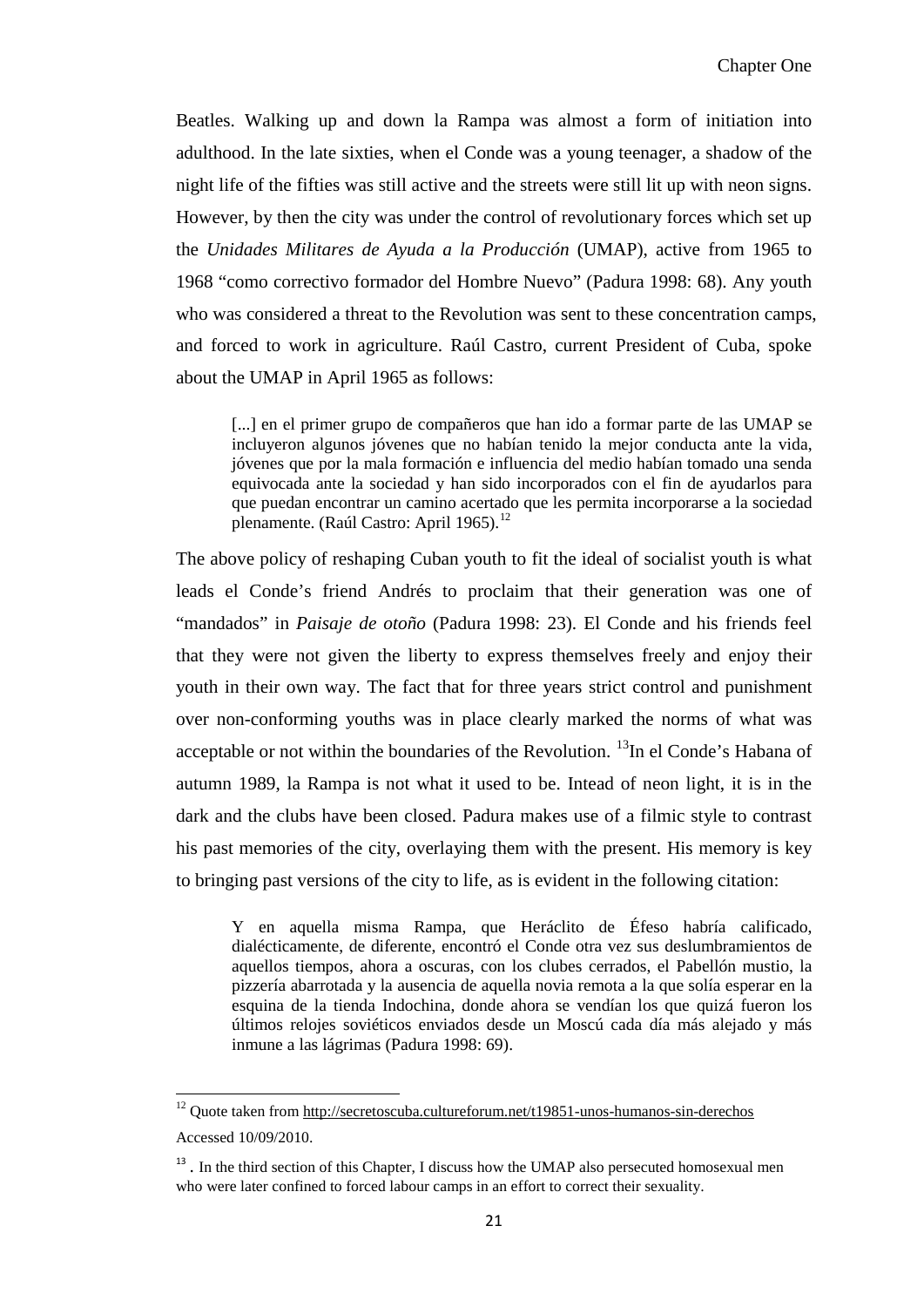The walking up and down of la Rampa becomes a metaphor for life in Cuba. Reaching the top of the hill translates in the novel as achieving success and progressing in life. However, el Conde considers this impossible in Cuba, therefore walking down the hill again is inevitable. Padura refers to the Greek king Sisyphus, who was condemned to the eternal punishment of having to push an enormous boulder up to the top of a hill, from where it would always roll back down again. In her book, *La caída del Hombre Nuevo*, Sonia Behar refers to Albert Camus' essay *Le héroes absurd*, based on the myth of Sisyphus. Camus' absurd hero "reconoce el carácter absurdo de su existencia" (Behar 2009: 47). She adds that in Sisyphus, Camus observes rebellion, freedom and passion as his rock has become his reason for living and what makes him hold on to life. Behar suggests that this absurd hero is what has taken the place of Che Guevara's "Hombre Nuevo"*,* the perfect revolutionary man:

El Hombre Nuevo ha sido remplazado por un nuevo hombre que es una y muchas variantes del héroe absurdo de Camus, uno que busca, sí, pero no mirando al pasado, sino al presente. Ha dejado de aferrarse a lo que ya no existe, y se conforma con los retazos que le han quedado para con ellos crearse una nueva realidad (Behar 2009: 148).

While Behar's interpretation of Cuba's absurd hero offers some form of hope for change in the future, Padura's use of the Sisyphus metaphor to describe the constant uphill battle that is life in Cuba during the Special Period highlights the disillusion of a generation tired of being condemned to an eternal punishment for actions for which they are not responsible, as is illustrated in the following quote:

[...] la realidad no había resultado una cuestión de caprichosos y voluntarios ascensos y descensos, inconscientemente alternados, con mares y helados en las metas, sino una lucha por subir y no bajar, por subir y seguir subiendo, por subir y quedarse arriba, por los siglos de los siglos, con una filosofía trepadora de la cual ellos habían sido excluidos, definitivamente relegados - Andrés volvía a tener razón - y condenados todos - o casi todos - al eterno ejercicio de Sísifo: subir para tener que bajar, bajar para tener que subir, sabiendo que nunca se quedaría arriba, cada vez más viejos y más cansados… (Padura 1998: 69).

From the more refined area of the capital, el Vedado, we are taken to one which represents the marginalized areas of the city. El Conde visits his old school friend Candito el Rojo who lives in the area of Santos Suárez. Candito is often of help to Detective Conde in his investigations, thanks to his ability to provide him with invaluable information from his 'delinquent' acquaintances. El Conde describes Candito's dwelling as "una cuartería promiscua de Santos Suárez, con las paredes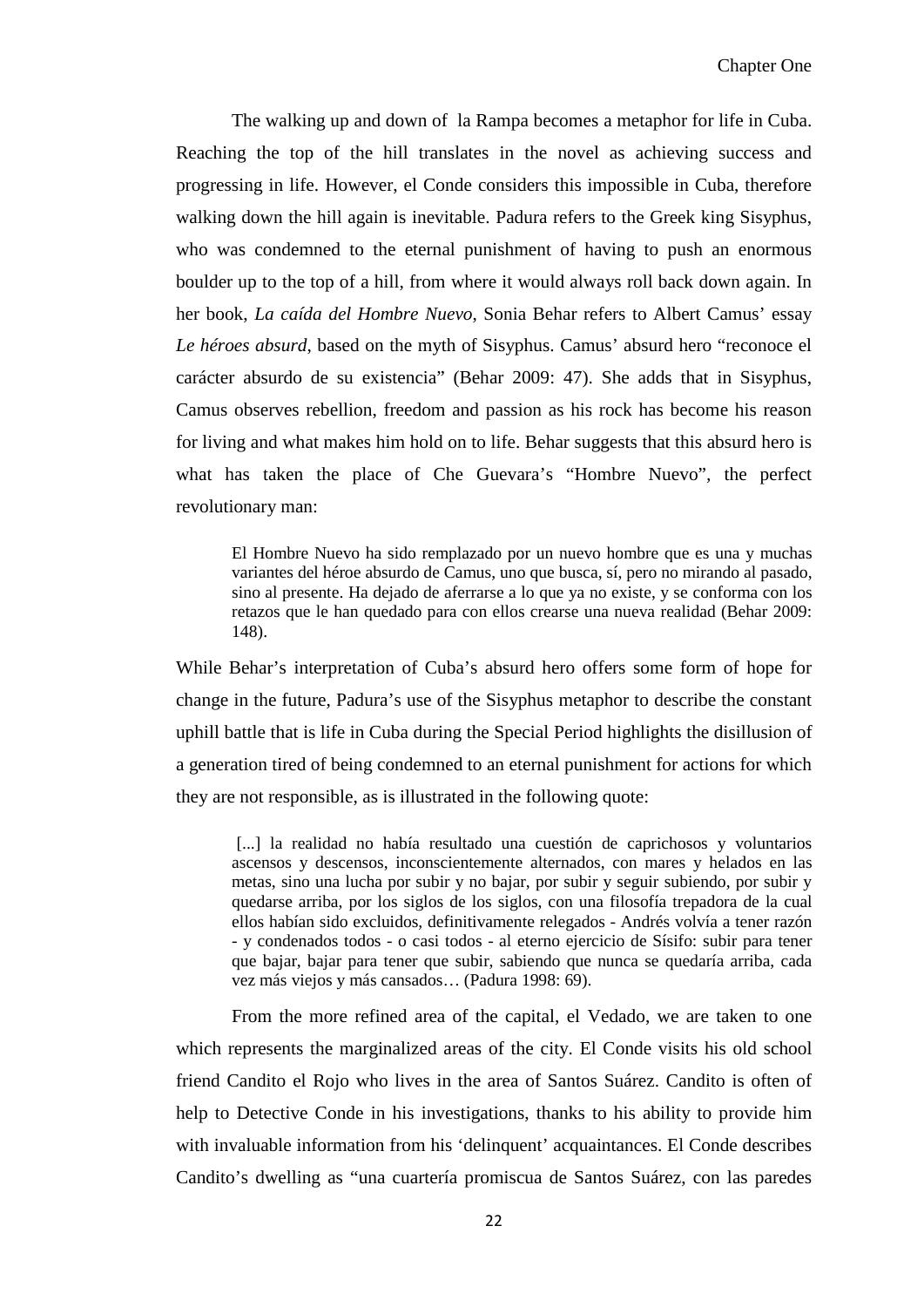desconchadas y las tendederas de la electricidad prendidas a los aleros como tentáculos venenosos" (Padura 1998: 82).  $^{14}$ Candito learned as a child the value of space and to defend it using violence if necessary. Despite his delinquent and violent nature, Candito strives to find peace and positivity through religion, be it Adventist, Catholic or Yoruba*,* the west African religion brought to Cuba by the slaves in the sixteenth century. <sup>[15](#page-28-0)</sup>Belonging to a religion, which is also frowned upon by the Revolution, also fits in with Candito's rebellious nature.

Padura's tour of the city takes the reader to another poverty stricken area, la Vieja Avenida del Puerto. This area has been historically impoverished since the first aristocrats on the island decided to move outside the city walls in the eighteenth century in order to live in a more European style city with a wide tree-lined boulevard they named El Prado. In *Máscaras* (1997), el Conde is told that the design of El Prado was a replica of Las Ramblas in Barcelona (Padura 1997: 136-137). This area is now known as Centro Havana. Old Habana, where the port is, was left to be inhabited by the lower class. In *Paisaje de otoño,* el Conde is in this area supposedly to find information related to his case in the Archivo Nacional, a place el Conde strongly dislikes as he believes that memories should not be reduced to a numbered page and filed away: "Una desidia malsana lo había invadido ante la revelación de tanto pasado muerto, de tanta existencia convertida sólo en actas, declaraciones, planillas, minutas, extractos, protocolos, registros, duplicados y hasta triplicados vacíos de pasión y de sangre" (Padura 1997: 118). Instead of working through the files, he takes a walk along what he calls "el tramo más innoble de La Habana" (Padura 1998: 116). He describes the cement blocks without balconies or any architectural details, which had been built for the sole purpose of housing prostitutes for the pleasure of the sailors passing through La Habana, the port workers or anyone else who dared cross into "pleno territorio apache" (Padura 1997: 117). After the Revolution, the former prostitutes were rehabilitated and allowed to live in what was previously their workplace. Conde describes the now residents of these buildings, which have had no running water for thirty years, as "...atrapados por un fatalismo urbanístico definitivamente cruel, gentes que al salir a la calle siempre debían ver ese

 $<sup>14</sup>$  A "cuartería" is a dilapidated rooming house, described as a traditional but deplorable type of</sup> housing in Cuba (Luzón 1988:72).

<span id="page-28-1"></span><span id="page-28-0"></span><sup>&</sup>lt;sup>15</sup> In the following section of this Chapter I examine religion under the Revolution and trace the changes in attitude towards religion on the island since the beginning of the Revolution.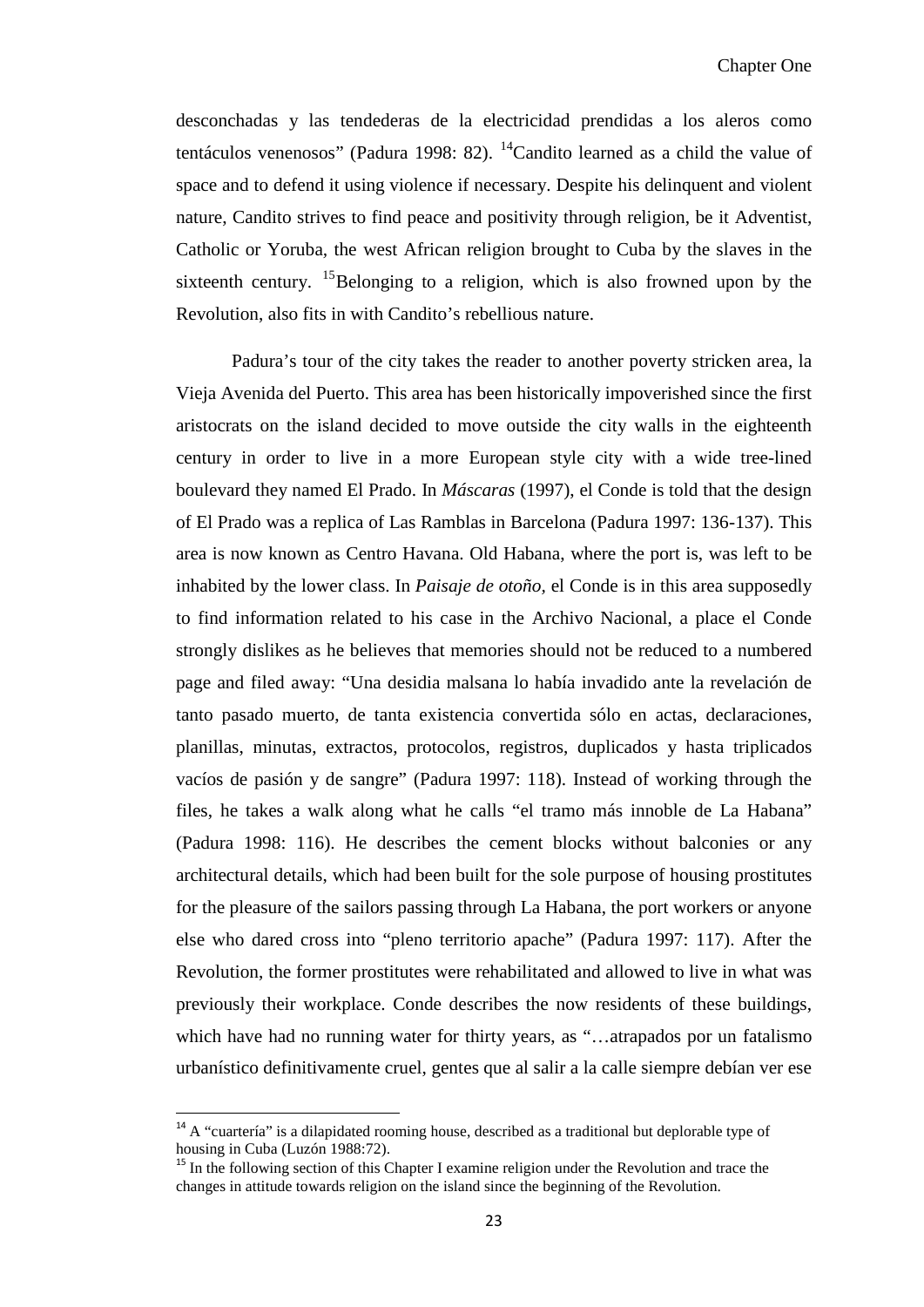mismo panorama oscuro y desolador..." (Padura 1998: 117). El Conde continues his walk as far as La Alameda de Paula, which used to be an elegant walkway in the eighteenth century but which is now "depreciado por los años y el olvido" (Padura 1998: 119) with a dried up fountain, decorated by lions; again the author reminds the reader that the city has been purposely abandoned by the Revolution.

The author's descriptions of La Habana's neighbourhoods serve to show the reader that divisions made in the planning of the city, in the separation of the rich from the poor, still exist thirty years after the triumph of the Revolution. He has also traced the earlier growth of the city from the colonial era, which is a topic to which he will return in *La novela de mi vida*, which will be discussed in Chapter two. This division of the classes is still visible, especially when urban space is considered. Certain areas of the city provoke the protagonist's nostalgia for his lost youth, such as La Rampa. Nevertheless, this nostalgia is shadowed by underlying feelings of disillusion with the Revolution. El Conde believes that he is the only person in the city who cares about the abandoned state of the city's architecture or the fact that it might soon be demolished by the approaching hurricane. Padura thus depicts a city in ruins, whose inhabitants are oblivious to the dilapidation. The reason offered in the novel as to why el Conde is the only inhabitant who cares about the ruin of his city is that the rest of the city has become accustomed to living among the ruins. The city has been abandoned since the beginning of the Revolution and a sense of acceptance of the fact that life under the Revolution equals ruin has been adopted.<sup>[16](#page-28-1)</sup>

#### **1.3. The Heretic City; Representations of La Habana in** *Máscaras*

Set in the summer of 1989, *Máscaras* (2007), the third novel in the Mario Conde series, was written between 1994-95, harsh years for Cuba, still suffering through its Special Period. The bleak description of el Conde's neighbourhood on an unbearably hot afternoon in the city in August, with desolate biblical references that Padura offers the reader as an introduction to the novel, gives an immediate insight into the hardships of living through the worst economic crisis ever suffered in Cuba. The first line of the novel - "El calor es una plaga maligna que lo invade todo" (Padura 1997: 13) - automatically draws the reader into an image of suffering which is the life of Mario Conde and the "barrio condenado" (Padura 1997: 13) in which he

<span id="page-29-0"></span> $\overline{\phantom{0}}$ 

 $16$  In Chapter three (3.2.) I further explore the effects of living in a city in ruins has on its population.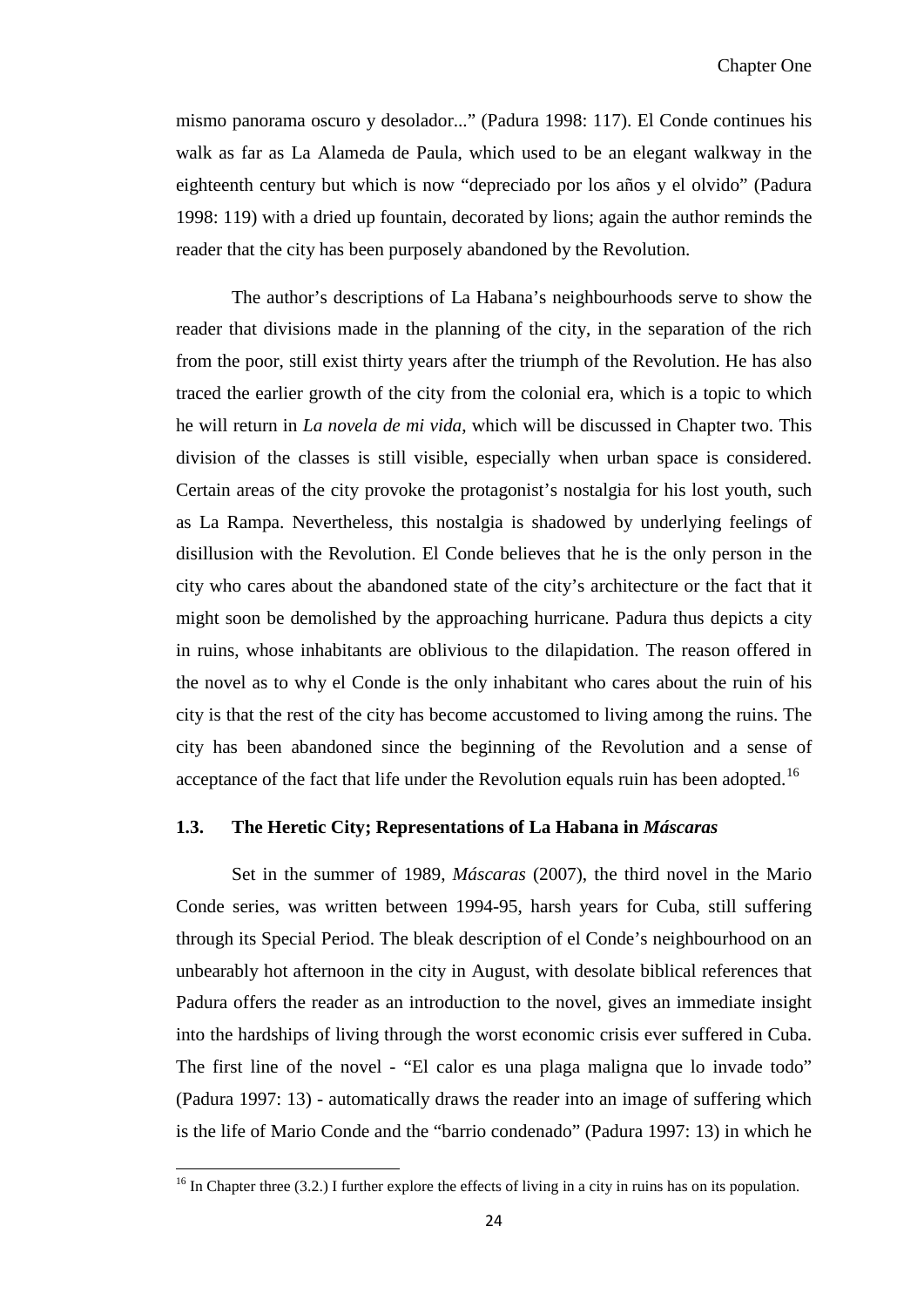lives. Other religious terms such as "martirio", "odios infernales" and "ciudad hereje" on the first page of the novel reinforce what will be the religious tone throughout. Religion is not, however, one of the central themes of this work, but merely a clue which helps detective Conde to solve the mystery at hand. The central theme is, as the title suggests, masks; the disguise used to hide the true self and linked to the notion of covering up one's true identity with one which, while false, protects the user from being a victim of prejudice, criticized or even incarcerated, as the case may be in a criminal investigation. Wilkinson notes in *Detective Fiction in Cuban Society and Culture* another important point with regard to the idea of the mask in any crime novel: "[...] disguise and the act of covering up are fundamental principles upon which the detective genre depends. The act of revelation is the consummation of every detective plot" (Wilkinson 2006: 218). However, it is not only the culprit in the plot of this crime novel who hides behind a mask, but rather all of the characters in one form or another and as suggested in the quote taken from Batman and chosen by the author as a prologue to the novel "todos usamos máscaras". <sup>[17](#page-29-0)</sup>The author's choice of biblical vocabulary to describe La Habana as *la ciudad hereje*, is worthy of consideration. The word heretic itself has two senses, the first meaning is that of a religious outcast, one who holds religious beliefs in conflict with the dogma of the Roman Catholic Church; the second is that of a person who holds unorthodox opinions in any field, not merely religion. With both definitions in mind, we can firstly interpret the author's heretic city as being one with a sinful nature, the delinquent city; and as is the case in this novel, the sodomite city, where homosexuality and transvestism are central topics. The second definition leads to an interpretation of the city as dissident, a city in conflict with the governing body and laws enforced by it. In the context of Cuba, the authoritarian nature of the state imposes its moral views on its citizens and intrudes into their private sexual life and private religious beliefs. These include a monolithic view of masculinity; one which enforces the macho role of men. This enforcement includes sexuality and for this

<span id="page-30-0"></span><sup>&</sup>lt;sup>17</sup> While unquestionably humorous, the use of a quote from a fictional character from a Hollywood blockbuster movie, when interpreted in the Cuban reality of the 1990s, the idea of everyone wearing a mask for everyday survival is far from laughable. I further discuss the use of the mask as a means of covering up double standards or "la doble moral" in Chapter three.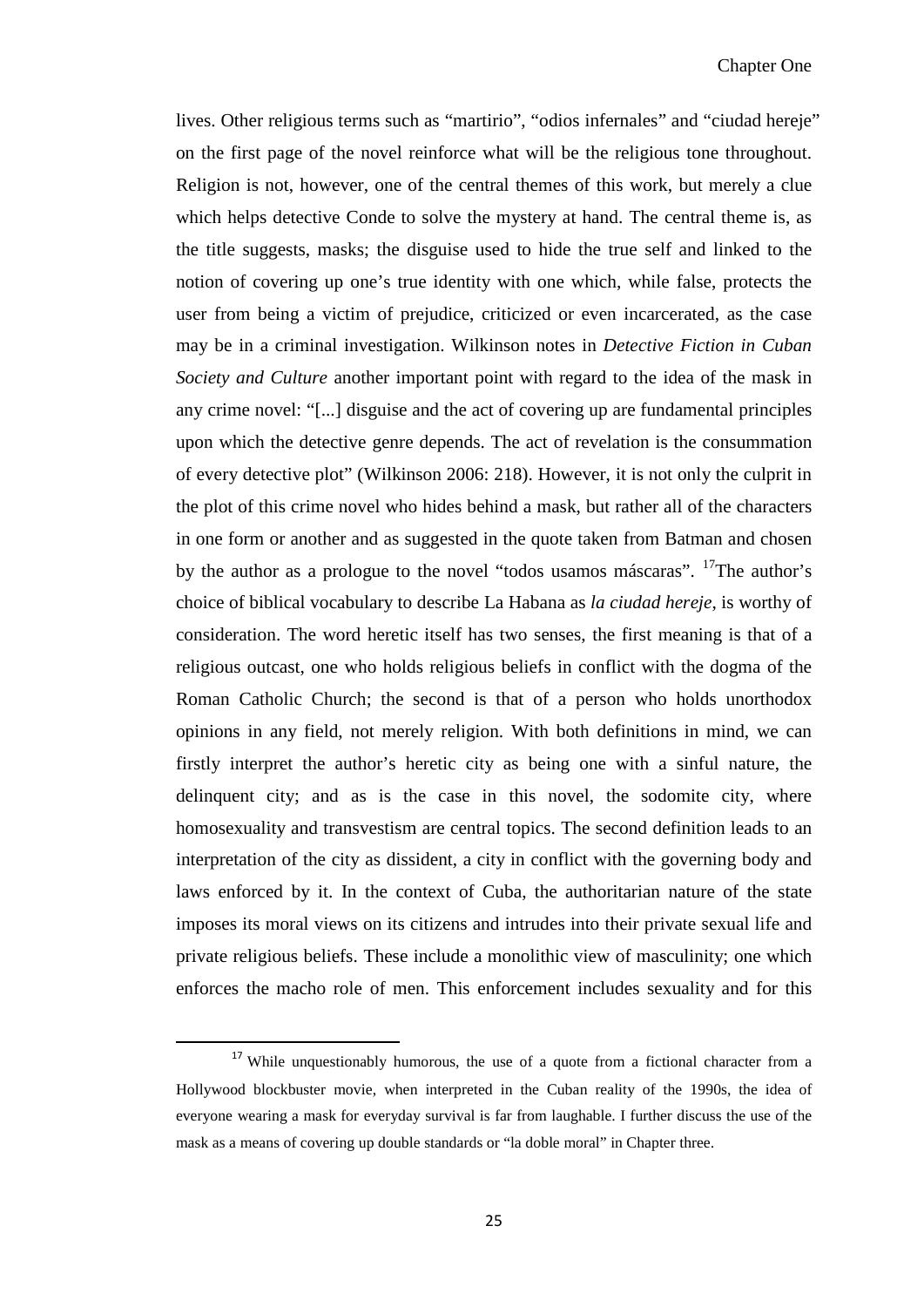reason does not tolerate homosexuality. The state also imposes its views on religion and enforces one faith – that of communism. Following these possible interpretations of Padura's heretic city, I will examine and discuss his representation of La Habana in *Máscaras,* firstly examining the theme of homosexuality, followed by various other forms of delinquency depicted in the novel, which render almost all the characters guilty of varying degrees of criminality. As mentioned previously, I will also discuss the changing role of religion on the island since the beginning of the Revolution.

In *Máscaras,* Detective Mario Conde is given the strange case of resolving the murder of a transvestite wearing a red dress found strangled in the woods. There are no signs of violence or of a struggle, yet two gold coins were found in the victim's rectum. The victim is Alexis Arayan, son of Faustino Arayan, a high ranking diplomat. El Conde's investigation leads him to explore the world of homosexuality and transvestism, an area foreign to him and his "machista-estalinista" upbringing, as the detective himself describes his own heterosexuality (Padura 1997: 141). Once again, Padura displays a concern with contextualising present attitudes with reference to the longer history of the island. With a certain level of distaste, he commences his investigations by interrogating Alexis' housemate, Alberto Marqués, an ageing former dramatist and open homosexual. Through Marqués, el Conde gains an interest in, and is introduced to, Havana's gay and transvestite scene. He also learns about theories of transvestism through literature lent to him by the dramatist. His initial disgust and homophobia change to acceptance and an understanding of homosexuality. Padura's protagonist is representative of the typical Cuban macho educated by the Revolution to become the new man, the "Hombre Nuevo". His homophobic attitude in itself can be read as a critique of the regime and its teachings. Before meeting Marqués, el Conde reads his file, which is the reader's first introduction in the novel to the high level of surveillance and persecution of homosexuals in Cuba:

Aquel impresionante *curriculum vitae* era el resultado de las memorias escritas, conjugadas, resumidas y hasta citadas textualmente, de varios informantes policíacos, sucesivos presidentes del Comité de Defensa de la Revolución, cuadros del remoto Consejo Nacional de Cultura y del actual Ministerio de Cultura, de la consejería política de la embajada cubana en París y hasta de un padre franciscano que en una época prehistórica fuera su confesor y de un par de amantes perversos, interrogados por causas estrictamente delictivas (Padura 1997: 41-42).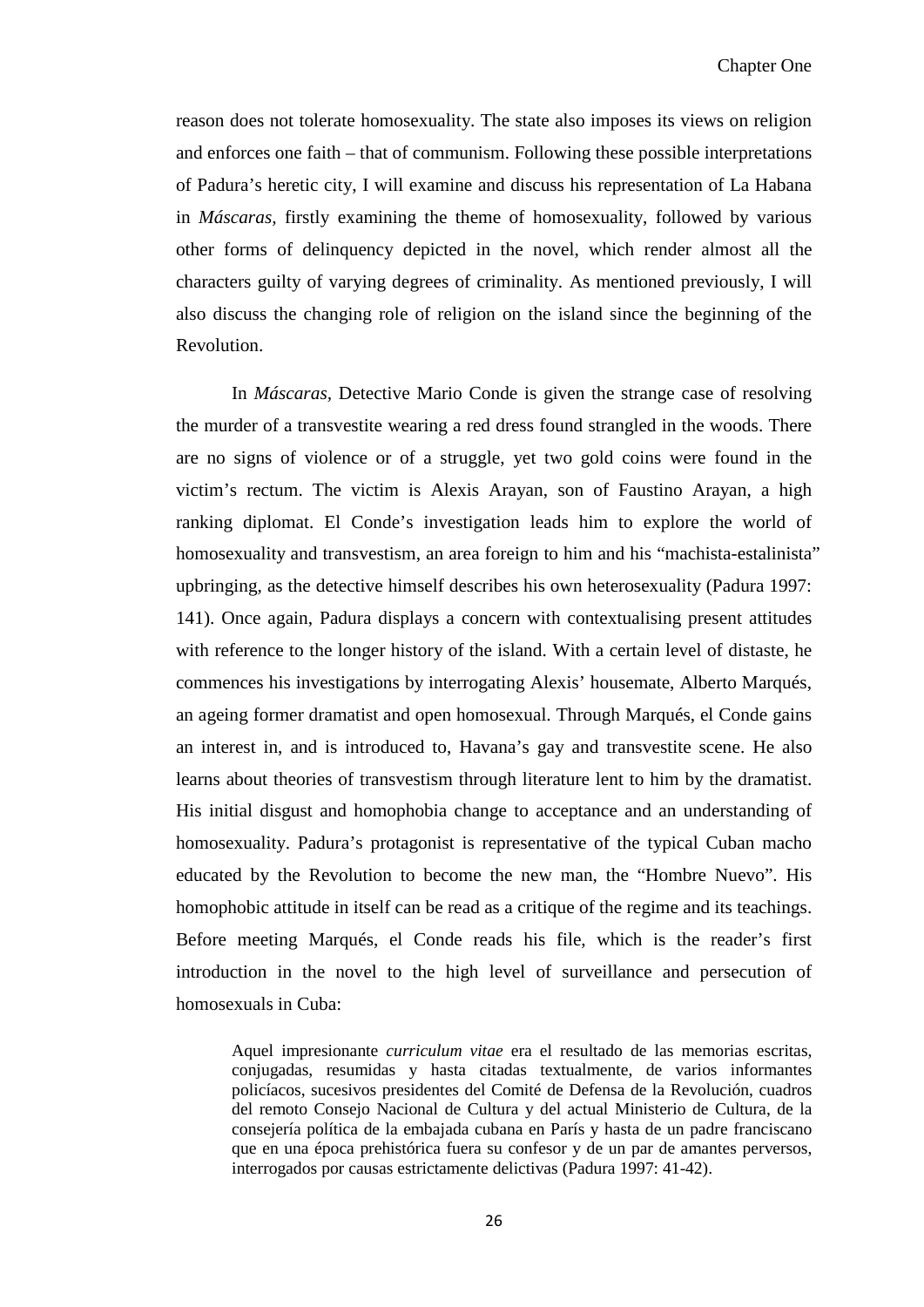The dramatist's extensive file includes statements from various sectors of the ruling hierarchy, from public bodies such as the police and government agencies to interviews related to Marqués' intimate private life. This violation of the private sphere is an indication of the level of control held over the population at a time in Cuban history when sexual and political intolerance was at its height. The CDRs (Comité de Defensa de la Revolución), set up in 1974, after an attempted assassination of Fidel Castro, play a vital role in creating a fine line between public and private control. The responsibility of the committees, made up of ordinary citizens, is the surveillance of the masses and their education in revolutionary ideology. CDRs are the eyes and ears of the Revolution and ensure the constant control of the population, by the population. El Conde, as a police detective and on different occasions in the series, interviews CDR members to gain additional information on his suspects.

Homosexuality did not have a place in Socialist Cuba, nor did it fit in with Guevara's ideal of el "Hombre Nuevo". Faustino Arayan's rejection of his only son on account of his homosexuality is another example in the novel of how the public passes to the private. As a diplomat, Faustino has to be an exemplary socialist/revolutionary citizen. His son's homosexuality is an embarrassment to him because, despite being legal in the year 1989, it is still not socially acceptable. This point is reinforced through Alexis' unhappiness and suicidal tendencies. In an effort to prove his theory that Alexis provoked his own death, Marqués tries to explain to el Conde why suicide is not a surprising outcome for a Cuban homosexual. The dramatist tells the detective that homosexuals on the island have been persecuted since colonisation by the Spanish who were disgusted by the natives' sexual practices: "[...] y les pareció cochino y bárbaro lo que hacían nuestros inditos sodomitas mientras se bañaban en apacibles riachuelos con un tabaco en la boca y una yuka en la mano […]" (Padura 1997: 164). Marqués also refers to the persecution of gays by the Revolution in the 1960s, when gay men were arrested and sent to work camps by the UMAP, along with other rebellious youths, whose image did not fit with that of the "Hombre Nuevo":

[...] no olvide que en los años sesenta hubo aquí mismo algo que se llamó UMAP, las famosas Unidades Militares de Apoyo a la Producción, donde confinaban, entre otros seres dañinos, a los homosexuales, para que se hicieran hombres cortando caña y recogiendo café y que, después de 1971, se dictó una ordenanza, otra vez aquí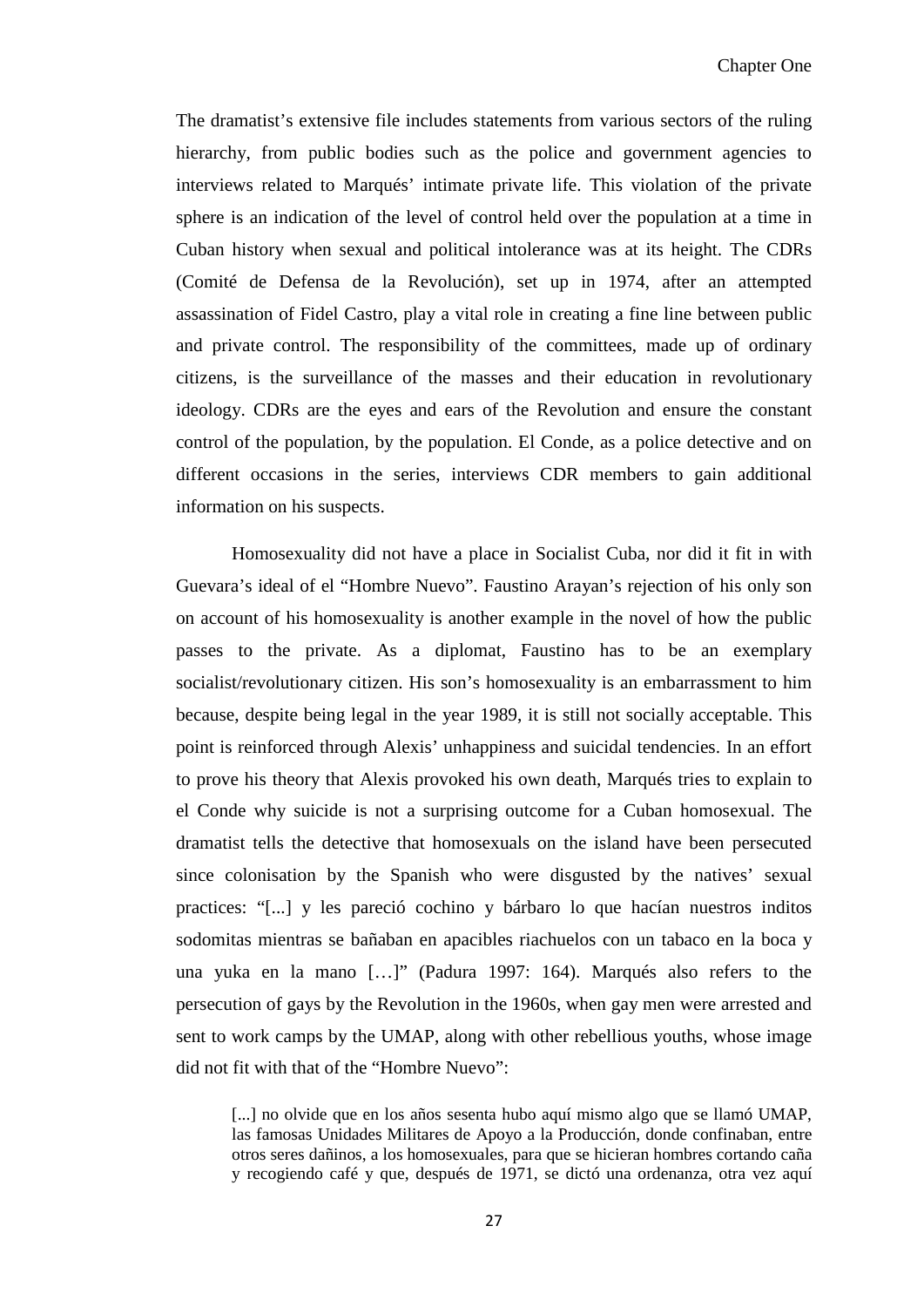mismo, para que los policías como usted y los fiscales y los jueces la cumplieran, donde se legislaba jurídicamente sobre el 'homosexualismo ostensible y otras conductas socialmente reprobables'...  $\chi$ Y usted es tan ingenuo que todavía puede preguntarse por qué un homosexual llega a pensar en el suicidio? (Padura 1997: 164).

Brad Epps interestingly points out in his article "Proper Conduct: Reinaldo Arenas, Fidel Castro, and the Politics of Homosexuality" that the slogan above the UMAP work camps, according to witnesses, was: "Work will make you men" (Epps 1995: 242). This slogan immediately brings to mind the Nazi slogan over the gates of their concentration camps: "Arbeit macht frei", "Work will make you free". Epps also notes how sexual politics in the Soviet Union left their mark on Cuba. Epps refers to Maxim Gorky's article "Proletarian Humanism" (1934) where he presents fascism as fostering not only anti-semitism but also homosexuality. Gorky's solution is: "Destroy homosexualism and Fascism will disappear" (Epps 1995: 238). Epps comments on the perverse irony of such a statement at a time when the Nazis had begun their campaign against Jews and homosexuals. Castro's theory was that homosexuality was a direct result of capitalism and bourgeois decadence, and that along with capitalism, homosexuality would eventually wither away, especially if reinforced by political intervention such as UMAPs (Epps 1995: 238). Although UMAPs were officially closed in 1967, under national and international pressure from writers such as Graham Greene and Jean Paul Sartre (Epps 1995: 238), homosexuality remained illegal and punishable with prison sentences until 1979.

In *Máscaras*, Marqués refers to the year 1971, a drastic year for Cuban intellectuals and more so if they were homosexual. This was the year of the First Congress of Education and Culture which saw the beginning of strict censorship over all artists.<sup>[18](#page-30-0)</sup> Any work which was not considered beneficial to the socialist project was deemed anti-revolutionary and cast aside. It was decided that homosexuality and art were not compatible and the Congress declared that it was not permissible for any homosexual to influence the youth through their artistic work. The final declaration of the Congress stated: "En el tratamiento del aspecto del homosexualismo la Comisión llegó a la conclusión de que no es permisible que por

 $\overline{\phantom{0}}$ 

<sup>&</sup>lt;sup>18</sup> This Conference is cited by several authors as an important point of change in the Revolution's attitude to literature. See Sonia Behar, *La caída del 'Hombre Nuevo'* (13), Also Stephen Wilkinson, *Detective Fiction in Cuban Society and Culture* (239). See also Reinaldo Arenas, *Antes que anochezca* (163).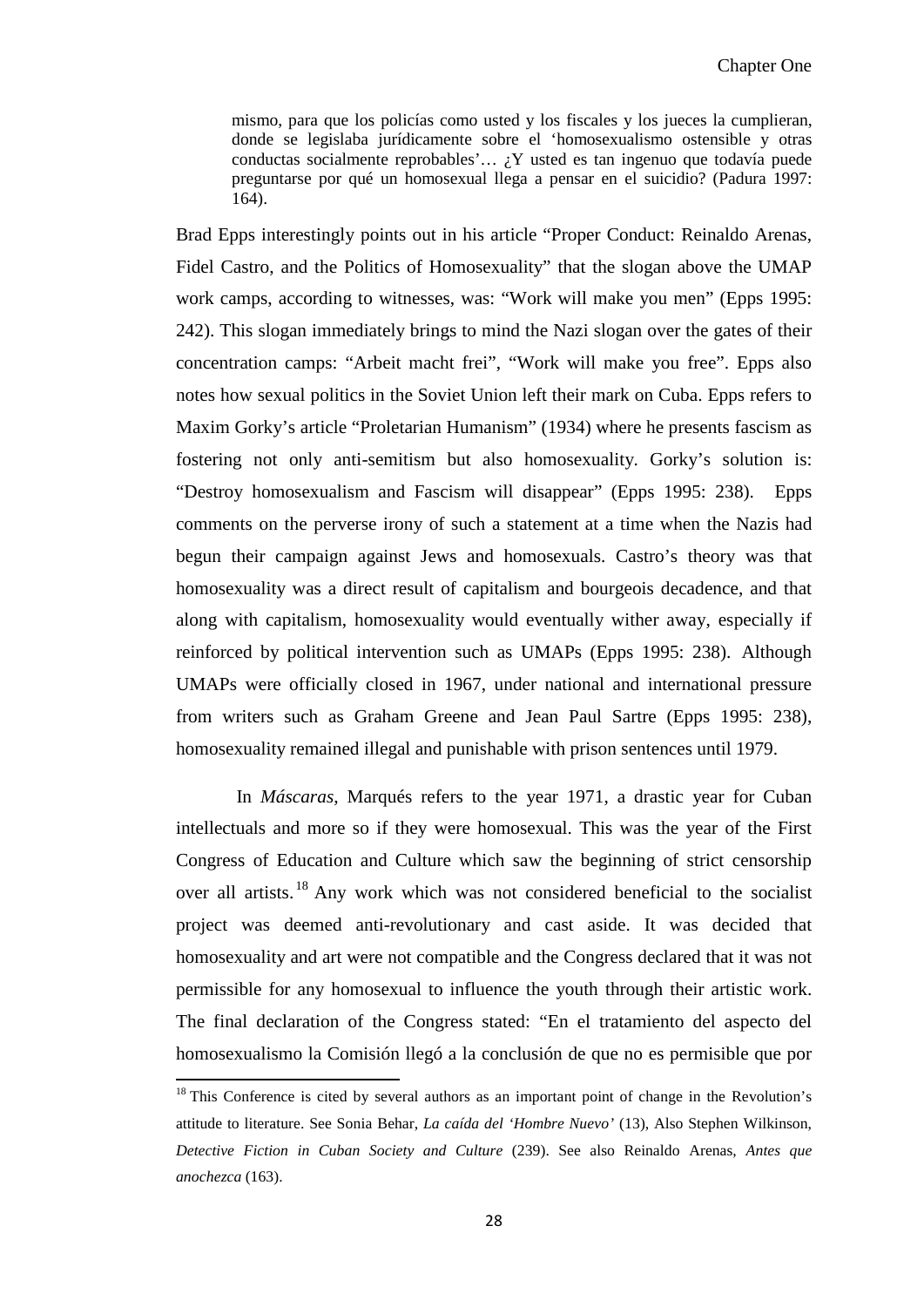medio de la 'calidad artística' reconocidos homosexuales ganen influencia que indica la formación de nuestra juventud" (Wilkinson 2006: 239). The central theme of the Congress was the education of Cuban youth in revolutionary ideology. Therefore, the main aim of all literature and art was to be educational. On referring to the publication of books in that same congress Castro stated: "la primera prioridad la deben tener los libros para la educación, la segunda prioridad la deben tener los libros para la educación, ¡y la tercera prioridad la deben tener los libros para la educación!" (Castro 1971). Thus began a second wave of persecution of Cuba's homosexuals. Alberto Marqués' testimony is representative of all homosexual artists at that time. Their work was censored, left unpublished or removed from libraries and book shops. Those who held public positions, like Marqués, were transferred to positions where they could have as little influence as possible on the population, as the following quote indicates:

Bueno, empezó toda aquella historia de la parametración de los artistas y me sacaron del grupo de teatro y de la asociación de teatristas, y después de comprobar que no podía trabajar en una fábrica, como debía ser si quería purificarme con el contacto de la clase obrera, [….] pues me pusieron a trabajar en una biblioteca pequeñita que está en Marianao, clasificando libros (Padura 1997: 54).

In an attempt to make the detective aware of the hardship for homosexuals of living in a society where homosexuality is not accepted, Marqués shares his personal experience of persecution with el Conde. In order to get a greater understanding of Havana's gay scene to help with his investigation into the murder of a transvestite, Mario Conde accepts the dramatist's invitation to a gay party at the house of a friend of Marqués in the city centre. Marqués warns him in advance that what he is about to see will be disturbing, not because he is heterosexual and may be disturbed by open homosexuality but rather because of the sheer tragedy of the result of the repression suffered by the gay community. Marqués tells el Conde "[e]s sórdido, alarmante, descarnado, y casi siempre trágico, porque es el resultado de la soledad, de la represión eterna, de la burla, la agresión, el desprecio, y hasta del monocultivo y el subdesarrollo" (Padura 1997: 138).

Before this case, detective Conde had not had much contact with homosexuals, nor was he aware of the reality of life for homosexuals in Cuba. The case brings to his memory the story of the only open homosexual he knew in his *barrio*, Luisito. He remembers how Luisito was ridiculed and bullied by all the kids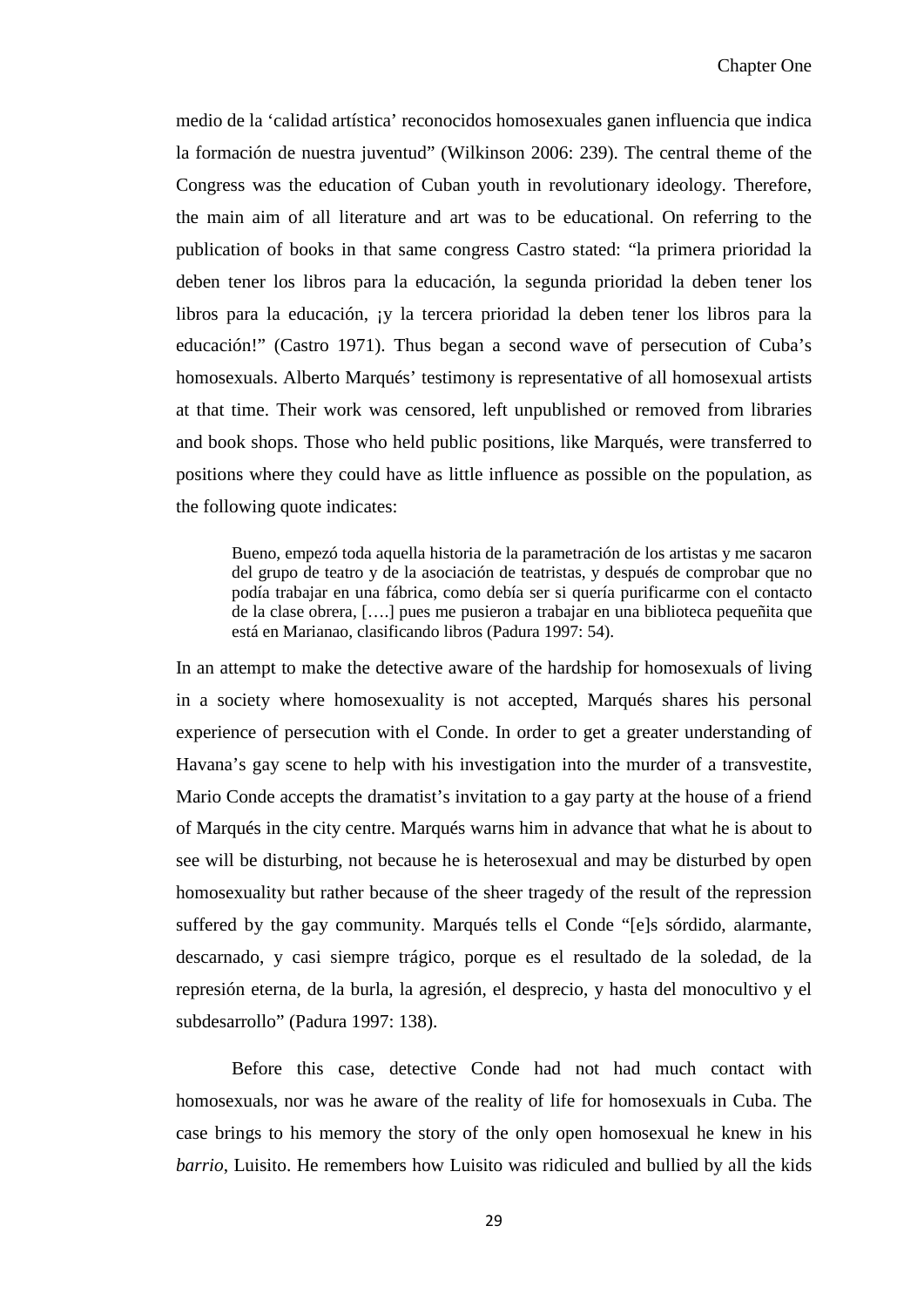in the area. He was discriminated against not only by the children but also by their mothers, who did not want their sons to be associated with "aquel niño distinto, invertido y perverso, enfermo del mal más abdominable que se pudiera imaginar" (Padura 1997: 75). However, some of those same boys who attacked Luisito during the day, had sex with him at night as a form of sexual initiation: "después de experimentar con las chivas y las puercas, habían probado el boquete oscuro de Luisito" (Padura 1997: 75). The following quote from the novel indicates how these obvious homosexual acts were not considered as such because the other boys were the active partners, and Luisito the passive one, making him homosexual and the boys macho:

[...] para todos los que lo hicieron, la relación con Luisito había sido aceptada como una prueba de hombría alcanzada a punto de pene… Luisito sí, ellos no: como si la homosexualidad sólo se definiera por una aceptación de la carne ajena similar a la recepción femenina (Padura 1997: 75-6).

This interpretation of what is considered homosexual is not limited to Mario Conde's neighbourhood. Reinaldo Arenas discusses this topic in his autobiography *Antes que anochezca* (1982)*.* As an open homosexual, a writer and a dissident, Arenas suffered first-hand the brutalities of homosexual persecution in his country, including imprisonment. Arenas left Cuba in 1980 through the port of Mariel on the grounds that he was homosexual. He explains the process through which he had to pass in order to confirm his condition so as to be granted permission to leave the country. This commentary helps make sense of the attitude the other boys had towards Luisito:

Al llegar me preguntaron si yo era homosexual y les dije que sí; me preguntaron entonces si era activo o pasivo, y tuve la precaución de decir que era pasivo. A un amigo mío que dijo ser activo le negaron la salida; él no dijo más que la verdad, pero el gobierno cubano no consideraba que los homosexuales activos fueran, en realidad, homosexuales (Arenas 1992: 301).

From Arenas' testimony we can understand that it was generally accepted nationwide that the active partner or penetrator is not considered homosexual yet the passive partner or receiver is. Arenas continues his account by describing the homosexuality test to which he was subjected; walking in front of psychologists to see if he was really a *loca*, a Latin American term for an effeminate homosexual male. Padura also refers to the Mariel boatlift. Luisito, like Arenas and thousands of other homosexual Cubans, left Cuba through the port of Mariel for Florida in 1980: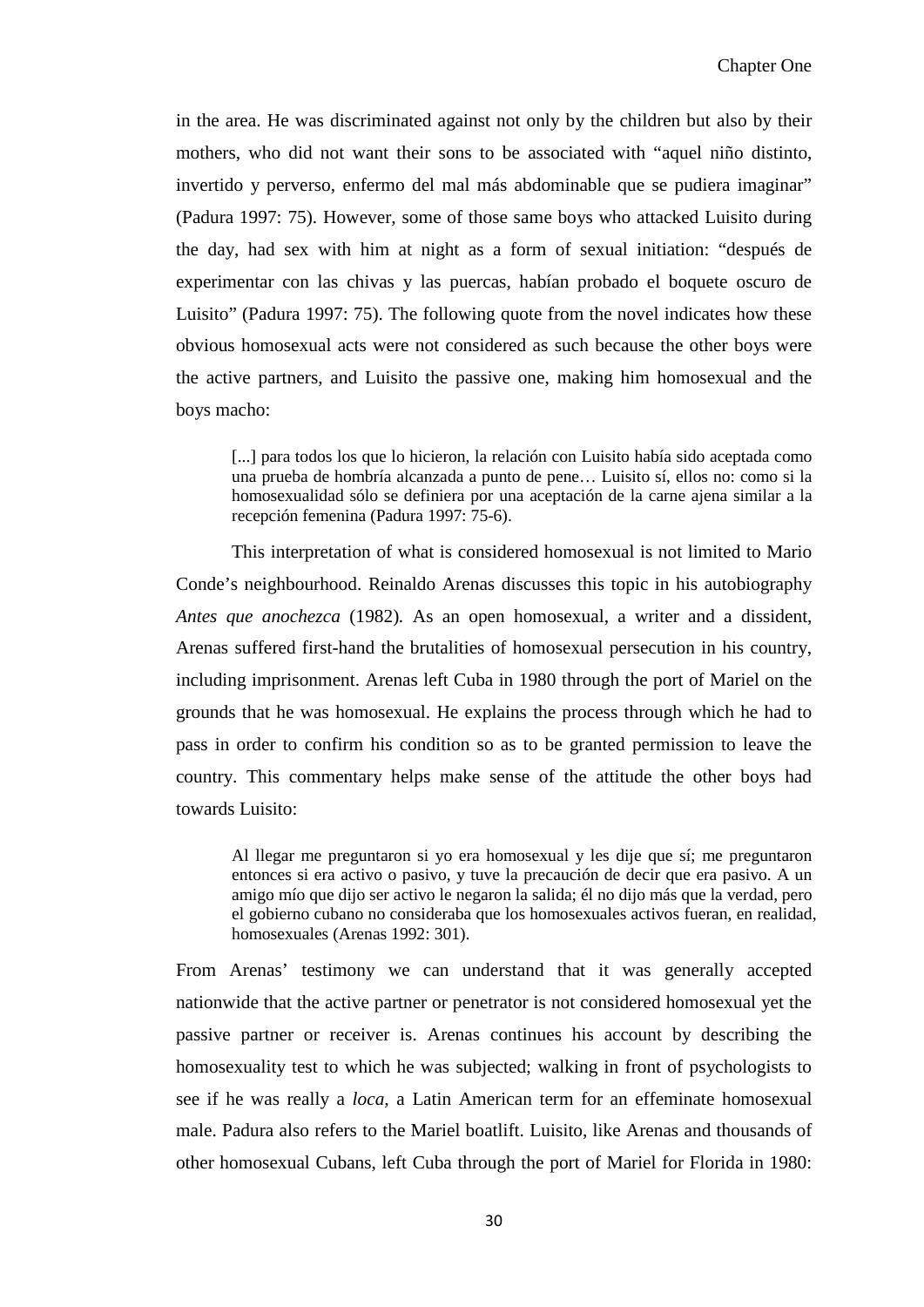"[…] gracias a su indiscutible condición de homosexual y, por tanto, de escoria, antisocial y excluible, se le permitió abordar tranquilamente una lancha en el puerto de Mariel y salir hacia Estados Unidos" (Padura 1997: 76). Again, Padura points out that Luisito's homosexual condition was undeniable, meaning that he was allowed to leave the country without question. It is suggested in the novel that should he not have had such stereotypical homosexual mannerisms he might not have been believed to be truly homosexual.

Anthropologist Roger Lancaster explains the different perceptions of homosexuality between the Anglophone world and the Latin American world in *Life is Hard,* a study of gender power relations in Nicaragua*.* He points out that in Anglo-American culture, a man gains sexual status and honour among other men through his sexual transactions with women. In Nicaragua, a man gains sexual status and honour through his active role in sexual intercourse, either with women or men. He explains that the term *cochón* signifies the passive male homosexual and the stigmatized homosexual. Traditional western parallels such as "bugger" "sodomite" or "faggot" refer to the active male homosexual and held the same stigma as the c*ochón.* Lancaster goes on to state that Nicaragua's sexual system, with its activehonour and passive-shame dichotomy, exemplifies rules governing male sexual relations not only for much of Latin America generally but also for cultures throughout the Mediterranean and the Middle East. According to Lancaster, this dichotomy stands opposed to the Anglophone world where homophobes show condemnation of all same-sex practices, active ones in particular (Lancaster 1992: 270). Lancaster's study goes some way towards explaining discrimination towards the passive homosexual in Cuba as described by Arenas and Padura.

At the party, el Conde asks the girl he befriends for information on those present. Her reply is a page long list of various professions, ideologies and religions by means of which Padura makes the point that homosexuality cannot be bound to any one group of individuals and that it is far more widespread than Mario Conde might have imagined:

Y el Conde supo que en aquella sala de La Habana Vieja había, como primera evidencia, hombres y mujeres, diferenciables además por ser: militantes del sexo libre, de la nostalgia y de partidos rojos, verdes y amarillos; ex dramaturgos sin obra y con obra, y escritores con ex libris nunca estampados; maricones de todas las categorías y filiaciones (Padura 1997: 143).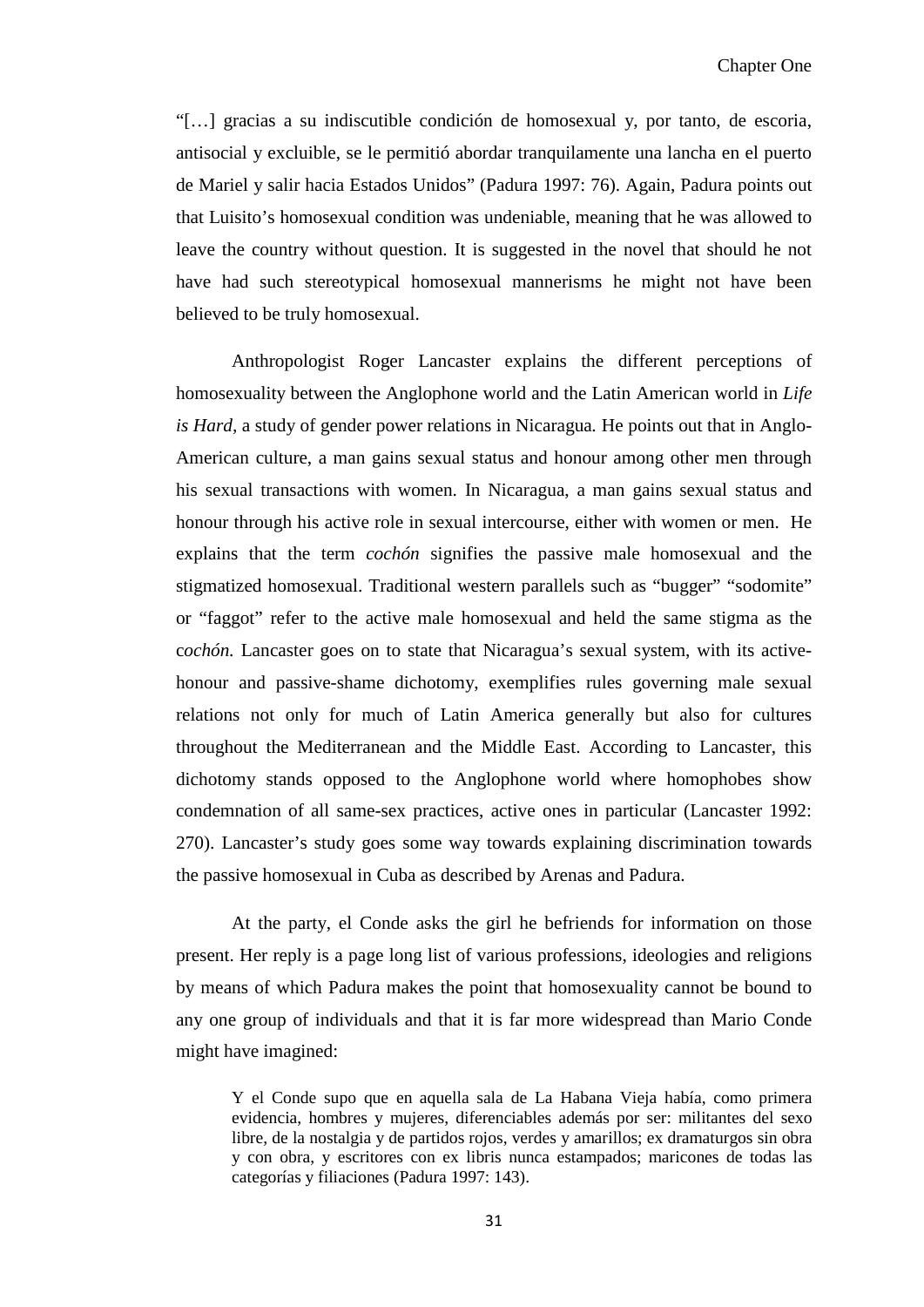The heretic city, as Padura names it, apart from being a space where homosexuality is still considered a form of heresy, is one of delinquency and crime. Almost all of the characters are guilty of heresy, if we understand it as an act of rebellion against the governing body. This delinquency is visible throughout the novel on varying levels, from lesser crimes, such as buying on the black market, to first degree murder. The sordid case of the murder of Alexis Arayan is welcomed selfishly by el Conde as it is the reason why he is given permission to return to full detective duties after being sanctioned for punching a colleague. As he stands next to Alex's remains in the woods at the start of his investigation, he mentally lists some of the most common crimes in the city and thinks about how thankful he is that crime is on the increase so he can be on the streets doing his job instead of being limited to office work in the police station: "por suerte en la ciudad se seguía robando, asesinando, asaltando, malversando con insistencia creciente, y para él, salvadora" (Padura 1997: 33). This listing of serious crimes is an indication of the high level of ongoing delinquency taking place in the city of La Habana.

Through the character el Gordo Contreras, Padura not only highlights crimes within the police force but also the criminality associated with tourism. El Gordo Contreras' job was to crack down on illegal money exchanges. In order to understand this job, knowledge of Cuban currency is needed. There are two currencies in Cuba; the Cuban peso and the peso convertible, which was introduced in 2004. The latter replaced the American dollar, which was the main currency used by tourists. Currently in Cuba tourists can only exchange their currencies for the peso convertible, which traded at the same rate as the American dollar until March 2011, when the exchange rate was reduced to \$1.00 to the peso convertible in order to attract more tourism to the island. Most Cubans are only paid in Cuban pesos, which trade at approximately twenty-five pesos for one peso convertible. Those who work as hustlers would have been paid in American dollars before the peso convertible was introduced in 2004. Therefore, illegal money exchange is common on the streets of La Habana, with Cubans exchanging illicit dollars to Cuban pesos and foreigners buying Cuban pesos for elevated rates. El Gordo Contreras explained his job to el Conde in the following quote:

Lo mío estaba en la calle, partiéndole la vida a los que estuvieron luchándole un fula a los extranjeros y eso lo hice bien, y tú mismo lo sabes […], ahí no había negrito de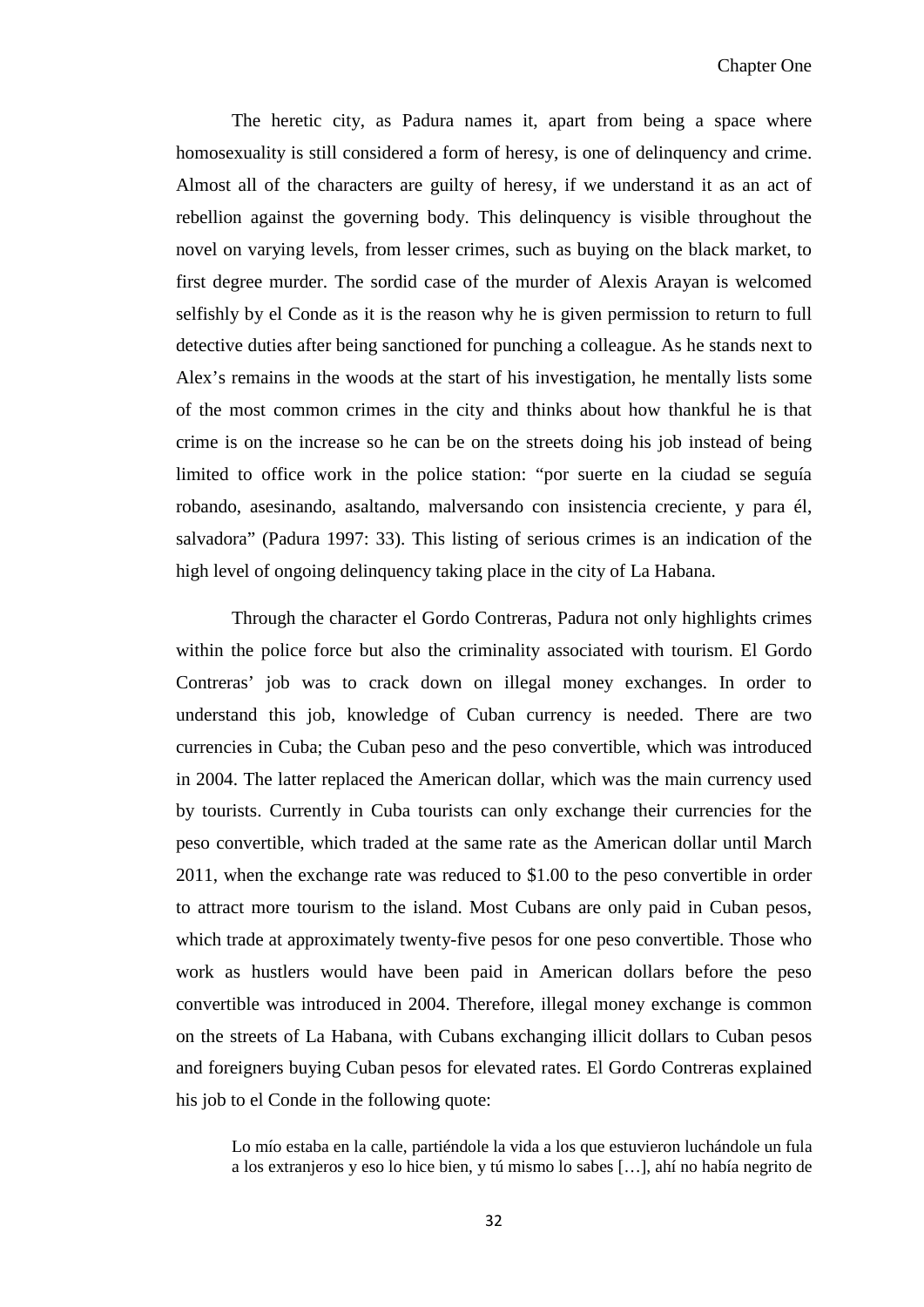La Habana Vieja ni blanquito bisnero del Vedado ni jinetera de La Lisa que pudiera llegar (Padura 1997: 157).

Contreras has been fired from the police-force for corruption, although he denies all charges. He claims that any corruption that took place did not happen on the streets of La Habana, where he controlled the local hustlers. He insinuates that this corruption was on a higher level, from "gentes de arriba" (Padura 1997: 157), which included investments in foreign banks and foreign currencies. Again, as seen in *Paisaje de otoño*, corruption from higher government officials is denounced in this novel. Padura does not normally deal with issues such as *jineterismo,* or other tourism related crimes, as el Conde's professional and personal circles do not generally mix with the tourism sectors. Yet, in this novel, a brief mention is given to the *jineteros/as* in the context of Contrera's job*,* the term given to hustlers, or male/female prostitutes who make a living from foreign tourists. *Jineteros* often act subtly, and the tourist often does not know he/she is being hustled. Money does not always necessarily change hands but presents, meals out, nights in tourist hotels or bars are sufficient payment for the professional hustler.

Crime is also evident on a more everyday level; For instance the way Josefina, mother of el Flaco Carlos, Conde's best friend since secondary school, always manages to prepare feasts for her son and Mario Conde. Although it is never spelled out in the text, the only possible way she can get such products is through the black market, as the ingredients she uses are not readily available in shops, nor can they be bought with the ration card. The black market in Cuba is enormous. Houses, cars, clothes and thousands of other products all change hands on the black market. Prior to 2012, when Raúl Castro implemented more liberal economic policies, houses and cars could not be bought or sold but could only be swapped. The Spanish term *permutar* is used to describe the changing hands of property. In theory, you could only swap your house for another; it would always remain the property of the Cuban state. However, in reality, the buying and selling of houses was all done on the black market. Likewise, illegal bars were set up around the city with all profits going directly to the owners. Since 2011, it has become legal to set up certain private enterprises, yet the taxes claimed by the government are often too high to merit the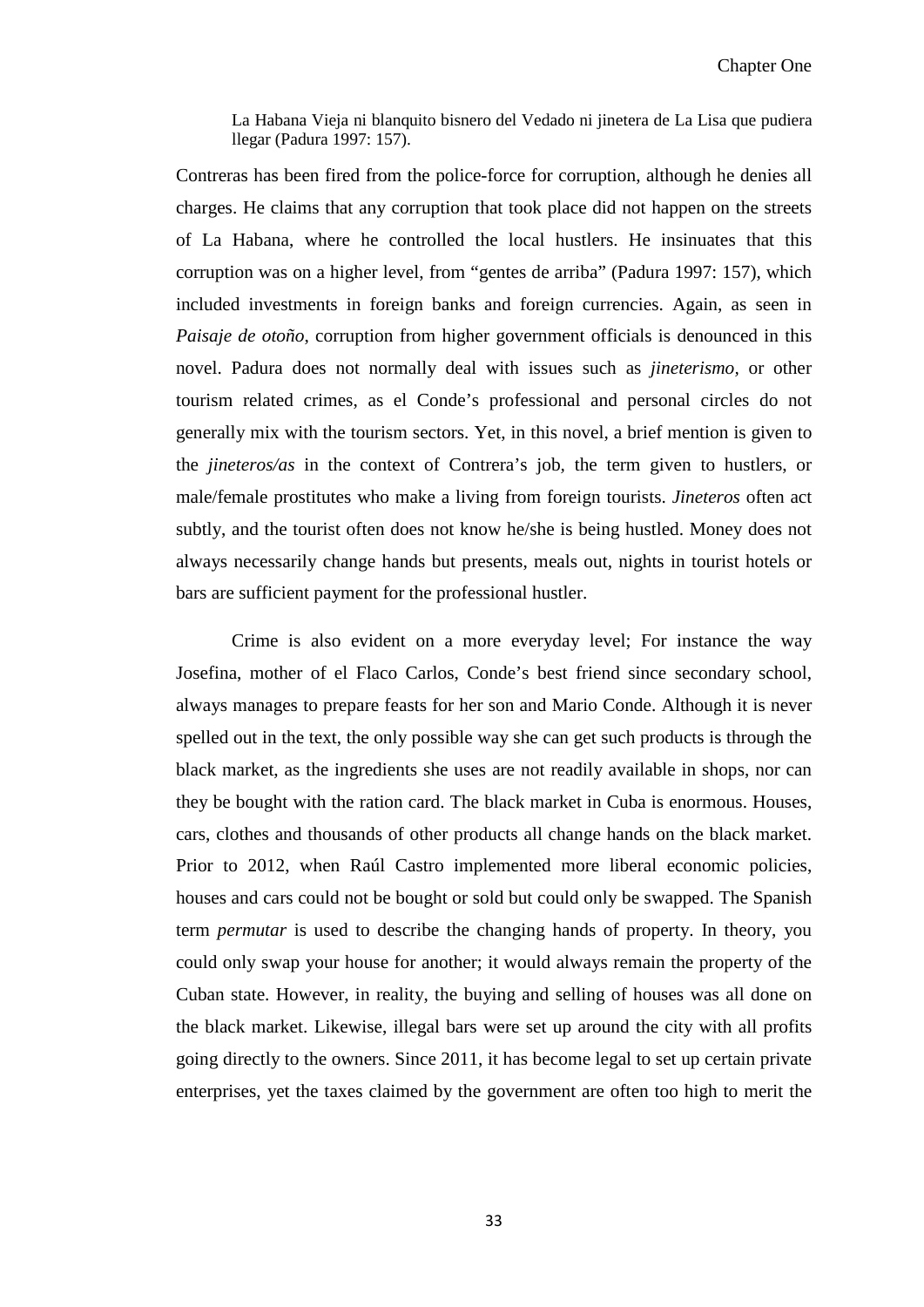initial investment required to set up the business.<sup>[19](#page-33-0)</sup> In this first Chapter of the novel, Padura introduces the reader to a violent city of underground drinking involving thugs and brawls which serves to underscore the theme of the delinquent heretic city. At the start of the novel, el Conde is convinced by his best friend Carlos to visit the illegal bar of their mutual friend Candito el Rojo, who is selling beer bought on the black market. The detective has his doubts about going as it would put him in a precarious position professionally; he would also be participating in the buying of illegal goods and therefore committing a crime. Nevertheless, Carlos convinces el Conde to join him and both automatically pass onto the heretic list. While at Candito's house/illegal bar, an incident takes place where Candito's two "security men" intervene by stopping and taking down a client. It is not clear whom this client had intended to target, but it is suggested that he was about to make an attack on Mario Conde. The scene described is of extreme violence and brutality, yet is treated as an everyday occurrence. Candito summarizes it as "gajes del oficio" (Padura 1997: 25) and encourages everyone to continue drinking.

The reference to different areas of the city in the novel suggests that criminality is not limited to any one area but is spread across La Habana. In fact, the well-to-do neighbourhood of Miramar "el rostro más amable de la ciudad" (Padura 1997: 87), as Conde refers to it, turns out to be the home of Alexis' murderer, his father Faustino Arayan, who is the ultimate heretic, the real face behind the mask in the novel. He is guilty of several sins and crimes that range from the most serious one of murdering his own, son to falsifying and exaggerating the events in the documents which led to Marqués' downfall. We also learn at the end of the novel that his reason for killing his son was because he had found out that Faustino had been a supporter of Batista. After the Revolution, Faustino had falsified some documents and persuaded false witnesses to state that he had secretly fought against Batista. This information guaranteed Arayan a positive future within the Regime.

Arayan's lifestyle, including his mansion, two cars, foreign luxuries and a maid, is reminiscent of pre-revolutionary Cuba. María Antonia, Arayan's black maid,

 $\overline{\phantom{0}}$ 

<span id="page-39-0"></span> $19$  Padura has openly criticized the recent economic iniciatives taken by the Cuban government regarding self employment stating that policies should be changed to reflect more encouragement in the form of subsidies for starting new businesses instead of discouragement in the shape of high taxes. See interview: http://cultura.elpais.com/cultura/2011/02/12/actualidad/1297465205 850215.html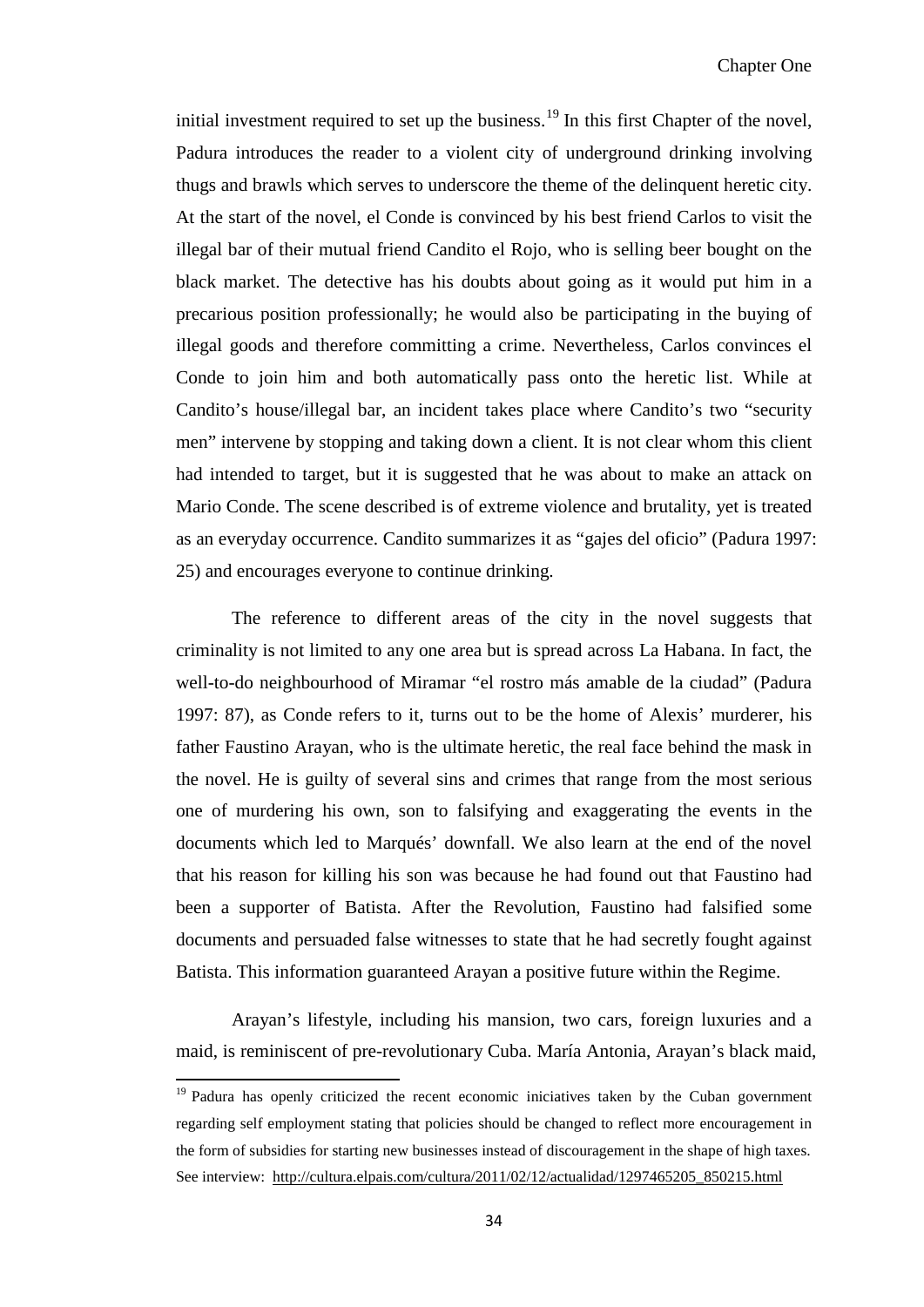reminds el Conde of a scene from the film *The Colour Purple*. She is a reminder of Cuba's long history of slavery which was not abolished on the island until 1886. I will further discuss the topic of slavery on the island in Chapter two but the fact that Arayan has a black maid demonstrates his hipocracy and militates against him sharing any revolutionary ideals. Mario Conde feels uncomfortable in her presence and wants to flee from "aquel mundo de brillos y esmaltes" (Padura 1997: 40) which he finds embarrassing:

Aquella mujer en pleno año de 1989, arrastraba el atávico instinto de la servidumbre: era una criada y, lo peor, pensaba como una criada, envuelta quizás en los velos invisibles pero tensos de una genética moldeada por varias generaciones esclavizadas y reprimidas (Padura 1997: 40).

Arayan's mansion in Miramar would have been built in the 1950s and have housed very wealthy occupants, many of whom chose to leave Cuba after the Revolution. As mentioned previously, these houses were expropriated and passed on to high ranking revolutionary officials as a reward for their efforts in the revolutionary war. Mario Conde imagines that the previous owner's intention in building the mansion was "marcar una drástica diferencia entre dos mundos" (Padura 1997: 87). These two worlds are rich Habana and impoverished Habana. Despite revolutionary ideals, and as discussed in the previous section, this split between classes still exists in Cuba. Mario Conde compares Arayan's mansion to "la gruta húmeda y oscura donde vivía Alberto Marqués" (Padura 1997: 86) which serves to underline social divisions in the city. Padura further highlights the vast difference between some Cubans' living conditions and those of others through the character of Candito, who tells el Conde that, despite being born into poverty, he has never got used to living in such conditions. His dream is to live in a house and enjoy the peace that would entail as he says: "[..]y trato de adivinar por qué alguna gente vive en casas tan lindas y otros nacimos en un solar con peste a mierda, que además nos va a tocar para toda la vida…" (Padura 1997: 131). He adds that the young man living upstairs from him is a chemical engineer who has no choice but to remain living in the same building and in the same substandard living conditions. This raises the question of what it might take in Cuba to improve one's standard of living. Those who live in the mansions, Cuba's privileged, now are politicians and diplomats who once took part in the Revolution, fighting for the equality of all, and who have taken the place of the upper classes who fled after the Revolution. This inequality and injustice within the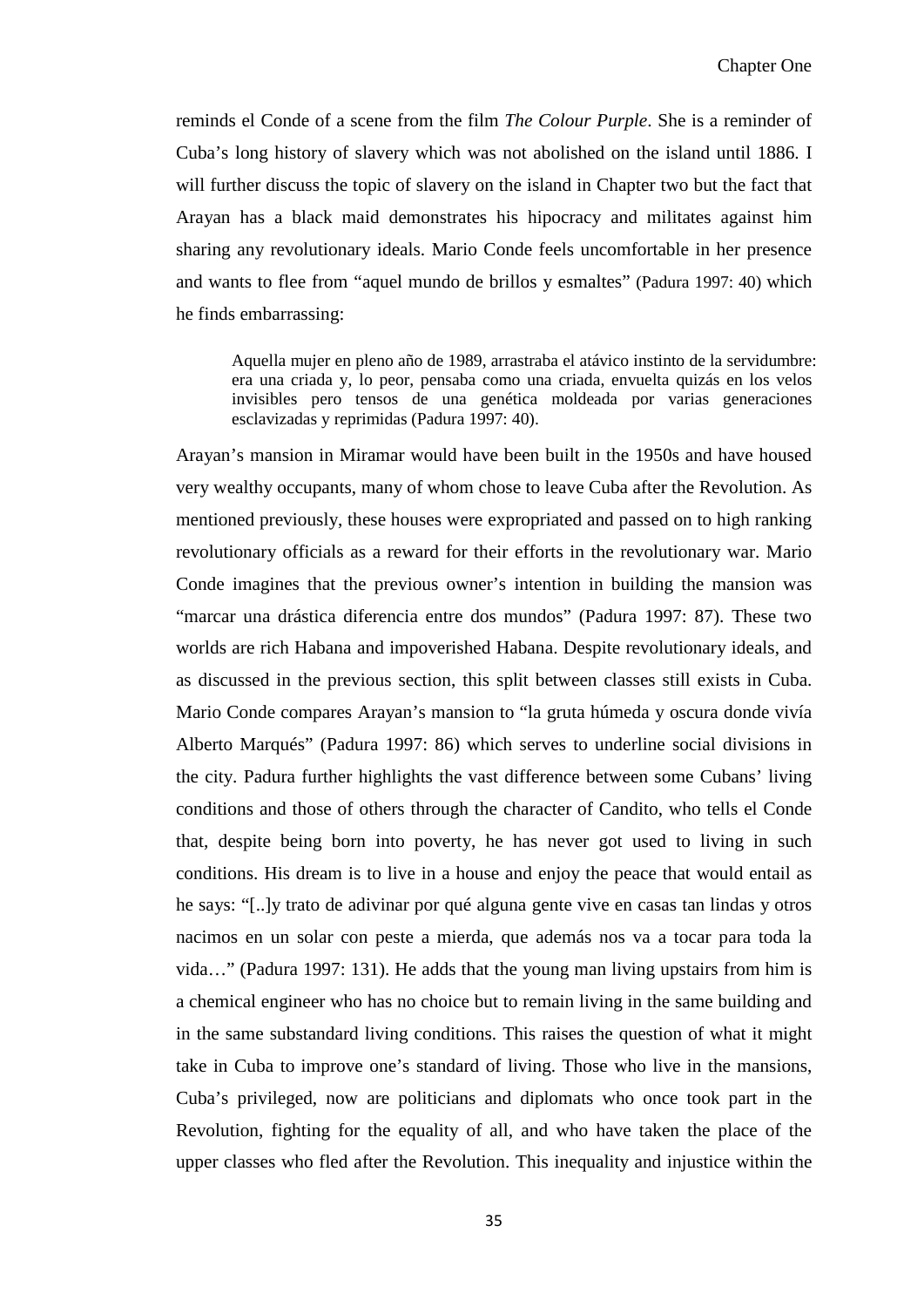heretic city, as Candito affirms, makes the struggle of everyday life even harder to bear and Candito, like many other Cubans during the Special Period, is moved to find solace in religious spaces.

The role of religion has changed since the beginning of the Revolution, as has the Revolution's position on the topic. Although never formally outlawed, practicing Catholics could not form part of the Communist party until 1992. Initially, Fidel Castro did not oppose the Catholic Church and praised their contribution to education during the Batista years. Many Catholic priests had also been imprisoned and tortured for their opposition to the dictator prior to the Revolution. However, by the end of 1959, the Catholic Church had voiced its opposition to communism provoking Fidel's change of heart toward the Catholic Church. The presence of the police outside churches turned religion into a clandestine affair. According to official figures, churchgoing percentages dropped from 70% to 30% after the Revolution (Chavez 2005: 208). In 1964, Holy Week was renamed Playa Girón week and devoted to mass voluntary labour. Licences to repair churches were refused and many had to be closed for safety reasons. This religious persecution was not limited to Catholics; in 1963, Castro accused Jehovah's Witnesses' of being a counterrevolutionary sect and, in 1969, condemned them for refusing to swear on the national flag, to work on Sundays or to "give adequate attention to weapons" (Thomas 2010: 1009). Two thirds of Baptist ministers were arrested at a convention in 1965, tried and found guilty of espionage (Thomas 2010: 1009). In 1990, Castro admitted that the religious had been treated unjustly and in 1992 amended the constitution banning religious discrimination. The Pope's visit to Cuba in 1998, celebrated with a mass held in La Plaza de la Revolución in La Habana, saw a surge in Catholic numbers (Sigler 2005: 208). In his article "God, Babalawos, and Castro", Bret Sigler claims that Cubans' growing dependence on religious groups for spiritual and physical fulfilment has angered Castro. Despite the new constitution, religious leaders still feel persecuted. One religious leader Sigler interviews says that it is not yet safe to be a Christian, adding that he lives as a foreigner and an enemy in his own country, going on to point out an elderly man in the church whom he claims is an undercover policeman. According to another religious leader, the government also tries to exert control over his church by grossly misrepresenting membership to downplay its impact on the island (Sigler 2005: 217-219).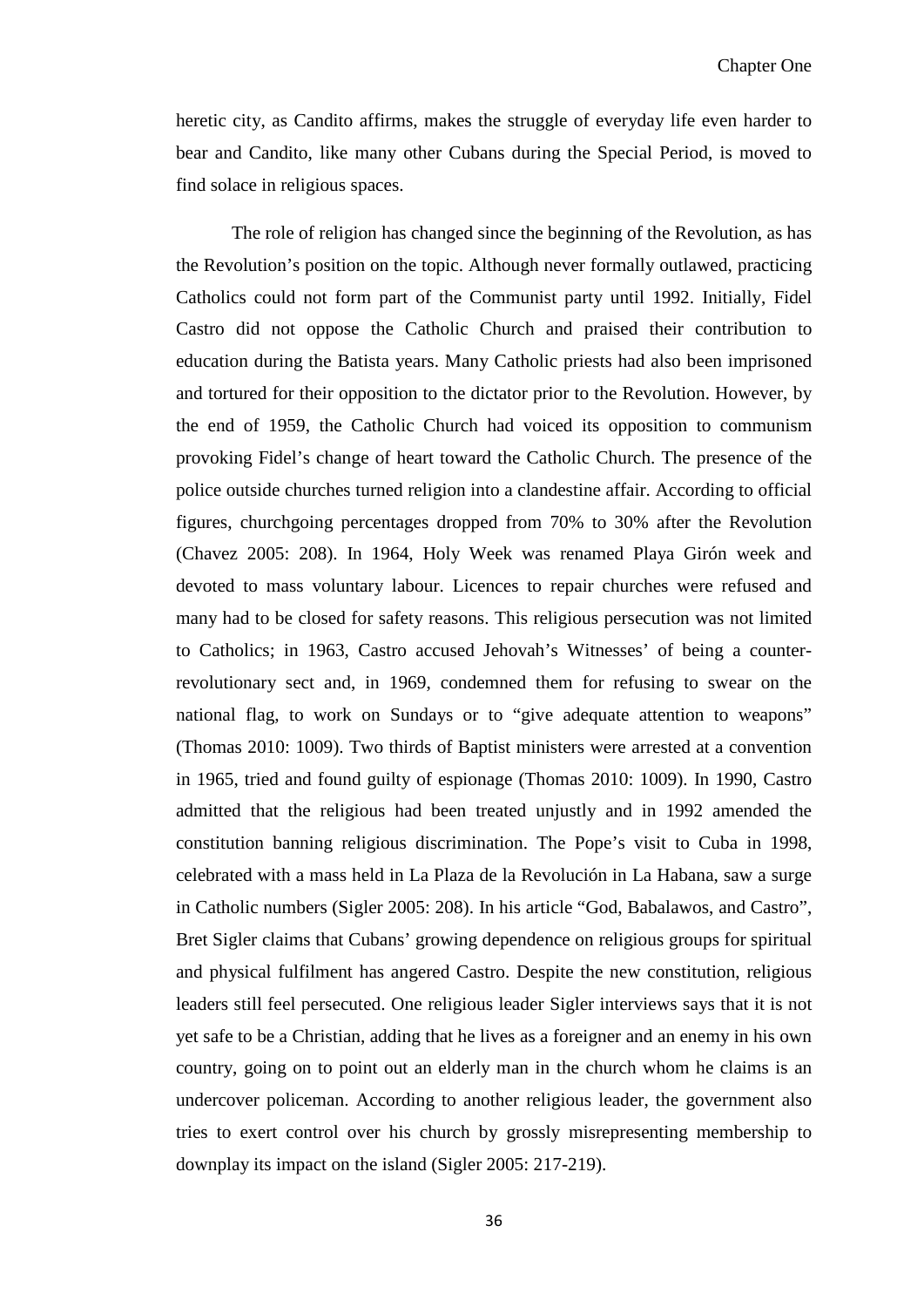The Special Period brought a change in Cubans' attitude to religion. Scarcity, uncertainty and political disenchantment led to a need for spirituality. Attendance rose in the few remaining churches and new ones were opened. Evangelical groups expanded and students formed religious groups. According to Hearn, many previously non-religious Cubans have filled the acute ideological vacuum caused by the disenchantment with revolutionary ideology during the Special Period by turning to God: "For many, their ideologies and associated values collapsed along with the Berlin Wall, and they were left empty, looking for shelter from the storm" (Hearn 2008: 144). It is also conceivable that the huge increase in church goers has been for more practical survival motives. In his book *Cuba, Religion, Social Capital and Development,* Hearn explains how, in the early 1990s, Christian and Afro-Cuban religious groups took on new social and political responsibilities: "Indeed, the resurgence of religious practice in Cuba appears to be directly related to the economic and psychological strains of the Special Period, providing stable structures of community and identity, and financial assistance from overseas religious nongovernmental organizations" (Hearn 2008: 9). Padura touches on this subject in *Paisaje de otoño* through his character Candito el Rojo, who swings from one religion to another without it causing him any theological dilemma. For Candito, the temple is a place of peace and this is reason enough for him to attend the church. Against el Conde's scepticism Candito explains:

Sí, y oyendo a la gente hablar de amor, de paz, de bondad, de limpieza de espíritu, de esperanzas de salvación, de sosiego, de perdón… Oyendo decir lo que no se dice en ninguna otra parte y dicho por gentes que creen en lo que dicen. Eso es mejor que vender cerveza o comprar piel robada para hacer zapatos, ¿o no? (Padura 1998: 87).

Candito's claim that positive words are only spoken with sincerity in church can be read as a subtle yet clear criticism of the long speeches for which Castro was notorious. This criticism implies a lack of sincerity and credibility with regard to the Regime after years of unfulfilled promises. Hearn discusses the phenomenon of religious overlapping in Cuba and how cases such as Candito's are commonplace. Interestingly, he points out how this overlapping can be a means of acquiring resources and resolving daily problems or how it can function as an important "bridge" for the flow of information and resources between worshippers. The latter also fits Candito's function as el Conde's informer in the novel.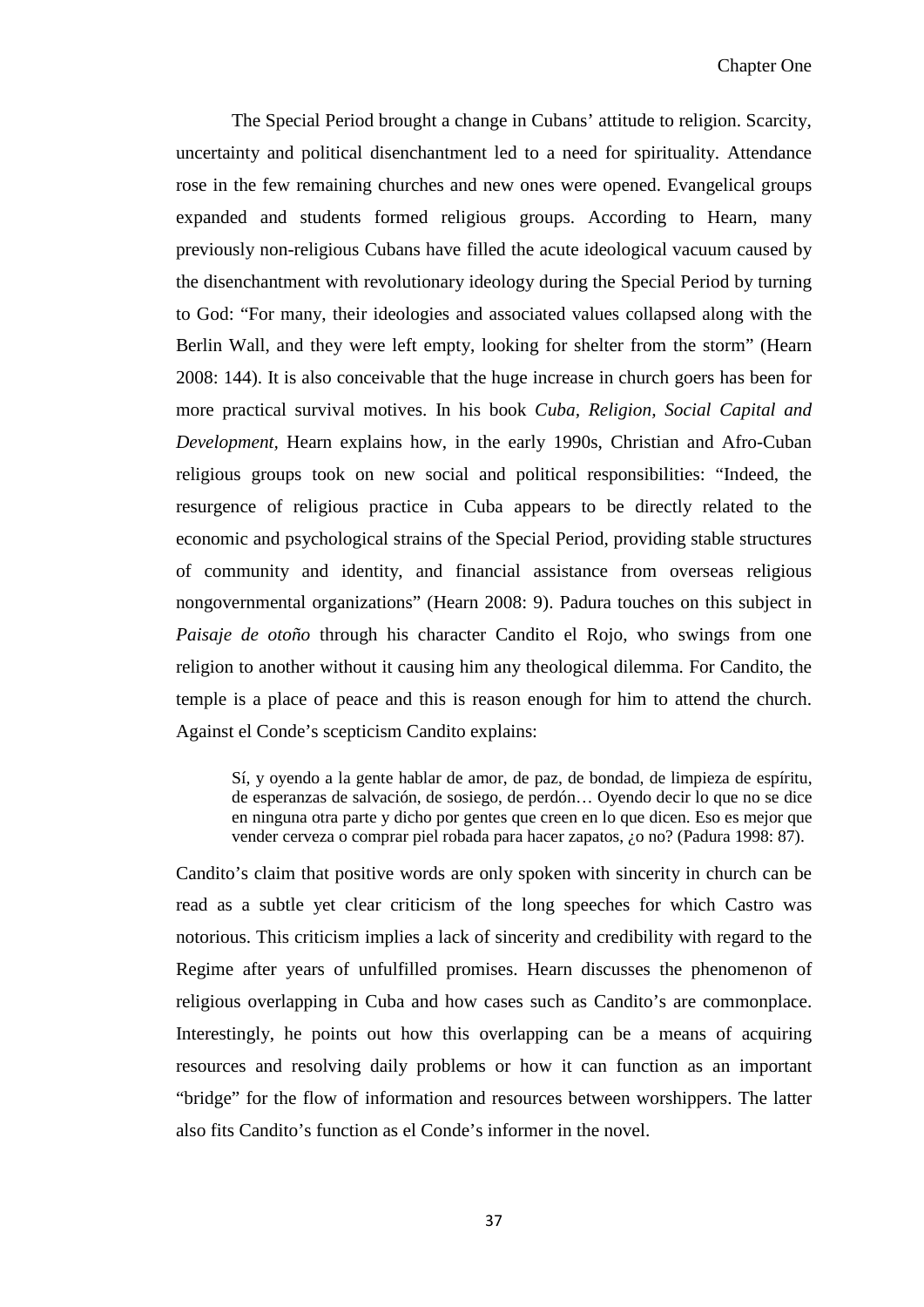Religious space is further dealt with in *Paisaje de otoño,* when the tradition of private altars is mentioned. When el Conde sees the altar with the Virgen de la Caridad del Cobre, San Lorenzo and la Virgen de Regla in the victim Miguel Forcade's parents' house in Vedado, he is reminded of the altar his own mother had in his family home, dedicated to la Virgen de la Caridad del Cobre, patroness of Cuba (Padura 1998: 176). This virgin is also worshipped in Santería as Oshun, the Yoruba goddess of love, maternity and marriage. Hearns claims that Santería is practiced by at least 70% of Cubans. A syncretism of Catholicism and Yoruban traditions, its origin is dated back to the sixteenth century, when mutual aid organizations called *cabildos* were set up, in conjunction with Catholic churches, to evangelize, house and provide basic services for enslaved and free black Cubans. Catholic statues and images were typically used as substitute representations of forbidden African deities (Hearn 2008: 17).

In this section, I have highlighted Padura's representation of the city, focusing on the themes of the persecution of homosexuals and on delinquency in varying forms as depicted in *Máscaras*. The novel paints an infernal picture of La Habana from beginning to end. Padura's Habana opens with biblical references to suffering, and offers little hope at the closure of the novel when el Conde, in a depressed state, wonders if the current situation in his city would be more positive had the Revolution not made so many mistakes in the past (Padura 1997: 233). Padura introduces the theme of the mask to show how most Cubans hide behind the mask which covers their delinquent and anti-revolutionary behaviour, which over the course of the Revolution has ranged from going to church, or being homosexual, to buying food for survival on the black market. The rise in Cubans who have turned to religion reflects their disenchantment with the Revolution. The theme of censorship, or when writing literature becomes a crime, is also central to *Máscaras*. In the following section, I will discuss how censorship during "el quinquenio gris" is experienced by el Conde in *Pasado perfecto*.

# **1.4 . Memories of La Habana: Use of Memory in** *Pasado perfecto* **and** *Vientos de cuaresma*

Leonardo Padura's first novel in the Conde series, *Pasado perfecto*, is set in January 1989 and was written between 1990 and 1991. In this novel, Mario Conde is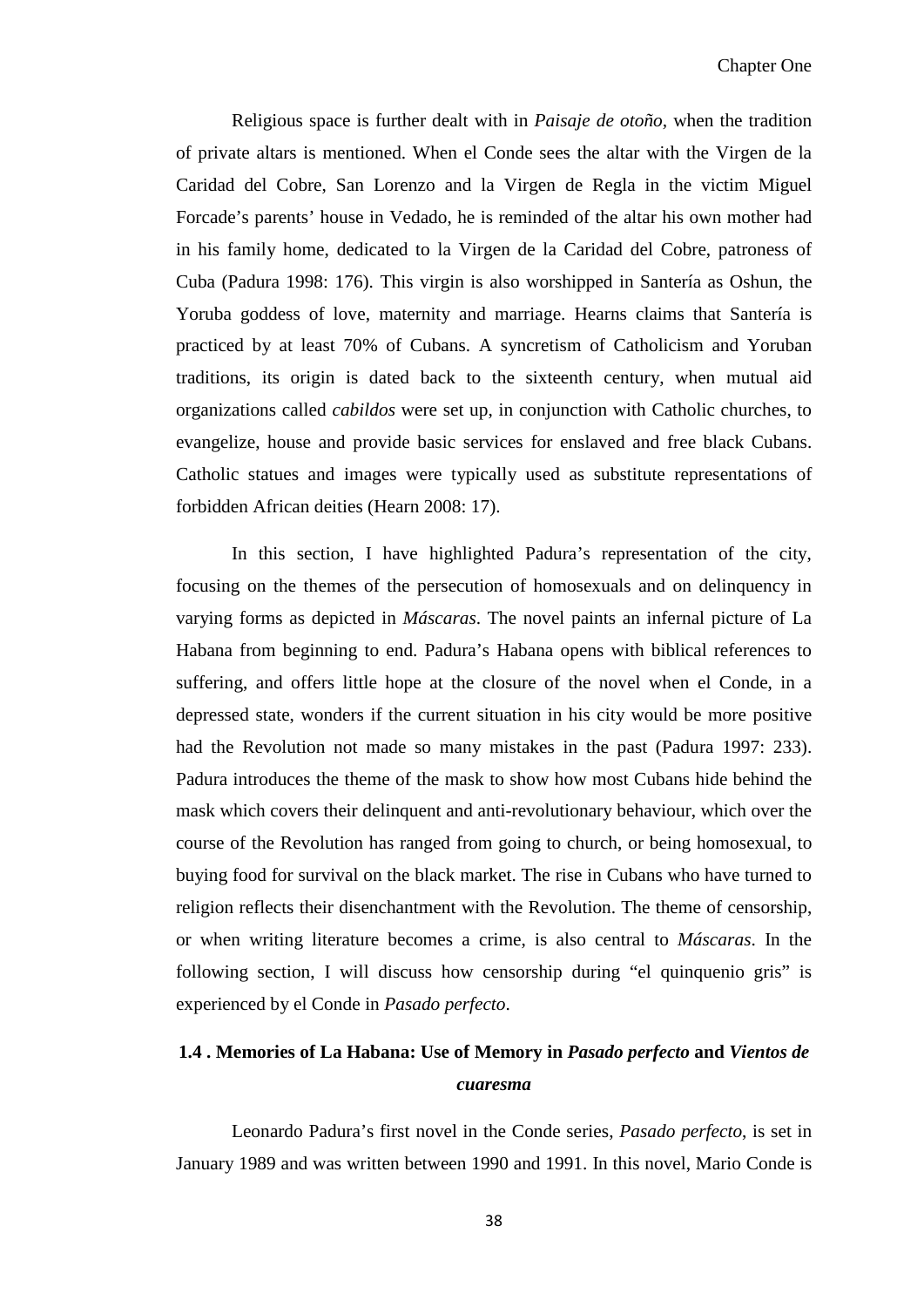in charge of the case of missing man Rafael Morín, head of Imports and Exports within the Ministry of Industry. This high priority case provokes el Conde to turn his memory back to his teenage years, when he was a prep school (*pre-universitario*) student. Morín married Tamara, the girl el Conde was in love with throughout his school years. The novel therefore involves two story lines; that of the mystery of Morín's disappearance in 1989 and secondly that of el Conde's teenage memories from the seventies, told in the first person. *Vientos de cuaresma* is the next novel in the series, set in the spring of that same year. In this novel, memory and nostalgia for teenage years are again present. In this case, the murder victim is a young teacher at the high school Mario Conde once attended, provoking, as in the previous novel, his nostalgia for his school days. In *Pasado perfecto*, el Conde searches in his past for the reasons for his generation's present disenchantment in a palimpsest, presented as a work of detective fiction, where the metadiegetic offers the reader an insight into Cuban reality as experienced by a group of friends, educated by the Revolution. At the beginning of *Paisaje de otoño,* the last constituent of the series, el Conde asks himself "¿Cuándo, cómo, por qué, dónde había empezado a joderse todo? ¿Cuánta culpa tenían (si es que la tenían) cada uno de ellos?" (Padura 1998: 26). In an effort to answer these questions, Mario Conde knows he has to write the testimony of his "gran experiencia generacional" which he starts to write at the end of the novel. He says he will call it *Pasado perfecto* and thereby closes the circle of the tetralogy.

Mario Conde is a thirty-six year old, twice divorced hard drinker whose life is governed by his job as a police detective. He is a frustrated writer, who despite having to leave university, for financial reasons, still does not understand how he ever became a policeman. Despite his hatred for the job, he is an excellent detective. He has no money, sentimental relationship or even family and his loneliness, along with his professional frustration, gives him anti-heroic qualities. El Conde does, however, have friends. His best friend since high-school is el Flaco Carlos and he and his mother Josefina are the closest thing to a family that el Conde has. They have a mutual dependency on each other and Josefina treats el Conde as if he were her son. Other friends in his circle are the same age as el Conde and were also his old school friends. The lives of Candito, Andrés, el Conejo and Tamara also play an important role in the tetralogy. Padura's characters are given personalities which are more often than not unattached to the main detective plot, rendering the author's version of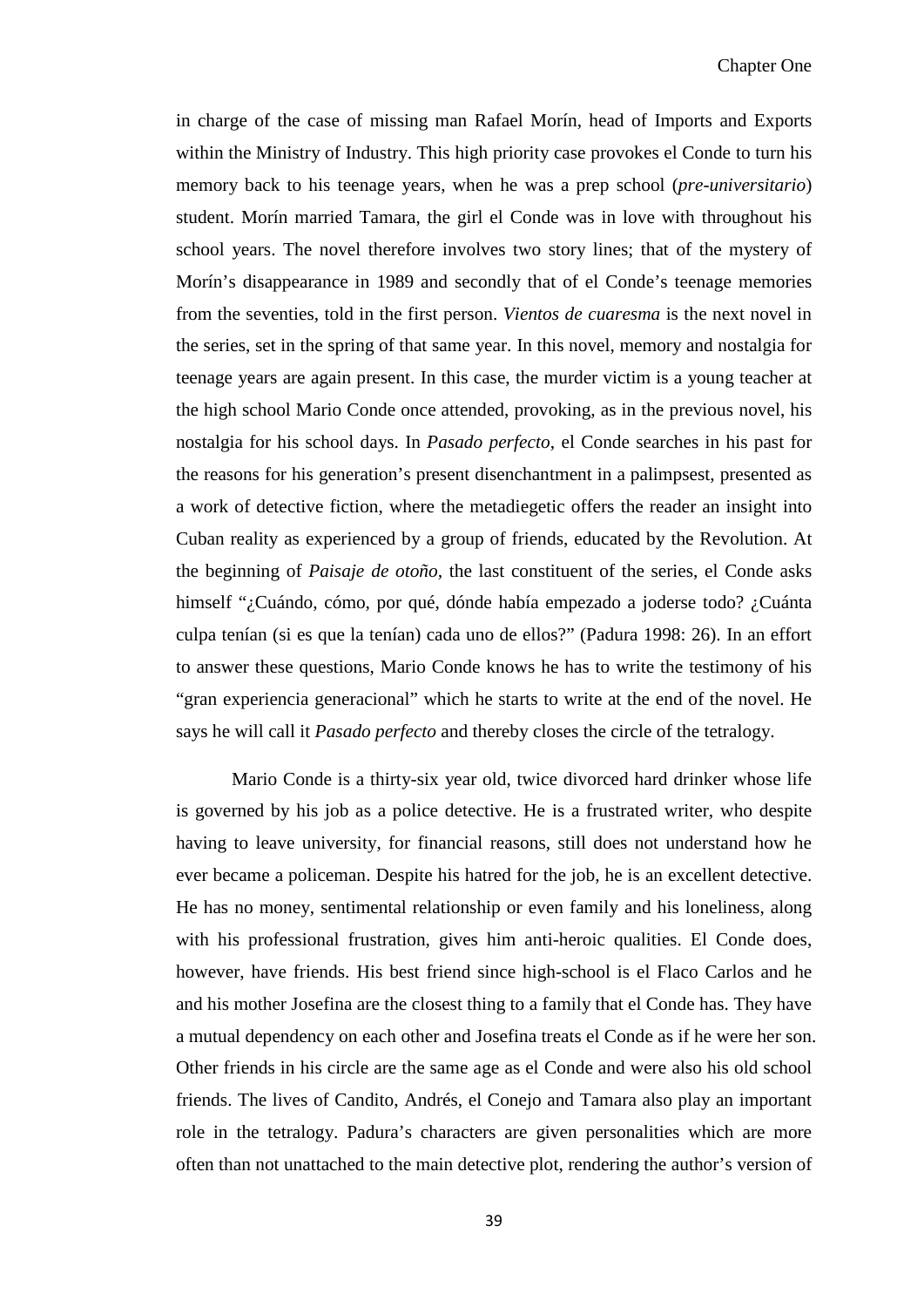the genre a pastiche of both *telenovela* and *neopolicíaco.* In an interview with Magdalena López in 2006, Padura commented on the true-to-life nature of his characters in the series and how Cuban readers identified with them:

Mis personajes han dejado de ser personajes literarios para convertirse en personas reales. La gente los asume como seres con vida propia y me preguntan constantemente si Mario Conde se va a casar, dónde se va a casar, si se va a morir el Flaco Carlos, de dónde saca la comida Josefina, como si fueran personajes de la realidad. Eso es muy grato porque significa que ha habido una identificación entre lectores, personajes y literatura (López 2007: 167).

In their article "Spleen, Nostalgia and the Reconstruction of Human Time in Leonardo Padura's Las cuatro estaciones", Alejandro Zamora and Mélissa Gélinas draw on the work of Paul Riceour to explain how the author refigures human time through a thorough articulation of the narrative identities of individuals. They identify three strategies used by Padura to enable him to carry this out successfully: polyphonic narrative, the use of the detective pretext and the ironical subversion of the 'detachment of the detective' principle. They note that this thorough articulation of narrative identities, through a reconstruction of human time in present day Cuba, is one of the most innovative features of Padura's detective fiction. Zamora and Gélinas draw on Ricoeur's theory of human time found in *Time and Narrative* which indicates that human time is neither a phenomenological time (the inner time of each consciousness) nor a cosmological (objective) time: "It is the time of individual (or collective) life, action and suffering that can only acquire a figure of signifying dimension in and through the act of telling a story" (Zamora and Gélinas 2011: 3). This allows for reader identification with the characters and a realistic insight into the lives of el Conde and his generation, with the purpose of getting a clear picture of their disenchantment.

In the final novel of the tetralogy, *Paisaje de otoño*, el Conde decides to write the story of his generation. His motivation is memory which came to him along with the realization that despite the physical destruction of his city (as a result of the hurricane),  $^{20}$  $^{20}$  $^{20}$  as long as memory exists so too does the world. In the last line of the novel, Padura writes "porque el fin del mundo seguía acercándose, pero aún no había

 $\overline{\phantom{0}}$ 

<span id="page-45-0"></span> $20$  Hurricane Felix is threatening the city yet Padura also writes that the city's destruction began long beforehand (1998: 159). This hurricane can be interpreted as a metaphor for the Special Period. It is implied that the city's deterioration was a direct result of the Revolution's mistakes.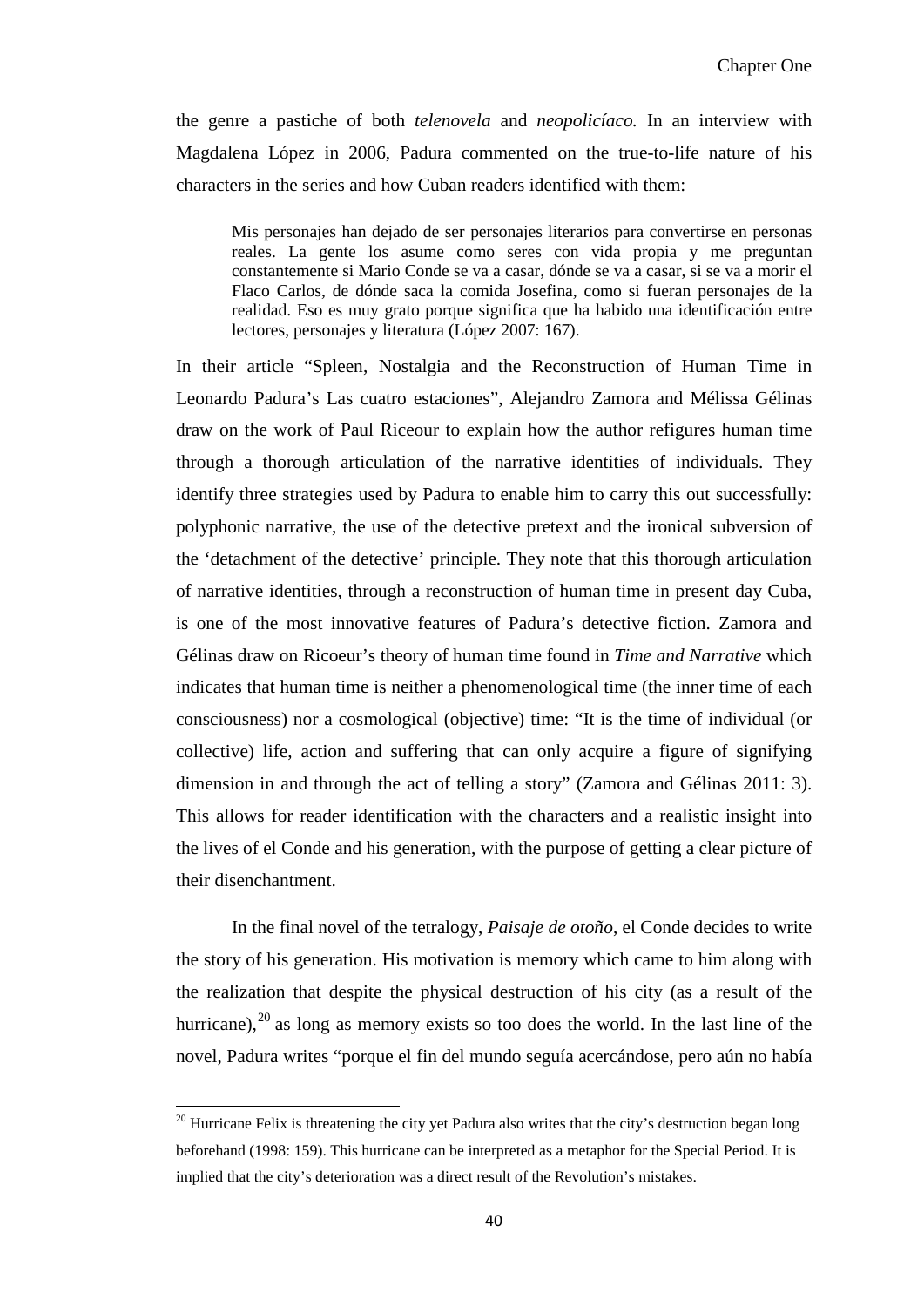llegado, pues quedaba la memoria" (Padura 1998: 260). The same novel begins with el Conde in a drunken, suicidal state questioning what he would leave behind if he were to jump off his roof. He imagines the answer to be "un olvido infinito" (Padura 1998: 15). The novel's ending is a direct contrast to its beginning. Mario Conde's realization of the necessity to write the testimony of his generation gives him purpose and hope for the future. *La memoria* is the simple solution to *el olvido infinito* which so depresses him at the start of the novel. This personal revelation inspires the now ex-detective to use his typewriter as a tool against *el olvido*:

Entonces colocó contra el rodillo aquella hoja de una blancura prometedora y comenzó a mancharla con letras, sílabas, palabras, oraciones, párrafos con los que se proponía contar la historia de un hombre y sus amigos, antes y después de todos los desastres: físicos, morales, espirituales, matrimoniales, laborales, ideológicos, religiosos, sentimentales y familiares, de los que sólo se salvaba la célula originaria de la amistad, tímida pero insistente como su vida (Padura 1998: 259).

El Conde decides that the title of this novel will be *Pasado perfecto*, the title of the first novel of the *Cuatro estaciones* series. Padura is thereby clarifying that the purpose of his writing of the series is the same as that of his protagonist. In his interview with López, the author further supports this.

De hecho, se ha caracterizado la narrativa cubana de los 90 con el signo fundamental del desencanto. Y de cierta manera allí se inscriben mis personajes, trasladados de una vivencia mía a la literatura. Trato de que a través de estas novelas haya un recorrido por el universo de los años 90 hasta los años 2003, 2004 (López 2007: 164).

*Pasado perfecto* is therefore a novel of nostalgia for lost youth, hopes and dreams. This nostalgia for a happy past underlines present disenchantment. For Mario Conde, nostalgia at times resembles an illness which causes him physical pain: "la aguda nostalgia que le provoca el lugar es tan compacta que le oprime las sienes y el pecho" (Padura 2000: 137). He has an inner conflict with his use of memory and has a tendency to reminisce about the past despite the pain this often causes him. His friend, el Flaco Carlos, calls him "un recordador de mierda" (Padura 2000: 22). Photos of the past, along with the music they used to listen to, help el Conde recall old feelings from his teenage years. The Beatles song *Strawberry Fields* particularly holds the power to transport the detective via vivid memories to that happy past: "quería negarse que aquella melodía era la bandera de sus nostalgias por un pasado donde todo fue simple y perfecto" (Padura 2000: 84). This perfect past is however, tainted by far from perfect memories.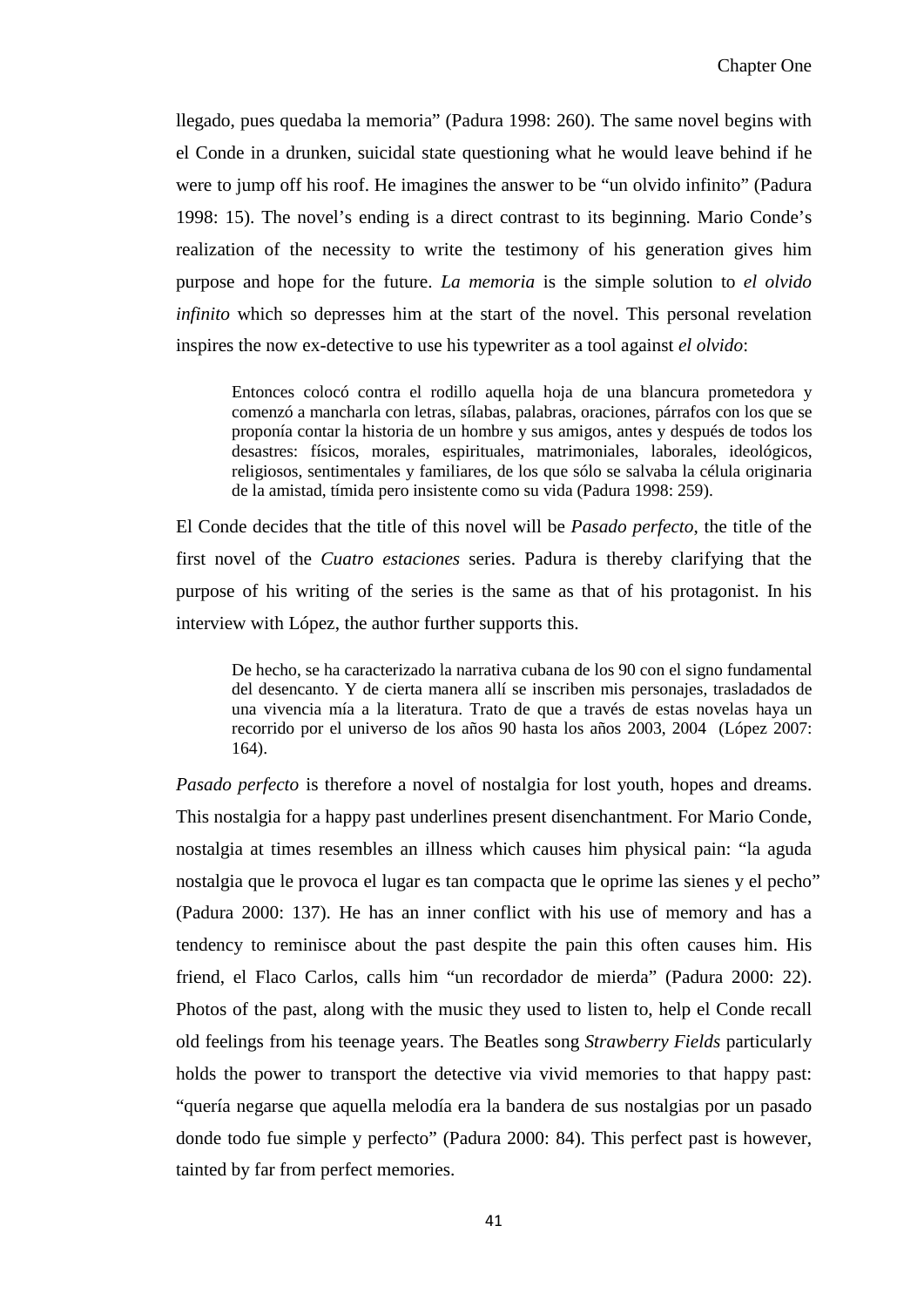In *Pasado perfecto,* El Conde recalls an incident that occurred in high-school. He had formed part of a literary group organized by his literature teacher, Olguita. Each member of the group submitted a piece of work to make up the first edition of their own literary magazine. El Conde had written an autobiographical story about the frustration of having to go to mass with his mother on Sunday mornings when all he wanted to do was to stay in bed or play ball with his friends on his only free morning. With great enthusiasm, the members of the group edited, printed and handed out the magazine to their fellow students. The following day they were called to the principal's office. El Conde remembers their innocence on imagining that they were to be rewarded for their efforts. Instead, they were all reprimanded for not writing anything to do with revolutionary ideals or "el espíritu de sacrificio que debe primar en las nuevas generaciones" (Padura 2000: 60). Olguita stood up and objected to "aquel método que tanto parecía a la Inquisición" (Padura 2000: 60) and resigned from the job. Padura's use of words such as sacrifice and inquisition here serve to highlight the atmosphere of repression that was dominant during the period of "el quinquenio gris". El Conde remembers how the situation made him feel: "y yo quise morirme como nunca he vuelto a querer morirme en la vida, tenía miedo, no podía hablar pero no entendía mi culpa, si nada más había escrito lo que sentía y lo que me había pasado cuando era chiquito" (Padura 2000: 61). Padura's success in creating a narrative identity such as that of his protagonist Mario Conde, whose experiences and feelings reach the reader through his personal narrative, is as Zamora and Gélinas suggest, how he manages to refigure Riceour's human time.

In *Vientos de cuaresma* (Padura 2001: 35), we learn that El Conde attended high-school between 1972 and 1975, years which coincide with "el quinquenio gris". In the third section of this Chapter, I discuss in greater detail the introduction of the years of strict censorship from 1971-76, following Castro's speech at The First Congress of Education and Culture. This speech was promted by the Padilla case. Herberto Padilla, a writer and an open anti-revolutionary, was arrested in 1971 and imprisoned for his open criticism of the Revolution. He was released a month later after signing a confession that he had acted against the Revolution. This caused outrage among some international intellectuals who wrote of their disapproval of Padilla's treatment in a letter to Castro. Instead of relaxing the Cuban authorities' cultural policy, this had the opposite effect (Wilkinson 2006: 74-77). This dark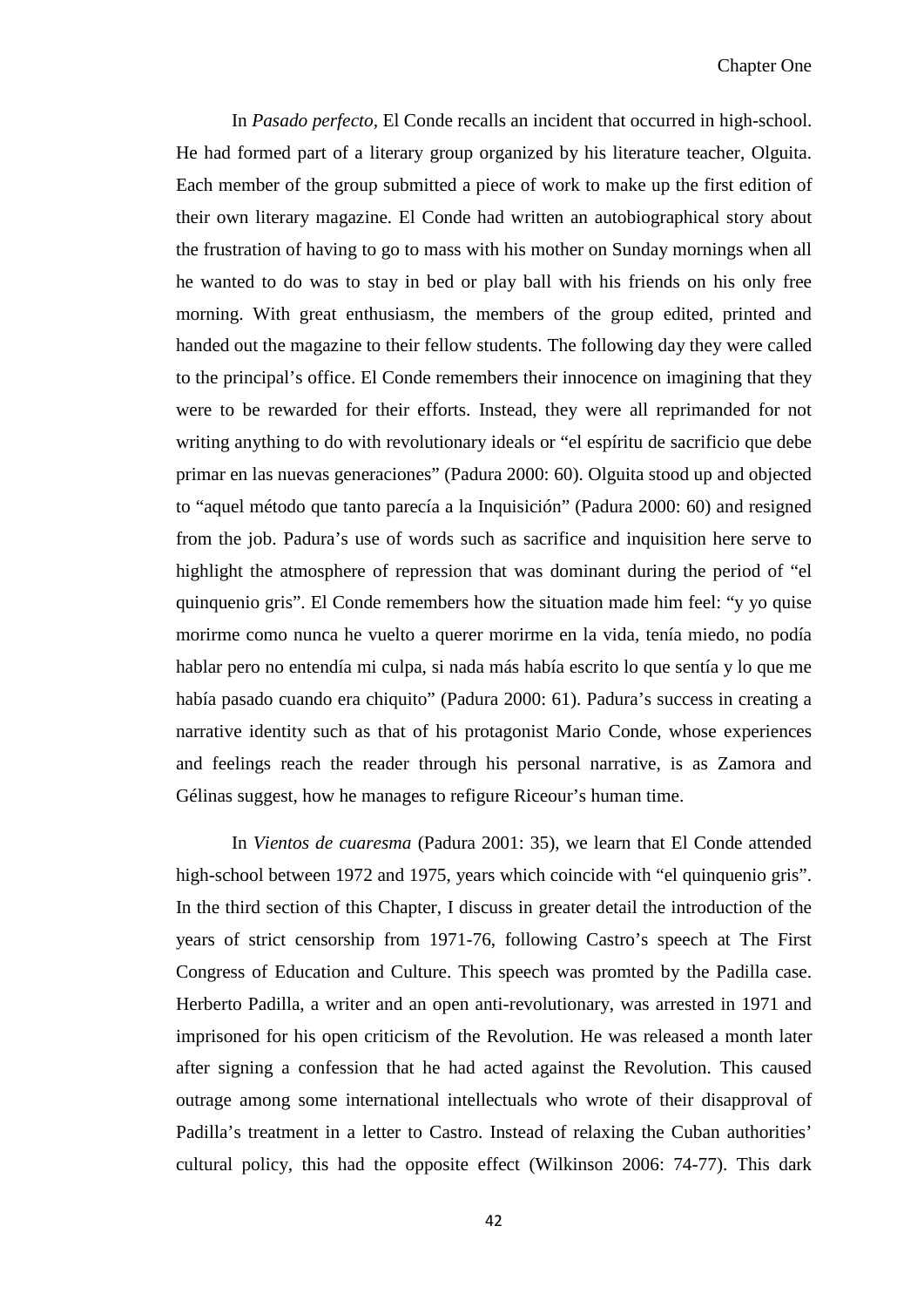period for Cuban artists is known as "el quinquenio gris"*.* The topic of the harsh censorship inflicted on all artists becomes more comprehensible and real to the reader through el Conde's anecdote, relating to his own experience of censorship as a schoolboy in Padura's work of fiction.

El Conde's conflict with his memories goes deeper than the love/hate, positive/negative feelings they produce. He also questions how real they actually are and to what extent they can be trusted as true memories. At the beginning of *Pasado perfecto*, the author introduces the notion of false memories with respect to his *barrio* and the changes it has undergone over the years.

La realidad visible de la Calzada contrastaba demasiado con la imagen almibarada del recuerdo de aquella misma calle, una imagen que había llegado a preguntarse si en verdad era real, si la heredaba de la nostalgia histórica de los cuentos de su abuelo o simplemente la había inventado para tranquilizar al pasado (Padura 2000: 19).

In *Memory, History, Forgetting*, Paul Ricoeur addresses this topic of the reliability of memory as a true representation of the past. His conclusion would surely gratify the detective, who so longs for the sugar-coated image he holds of his beloved *barrio*  to be true, yet doubts its authenticity. Ricoeur writes:

The constant danger of confusing remembering and imagining, resulting from memories becoming images in this way, affects the goal of faithfulness corresponding to the truth claim of memory. And yet.... [a]nd yet we have nothing better than memory to guarantee that something has taken place before we call to mind a memory of it (Ricoeur 2004: 7).

The suggestion that el Conde's nostalgia may be inherited from his grandfather's stories about the barrio might put into question his reliability as a witness to the changes which have affected his barrio and therefore his city in recent decades. The author's choice to place a question mark over memory as a reliable source can be interpreted as a means of questioning history itself as it too is a work of memory, one which could easily be irregular due to factors outside the truth, a point which will be further discussed in Chapter two. Despite definite examples of the clarity of his memories, el Conde admits to his use of a rose tinted selective memory which blurs out other more hurtful memories.

Despite the protagonist's attempt to control his memories and his nostalgia, his efforts are frustrated by memories which he is incapable of forgetting. In *Vientos de cuaresma*, he compares his and his best friend el Flaco Carlos' attitude to memory.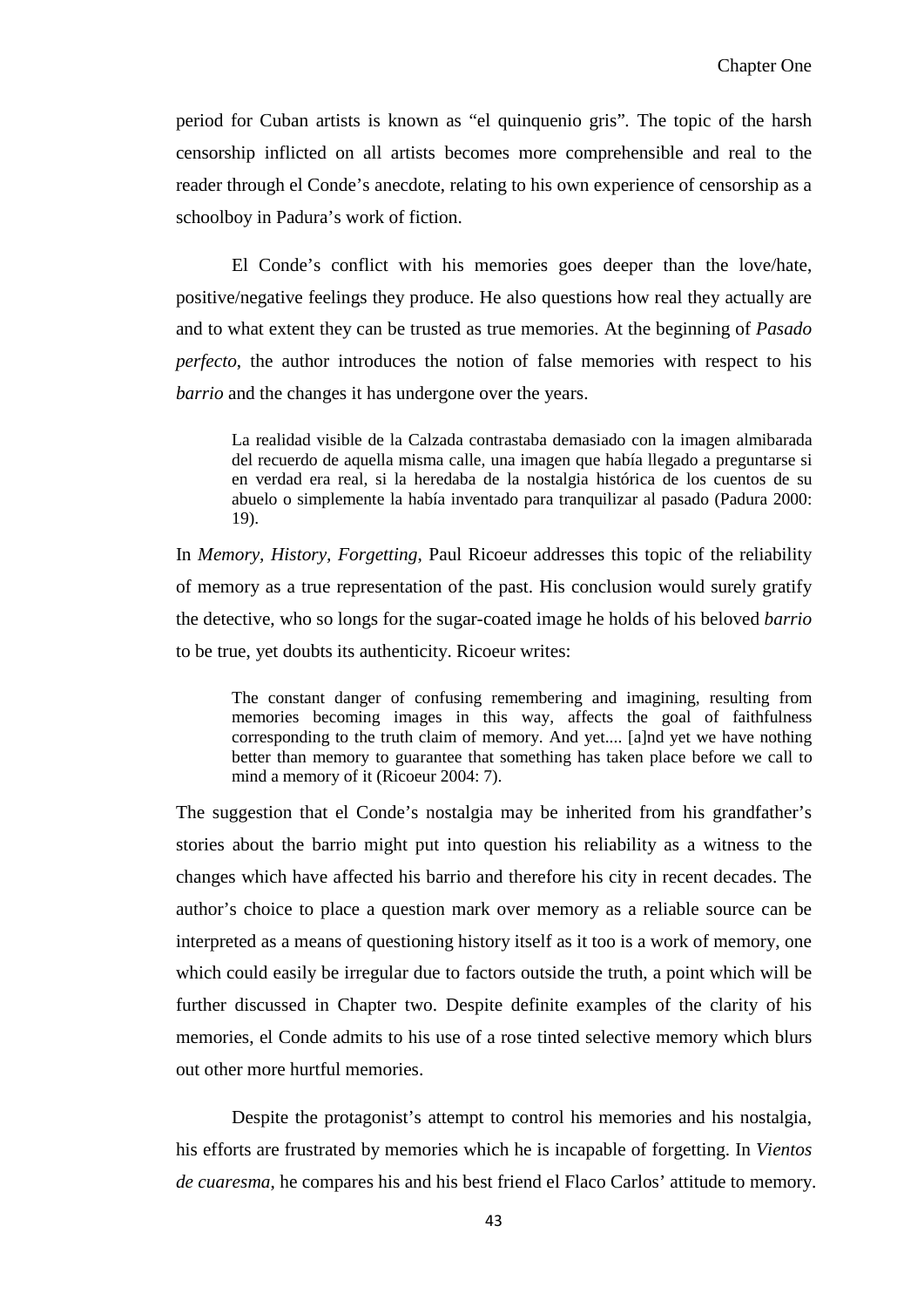El Flaco Carlos prefers to forget the past to be able to survive in the present. El Conde says he has "un espíritu de redentor de la memoria" (Padura 2001: 170) and would play down the importance of el Conde's memories. El Conde on the other hand knows that his friend's attitude is healthier, but he is incapable of forgetting. There is a clear suggestion by the author in this novel that forgetting means forgiving. In the context of *Pasado perfecto*, this means forgiving those responsible for his present disenchantment and past repression: the Cuban authorities. The following quote offers an example of how, as a youth growing up in La Habana, his freedom was resticted: "Él, que había olvidado otras cosas, no podía perdonar sin embargo ese acoso perverso contra lo que más había deseado en aquellos años: dejarse crecer el pelo" (2001: 170). The negative unforgettable memory referred to on this occasion is of the repression suffered by el Conde and his generation at school: "A la distancia de los años, perdida hacía mucho tiempo toda la pasión, al Conde le seguía doliendo aquella tenaz represión a la que los había sometido simplemente por ser jóvenes" (Padura 2001: 170).

The murder victim in *Vientos de cuaresma*, Lissette Núñez Delgado, was a teacher at the high-school (el pre-universitario de La Vibora) el Conde and his friends had attended years before. In order to carry out his investigation, the detective has to return to his old school and face the inevitable nostalgia the place provokes in him. Again his nostalgia is treated by el Conde as if it were an attack on his peace of mind, which he prepares himself for mentally, before deciding that he is able to withstand the pain it causes:

El Conde se preparó y la esperó agresiva, dispuesta a pedir cuentas, a reclamar intereses crecidos con los años, pero un acecho tan prolongado había servido para limar todos los bordes ásperos del recuerdo y dejar apenas aquella sosegada sensación de pertenencia a un lugar y un tiempo cubiertos ya por el velo rosado de una memoria selectiva, que prefería evocar sabia y noblemente los momentos ajenos al rencor, al odio y a la tristeza. Sí, puedo resitirla (Padura 2001: 38).

The narrator gives examples of change within Cuban society and the city throughout the novel. This expected change is representative of the change of opinion el Conde and his friends hold of the Revolution. All that they had previously believed in proved itself to be untrue, thus nostalgia and memory are affected. The past is seen from a different perspective, which is that of an impoverished and disenchanted state. In such conditions, memories and the nostalgia for their high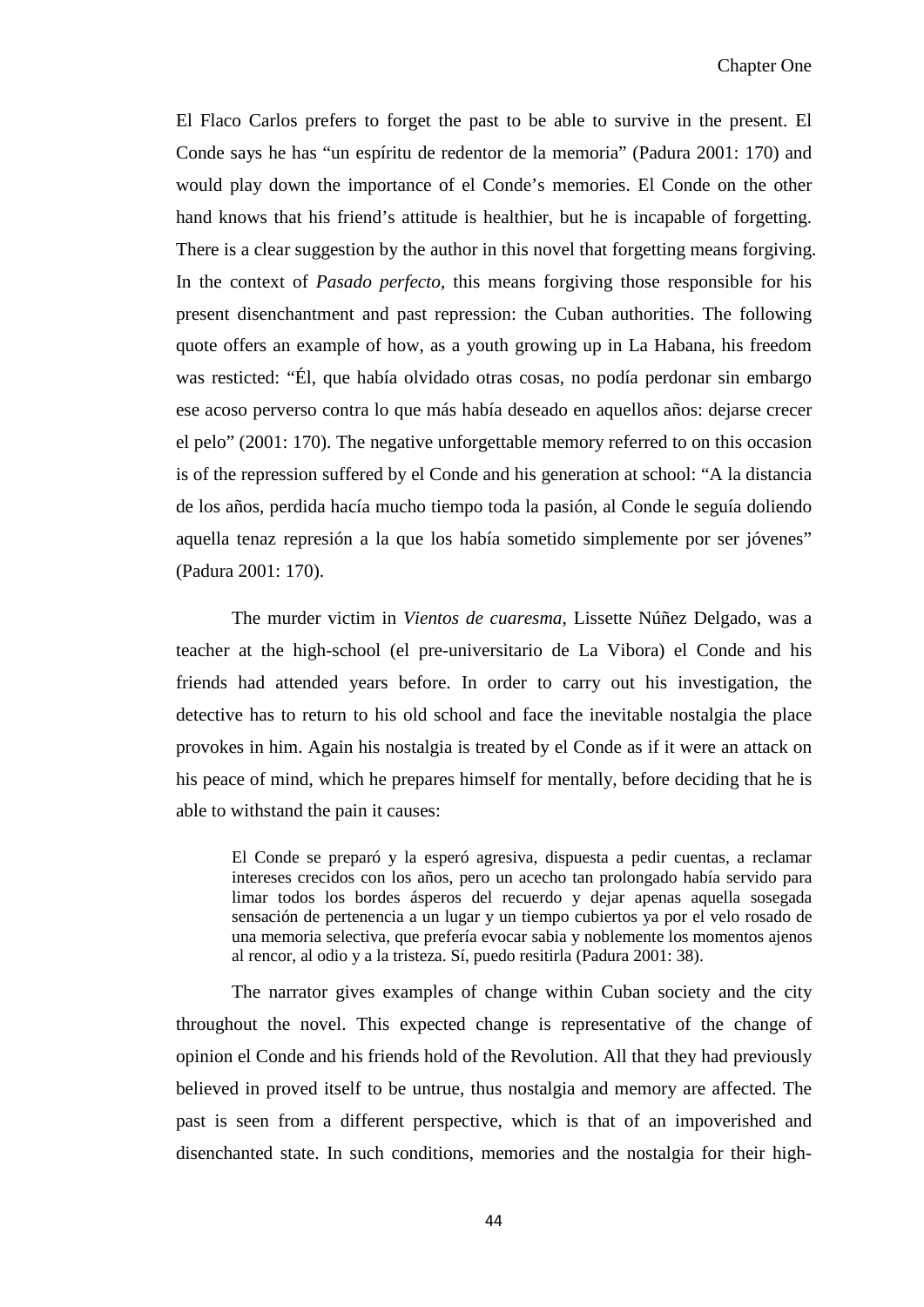school years impact on el Conde to a degree which at times borders on physical illness, simply because they were positive times of hopes and dreams. His life in 1989 as a poor, frustrated, alcoholic and divorced police detective is a direct contrast to the happy teenager with aspirations of becoming a great writer. It is not only his own disastrous life which grieves him but also that of his closest friends. El Flaco Carlos, always energetic and joyful, was going to be an engineer and stay forever with his girlfriend Dulcita. In 1989, he is paralysed from the waist down due to having been shot in the Angolan War; he is now obese, unemployed and dependent on his mother to take care of him. Carlos' girlfriend defected after highschool with her family and now lives in the United States. El Conejo was going to change the world by rewriting history yet, in 1989, he has still not published a book and has dedicated his life to a chain of girlfriends, without settling down. Andrés wanted to be a baseball player and to be with his first love, a woman ten years his senior. Instead, he became a successful doctor, married a perfect girl and settled down with two children. Ironically, he is not at all happy with his life despite its apparent perfection. The juxtaposition of light-hearted teenage anecdotes with harsh mid-life reality could be used in any novel to depict the common theme of the realization of the loss of careless youth. Growing older and the feeling of not having achieved all that one expected to have achieved by a certain age are reasons for mid-life disenchantment. In this novel, however, the protagonist's mid-life disenchantment and that of his friends is not only with the self but also with the system. El Conde and friends were born in the mid fifties and educated entirely by the Revolution. They believed in the socialist dream and were willing to make the necessary sacrifices, with the understanding that it was a temporary measure. By 1989, after thirty years of waiting, disenchantment with the system is now inevitable. Padura explains in his interview with López that an important factor in his generation's disenchantment was the discovery of the truth behind Soviet socialism, upon which Cuban socialism had been based, a truth which came out during *glasnost:*

Redescubrimos la historia y nuestra percepción cambió. Comenzamos a sentir que nos habían engañado. Junto con ese engaño y con la crisis económica, mi generación experimentó un gran sentimiento de frustración. Teníamos treinta, cuarenta años, y nos enfrentamos con desencanto a una realidad en la cual todavía no habíamos conseguido la mayoría de las cosas a las que se aspira a esa edad (López 2007: 164).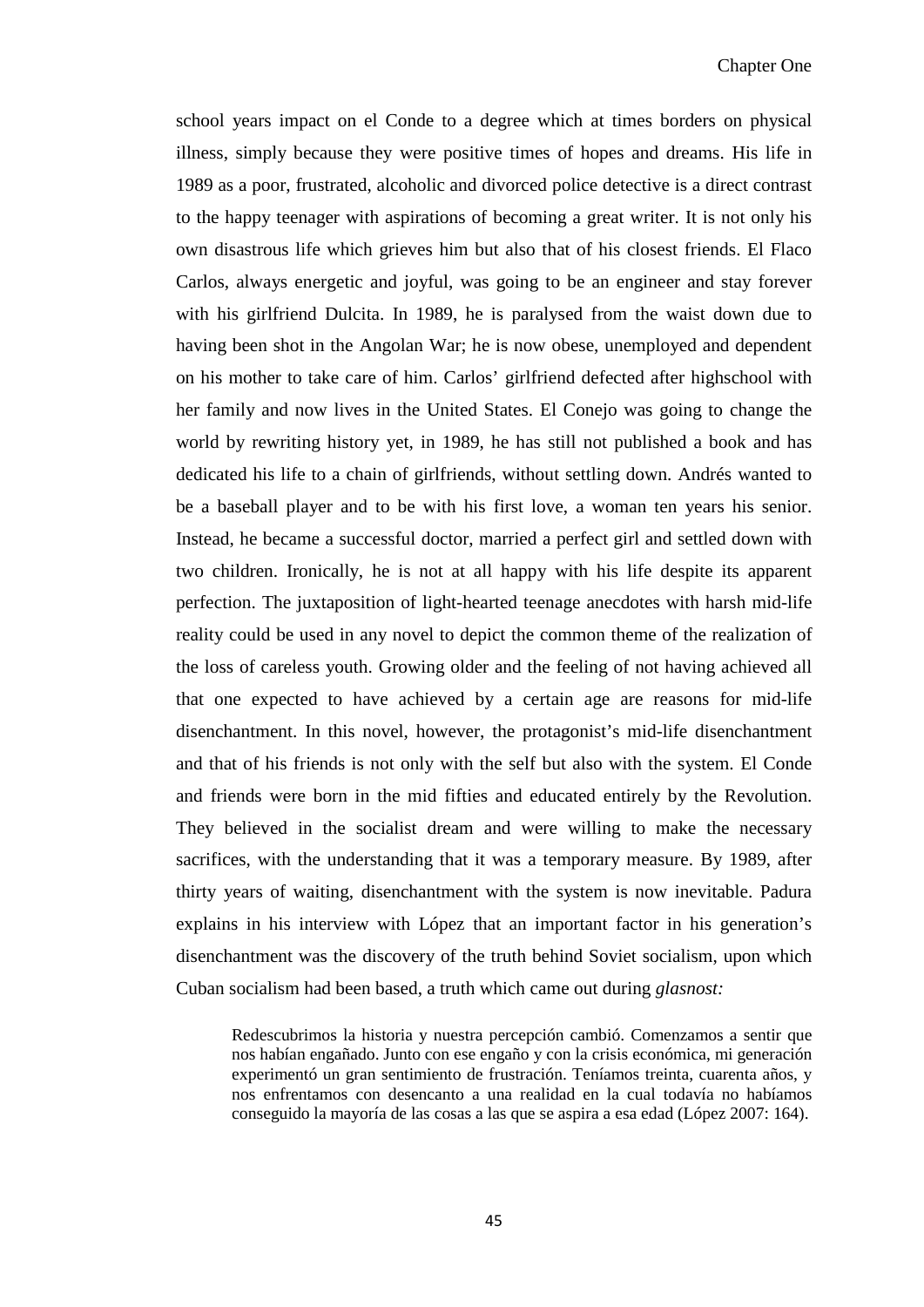In the final Chapter of this thesis, I will examine *glasnost* and USSR socialism in detail through my study of Padura's most recent novel, *El hombre que amaba a los perros* (2009).

In *Paisaje de otoño*, Andrés points out the different ways the Revolution has let each of them down. He claims that they are "una generación de mandados" (Padura 1998: 23) who never had any say over their own lives. "Desde el círculo infantil hasta la tumba del cementerio que nos va a tocar, todo lo escogieron, sin preguntarnos nunca ni de que mal queríamos morir" (Padura 1998: 24). Andrés clearly has a negative opinion of their fate under the Cuban authorities, explaining his decision to emigrate to Miami, which he communicates to his friends at the end of the novel. He tells his friends of the discrimination he suffered as a child because his father had defected and was thereafter considered "un gusano despreciable, viviendo en Miami" (Padura 1998: 247). He wants his children to be able to have the freedom to choose how to lead their lives and is afraid that if they continue living in Cuba they will become "la segunda promoción de la generación escondida" (Padura 1998: 249). Andrés gives an outline of the bureaucracy involved in gaining permission to leave Cuba, and his punishment from the authorities for wanting to emigrate is their demoting him from his position in the hospital to a local clinic until he receives his "carta de liberación" (Padura 1998: 250). Andrés' main criticism of the Revolution is its control over the Cuban population's lives. He points out in his rhetorical questions how el Flaco Carlos' paralysis is a direct result of this control: "¿Tú no fuiste a la guerra de Angola porque te mandaron? ¿No se te jodió la vida encaramado en esa silla de mierda por ser bueno y obedecer?" (Padura 1998: 24). Carlos was sent to Africa after finishing school to fight in the Angolan war.<sup>[21](#page-45-0)</sup> Andrés also summarizes el Conde's life as one of "equivocación" and blames the detective's present unhappiness on the Revolution, suggesting that he knows that he did not choose his own future and only did what was expected of him: "Ese saber que algo torció el rumbo que uno debió coger, que algo te empujó por un camino que no era el tuyo" (Padura 1998: 249).

<span id="page-51-0"></span><sup>&</sup>lt;sup>21</sup> Some 15,000 Cuban soldiers were sent to Angola in 1975 following Angola's independence from Portugal, which resulted in civil war after the failure of the three main parties to govern together. One of the three parties was the Marxist based MPLA, which was supported militarily and financially by the USSR and Cuba. The MPLA gained control of the country and Cuban troops remained in Angola throughout the 1980s to consolidate the MPLA's control.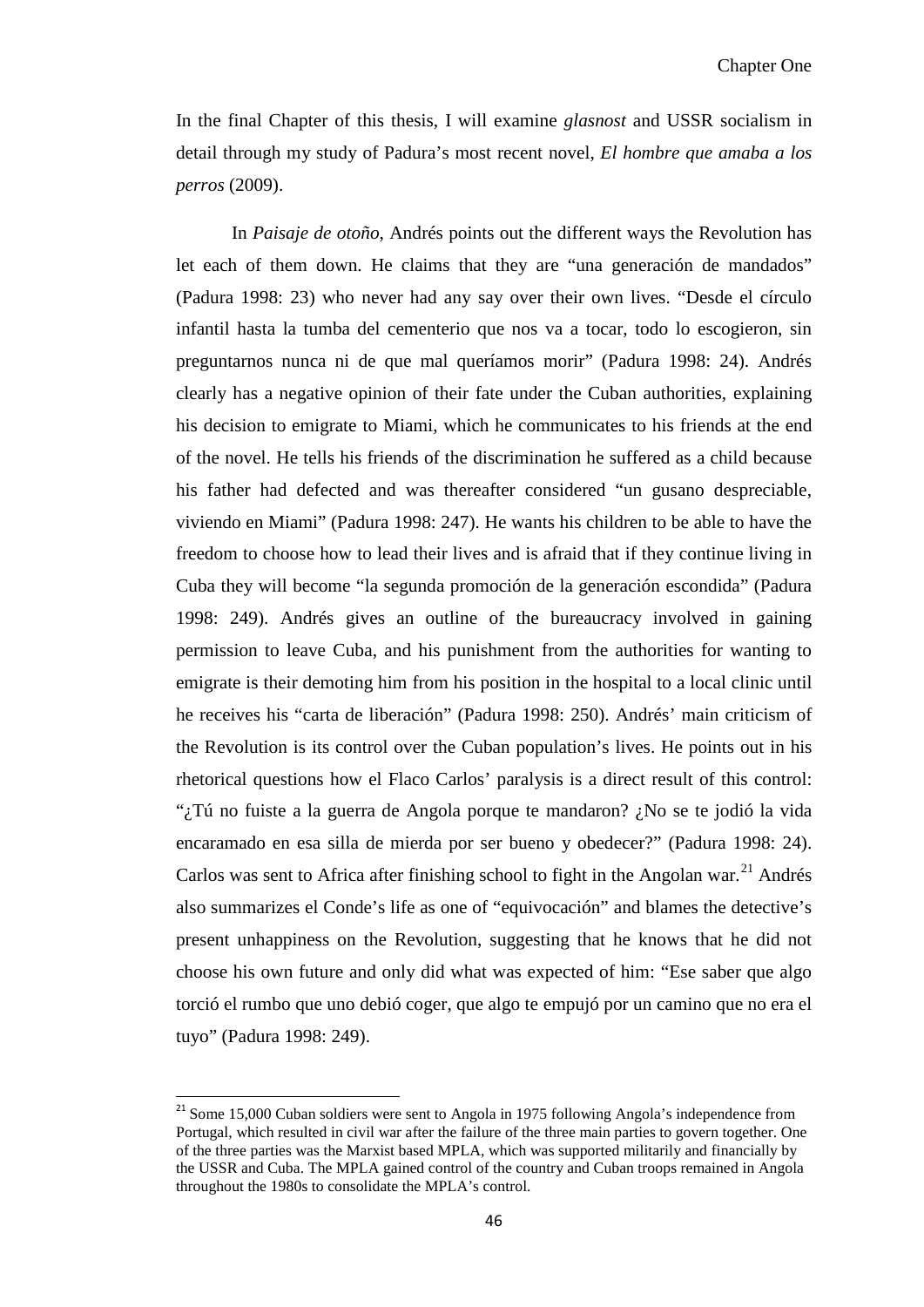Another factor responsible for el Conde's failure to move forward in life is his attachment to his *barrio* or more precisely to the nostalgia of his *barrio*. This nostalgia is linked to his family history; el Conde's great-grandfather built the first house in the area on reaching Cuba after fleeing from the law in the Canary Islands. El Conde's grandparents, father, uncles and el Conde himself were all born on the same street where el Conde still lives. In *Vientos de cuaresma,* el Conde remembers the history of his *barrio*, once a village on the outskirts of La Habana, inhabited mainly by *canarios* who traded fruit in the capital. His street was one of the main fruit trading routes into the city. El Conde recalls the changes his *barrio* has undergone since his birth, when it had already become part of the city. He remembers the modernisation of the area in the 1950s, when it became more built up. In 1989, he also notes the lack of shops and bars that once gave life to *la Calzada* (Padura 2001: 84-85). El Conde's nostalgia for the way the *barrio* used to be is outlined in all four components of the *Cuatro estaciones* collection. Despite its current decay and el Conde's desire to flee, nostalgia has tied him to the area:

Porque él también necesitaba huir, aunque fuera incapaz de moverse de lugar. Demasiadas nostalgias lo ataban a la casa donde nació y donde vivía, al barrio en el cual creció y creció su padre y su abuelo Rufino, a los amigos que le quedaban y a los que jamás podría abandonar, a ciertas pestes y olores, a muchos miedos y euforias: su ancla estaba encallada de un modo en que casi no hacía falta ni saberlo: simplemente estaba trabada, sin más remedio, por una necesidad fisiológica de sentir que pertenecía a un lugar (Padura 1998: 251).

The above quote, taken from the end of the final novel in the Conde series, sums up el Conde's relationship with his memory and nostalgia. El Conde is a helpless victim of his nostalgia. It is uncontrollable; at times gratifying, but more often than not it is the cause of his sorrow and his inability to move on in life and, just as his decision to write the story of his generation is a homage to his friends, so too is his nostalgia: "No, no es mentira. Aunque sólo fuera como homenaje a la amistad, aquella nostalgia inesperadamente pausada valía la angustia de ser vivida, se convenció" (Padura 2001: 39). The theme of nostalgia for the city of La Habana, coupled with a love/hate relationship is also central to the next novel I wish to address, *La novela de mi vida* in Chapter two.

Disenchantment in the city of La Habana in Padura's tetralogy of the *Cuatro estaciones*, is made evident through reader identification with the personalities created by the author, who give testimony of their frustrations and disillusion with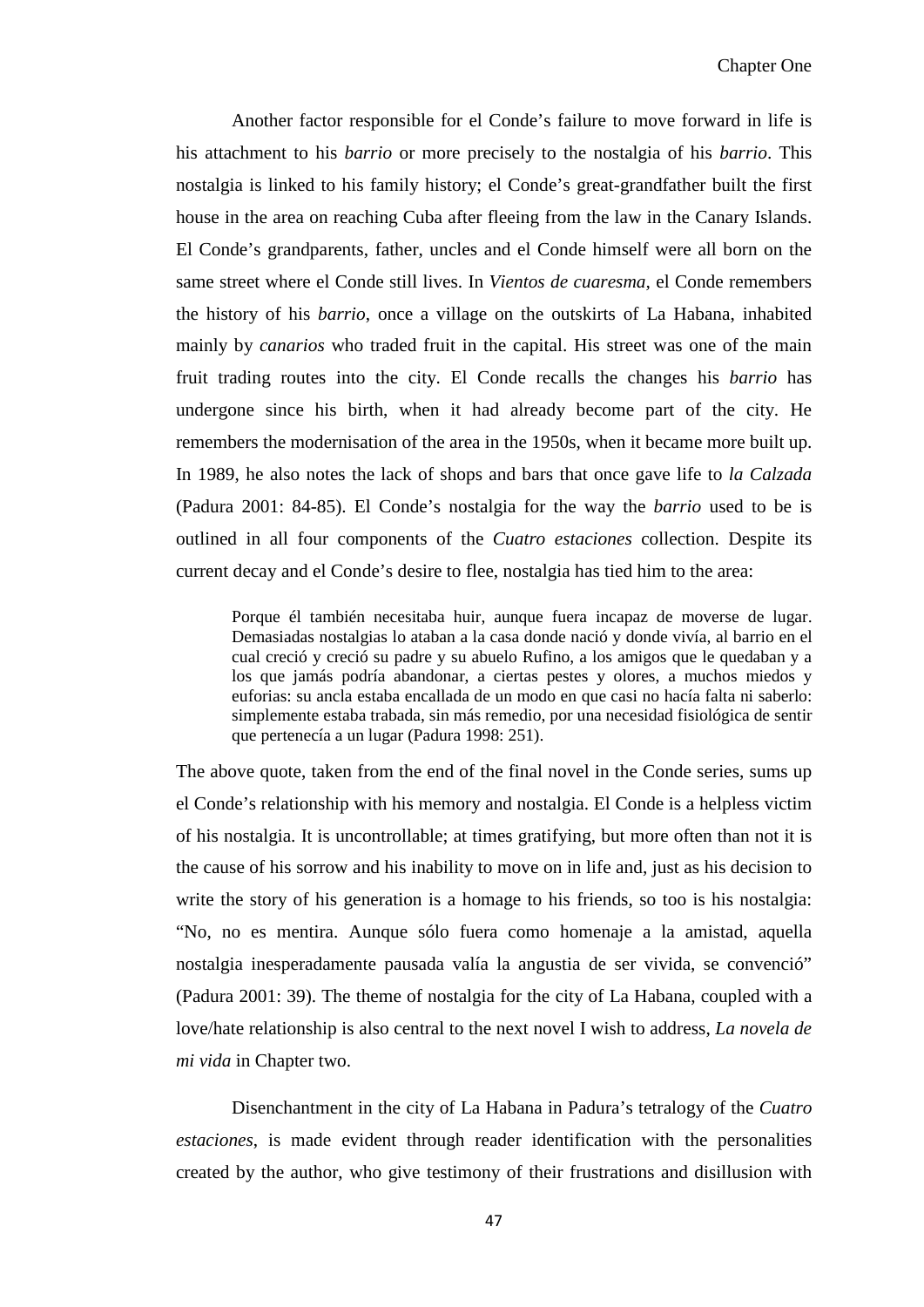the Revolution. Topics such as the persecutions of homosexuals, organized religion and the black market, have led, not only, to the disenchantment of the people of La Habana, but to the concept of the mask, which is also further discussed in Chapter three as *la doble moral*. Padura's portrayal of the physical city, which denounces its hypocrisies and its inequalities, also lends itself to an interpretation of the city as a site of disenchantment. Aspects of disenchantment, addressed in the tetralogy, are further addressed in his later novels, and will be highlighted throughout this thesis.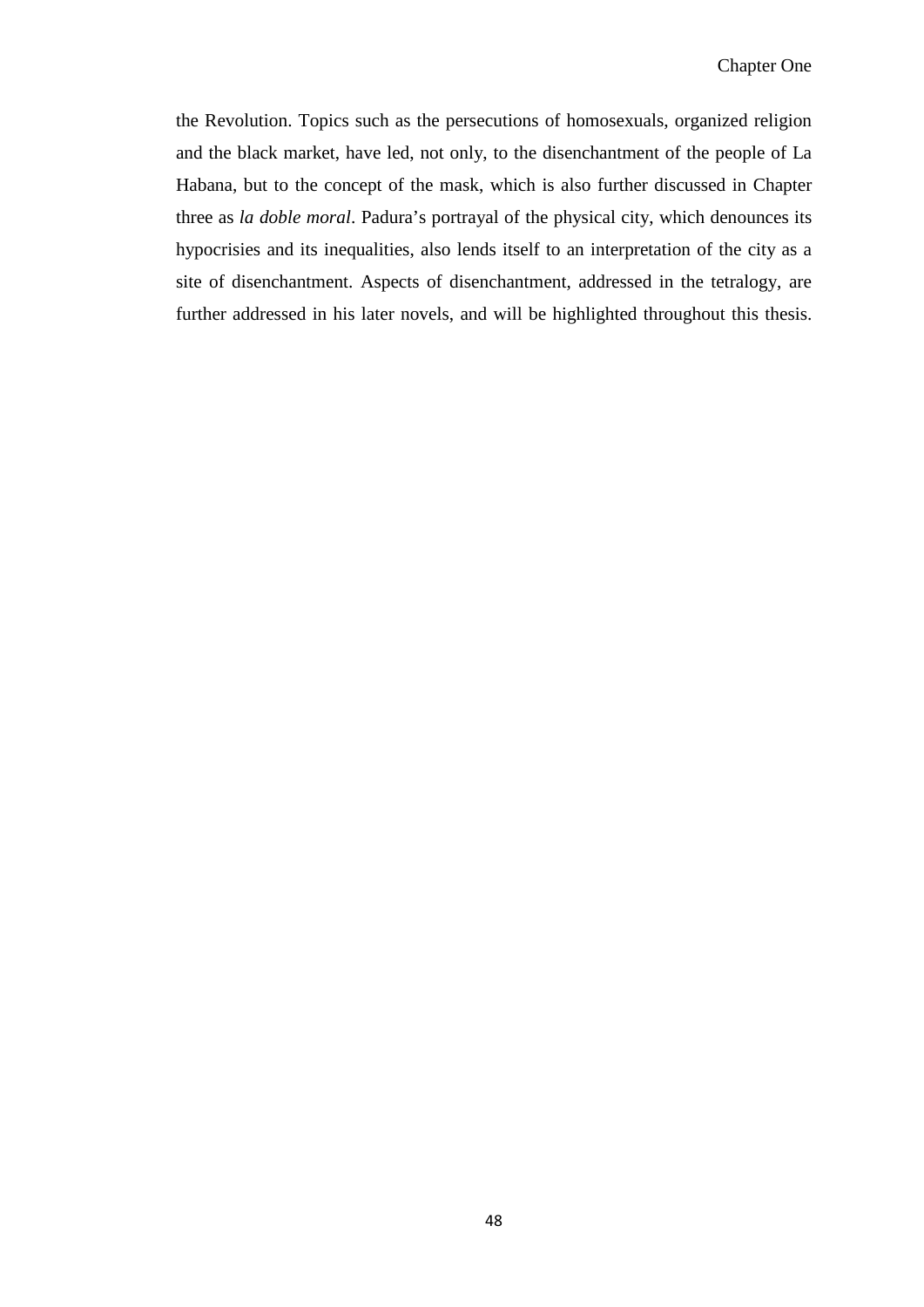# **Chapter Two**

## *La novela de mi vida***: History and Disenchantment Repeated**

#### **Introduction**

First published in 2002, *La novela de mi vida* is the first of Padura's novels in which detective Mario Conde is not a protagonist since 1991, when he was created. The novel however, can still be categorized as one of detective fiction, despite the fact that the protagonist is neither a member of a police force nor a private investigator. It is an historical detective novel that provides the framework for an evaluation of the current regime as compared to previous historical periods. The mystery to resolve is that of the whereabouts of nineteenth-century Cuban poet José María Heredia's last work of literature. The novel has three different time frames involving three generations of Cubans. Different narrative voices are used for the different sections, which are not related chronologically. The reader is first introduced to Fernando Terry whose story is told in third person narrative. Terry is the fictional academic detective of the present day narrative in search of Heredia's biography at the end of the twentieth century. The second time frame tells the life story of Heredia, told in first person narrative, as he writes his biography at the end of his life in the 1830s. The final time frame is that of Heredia's son, José de Jesús set in the early decades of the twentieth century, including the period of Machado's dictatorship. It is narrated by an omniscient narrator and it is through this story line that the reader discovers the fate of Heredia's final work. In this final time frame, the author illustrates an oppressed city which is suffering under the corrupt leadership of Machado. However, I will focus my analysis on the most prominent time frames developed in the novel which correspond to that of the two main protagonists Heredia and Terry.

While the characters Heredia and his son José de Jesús are based on real figures, Fernando Terry is completely fictitious. *La novela de mi vida* can be interpreted as an invitation to read Cuba's present through its past. This rereading of history is highlighted through the juxtaposition of Heredia and Terry, whose lives are paralleled and share similar destinies despite the 180 years that separate them. I will argue that Padura chose to write an historical novel that encompasses three different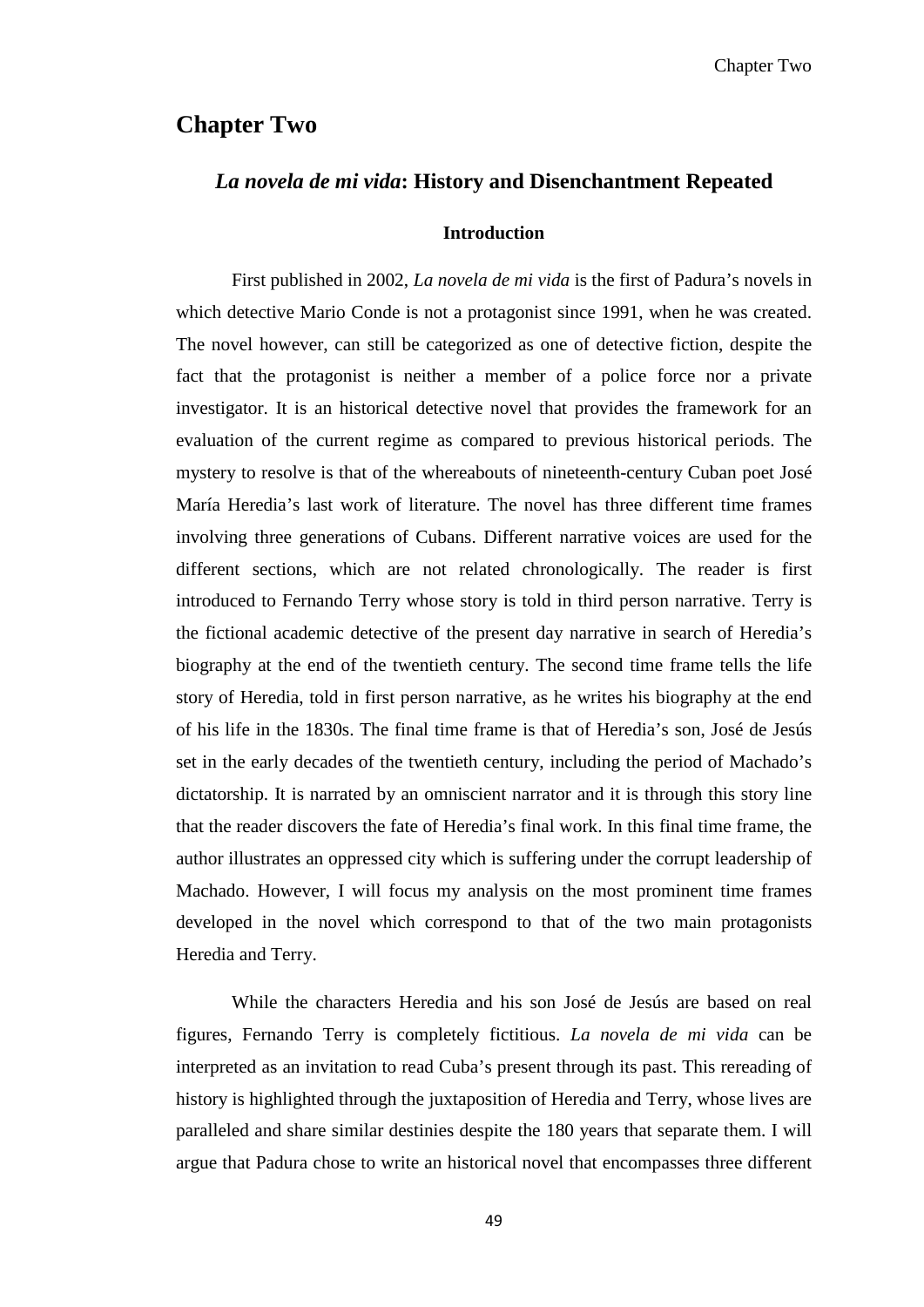times in Cuban history in order to show that the present historical period has much in common with previous regimes and systems. The theme of disenchantment is prominent in the novel and La Habana is again central stage in the development of the protagonists' journey to disillusionment. The disenchantment is also highlighted in the present day narrative of *finisecular* Cuba through Terry's group of friends, Los Socarrones. In *La novela de mi vida*, official history, which is the history written by supporters of the Revolution, and fiction are intertwined creating a haze over the boundary between fantasy and reality. This confusion serves to invite the reader to doubt and question official history. The novel also serves to question the notion of national identity and I will refer to theories from Benedict Anderson to support my reading of the novel as a critique of the use of literature for nation building purposes.

### **2.1. José Maria Heredia: Historical Background and Legacies**

"¿Por qué no acabo de despertar de mi sueño? ¡Oh! ¿Cuándo acabará la novela de mi vida para que empiece su realidad?" (Jose María Heredia in Padura 2008: 23). In a letter sent from exile in New York in 1824 to his uncle Ignacio in Matanzas, Cuba, Heredia expressed his awe after visiting Niagara Falls. The spectacular waterfalls inspired the poet to write his most famous poem *Oda a Niagara*, which is now inscribed on a stone beside the Falls. The sight of the natural phenomenon stirred emotions inside the poet, which led him to the realization that he was not in control of his own life. He felt his life was a novel in which he was a protagonist. He could not decide on his own destiny. His life was being written by others and he was merely living the life chosen for him. It is interesting to note that the aforementioned frustration is similarly felt by el Conde and his friends in *Las cuatro estaciones.* Padura uses the above quote from Heredia as a prologue to *La novela de mi vida*. The Cuban edition of the novel includes an essay by Padura based on the historical research he collected over the three years he spent writing the novel. In this essay "José María Heredia: La patria y la vida", Padura explains how this quote was his inspiration for writing *La novela de mi vida*, a novel in which he tries to explain why José María Heredia decided that his nationality had to be Cuban.

Porque, leída aquella dramática y agónica frase del poeta, se desató mi obsesión en la que viví durante tres años: escribir la novela de la vida de Heredia, en la cual,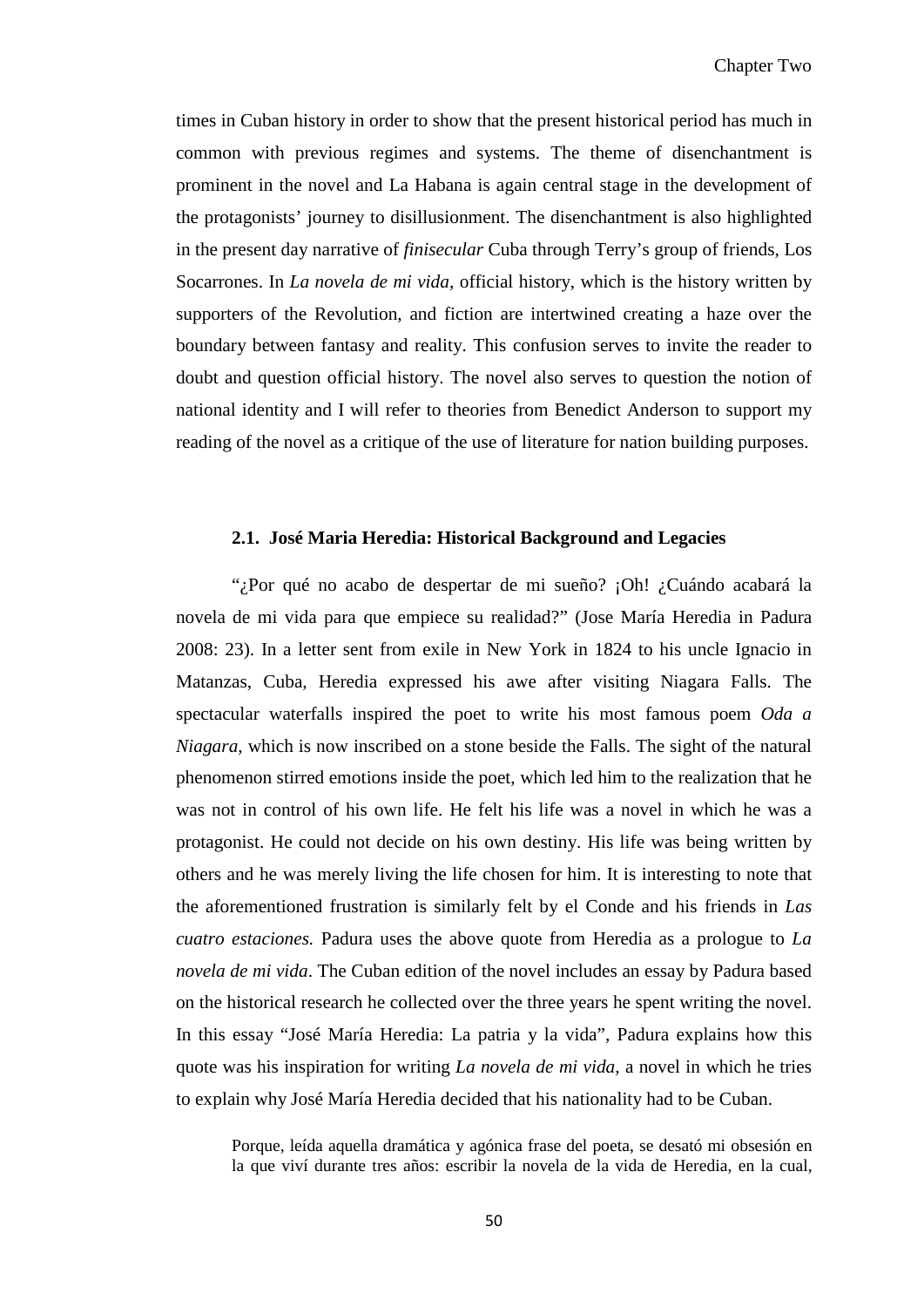como componente dramático principal, he debido explicarme por qué José María Heredia decidió que debía ser cubano (Padura 2002: 434).

The author points out that Heredia lived in Cuba for only six of his thirty five years, three of which were as an infant. Although he was born in Santiago, Cuba, his parents were Dominican born. His father was a civil servant to the Spanish Monarchy who considered himself *español de ultramar.* Heredia only lived three of his adult (teenage) years in Cuba, which justifies Padura's surprise at his loyalty to his country of birth. Perhaps the author admires and identifies with Heredia's love for his country, despite his criticism of it and his posterior exile from it. Padura questions what events could have taken place in the teenage poet's life on his return to Cuba to evoke in him a sense of patriotism to the still colonized island. He returned to Cuba at the age of fourteen, at the end of 1817, and lived there for less than eighteen months until April 1819, when he left again with his family for Mexico. On leaving, he was already harbouring feelings of "pertenencia a la tierra cubana" (Padura 2008: 436) at a time when the notion of being Cuban was as rare as the notion of Cuba as an independent country.

In those years, the slave trade was rampant due to the Spanish treaty with England in 1817 which abolished slavery. Cuban plantation holders were desperately trying to buy as many slaves as possible, while it was still legal. As a result, according to historian Hugh Thomas, between the years 1816 and 1820, 111,041 slaves entered Cuba, creating a substantial race imbalance on the island of 43% white to 57% black. Not all of the black community were slaves. Cuban slaves were given the right to buy their own freedom and that of their children or parents. In the cities, slaves were often freed by their owners due to the good relationship between both. In general, slaves held more rights in Cuba than other slave-using counties. For example, in the southern state of the USA, Louisiana, slaves had no rights at all. The option of buying freedom did not exist. Marriage between slaves was not allowed either. The better conditions for slaves in the Spanish colonies were due to the *Siete Partidas* of Alfonso the Wise*,* a collection of laws which gave Spaniards a detailed code for the treatment of slaves. These codes were implemented in the New World in the Spanish colonies, whereas the English held no such laws and treatment of slaves depended on the work required of them (Thomas 2010: 23). However, a new Slave Code was implemented in 1789, which coincided with the demand for slaves to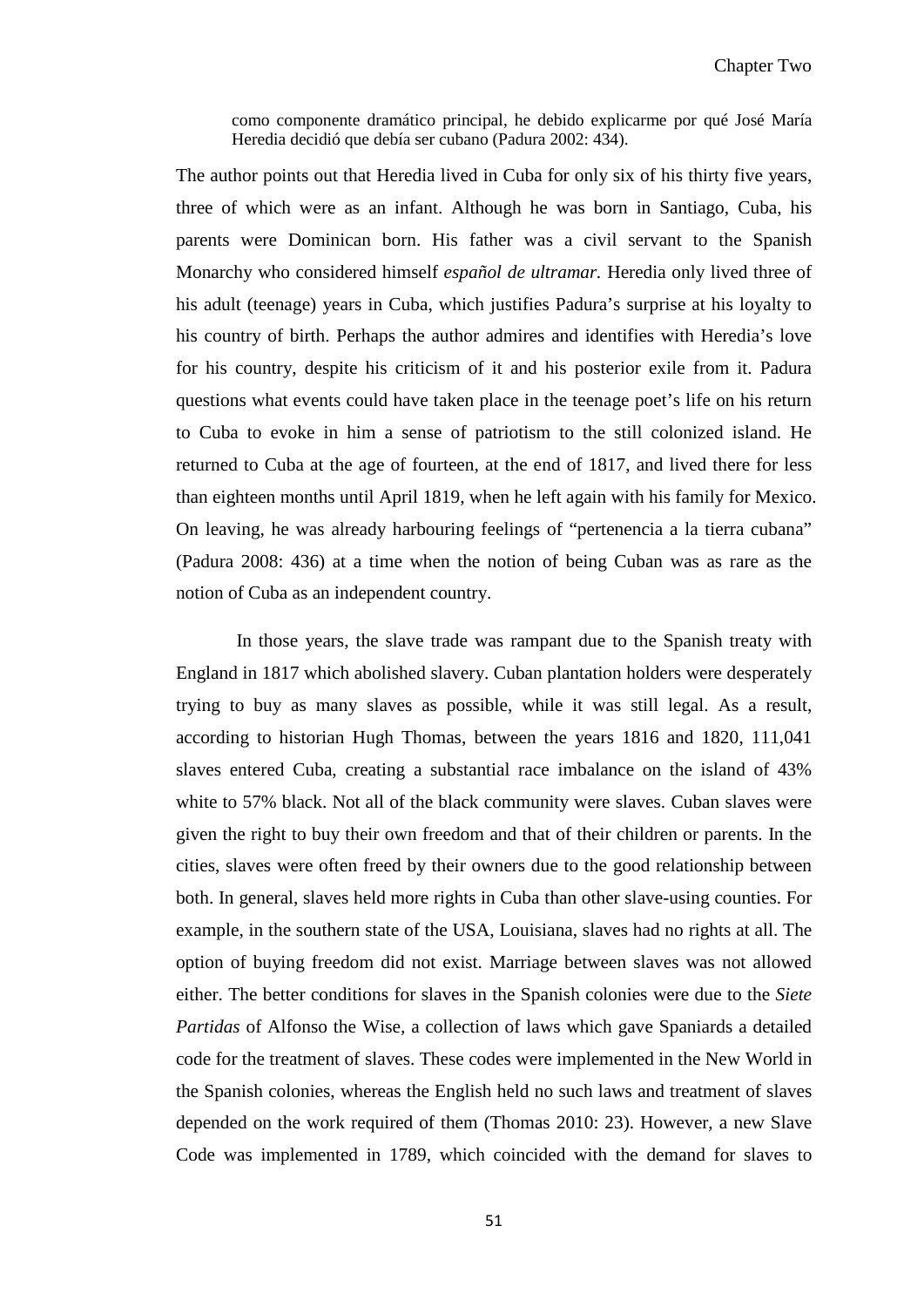improve Cuba's competitiveness in the sugar market. Spain purchased slave ports on the African coast and Cuba thereby became self sufficient with regard to the provision of slaves and no longer depended on supplies from other colonies in the West Indies. The slave revolution in Haiti in 1791 meant the end of Cuba's biggest sugar rival, France, and the road to immense wealth for sugar planters on the island. Many planters were founders of the Cuban liberal economy and their new found wealth made it possible for the Cuban administration to finance itself and no longer depend on grants from Spain. The first public library was opened, along with new infrastructure, schools, hospitals and asylums (Thomas 2010: 48). In *Historia de Cuba 1492-1898 formación y liberación de la nación*, Torres-Cuevas describes this new generation of Cubans as *La generación del 92,* one which "constituye la primera expresión totalizadora y original de un quehacer político, intelectual, científico, económico y militar cubano" (Torres-Cuevas 2007: 129). He lists their main economic proposals as:

Libre comercio de esclavos; aumento de la esclavitud para resolver las necesidades de fuerza de trabajo y eliminación de todos los obstáculos que impiden su explotación intensiva; mejoramiento y perfeccionamiento en la utilización de las tierras y la aplicación de la más moderna técnica; desarrollo tecnológico de la manufactura azucarera; desarrollo científico del país; libertad de comercio no sólo con los puertos españoles sino también con los de otros países (Torres-Cuevas 2007:  $129$ )<sup>[22](#page-51-0)</sup>

It is clear from the above quote that slavery was paramount to economic success on the island and that while economic independence from Spain was at the heart of their agenda, patriotism and *cuba-libre* slogans by no means formed part of their proposals. The large-scale arrival of slaves to Cuba coincided with Heredia's stay on the island. The poet was shocked by the ever increasing slave trade and longed to see the international abolition properly implemented. The independence of Cuba would have meant the end to slavery through a constitution. This is one of the main reasons why the notion of independence was never seriously entertained in Cuba despite independence revolutions that had taken place around the same time across the Latin American continent. *Criollos* and *peninsulares* both became very wealthy from the sugar market, which relied heavily on slave labour. Given the high percentage of slaves on the island, slave owners feared a revolt similar to that of Haiti. Antoni

ı

<span id="page-57-0"></span> $^{22}$  Historia de Cuba 1492-1898 is co-written by Torres-Cuevas and Loyola Vega. Torres-Cuevas wrote on Cuban history from 1492-1868 and Loyola Vega from 1868-1898.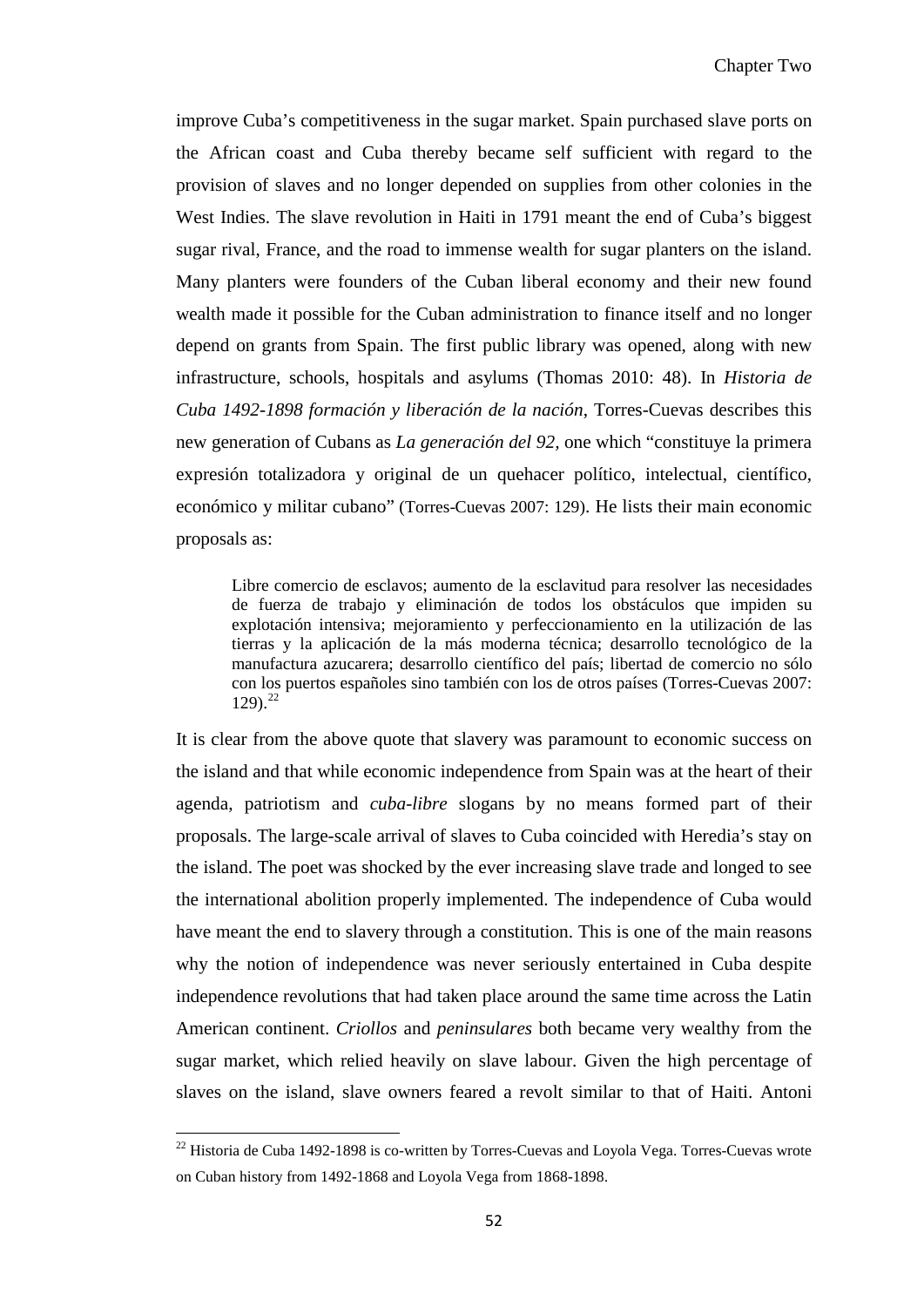Kapcia notes in his book, *Cuba in Revolution,* that Cuban creoles required the protection of the Spanish military to protect them from the possibility of revolt. Kapcia also highlights that there was a majority of *peninsulares* among the Cuban white population due to the influx of Spanish refugees to the island after the *criollo* rebellions in Latin America and the slave rebellion in Haiti (Kapcia 2009: 9). While *peninsulares* were normally a minority in Spanish Latin America, which evidently contributed to a desire from the creoles for better rights and independence from colonial rule, in Cuba the comfortable economic situation many creoles enjoyed, coupled with the fact that they were a minority, explains the delay in Cuban independence from Spain.

Padura notes that a major influence on Heredia's *independentista* ideals originated from his own personal experiences. His father died in 1820, impoverished after lifelong dedication to the Spanish crown as a faithful civil servant. His widow had to ask Mexican friends for financial help to give her husband a decent burial. Pensionless, she was then forced to return to Cuba with her children to be taken in by her brother Ignacio. This unjust and ungrateful attitude of the Monarchy further influenced Heredia's rejection of the Spanish crown. The same year, 1820, was also significant in Spanish history as it saw the reinstatement of the 1812 Constitution. Following an uprising by Riego, a liberal Captain from the Coruña garrison who along with liberal officers marched on Madrid and imposed a constitution on King Ferdinand VII, the latter saw no alternative but to approve the constitution which was also applied to Cuba. From that point on, it was to be regarded as a regular province of Spain. The results were promptly evident. According to Thomas, monasteries were (temporarily) abolished, political prisoners were freed, and newspapers were quickly founded and filled with radical articles and editorials. Exiles returned from the US and secret societies, especially Masons, proliferated. Thomas writes: "The cork drawn, it was amazing how many radicals there seemed to be among the lower ranks of the Cuban oligarchy and the poorer white population of Havana" (Thomas 2010: 62). The constitution implied an immediate abolition of slavery, causing many Cuban deputies to argue for a delay in the application of the ban, while Fr Félix Varela, an abolitionist priest whose ideas strongly influenced Heredia, argued for the contrary; an immediate application of the ban of all slavery in Cuba, along with compensation.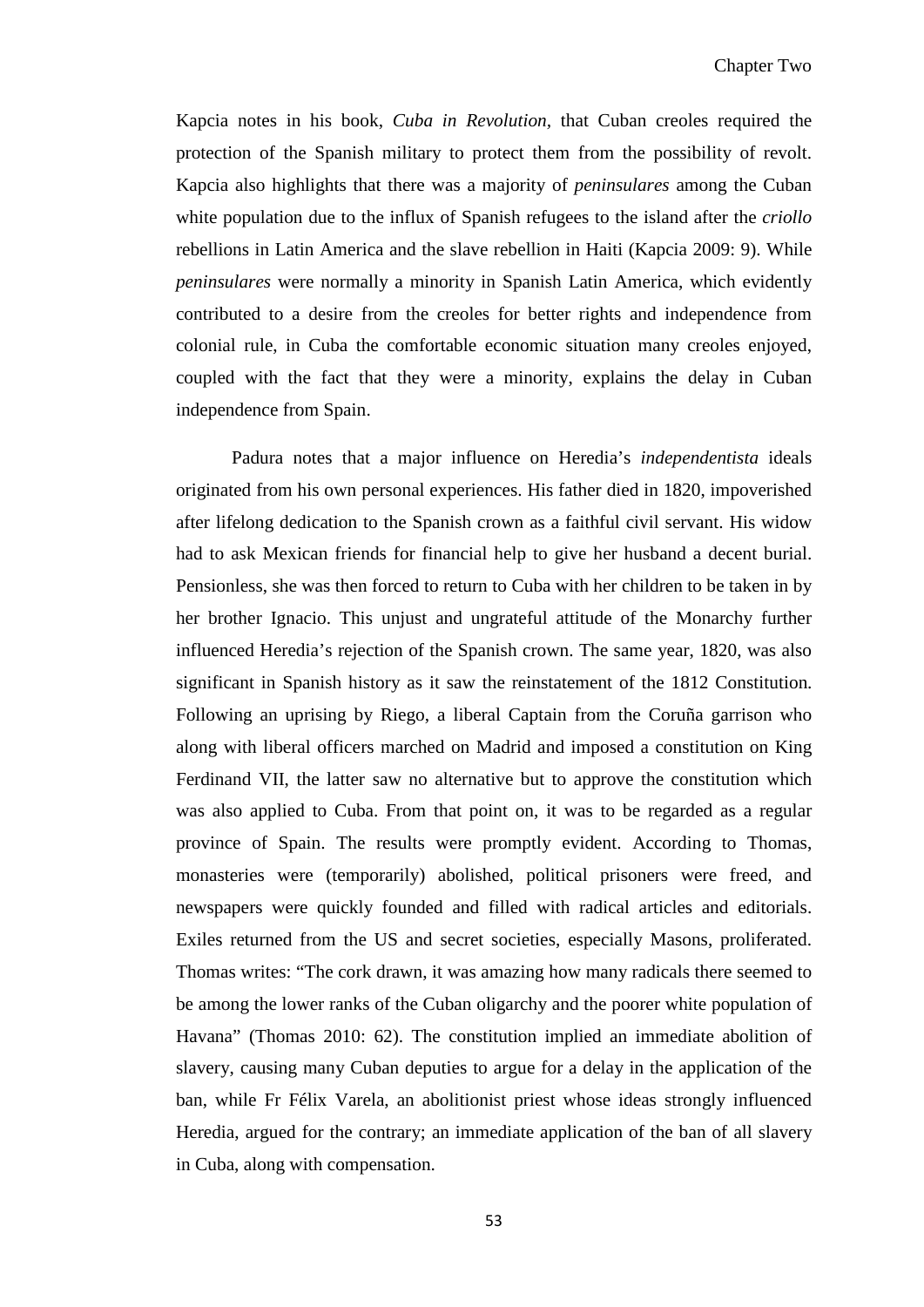It was this Cuba that Heredia returned to in 1821. Padura notes in his historical essay on Heredia the young poet's enthusiasm at the new liberty brought by the constitution, naming it in his poetry "el Libro sagrado". He even hailed King Fernando VII for defending civil and national rights and making way for a democratic system (Padura 2008: 442). Padura points out in his essay that the fact that Heredia's family did not come from a slave trading background and the fact that they did not own land or businesses, gave the poet the freedom to express a desire for independence. Meanwhile, most of his contemporaries were compromised by moral, or more importantly, economic issues: "se aferran a las ventajas que aún obtienen de la corona y optan por no correr el riesgo de una guerra civil que puede convertir a Cuba en un nuevo Haití" (Padura 2008: 449). Félix Varela's situation was similar to that of Heredia in that he shared no economic interests that would bind him to Spain. Their cases, however, were rare and most of the classes who had any political power were ironically imprisoned by slavery and saw no other alternative to sacrificing "la nación a la plantación" (Padura 2008: 451). It is interesting to note that Cuba, at this point in time, did not depend economically on Spain, and therefore was in a position to be an independent and self sufficient country. Yet, the fact remained that independence would have meant an end to slavery.

As mentioned above, Padura writes that his inspiration for the novel derived from a quote from a letter Heredia sent to his uncle in which he asks when his own life would begin and the novel of his life would end. Padura writes that his aim in writing the novel was to discover why Heredia chose to be Cuban and not any of the other possible nationalities he could have chosen, given that in his short life he had lived in so many different countries. Padura does not however explain why he chose Heredia as his historical protagonist. Without doubt, his historical background, his exile and fall from grace amongst his contemporaries make him an interesting personality, yet after carrying out historical research it is necessary to investigate further how Heredia is remembered inside and outside Cuba. Cuban literary critic Max Henríquez Ureña compiled two volumes entitled *Panorama histórico de la literatura cubana* in 1962, republished in 2004. In the prologue, Ángel Augier names Heredia and Varela as the inaugurators of the Cuban literary tradition, one which is closely linked to political history: "Dentro de una tradición cultural ya permeada del aliento revolucionario que inauguraron Varela y Heredia, la literatura en Cuba no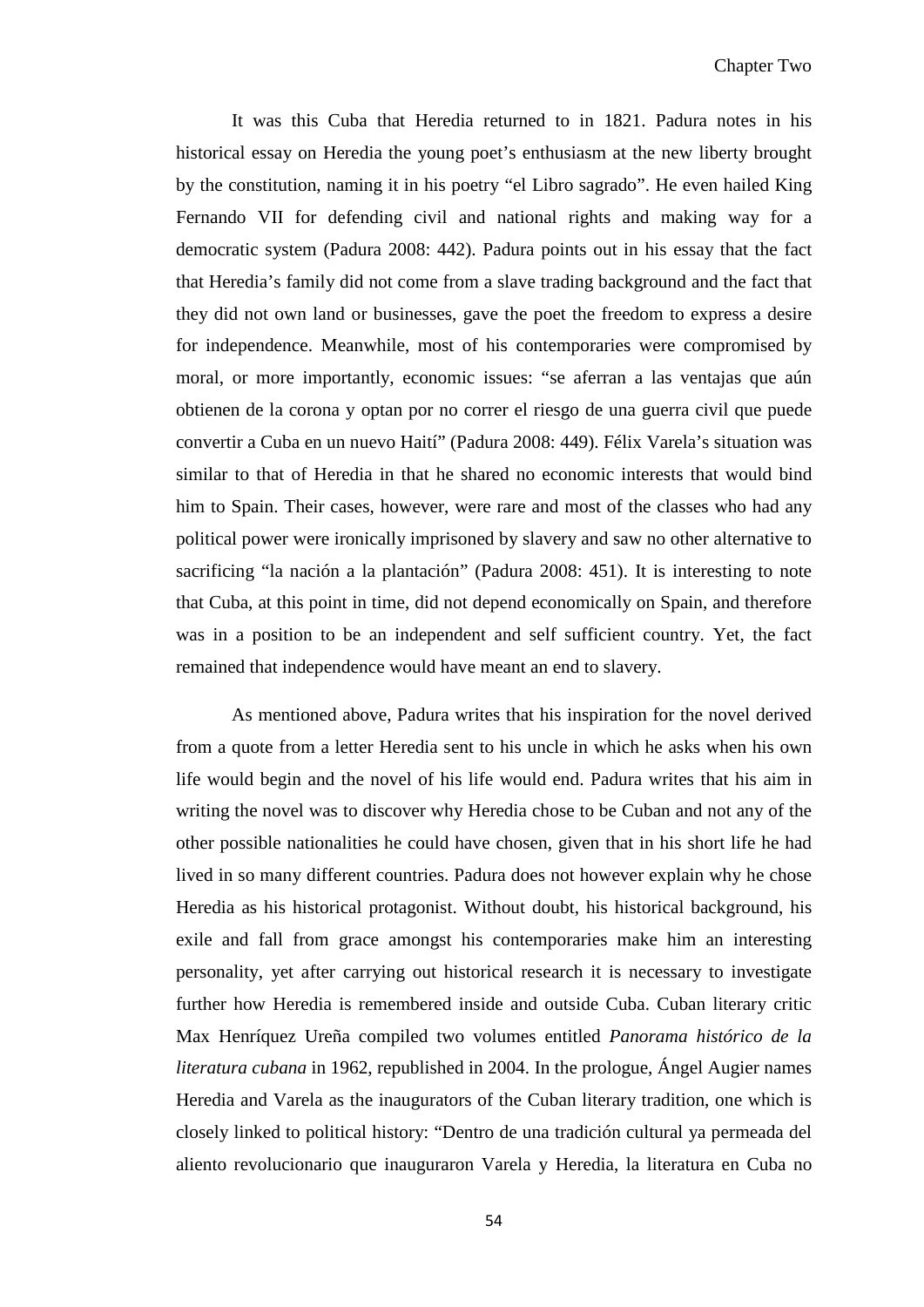dejó de actuar como causa y efecto en el proceso de formación de la conciencia nacional cubana" (Augier 2004: 8). Author of *Invención de la Habana*, Emma Álvarez Tabío concurs with Augier and considers Heredia the most representative figure of "una clase media ilustrada que asume la iniciativa histórica y emprende una definitiva transformación cultural" (Álvarez Tabío 2000: 33). She also adds that Heredia's poetic technique of using national landscapes as patriotic symbols strengthened national identity in an effort to take possesion of "el espacio insular, un territorio que no sólo es físico, tal y como aquéllos lo representaban, sino también espiritual […] Quizás se deba a Heredia esa identificación seminal entre paisaje y nacionalidad que luego será recurrente en la cultura y el pensamiento cubanos" (Álvarez Tabío 2000: 33). In *Historia de Cuba 1492-1898 formación y liberación de la nación*, Torres-Cuevas notes Heredia's role in the Soles y Rayos conspiracy and his later support of the independence movement through his poetry: "De todos los involucrados en la conspiración, el que dejó un sello imperecedero con su obra poética fue José María Heredia" (Torres-Cuevas 2007: 141). He quotes a verse from one of Heredia's most famous anti-colonial poems, *Himno del desterrado*, and dedicates two pages of his book on the history of Cuba to further fragments from the same poem. Eusebio Leal, a Cuban historian who has become best known for his work alongside UNESCO in restoring Old Havana to its former glory, names Heredia as *El gran poeta* and also quotes *Himno del desterrado*:

> ¡Dulce Cuba! En tu seno se miran, en su grado más alto y profundo, la belleza del físico mundo, los horrores del mundo moral. Te hizo el cielo la flor de la tierra: más tu fuerza y destinos ignoras y de España en el déspota adoras el demonio sangriento del mal. (Leal 1988: 71)

Salvador Bueno, another Cuban literary critic who also wrote on the history of Cuban literature, discusses Heredia in his *Historia de la literatura cubana*: "Sus valores históricos y políticos están a la par de sus méritos poéticos" (Bueno 1963: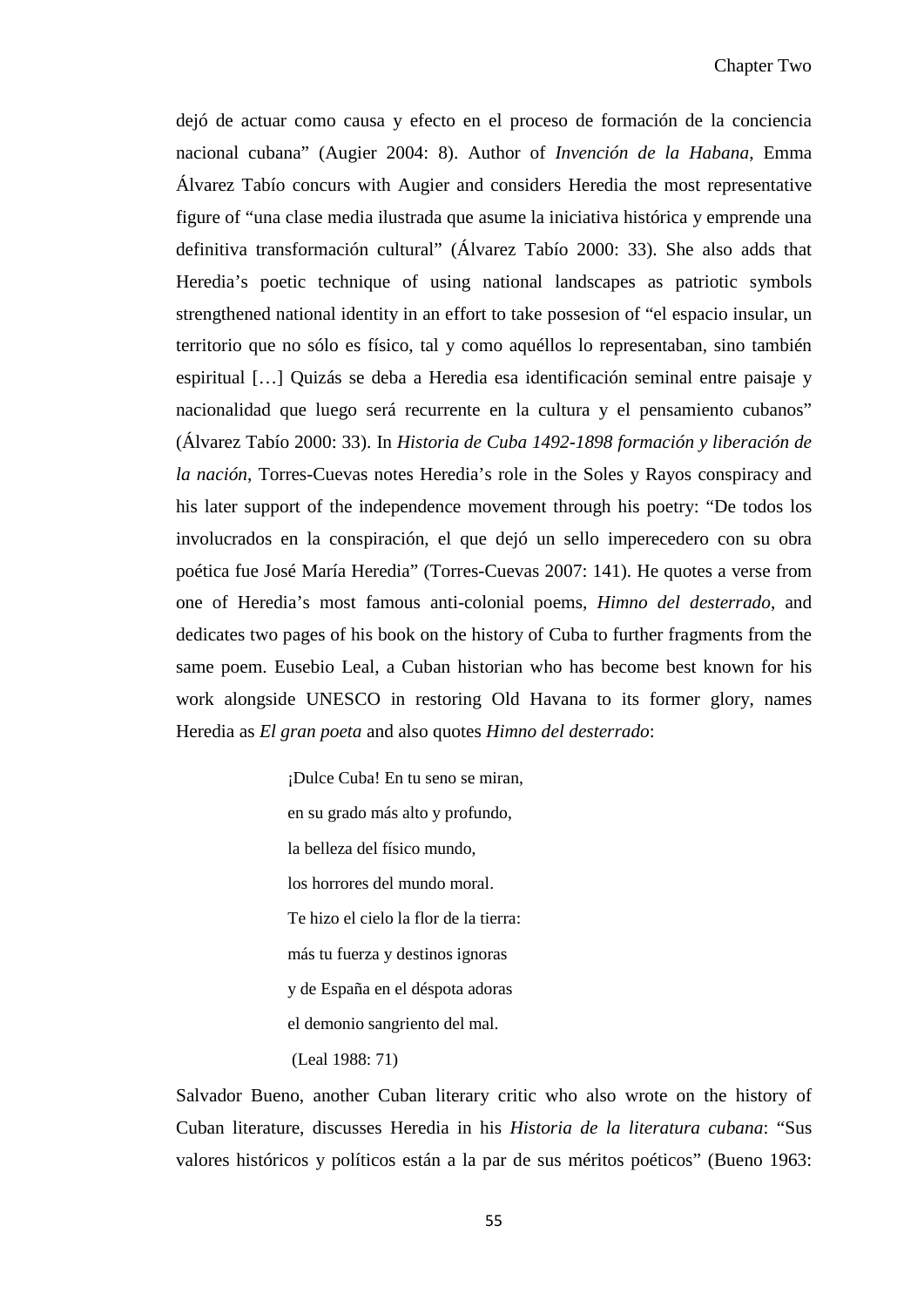61). The five above mentioned historians and literary critics all seem to agree on the link between literary culture and political history. All five have lived and published in Cuba, with the exception of Álvarez Tabío, who lives and has published in Barcelona. Outside Cuba, historian Hugh Thomas makes but one small reference to Heredia in his very thorough *Cuba: A History*. He mentions Heredia's flight from Cuba, in 1823, along with that of Fr Felix Varela, in his section on postconstitutional Cuba under autocrat Dionisio Vives. English historian Antoni Kapcia also makes a short reference to Heredia in his book *Havana: The Making of Cuban Culture.* Here Kapcia discusses the result of persistent exile from Colonial Cuba on Cuban literature in the early nineteenth century, describing it as a "final obstacle" (Kapcia 2005: 47) to the development of literature within Cuba at the time. A similar problem still exists in Cuba today, as writers who express dissent are forced into exile in order to continue working as artists.<sup>[23](#page-57-0)</sup> Other obstacles mentioned are the limited opportunities for publication of prose and poetry and the preference among the elite for newspapers rather than creative publications. He considers Heredia's case outstanding and interestingly notes Heredia's fame outside Cuba, as he also wrote poetry in French as much as in Spanish and therefore became part of the French Romantic cannon (Kapcia 2005: 47-8). North American based literary critic, Eduardo González, focuses on the parallels between Heredia and Martí in his book *Cuba and the Tempest.* He highlights their parallel states as exiled poets, the influence Heredia had on Martí and refers to him as "the man most responsible for eulogizing Heredia in the patriotic-poetic afterlife" (González 2006: 180). Indeed, this final example of how Heredia is remembered by González, as a parallel figure to Martí, could further be extended to Castro's vision of Martí and thereby complete a circle.

The Castro-led Revolution based their visions of a *Cuba libre* on Martí's, who in turn, extolled Heredia as the father of patriotic poetry and nation building culture. If Martí was the inspiration and heroic figure on whom Castro chose to base his Revolution, Heredia was Martí's inspiration and served him as a patriotic figure, a prime example of *cubanía*. Heredia and Martí's lives have many parallels both as patriotic poets and exiles. Another notable parallel is the long length of time both

<span id="page-61-0"></span>ı

<sup>23</sup> See the documentary *Habana: Arte nuevo de hacer ruinas* by directors Borchmeyer and Hentschler for writer José Antonio Ponte's testimony.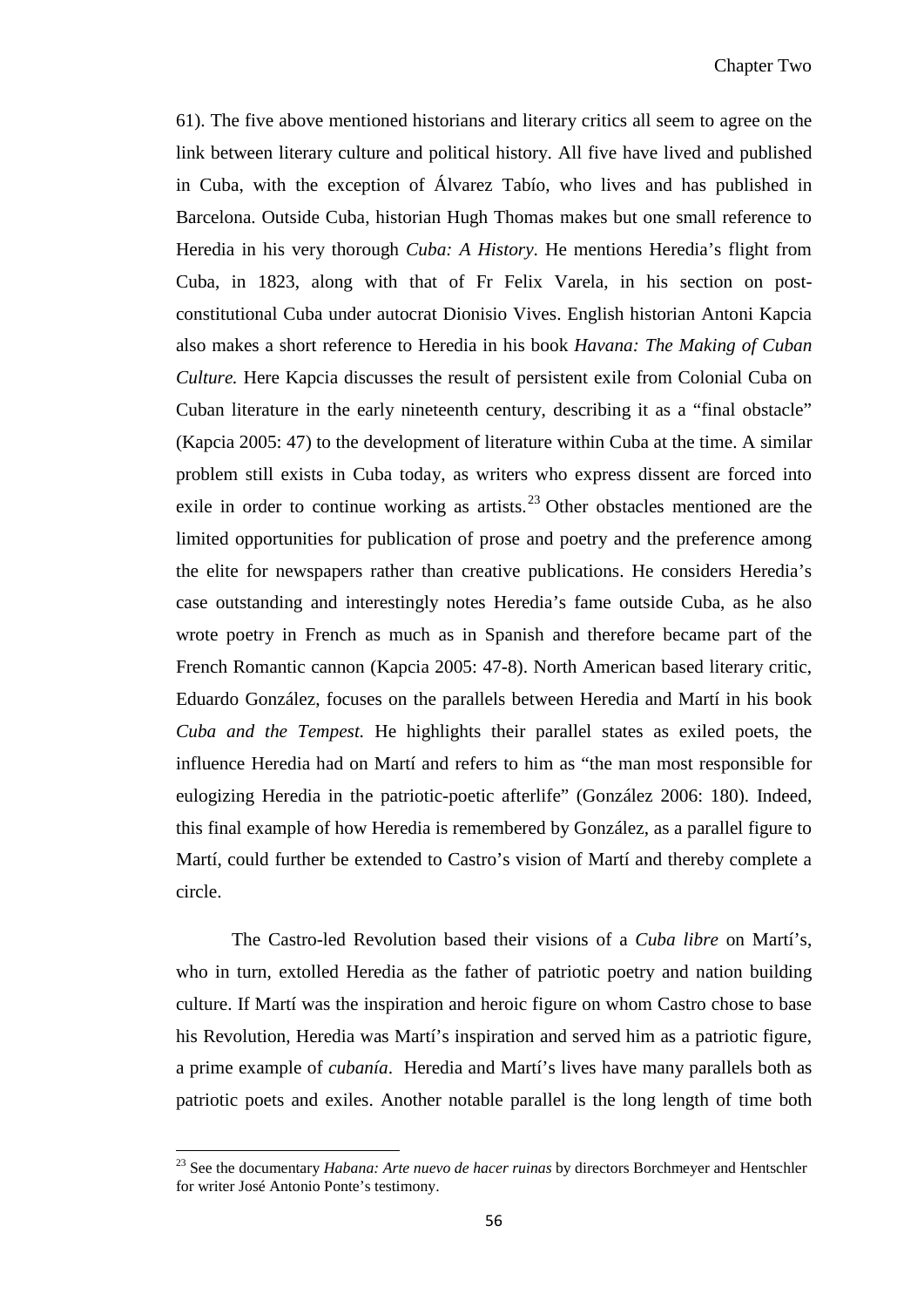lived outside Cuba. As Padura highlighted in his essay on Heredia, the poet lived outside Cuba for thirty of his thirty-five years. Martí was in exile for twenty four years and hence only lived eighteen of his forty-two years on the island (Kapcia 2005: 53). The resurgence of the memory of Martí came to a peak one hundred years after his birth, in 1953, as an image of nationalism and *cubanía*. Fifty years after independence, *Cuba libre,* the heritage of Martí and the old *cubanía* were now a source for oppositionist struggle against the corrupt Batista regime. Batista had also made reference to Martí in his election rhetoric. Kapcia writes: "It was from this well that Castro and the rebels took their political waters" (Kapcia 2005: 65). At the time, Castro was portrayed in the international press as a national hero and compared to Martí in heroic terms. The following was published in an article in the *New York Times* before the Revolution came to power describing Heredia as: "The most remarkable and romantic figure... in Cuban history since José Martí" (Thomas 2010: 656).

The  $26<sup>th</sup>$  July movement was organized from prison by the Castro brothers, after their failed attack on the Moncada barracks, on the same day in 1953. Its first manifesto was Castro's defence speech from where the famous line "history will absolve me" was taken. Kapcia writes in his book *Cuba in Revolution*: "The major characteristic of the speech, however, was its constant reference to Martí, echoing the whole movement's emphasis on, and identification with, the national hero" (Kapcia 2008: 21). The historian goes on to describe the nature of the movement's declarations as being consistent with the tradition of radical nationalism from Martí and that, as a result, the movement's followers expected Castro's politics to continue in line with Martí's (Kapcia 2008: 21). Indeed, examples of Marti's politics were used to justify single party politics and avoid general elections which might divide the *patria.* Cuban history had proven how Martí had been successful in uniting different Cuban parties into one power, the PRC, in order to overthrow the Spanish in the war of independence (Kapcia 2009: 71). Hugh Thomas notes how Castro and the rebels "were suffused by a heroic picture of their own actions in the tradition of the Cuban revolution against Spain". Thomas adds that Castro saw himself as Martí "the man of heroic phrases as well as deeds, speaker and soldier, enemy of tyrants par excellence, incorruptible renewer" (Thomas 2010: 542). Given Padura's invitation to view specific figures as parallel personalities, the Heredia-Martí-Castro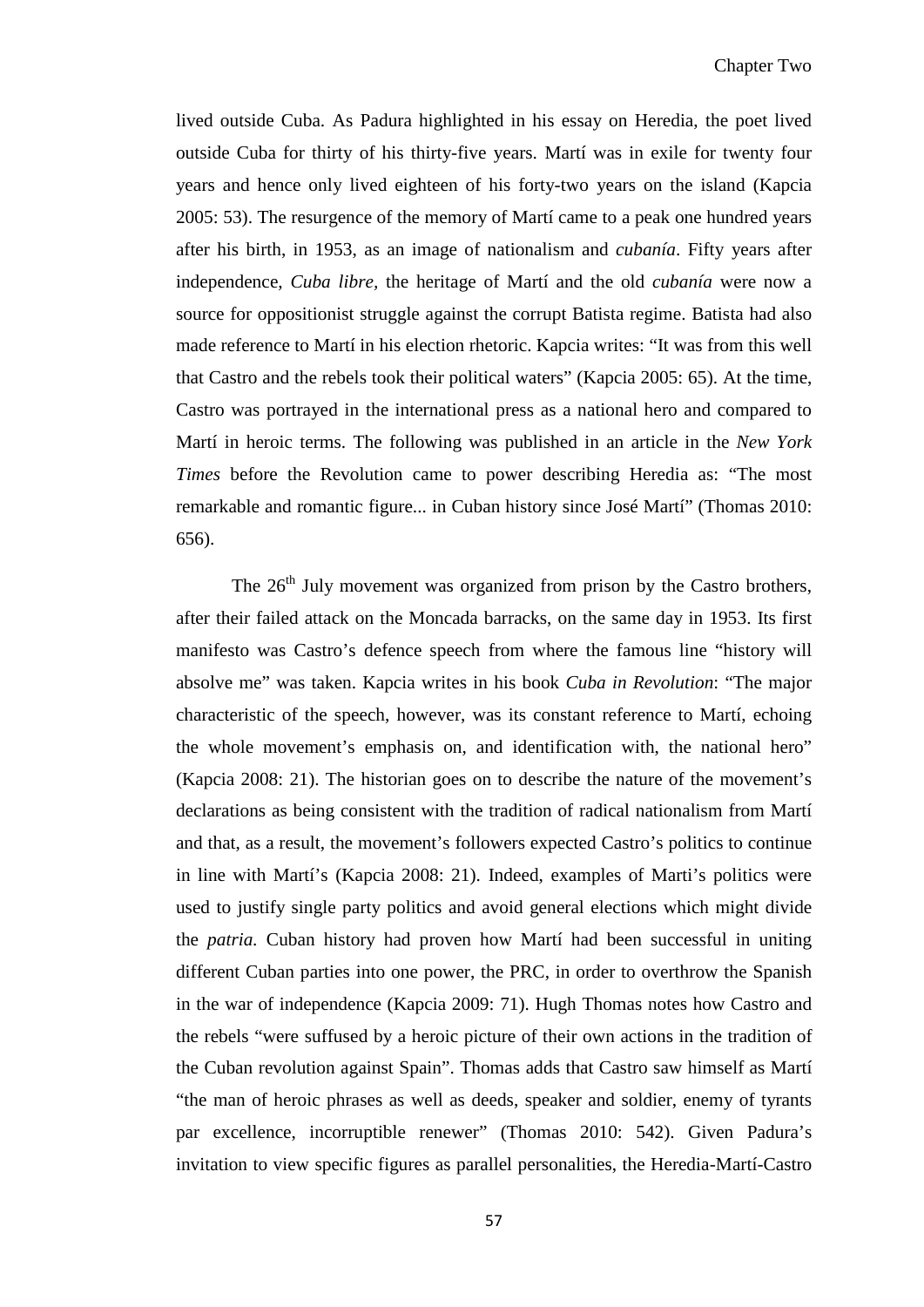link should not be overlooked, nor should Heredia's role in Cuban history, despite the minor references made to him by non-Cuban historians.

#### **2.2. Inventing Cuban National Identity**

During the period of the 1820-30s, in most countries of Latin America, literature was being used as a tool for inventing a national identity. The purpose of these literary projects was often to make the masses aware of the history of their newly independent nations in an effort to unify the population under one identity/nationality in order to create a modern nation such as France, Britain or North America. Menton writes in *La nueva novela histórica de la América Latina 1979-1992*: "La finalidad de la mayoría de estos novelistas fue contribuir a la creación de una conciencia nacional familiarizando a sus lectores con los personajes y los sucesos del pasado" (Menton 1993: 36). Writers and intellectuals hoped to shape the national social order through their literature and strengthen the political argument of the liberals against the conservatives. This dichotomy has become known as civilization versus barbarism, the former referring to the liberal intellectuals who resided in the cities and the latter referring to the *caudillo* style landowners who wanted to retain their local power. A prime example of this genre of fiction is Sarmiento's *Facundo* (1845) which Philip Swanson in *Latin American Fiction: A Short Introduction* considers the cornerstone text of Latin American literature, "due to its political content rather than its literary qualities" (Swanson 2005: 3). Swanson notes how independence was:

"more immediately significant for the few rather than the many and had little real meaning for the ordinary, indigenous, or the mixed race masses, who, even after independence continued to suffer under a system of extreme social hierarchy, a semi-feudal agricultural sector, racial division and in some cases, even slavery"(Swanson 2005: 4).

Liberal thinkers, such as Sarmiento, hoped to create stability and modernity in their new countries by fostering national identity through their didactic novels and by arguing that progress was only achievable by following the European political model.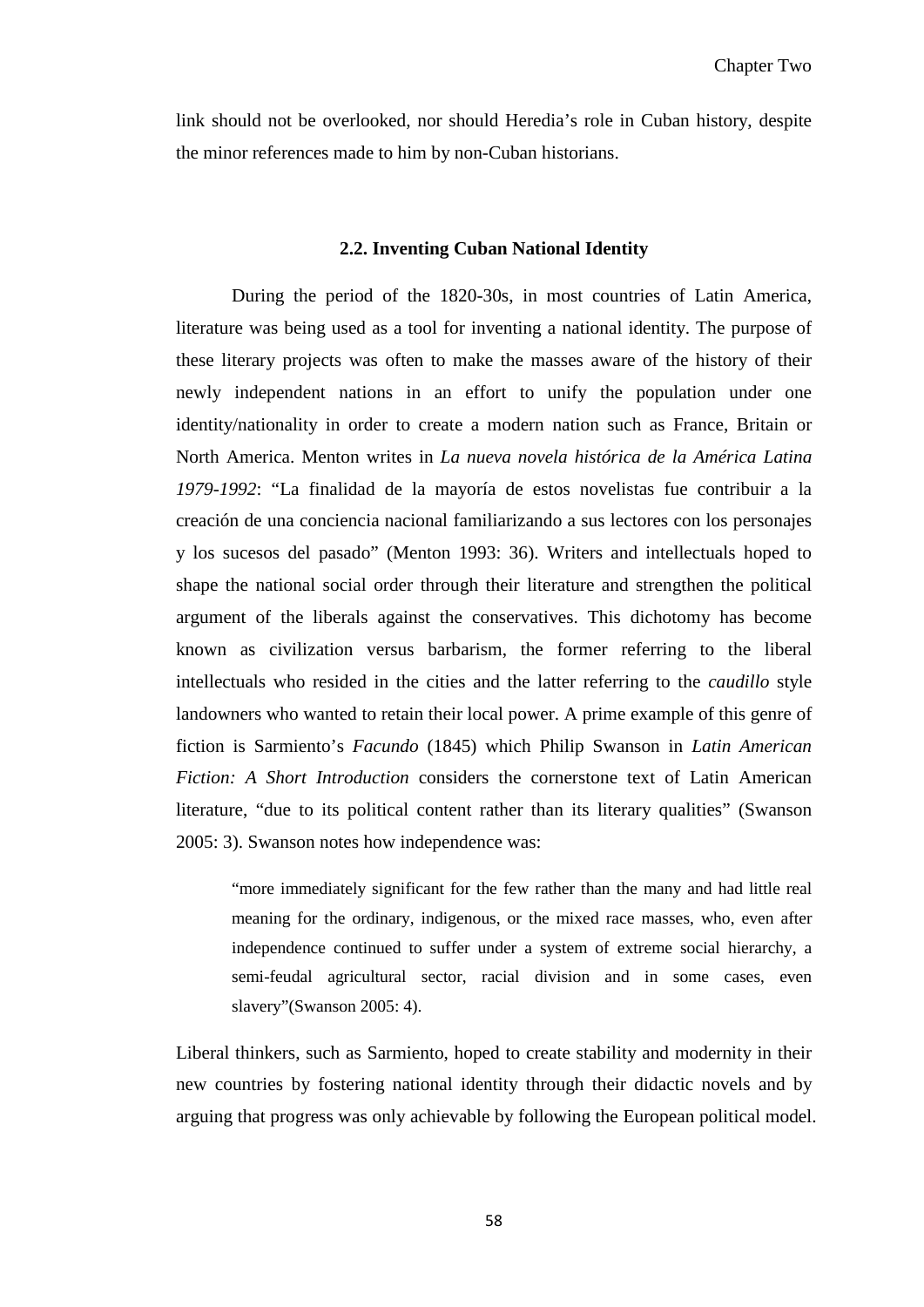Padura's choice of creating the character of Heredia in his fiction points directly to the origins of nation building in Cuba and raises questions of how this developed. In his book, *Imagined Communities,* Benedict Anderson explores the topic of nation building arguing that nationality is a "cultural artefact of a particular kind" and that its creation began at the end of the eighteenth century in the age of Enlightenment and Revolution (Anderson 1991: 4). He also claims that the printingpress played a vital role in the creation of imagined communities. He uses the example of Spanish Latin America to prove his hypothesis. Before independence from Spain, the continent was separated into administrative units which later became the new independent nations. Due to Spanish economic policies, which forbade competition with the mother country, "even individual countries could not trade with each other" (Anderson 1991: 53). Anderson adds that the "very vastness of the Spanish American empire, the enormous variety of its soils and climates, and, above all, the immense difficulty of communication in a pre-industrial age, tended to give these units a self-contained character" (Anderson 1991: 52). Descendents of the Spanish, born in the Americas, were known as creoles or *criollos*. They did not share the same rights and privileges as Spanish born Spaniards, *peninsulares*, yet thanks to their education "they had readily at hand the political, cultural and military means for successfully asserting themselves" which was a potential threat to Spanish sovereignty (Anderson 1991: 58). However, because the *peninsulares* denied the creoles' rights purely based on the location of their birth, considering them not Spanish and differentiating themselves from the American-born creoles, this resulted in people all over the American continent considering themselves as "Americans", since this term denoted precisely the shared fate of extra-Spanish birth (Anderson 1991: 63). However, it was not until the arrival of print-capitalism in the second half of the eighteenth century that the administrative units could begin to be imagined as nations. Anderson regards the newspaper as a decisive factor in the creation of nationalism in Latin America. Individual units published their own news, which belonged to the region. They were read by creoles, but not by *peninsulares,* who would read the metropolitan newspapers. At the same time creoles were conscious of the existence of newspapers from other units, although they might not read them. News from other units perhaps reached another unit months later and was re-told in the local newspaper: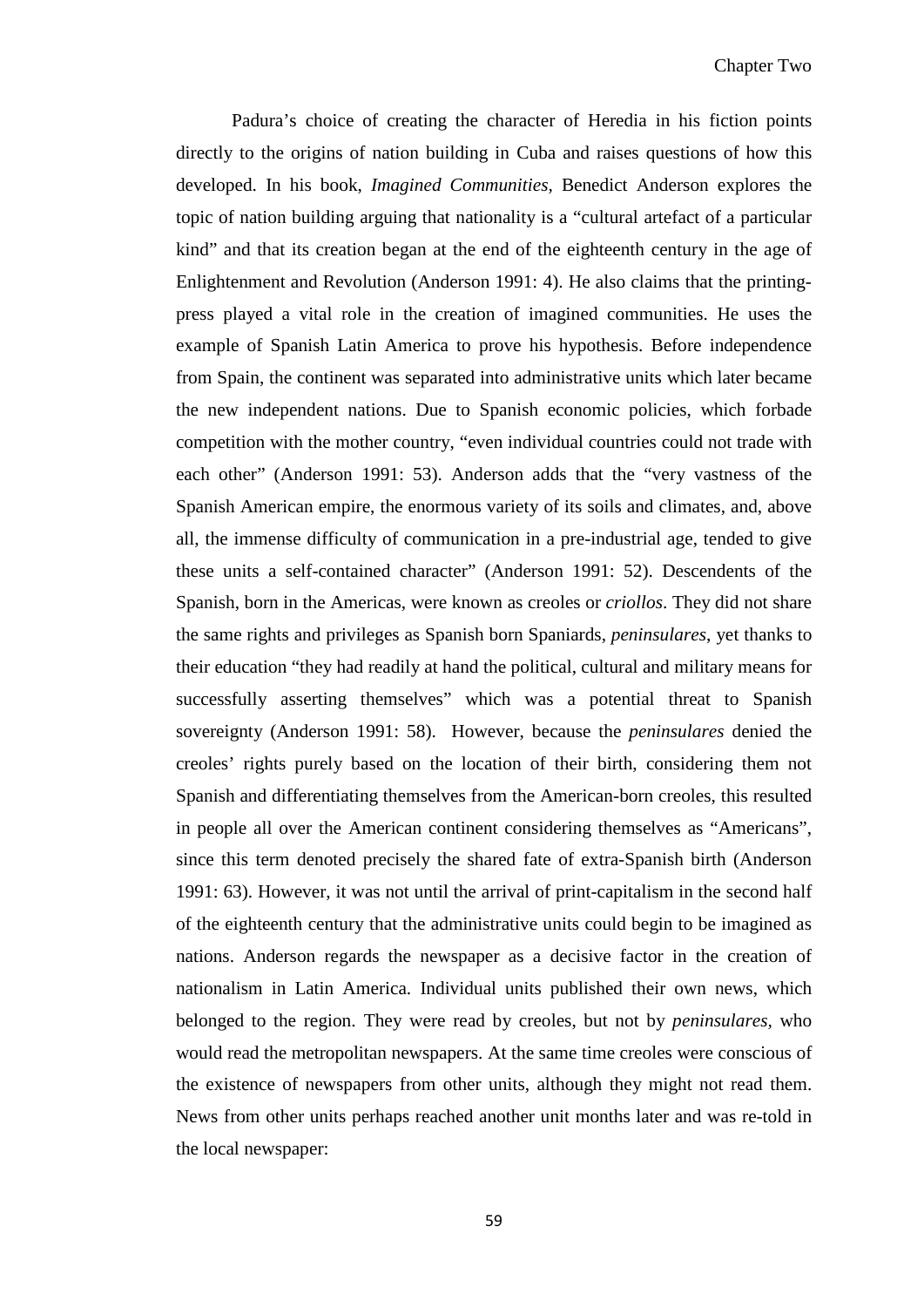In this sense the "failure" of the Spanish-American experience to generate a permanent Spanish-America-wide nationalism reflects both the general level of development of capitalism and technology in the late eighteenth century and the "local" backwardness of Spanish capitalism and technology in relation to the administrative stretch of the empire (Anderson 1991: 63).

Anderson compares this to the unity of the thirteen colonies in North America who were "relatively tightly linked by print as well as commerce" (Anderson 1991: 64). However, despite Cuban creoles suffering the same inequalities as other Spanish American creoles, the obvious geographical limitations an island inevitably suffers, and the fact that the printing-press also saw the publication of Cuban newspapers, Cuba did not become independent from Spain until 1898. Does this mean that Anderson's argument regarding the importance of the printing-press did not apply to Cuba? I would argue that the printing press most definitely played an important role in Cuban independence but rather than through local newspapers, Cubans acquired a sense of *cubanidad* through literature, especially poetry. Without doubt the slave issue was the primary reason for a delay in Cuban independence, yet a rise in nationbuilding literature, which coincided with the trend in the rest of the already independent Latin American nations from the 1820/30s on, strongly enforced a feeling of nationalism among Cuban creoles and the *mestizo* and black populations.

Pioneer amongst the most influential nation building writers was José María Heredia, who, as I mentioned earlier, was later extolled by the more internationally famous figure José Martí. In *La novela de mi vida,* Padura develops the theme of nation building through Heredia's contemporary Domingo Del Monte. In the present day, the latter is remembered for his role as a patron of literature and for his famous *tertulias*. He is also associated with the *Conspiración de la escalera* which took place in 1844. Thomas writes that in Matanzas, Cuba, over four thousand people were arrested over this alleged conspiracy against the Spanish Crown (Thomas 2010: 127). Del Monte was sent into exile and died in Madrid in 1853. Yet Padura develops the character of Del Monte as a friend/enemy of Heredia's and depicts him negatively. He is envious of Heredia's success as a poet; he marries the girl Heredia loved from a distance; and betrays him when Heredia is in exile. In the following quote, Padura offers a cynical portrayal of Del Monte and the notion of inventing a national identity through literature:

Está usando las tertulias que hace en su casa para lanzarse en su proyecto. Ha puesto a escribir a todos y ha repartido los papeles. Unos van a rescatar a los indios cubanos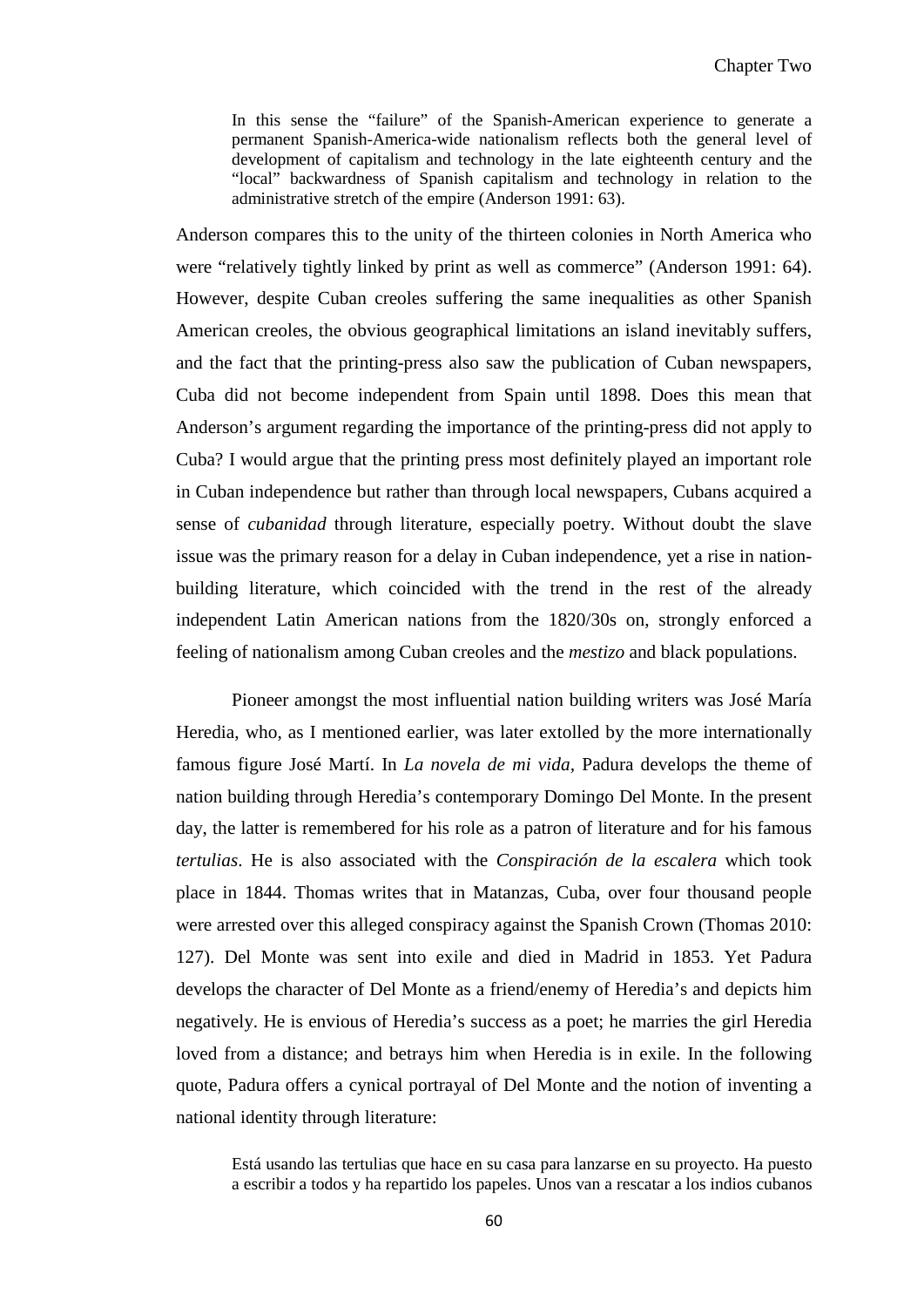para tener un pasado anterior a los españoles; otros escriben de los campesinos para inventar una tradición; otros de los horrores de la esclavitud para crear una moral anti-esclavista; otros sobre las costumbres de La Habana para crear el espíritu de una ciudad; otros sobre la historia para demostrar que somos distintos a España… Cuando todo eso exista se podrá inventar la imagen de un país y hasta se podrá prescindir de tus versos… Pero nada de eso es lo peor. Porque además de crear ese país, lo van a subir sobre el pedestal de una mentira (Padura 2005: 367).

Padura's view, as expressed here, clearly supports Anderson's theory of nationalism as a cultural invention. According to the novel, Domingo del Monte invented a history of Cuban literature which was hitherto non-existent in an effort to increase a sentiment of national pride on the island. The concept of obstructing historical truth is a recurring theme in the novel and will be further explored in the following section.

#### **2.3. Historical Fiction and Inaccuracy**

Despite his efforts, Fernando fails to find Heredia's lost biography. This detection failure could be interpreted as proof of the "impossibility of historical accuracy" (Scaggs 2005: 139). In his book, *Crime Fiction*, Scaggs considers the failure of William, the detective protagonist of Umberto Eco's *The Name of the Rose*, a link to the impossibility of historical accuracy (Scaggs 2005: 139). Like William, Fernando has to rely on historical documents to help him uncover the truth of the past. However, if historical documents have been manipulated, historical accuracy is not possible. In *La novela de mi vida*, it is Heredia's son José de Jesús who is responsible for manipulating documents vital for Fernando to discover the whereabouts of Heredia's work. The nineteenth-century poet had written his autobiography for his illegitimate son, whom he never met. Heredia fell in love with Lola Junco in the months prior to his exile. It should be noted that this love affair between Heredia and Lola Junco is purely fictional and invented by Padura. Lola's family opposed their relationship as Heredia did not belong to a prosperous family and that opposition grew after the discovery of his involvement in an independence conspiracy. Heredia fled Cuba without the chance to say goodbye to his beloved, whom he had planned to marry. Lola's family kept her hidden throughout her pregnancy and the baby was brought up to believe he was Lola's brother's son and never found out his true family history. On Heredia's death, his wife and children moved back to Cuba. Heredia's mother was given the biography but decided not to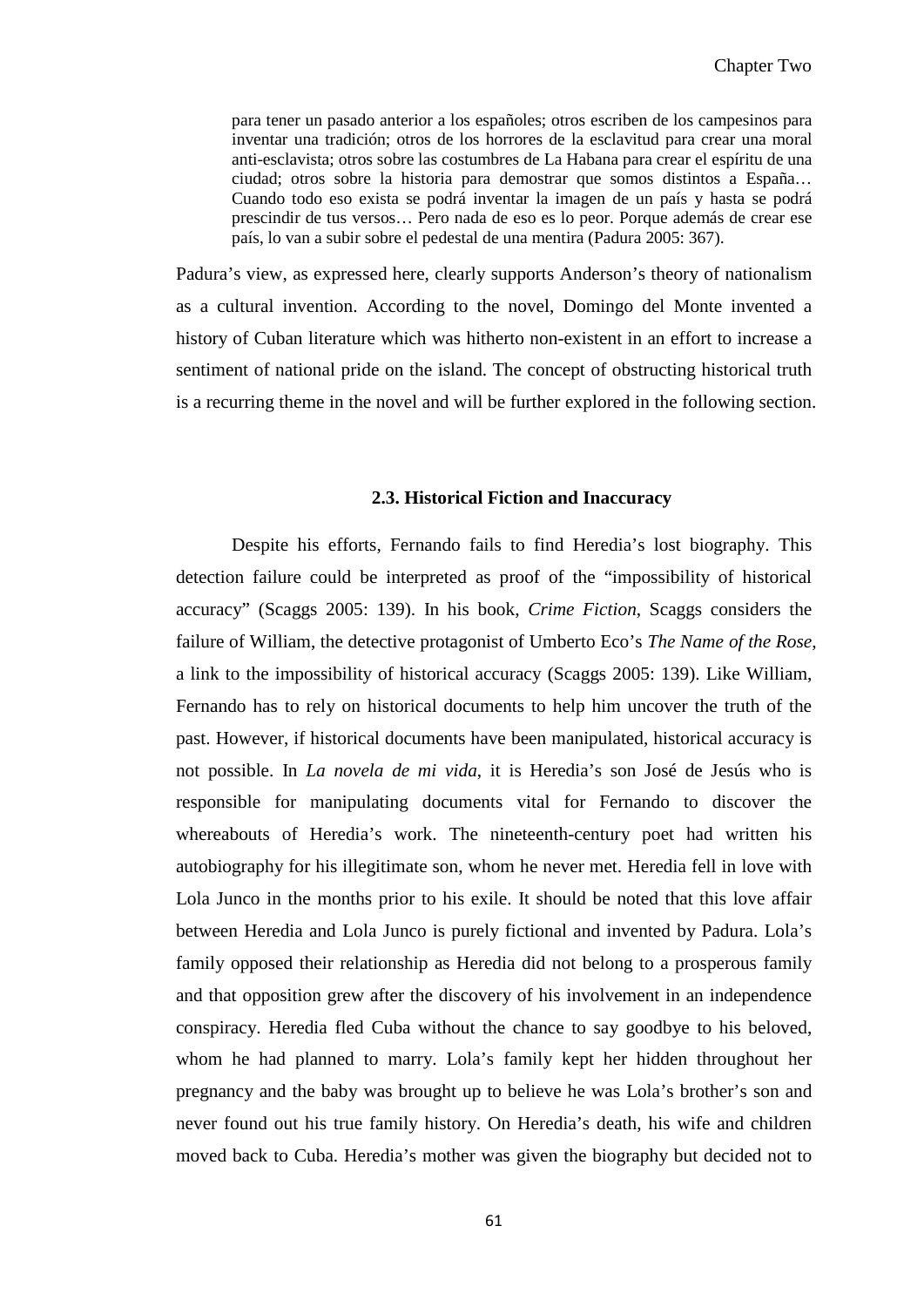follow her son's instructions of passing the papers on to his illegitimate and first born son. She held on to them until her death and instructed her grandson, José de Jesús, to keep them in his possession until one hundred years after Heredia's death. Despite financial hardships, José de Jesús never published his father's biography for fear of the possible consequences. He also destroyed two very important letters Heredia had written. The first letter had been sent to the legal authorities in charge of the Soles y Rayos conspiracy case. In this letter, written in 1823 in an effort to be pardoned and marry Lola, Heredia recanted his role in the conspiracy. According to José de Jesús, the publication of this letter would not have created a favourable image of the patriotic poet: "susurró que había quemado la carta para tratar de borrar de la memoria de los hombres la espantosa debilidad mostrada por su padre en aquel dramático momento de su vida" (Padura 2008: 109). The second letter had been sent to Fr Félix Varela to thank him for his help in the publication of his novel *Jicoténcal*. Heredia, unsatisfied with the quality of the work, wished it to be published anonymously. *Jicoténcal*, which tells the story of Hernán Cortés' conquest of Mexico, is considered the first Latin American historical novel and the first historical novel written in Spanish (Menton 1993: 35).<sup>[24](#page-61-0)</sup> The omniscient narrator of José de Jesús' storyline explains how Heredia's son justified his decisions on how to proceed with the manipulation of his father's history on the grounds that this is the very nature of history itself. He feels no remorse on destroying important biographical information which could potentially change not only the image held of Heredia but the history of Latin American literature:

A José de Jesús le tranquilizaba el convencimiento de que la historia se escribe de ese modo: con omisiones, mentiras, evidencias armadas a posteriori, con protagonismos fabricados y manipulados, y no le producía ninguna turbación su empeño en corregir la historia de su propio padre: los dueños de poder lo hacían constantemente y la verdad histórica era la puta más complaciente y peor pagada de cuantas existieran (Padura 2002: 51).

 <sup>24</sup> It remains unknown who actually wrote it. In his essay *Jicoténcal, primera novela histórica en castellano* Luis Leal concludes that Fr Félix Varela is the author. In her book *La caída del Hombre Nuevo* Sonia Behar refers to another study by Leal in conjunction with Rodolfo J. Cortina in which Heredia is dismissed as a possible author of *Jicoténcal* due to the frequent use of language of French influence and the over use of the subjunctive mood, both literary characteristics strongly criticised by Heredia. Behar rejects Leal and Cortina's arguments given Heredia's actual use of *lenguaje afrancesado* in his poetry and argues that Heredia cannot be eliminated as the possible author solely on the basis that there is an excessive use of the subjunctive mood (Behar 2009: 117).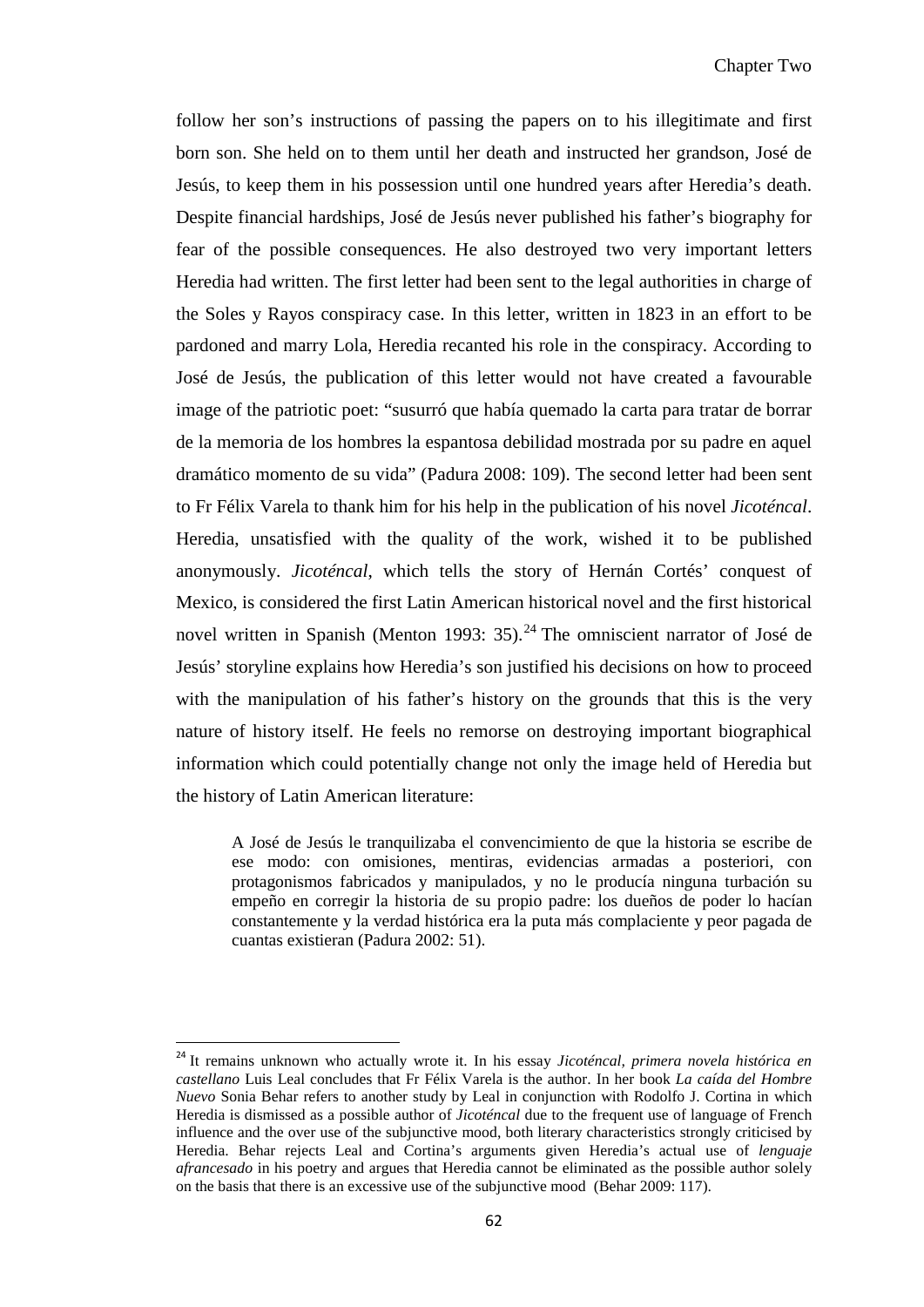The comparison of historical truth to a badly paid prostitute is an open critique of traditional historicism by Padura. In the acknowledgements of *La novela de mi vida*, Padura also admits to the unclarity in his novel between fiction and reality and writes:

Aunque sustentada en hechos históricos verificables y apoyada incluso textualmente por cartas y documentos personales, la novela de la vida de Heredia debe asumirse como obra de ficción ... Así, todo lo que Heredia narra ocurrió, debió ocurrir en la realidad, pero siempre está visto y reflejado desde una perspectiva novelesca y contemporánea (Padura 2008: 21).

This statement implies that Padura recognizes that regardless, of the thoroughness of his historical research in order to write the novel, it is impossible to trust historical documents. Padura highlights the difficulty of trusting contemporary interpretations of historical documents as it is impossible to read and interpret past documents as they would have been read or interpreted in the past. Therefore, the present day historian cannot wholly understand the context surrounding historical documents and therefore cannot possibly carry out an accurate interpretation. Padura himself plays with history, just as his character José de Jesús does. He based his novel on a real character, yet rewrote his biography adding fictional elements. The fact that he chose to write Heredia's story in a first person narrative autobiographical form points to the subjectivity of the biographical genre and questions its use as a reliable method of reading history.

The influence of the historical novel in Latin America is easily recognized in *La novela de mi vida*. In his book on this topic, Menton offers a brief summary of the development of the historical novel in Latin America. He divides the evolution of this genre into four stages. The first is the Romantic Historical Novel, which prevailed throughout the nineteenth century. He names *Jicoténcal* (1826) as the first such novel. The main aim of these novels was the "creación de una conciencia nacional familiarizando a sus lectores con los personajes y los sucesos del pasado" (Menton 1993: 36). Daniel Balderston points out in his introduction to *The Historical Novel in Latin America* that the birth of the Latin American novel coincided with the creation of the historical novel in the early years of the nineteenth century by Sir Walter Scott. The success of the historical novel throughout Europe most likely also had an influence on nineteenth century Latin American writers, who showed a preoccupation with the literary construction of an historical past. Balderston concurs with Menton in that these writers were in the process of creating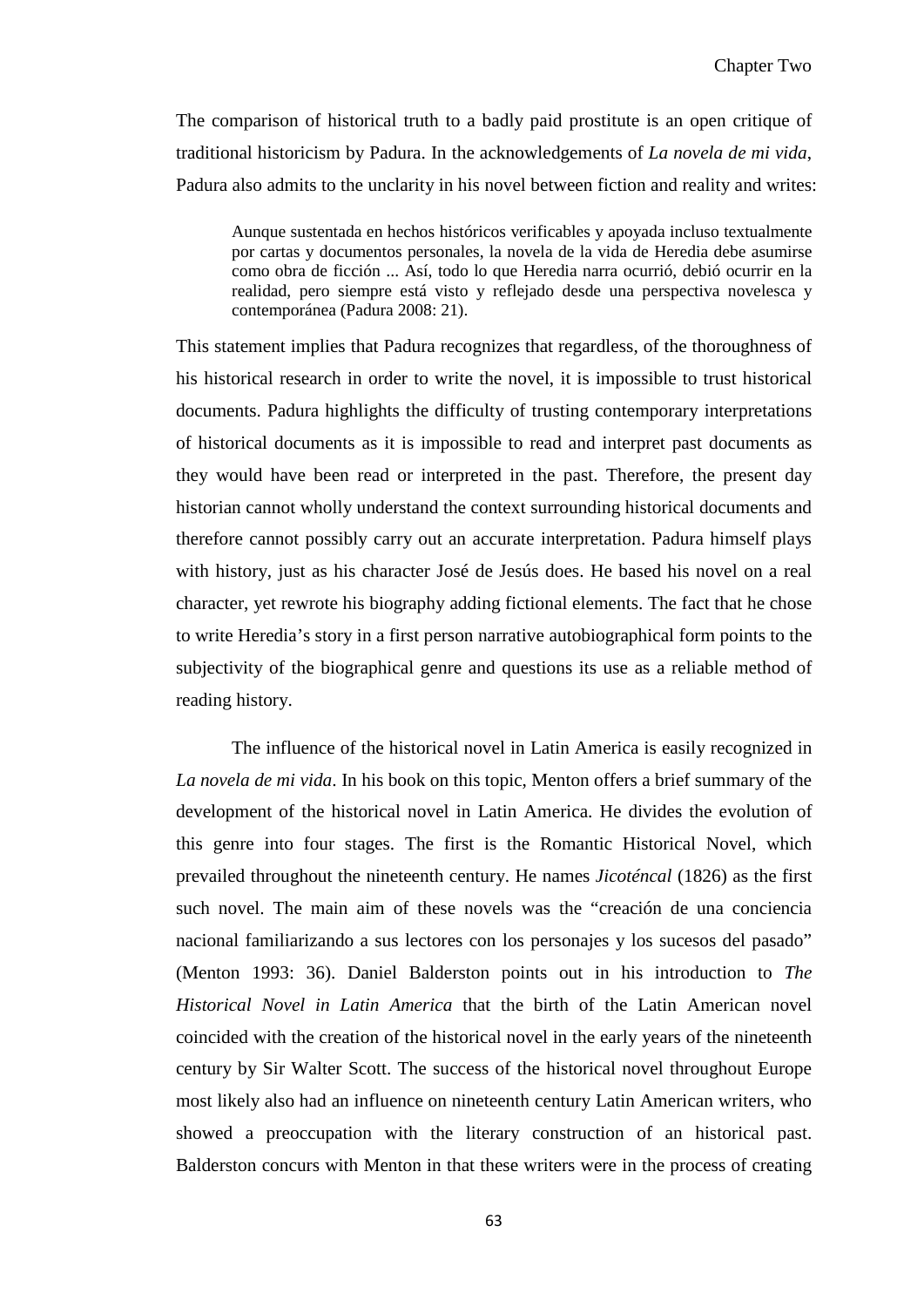a national past and adds that this creation was linked with the concerns for national organization (Balderston 1986: 9). The second stage of Latin American historical novels lasted from 1882 until 1915, under the influence of modernism. The central aim of the modern historical novel was a recreation of the past as a means of escapism. The following stage focused on the search for a national identity and was written between 1915 and 1945. Centre stage in these novels was the debate around civilization versus barbarism. The final stage is that of the New Historical Novel, which Menton dates from 1949 with the publication of Alejo Carpentier's *El reino de este mundo*. This novel is summed up by Menton as "la lucha por la libertad y la justicia social" (Menton 1993: 38). There is a rise in the publications and success of the new historical novel from 1979. This is largely due to the disenchantment of Latin American intellectuals, who had believed socialism to be the only solution to social injustice. Violations of human rights in Latin American countries, such as Chile, Argentina, Brazil and Uruguay, and the "subsequent failure of socialism" led writers to look to the past either "escapando de la realidad o buscando en la historia algún rayito de esperanza para sobrevivir" (Menton 1993: 52):

Es decir, el derrumbe de los gobiernos comunistas de Europa oriental y la fragmentación subsiguiente de la Unión Soviética, la derrota electoral de los sandinistas y el papel cada día menos significante de Cuba como modelo revolucionario han creado una tremenda confusión entre aquellos intelectuales latinoamericanos que desde los veintes han confiado ciegamente en el socialismo como única solución para las tremendas injusticias sufridas por sus compatriotas (Menton 1993: 52).

Menton outlines six characteristics of the new historical novel. Padura's *La novela de mi vida* only shares two; metafiction and the fictionalization of an historical figure. However, he points out other common characteristics of this genre which would formalize Padura's position as a new historical novelist. Menton notes that "en algunos casos la representación del pasado encubre comentarios sobre el presente" (Menton 1993: 45). Heredia and Fernando's parallel lives clearly invite the reader to consider the similarities between the severity of colonial rule in Cuba and the repression of Castro's regime almost 200 years later. Menton also mentions the wide range of "novelas autobiográficas apócrifas" (Menton 1993: 45) published in the era of the New Historical Novel. Padura's invention of Heredia's autobiography, written for the benefit of his illegitimate son, is another example of this trend.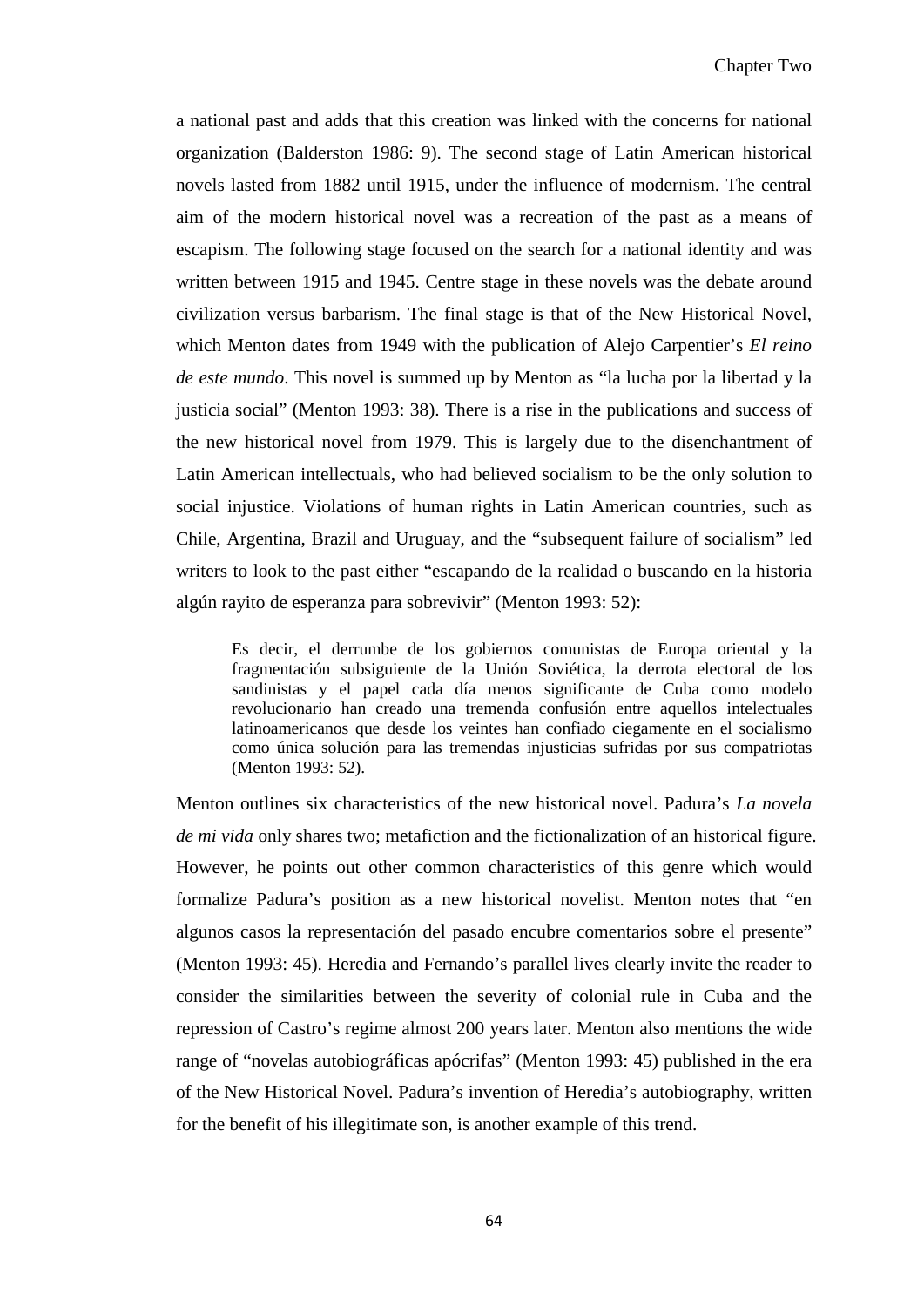However, it is the work of Alejo Carpentier, father of the n*ueva novela histórica*, which seems to have had the greatest influence on Padura. Between 1988 and 1993, Padura wrote *Un camino de medio siglo: Alejo Carpentier y la narrativa de lo real maravilloso*, an extensive analysis of the work of Carpentier. Given Padura's expertise on Carpentier, and the latter's significant role in the New Historical Novel in Latin America, it is important to investigate his possible influences on *La novela de mi vida.* Seymour Menton points out the parallelisms Carpentier creates in *El siglo de las luces* between the French Revolution of 1789 and the Cuban Revolution in 1959 (Menton 1993: 39). Carpentier, like Padura, chose two points in history, some 170 years apart, to highlight the similarities between the two periods. Another point of commonality with Padura is Carpentier's generational concern. In the introduction to the novel, Carpentier explains his reasons for focusing on these periods:

Creí encontrar una gran identidad entre las preocupaciones de aquélla época (el siglo XVIII), y la de los hombres de este siglo. En los últimos años del XVIII se hablaba de las mismas cosas que hablaban los hombres jóvenes entre las dos guerras mundiales. Hablaban de la necesidad de una revolución que renovara totalmente la sociedad. Clamaban por libertades y deberes que serían las mismas que anhelaban los jóvenes de mi generación (Carpentier 1985: 46).

While it cannot be said that Heredia's generation claimed en masse the need for a Revolution to free Cuba from colonial rule, Heredia was involved in the Soles y Rayos movement in Cuba in the 1820s. During the short time that the constitution of 1812 lasted, masonry lodges, such as the one to which Heredia belonged, became very popular and were the site for secret independence groups to meet. As explained earlier, independence was not longed for by the majority of the white population due to their economic interest in the continuity of slavery. Should Cuba become an independent republic, slavery would have been abolished in the new constitution. Despite being a minority, there did exist an independence movement in Heredia's day and the period of the constitution brought an air of change to the island. 180 years later, at the end of the millennium, Fernando Terry returns to a disenchanted Habana, one that has lived through the Revolution and where the right to protest is still forbidden, as it was 180 years previously. The similarity between the method of comparing two historical periods used by Carpentier as a means of criticizing the governing regime and that of Padura is undeniable.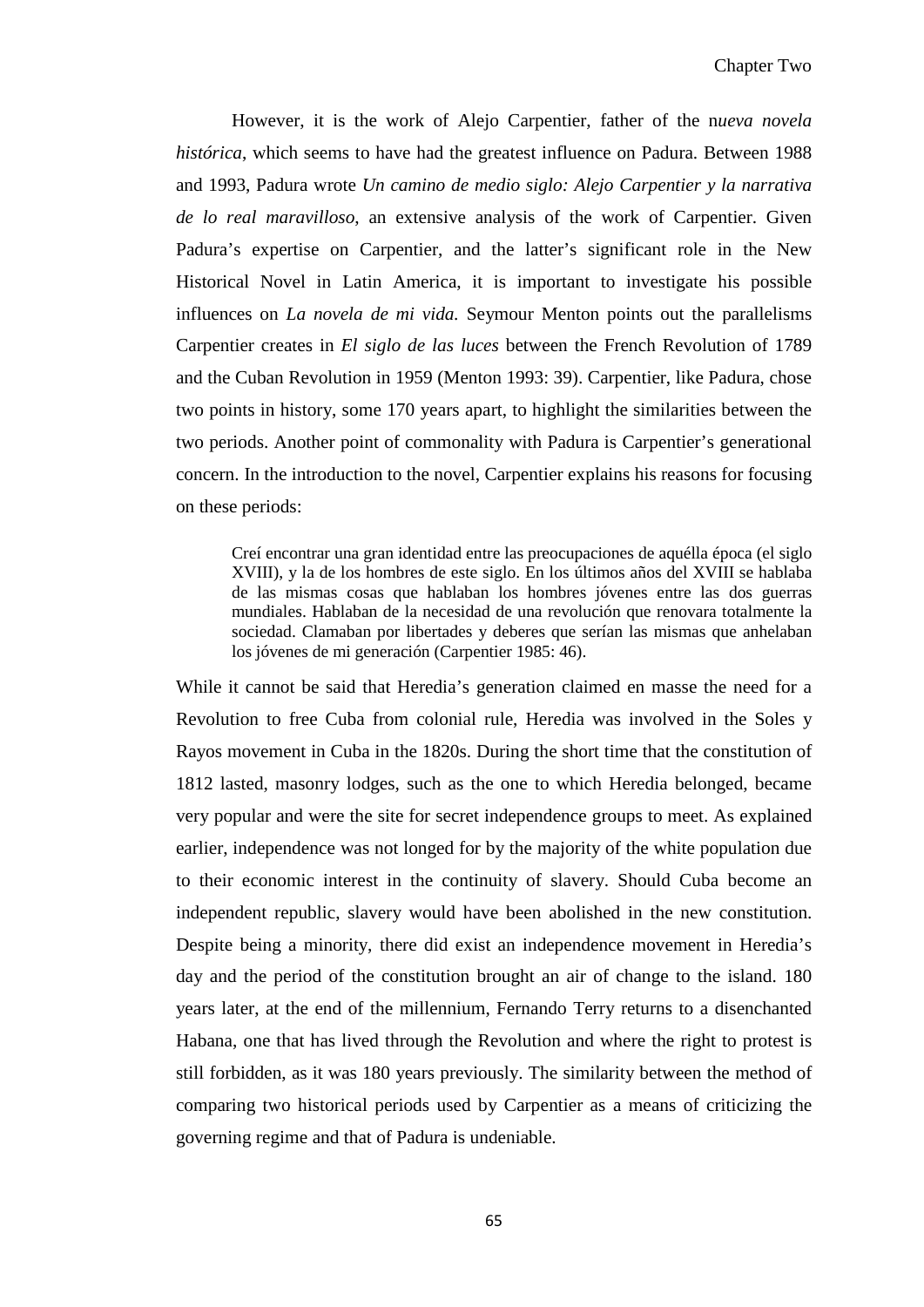*El siglo de las luces* also shares other similarities with *La novela de mi vida* such as the role of Masonry in the French Revolution, and Carpentier also describes in detail the structure and rituals of the masons. Where Carpentier is most likely to have had an influence on Padura however, is in his choice of historical personality on which to base his novel. While Heredia is known as Cuba's first romantic poet, and its first nationalist poet, Heredia is not a major historical personality. He is not known internationally outside academia specialized in Cuban or Latin American poetry. For *La novela de mi vida* to have become an international success, the author could have chosen a more world famous Cuban personality such as José Martí or Fulgencio Batista. Carpentier did write once on Christopher Columbus in *El harpa y la sombra* (1979) but otherwise, like Padura, has chosen less famous historical personalities as protagonists for his novels. In the introduction to *El siglo de las luces*, Carpentier explains the reason why his preference lies with lesser known historical subjects:

¿Por qué personaje ideal? Porque creo que los personajes históricos, pero no demasiado históricos, son personajes ideales para una novela. No se puede hacer una gran novela cuyo personaje central se llame Napoleón, o se llame Julio César, o se llame Carlomagno, porque o bien se achica el personaje con las exigencias del relato novelesco, o bien, por un prurito de fidelidad, no se colocan en su boca las palabras que realmente dijo, y entonces se transforma el gran hombre en una especie de monumento, con facultad de movimiento, pero que pierde fuerza. En cambio, un personaje histórico que se puede situar netamente en una época, que es el protagonista de una acción —acaso secundaria pero muy significativa—, es un personaje que tiene las ventajas de la autenticidad, la verosimilitud, y un margen de libertad para moverlo (Carpentier 1985: 44).

Carpentier's ideas on not so famous historical personalities became a trend in Latin American historical novels. Balderston notes, in his introduction to the collection of papers he edited on the historical novel in Latin America in 1986, that few recent Latin American novels have focused on major historical figures, yet he makes no mention of Carpentier. He highlights the interest of novelists in the crises of conquest, independence, national organization and populist revolts and how attention has not been placed on the important players such as Cortés, Bolivar, San Martín or Hidalgo. Instead, writers have tended to choose protagonists who held an ambiguous role in the crises, such as Camila O' Gorman or Lope de Aguirre. Balderston gives the examples of Reinaldo Arenas' *El mundo alucinante* (1966), Miguel Otero de Silva's *Lope de Aguirre: Principe de la libertad* (1979) and Abel Posse's *Daimon* (1978) (Balderston 1986: 11). All of the aforementioned novels were published years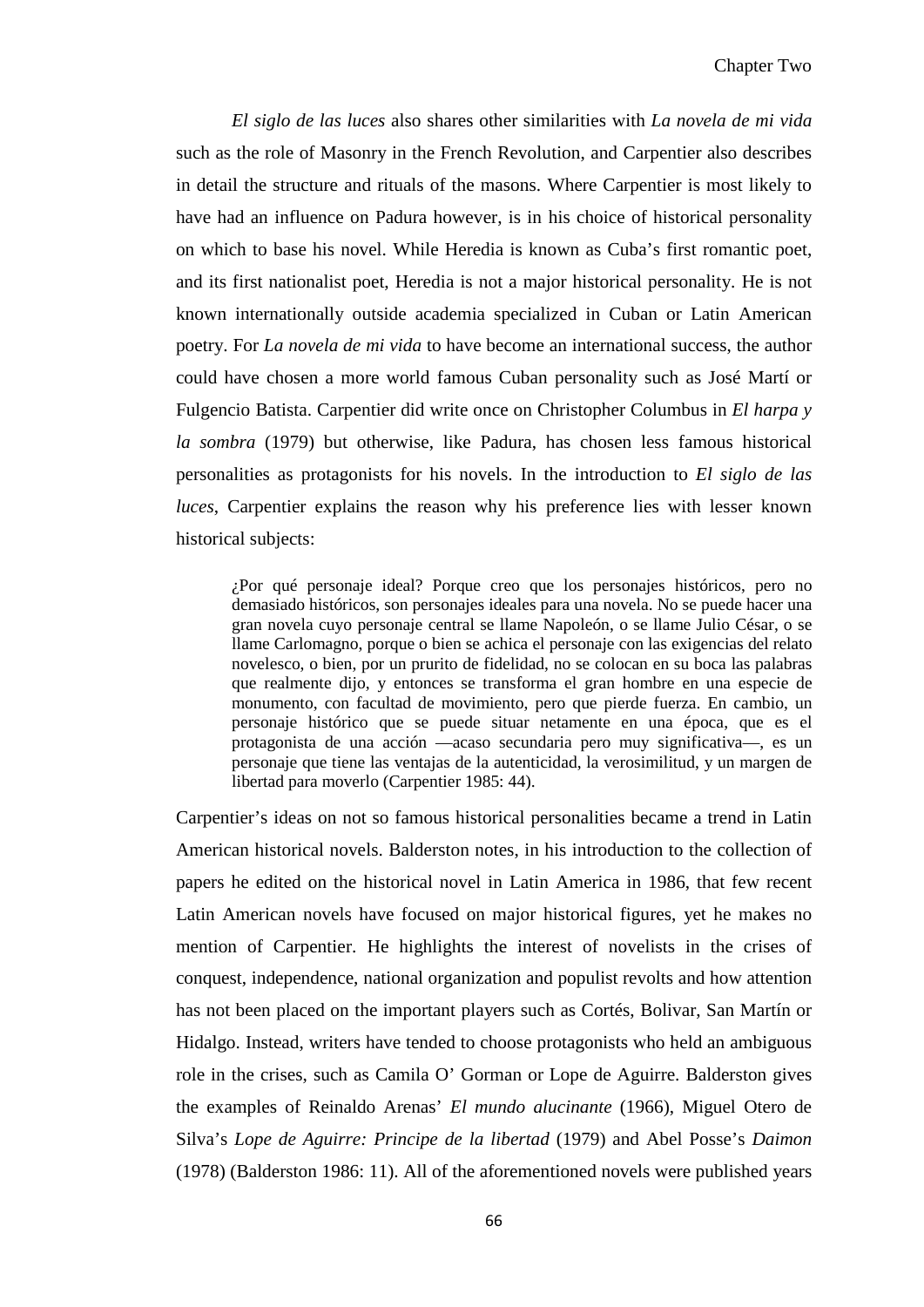after Carpentier's *El siglo de las luces,* thereby strengthening Menton's claim that Carpentier was a pioneer of the *nueva novela histórica* in Latin America.

*La novela de mi vida* is not the first of Padura's novels where a real character is placed in a fictional novel. *Adiós Hemingway*, the author's first novella after the Conde series, has Mario Conde return to investigation, after eight years of retirement from the police force, at the request of his former work partner Manuel Palacios. The discovery of a body on Finca Vejía, Hemingway's residence in Cuba from 1939 to 1960, after a storm uprooted a mango tree on the property leaving the remains of a body visible, is the mystery el Conde needs to resolve. Now converted into a museum and a popular tourist attraction, it was at Finca Vigía that Hemingway wrote two of his most famous novels; *For Whom the Bell Tolls* and *The Old Man and the Sea.* The museum is closed down while the investigation takes place, allowing el Conde complete access to the former residence of his literary hero. Somewhat similar in structure to *La novela de mi vida*, the narrative present of 1997 jumps to Hemingway's life in 1958. In *Adiós Hemingway,* Padura mixes facts relating to Hemingway's life with the fictitious mystery of the body under the mango tree in his garden. This body turns out to be that of an FBI agent who had been spying on Hemingway due to the writer's knowledge of secret information regarding the Nazis. The agent was killed by one of Hemingway's loyal workers, with whom he had a paternal relationship. El Conde associates Hemingway's later suicide and the electric shocks he received at a clinic in the US with this murder. El Conde also blames the FBI for wanting to kill Hemingway's memory of the delicate information he held on who supplied the Nazis with petrol around the Caribbean Gulf during World War II.

As evident from this brief summary, apart from some structural similarities, *Adiós Hemingway* and *La novela de mi vida* are very different works of fiction. While both make use of fact, *Adiós Hemingway* is a short novella that does not suggest any major criticism of the Revolution, nor does it offer much of a reflection on post revolutionary Cuban reality. In fact, *Adiós Hemingway* could in some ways be compared to the propagandistic crime fiction of the seventies and eighties, where FBI agents were typically the villains. Nevertheless, it does offer an insight into the Batista years, the period in which the novel is set and when Hemingway resided on the island. *La novela de mi vida*, on the other hand, offers the reader a detailed account of colonial Cuba and the life of protagonist José María Heredia that would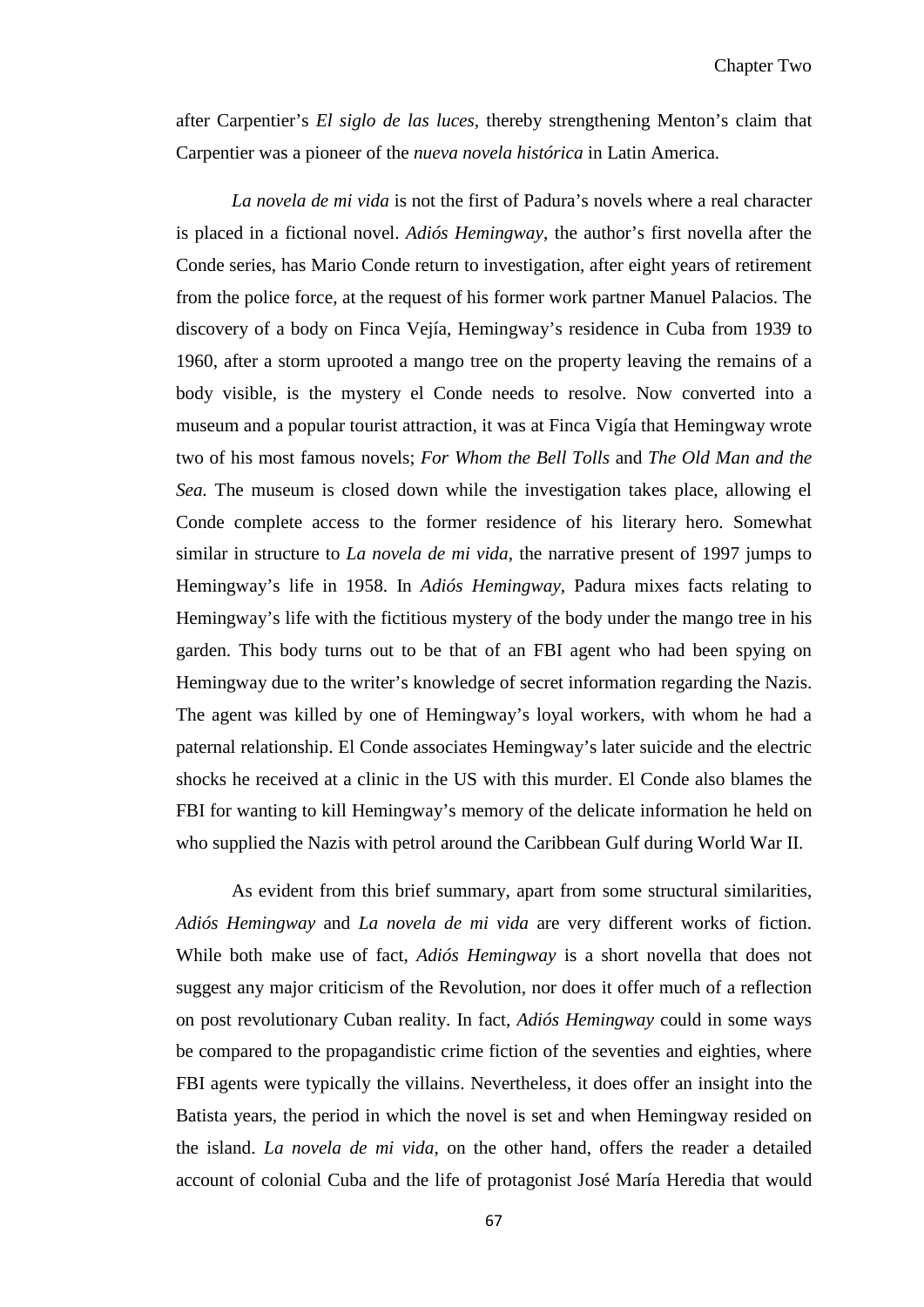have required extensive research by the author. More importantly, on indirectly comparing the two periods, Padura offers a criticism of the Revolution and an insight into Cuban reality not only at the end of the millennium but during the most notorious period of intellectual persecution in the 1970s ,"el quinquenio gris"*.* 

#### **2.4. Cuban History Repeated: The Parallel Story of Two Disenchanted Poets**

The present day narrative of *La novela de mi vida* is set in La Habana in 1998 and tells the story of Fernando Terry, who has returned to Cuba for the first time, after eighteen years in exile, in search of Heredia's missing work, believed to be his autobiography. The existence of this work is based solely on the writings of a Mexican journalist who published a report shortly after the poet's death that Heredia had been writing his life story. Once a poet and university lecturer in the University of La Habana specializing in the poetry of Heredia, Fernando lost his position after being accused of knowing of his friend Enrique's plans to leave Cuba illegally. He was led to believe at the time by the investigating police that he had been betrayed by one of his friends from his literary group, los Socarrones. Fallen from grace and unable to trust his friends, Fernando saw no alternative but to leave Cuba through the port of Mariel. He finally settled in Madrid, after spending some time in Miami and New York. On returning to La Habana, Fernando realizes that his city has changed and that his memories are in conflict with reality. Over the years in exile he had imagined having a cup of coffee in la cafetería de Las Vegas, a landmark café in the city centre, the first place he decided to visit on his return. [25](#page-67-0) His disillusion on finding this space of nostalgia closed down leads to his realization that: "apenas había empezado la guerra entre su memoria y la realidad" (Padura 2002: 26). This struggle between his nostalgic memories and the present day reality peaks on his reencounter with his former group of friends. Fernando Terry shares many of the same characteristics as detective Mario Conde. These similarities include age, literary aspirations, having studied the same university degree and a shared love for

 $\overline{\phantom{0}}$ 

<span id="page-73-0"></span><sup>25</sup> In *La neblina del ayer* which I focus on in Chapter three, Padura playfully uses intertexuality to further connect Terry and Conde's generation. Mario Conde notices a man standing outside what used to be the Las Vegas coffee shop looking as lost and confused as Mario Conde is due to the changes undergone in the city of La Habana in the post Special-Period decade.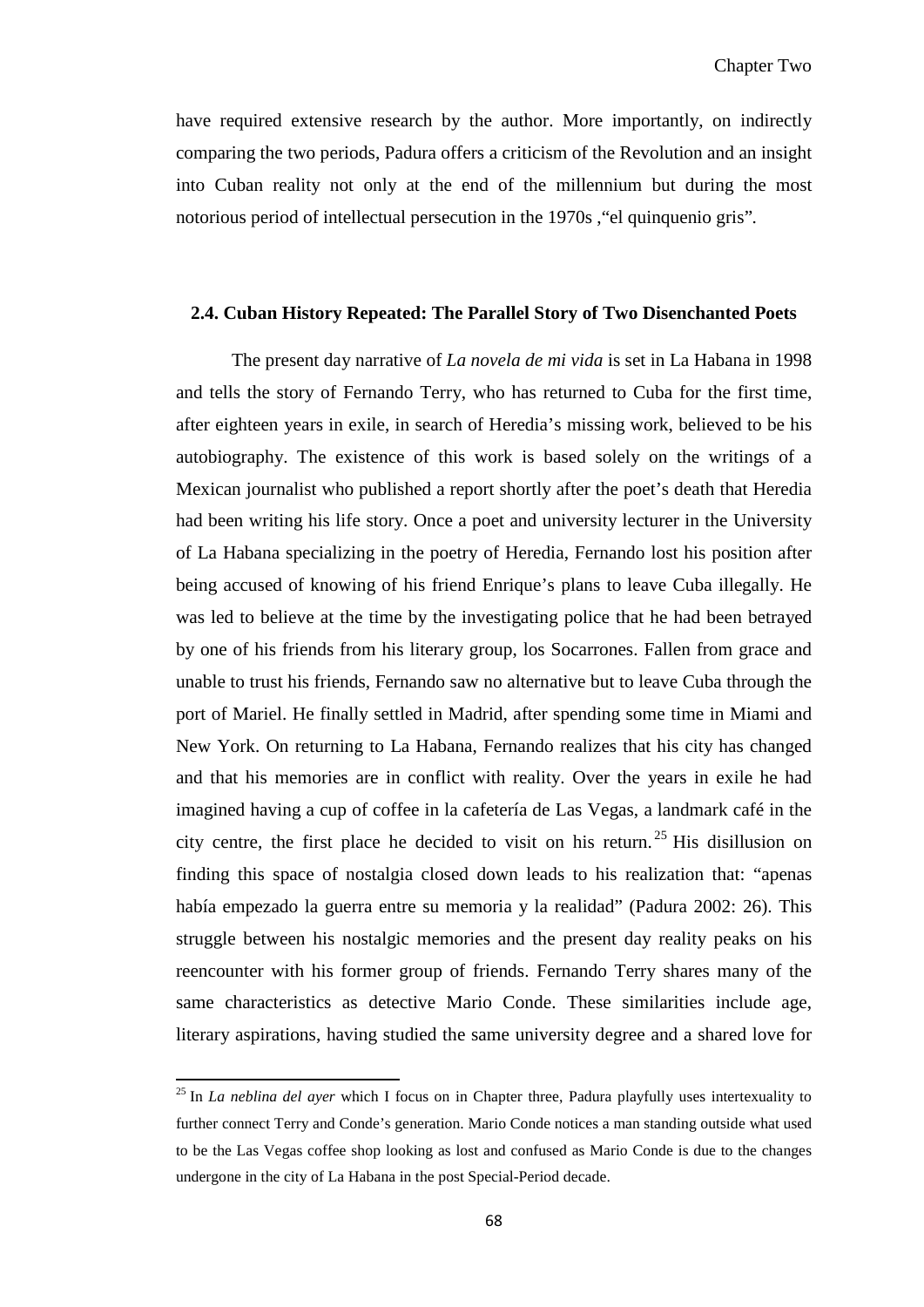La Habana, along with a critical attitude towards the Castro regime. They belong to the disenchanted generation of Cubans, those who were educated by the revolution and once believed in the socialist dream. In the *Cuatro estaciones* tetralogy, Mario Conde's group of disillusioned friends recognize their condition as a disenchanted generation. They serve as a criticism of the regime and highlight its failures. In *La novela de mi vida*, Padura follows a similar pattern by creating los Socarrones*,* Fernando Terry's literary group. These friends met up regularly in the seventies, full of aspirations and inspiration, to discuss their literature. The present day narrative shows the result of political repression, especially during "el quinquenio gris" and the years of struggle through the Special Period on Fernando's former friends, with the stories of many of them reflecting specific weaknesses or failings of the Revolution. Of the eight friends, two have already died. Victor was killed in an explosion in the Angolan war. He was sent over as a reporter for a Cuban newspaper. Described as the best of the Socarrones, Victor left for the war without question or fear: "Con treinta y dos años voló en pedazos y dejó en quienes lo amaban la sensación de una pérdida irrecuperable y una pregunta terrible: ¿adónde podría haber llegado aquel hombre que irradiaba ternura, sensibilidad y talento?" (Padura 2008: 58). This highlights the tragedy and sadness of the unnecessary loss of a young talented man who was killed in a war in a country which had no further connection to his own than the political beliefs of its leaders. In the Conde series, the Angolan war is also responsible for the paralysis of Conde's best friend, el Flaco Carlos, and is also a motive for resentment on Conde's part towards the revolution.<sup>[26](#page-73-0)</sup>

Another key criticism of a Castro regime policy finds expression in the story of Terry's homosexual friend Enrique. He is the second deceased member of the group. He was knocked over by a Soviet Kp3 truck and it is not clear whether Enrique committed suicide or died accidentally. The fact that a Soviet vehicle caused his death is symbolic of the result of Soviet influence on the island. Enrique had obvious motives for suicide. The persecution of homosexuals in the first decades of the revolution as discussed in Chapter one, led Enrique to plan his escape from Cuba. He was arrested and imprisoned for eighteen months for attempting to leave Cuba illegally. After serving his sentence Enrique's life never returned to normality.

<span id="page-74-0"></span> $\overline{\phantom{0}}$ 

<sup>&</sup>lt;sup>26</sup> See Chapter one (1.2.) for more on Cuban involvement in the Angolan war.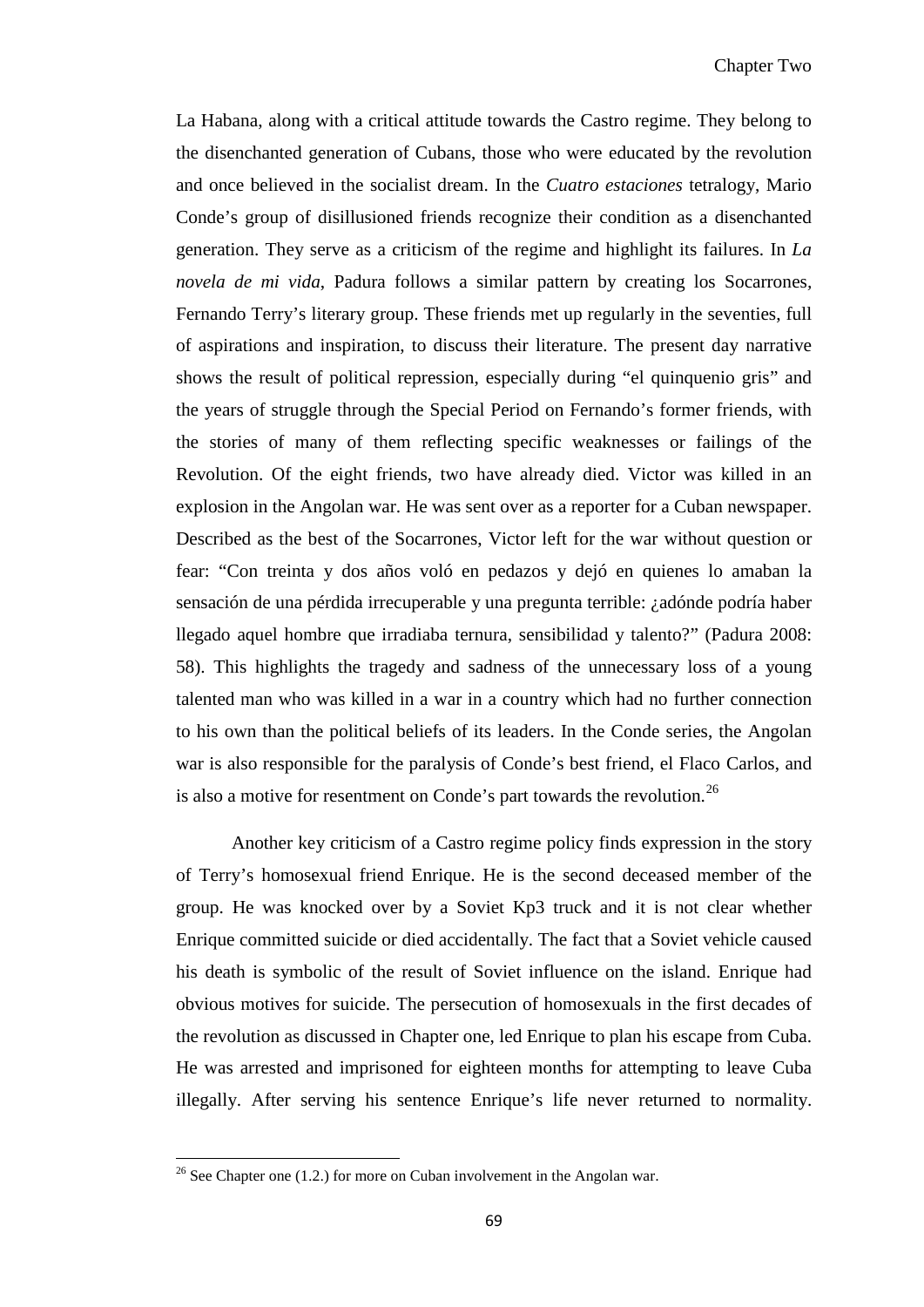Unable to either find employment in his field of work or publish a book, as well as being discriminated against due to his homosexuality, Enrique felt trapped:

Si me agarran tratando de montarme otra vez en una lancha, me pueden meter preso no sé ni cuántos años. Si presento un libro a una editorial, no me lo publican cuando sepan quién soy. No me van a dar un trabajo en nada que tenga que ver con lo que estudiamos… Además, como soy maricón y ya no me escondo para serlo… Estoy preso en las cuatro paredes de esta isla (Padura 2008: 171).

Tomás is a university lecturer occupying the same position Fernando would have held, had he not been accused of not reporting Enrique's plans to leave Cuba illegally. Fernando remembers his time working at the university as the happiest days of his life: "vivió como un príncipe, convencido de que su fulgurante estrella no se apagaría nunca" (Padura 2008: 36). This nostalgic memory of a life of abundance as a university lecturer is contrasted with the present reality lived by Tomás.

¿Tú has comido picadillo de cáscaras de plátano? ¿Tú has ido en bicicleta de tu casa a tu trabajo, todos los días, durante cuatro años? ¿Y has tenido miedo de que tu hija termine metiéndose puta? ¿O sabes lo que es reírse las gracias y servirle de chófer a un extranjero comemierda que hace lo mismo que tú pero gana cien veces más dinero que tú? (Padura 2008: 333).

His angry outburst at Fernando, who laments having to live in exile, denotes his frustration for having to suffer through the Special Period. Fernando escaped the hunger and hardship of the crisis and his complaints to Tomás on having to live outside Cuba are considered insensitive and inappropriate. The above quote denounces not only the physical hardships engendered by the depravations of the Special Period, such as hunger and exhaustion, but also its psychological effects. Tomás describes being subjected to the humiliation of having to assume a happy façade and feign rapport with a client he disrespected in order to survive. His fears that his daughter will turn to prostitution are juxtaposed with his own humiliation at having to forfeit his university career for a job as a driver for tourists.

Miguel Ángel, or el Negro as his friends call him, was an exemplary *revolucionario*. From a young age he took passionately to politics, supported by his communist parents who had been tortured and imprisoned during the Batista years. Despite his strong political beliefs, Miguel Ángel never made any political reference in either of the first two books he published. Given his unconditional support for the revolution, Fernando believed he could have become very successful. However, Miguel Ángel was struck by a sudden disenchantment that closed off all possibilities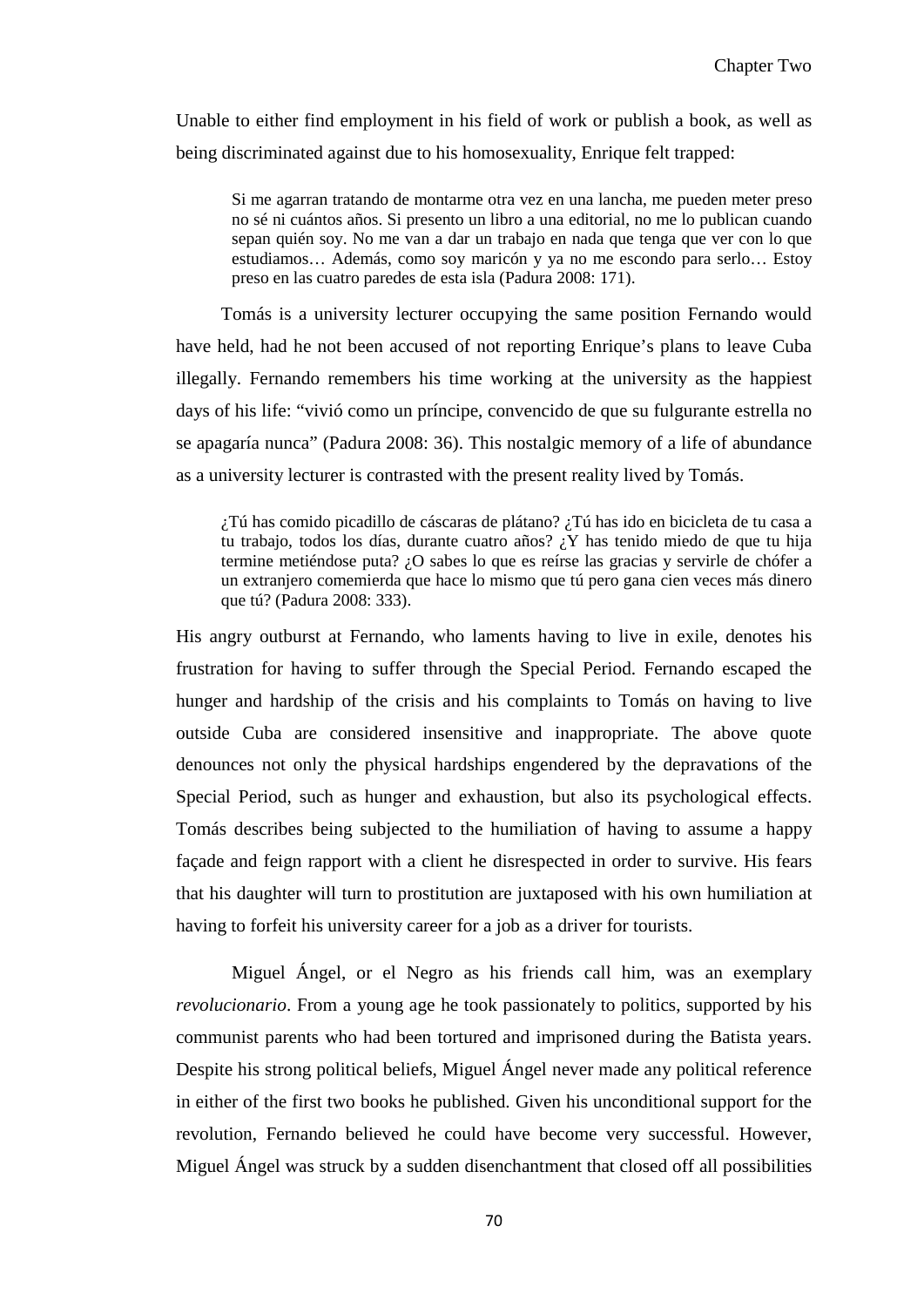of success in Cuba. He lost his job on the grounds that he was "perestroiko y revisionista" and became known as a "potencial enemigo" when it was discovered that he had published articles abroad "que cuestionaban su anterior postura de creyente convencido" (Padura 2008: 57).

Álvaro, along with Miguel Ángel, are the only *Socorrones* that Fernando initially wanted to see on his return to Cuba, as they were the only two he fully trusted. Fernando's first reaction on his reencounter after eighteen years with his best friend was of shock. Álvaro had aged considerably due to poor diet, lack of sleep but especially cheap alcohol. The alcoholic poet, once the host of the literary group meetings, had written two books of poetry in which the poet's depression and suicidal state of mind were evident:

Fernando encontró en ellos una fuerza irreverente, entre demoníaca y escatológica, y supo que eran el testimonio doloroso y sincero de un hombre incapaz de suicidarse de un solo golpe, pero que sabía matarse lenta y aplicadamente, como si moldeara la ansiada llegada del fin (Padura 2008: 53).

Conrado is always referred to as *lépera* by the Socarrones, which in Cuba means astute or shrewd. He is the most successful professionally of the group, owning a "casa en Miramar, auto japonés climatizado, reloj suizo de oro, mujer y dos amantes, ropa elegantemente informal y un envolvente aroma de colonias indelebles" (Padura 2008: 55). He turned his back on Fernando and Miguel Ángel once they were under suspicion and considered enemies of the Revolution. He visited Fernando in Madrid two years before his return to Cuba, but it later transpired that Conrado had travelled several times to Madrid over the years but had been unwilling to risk being associated with Fernando. His ambition and success suggest that in order to live comfortably in Cuba, a ruthless display of loyalty to the Revolution must be a priority. This character also serves to expose the economic inequalities in Cuba. These inequalities are also seen in the *Cuatro estaciones* tetralogy, where high ranking officials live in the mansions once owned by the Cuban oligarchy prior to the Revolution.

Arcadio, like Conrado, has also found success through the revolutionary system. He has published eight volumes of poetry and has been well rewarded for his efforts. Fernando remembers Arcadio's former inspiration for his verses, which "pretendían establecer una comunicación inteligente con la realidad del país o con la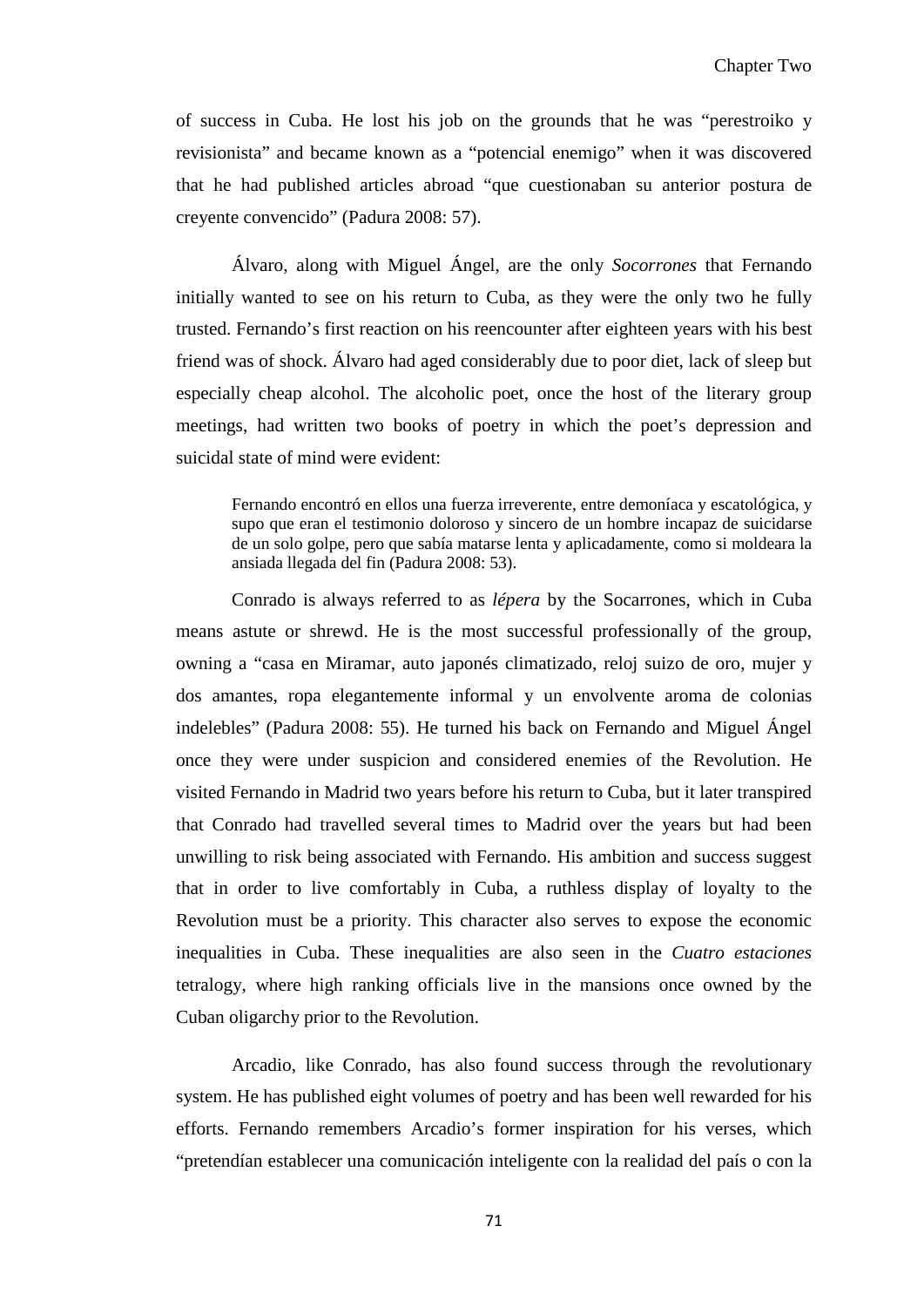más visible de su propia cotidianidad, apacible y pautada" (Padura 2008: 53). He notes how Arcadio's inspiration moved with time from the reality of his country to topics such as his inner feelings, the subject of solitude and man's journey through life. Álvaro considers Arcadio a coward for choosing to no longer focus his poetry on "la desgarrante cotidianidad de la vida" (Padura 2008: 53). Again, it is implied that Conrado, like Arcadio, has been successful because he always maintained himself on the right side of the Revolution. When it was no longer safe to comment on "la realidad del país" (Padura 2008: 53), without being written off as a *contra revolucionario,* Arcadio simply changed his subject matter and wrote on a safe, non political topic.

Fernando's story is paralleled by that of the poet José María Heredia, told in the first person narrative. As already discussed earlier, Heredia, although born in Santiago de Cuba, spent most of his childhood travelling around Latin America with his family due to his father's position as a civil servant of the Spanish crown. He returned to Cuba in 1818 at the age of fourteen and the city of La Habana became the space both for his growth into adulthood and his development as a poet. Padura's account of this period of the poet's life could be described as a *Bildungsroman* with La Habana as its central stage.

Heredia is taken by his friend Domingo del Monte on a journey of discovery through the real Habana, "la ciudad verdadera" Padura 2002: 32). His discovery of the secrets of the real city are on a par with his journey to adulthood. Domingo takes Heredia to a brothel where the young poet enters manhood by losing his virginity. Heredia's adventures in the capital offer a description of life in the city 180 years prior to the present-day narrative. He describes a magical vibrant city with its own particular smell and light and the fly-by-night way of life of the *habaneros*: "allí se vivía con una lujuria y un desenfreno tal como si al día siguiente fuese a llegar un huracán" (Padura 2002: 32). With references to prostitution, political corruption, street violence and gambling, Heredia's much loved Habana is depicted as a happy playground for all of the worst vices. This depiction of La Habana of 1818 is reminiscent of La Habana in the 1950s, sharing precisely the kind of problems that the Revolution strove to wipe out. Indeed, although such activities are outlawed in the present day narrative of 1998, the contemporary city still shares similarities with Heredia's Habana. Heredia explains that the business of prostitution "prosperaba

72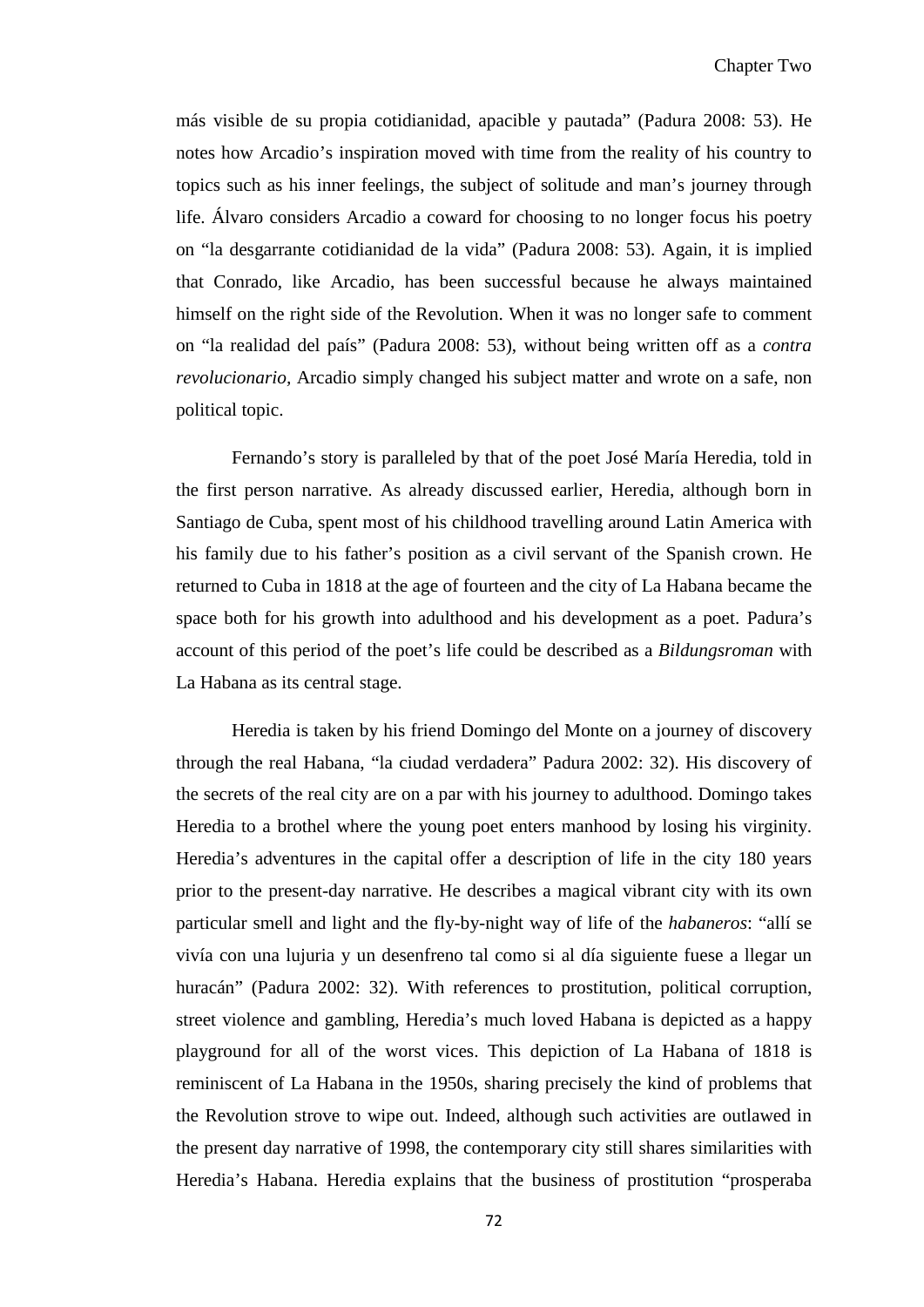más en la isla que la fabricación de azúcar" (Padura, 2008: 45). He makes reference to the "esclavas fleteras" (Padura, 2008: 45) from Heredia's time and explains how they were sent to work as prostitutes by their owners, who, in exchange, would let them save part of their earnings in order to be able to buy their own freedom. This condition of buying freedom through prostitution reminds one of the current situation in Cuba with the *jineteras*. Many of these women prostitute themselves to foreigners in order to get out of Cuba and thereby gain their definitive freedom. It should be noted that this is not only a phenomenon whereby women sell themselves to tourists in exchange for money, gifts, meals and a possible invitation out of Cuba. Male *jineteros* also partake in this activity. Until January 2013, Cuban citizens still had to apply for a *permiso de salida* to the Cuban authorities to be able to travel abroad. This process was long and expensive and impossible for the majority of Cubans, unless they had connections abroad or were married to a foreigner. The final decision was made by the authorities, which resulted in the proliferation of the *balseros*, massive illegal and dangerous escapes from Cuba on rafts to Miami, as we saw attempted by Enrique. Once again, from this example, a notion of the repetition of history without improvement or evolution can be perceived.

Heredia sometimes refers to the future of Cuba in his biography, a technique Padura cleverly uses to point out the repetition of history. Due to the limitations on the level of criticism the author can make without being censored, Padura uses Heredia's opinions on themes such as democracy, exile and the use of literature to comment on contemporary politics. Heredia admits, in hindsight, his innocence in believing that King Fernando VII of Spain had agreed to re-establish the Constitution of 1812 for the good of his people. Now mature, at the age of thirty five, Heredia claims that the only certainty he has is that "sólo en democracia y bajo un Estado de leyes el hombre puede alcanzar su dimensión más plena" (Padura 2008: 95). He then remembers how King Fernando VII abolished the Constitution a few years later, which was followed by a period of repression led by Tacón:

Porque el rey español, como lo hicieron todos los déspotas de la historia, y como estoy seguro que lo harán los sátrapas por venir, apenas realizó oportunistas cambios políticos para ganar tiempo y reparar los barrotes de su Estado opresivo y volver a segar los leves espacios de libertad concedidos (Padura 2008: 95).

This quote could be read as a direct criticism of Castro and his socialist Revolution. Initially the Revolution was accepted with euphoria by the majority of Cubans, who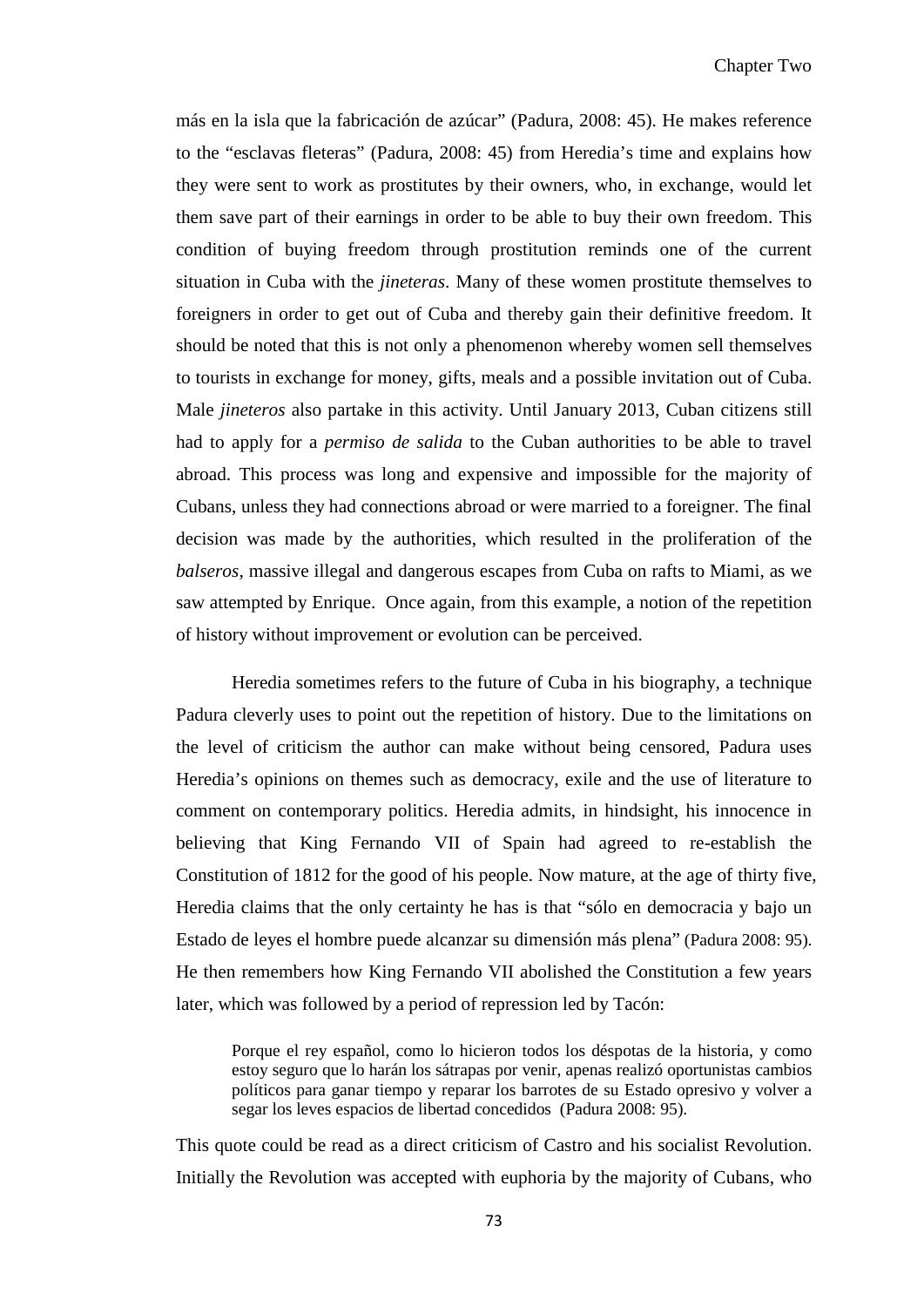believed that the Revolution would bring freedom and equality to all. Initial political policies, such as the literacy campaign, free health care and universal employment supported revolutionary rhetoric, but later policies, which were an attack on basic human liberty, such as homosexual repression, suffrage, political opposition, the closing of borders prohibiting emigration, clearly reduced freedom on the island and perpetuated the Castro dictatorship. It also suggests that history will continue to repeat itself even after Castro.

Heredia's disillusionment with the Spanish Crown culminated in his exile and death sentence for his involvement in the conspiracy movement known as Soles y Rayos de Bolívar. This movement was led by José Francisco Lemus, a colonel in the Colombian Army of Independence, and organized mainly by Masons throughout Cuba (Thomas 2010: 66). The King Heredia had supported and praised for his apparent constitutionalism turned out to be an oppressor. Heredia's attempts to withdraw his support for the independence movement were not sufficient for him to be granted the freedom to remain in his own country. His frustration parallels that of Fernando Terry, who strove to be pardoned and to be reaccepted as a *buen revolucionario* after he lost his university position during the enquiry into his involvement in his friend Enrique's failed escape from Cuba. The investigating police considered Fernando's case extremely serious, given his position as a university lecturer with "una responsabilidad laboral y moral de alguien que trabaja directamente en la formación de las nuevas generaciones" (Padura 2008: 37). After being suspended from his university position, Fernando was employed as a proof reader for a magazine until he made the fatal mistake of presenting a report he had written to his boss in which he suggested how the design and quality of the magazine might be improved. He had made this effort in an attempt to prove his interest in his work and his dedication to the Revolution. Three days later he was given an appointment with the boss. The sight of an antique tobacco box on the magazine director's desk, once owned by a famous sugar and tobacco planter, alerted Fernando to his mistake and his professional doom. He compared the humiliation experienced at that meeting to what Heredia must have felt during his meeting with Miguel Tacón, the Spanish governor who granted Heredia permission to return to Cuba for a limited stay in 1836: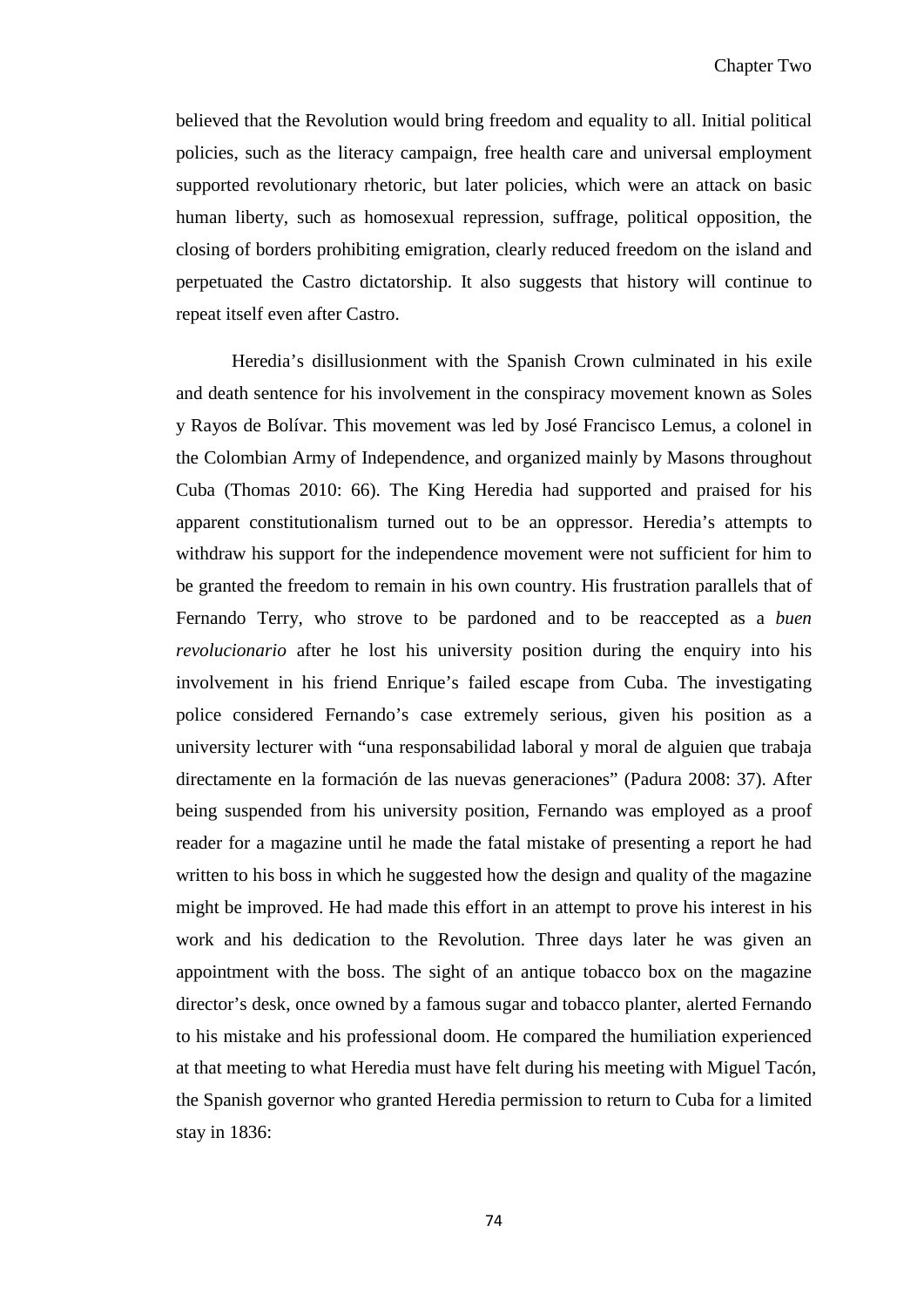Mientras el cuerpo se le anegaba en sudor, las náuseas fueron cediendo, sus piernas recuperaron su capacidad de andar y recordó que estaba en la vieja calzada de la Reina, la misma que, para su gloria el tirano había ampliado y modernizado, siglo y medio antes, el sátrapa Miguel Tacón, con quien José María Heredia había sostenido una entrevista quizá tan degradante como la que él acababa de tener con el director (Padura 2008: 169).

Again, in the above quote, the author parallels the oppression of colonial rule with that of the Revolution. This experience led Fernando down a slope of paranoia and fear.

After this, Terry worked unofficially for a carpenter who made platform shoes to sell on the black market. He lived in constant fear of being denounced to the authorities by the president of the  $CDR<sup>27</sup>$  $CDR<sup>27</sup>$  $CDR<sup>27</sup>$  in his block for not having a job and of being accused of being lazy or antisocial, which automatically implies *contrarrevolucionario*.

"El temor a afrontar nuevos problemas rozaba un paranoico delirio de persecución y había llegado a ser tan agobiante que Fernando sólo abandonaba su casa para meterse en el taller de carpintería y jamás había vuelto a visitar una biblioteca, un teatro, una sala de conferencias" (Padura 2008: 273).

Imprisoned by his own fear, Fernando distanced himself from his friends and any form of socializing to the point where he felt like "un exiliado en su propia tierra" (Padura 2008: 274). Three months later he saw no alternative but to leave Cuba through the port of Mariel.<sup>[28](#page-80-0)</sup> Fernando's pre-exile experience is paralleled by that of Heredia, who experienced similar emotions before his exile: "hastío, asco, desesperación, rabia y dolor se amontonaron en mi espíritu, y se revolvían con el miedo y la vergüenza" (Padura 2008: 227). On his death bed, Heredia reflects on the hardship of life in exile and again refers to the future of Cuba and sympathizes with any future exiles whose lives may be controlled by political powers:

Yo no sé si en el futuro otros hombre sufrirán igual condena que la mía y vivirán por años como desterrados, siempre añorando la patria, eternamente extranjeros, lejos de la familia y los amigos, con mil historias inconclusas y perdidas a las espaldas,

ı

<sup>&</sup>lt;sup>27</sup> Comité de Defensa de la Revolución, see Chapter one  $(1.3.)$  for more information on CDRs.

<span id="page-80-1"></span><span id="page-80-0"></span> $28$  In 1980 a bus driver drove his bus into the walls of the Peruvian embassy seeking political asylum. Those aboard the bus also seized the opportunity and refused to leave the embassy. As a result Castro temporarily opened the borders and allowed certain Cubans the freedom to leave Cuba. The designated port of departure was the port of Mariel, west of La Habana. See Reinaldo Arenas' *Antes que anochezca* (2008: 297).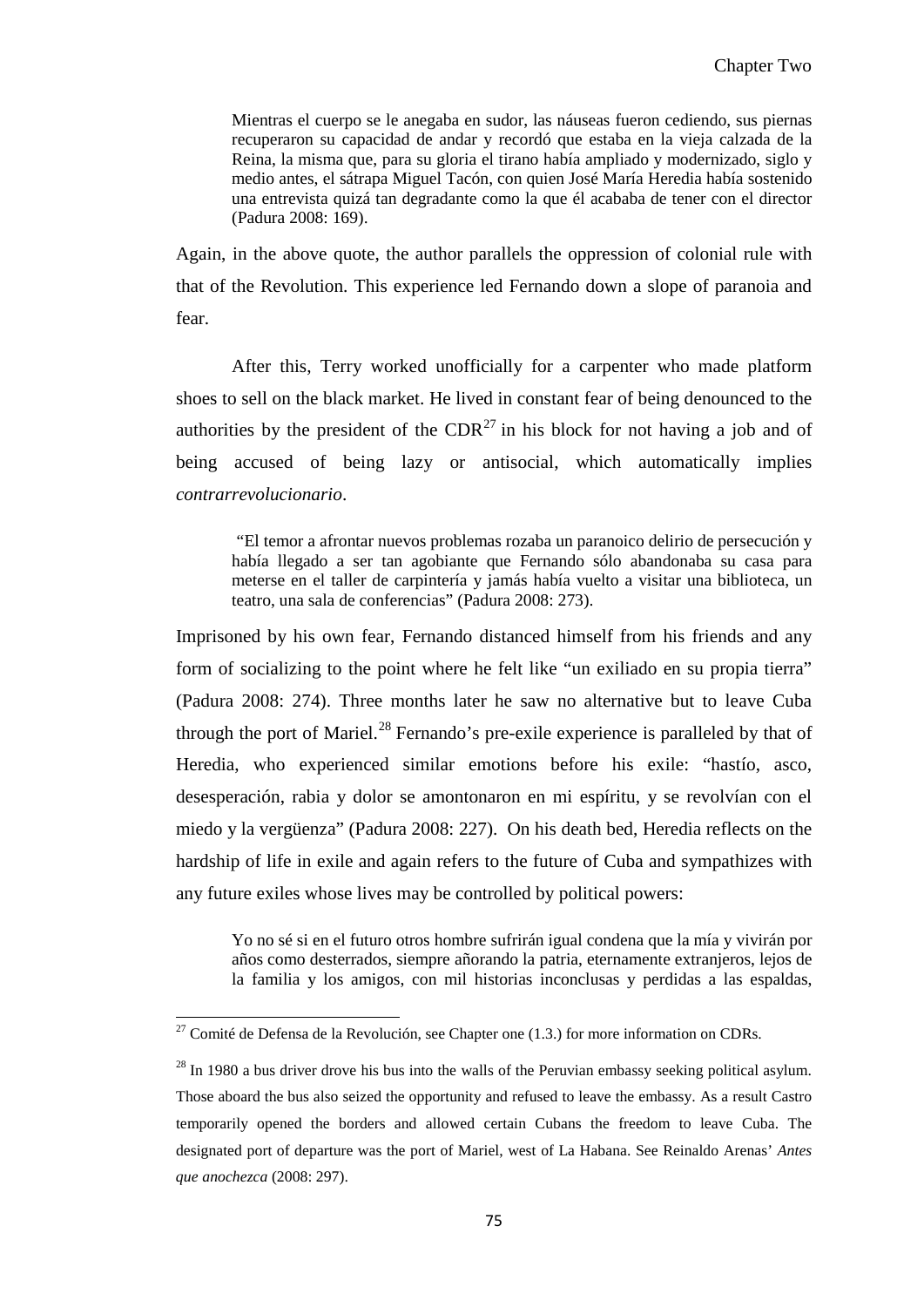hablando lenguas extrañas y muriendo de deseos de volver: si así fuere, desde mi lecho de muerte los compadezco, pues padecerán el más cruel de los castigos que pueden prodigar quienes, desde el poder, ejercen como dueños de la patria y el destino de sus ciudadanos (Padura 2008: 337).

This quote is a direct commentary on the present situation for many Cuban exiles living outside Cuba who are not permitted re-entry to their own country.

The poet's opinions on the country are of national importance according to Cristóbal Aquino. A mason of the same lodge as Heredía's son José de Jesús, Aquino was responsible for safeguarding Heredia's papers until they were to be published in 1939, one hundred years after the poet's death. Under threat by Machado, Aquino knew the lodge would be searched by Machado's secret police. He removed the papers and handed them over to Ricardo Junco, lawful heir of the papers. Aquino is "la única persona viva que los ha leído" and claims that Heredia's biography "tiene que ver con lo que es y lo que no es este país" (Padura 2008: 354). Despite Aquino's efforts to convince Ricardo Junco, great grandson of Heredia's impossible love Lola Junco, of the value of the papers, Junco did not share Aquino's moral values and sold them to his cousin, Domingo Vélez de la Riva, who in turn would have had the papers destroyed to save his own political career. Included in the papers was unfavourable information on Domingo del Monte, Vélez de la Riva's great grandfather, which would reflect badly on the family should the papers ever be published.

The parallelism between the two poets of exile, their lost loves, betrayal by close friends and disenchantment reaches a point of visual contact in the novel which unites them even further outside of the obstacle of time. At the beginning of the novel, Terry watches a man on board a tourist yacht who, from the Malecón de La Habana, is leaning over the edge facing the city. He notices how this man does not seem to fit in with the rest of the tourists who are enjoying the music and festivities on board. This man raises his head and catches Fernando's eye. They stare at each other until the boat is out of view. This sad stranger, who had somehow caught Fernando's gaze, made him think of how Heredia must have felt on his final voyage away from the island, when he was forced to leave Cuba for the last time:

Alarmó a Fernando y le hizo sentir como una rémora capaz de volar sobre el tiempo, el dolor que debió de embargar a José María Heredia aquella mañana, seguramente fría, del 16 de enero de 1837, cuando vio, desde el bergantín que lo devolvía al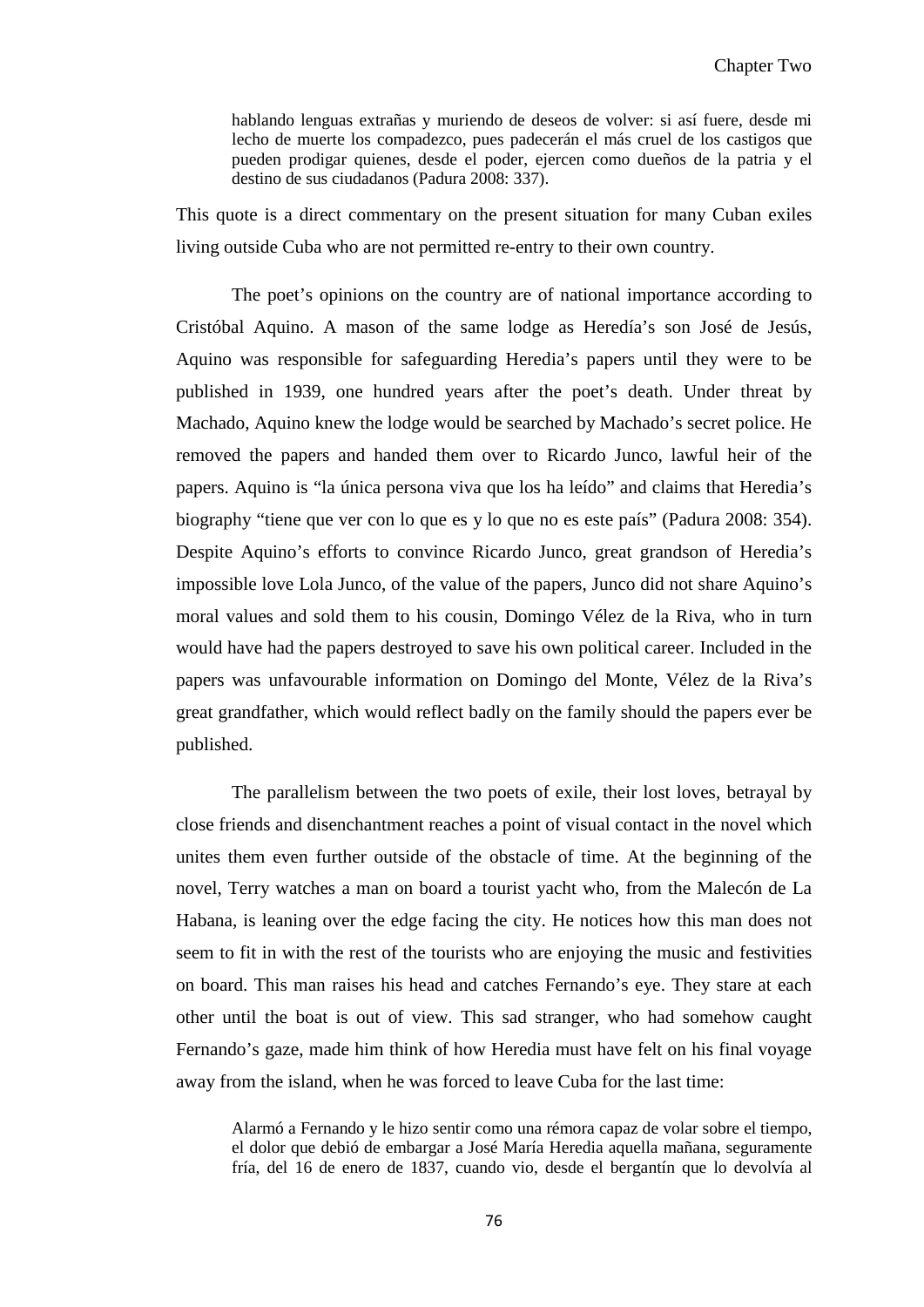exilio luego de una lacerante visita a la isla, cómo las olas se alejaban en busca precisamente de aquellos arrecifes, el último recodo de una tierra cubana que el poeta ya nunca volvería a ver (Padura 2008: 28).

This experience is retold through the words of Heredia at the end of the novel when the poet describes in his biography that last journey out of Cuba, and how he felt as his boat left the port of La Habana. Fernando's experience is mirrored as Heredia describes how he felt on seeing a man watching his boat from land:

Descubrí a un hombre, más o menos de mi edad, que seguía con la vista el paso del barco. Por un largo momento nuestras miradas se sostuvieron, y recibí el pesar recóndito que cargaban aquellos ojos, una tristeza extrañamente gemela a la mía, capaz de cruzar por encima de las olas y el tiempo para forjar una misteriosa armonía que desde entonces me desvela, pues sé que fuimos algo más que dos hombres mirándonos sobre las olas (Padura 2008: 413).

The above "encounter" of the two poets emphasizes the notion of time standing still and the permanence of the control the authorities of Cuba have over the lives and destinies of its people. Their lives and experiences, almost identical, despite the almost two centuries that separate them, suggest that nothing has fundamentally changed in Cuba despite independence or even the Revolution. The poet of the late twentieth century receives the same punishment as the poet from the early nineteenth century.

The juxtaposition of Cuba at the end of the second millennium with colonial Cuba 180 years earlier serves as a criticism of the current situation and as a means to examine the roots of Cuba as an independent nation. Heredia was one of the first *independentista* poets to voice his opinions through his poetry. Hailed by Martí, Heredia became a symbol of nationalism in Cuba. His use of Cuban landscapes and nature led the way for creating a sense of national identity. Nation building is critiqued in the novel through the negative depiction of one of Cuba's most prominent patrons of the arts, Domingo del Monte. The novel suggests that Del Monte invented a history of Cuban literature in order to fortify Cuban national identity. In suggesting that the latter is based on a lie, it can be interpreted that all nationalist discourse is based on untruths, including Castro's. Despite being extolled by Martí for his patriotism, Padura does not depict Heredia as a national hero. He paints a picture of a young passionate man who lived to regret his over excitement at the idea of independence, which only led to his exile and separation from the woman he wanted as his wife and their son. His misfortune and disenchantment is mirrored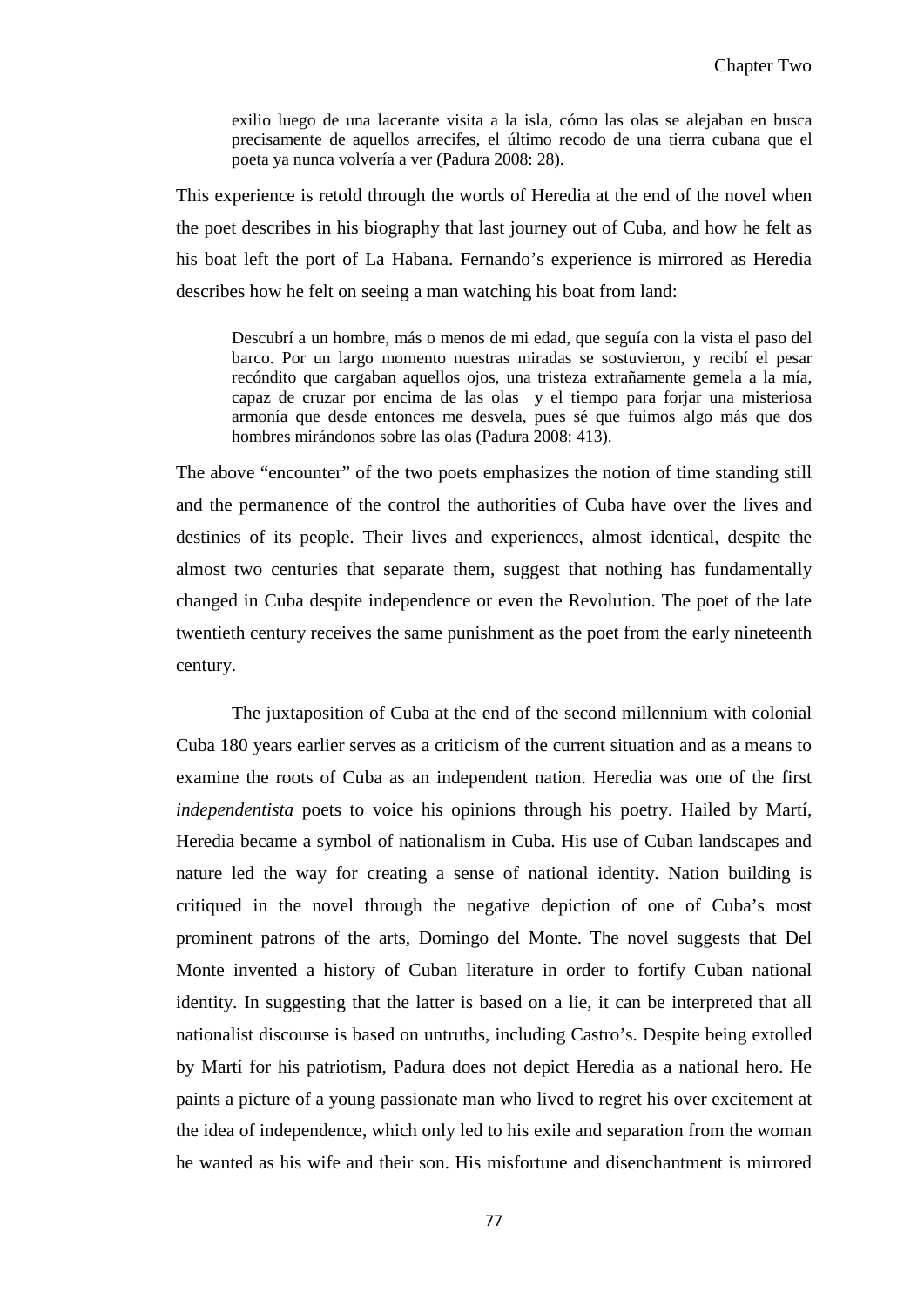by that of Fernando Terry who suffers a similar fate almost two centuries later and under a government whose manifesto was based on Martí's ideas for an independent Cuba. *La novela de mi vida* points out the disenchantment of those who have suffered the realities of modern day Cuba. The experiences of Fernando's friends highlight the repression of the Castro regime. Economic dependence on slavery was the principal reason for Cuba's commitment to Spain during the nineteenth century. Independence and the establishment of a constitution would have signified freedom and equality for all. Padura gives examples in his novel which show that in present day Cuba, neither freedom nor equality for all exists. In a country where the official history is only written by followers of the Castro regime, Padura invites his readers to question the truth of all that is written.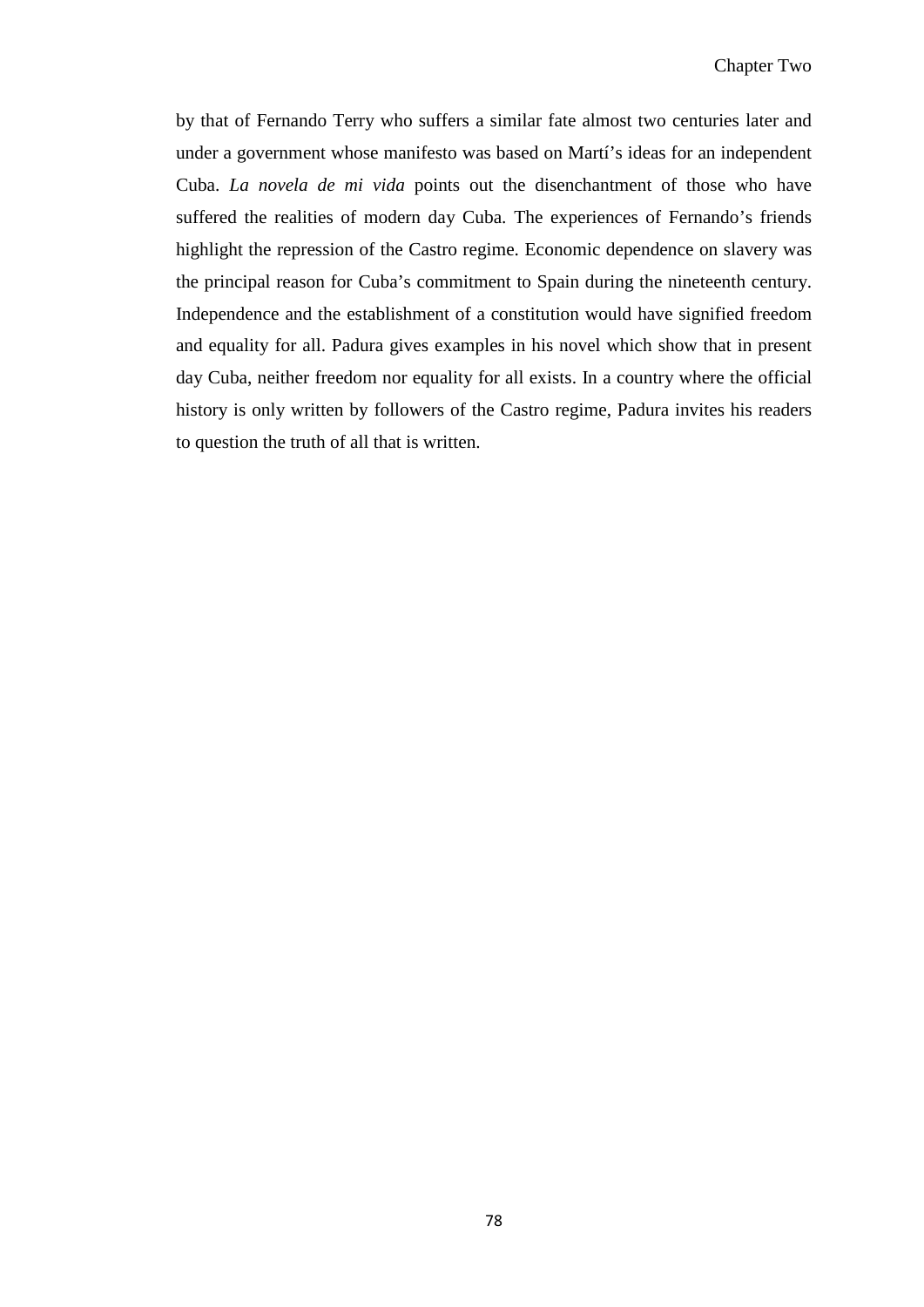## **Chapter Three**

# **Generational Disenchantment and** *la doble moral* **in**  *La neblina del ayer*

## **Introduction**

Written and set between 2003 and 2004, *La neblina del ayer* sees the return of Mario Conde, fourteen years after his retirement from the police force. Padura had previously resuscitated his most popular protagonist in his novellas *La cola del serpiente* and *Adiós Hemmingway*, both published in the same volume in 2001. In *La neblina del ayer*, Padura revisits the world of el Conde and his friends in the decade after the Special Period and introduces el Conde's latest friend and associate, el Yoyi. The latter serves as a representation of the new generation of Cubans, those who were born from the late seventies on and came of age during or after the Special Period. Padura presents a comparison of el Conde's generation with this new generation of Cubans and offers an explanation for the differences between both. The new generation displays little sense of morality or core values. They live by their own personal code of ethics, which is unquestionably egotistical and individualistic. This new generation clashes directly with el Conde's and both generations are foreign to each other. The disenchanted city of La Habana is again centre stage in this novel, as the author introduces the reader to the darkest and most dangerous areas of the city, never before explored in Padura's previous novels. As discussed in my introduction to this thesis, following De Certeau's theories on the use of the city in *The Practice of Everyday Life*, I will show how Padura's protagonist Mario Conde reveals the city which is outside of the panoptic view. El Conde, while walking in the city of La Habana, discovers underground areas where the city space is not used by the city's inhabitants in the manner in which it was planned to be by the authorities. El Conde too is in turn guided by other walkers of the city to areas which had until then been invisible to him. Through Yoyi, el Conde experiences a side of his city with which he was previously unfamiliar. Raw descriptions of poverty and hopelessness serve as proof of the failures of the Revolution. Criminality in the city is further explored in this novel and linked to this newer generation. In Chapter one, I discussed the heretic city as one of transgression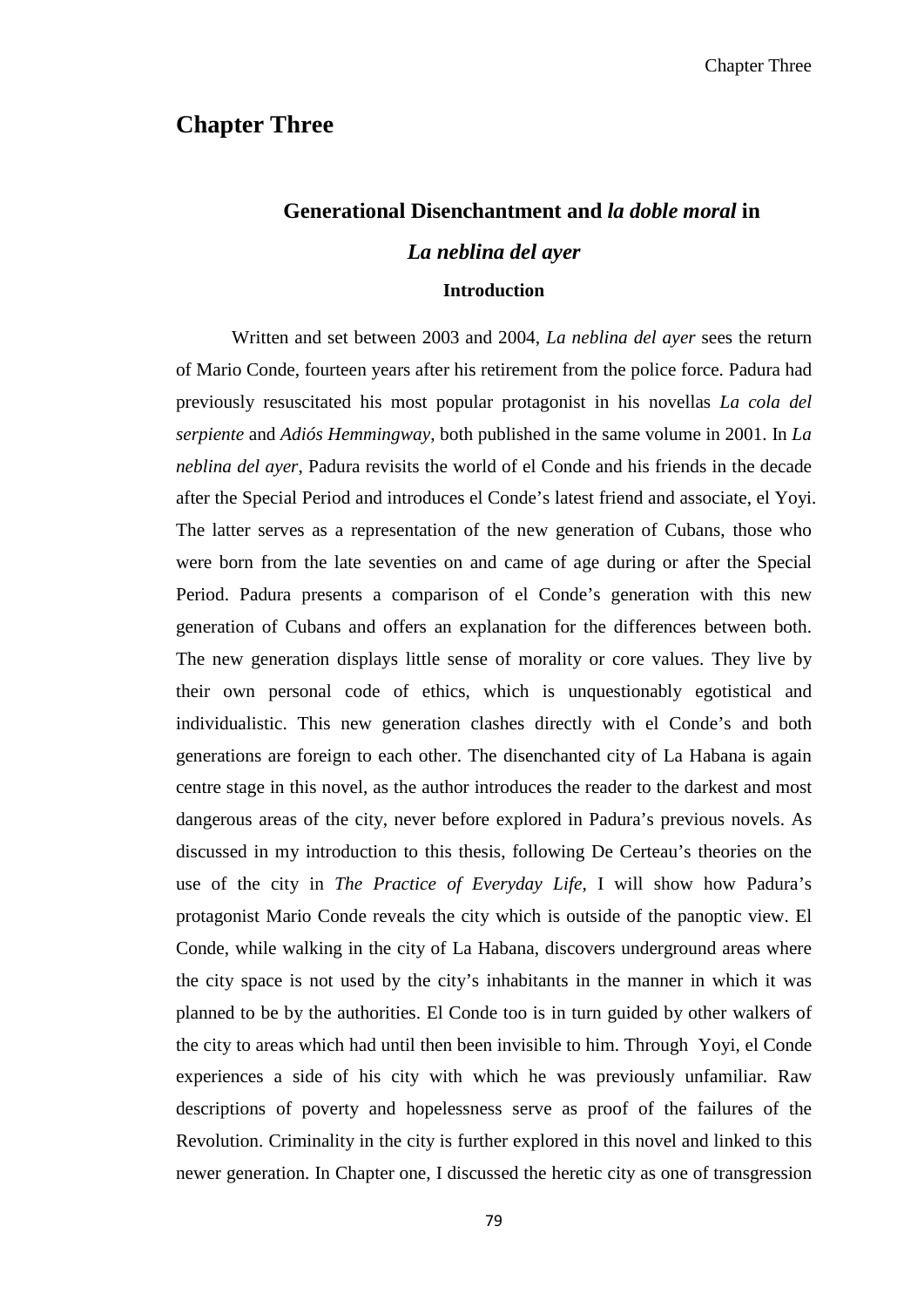and corruption, where most of the citizens of La Habana were guilty of some form of heresy, albeit as a means to survival. The concept of criminality for survival is also present in this novel, yet there is a deeper dimension to criminality which I will explore in detail. I will also examine the factors which have led to such change among citizens of the same city.

*La neblina del ayer* can be read as a history of criminality in the city. It explores criminality from the heyday of organised crime on the island in the 1950s during the Batista dictatorship up to the present day mafia controlled underworld of the city. Padura offers a parallel between present day organized crime and the notorious mob years where drugs and prostitution were rampant. In a novel filled with nostalgia for times long gone, the author remembers an era of abundance, one which was wiped away by the Revolution. In its place, Padura depicts a disenchanted, hungry city in shambles, one where criminality and prostitution are still commonplace, provoking the inevitable question: what positive factors did the Revolution actually bring for Cuba? I will explore the role the Special Period has had on the social changes in the city which have led to such a wide generation gap. The theme of a new generation of Cubans linked to criminality and set in post Special Period Cuba has also been addressed by Padura in the short story *Mirando el sol*, from the collection *La Puerta de Alcalá y otras cacerías* (2000) which I will also refer to in this Chapter. I will also examine the same topic as represented in the film *Malabana* (2001) written by Leonardo Padura and directed by Guido Giansoldati. Both the short story and the film deal with the issue of the drug trade on the island and have as protagonists the new generation of young Cubans. The former focuses more on drug users while the latter centres on the drug traffickers. This generation, while disaffected, is not as disenchanted as el Conde's generation as they never in fact believed in the revolution.

# **3.1. Habana's Generational Divide: The Disenchanted and the Dollar Generations**

I will provide a brief synopsis of the novel before I go on to look at the generational differences reflected in Padura's work. The year is 2003 and fourteen years after his retirement from the police force, Mario Conde is now a second hand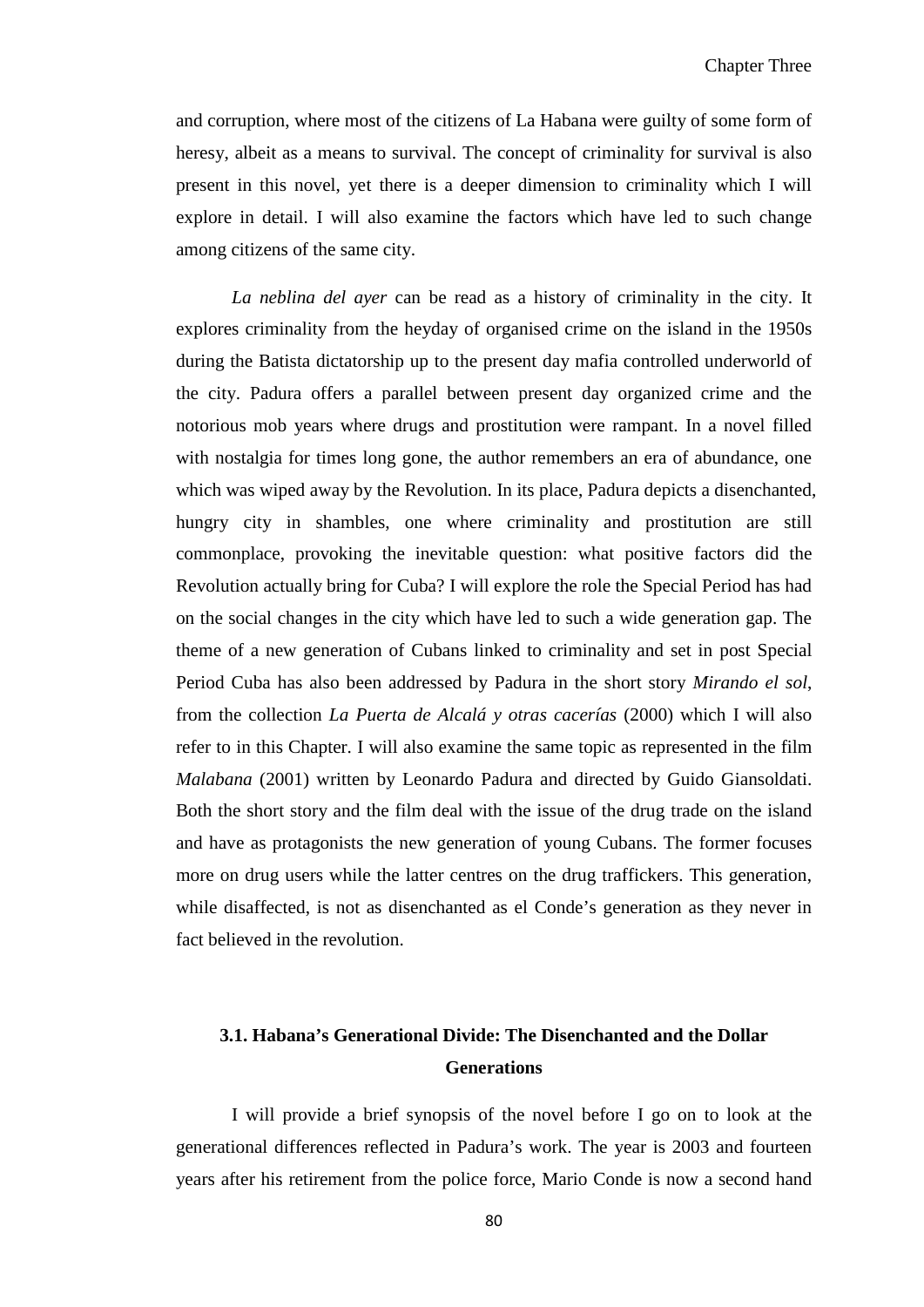book dealer. He roams the city in search of private libraries in the hope that the owners are willing to sell him their literary treasures. He then resells the novels through his associate Yoyi, who owns a book stall in la Plaza de las Armas, the first square built in the city in the sixteenth century, which is now famous for its book fair. Yoyi, also known as el Palomo due to his protruding chest bone, uses the book stall as a front for his other illegitimate businesses. Mario Conde does not get involved in el Palomo's illegal dealings, although he is aware that his young business partner has other economic interests that fund his relatively comfortable lifestyle. These include car rentals, buying and selling furniture and antiques, and a construction business, which are all illegitimate. It is through his job that el Conde meets brother and sister, Dionisio and Amalia Ferrer, who live in a rundown mansion in the neighbourhood of el Vedado, that houses the greatest private library el Conde has ever witnessed. The siblings, who are in their late sixties, are visibly hungry (Padura 2005: 18) and despite their promise to their dying mother not to sell the books, hunger pushes them to make a deal with el Conde and Yoyi to liquidate the literary goldmine they have been sitting on for over forty years. In a cookery book found in this library, el Conde finds a picture of Violeta del Rio, a bolero singer from the 1950s, in a cut out from a newspaper dated 1960. The bolero is a sad love song which has its origins in Cuba and was very popular in cabarets in La Habana in the 1950s. El Conde's weakness for boleros has already been established in previous novels; he tends to sing them when he falls in love. Through Violeta del Rio, Padura introduces the period of Batista's dictatorship in the 1950s to the novel. When Dionisio is murdered in his library, two days after el Conde and Yoyi begin business with the Ferrers, Mario Conde and Yoyi automatically become prime suspects in his murder. El Conde's instincts, which have helped him to solve many mysteries in the past, alert the former detective that Violeta del Rio is in some way connected to Dionisio's murder. So begins el Conde's investigations into the murder of Dionisio Ferrer, in order to prove his own innocence. He delves into the pre-revolutionary past of his city in an attempt to solve a murder committed forty-three years after Batista was overthrown and the commencement of the Castro-led revolution. Padura hereby connects the prerevolutionary city to post-Special Period La Habana, plausibly inviting the reader to discover a comparison between both periods, where *la ley de la selva* dominates the city.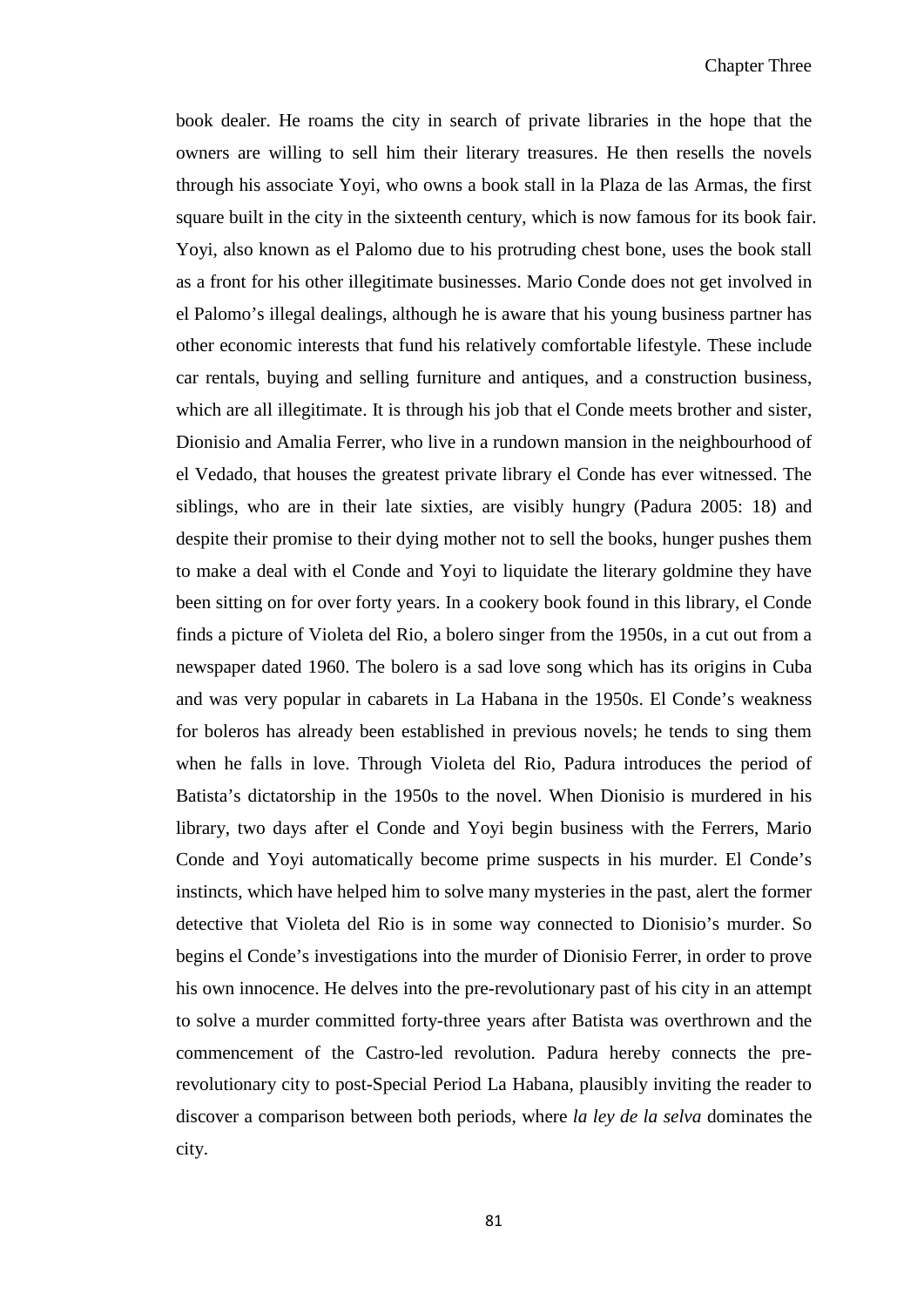The notable generation gap between Yoyi and el Conde highlights the changes undergone by the Revolution during the course of its period in power in Cuba. The Special Period is undoubtedly the most significant contributor to social change within Cuba since the early days of the Revolution. Extreme hardships suffered during the decade of the nineties led to the disenchantment of those who had once supported the Castro led regime. Most, like Padura's generation, had been educated by the Revolution to believe in the superiority of socialism over the evils of capitalism. As previously established in Chapter 1.3., when Andrés lists how the Revolution had negatively affected their lives, el Conde's generation worked hard and made sacrifices in the name of socialism, with the conviction that they would one day be compensated and live to enjoy the rewards of their efforts. The Special Period, for many, was the nail in the coffin for the socialist dream, as the reality of the total economic dependence Cuba had had on the Soviet Union became evident. However, this disenchantment was already on the horizon for many Cubans in the decade prior to the Special Period. Persephone Braham notes, in *Crimes Against the State, Crimes Against Persons*, that in 1986, five years before the ultimate fall of the Soviet Bloc, the "economic crisis, a growing black market, deteriorating relationships with the Soviet Union and Eastern bloc countries and the apparent failure of government policy to improve the *conciencia* of many Cubans provoked the initiation of the 'Rectification Campaign'" (Braham 2004: 54). This was an effort by the Cuban government to restore faith in those citizens who were rapidly becoming disillusioned with the Revolution. Kapcia, in his book *Cuba A Revolution*, considers the discontent of "leading UJC (Young Communists Union) activists who began to dissent by openly seeking to emulate Gorbachev's Soviet reform process of *perestroika* and *glasnost*" (Kapcia 2009: 41) to be the key factor in provoking the campaign of "Rectification of Past Errors and Negative Tendencies", given that their dissent was seen by the government as a clear threat to its power. Braham points out one positive result of those rectifications, which saw "a movement to restore the work of homosexual writers to its rightful place in Cuban literature" (Braham 2004: 54). A volume of Virgilio Piñera's short stories was published in 1987 and Lezama Lima's *Paradiso* was reprinted there for the first time since 1966 (Braham 2004: 54). Kapcia values the triumph of Cuban troops in South Africa in 1988 as a significant boost to Cuban national moral (Kapcia 2008: 42), yet the crisis of the nineties soon ended any hopes of recovery for those who were already disenchanted by the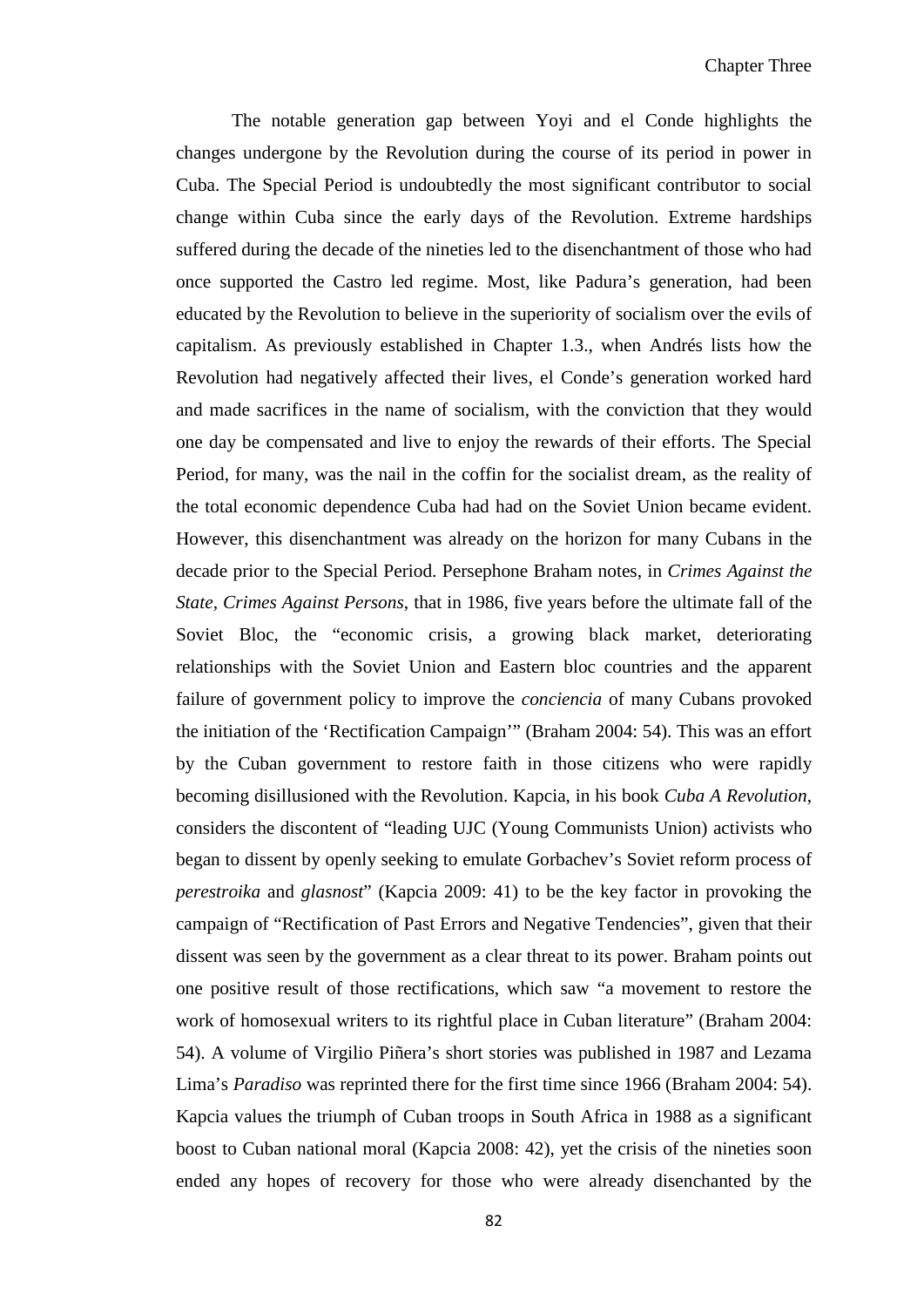Revolution. Both Braham and Kapcia list in their books some of the most significant changes to revolutionary policies that came about as a result of the crisis, known in Cuba as *El periodo especial en tiempos de paz*. These include a relaxation of some aspects of political control. Members of religious organizations were allowed to join the Partido Socialista Popular in 1991; the use of dollars was legalized in 1993; and in September of the same, year for the first time since 1968, the legalization of a limited category of self-employment (cuenta-propia) was implemented (Kapcia 2008: 158). Both the legalization of dollars and self-employment has resulted in a two-tier economic system in Cuba. Those who have access to dollars, either from remittances or through work in the tourism sector, can buy food and other goods from the socalled TRDs (*tiendas de recuperación de divisa*)*.* Apart from those who work legally in state run hotels and restaurants, many have made a career of *jineterismo* or tourist hustling, which is rampant in typical touristic areas. Although illegal and punishable with prison sentences, the Cuban authorities have been unable to eradicate *jineterismo* given how lucrative and attractive a business it can be, while at the same time it increases Cubans' chances of legal emigration by marrying a foreigner. Cubans, who do not have family living abroad or jobs in the tourism sector, rely solely on their state income, paid in Cuban pesos, which averages from twelve to eighteen pesos convertibles, or CUC, which hold roughly the same value as US dollars, per month. Those without dollars also rely on food supplies from the rationing card or whatever limited variety of goods are available to purchase at the *bodegas*, shops which sell goods in Cuban pesos. While these measures, taken from 1990 on, were initially temporary and implemented to cope with the state of emergency known as *el periodo especial,* they were never reversed.

Yoyi's generation is the dollar generation, the generation which came of age when the dollar was legalized and the Cuban population was subsequently divided into the haves and the have-nots. Braham notes that while some of these measures were considered positive, a negative result of the Special Period was that "crime and juvenile delinquency increased drastically, especially prostitution, theft and black market activities" (Braham 2004: 54). Set ten years after the legal introduction of dollars to the Cuban economy, Padura illustrates the difference in life styles between those with dollars and those without in *La neblina del ayer*. The murder victim, Dionisio Ferrer, offers one example of this gulf in living standards. Ferrer fought as a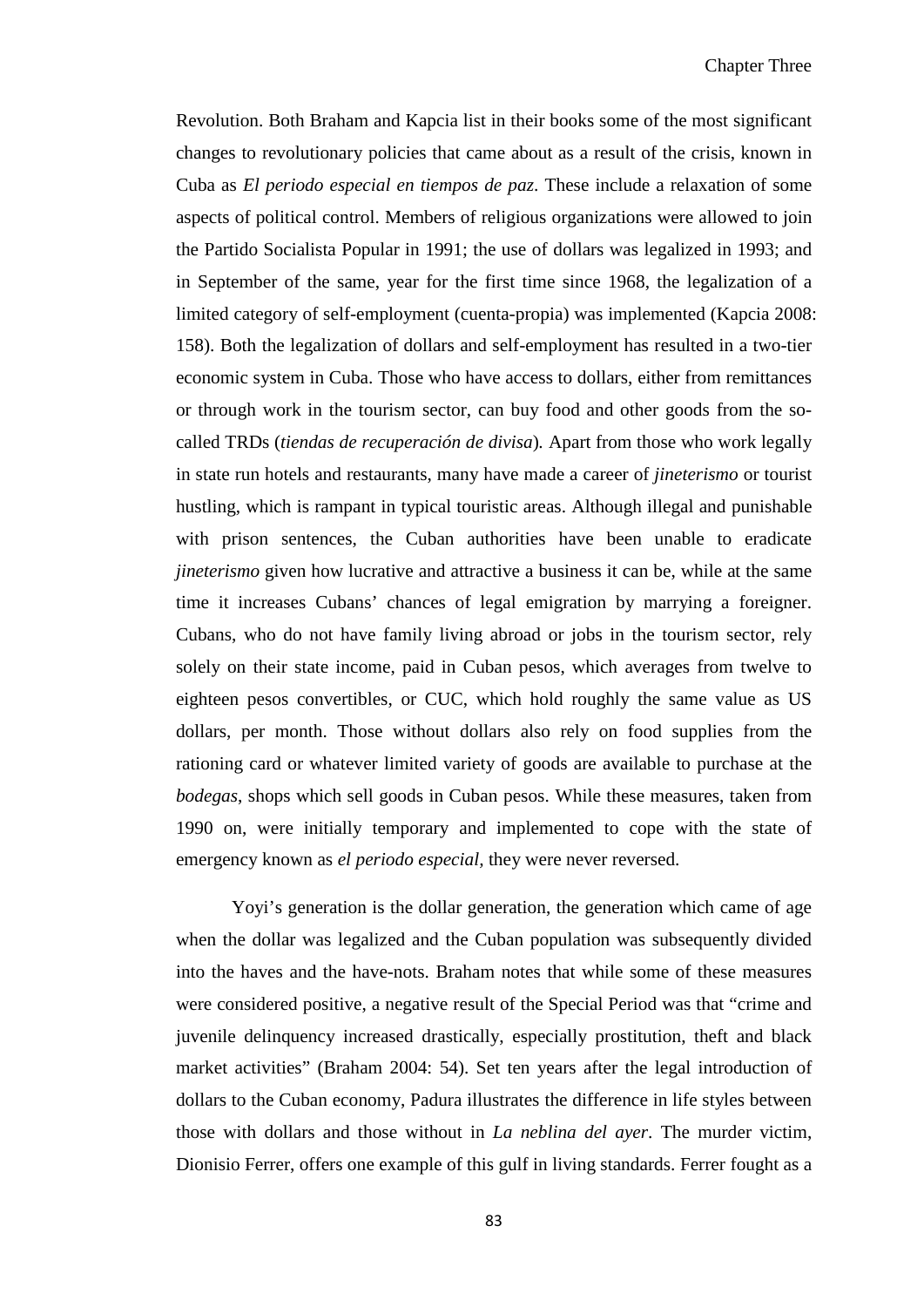young man for the Revolution against Batista. He worked all his life as an exemplary *revolucionario*, and admits that he has sacrificed a lot for his country and is still unwilling to get involved in illegal activities in order to make a quick dollar. El Conde is surprised at his innocence when negotiating the value of his library; Dionisio calculates its value in Cuban pesos while el Conde considers the same figure in dollars, approximately twenty-five times more than Cuban pesos.

> Aquí donde usted nos ve, mi hermana y yo nos hemos jodido mucho por este país, mucho. Yo me jugué la vida aquí y hasta en África. Y aunque me esté muriendo de hambre no voy a hacer algo así… Por mil ni por diez mil pesos. Veo que nos entendemos - admitió el Conde, conmovido por la ingenuidad del épico Dionisio, que pensaba en pesos mientras él calculaba en dólares (Padura 2005: 24).

Dionisio represents the generation of Cubans who came of age in the 1950s and, despite living through so many years of hardship, still holds some faith in the Revolution. Dionisio proudly went to war in Cuba for the Revolution against Batista and again to the Angolan war, a fact that links him with el Flaco Carlos and with Victor form *La novela de mi vida*. El Conde views him as an epic revolutionary, a dying breed of Cubans who have lost touch with the reality on the streets. He and his sister are visibly hungry, yet neither has become involved in the black market economy due to their strong sense of revolutionary values.

Yoyi el Palomo is the polar opposite of Dionisio and shows little sense of pride in his nation. He is drawn to U.S. culture and longs for the day when he can leave Cuba "hacia cualquier parte, Madagascar incluida" (Padura 2005: 39). He likes to mix English words in his sentences and regularly calls el Conde "men". He is an excellent businessman, a true capitalist, trapped inside a communist country and el Conde is convinced that "cuando cumpliera su sueño de irse de Cuba llegaría a ser un comerciante exitoso" (Padura 2005: 39). His quote "Time is money, remember, y yo tengo que atender a mis negocios" (Padura 2005: 256) sums up Yoyi's character and what he stands for in the novel. He also differs greatly from the generation of the seventies, which in the novel is represented by el Conde and his friends, whom Yoyi cannot understand. El Conde was born in the fifties and came of age in the seventies. He was educated wholly by the Revolution and was brought up to believe that collective hard work and sacrifice was the only way forward. Yoyi, on the other hand, has never even heard of the "Hombre Nuevo" (Padura 2005: 90). Evidently, he has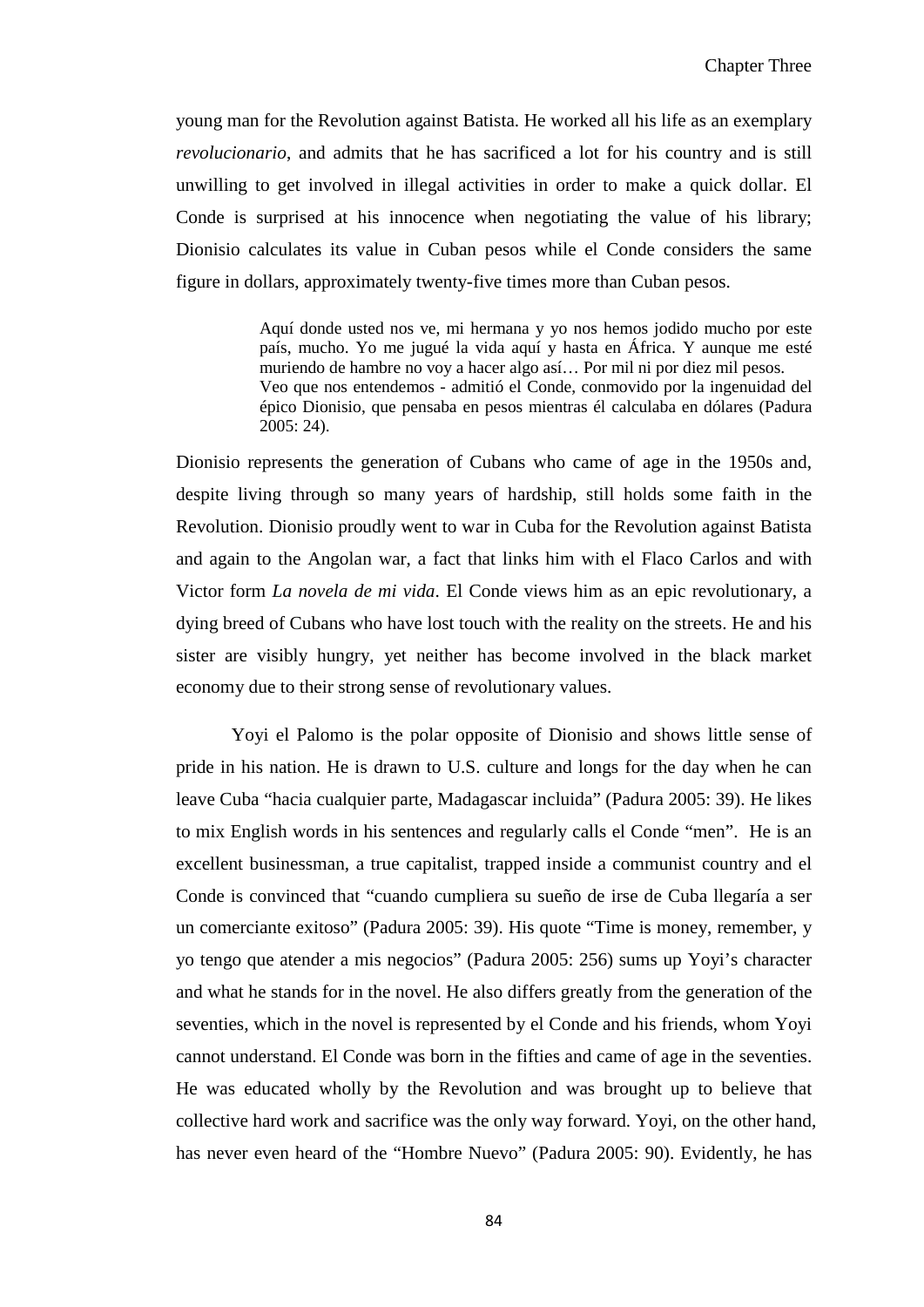never shown an interest in socialist ideology and has never believed in the Revolution. Unlike el Conde's generation and the previous one, Yoyi never fought for the principles of the Revolution nor did he witness its better days. The following conversation between el Conde and Yoyi highlights the wide generation gap between the two. Yoyi, born twenty years after el Conde, never lived the socialist dream and although el Conde admits it is over, he laments the fact that it was never fully realised.

> Oye men, tú y tus amigos son increíbles: el Flaco, el Conejo, el negro Candito con su locura de Jehová y toda esa paja... Parecen marcianos, coño, te lo juro. Yo los veo y me pregunto qué carajo les metieron en la cabeza para ponerlos así…

> Nos hicieron creer que todos éramos iguales y que el mundo iba a ser mejor. Que ya era mejor…

> Pues los estafaron, te lo juro. En todas partes hay unos que son menos iguales que los otros y el mundo va de mal en peor. Aquí mismo, el que no tiene billetes verdes, está fuera de juego y hay gentes ahora mismo que se están haciendo ricos, a las buenas y a las malas…

Conde asintió, con la vista perdida entre los árboles del patio.

Fue bonito mientras duró.

Por eso ahora ustedes están tan jodidos: demasiado tiempo soñando. Total ¿para qué? (Padura 2005: 43).

Through Yoyi, Padura shows how the dual currency has created a divide in Cuban society and how this in turn has undermined socialism on the island. El Conde nostalgically admits that the dream is over, to which Yoyi responds that el Conde's generation are to blame for their current situation of "jodidos". Yoyi thereby implies that his dollar generation have a better quality of life than el Conde's as they know how to acquire the "billetes verdes". In her article, *The New Cuban Capitalist*, Juliana Barbassa also concurs with Yoyi in stating that the rules have changed in Cuba and that it is necessary to earn dollars rather than support the Revolution in order to have a comfortable lifestyle.

The dollar, tourism and private enterprise, and inequality – are pushing through. Described by Castro as necessary evils, these small allowances to capitalism are taking root and seeding change at every level of Cuban society. The advent of the dollar and private enterprise means that the worker's paradise now has winners and losers. Staying close to the party line and putting in hours in a state-owned company for a peso salary no longer guarantee a good living. This is a new game, and the one with the most dollars wins, whether the money comes from hard work or relatives abroad (Barbassa 2005: 17).

Amelia Rosenberg Weinreb, in her book *Cuba in the Shadow of Change: Daily Life in the Twilight of the Revolution,* labels the current era in Cuba as late socialism, "a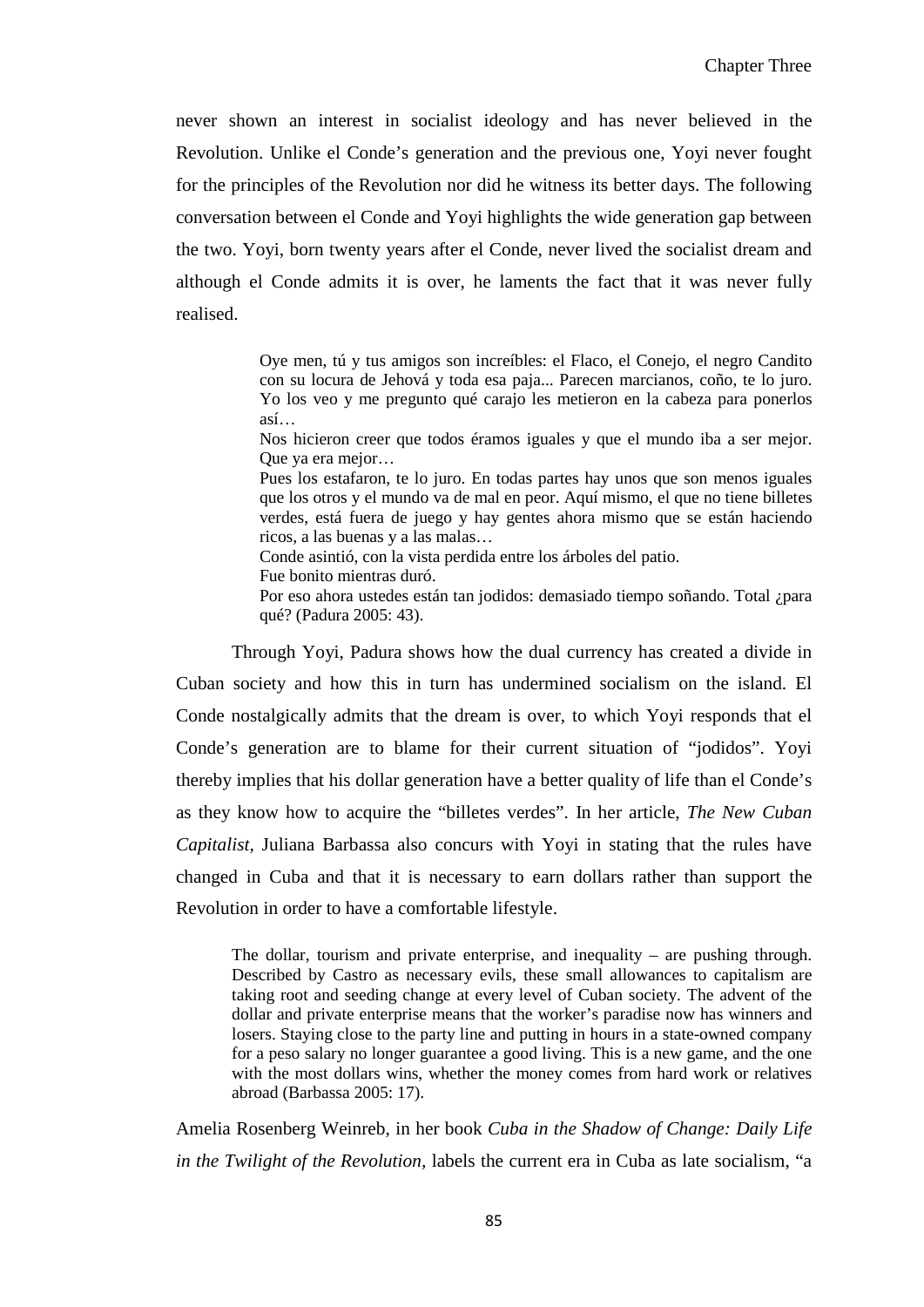confluence of socialist bureaucracy with a social, economic and cultural turn towards capitalist modes of consumption and production" (Rosenberg Weinreb 2011: 3), and compares it to that of post Soviet bloc countries in the 1990s. Yoyi's generation have adapted more successfully to late socialism than that of el Conde because they hold no nostalgia for a socialist utopia, given that they have never experienced anything similar, as they became adults at the same time as quasi capitalism became legalized on the island. In the following quote from the novel, Padura points to the advantage Yoyi's generation holds over el Conde's in the current cut-throat Habana, where cynicism combined with being street-wise are essential for survival.

A pesar de ser veinte años más joven que el Conde, éste le reconocía al Yoyi, con una pizca de envidia, la posesión de un cinismo esencial y una pragmática sabiduría de la vida que él jamás había poseído y, por lo visto, jamás llegaría a poseer, a pesar de que aquellas cualidades le parecieran cada vez más necesarias para subsistir en la selva de la vida criolla del tercer milenio (Padura 2005: 38).

Although Yoyi considers el Conde and his friends "marcianos", he is nevertheless drawn to el Conde and enjoys spending time with him. He deems el Conde to be "el único tipo legal con quien trato en éste y en todos mis negocios" (Padura 2005: 89). In this quote, Yoyi describes the cut-throat atmosphere in the corrupt city of La Habana, where nobody is to be trusted as individual gain takes precedence over all moral values.

Tú sabes, uno vive en una selva. Desde que sales del cascarón estás rodeado por buitres, gente empeñada en joderte, sacarte dinero, tumbarte la jeva, en denunciarte y verte escachao para ellos ganar puntos y subir un poco…Hay una pila de gente que está por escapar, por no complicarse la existencia, y la mayoría lo que quiere es ir echando, poner agua por medio, aunque sea pa' Madagascar. Y al carajo lo demás… sin esperar mucho de la vida (Padura 2005: 90).

Sociologist Katrin Hansing discusses the effects of the Special Period on Cuban youth in her article "Changes from below: New Dynamics, Spaces, and Attitudes in Cuban Society". She also identifies this generation as being "products of the Special Period, as the post-Soviet time of austerity and opening to foreign investment is officially known. Their main point of reference is the economic crisis and its many social contradictions" (Hansing 2011: 18). She makes reference to the phenomenon of *la doble moral*, "which refer[s] to a dual set of behaviours and opinions – one for public, the other for private consumption" (Hansing 2011: 18). In Yoyi's quote above, he refers to the risk of being reported by those who want to see you in trouble with the authorities in order to have an advantage over you. In a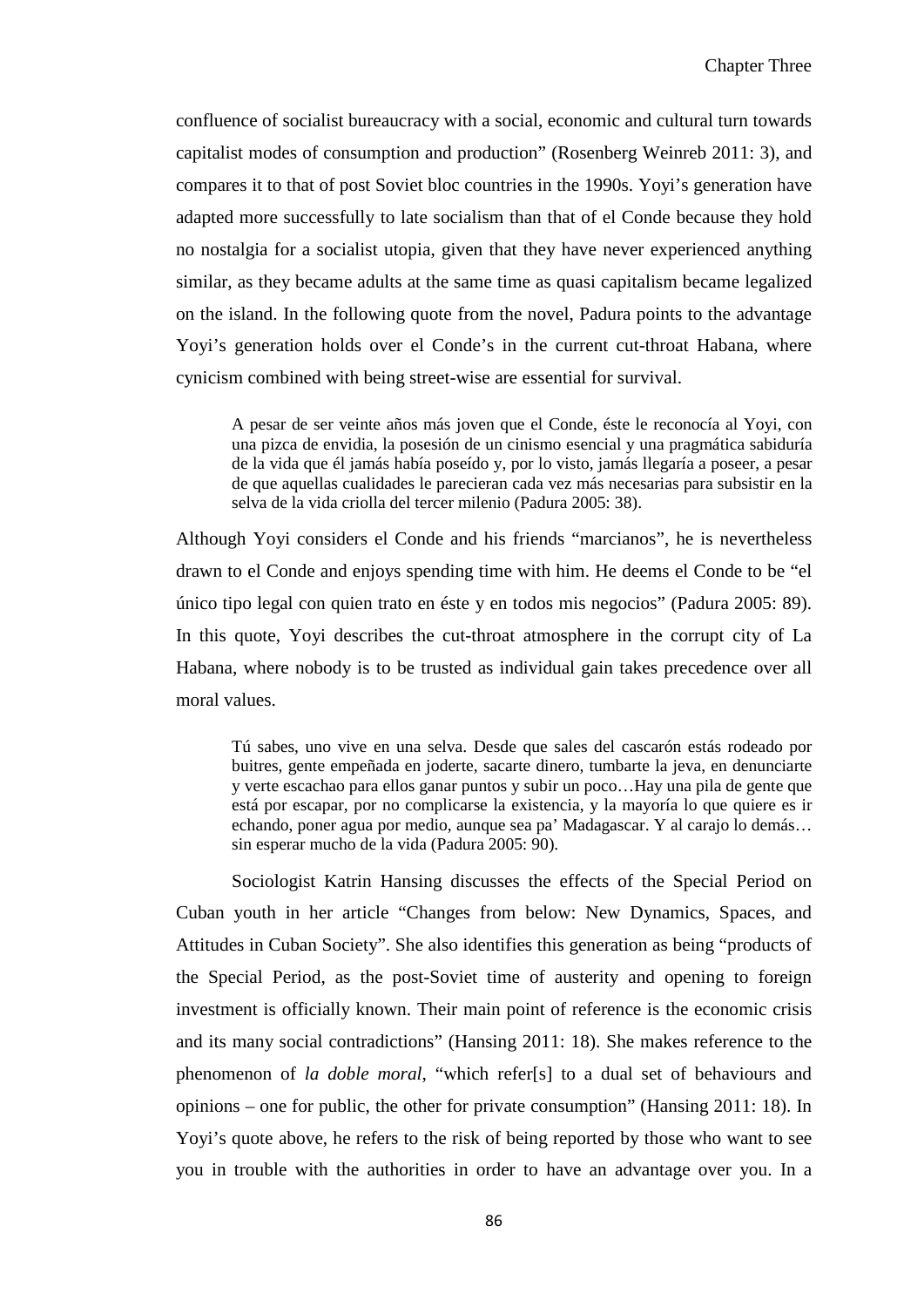system where the vast majority are involved in criminality of one form or another, the act of reporting somebody else's illegitimate activity, despite also being guilty of counterevolutionary actions, is an ideal example of *la doble moral*. Hansing notes how "the level of corrupt, manipulative and opportunistic behaviour not only towards the state but also among people themselves has taken on worrying proportions" (Hansing 2011: 19) and that in all sectors of Cuban society "cheating, stealing, bribing, lying, and cutting corners have become facets of everyday life" (Hansing 2011: 19). However, Hansing states that, although the consequences of *la doble moral* have greatly affected the social and moral fabric as well as the work ethic of Cuban society, these "are especially visible among Cuban youth" (Hansing 2011: 19). The explanation Hansing gives for this generation's behaviour is that they have simply and uncritically adapted practices they have grown up with, such as seeing "family members and others leave their professional jobs to find more lucrative work in the hard-currency tourist industry, get involved in some form of illicit business, constantly say one thing but do another, or make the difficult decision to leave the country for good" (Hansing 2011: 19).

In *La neblina del ayer,* Padura also makes the suggestion that the rise in criminality, especially among the younger generations, is connected to the level of illegitimate activity this generation has been exposed to as children. In the novel, el Conde asks his ex-partner in the police force, Manolo, to what he attributes the rise in criminality in the city. His response supports Hansing's argument that criminality has become part of everyday life in Cuba.

No sé, debe de ser que hay demasiada gente que no quiere pasar más trabajo en la vida y buscan la vía fácil. Hay muchos, demasiados, que han crecido viendo a medio mundo dedicado a robar, falsificar, malversar y ya les parece de lo más normal y lo hacen como si no hicieran nada malo (Padura 2005: 112).

Hansing gives examples of young Cubans who prefer not to go to university, given the lack of economic motivation in studying for a degree, when they can earn more money working in illegal businesses. Padura's character, Yoyi, has a degree in civil engineering which hangs on the wall in his house "a la paciente espera, decía el laureado ingeniero, de que escaseara más el papel sanitario y se decidiera a utilizar en aquella función el crujiente pergamino universitario que no le había reportado demasiadas satisfacciones sociales y ninguna ventaja económica" (Padura 2005: 38). In the tetralogy of *Las cuatro estaciones*, examples can be seen of how el Conde and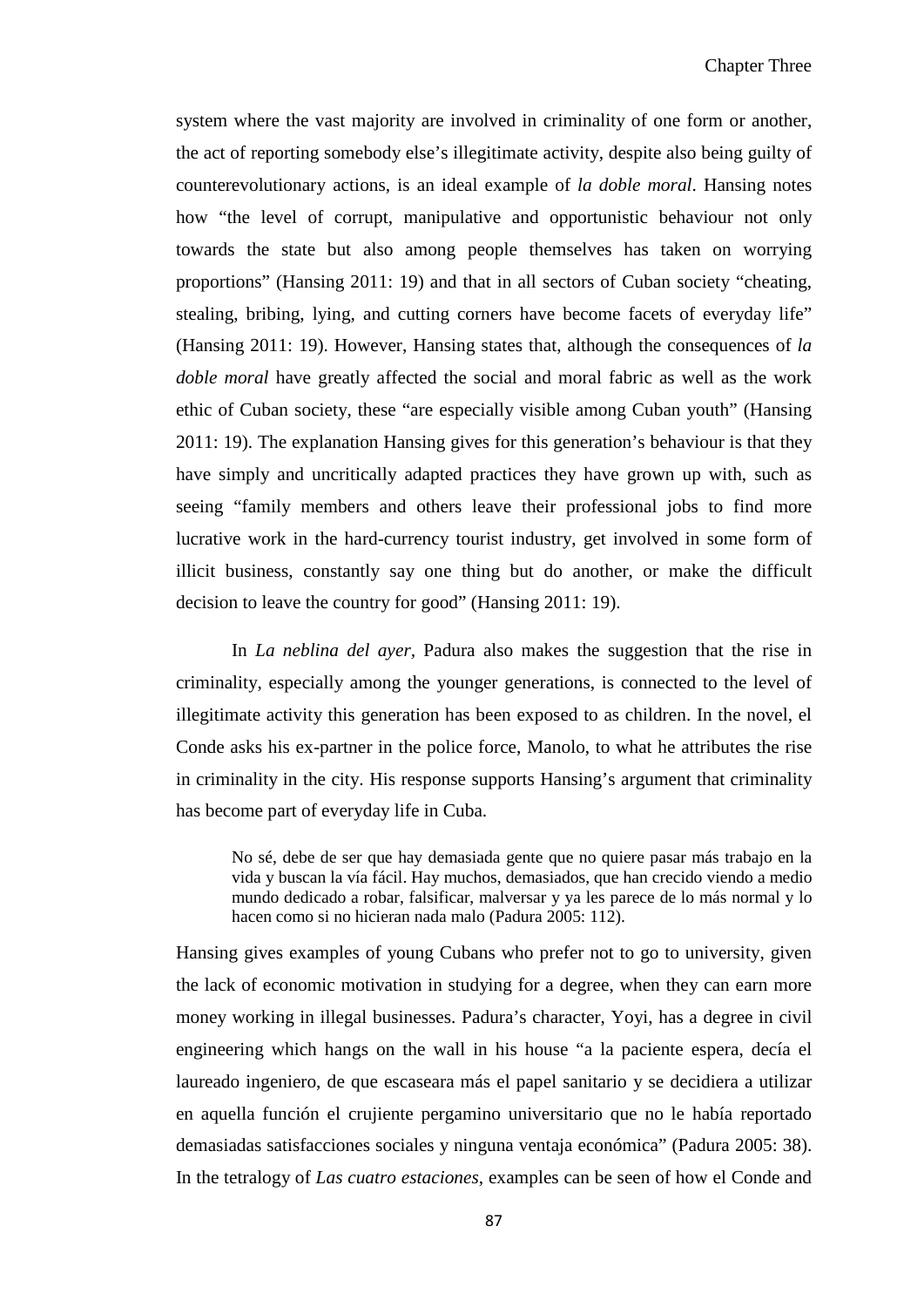his friends used to dream of their future jobs and professional ambitions in the seventies when they were at prep-school (*pre-universitario*)*.* The way in which they valued their education is contrasted here with the lack of interest Yoyi and most Cuban youth have for "the state's long-time propagated revolutionary values education for all, patriotism, political participation, social responsibility and solidarity" (Hansing 2011: 19). In the novel, Yoyi tries to convince el Conde that he and his generation wasted their time believing in the Revolution and that the only solution is to go against revolutionary ideals in order to achieve a better life for himself and his family. Yoyi favours independence from the paternalistic state. He explains why he does not want to hold down a conventional job when he can enjoy all the benefits of being self-employed, albeit, illegally:

Mira, hoy mismo: con este negocio, sin moverme de mi casa, durmiendo el mediodía con aire acondicionado y sin robarle a nadie, estoy ganando más dinero que si trabajara el mes completo como ingeniero, levantándome a las seis de la mañana y fajándome con una guagua (si pasa la cabrona guagua) comiendo la gandofia que dan en los comedores y resistiendo a un jefe empeñado en destacarse a costilla de los demás a ver si agarra un cargo con el que pueda viajar al extranjero (Padura 2005: 44).

This makes clear that el Yoyi's rejection of conventional employment is directly related to the poor working conditions associated with any given state job. He also points out the *doble moral* of a typical Cuban boss, whose own personal ambitions are prioritized over fair working conditions for those under him. This negative aspect of working within the system in Cuba is also examined in Chapter four, when protagonist Iván describes his experience of working with ambitious and corrupt bosses.

The Cuban government has acknowledged the lack of ideology and level of corruption on the island and especially among Cuban youth. In her article, *Cuba's Generation Gap*, Michelle Chase notes how the leadership "has long expressed concern over the seeming political apathy and materialism of the island's youth" and she lists the measures taken by the authorities in an effort to combat disaffected youth such as higher-education initiatives; the development of new fields to pull young people into employment; and the creation of a brigade of social workers made up of socially disadvantaged youths who serve as stopgaps in problem areas (Chase 2008: 10). Chase carried out research on the topic of the new generation of Cubans in La Habana in 2008 and concludes that "many of them were clearly not invested in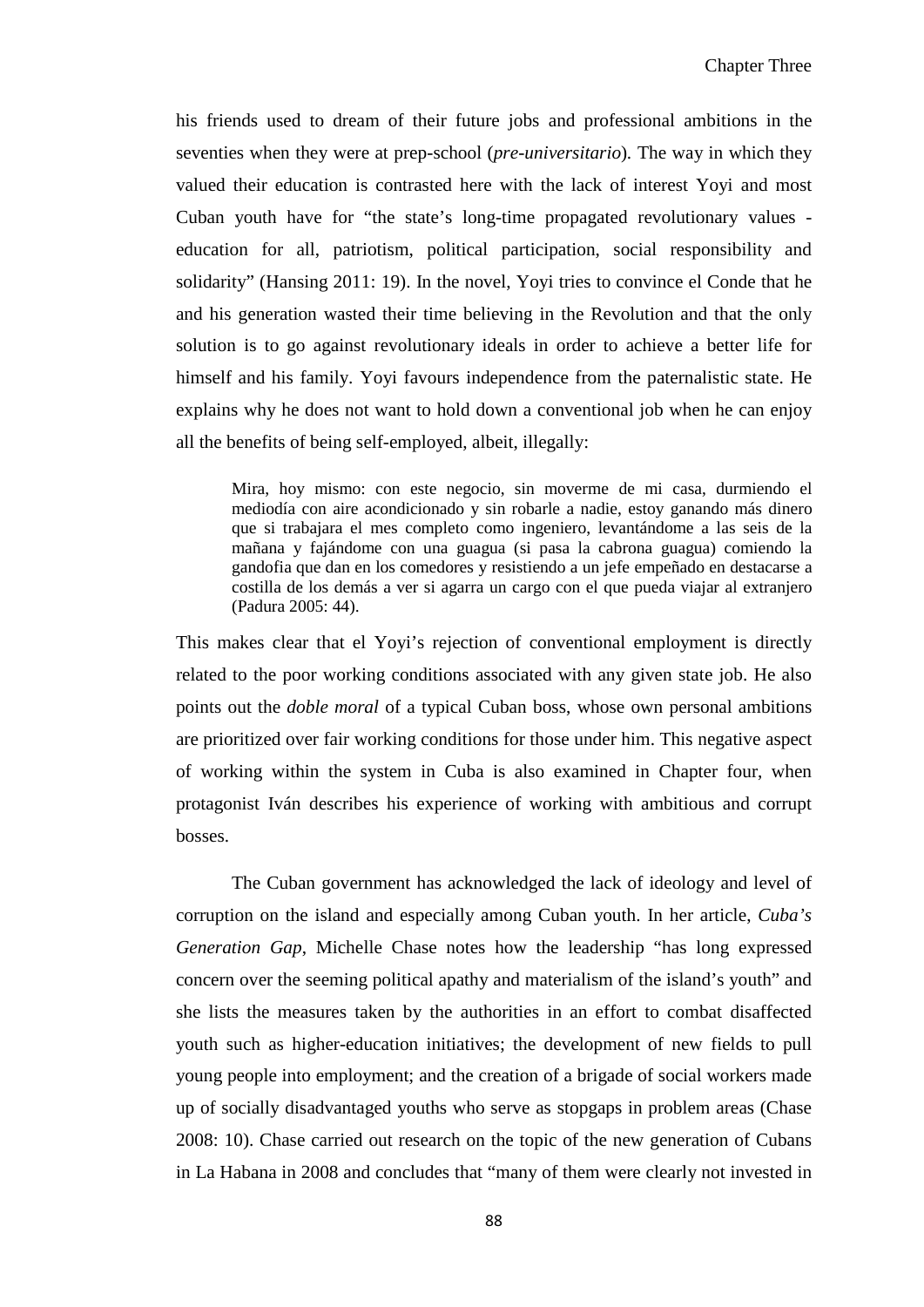the same way as their parents or grandparents. Most were disaffected with the revolution's historic leadership and anxious for better employment and consumption" (Chase 2008: 10). Chase discovered that the main reasons for the lack of revolutionary solidarity of the younger Cuban generation is due to "cynicism over Cuba's heavy dependency on the Soviet Union and the effect of its collapse; the painful legacy of the Angolan conflict, private memories of which bear no resemblance to official discourse; and the crucial importance of south Florida and, to a lesser extent, Spain, as sites of emigration in the 1990s". Chase affirms that "this is above all a generation shaped by the catastrophic Special Period" (Chase 2008: 11). While Chase's article focuses mainly on the ideological apathy of Cuban youth, she fails to note the important role the *doble moral* and the implementation of dual currency leading to a two-tiered economy has had on the disaffection of the younger Cuban generation. José Azel, in his book *Mañana in Cuba*, refers to a survey carried out on the Cuban population by the NGO Freedom House in 2008. He notes how the findings of the survey highlight that Cubans are more concerned about economic worries than political freedom. The survey found that "Cuban youth are the most disillusioned segment of the population, they are also apathetic to political issues and do not see themselves as capable of organizing a movement for change" (Azel 2010: 6). Azel also finds significant that all but one of the thirty respondents under the age of thirty expressed a desire to leave the country (Azel 2010: 6).

Cuban academic, María Isabel Dominguez, has carried out research on generations of Cubans over the past five decades. In her article "Generaciones y mentalidades: ¿Existe una conciencia generacional entre los jovenes cubanos?", she discusses the differences between past generations and the Cuban youth of today. She commences her analysis with the generation of the 1950s, those who came of age during the triumph of the Revolution. Domínguez notes the high proportion of youth involved in the revolutionary organizations and how this generation "imprimió cambios significativos en las prácticas políticas, la convocatoria a la participación popular, la concepción sobre la toma del poder y la creatividad, energía y optimismo que caracterizó la etapa" (Domínguez 2000: 5). This description of an energetic, politically active and revolutionary youth contrasts directly with the present day Cuban youth, as described in *La neblina del ayer*, and in the research carried out by the aforementioned academics. Domínguez writes that the following generation was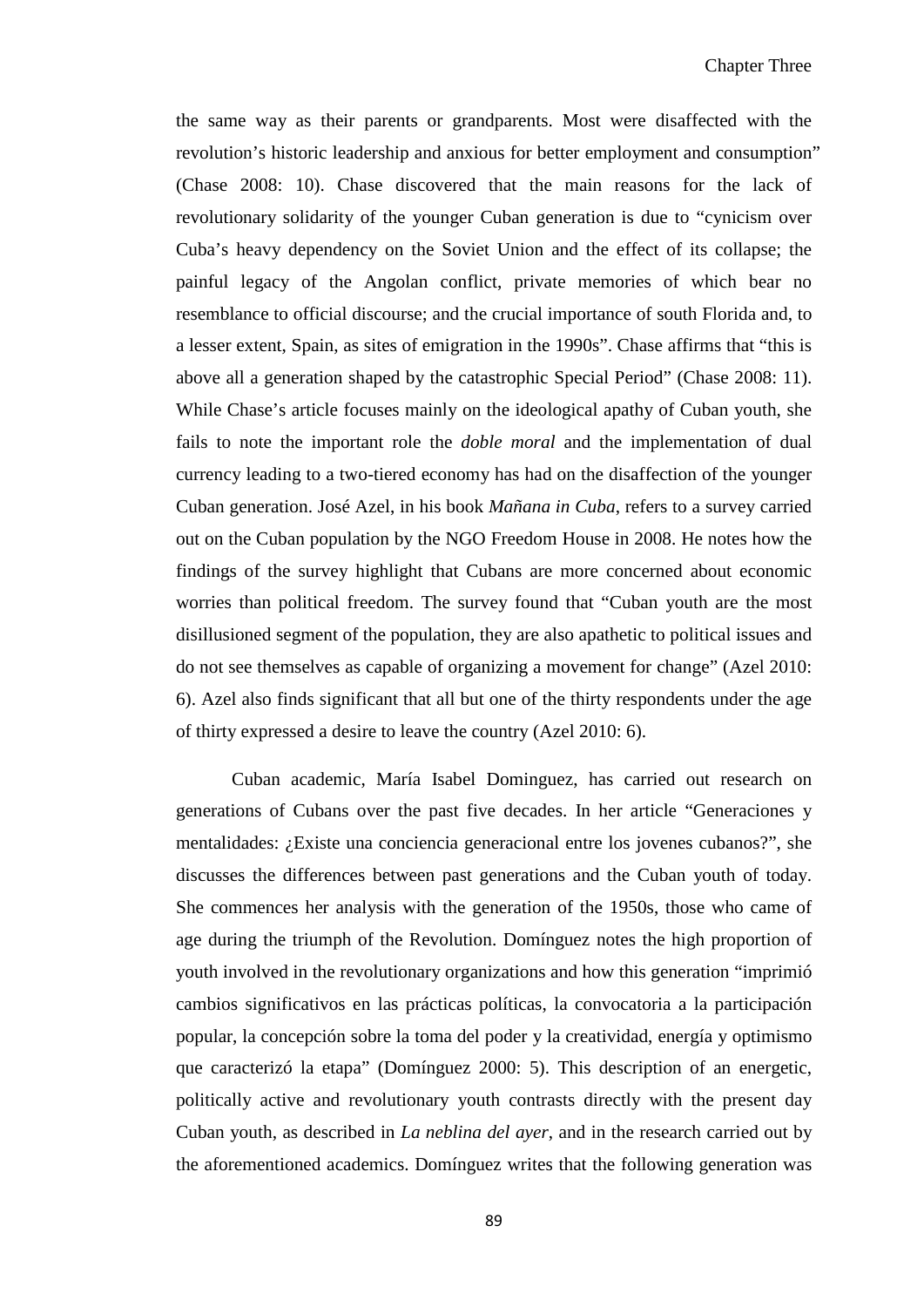characterised by "una activa participación en la definición del cambio social", which the author notes was a typical characteristic of the generation of the 1960s internationally. In the Cuban context, the elimination of the upper classes allowed for "una mayor igualdad entre los jóvenes" (Domínguez 2000: 6).

The following generation examined by Domínguez is that of el Conde, the generation of the seventies. El Conde often remembers with nostalgia his highschool days, which took place during this period. Domínguez considers this to be the last generation to be "socializada masivamente en la actividad social" (Domínguez 2000: 7). El Conde's generation is also characterized by the growth of the Cuban economy due to Cuba becoming a member of the socialist bloc's trading network, the Council for Mutual Economic Assistance (CMEA or COMECON) after the failed Zafra of 1970. Domínguez lists some of the results of this aliance such as "la concentración urbana, los altos niveles de escolaridad y calificación, movilidad social ascendente a partir de la combinación- educación superior- empleo urbano calificado- mayor nivel de vida, y elevadas expectativas" (Domínguez 2000: 7). El Conde grew up in a period of positive economic change, where he and his friends had the opportunity to receive higher education followed by a promising career, although they lamented not having the freedom to choose for themselves what career they should undertake. They worked towards and looked forward to their futures. Again el Conde's generation contrasts directly with Yoyi's, given the lack of interest the latter generation have in higher education, due mainly to the absence of economic compensation for holding a university degree. According to Domínguez, the generation of the eighties were not as fortunate as the previous one. A slowdown in the Cuban economy, coupled with the high percentage of highly educated youths led to the "efecto de tapón", where the older generations occupied the positions to which the younger generation aspired, yet the low recirculation of the work force hindered job opportunities for the young (Domínguez 2000: 8). This discontent among the eighties generation of Cuban youth reached unexpected levels in the nineties, given the drastic effects of the fall of communism in Europe, which saw an end to the COMECON in 1990 and the total collapse of the Soviet Union in 1991. Domínguez highlights that, despite the fact that all of Cuban society was affected by the economic crisis, it had a more profound impact on the youth that came of age in the nineties (Domínguez 2000: 11) which she describes as a generation "signada por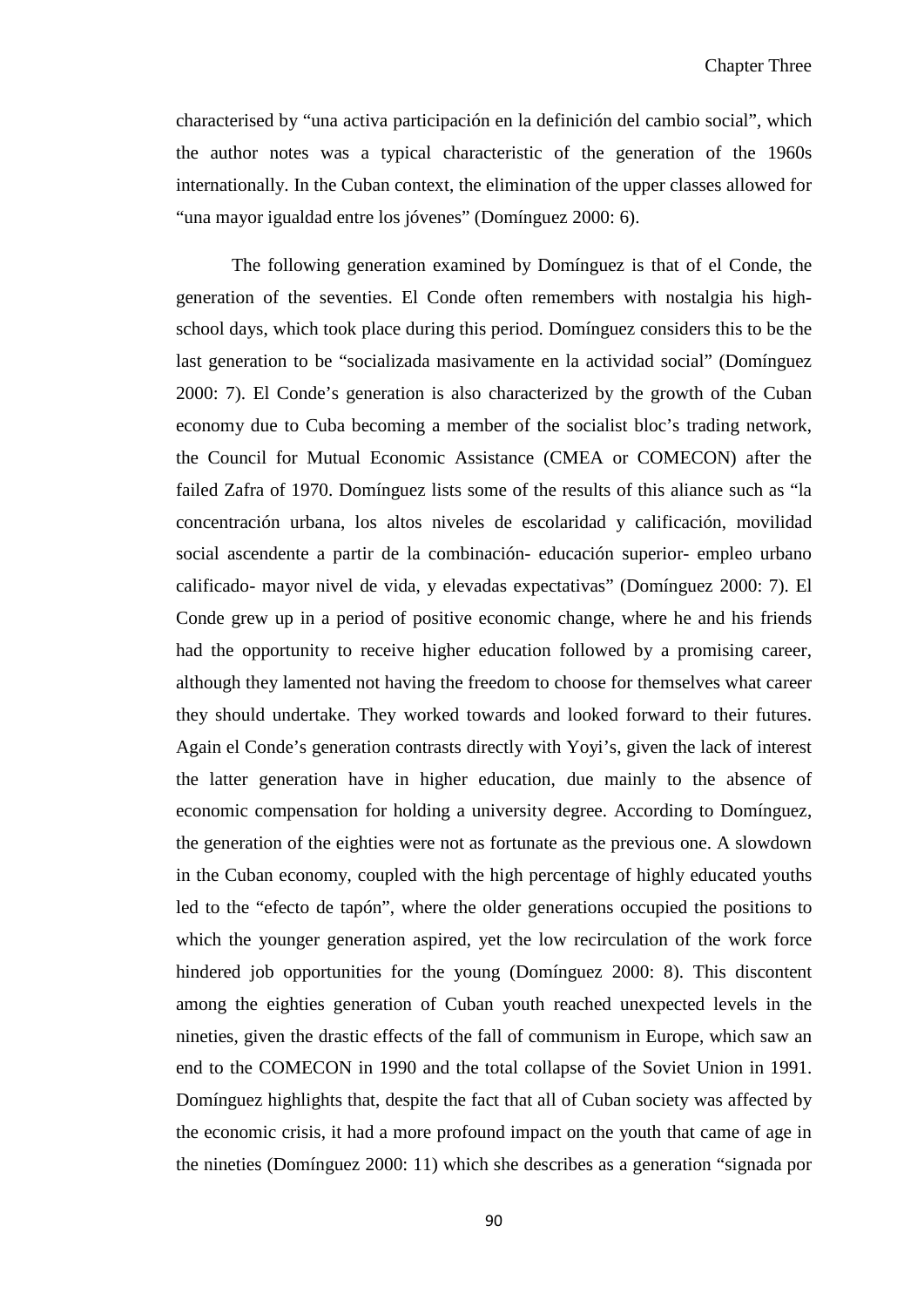el escepticismo juvenil, la distancia hacia las instituciones y el predominio de la pasividad y la apatía política" (Domínguez 2000: 14). Domínguez considers the main obstacles for the youth in this decade to be "una reducción de las oportunidades de inserción educativas y ocupacionales y la débil capacidad de la inserción formal para satisfacer las necesidades de consumo y las expectativas de nivel de vida que aportan" (Domínguez 2000: 12). She indicates that this generation's need to look for work in order to satisfy individual aspirations led them to "vías alternativas, violatorias de normas morales y juríricas" (Domínguez 2000: 12). While Domínguez subtly suggests the increase in criminality among those who came of age in the nineties, she does not attribute the causes of this increase to anything other than the lack of job opportunities available during the crisis. She fails to make any mention of the twotiered economy brought about by the introduction of the dual currency which other academics such as Hansing, Barbassa and Rosenberg Weinreb consider one of the principal reasons which led the young to "vías alternativas, violatorias de normas morales y juríricas" or in other words, a life of criminality, in the eyes of the Revolution.

#### **3.2. Drugs and Mafias in La Habana: The Past Echoes in the Present**

The novels of Padura Fuentes serve to reflect the reality of Cuba, at odds with that of official discourse. In *La neblina del ayer*, Padura focuses on one such area of criminality, which is drug use and drug trafficing. That which the novel presents as a reality in contemporary Cuba, is something denied by government leaders. In a speech given at the Community of Latin American and Caribbean States (CELAC) summit in Chile in January 2013, Raúl Castro affirmed that there were no drugs in Cuba: "… quiero aclarar que en Cuba no hay droga… Solo un poquito de marihuana que se cultiva en una maceta en cualquier balcón de cualquier ciudad de Cuba. Pero droga no hay ni habrá" (Castro 2013). [29](#page-80-1) However, in Padura's La Habana, not only do drugs exist but there is also the suggestion of the existence of drugmafias controlling the trafficking of drugs behind the scenes. During his investigation of Dionisio's murder, el Conde contacts Juan el Africano, an exinformer of his from when he was a police detective. El Africano lives in a part of

 $\overline{\phantom{0}}$ 

<span id="page-96-0"></span><sup>&</sup>lt;sup>29</sup> Quote taken from Havana Times 29/01/2013 [http://www.havanatimes.org/sp/?p=78908,](http://www.havanatimes.org/sp/?p=78908) see also Café Fuerte [http://cafefuerte.com/cuba/noticias-de-cuba/politica/2532-Raúl-castro-en-cuba-no-hay](http://cafefuerte.com/cuba/noticias-de-cuba/politica/2532-raul-castro-en-cuba-no-hay-droga-solo-un-poquito-de-marihuana)[droga-solo-un-poquito-de-marihuana](http://cafefuerte.com/cuba/noticias-de-cuba/politica/2532-raul-castro-en-cuba-no-hay-droga-solo-un-poquito-de-marihuana)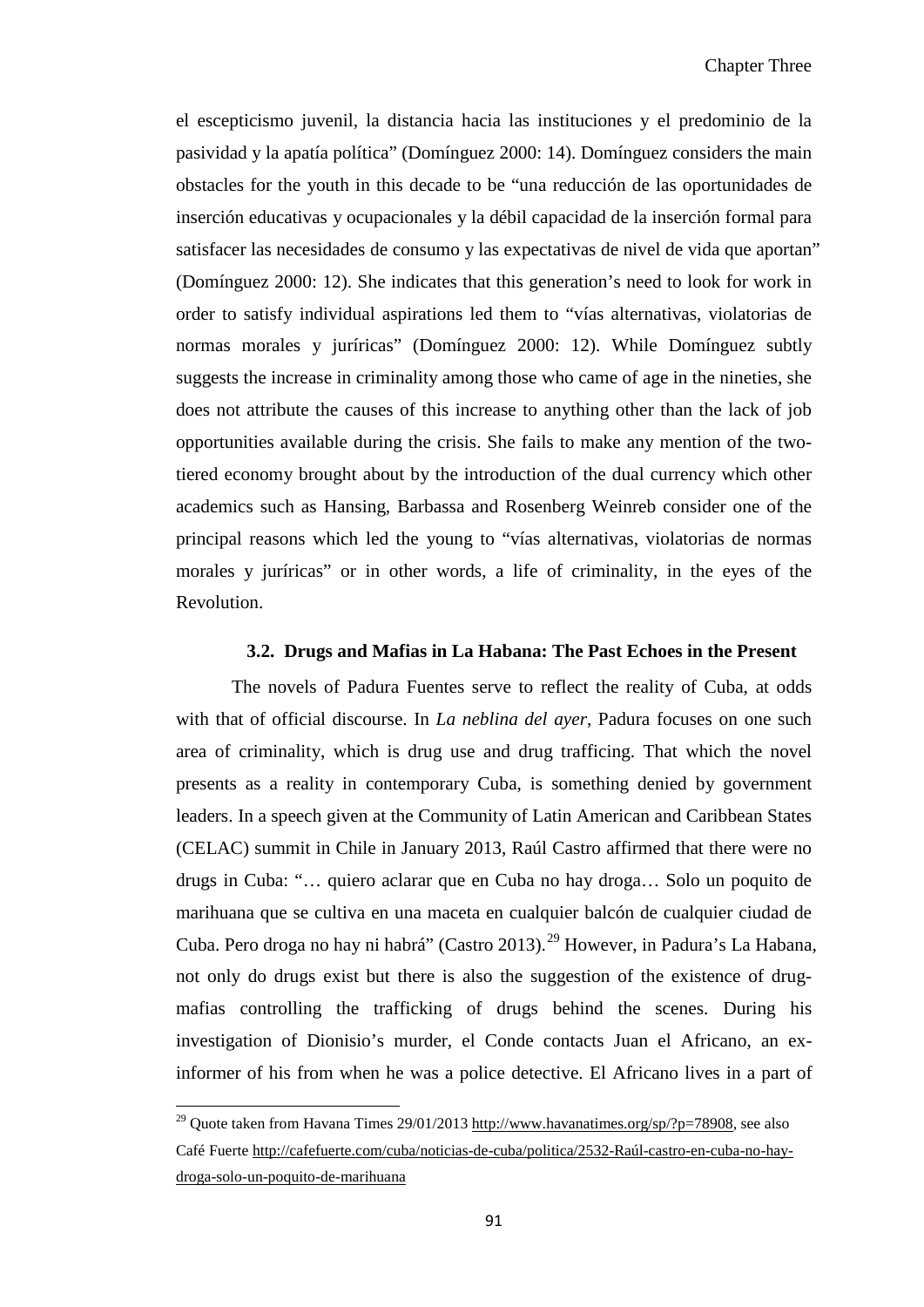the city which has always been notoriously dangerous and where el Conde believes a friend of Violeta del Rio, Elsa Contreras, now lives. This depressed area is made up of two barrios, Atarés and Jesús María. El Conde hopes to receive information from Violeta's old friend regarding the mystery of her death, which el Conde links to the death of Dionisio Ferrer. On this occasion he needs el Africano's help to locate her, due to the criminal and underground nature of the neighbourhood, el Conde knows that only a local will be given information on the whereabouts of any member of the community. Padura offers the reader an insight into the Dantesque Habana rarely explored by outsiders, one which seems not to have experienced any positive outcome from the Revolution. Prior to his journey to what el Conde describes as the inner circles of the Inferno, he had visited China Town with Yoyi. Shocked by how this part of the city had deteriorated since el Conde had left the police force fourteen years beforehand, Yoyi then warned him that "los dominios del Barrio Chino eran apenas los primeros círculos del infierno citadino" (Padura 2005: 228). The following description of this infernal area of the city of La Habana depicts the reality of post Special Period poverty and highlights the fact that ghettos do exist in socialist Cuba and that equality for all Cubans is more myth than truth.

Respirando una atmósfera de peligro latente, avanzó por un laberinto de calles intransitables, como de ciudad posbélica, plagada de furnias y escombros; de edificios en equilibrio precario, heridos por grietas insalvables, apoyados en muletas de madera y carcomidas por el sol y la lluvia; de latones desbordados de desperdicios, como montañas infectas, donde dos hombres, todavía jóvenes, hurgaban en busca de cualquier milagro reciclable; de jaurías de perros deambulantes, invadidos de sarna y sin capacidad estomacal para cagar en la calle; de bulliciosos vendedores de aguacates, escobas, palitos de tendedera, pilas de linternas, inodoros de uso y leña para cocinar; y de aquellas mujeres endurecidas, afiladas como cuchillos, todas ataviadas con las bermudas de licra cada vez más ajustadas, ideales para resaltar las proporciones de sus glúteos y el calibre de un sexo exhibido orgullosamente. Una sensación de estar atravesando los límites del caos le advirtió de la presencia de un mundo al borde de un Apocalipsis difícilmente reversible (Padura 2005: 228-9).

Here, Padura describes a city reminiscent of one which has been the scene of a war battle. In the documentary *Habana: Arte nuevo de hacer ruinas*, Cuban dissident and writer Antonio José Ponte also compares the physical state of the city in ruins to a post war city which has been recently bombed. Ponte believes that the Cuban authorities have purposely left the city in ruins to remind the population that the country is at war with imperialism and that at any time a war can begin again. Ponte argues that the city in ruins also serves to keep the morale of the inhabitants of La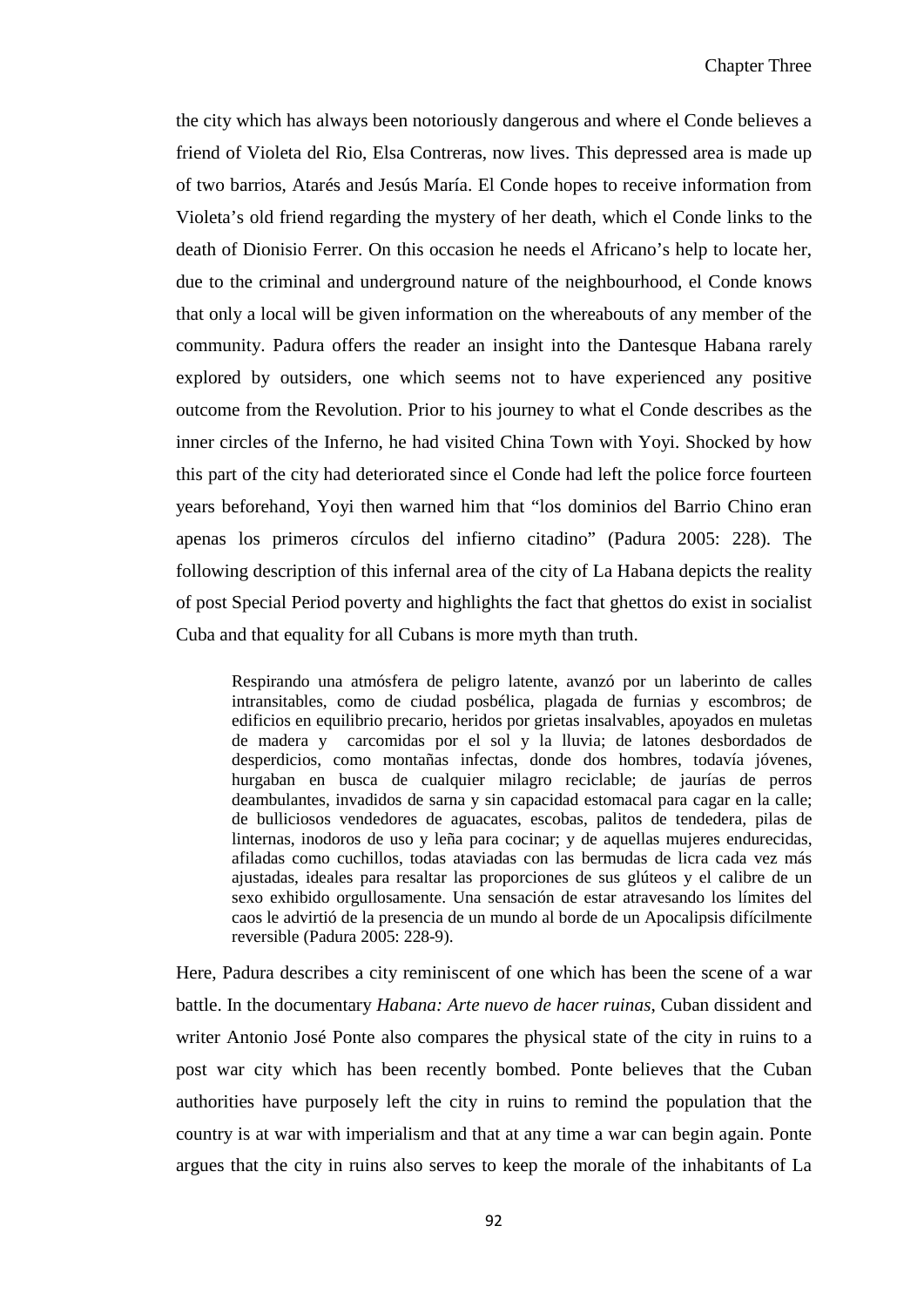Habana low so that they will not be inclined to fight for the freedom of their city.<sup>[30](#page-96-0)</sup> Padura's apocalyptic description of this area of the city serves to highlight a disenchanted and decaying city; one which offers no positive outcome and where the mistakes made by the Revolution are most explicitly in evidence.

El Conde is guided further through the lower rings of the Inferno by his equivalent to Dante's Virgil, el Africano. The ex-detective is taken to another area some streets away where he and the readers are introduced to another contemporary problem that attracts no official comment – homelessness. El Conde discovers some of the city's homeless residing in the ruins of an old building, and el Africano explains that most of the homeless are from the east of the island and work in the city as bicycle-taxi drivers. Although el Conde is native to the city of La Habana, he was not aware of the level of poverty experienced by so many, and finds this revelation hard to believe. Social realities such as homelessness are not topics discussed on the state media, where only matters of interest to the Revolution are broadcast.

Ahí viven los que no tienen casa. La mayoría son orientales recién llegados. Casi todos se dedican a manejar bicitaxis. Duermen encima de la bicicleta, cagan en cartuchos que después tiran a la basura, y se bañan cuando pueden – explicó el Africano.

¿Y los dejan vivir ahí? – el Conde, ingenuo, trató de poner lógica al asunto.

A cada rato les tumban los techos y los botan, pero a la semana vuelven. Ellos u otros… El problema es no morirse de hambre… (Padura 2005: 236).

In order to gain the confidence of the locals, el Conde and el Africano go for drinks in the neighbourhood's illegal bar, while el Conde takes on the persona of an exconvict who had been incarcerated for stealing and killing cows (a serious offence in Cuba given the scarcity of livestock). In exchange for his story, el Conde learns where to buy drugs in the *barrio* and gets advice on the local prostitutes. "Con la quinta cerveza tenía una idea bastante ajustada de en qué lugares del barrio y a qué horas se podía conseguir marihuana o pastillas, y sabía que incluso era posible comprar crack y coca, y hasta conocía las tarifas de las putas locales" (Padura 2005: 235). El Africano later confesses to el Conde that he was paid up front for a job he failed to carry out and now owes five thousand pesos to "unos blancos que están bien

<span id="page-98-0"></span>ı

<sup>30</sup> See also Ida Danciu and Antonio José Ponte "De Berlín a Madrid, hablando de una necrópolis cubana: entrevista a Antonio José Ponte" for more on Ponte's views on La Habana.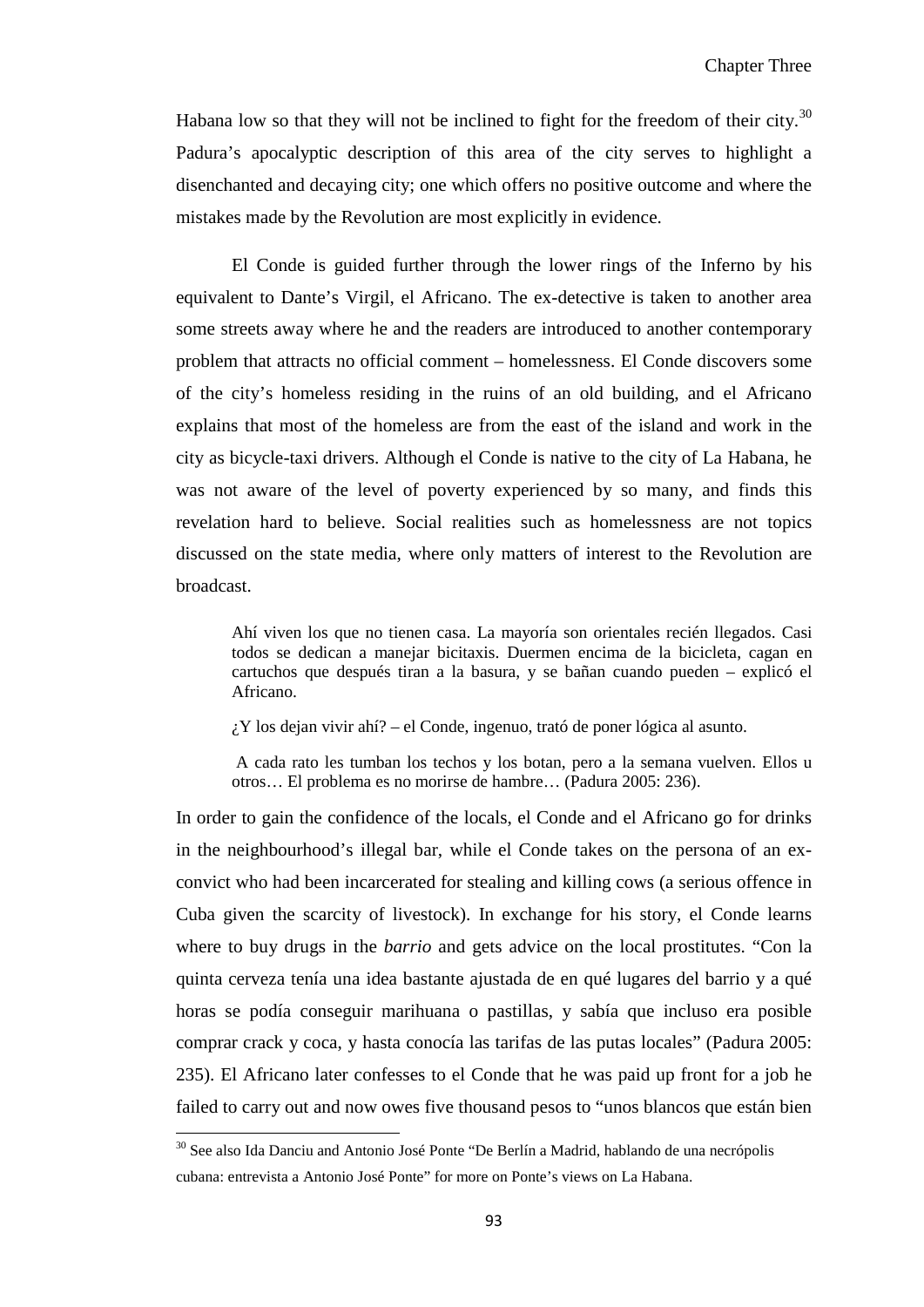pero bien parados y nada más hacen negocios gordos" (Padura 2005: 241). Although el Africano does not want to give el Conde too many details on his criminal activities, despite the fact that the latter is no longer a policeman, it is understood that the job was in relation to a drug trade controlled by a powerful mafia of white men who are not from the area.

Padura makes the topic of the increase in drug use on the island since the Special Period a central concern in *La neblina del ayer*. Like the issue of homelessness, el Conde was unaware of the magnitude of drug consumption in his city claiming: "Los periódicos no hablan de esas cosas" (Padura 2005: 113). Raúl Castro's announcement in January 2013 is a prime example of the regime's denial of the drug problem in Cuba. Despite the government's censorship and control of the media, bloggers, such as Yoani Sánchez $31$  and other Cuban journalists who publish in foreign papers, have written articles on the high presence of drugs in La Habana. Unfortunately, only a restricted numbers of Cubans, depending mainly on their professions, have free access to the internet. Otherwise, the majority of Cubans must pay six pesos convertibles for half an hour of very slow internet access in an internet café, a fee which is completely disproportionate to the average monthly wage of fifteen pesos convertibles. Due to the elevated cost of internet usage in Cuba, online journalists are not widely read on the island. Given the economic restrictions on most Cubans, expensive drugs such as cocaine, while available, are mainly sold to tourists or wealthy Cubans. This nevertheless does not translate to Cuba being a drug free country. In all aspects of day-to-day living, Cubans have learned to make the most of what is available to them and have become very inventive in their manner of compensating for the "real" thing which they refer to as "resolver" or "inventar". In the work of Padura, examples of this include the substitution of minced-banana skin for minced-meat during the Special Period, to the adaptation of cars to allow them to run on cheap oils, as well as proper petrol. $32$  Similarly, drug consumption still takes place on the island in the absence of "real" drugs. Yoani Sánchez in her article "¿En Cuba no hay droga?", written in response to Raúl Castro's speech in the CELAC

 $\overline{\phantom{0}}$ 

<span id="page-99-1"></span><sup>&</sup>lt;sup>31</sup> Yoani Sánchez is based in Cuba where she writes her now internationally acclaimed blog

*Generation Y*. She claims to be constantly under surveillance by the Cuban secret services on account of her open criticism of the Castro regime. See<http://lageneraciony.com/>

<span id="page-99-0"></span><sup>32</sup> From *Malabana*.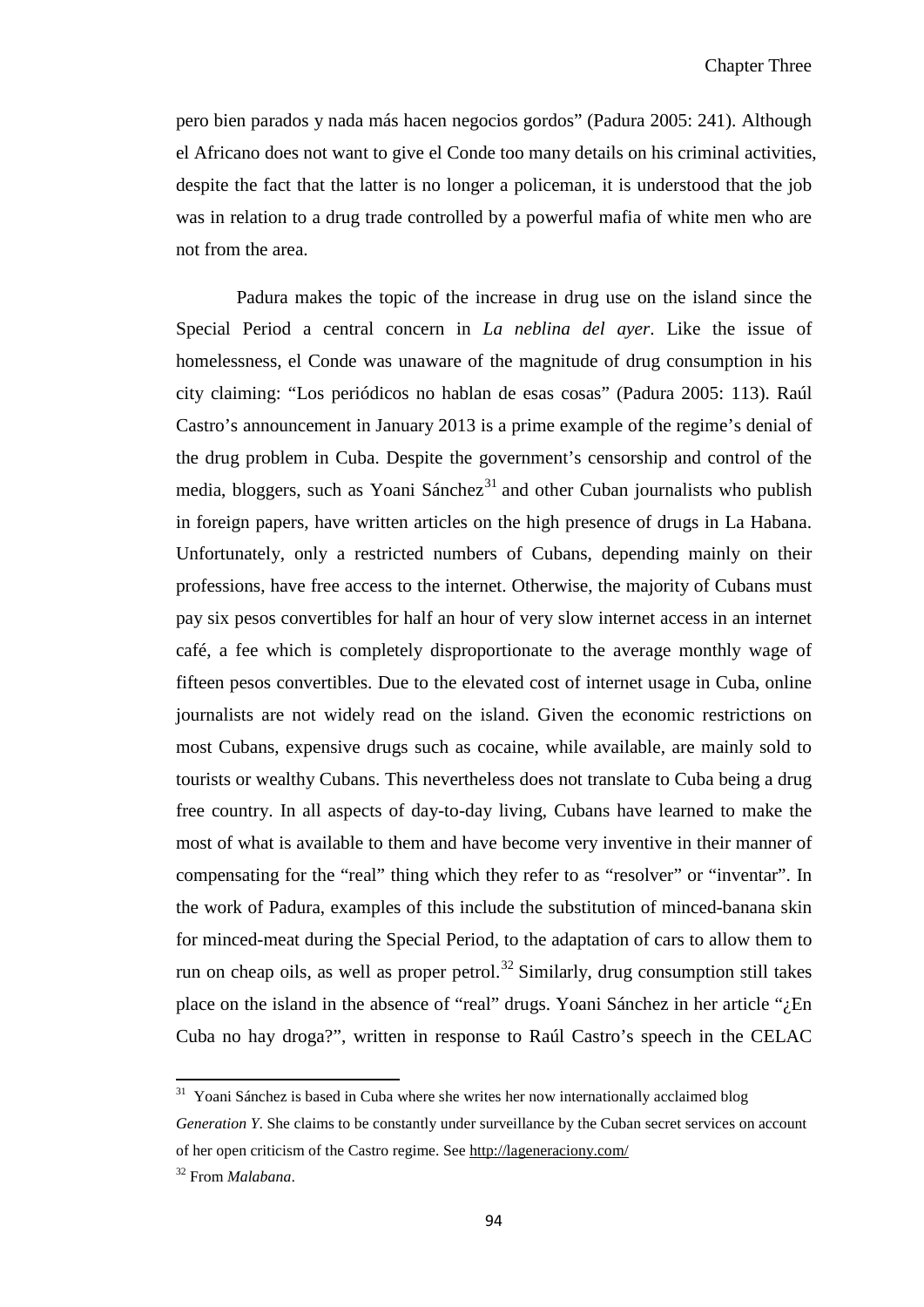summit in Chile, tells a personal anecdote to convey how inventive young Cubans can be in order to get high. In her story, Sánchez explains that as a secondary boarding school student, she was prescribed eye drops to cure a cornea infection, yet, despite using the drops daily, her infection was not healing. She then discovered that her locker was being raided by other students who were stealing her eye drops and replacing them with water. The active ingredient in the drops, homatropine, was being consumed by these students as a means of getting high. Other non-standard drugs taken at the time were "campana" flower infusions, known as the poor man's drug. Later "polvos para inhalar" and "hierba" were introduced to the school. Friends of Sánchez, who took these drugs, claimed "con dosis regulares ya no se siente ni el ardor del hambre en el estómago" (Sánchez 2013). Sánchez attributed the desire to evade reality and the lack of ethical values from teachers to the amount of drug abuse at her school. At the start of the new millenium, according to Sánchez, "aumentaron las ofertas en el mercado de la evasión: melca, marihuana, coca - esta última actualmente a uno cincuenta pesos convertibles el gramo - pastillas EPO; Parkisonil rosado y verde, piedra, Popper y todo tipo de psicotrópicos". She concludes that drug takers come from all social sectors in Cuba, but that what unites them is their desire to escape: "dejar atrás la asfixia cotidiana" (Sánchez 2013).

Other independent journalists, based in La Habana, have published recent articles on the drug scene there in online newspapers such as *Diario de Cuba* or *Café Fuerte*. Iván García published an article entitled "La Habana, entre drogas y reguetón" five months before Raúl Castro's CELAC speech. In this article, García links the world of reguetón, a fusion of rap with Cuban beats, which originated in the peripheral *barrio* of Alamar at the start of the new millennium, to drug consumption. Reguetón has become the most popular music listened to in La Habana and can typically be heard booming from private houses, cars and public places. Many Cuban reguetón groups have become famous internationally and take their music on international tours. From the sale of CDs and concert tickets, with prices ranging from five to twenty pesos convertibles, reguetón musicians have become a new elite in Cuba and, according to García, are the best customers for drug dealers selling upmarket drugs such as cocaine. Reguetón is the music of the new generation of Cubans and, according to the article, drug taking is typical at reguetón concerts. Parkisonil and other "legal" drugs sold at pharmacies are most common among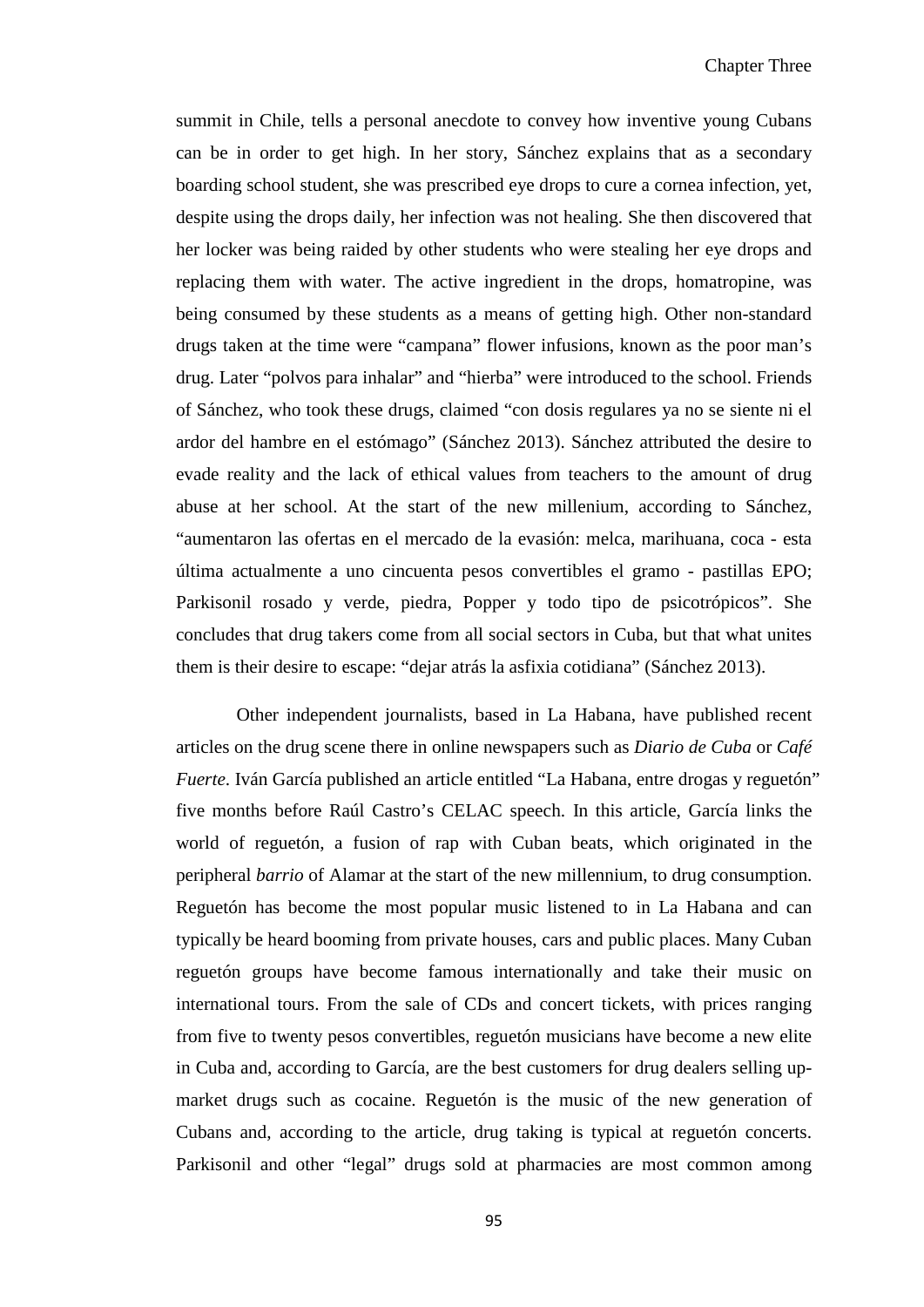Cubans who do not have much access to hard currency. García prices Parkisonil at twenty-five Cuban pesos, which is equivalent to one peso convertible, and claims that "no es raro que un adolescente habanero de quince años alguna vez haya probado sicotrópicos o fumado un porro de marihuana criolla, la más barata" (García 2012). We find elements of the behaviour described by García echoed in *La neblina del ayer*, when el Conde asks Yoyi on one occasion if he has ever tried drugs. Yoyi admits to taking "alguna pastilla con ron, algún cigarrito de marihuana en una fiesta" (Padura 2005: 113). When el Conde tells him that he has never tried any drugs in his life, Yoyi's response is to call el Conde and his generation "marcianos" (Padura 2005: 113). Through Yoyi, Padura shows the reality of everyday life for part of the younger generation. Yoyi speaks of taking psychoactive drugs along with rum as if it were a perfectly normal activity for a young person like him. In fact, he considers el Conde's generation unnatural for not having done the same. It is plausible that el Conde's generation grew up in a more positive Cuba and did not feel the same need to evade reality as the present generation does. However, it could also be argued that there was tighter control over the population before the Special Period. García, like Sánchez, also concludes that taking drugs is young Cubans' "manera de escapar" from daily problems. Manuel Guerra Pérez is another independent journalist residing in La Habana who has had his report on Cuba's drug problem published in an online foreign paper, in response to Raúl Castro's claims that Cuba was a drug free zone.<sup>[33](#page-99-1)</sup> Guerra Pérez concludes his article by asking Raúl Castro where the drugs are coming from, which are "manteniendo a nuestros jóvenes en un círculo vicioso sin salida", if the drug traffickers had been eradicated as Raúl Castro had maintained in the Asamblea Nacional del Poder Popular in December 2012 (Guerra Pérez 2013).

In Mark Galeotti's article, "Forward to the Past: Organized Crime and Cuba's History, Present and Future", the author also identifies an increase in drug consumption in Cuba since the Special Period, despite the authorities' efforts to stamp out drug trafficking. These measures included extending the death penalty to cover drug trafficking in 1999. Nevertheless, the threat of execution was not enough

 $\overline{\phantom{0}}$ 

<span id="page-101-0"></span><sup>&</sup>lt;sup>33</sup> Guerra Pérez lists the most common drugs consumed in La Habana as marihuana, cocaine and crack. He points out that crack is most frequently taken in Central and Old Habana where prostitution is more prevalent and that it is most commonly taken in peripheral areas of the city "amenezadas por el auge de la delicuencia juvenil".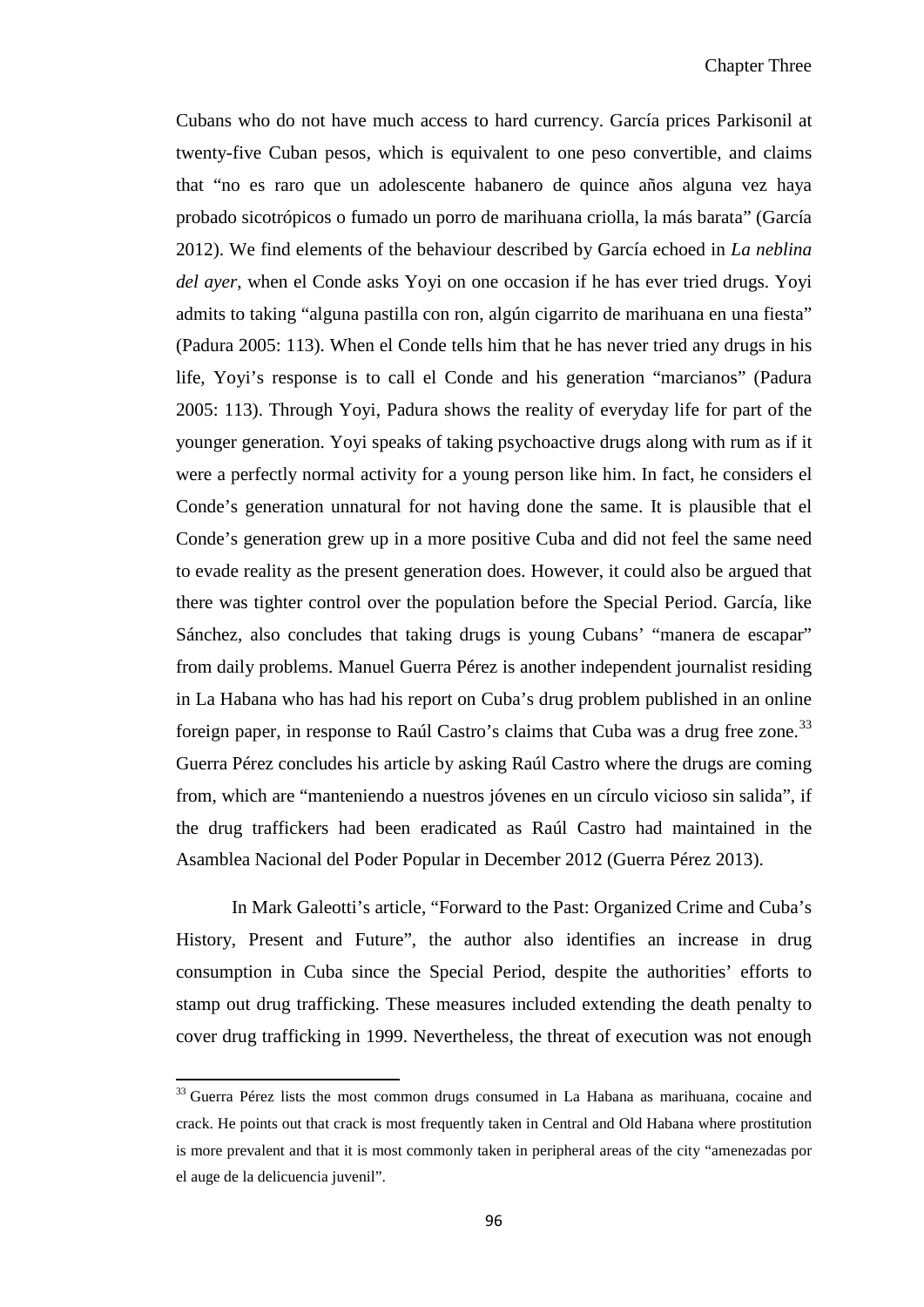to deter drug traffickers and in 2003 further measures had to be implemented. These included Operation Hatchet III, an interdiction programme, and Operation Popular Shield, an investigative programme "drawing on the resources of the DNA (Dirección Nacional Anti-Droga), police, military, TGF (Tropas Guarda Fronteras), and customs" (Galeotti 2006: 50). While these programmes led to the seizure of several tons of narcotics and numerous arrests, according to Galeotti "the overwhelming majority of these were low-level users and dealers, primarily petty black-market dealers who offer tourists everything from cigars to drugs" (Galeotti 2006: 51). Galeotti therefore assumes that there are organized crime groups in operation in Cuba and that the domestic market for drugs "is growing steadily" (Galeotti 2006: 51). Galeotti attributes this increase in the demand for drugs to the "disenchantment among young Cubans, a generation born since 1959, for whom leftist ideals have diminishing appeal" (Galeotti 2006: 51). He also states that the informal and underground economy provoked by economic pressures since the Special Period have helped to foster a culture of illegality and have built up networks of mutual protection and assistance from which organized crime grows (Galeotti 2006: 51). Seven years after Galeotti's article was published, Cuban journalist Iván Garcia also refers to organized crime in La Habana involved in drug dealing and to the authorities' failure to dismantle "los incipientes *carteles* habaneros de tráfico de drogas" (García 2013). García also highlights in the same article, *Drogas en Cuba: Existen*, the existence of rehabilitation centres for drug addicts in La Habana, militating further against the claims of Raúl Castro's "no hay drogas en Cuba" statement.

As stated at the beginning of this Chapter*, La neblina del ayer* is not the only text in which Padura addresses the problems of the younger generation of Cubans. Indeed, the author had already addressed the issue of drug consumption among La Habana's youth in his short story "Mirando el sol", found in the collection *La puerta de Alcalá y otras cacerías* (2000). The story offers a grim description of the lives of a group of young males in the city of La Habana at the turn of the millennium. Their lives consist of alcohol and drug consumption, while they entertain themselves either going to dog fights, watching pornography or taking it in turns to have sex with their female friends. In keeping with the typical drug use described by García, the drugs they take are marijuana and whatever prescription drugs they can steal. One of the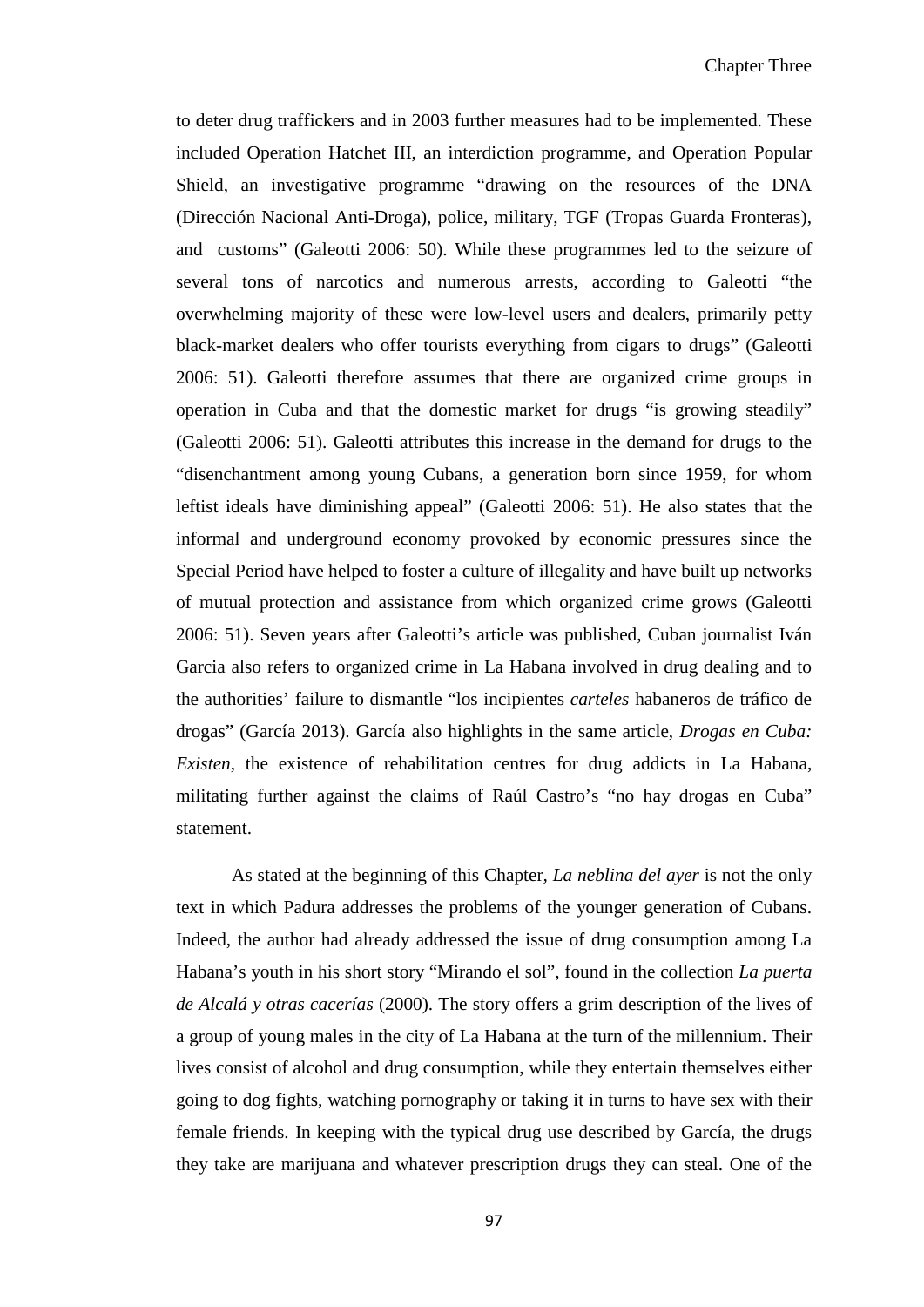protagonists, Richard el Cao, has easy access to prescription drugs, as his mother holds a managerial position in a hospital, giving him the opportunity to steal prescriptions from her. He later forges her signature on them in order to fill the prescriptions at a pharmacy. His friend Alexis obtains drugs by stealing pills from his grandmother, without considering the consequences of leaving his ailing grandmother without her medication. When asked what will happen if his grandmother should need her medicine, Alexis replies "que se muera" (Padura 2000: 139). Like Yoyi, the group also take Parkisonil along with rum, which the narrator describes as "un cohete cuando cae arriba del alcohol" (Padura 2000: 136). Apart from stealing from family members, they also target tourists. In the story, Richard el Cao and another member of the group, nicknamed Yovanoti, carry out an attack on a German tourist in order to steal his money. They laugh about the physical harm they cause to the tourist, on recounting the attack to the rest of the group and the anger they both felt on discovering that the German only had ten dollars in his wallet: "El Yovanoti me tuvo que aguantar, porque lo que me dieron ganas fue de darle dos patadas más. ¿Tú sabes lo que es venir de Alemania y andar con diez dólares arriba? Pero, bueno, con eso compramos estos dos litros" (Padura 2000: 142).

I discussed earlier the corruption of parents of this younger generation as a contributing factor to their lack of morals, as argued by Hansing. In this story, Padura offers an example of said corruption. Alexis acquires cash by selling bottles of cooking oil found in the boot of his father's car. There had been twenty bottles of this high quality cooking oil in the car, which strongly suggests that Alexis' father had somehow stolen the oil with the intention of selling it on. This is common practice in most work places in Cuba, but especially where food and drink are present. Workers appropriate ingredients in order to sell them later on the black market as a means of subsidising their low wages.<sup>[34](#page-101-0)</sup> The reader's suspicions about Alexis' father are not unfounded given that on the first page of the story an account

 $\overline{\phantom{0}}$ 

<span id="page-103-0"></span><sup>&</sup>lt;sup>34</sup> See Mónica Escudero's article "Why aren't your nails polished? The paradoxes of Women and Socialism in Cuba" (146) for more on private appropriation of state resources and *la doble moral.* See also Damian Fernández "The Greatest Challenge: Civic values in Post Transition Cuba" for more on the increase in criminality in Cuba and l*a doble moral.*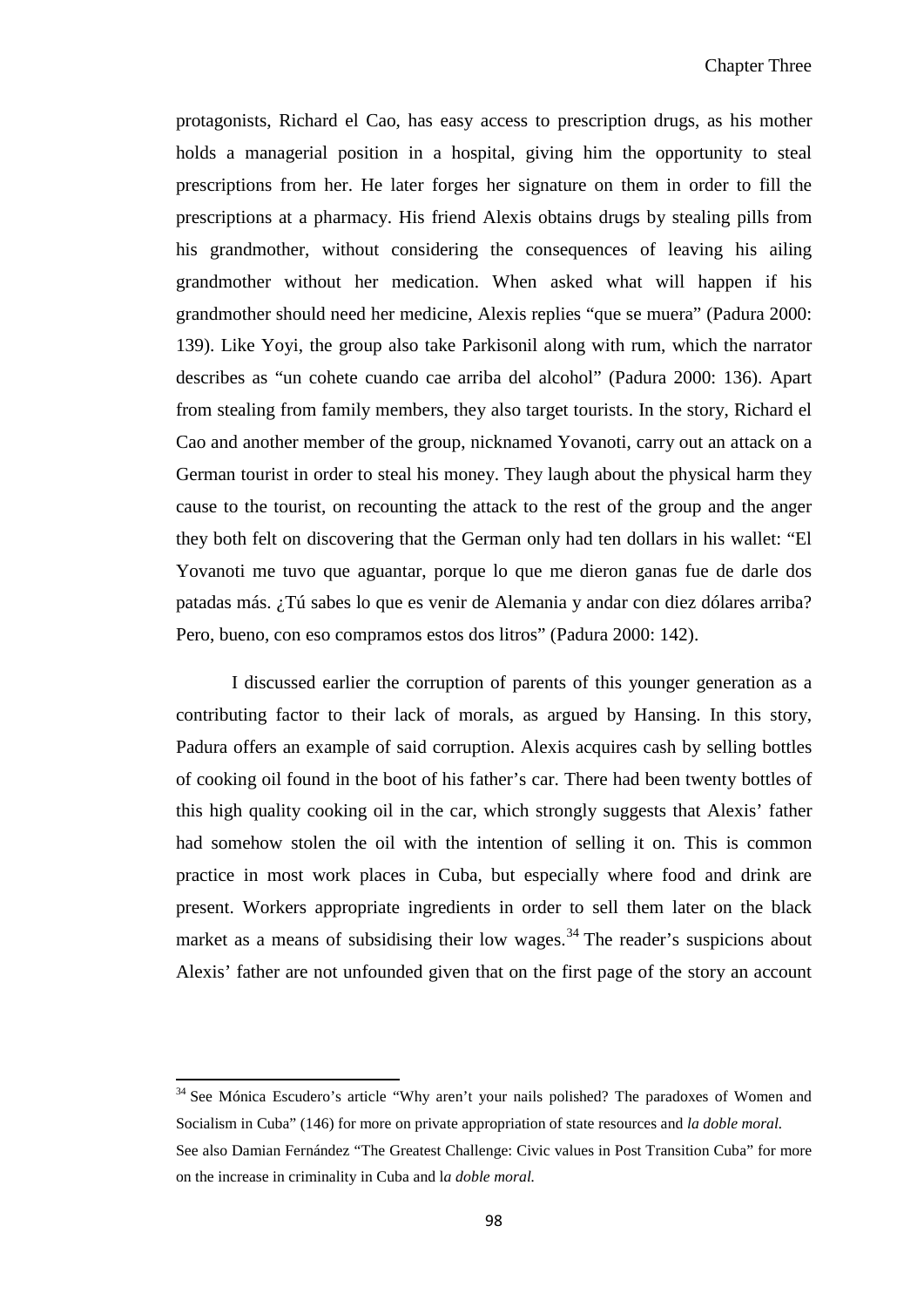is given of his father's dismissal from the Ministry where he works. [35](#page-103-0) It is not specified why he was dismissed, although it is implied that it was on the grounds of corruption. Nevertheless, his father is reinstated to his position and does not even lose his bonus of owning a car "porque él tiene buenos amigos" (Padura 2000: 133). That Alexis shows no sense of guilt for stealing from his own family is easier to understand when his father's corruption is taken into account. As suggested earlier by Hansing, Alexis has been brought up to consider stealing a natural activity. It is worth noting that Alexis and his group of friends are white Cubans and come from educated backgrounds. Alexis', and the narrator's father, work in a Ministry and Richard el Coa's mother holds a high ranking position in a hospital. Despite this, the group of friends show no interest in education or other professional ambitions and are lost in a corrupt and degenerate world of narcotics, alcohol, gambling, sex and violence. The author thereby makes clear that disaffection and criminality are widespread among Cuban youth and are not limited to the poorer and less privileged communities of La Habana.

Where in previous narratives Padura has presented the desire to leave Cuba as motivated by political disenchantment, here, although the topic of emigration is also central to the story, the main reason most of the group want to travel is for economic gain. There is no mention of political motives behind their desire to leave the island, something which coincides with the research carried out by Chase and Azel, and discussed above. However, not all of the characters in the story wish to leave Cuba. Nonetheless, this does not imply any commitment to the Revolution. For instance, although the narrator does not wish to leave Cuba, he states this is because he would have to work hard in the United States. His friend Richard el Cao agrees and adds that "con alcolifan (homemade alcohol) y pastillas él vive bien en donde quiera" (Padura 2000: 138). Differently to his friends, Yovanoti says he will change his lifestyle if he reaches the United States: "Él dice que si llega allá deja el alcohol y las pastillas y los pitos de mariguana y hasta el cigarro, para ganar mucho dinero" (Padura 2000: 139). Kakin wants to emigrate because he dreams of owning a car with five gears. Annia and her family pretended to be Jehovah's Witnesses in order to get a visa for the United States and Vanessa is working on finding a *yuma* (Cuban

ı

<span id="page-104-0"></span><sup>&</sup>lt;sup>35</sup> Padura does not specify at which Ministry Alex's father works. This non-specification of the Ministry could be read as a means to generalize corruption in all sectors of the Cuban government.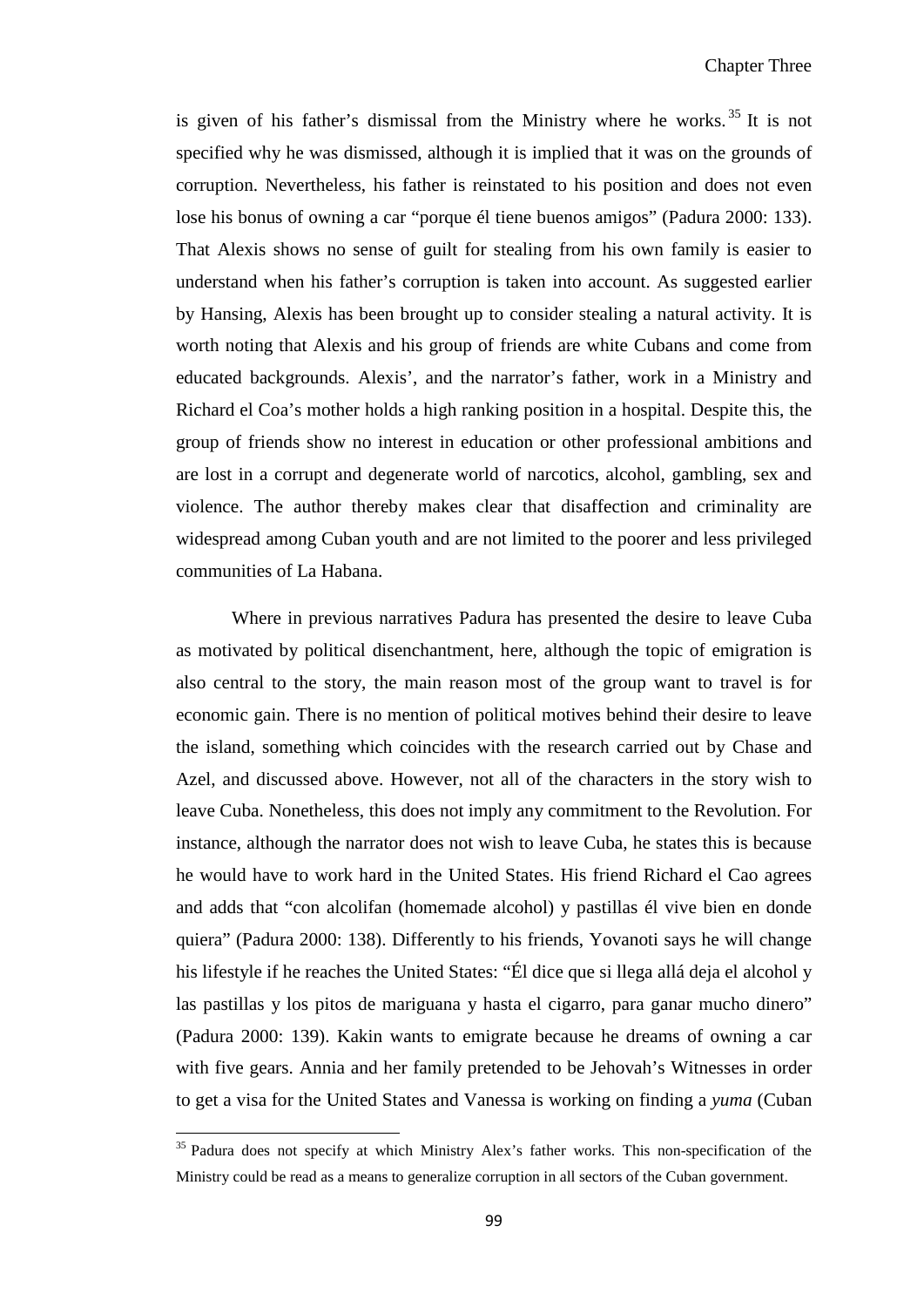slang for tourist) that will give her dollars and take her to live in Paris. The story ends tragically with the murder of two black youths at the hands of Alexis who commits the murders because they had refused to pay him the one hundred pesos bet he had won at an illegal dog fight. A policeman who arrived on the scene is also shot by the alcohol and drug crazed Alexis, leading the friends to attempt an escape from the island on a stolen speed-boat. Ironically, only the narrator and el Cao survive the escape and manage to reach the United States alive, despite their desire to remain in Cuba.

In *Malabana* (2001), a film written by Padura and directed by Guido Giansoldati, a vision of the underworld of La Habana, where drugs and violence are the order of the day, is also presented. The opening scenes include the murder of a tourist by two low ranking criminals who happen upon the tourist in a drunken state on their way home from the local bar. They steal his rucksack and find two bags of cocaine inside with a street value of two-hundred thousand dollars. The tourist had smuggled the drugs in through customs and had planned to sell them to an important drug dealer in La Habana. The light hearted and often comical film is centred on the aforementioned dealer's search for the cocaine. Padura includes a character nicknamed el Yuma (tourist) in the film, who, like Yoyi el Palomo, insists on mixing English words and phrases into his sentences. El Yuma is also a drug-dealer who plans on making a profit from the smuggled narcotics. Apart from his illegal activities, his evident love for North-American culture (el Yuma has a prominent USA tattoo on his arm) makes him a clear non-believer in the Revolution. The higher-ranking dealer is a more elderly white Cuban, who lives in a mansion in a nice area of the city. He clearly also practices *la doble moral,* discussed earlier, and does not want to be seen to associate with el Yuma. *Malabana*, while a work of fiction, serves as a reflection of Cuban reality and yet another example of corruption and the existence of drug-trafficking in the city, which again contradicts the official discourse of the Revolution.<sup>[36](#page-104-0)</sup>

ı

<sup>36</sup> In an interview with the author in 2009, Padura suggested I include *Malabana* in my research due to its realistic representation of modern day La Habana.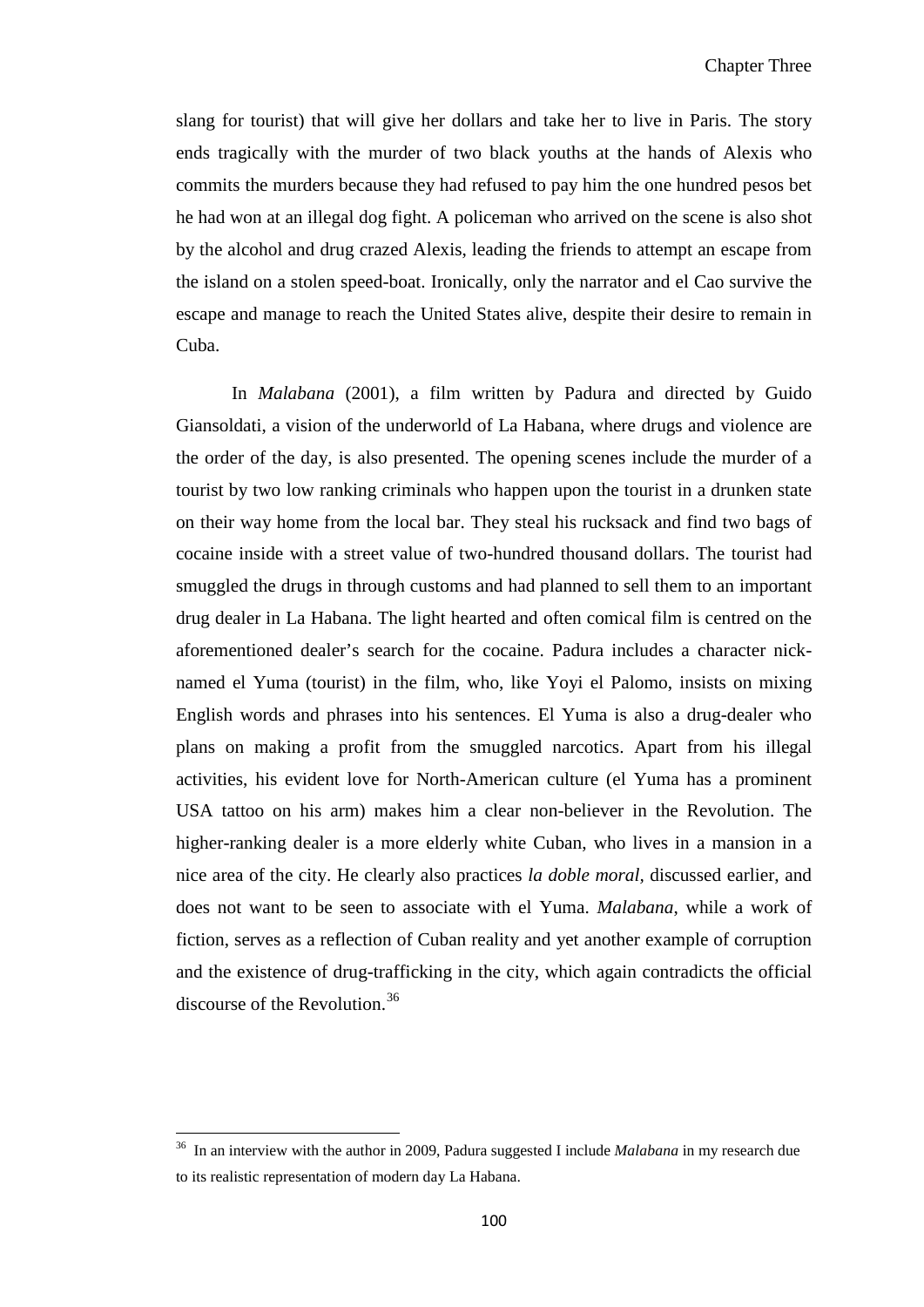### **3.3. Mapping Changes in La Habana: The Labyrinth Between the Imagined Pre-revolutionary City and its Post-Special Period Reality**

Mario Conde is obsessed with pre-revolutionary Cuba and in particular with the 1950s, the decade he was born. He holds no personal memories of this period, yet feels a form of nostalgia for a time long gone, perhaps an inherited nostalgia from the previous generation, who lived through this period and remember it as one of abundance. In the following quote, he tries to explain this obsession to Yoyi: "Las historias y los personajes de los años 50 son mi Bel Air. Es como una fascinación por vivir esa época tan extraña con los recuerdos de otras gentes" (Padura 2005: 89). He imagines La Habana in the fifties as a magical place of music and lights. The title of the novel, *La neblina del ayer*, is taken from the words of a bolero written by Argentine brothers Virgilio and Homero Esposito in 1946 called *Vete de mí*. The song has been interpreted by many artists, but one of the most popular versions was made famous by Cuban artist Bola de Nieve in the 1950s. The mist of yesterday is an appropriate title for a novel that links Cuba's prerevolutionary past to its post-Special Period present. El Conde's fascination with the period leads to his obsession with Violeta del Río. El Conde first learns of Violeta through a cut out from a newspaper, dated 1960, found inside a book he bought from the Ferrer's library, announcing the singer's early retirement from music. El Conde is taken by her beauty and his sixth sense convinces him that he needs to learn more about her. This need to discover Violeta's story is deepened when Dionisio is found dead in his library from a knife wound to the neck and el Conde and Yoyi are considered prime suspects for his murder. El Conde believes that Violeta is connected in some way to Dionisio's murder and that, through her past, the present mystery will be solved.

As el Conde delves deeper into Violeta's history, images of La Habana in the 1950s are unveiled. These images, while nostalgic, also include the uglier realities of the time and in particular the presence of the North American mob and its influence on the city. Padura's account of 1950s Habana incorporates notorious mafia names such as Meyer Lansky, Joe Stassi and Lucky Luciano. The author shows how these mobsters became involved with local businessmen to form profitable alliances. Padura also relates Batista's involvement with the mafia and gives an insight into the repression of his dictatorship and his use of the police force as his personal army. In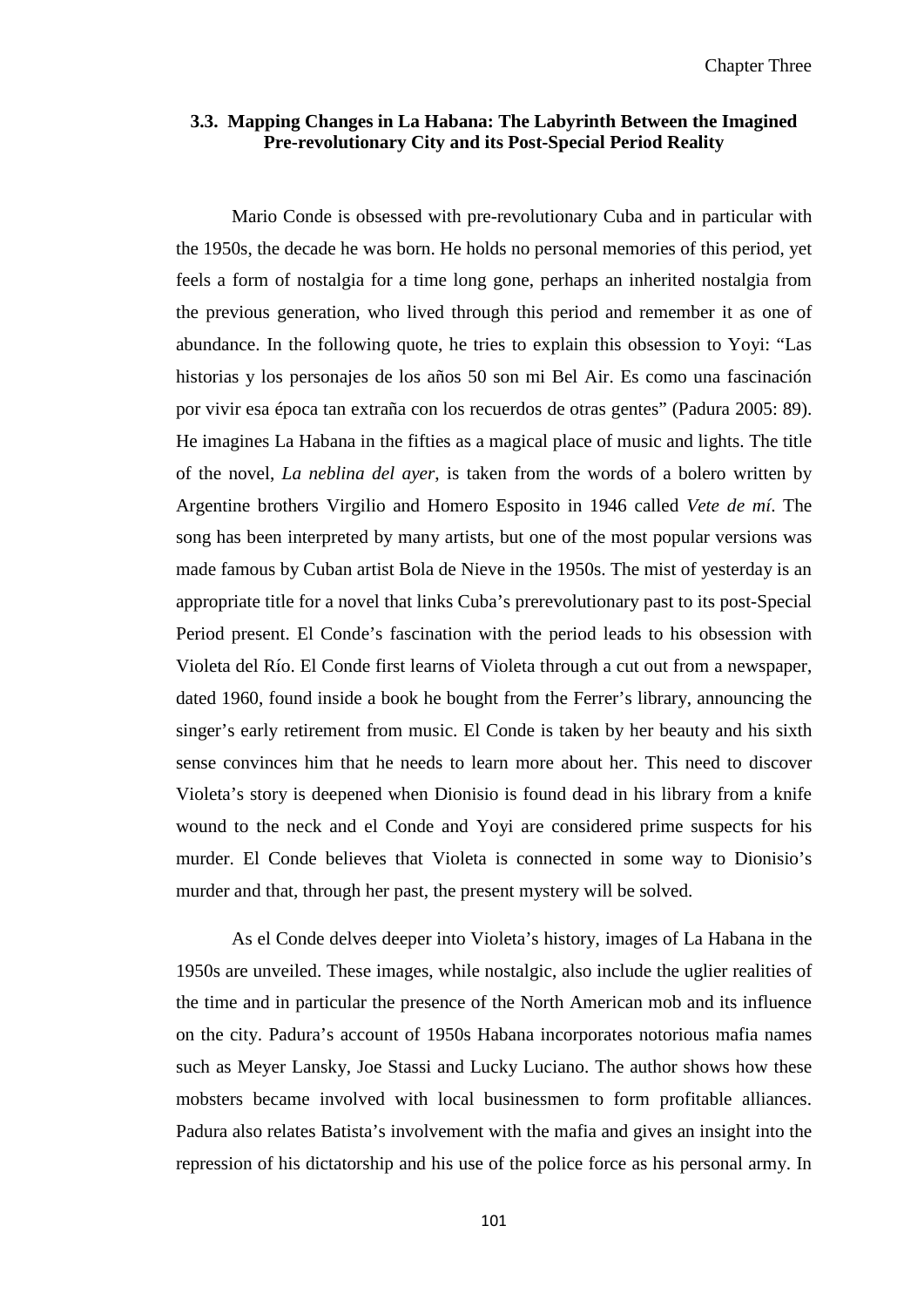discovering who Dionisio's murderer is, El Conde uncovers a family story that dates back to the mob era. The house siblings Dioniso and Amalia Ferrer inhabit once belonged to Alcides Montes de Oca, who increased the fortune he had made during World War II by marrying an heiress to a sugar baron. During his marriage, Montes de Oca had two illegitimate children with his secretary Nemesia. He paid off his driver to claim them as his children and to give them his surname, Ferrer. Nemesia and her two children remained alone in the mansion in Vedado after Montes de Oca fled Cuba for Miami, with his legitimate children, in 1960, once he realized that the Revolution he had supported was socialist and the woman he loved, Violeta del Rio, had died. Nemesia never told her son Dionisio who his true father was, but confided the truth to Amalia. Alcides and Nemesia continued their love affair until the former met and fell in love with Violeta del Río. When Amalia realized that Montes de Oca planned to marry Violeta, she knew that she would never be recognized as an heir to the Montes de Oca fortune and name. This realization led her to commit the murder of Violeta by placing cyanide in the singer's cough medicine and thereby creating the scene of a suicide. The story of Nemesia and Alcides is told through letters, written by the former to the latter, that were never posted. Instead, these letters were hidden in the library and left untouched until el Conde and Yoyi start to divide the library into sellable and non sellable books forty-three years later. When Dionisio came upon the letters, he confronted his sister, thus provoking the fratricide. Meanwhile, Nemesia, who took to her bed with depression in 1960, after discovering her daughter's crime and the subsequent death of Montes de Oca in a car crash in Florida some months after Violeta's murder, was neglected by her daughter and would have also died at her hands, if Amalia had not been discovered as the murderer of her brother. This story serves as a pretext to permit the author, through el Conde to explore the immediate pre-revolutionary years.

What is revealed is a story of corruption, prostitution and gangsterism. Flor de Loto was the stage name of Elsa Contreras in the fifties. She worked as a stripper/dancer/prostitute in a strip club in La Habana, until she met Alcides Montes de Oca and his associates, Meyer Lansky and Joe Stassi, in 1955. Montes de Oca asked Flor de Loto to organize a ring of high-class prostitutes for wealthy American tourists. Her job entailed finding and educating beautiful young Cuban girls to serve as escorts to American VIPs, to ensure they enjoyed their stay in La Habana. The

102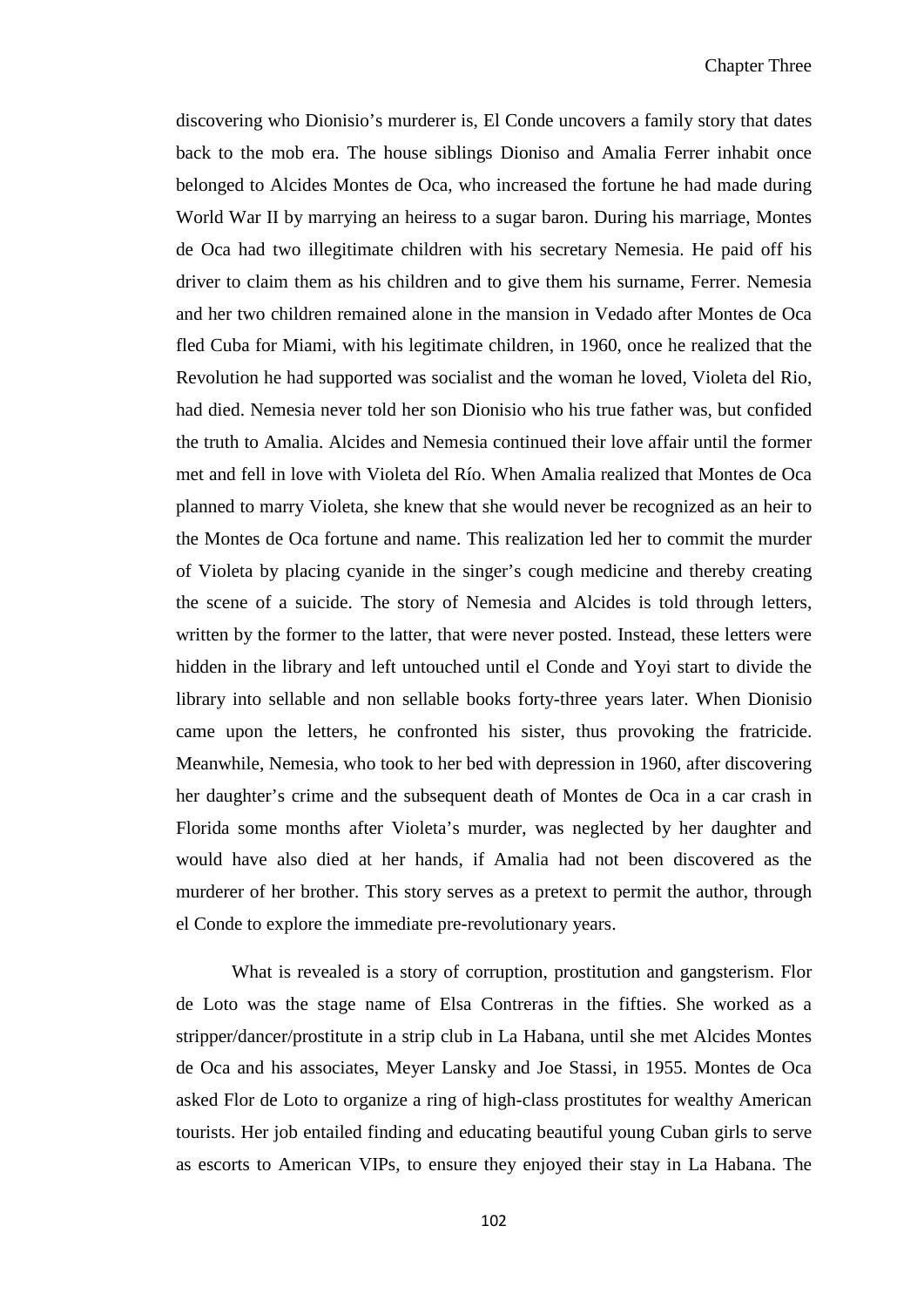agency was to serve as publicity for the island to promote investment from the United States (Padura 2005: 290). Through her search for escorts, Flor de Loto met Violeta del Río, who was singing in a bar in Cienfuegos. Flor de Loto took Violeta under her wing and they soon became close friends. Through Flor de Loto, Alcides Montes de Oca met and fell desperately in love with Violeta and helped launch her singing career in La Habana. It is Flor de Loto who unveils most of the mystery of Violeta's past to el Conde. She also serves as a connecting character, joining the two periods of pre-revolutionary and post-Special Period Cuba together. She describes her luxurious lifestyle of the 1950s, which is contrasted with her present precarious circumstances. She now lives in a tiny room full of "objetos opacos y arruinados" (Padura 2005: 279). situated in perhaps the most dangerous *barrio* of La Habana. She proudly shows el Conde a photo of herself naked, taken in her youth. The deterioration of what was once a beautiful woman to the "adefesio" Mario Conde sees before him could be taken as a metaphor for the deterioration of the city, once vibrant and new but that has been in decline since the Revolution of 1959 (Padura 2005: 279-80). Antoni Kapcia describes the evolution of the city from 1940 on in his book, *Havana The Making of Cuban Culture.* The economic growth of the city brought an increase in its population, leading to a construction boom which saw "the development of housing and industry to the south-east and west and saw the new airport develop the areas around Rancho Boyeros and Santiago de las Vegas" (Kapcia 2005: 89). New shopping areas emerged such as prestigious department stores, new supermarkets and shopping malls. Kapcia notes that this changed "the familiar pattern of street vending and small-scale shop-front selling, except for the bodegas in working-class areas" (Kapcia 2005: 89). La Habana, once a growing and prosperous city where, as one of Padura's characters claimed, "se podía tomar un café con leche en cualquier esquina" (Padura 2005: 117), bears no resemblance to the deteriorated city it has become, just as the photo of the beautiful young woman bears no resemblance to the withered old eyesore el Conde beholds.

Fulgencio Batista re-claimed power in Cuba, in April 1952, by way of a military coup. A candidate for the upcoming elections, Batista did not wait to risk his chance of not being legally elected. He had first come to power as head of the Cuban Army, in 1934 after the Revolution of 1933, which ended Machado's dictatorship, and ruled the country through various puppet presidents until 1940, when he was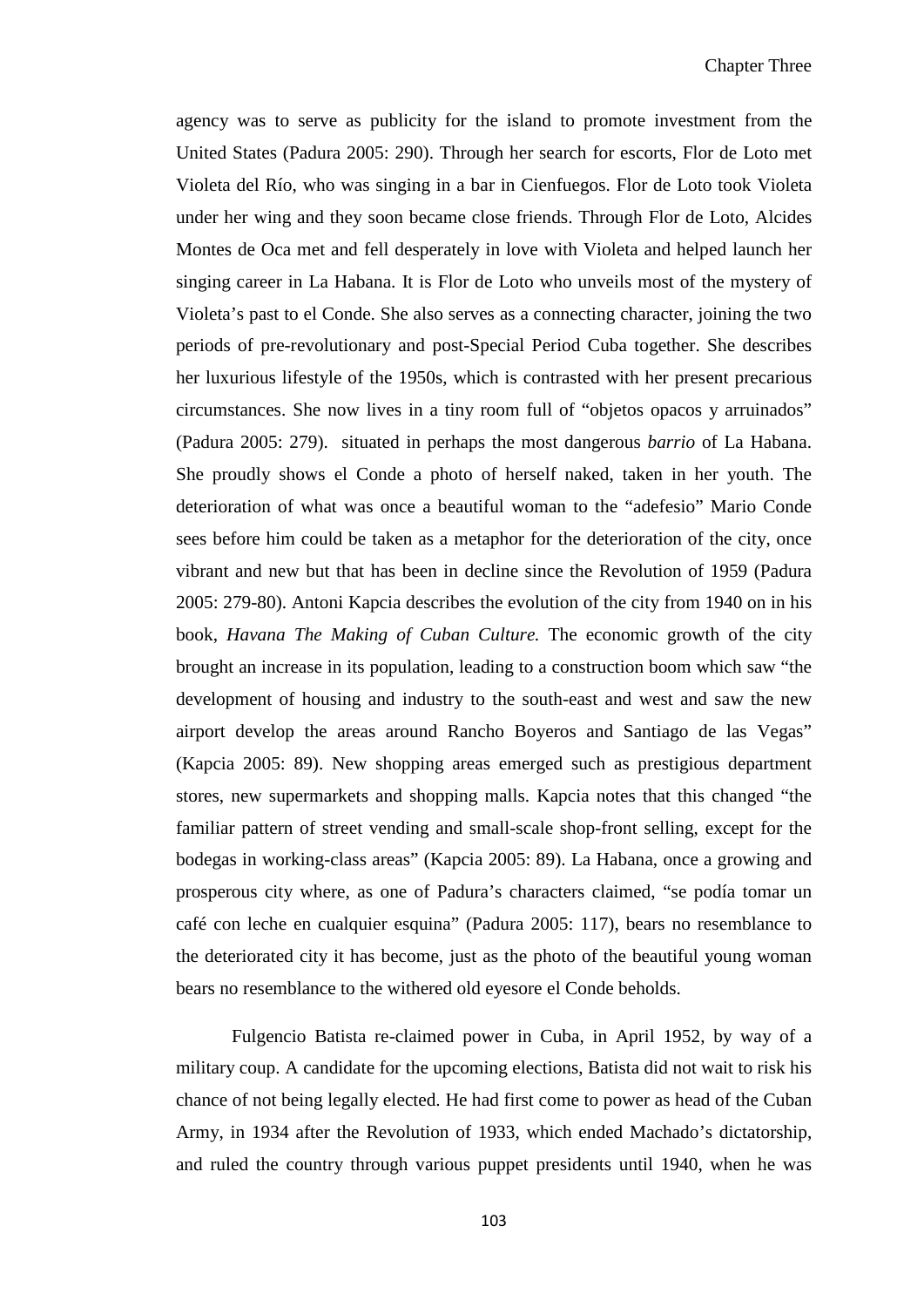elected president. He remained in power until 1944, when he left Cuba to live in the United States. Remembered for his positive social reforms, including education, land and labour reforms, historian Hugh Thomas notes that despite alienating "most of the respectable representatives of Cuban public life and all the old middle-class and professional groups, he had popular support, he was admired and even loved by the masses" (Thomas 2010: 441). Given his institution of the progressive 1940 constitution, Cubans hoped Batista would work positively to end corruption within government and strengthen the economy after his *golpe*, in 1952. Thomas points out that "it immediately became clear even to old admirers of Batista that in the years of exile the ex-sergeant had changed. He was far lazier than he had been in the 1940s" (Thomas 2010: 505). Thomas states that Batista spent his days eating sumptuously, playing canasta with his military friends and watching horror films. "He was also fascinated by the lives of his political opponents or ordinary people in Cuban society and spent hours listening to their tapped telephone conversations" (Thomas 2010: 505). In his book, *The Havana Mob*, T. J. English offers a detailed account of Batista's relationship with the mob and in particular Meyer Lansky. According to English, Batista's alliance with the mafia began in 1933, when Lansky presented Batista with a suitcase containing half a million dollars as a down-payment for their future business together. Eye witness to the transaction and associate of Lansky's, Joe Stacher claimed that "Batista was given a guarantee of between three and five million dollars a year in exchange for a monopoly on the casinos at the Hotel Nacional and everywhere else on the island where we thought tourists would come. On top of that he was promised a cut of our profits" (English 2008: 38).

In his reconstruction of 1950s Cuba, Padura includes Lansky as an associate of Montes de Oca, yet the latter did not have any dealings with Batista. Montes de Oca hated Batista, but at the same time needed him to remain in power to protect his business interests. The author also makes reference to Lansky's relationship with Batista and their plan to create a "Costa de Oro entre el Mariel y Varadero … beneficiada con las mejores playas del mundo y especialmente dotada para la construcción de hoteles, casinos, urbanizaciones de lujo, marinas, restaurantes y otros atractivos innombrables" (Padura 2005: 187). Meyer Lansky is described in the novel as "el socio de Lucky Luciano, que se había hecho dueño del juego y del negocio de la putas en La Habana y había metido mucho dinero en la construcción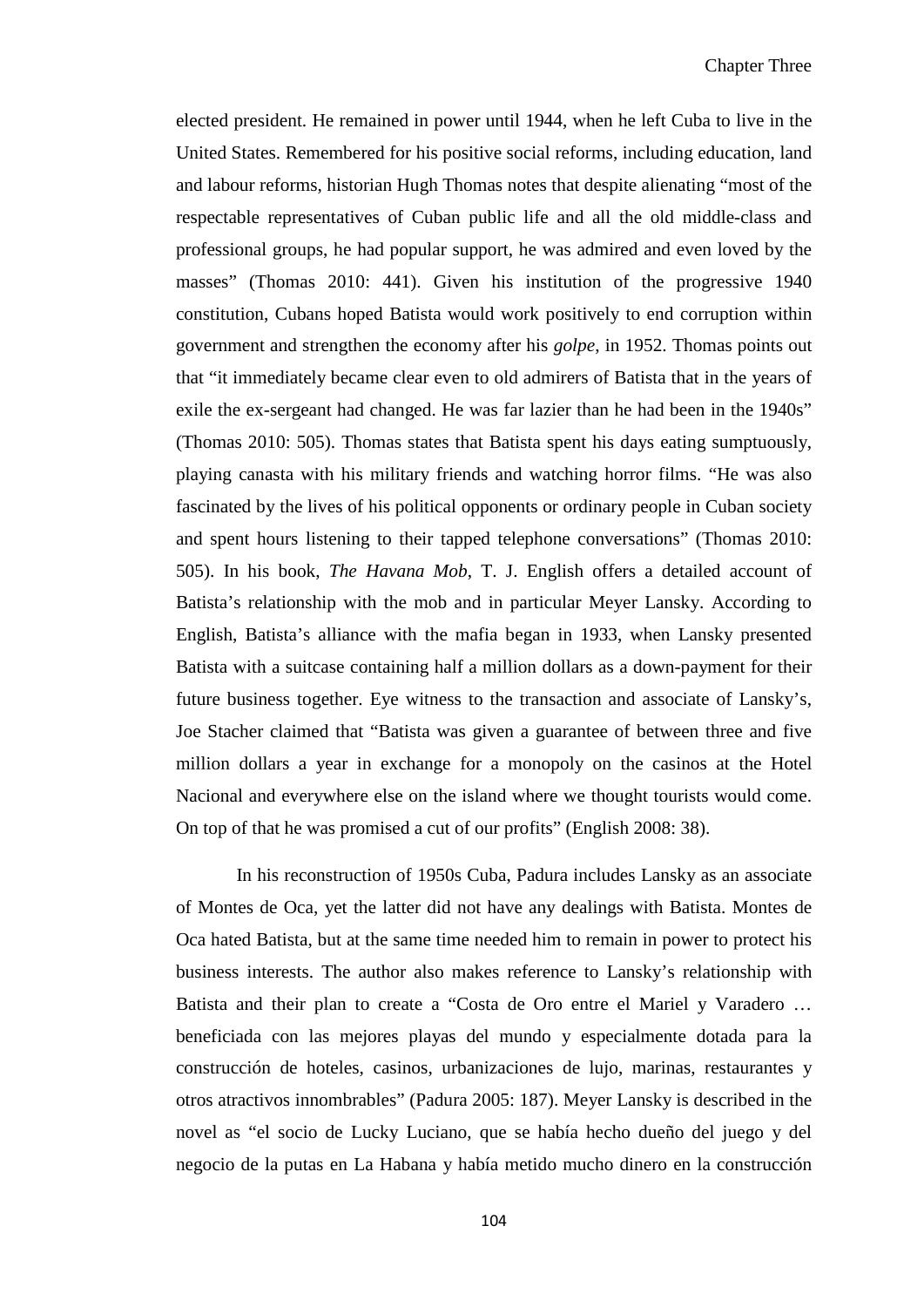de hoteles nuevos con el consentimiento de Batista, que por supuesto sacaba sus buenas tajadas de aquellas inversiones" (Padura 2005: 163). It transpires at the end of the novel, through Amelia's confession to her brother's and Violeta's murders, that Lansky and Montes de Oca were planning the assassination of Batista in order to prevent the Revolution gaining power. In order to continue controlling the tourism sector, they needed Batista alive, yet they knew, due to his "torpeza política estaba a punto de echarlo todo por la borda, pues cada día se veía más claro que estaba condenado a perder la guerra porque casi nadie quería pelear por él" (Padura 2005: 371). According to the novel, Batista lost the war because his followers were disenchanted by his failures. This description of Batista, as a once powerful leader who was loved by the masses but ultimately failed to realize his electoral promises, could be interpreted as an invitation to the reader to compare Batista to present day Cuba's revolutionary leaders. The current tourism sector has been developed thanks to foreign investment, most notably from Spanish hoteliers, who, like the mob in the 1950s, have created spaces of luxury along the Cuban coastlines, purely for the use and enjoyment of foreign tourists. The novel suggests that, like Batista, the Regime has also lost support, in part because of its change in economic policies, which serve the few rather than the majority. The suggestion of Cuba losing its sovereignty to foreign investment and corruption in the 1950s could also be paralleled to the present day situation in Cuba. Foreign investment in Cuba, particularly in hotels and holiday complexes, has been crucial for the development of the tourism sector on the island. Without foreign investment, Cuba would not have been able to regenerate its tourism services, which are vital to its economy, and continue to provide the county with the hard currency it desperately needed during the Special Period.

The presence of the mafia is noted in the novel, yet it does not hold an important role in the development of the story-line. Corruption, violence, prostitution and drugs are the backdrop to the story of La Habana in the 1950s, just as they exist in the present day narrative of 2003. Silvano Quintero was a journalist and acquaintance of Violeta del Río in the fifties and for that reason el Conde tracks him down. He tells el Conde of his former obsession with the singer and how this obsession nearly cost him his life. Quintano was shot and beaten for being in the wrong place at the wrong time. Slave to his obsession with the singer, he followed her to her house, but was attacked when he got too close (Padura 2005: 165). This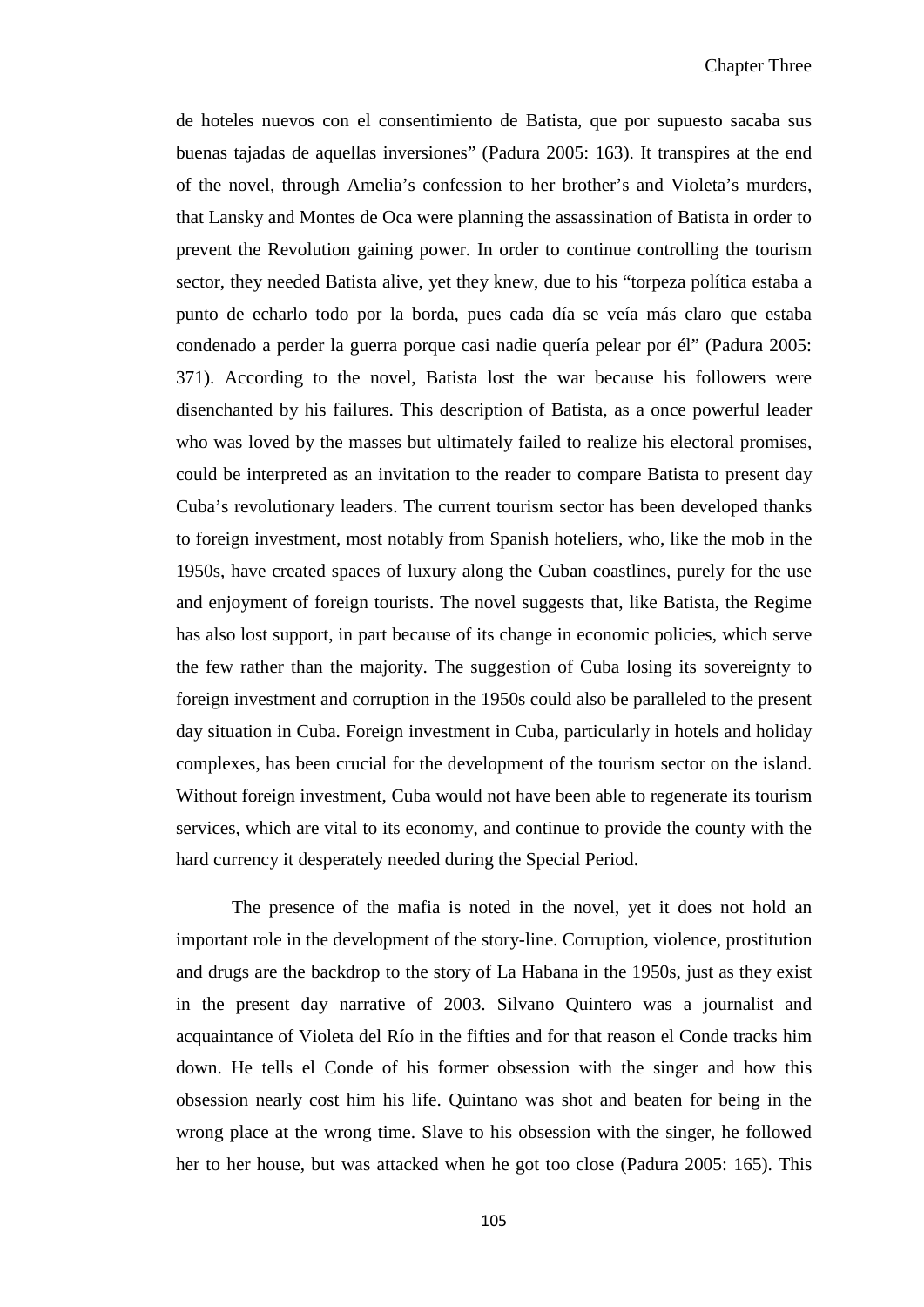story parallels el Conde's present day story. His curiosity to find out more about Violeta leads him to search for more information on her in a hostile environment where outsiders are treated with suspicion. El Conde, like Quintano, is badly beaten and left unconscious on a piece of waste-ground (Padura 2005: 271). Padura makes the connection between the mafia of both periods blatantly clear in the novel: "Conde recordó que casi cincuenta años atrás otra mafia había castigado alevosamente la curiosidad de un periodista metido donde no debía estar" (Padura 2005: 346). Similarly, through Flor de Loto's story, we learn of the networks of prostitution that were in place in La Habana prior to the Revolution. Correspondingly, el Conde experiences firsthand the business of prostitution in the city when el Africano insists on paying for prostitutes for both of them. El Conde initially hesitates, although he admits his own curiosity as he has never before had "sexo pagado" (Padura 2005: 242). On seeing el Conde vacillate, el Africano tries to convince him with the pretext that, similar to socializing in the *barrio*, in order to be trusted and gain information, he should also "templar unas putas" like everyone else and tells him: "Si de verdad quieres meterte en el ambiente y que nadie sospeche, tienes que seguir palante, hasta el fondo" (Padura 2005: 242). When this argument does not fully convince el Conde, el Africano manages to persuade the former by challenging his sexuality: "Te veo un poco delicadito. No te fumas un taladro y tampoco te jamas una jeva … ¿Tú no serás maricón, eh, chico? (Padura 2005: 242). Again Padura demonstrates, through his characters, the widespread acceptance of drugs and prostitution in the city, as well as the *machismo* inherent to Cuban culture, which has already been discussed in Chapter 1.2. This is visible in the above example through el Africano's suggestion that a man who does not take drugs and visit prostitutes must be queer, thereby insinuating that he considers it normal behaviour for any regular heterosexual male on the island. In a conversation with Manuel Palacios, el Conde's former partner on the police force, Palacios explains that police control in the most affected areas is high, yet despite so many arrests carried out in an effort to clean up these areas, the problems always return. Palacios believes that the people living in these *barrios* do not know how to live differently. This argument does not sit well with el Conde, who knows that a powerful mafia is behind the criminality, a mafia which controls from behind the scenes, far from the *barrios* (Padura 2005: 353). El Conde is unable to carry through with the paid for sexual experience, yet it serves to show him yet again the existence of a phenomenon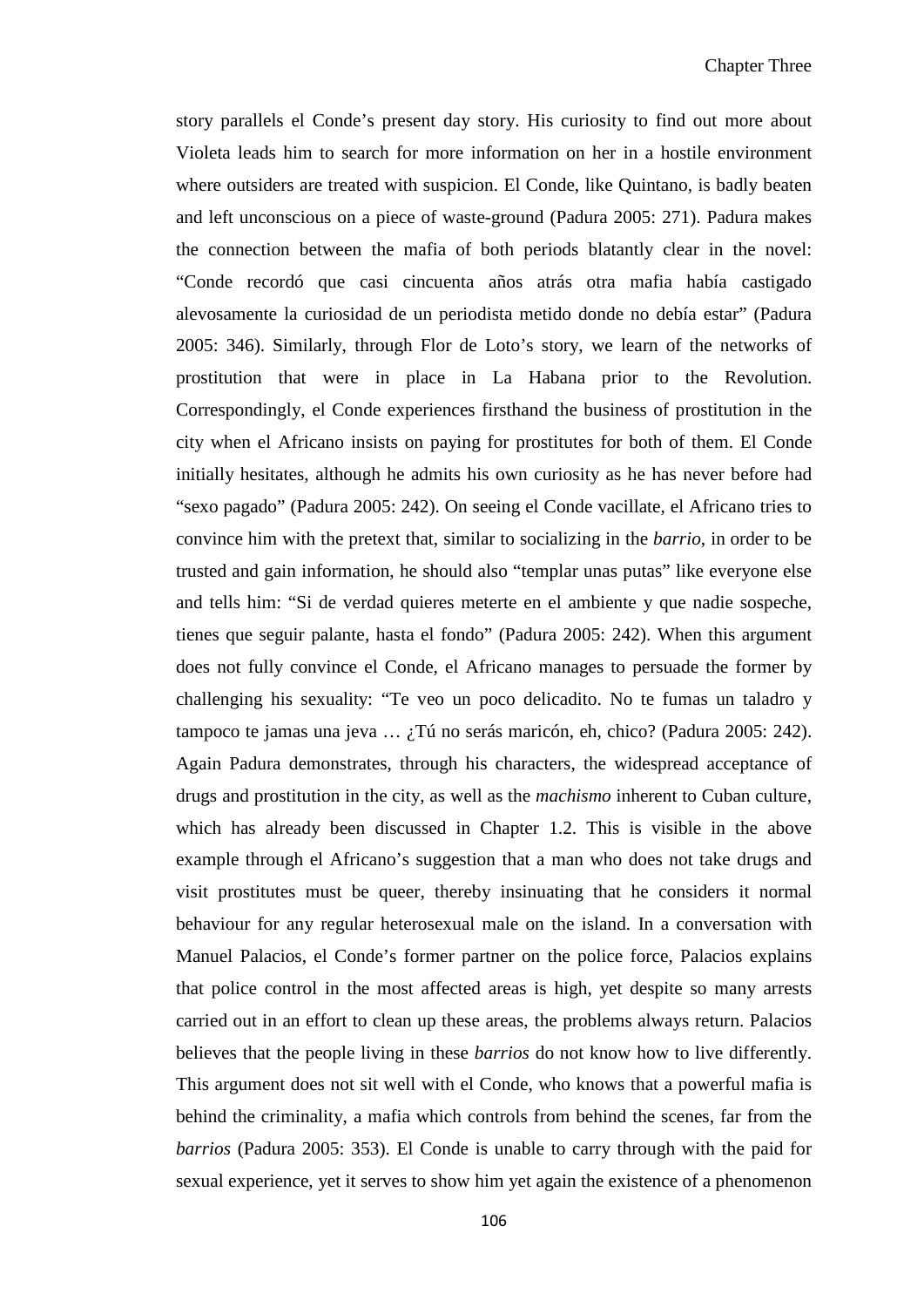in his city which until now had been foreign to him and which he knows has developed out of a necessity to survive financially for the women, who see no alternative to prostitution, and out of the need of their clients, who use their services as they would use drugs, in an effort to briefly escape reality: "Entonces había comprendido que toda su liberalidad moral era apenas un juego infantil en aquel mundo alucinante, donde el sexo adquiría otros valores y usos, y se convertía en un medio de vida, una vía de desfogue de las miserias y tensiones" (Padura 2005: 244).

The fact that el Conde had not experienced until now such degradation in his city proves again the inequality in the city in terms of standards of living. While the Revolution was successful in eradicating most of the upper-middle and higher classes in the 1960s, standards of living still varied in the city depending on location.<sup>[37](#page-105-0)</sup> El Conde was brought up and lives in a pleasant, yet humble neighbourhood on the outskirts of the city where he enjoys: "el olor de la tierra recién regada, el perfume matinal de las flores, el cielo azul sin la mácula de una nube y el canto de un sinsonte desde el follaje de un aguacate cargado de frutas" (Padura 2005: 254). In this image, Padura pays homage to the beauty of Cuban nature, perhaps as a means of defending his city's qualities, despite the unattractive realities the author has been compelled to describe in his work in order to offer a true account of his city. El Conde considers himself lucky to live in this area and to know that "a pesar de las carencias y frustraciones sufridas por años, ni él ni sus amores más cercanos se habían visto obligados a atravesar las fronteras últimas del envilecimiento para sobrevivir" (Padura 2005: 254). The enticing image of el Conde's barrio is in direct contrast with that of el Africano, which leaves el Conde feeling dirty and contaminated:

Esa noche, mientras se restregaba bajo la ducha, procurando arrancarse de la piel la suciedad, la infamia y la sordidez entre las que había gastado uno de los días más extraños de su vida, Mario Conde volvió a preguntarse cómo era posible que en el corazón de La Habana existiera aquel universo pervertido donde vivían personas nacidas en su mismo tiempo y en su misma ciudad, pero que a la vez le podían resultar tan desconocidas, casi irreales en su acelerada degradación (Padura 2005: 238).

 $\overline{\phantom{0}}$ 

<span id="page-112-0"></span> $37$  In Chapter one (1.2.) I discuss the physical breakdown of the city's neighbourhoods and how these still translate as a separation of the classes, the new upper class being the Revolution's elite, many of whom took over the mansions which once belonged to the upper class.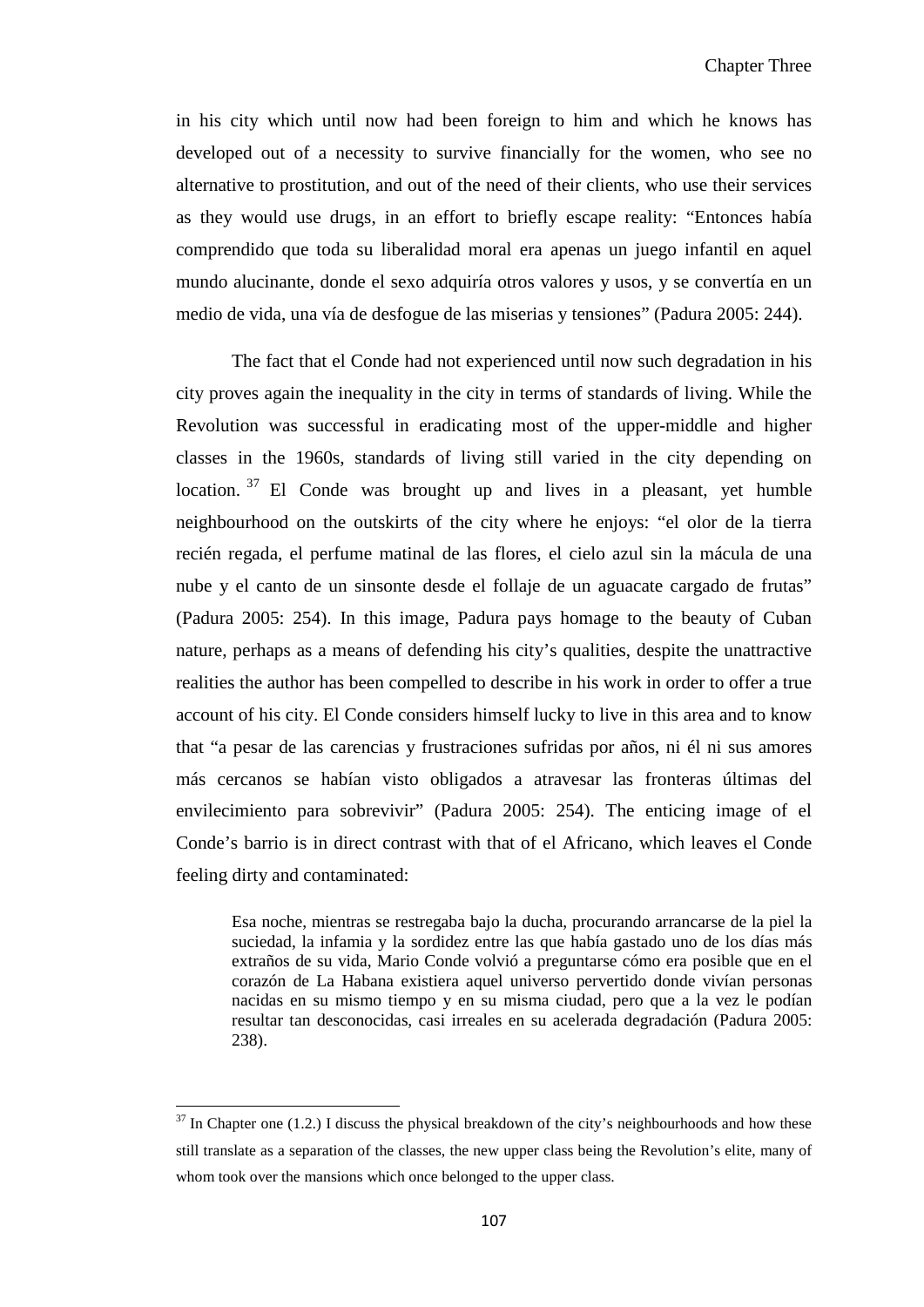Here, Padura again raises the theme of inequality in the city, where people of his own generation seem alien to him. On account of their place of birth or because they migrated from outside La Habana, they have been subjected to the "envilicimiento" in order to survive.

Having established that the novel clearly points out that the corruption which existed prior to the Revolution is again visible in present day Cuba, and given that the mafia of the fifties was supported by the president, Batista, the question of the level of corruption within the present government, and in particular, the Castro brothers, is also suggested. In the book *Corruption in Cuba: Castro and Beyond*, the authors outline the history of corruption on the island from the colonial period to the present and establish that prior to the Revolution: "Cuba was burdened with a deeply ingrained tradition of corruption forged over four centuries of colonial rule" (Diaz-Briquets and Pérez López 2006: 85). However, the characteristics of the socialist model in particular, "make them a fertile ground for petty corruption and for the political elite to enjoy privileges few other have as uncontested rulers of the state" (Diaz-Briquets and Pérez López 2006: 121), rendering the model inadequate for the elimination of corruption in a country where it is so deeply embedded. Diaz-Briquets and co-author Pérez-López list the reasons for the high level of corruption in a socialist country such as Cuba as being:

The overwhelming monopoly power exercised by the state over the supply of goods and services, the free hand that government officials enjoy in making resource allocation decisions, and the very low degree of accountability of government officials for their actions<sup>38</sup>, mediated by a controlled press and a ban on independent civil society organizations (Diaz-Briquets and Pérez López 2006: 121).

Although the government controlled Cuban press rarely comment on state corruption, the authors of *Corruption in Cuba* note that during the rectification period in the mid eighties, Castro publicly criticized corrupt government officials who were enriching themselves and the press published cases exposing petty corruption "to lend support to Castro's rhetoric and actions" (Diaz-Briquets and Pérez López 2006: 142). In 1989, the famous Ochoa trial brought to light the high level of corruption of certain government officials. According to Galeotti, "Major General Arnaldo Ochoa was tried and executed for his alleged involvement in

ı

<span id="page-113-0"></span><sup>38</sup> Padura gives an example of this corruption in *El hombre que amaba a los perros* which I discuss in Chapter four (4.1.).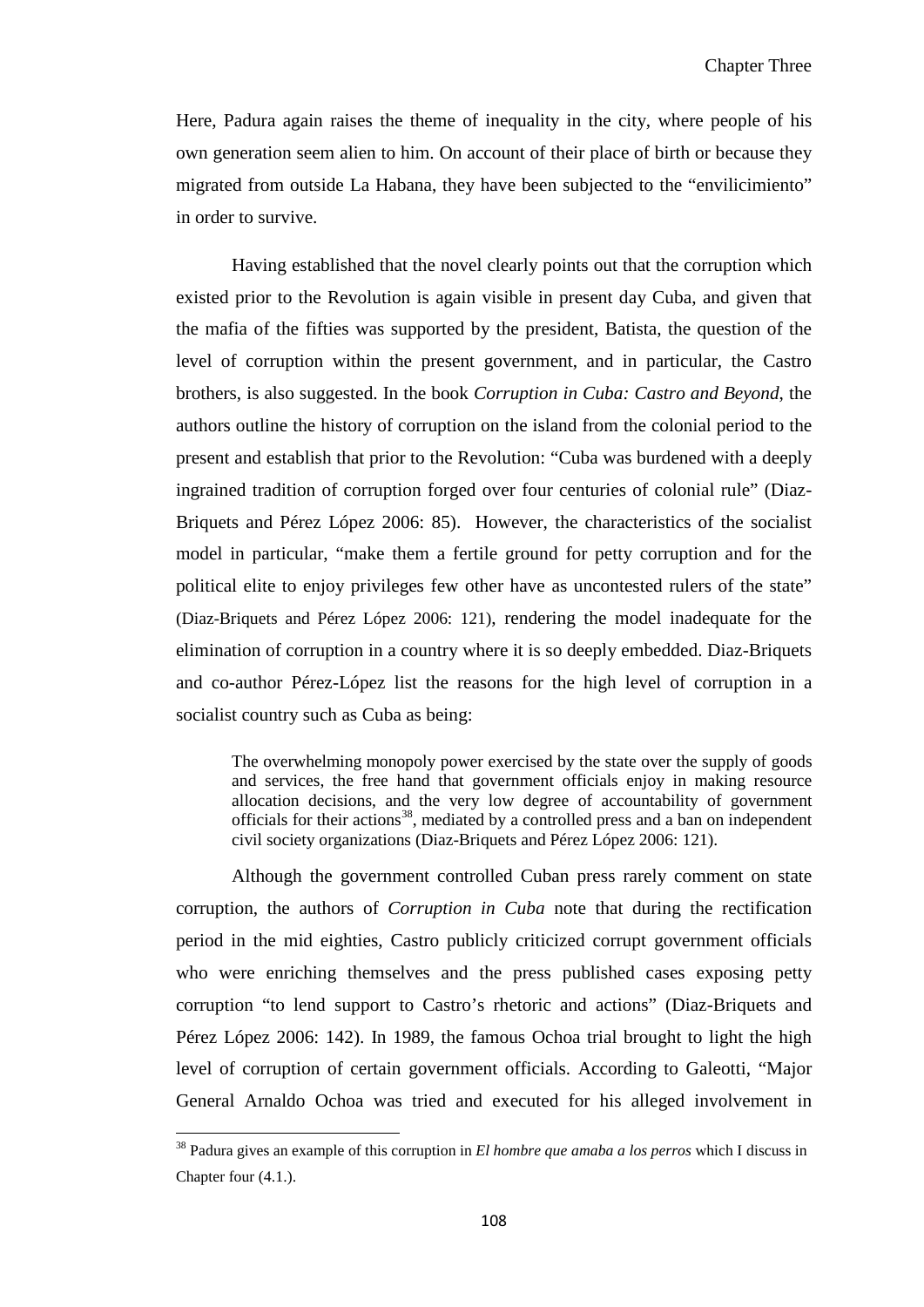trafficking and accepting bribes from Colombian cartel members" (Nilsen 2007: 381), a crime of which Castro himself has also been accused. Silvia Nilsen and Maria Werlau also discuss Castro's involvement with Colombian and Mexican drug cartels in the 1980s. Nilsen writes in her article "Cuba and Illegal Operations" that Castro had to personally know and approve of drugs and arms transactions carried out in the 1980s, since he was the one to introduce the notorious Colombian drug producer, Pablo Escobar to Manuel Noriega, former president of Panama, who have both been convicted in the U.S. of their crimes (Nilsen 2007: 381). Werlau claims in her article "Fidel Castro, Inc.: A Global Conglomerate" that "the involvement of high-ranking Cuban government officials in international drug-trafficking under the orders or with the knowledge and acquiescence of the Castro brothers has been long alleged" (Werlau 2005: 386). Werlau states that "Castro's efforts to diffuse mounting evidence of his involvement in drug trafficking is said to be behind 'the Ochoa affair' claiming that the high-ranking government officials were used "as scapegoats at a time when the U.S. had irrefutable evidence of Cuba's role in the drug trade" (Werlau 2005: 388). Galeotti does not support Werlau's claim, stating that "the DEA noted no evidence of complicity by the government itself" (Galeotti 2006: 51), yet he does agree that Cuban waters were used for boat-to-boat transfers by Colombian cartels during this period. Both Werlau and Nilsen base their accusations on the testimonies of defectors. Diaz-Briquets and Pérez-López also refer to these testimonies as a way in which "the wall of secrecy concerning corrupt acts in Cuba has been pierced". They note that the truthfulness of these defector's testimonies has been ascertained "as they tend to agree with each other" (Diaz-Briquets, Pérez López 2006: 125). They add that "the findings of judicial proceedings in the United States and other countries, and the reports of allegedly illicit international financial operations, add credibility to defectors' allegations" (Diaz-Briquets, Pérez López 2006: 125). Braham also refers to the "Ochoa affair", claiming it "provided a final disillusionment for many in Padura's generation" (Braham 2004: 55). She also comments on the trial being widely considered a sham, but not on account of the officials being used as scapegoats for drug crimes, as Werlau believes, but because it was "intended to eliminate some independent-minded officers amid political uncertainties provoked by the fall of the Berlin Wall" (Braham 2004: 55). The idea that it is widely believed that they were executed as political scapegoats rather than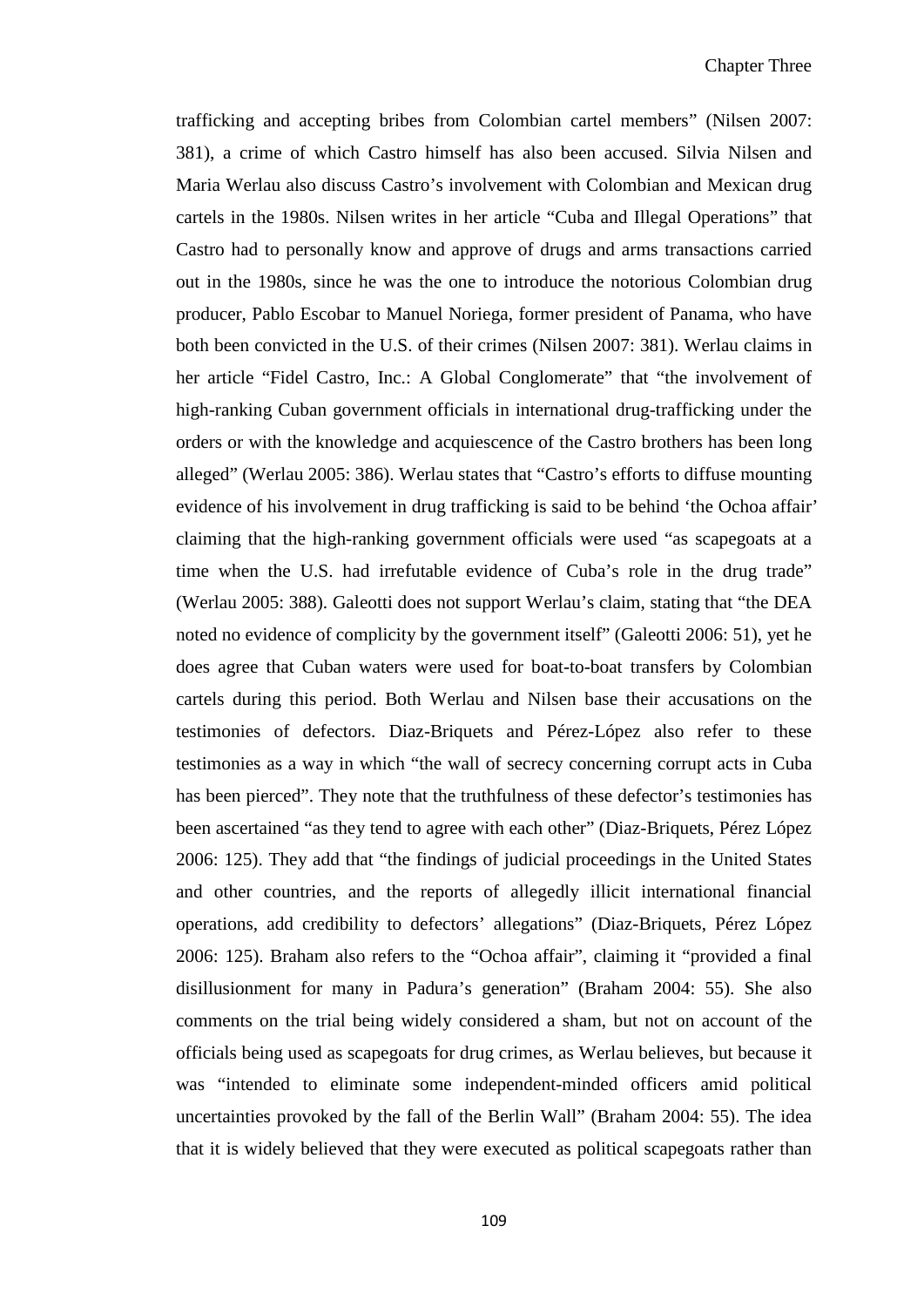criminals implies that their corruption would have been overlooked had they not been supportive of *glasnost* and *perestroika.*

El Conde, in his role as flaneur*,* walks the city of La Habana in *La neblina del ayer* while taking in the changes which the city has undergone since the Special Period, as expressed in the following quote:

La nueva vida surgida en la ciudad, luego del letargo profundo en que la sumiera los años más oscuros de la Crisis, tenía un ritmo y una densidad que el ex policía no lograba atrapar. Raperos y rastafaris, prostitutas y drogadictos, nuevos ricos y nuevos pobres rediseñaban una geografía urbana, estratificada según los dólares poseídos y que empezaba a parecerse a la normalidad, aunque siempre lo hacía preguntarse cuál era la vida real, si la que él conoció en su juventud, o la que ahora constataba, en su tiempo de luto y madurez (Padura 2005: 222).

Padura again highlights the wide gulf between those who are in possession of hard currency and those who are not. He realizes that prostitution and drugs are not merely confined to the most dangerous areas of the city, but have become an integral element of the city. On his mission to solve a mystery from the past, el Conde discovers parts of his city which were previously unknown to him, such as the shanty towns, or places that he had once known but which now seem unfamiliar to him. These changes make el Conde feel like an outsider in his own city. In an effort to evoke past memories, which in reality never belonged to him, el Conde tries to summon up the image of La Habana in the 1950s, "un planeta lejano, conocido de oídas, escuchado en discos olvidados, descubierta en infinitas lecturas, y que en sus evocaciones siempre se le aparecía poblado de unas luces, clubes, cabarets, melodías y personajes" (Padura 2005: 223).

During his investigations into Violeta del Rio's life and death, el Conde meets up with different characters who were acquainted with Violeta in the fifties. These accounts of La Habana during that period support el Conde's romantic ideas of his city prior to the Revolution. El Conde, accompanied by Yoyi, first meets musicologist Rafael Giró, in an effort to buy Violeta's only recorded single, which included the boleros *Vete de mí* on side A and *Me recordarás* on side B. These song titles are also the titles chosen by Padura for part one and part two, respectively, of the novel. Giró speaks of the musical glory days of La Habana and lists all the artists who regularly played in the city (Padura 2005: 92). Yoyi el Palomo is amazed at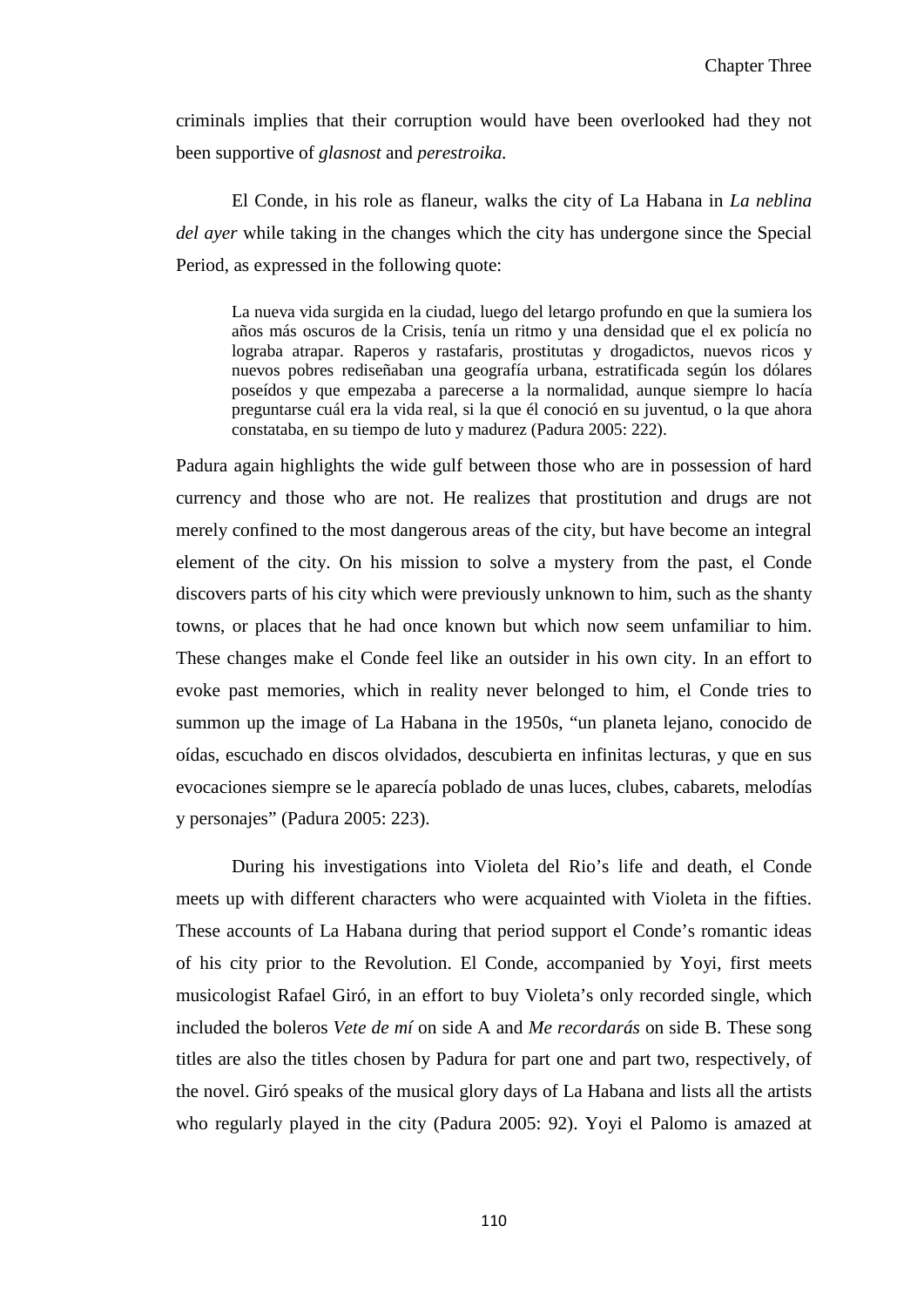Giró's description of a lively city, full of clubs and restaurants, so different to the city in which he has grown up.

Imagínese que en esa época, en La Habana, había más de sesenta clubes y cabarets con dos y hasta tres espectáculos por noche. Sin contar los restaurantes y los bares donde había tríos, pianistas y hasta conjunticos…

Increíble - dijo el Palomo, sinceramente asombrado.

¿Se imaginan cuántos artistas tenía que haber para mantener ese ritmo? La Habana era una locura: yo creo que era la ciudad con más vida de todo el mundo. ¡Qué carajo París ni Nueva York! Demasiado frío… ¡Vida nocturna la de aquí! Verdad que había putas, había drogas y había mafia, pero la gente se divertía y la noche empezaba a la seis de la tarde y no se acababa nunca (Padura 2005: 91).

Giró admits that prostitution, drugs and the mafia were also present at that time, yet assures them that these issues did not stop people from having fun. This claim subtly raises the invitation to compare the atmosphere of La Habana in the 1950s and the city some sixty years latern where prostitution, drugs and the mafia are still present, but without the happy ambience described by Giró. El Conde's description of a greatly deteriorated modern day Habana contrasts directly with the nostalgic evocation offered by the ageing musicologist. Instead of people enjoying themselves to the rhythm of the Cuban nights, el Conde sees a frightening city, inhabited by people without hopes or dreams:

La sensación de degradación que flotaba en el aire alarmó al ex policía, que percibió en la piel un temblor demasiado parecido al miedo: aquel ambiente era definitivamente explosivo, ajeno a la ciudad amable donde él había vivido por tantos años. Demasiadas gentes sin nada que hacer o perder. Demasiadas gentes sin sueños ni esperanzas. Demasiado fuego bajo una olla tapada que más tarde o más temprano reventaría por las atmósferas de presión acumuladas (Padura 2005: 152).

Not only does el Conde's description clash with that of Rafael Giró, it also contrasts with his own memories of the city. The current atmosphere of a city inhabited by aimless and lost citizens is that of post-Special Period Cuba. The night-life of the fifties was not experienced by el Conde, but neither was the feeling of living in a hopeless, disenchanted city. Nevertheless, el Conde continues walking in the city in an effort to find some connection to its lavish past. In place of the imaginary musical world of the fifties, el Conde sees bars and cabarets only open to those who have dollars to pay the entrance fee. He sees the ruins of landmark clubs from the past and cabarets, such as El Capri or El Parisien, which are now only accessed by tourists or those who can pay in dollars. El Conde realizes that he lives in a city which no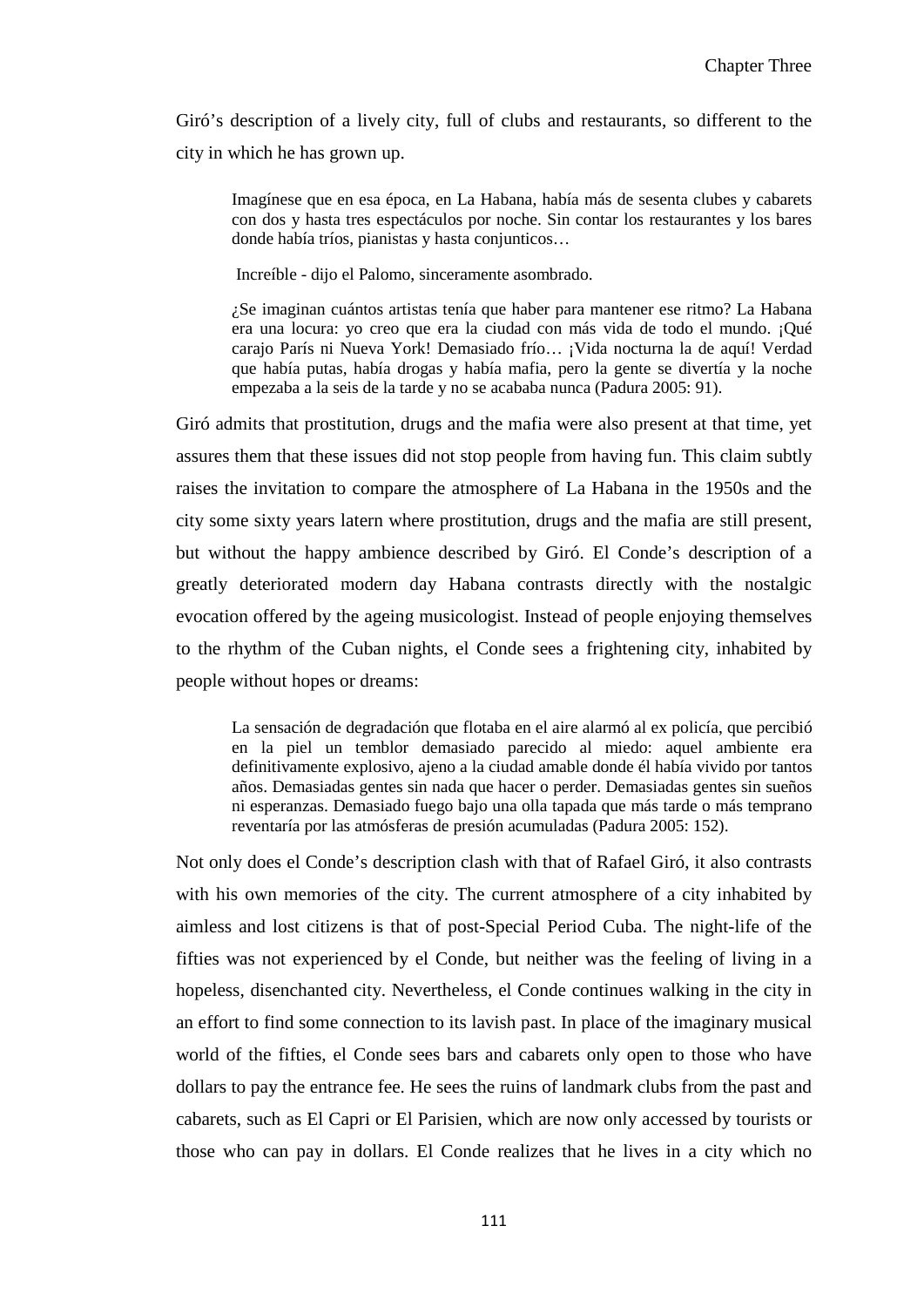longer belongs to him, or his memory of the past. The city he grew up in and the city he imagines existed before the Revolution are no longer:

El Conde sintió, por primera vez en sus casi cuarenta y ocho años de vida, que trashumaba por una ciudad desconocida, que no le pertenecía y lo empujaba, excluyéndolo… Violeta del Río y su mundo de luces y sombras ya no vivían en aquella dirección, se habían ido sin dejar otra referencia que los restos físicos de escenarios cerrados, quemados o inaccesibles, incluso para la memoria de alguien empecinado en oponerse al último olvido (Padura 2005: 224).

As el Conde continues his walk, he finds himself even more lost in the midst of a city unknown to him. He notices a prostitute with an elderly foreign tourist, a group of shouting youths, "su júbilo quizás narcótico", he sees a shiny Lada speed by with music blaring from its windows, "miró a su alrededor y tuvo la nerviosa certeza de hallarse extraviado, sin la menor idea de qué rumbo debía tomar para salir del laberinto en que se había convertido su ciudad" (Padura 2005: 225). Padura's protagonist denies any negative aspect to the pre-revolutionary city and is adamant in his romanticisation of that era, despite the undeniable inequalities, poverty, criminality and corruption that also characterized this same period of Cuban history.

In the *Cuatro estaciones* tetralogy, Padura addressed the topic of the disenchantment of his generation, which is also that of el Conde and his friends. This disenchantment is also reflected in the author's description of his city, La Habana, which, in 1989, the year the tetralogy is set, is in a state of ruin, in which its inhabitants' struggle for survival reflect the failures of the Revolution. *La neblina del ayer*, set fourteen years later, shows the results of the Special Period on the city and its people. Severe hardship and institutionalized corruption have taken their toll on the younger generation of Cubans, who came of age during or after the Special Period. This generation are more disaffected than disenchanted with the Revolution, as disenchantment implies that they once believed in revolutionary ideology. Padura parallels La Habana in the 1950s to the present day narrative of 2003. The fact that corruption, mafias, drugs, prostitution and violence are common to both periods serves to put into question the achievements of the Revolution. The problem of the increasing drug problem on the island since the Special Period, especially among the youth, is presented in the novel as a means of escapism from the harsh reality of everyday life. Increasing inequality among citizens due, to the introduction of the dual currency, is also presented as a factor which has influenced the rise in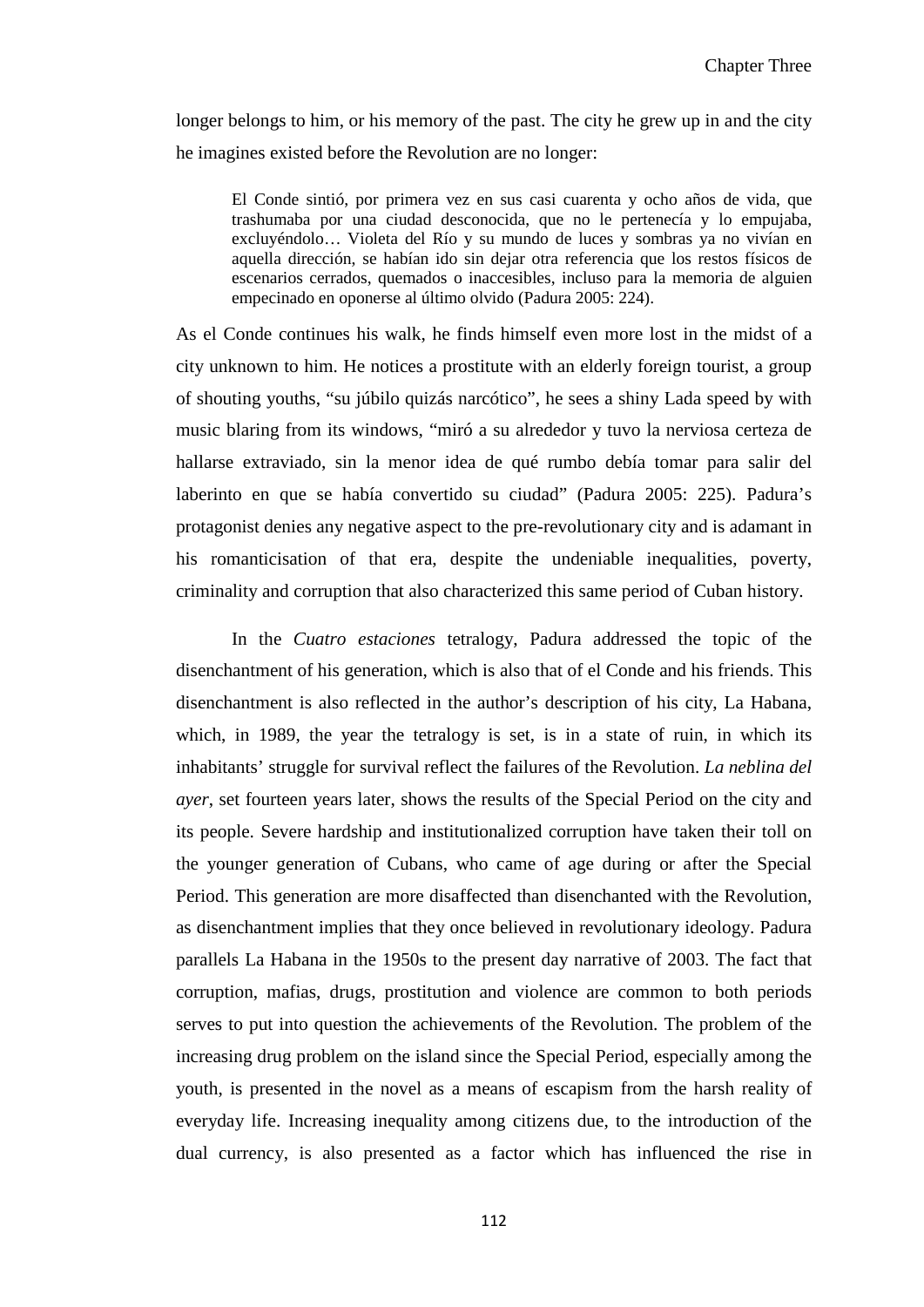criminality in the city. In the novel, el Conde asks himself, while taking in the grim panorama of his city afflicted by drugs, prostitution and the divide between rich and poor, whether his youth in the 1970s, filled with hope was more real than what he now sees his city to be (Padura 2005: 222). He later comes to the conclusion that what the city is now is real and his life up to this moment has been a lie, because it was based on the manipulation of reality: "No: él mismo era una mentira, porque, en esencia, toda su vida no había sido más que una empecinada pero fallida manipulación de la verdad" (Padura 2005: 225). This realization comes as a result of el Conde's discovery of the other city, where he witnesses social problems never officially acknowledged in the state media. El Conde now sees clearly the results of the failed Revolution's promises; a city destroyed by corruption, with its worst affected victims being the Cuban youth, who in order to adapt to their inherited political situation, have lost all their "pureza interior" (Padura 2005: 88) and hope for a better future. *La novela de mi vida* can be read as a social chronicle in which the author exposes the more unattractive aspects of his city, which can be interpreted as means to prove and to attest to the fact that Cuban official discourse is at odds with its reality. In the following Chapter, I will examine how Padura returns to the roots of communism, and in particular Stalinism, in an effort to discover the factors which have led to the development of this disenchanted city.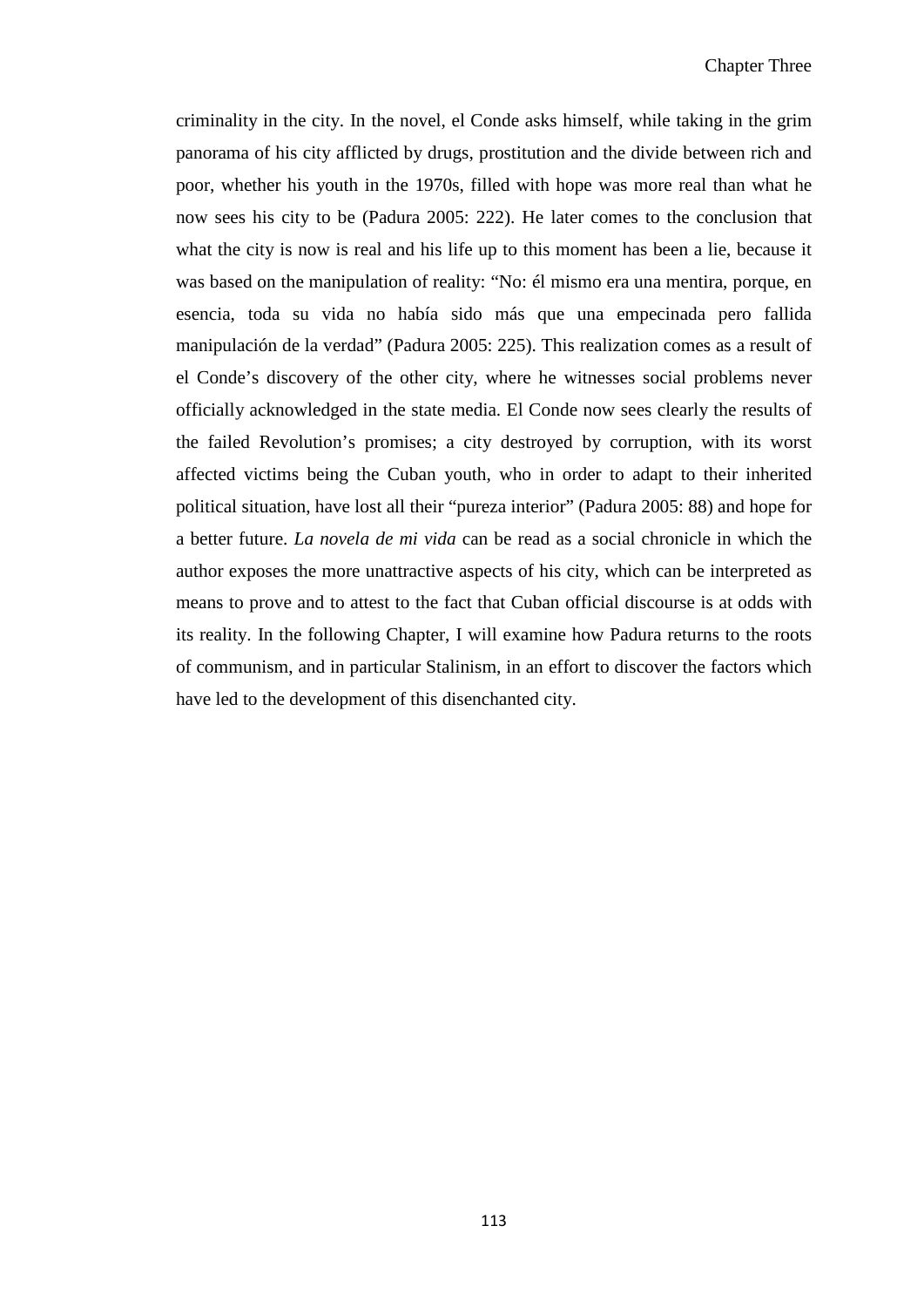## **Chapter Four**

# **Debunking the Socialist Dream:** *El hombre que amaba a los perros* **Introduction**

Leonardo Padura's work could be classified as a negative critique of the actions of the Cuban authorities and *El hombre que amaba a los perros* (2009) can be interpreted as a negative critique of the way communism has been implemented by various governments. I employ the term negative critique as it was developed by theorists from the Frankfurt School, Max Horkheimer and Theodor Adorno, and as outlined by Pam Morris in *Realism*. I adapt their theory to the Cuban context to support my argument of a critique reading of Padura's work. According to Morris, Horkheimer and Adorno's book *Dialectic of Enlightenment* (1944) puts forward the theory that "the root of modern political and cultural intolerance and repressive moral and social conformity [lies] in the collaborative relationship that had developed between the Enlightenment and capitalism" (Morris 2003: 18). Horkheimer and Adorno identify the realist novel of the eighteenth and nineteenth century as a mass produced part of consumer culture, which categorized human beings and objects as conforming to a capitalist mode of mass production. Realist fiction reproduced gender, class and racial stereotypes. Horkheimer and Adorno state: "Through the countless agencies of mass production and its culture the conventionalised modes of behaviour are impressed on the individual as the only natural, respectable and rational ones" (Horkheimer and Adorno 1997: 28). In realist novels morally, condoned patterns of behaviour are rewarded by wealth and opportunities for men, and love and marriage for women. Unconventional behaviour results in punishment and failure: "Enlightenment becomes wholesale deception of the masses" (Horkheimer and Adorno 1997: 42). However, *Dialectic of Enlightenment*, according to Morris, does not present a wholesale rejection of all progressive thought, but rather a critique of bourgeois Enlightenment as the pursuit of a dominating functional rationality. It is suggested that a positive self-reflexive form of Enlightenment could be produced, which would offer a critique of the aforementioned system of mass culture, and that realist art can offer a form of knowledge that constitutes such a negative critique. Kafka and Beckett are given as examples of such fiction (Morris 2003: 21). Pam Morris offers a definition of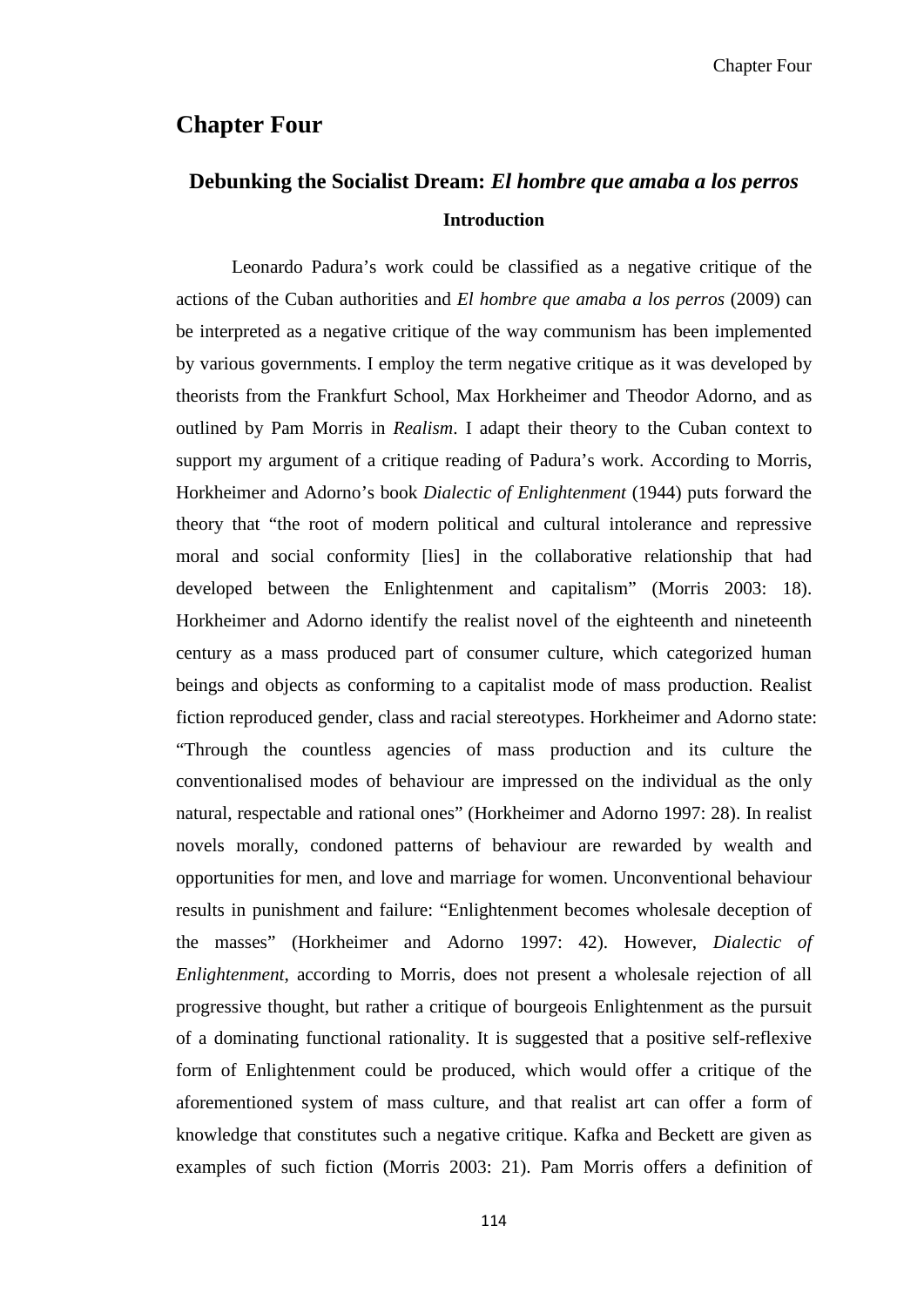negative critique which adequately describes how I value Padura's representation of reality in La Habana in his novels:

Negative Critique: A cultural and artistic analysis that places value upon the ability of literary work to reveal oppressive and authoritarian elements in the existing social formation or in the prevailing perception of what constitutes social reality (Morris 2003: 168).

In this final Chapter, I will examine how *El hombre que amaba a los perros* continues to offer answers to El Conde's questions of where and how the Revolution led his generation, and his city, to disenchantment. The title of this most recently published novel to date by Padura was inspired by Raymond Chandler's short story, "The Man who Liked Dogs", although, beyond the title, it is hard to make any thematic comparison between these works of fiction. In this novel, Padura adds a new dimension to his ongoing negative critique of the Cuban authorities in his work, which culminates in this novel by his offering an account of the rise and fall of the Soviet Union. Corruption and failures in the USSR and their effects on Cuba are outlined in the novel and in particular their devastating effects on the city of La Habana. The novel is structured into a multi-layered narrative consisting of thirty Chapters, each Chapter corresponding to one of the three protagonists. Nine of these Chapters correspond to the purely fictional character, the *habanero* Iván; ten to Russian revolutionary Leon Trotsky, and eleven to his murderer, Ramón Mercader. The action centres around main protagonist and narrator Iván, who is of the same generation as Padura's previous protagonists Mario Conde and Fernando Terry, thus the novel shares in the generational focus of the Conde series, *Las cuatro estaciones*, *La neblina del ayer* and *La novela de mi vida*. A love of dogs is the initial unifying element for the three protagonists, as the title of the novel suggests. However, I will explore in this Chapter how these protagonists also share stronger sentiments, such as the feeling of disenchantment. I will also go on to question the significance of representing Trotsky and Mercader in a contemporary Cuban work of fiction.

In his article "Death, Socialism and the Death of Socialism in *El hombre que amaba a los perros*", Wilkinson carries out a reading of the novel using semiotic theory, whereby he reaches the conclusion that, through Padura's use of the verb "desmerengar", the author is making reference to Fidel Castro, and he points out that Castro also uses this unusual verb in two of his speeches. He claims that because of the presence of this (well hidden) reference to Castro, the novel cannot be read as an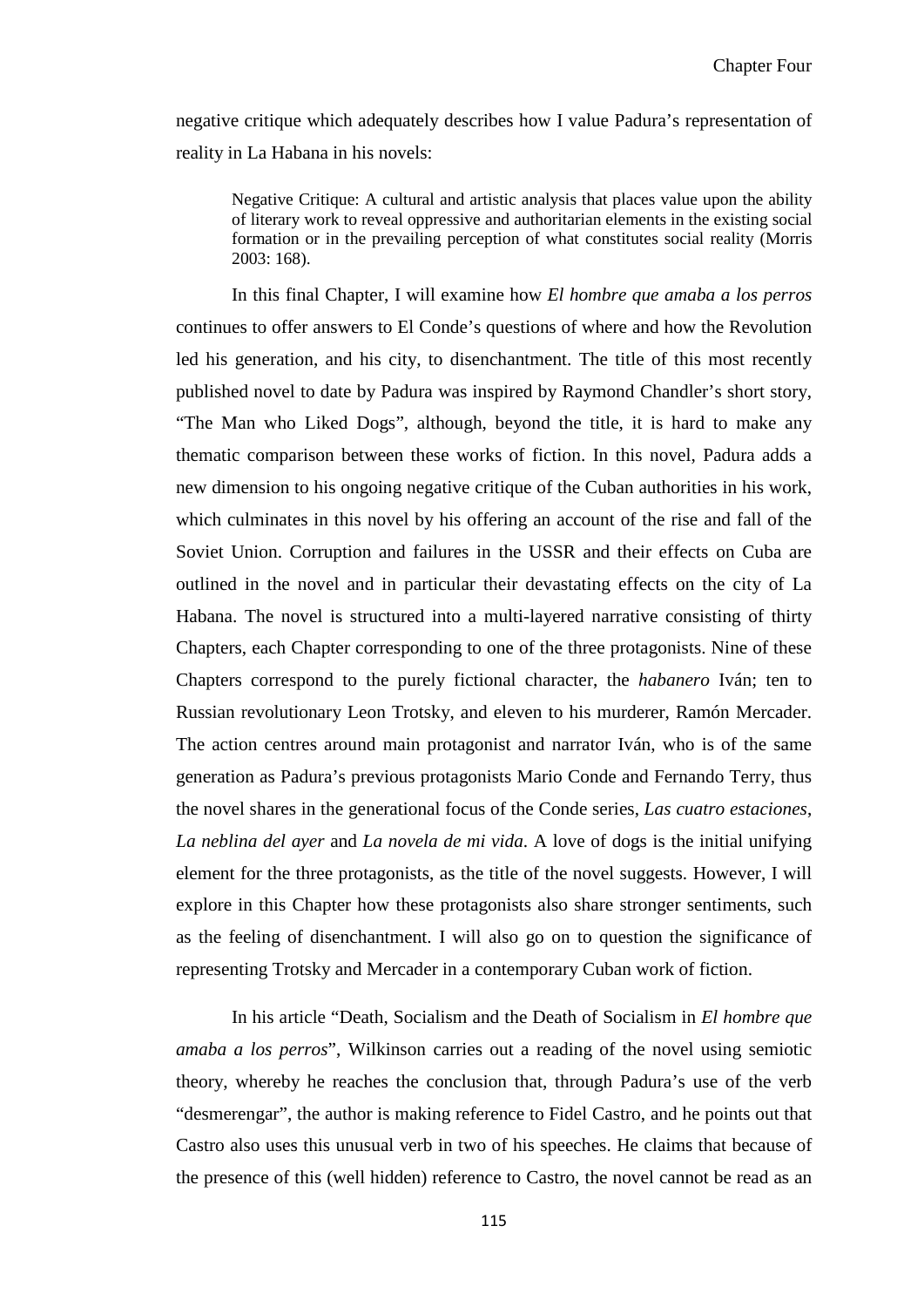insinuation that Cuban socialism is dead. The following are the concluding lines of his article:

He may not be mentioned by name but by inferring the discourse of the *Comandante*, we can see how on a deeper level faithful these texts are to the ideology of the revolutionary project. Despite Castro's absence by name, he nonetheless remains. To paraphrase Barthes: The continuation (if not exactly the birth) of socialism in Cuba is at the cost of its death in the USSR (Wilkinson 2011).

I take issue with Wilkinson's reading of *El hombre que amaba a los perros*, and in the following paragraphs, will argue that the novel by no means celebrates socialism in Cuba and, on the contrary, can be read as a declaration of the end of the socialist era.

#### **4.1. An Historical and Generational Journey to Disenchantment**

The novel begins with Iván's story, which is set in La Habana in September 2004 and is told in first person narrative. Iván's story could be that of any Cuban of his generation and his story traces the history of the Revolution from Iván's coming of age, in the 1970s, to the present day narrative, set in 2004. Iván's descent into disenchantment is on a par with the chronological history of the Revolution and its errors. The first Chapter sets the tone of the novel as one of criticism and disenchantment with the Revolution, underlined by fear. Iván blames his wife's death on the failures of the Revolution. He also highlights the failures of the state to look after its citizens by pointing out his friends' role in saving him from more unfortunate circumstances. I will discuss how the author creates this atmosphere of disillusionment in the following brief synopsis of this first Chapter. Hurricane Ivan had just passed over the island of Cuba, causing great destruction and killing a total of sixty-four people in the Caribbean. The hurricane did not make landfall on Cuba and no deaths were caused by the passing of the cyclone. However, had the hurricane hit the city of La Habana, Iván and his wife Ana knew that the roof of their house would not have withstood the storm and nor would the city of La Habana. This scene reminds us of el Conde waiting for the hurricane to arrive and completely demolish the city in *Paisaje de otoño*. Ana finally passes away just after the risk of the storm making landfall has ceased. She had been dying of bone cancer for some years. We learn that her cancer was more than likely an indirect result of malnutrition suffered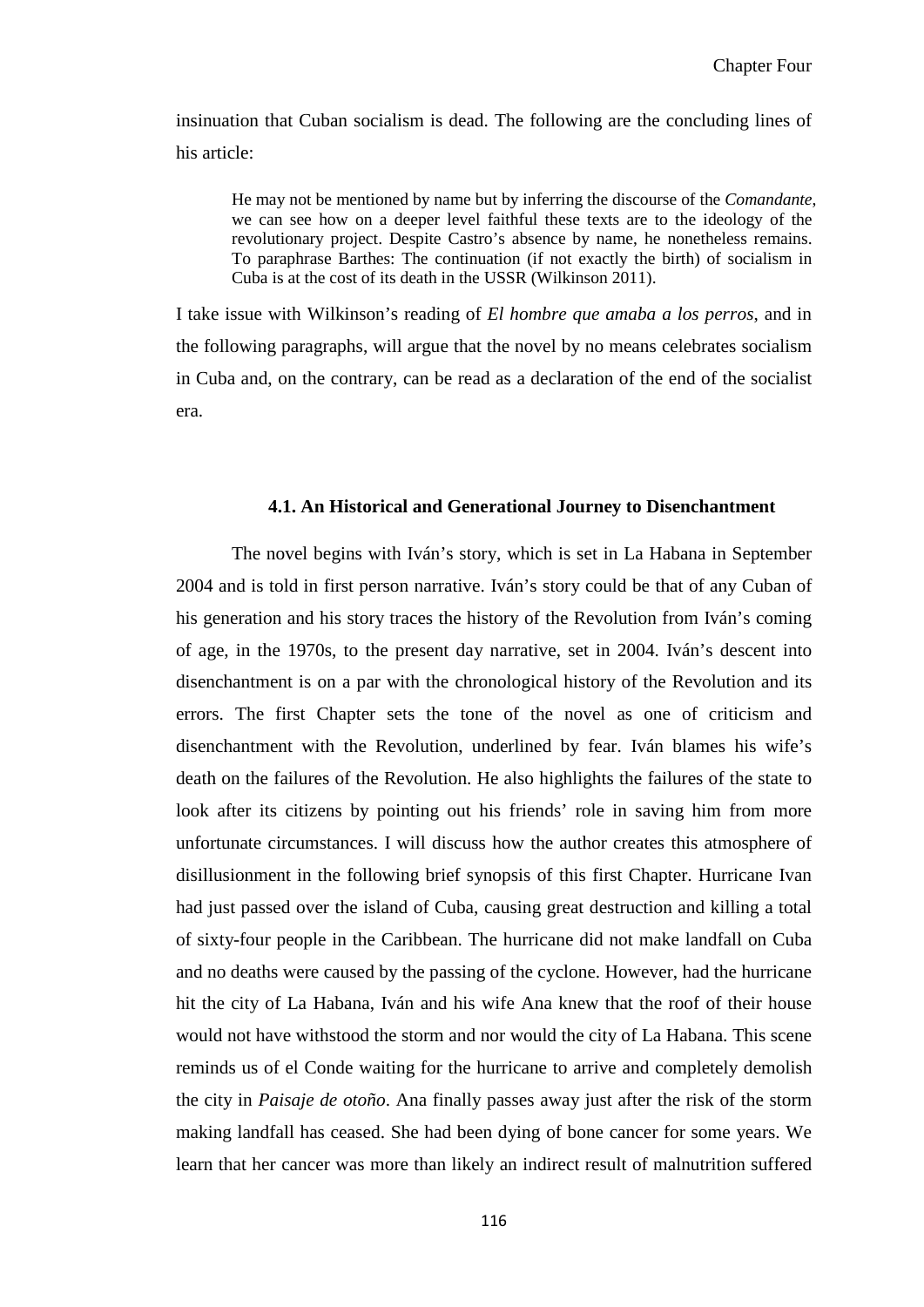during the most difficult years of the Special Period (Padura 2010: 19). Iván comments on the extra hardship the couple faced during the last months of her illness, given that he had to leave work to take care of her, and points out that they survived those months thanks to the support of their friends, who brought them food and supplies that "ellos lograban obtener por las más sinuosas vías" (Padura 2010: 19). Again, as seen throughout the work of Padura, reference is made to ordinary people being involved in criminality and the black market out of necessity. Iván goes on to describe how he met Ana at the start of the Special Period when: "[l]a gloriosa Unión Soviética había lanzado ya sus estertores y sobre nosotros empezaban a caer los rayos de la crisis que devastaría el país en los años noventa" (Padura 2010: 22). When the shortage of paper, ink and electricity led to the closure of the veterinary magazine at which Iván worked, he and his colleagues were sent to work in a handicrafts workshop, indefinitely. Again Iván is saved by his friends from his "inútil destino" (Padura 2010: 23), and given a job as an assistant in a veterinary clinic. It was at that clinic that he met Ana, which prompted him to question whether the major changes in history taking place at the time were merely fate, leading him to meet the love of his life. Against the backdrop of "hambre, apagones, la devaluación de los salarios y la paralización del transporte" (Padura 2010: 23), Ana and Iván live happily together. Years later, Iván decides to tell Ana about his encounter with Ramón Mercader fourteen years previously and admits that he never wrote about it "por miedo" (Padura 2010: 24).

The next Chapter of the novel involving Iván, Chapter nine, focuses further on the effects on Cubans of past mistakes made by the Revolution and in particular the period of "el quinquenio gris", which lasted from 1971 to 1976, a period already criticised in *Pasado perfecto*, as we will see below. The author compares the atmosphere in Cuba in 1971 to that of a witch hunt - "el año en que más cálido llegó a ponerse el ambiente con la orden expresa de dar caza a cualquier tipo de bruja que apareciera en lontananza" (Padura 2010: 79) - and Padura's protagonist remembers how strict censorship policies affected him during the decade of the seventies. Once more, the author repeats a similar scene through which the innocent protagonist suffers the repressive power of the authorities. In his final year at college, Iván wrote a short story about a revolutionary who had been overcome by fear, which led to his suicide. Confident in his literary capabilities, his first collection of short stories had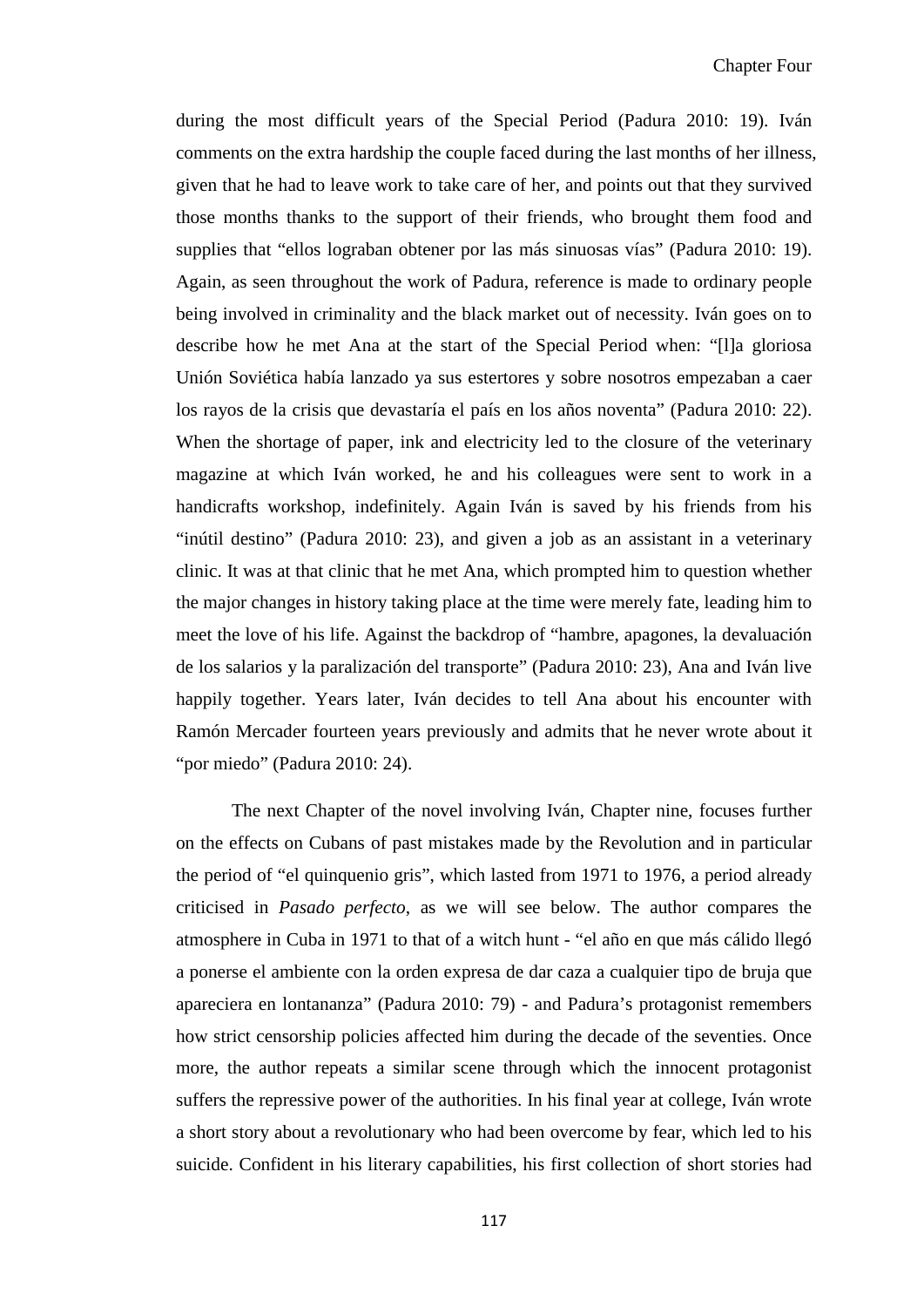already been published in the university magazine - Iván handed in his latest work to the same magazine. A week later, he was summoned to the director's office and strongly reprimanded by "aquél hombre investido de poder, seguro de su capacidad para infundir miedo" for writing a story which was "inoportuno, impublicable, completamente inconcebible, casi contrarrevolucionario" (Padura 2010: 81). Iván was told at the time that no further action would be taken against him and that the incident would be forgotten. He describes the fear he felt after the meeting: "[a]quel día supe con exactitud lo que era sentir Miedo, así, un miedo con mayúsculas, real, invasivo, omnipotente y ubicuo, mucho más devastador que el temor al dolor físico o a lo desconocido que todos hemos sufrido alguna vez" (Padura 2010: 82). This scene of a character being humiliated and reprimanded by an authority figure has been repeated by all of Padura's protagonists. Mario Conde, in *Pasado perfecto,* was reprimanded in high school for a short story he wrote about a boy who preferred to play ball, instead of going to mass with his mother. He and his friends from his literary group were all called into the principal's office and one by one reprimanded for their lack of ideologically sound literature. Mario Conde also remembers the fear and humiliation he felt at the time. [39](#page-113-0) Fernando Terry, in *La novela de mi vida,* was humiliated by his boss for taking an initiative at work in an effort to improve efficiency within the company. This fear had a lasting effect on Terry and soon developed into a paranoia that prevented him from leading a normal life thereafter.<sup>[40](#page-123-0)</sup> Heredia also suffered similar humiliation at the hands of General Tacón. All of the aforementioned humiliations and reprimands take place in the office of a person in a position of power. They use their space and position to abuse their authority, highlighting the notion of inequality and forced submission to a corrupt system. These situations result in a sense of shame, frustration and, most of all, fear. Padura's protagonists realize how defenceless they are in a system where they are stripped of the freedom to express themselves for fear of the consequences. These examples also show how much power one single person can have over the lives of those below them and how easily that power can be abused.

Through Iván, the author uncovers the level of surveillance held over the population, even at street level, and how this constant control leads to a feeling of

ı

<span id="page-123-1"></span> $39$  See Chapter one  $(1.4)$  page 42

<span id="page-123-0"></span> $40$  See Chapter two  $(2.4)$  page 74.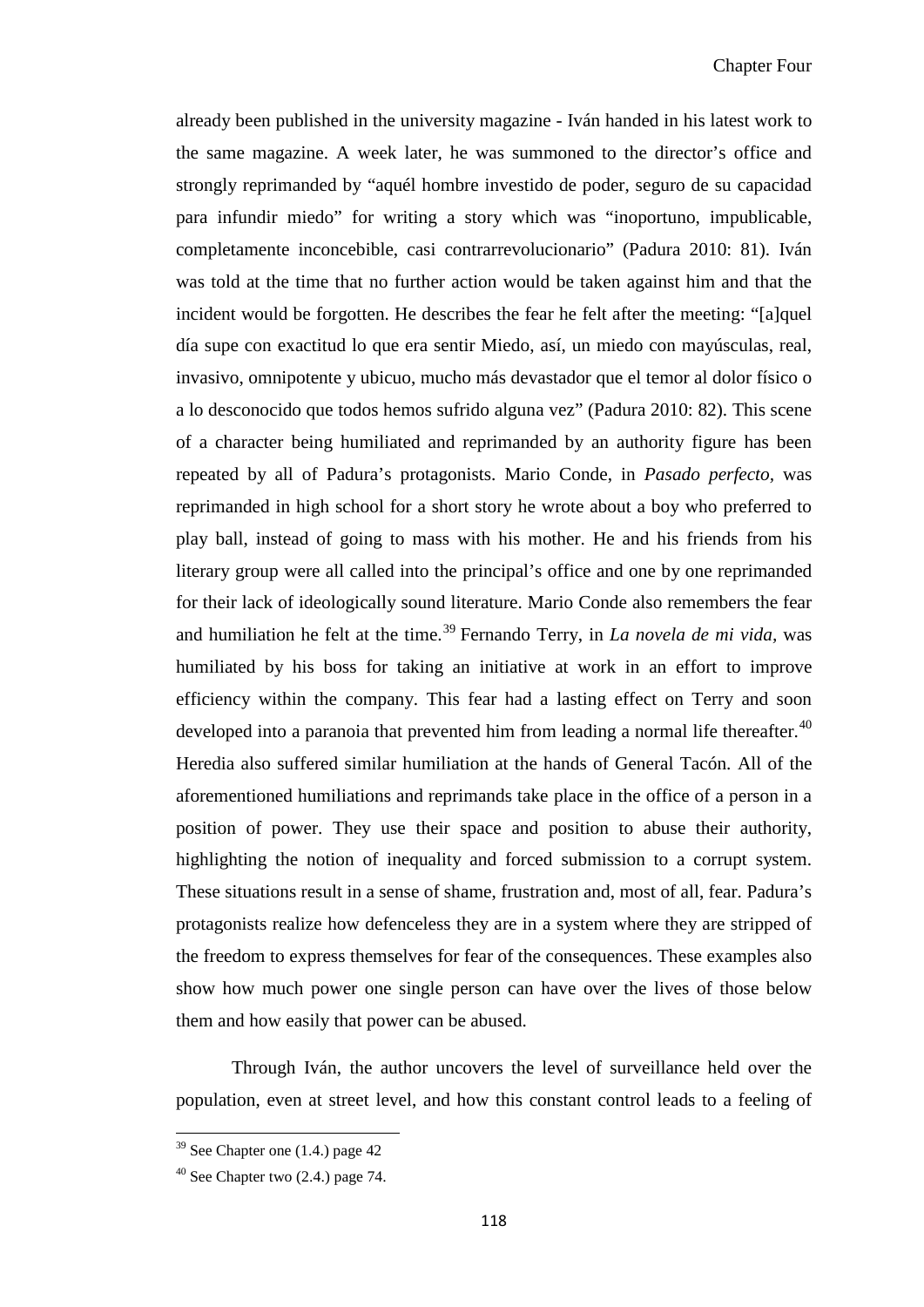distrust among his peers. This idea also ties in with the phenomenon of *la doble moral*, as discussed in the previous Chapter: a fear of expressing an honest opinion in public has been a contributing factor to widespread double standards. Prior to the incident with the director of the university magazine, Iván had been reprimanded for voicing in public his disagreement on university teachers being fired over religious beliefs or because of their sexual orientations. He had neither written about it nor had he set up a public meeting to discuss it, he simply voiced his opinion on the matter out loud to a group of friends. He added that he did not think it was fair that those teachers should be dismissed and suggested that, had they been members of the communist party, their situation would have been overlooked. He did not discover the implications of his honesty until he was denied membership to the "élite juvenil", a section of the young communist movement, "por no haber sido capaz de superar ciertos problemas ideológicos y faltarme madurez y capacidad de entendimiento de las decisiones tomadas por compañeros responsables" (Padura 2010: 79). At that point in time, Iván accepted the criticism and promised to mend his ways. But, Iván had been denounced by somebody in his circle of friends. Therefore, fear of the authorities is further extended to fear of companions and peers, which in turn becomes a very effective form of self-censorship, as it is never known who can be trusted, which also has the additional side effect of *la doble moral*, as mentioned above.

One of the greatest economic mistakes made by the Revolution is addressed in this novel and is presented as one of the first catalysts of disenchantment for the Cuban population; the *Zafra* or ten million ton sugar harvest. Again, I will refer to Iván's story in the novel in order to continue to chart his road from compliance to disillusion with the Cuban Revolution. Iván, "convencido de que aquella heroica empresa sería decisiva para nuestra salida del subdesarrollo" (Padura 2010: 78), accepted that all of the work carried out in 1970 for the *Zafra* had resulted in failure without question, in the same way as he accepted the criticism of his outspokenness. Historian Hugh Thomas writes on this "10 million ton harvest" in *Cuba A History* that, in contrast to the original plans of the Revolution in 1959 to "switch away from that emphasis on sugar which had played for so long such a large and many thought destructive part in Cuban society", the sugar industry by 1963 "played a larger part than before 1959" (Thomas 2010: 979). The harvest from 1969 yielded only 4.5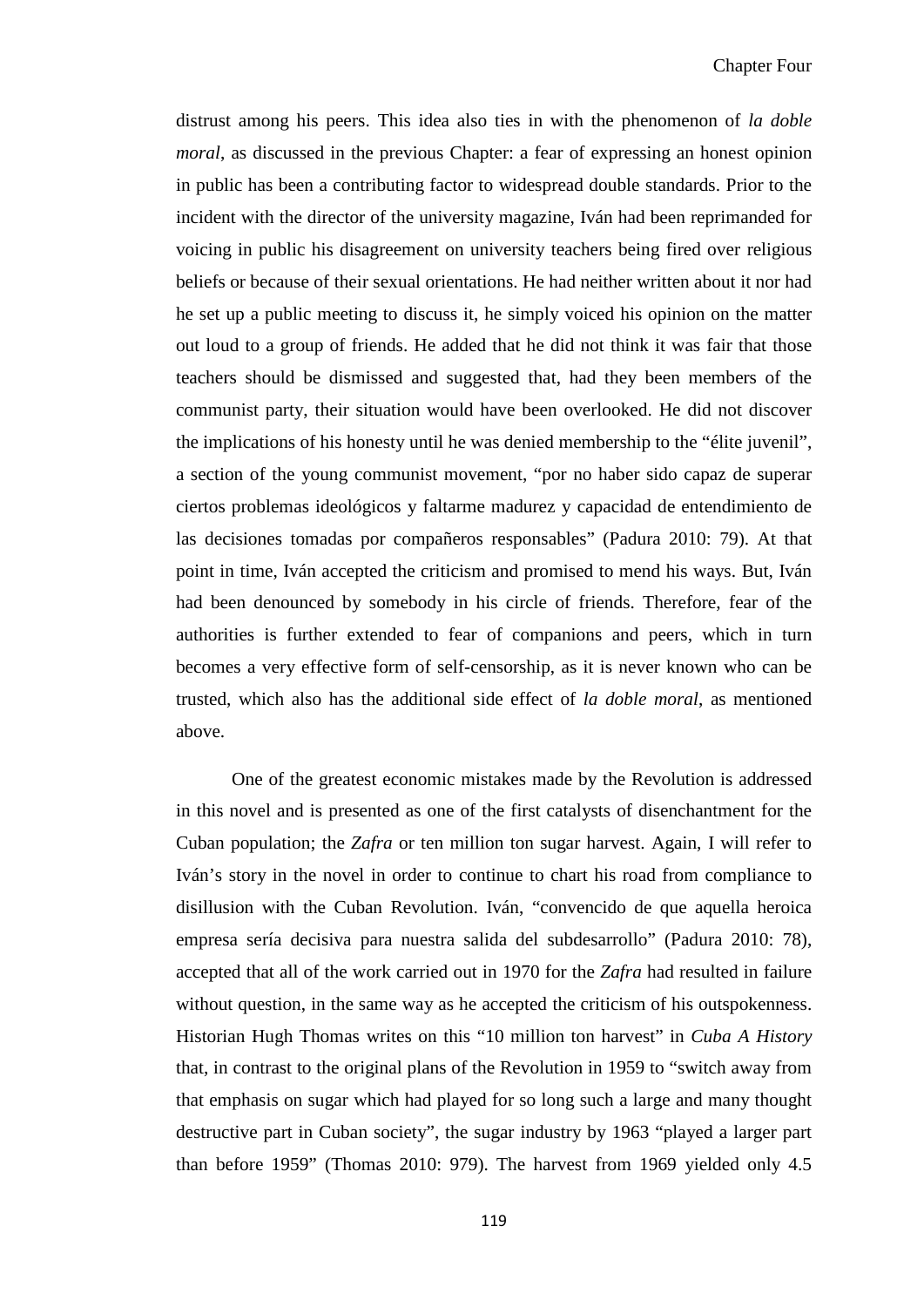million tons, which Fidel Castro considered "the country's agony" (Thomas 2010: 980), and so he set the 10 million ton target for the following year. In order to reach that target, strong propaganda was used to motivate the population to be involved in the greatest sugar cane harvest of Cuban history, as the citation below, from Thomas, demonstrates:

Meantime a delegation from North Vietnam, not to speak of the Soviet Minister of Defence, Marshal Grechko, and the entire Cuban cabinet have all done their time in the cane fields, while government propaganda has spoken of the harvest as if it were a military challenge: "Every worker should act as he would in the face of an enemy attack, should feel like a soldier in a trench with a rifle in his hand" (Thomas 2010: 980).

Another negative outcome of the *Zafra* was heightened ideological expectations from the authorities on the part of Iván's generation: "las exigencias ideológicas se hicieran más patentes, pues ya formaban parte de nuestras vidas de jóvenes revolucionarios aspirantes a la condición de comunistas, y las entendíamos o queríamos entenderlas como necesarias" (Padura 2010: 79). Here, Padura points out their desire to believe in government policies, suggesting that, by that time, a struggle already existed amongst the population of the island to keep on supporting the Revolution and Padura thus pinpoints the beginning of an internal questioning of the modus operandi of the regime. The failure of the *Zafra* undoubtedly aroused feelings of disenchantment within the general public with the revolutionary government, especially with regard to their economic policies, which had until then been disastrous. As Thomas points out, despite promises made in 1960 by Castro that "improvements in the standard of living would come faster than in any other country which had undergone a revolution, two years later the standards of life in the cities had collapsed while at the end of the 1960s most Cubans were living in a very Spartan manner" (Thomas 2010: 979). The *Zafra* was seen as their big chance at "salir del subdesarollo" (Padura 2010: 78), yet it also failed. Cracking down on any alleged counter-revolutionary conduct was an effective manner of avoiding any public uproar over the state of the economy. Implementing strict censorship policies was the most effective manner of avoiding any visible opposition to the Castro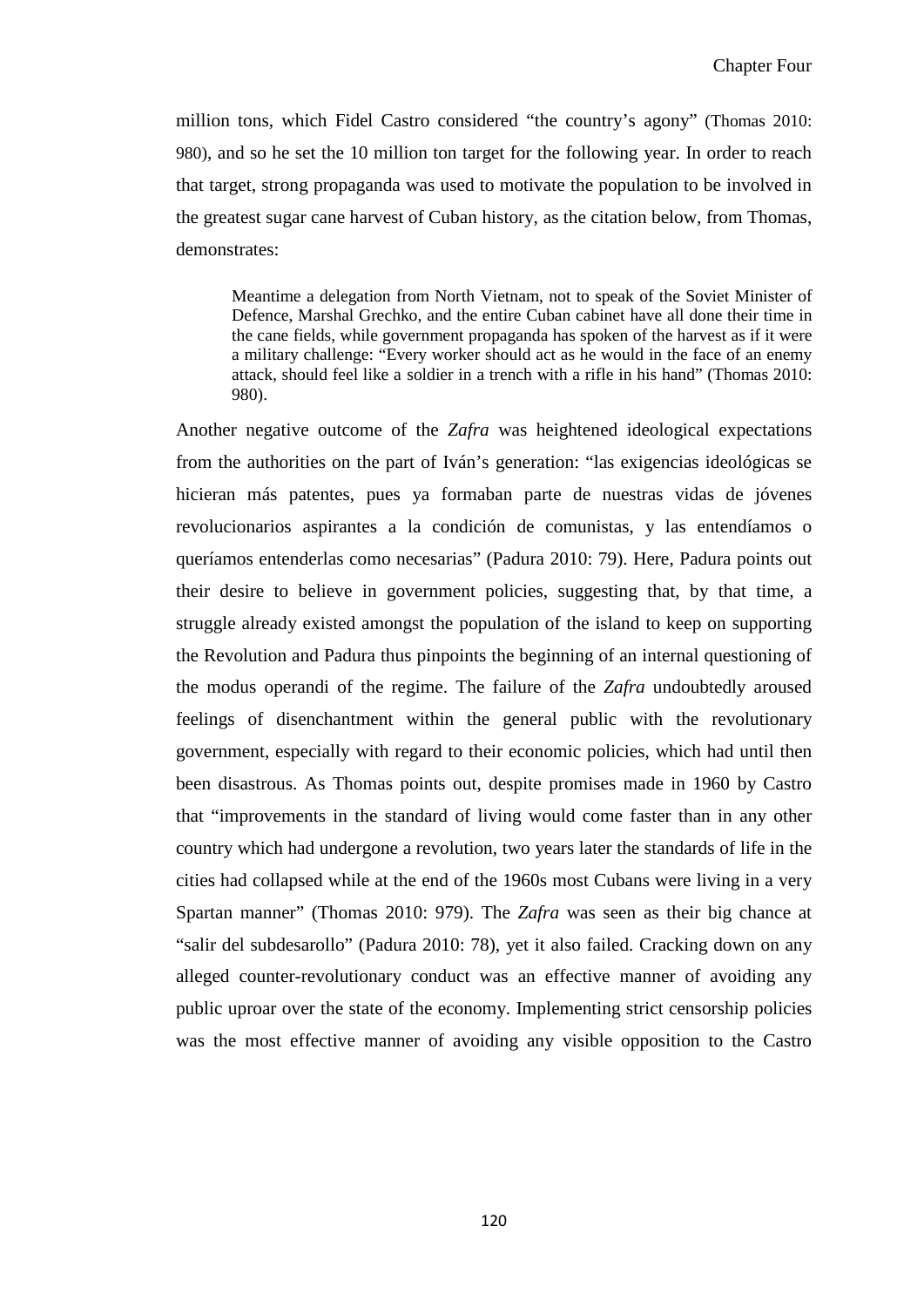government capable of stirring up discontent among the general public. One year after the Zafra, in 1971, began "el quinquenio gris". $41$ 

By 1973, Iván's disenchantment with the system was beginning to grow, as he realized that his first collection of short stories, which had been published and had received critical acclaim at the time, were considered worthy of publication, not due to the quality of the work but because of the themes about which he chose to write. In the following quote, Iván describes how his writing was negatively affected by the atmosphere of censorship which was greatly limiting artistic freedom at the time:

Yo había escrito aquellos cuentos imbuido, más aún, aturdido por el ambiente agreste y cerrado que se vivía entre las cuatro paredes de la literatura y la ideología de la isla, asolada por las cascadas de defenestraciones, marginaciones, expulsiones y "parametraciones" de incómodos de toda especie ejecutadas en los últimos años y por el previsible levantamiento de los muros de la intolerancia y la censura hasta alturas celestiales (Padura 2010: 77).

In line with Castro's famous words, "Dentro de la revolución todo, fuera de la revolución nada", from a speech known as "Palabras a los intelectuales", given at the last of his three meetings in La Biblioteca Nacional with Cuba's artists and intellectuals, in April 1961, Iván had previously written "relatos sobre esforzados cortadores de caña, valientes milicianos defensores de la patria, abnegados obreros cuyos conflictos estaban relacionados con las rémoras del pasado burgués que todavía afectaba sus conciencias" (Padura 2010: 77). When Iván wrote his second short story, one which did not fit in with the ideology of the "Hombre Nuevo", he was promptly reminded of the error of his ways and warned not to stray again: "me habían golpeado con una regla para que retirara las manos" (Padura 2010: 77). The metaphor of primary school punishment for a final year university student is a very effective manner of describing the paternalistic role of the state over its people. However, despite being told that no action would be taken against him, after finishing university, Iván was sent to Baracoa, a twenty six hour bus ride away from La Habana, to carry out his "servicio social", the two years that all university graduates must work "como retribución por la carrera estudiada gratuitamente" (Padura 2010: 76). Apart from expressing his disagreement with some government policies in public and writing an almost counter-revolutionary story, his interest in

<span id="page-126-0"></span>ı

 $41$  See Chapter one (1.3.) for more information on the First Congress of Education and Culture which saw the beginning of strict censorship over all artists, also known as "El quinquenio gris".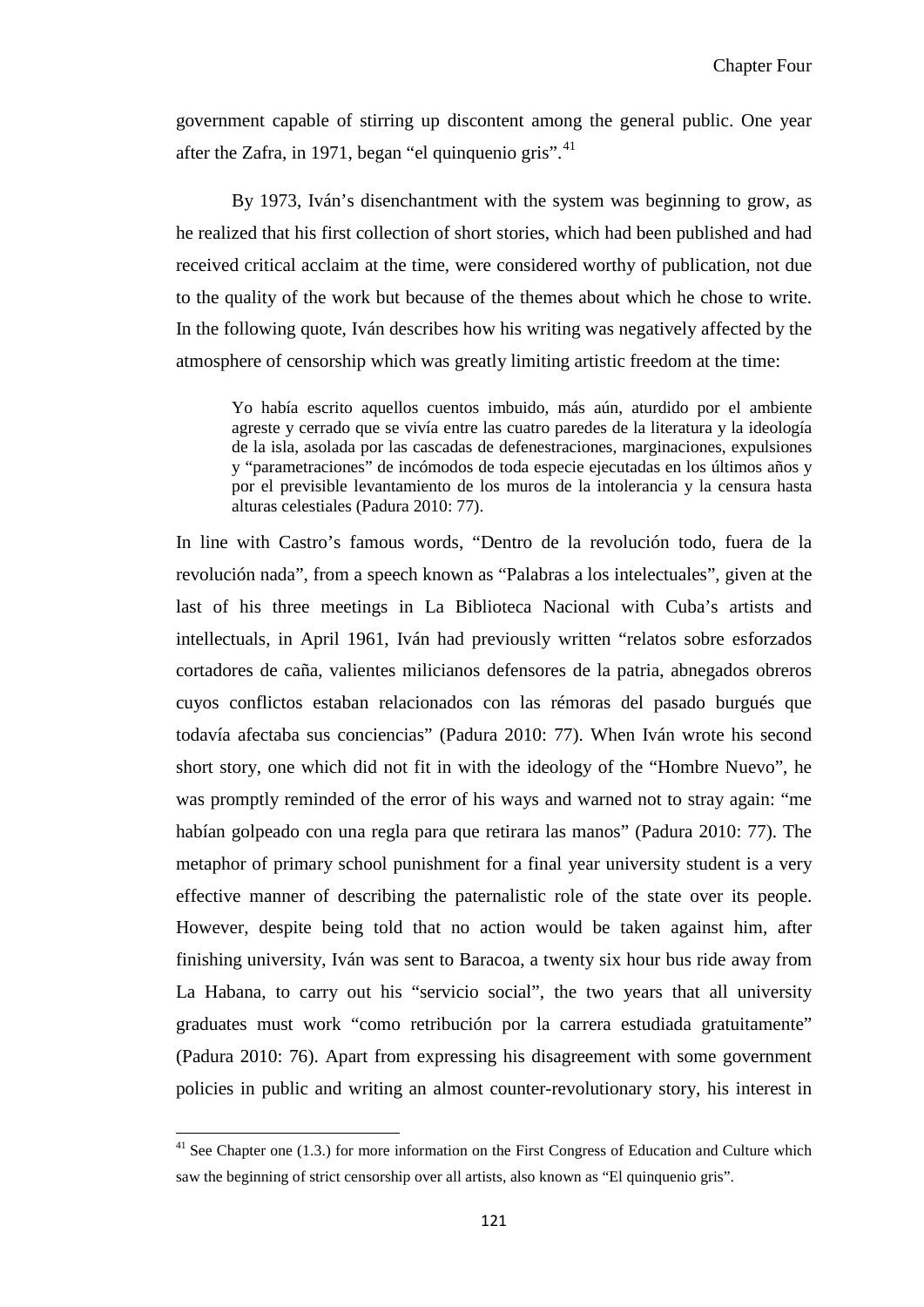reading Sartre and Camus also added another black spot after his name. This resulted in "una especie de destierro a una Siberia tropical" (Padura 2010: 77). This deliberate comparison of Soviet punishment to the Cuban context highlights a reading of the novel as a critique of Cuban policies, highly leveraged by Soviet influence. In *Vientos de cuaresma*, we are given an example of how this mandatory work placement far from the capital could be avoided, if the right influences were mobilized. Protagonist/victim Lissette Nuñez's step-father held a high-ranking position in the Ministry of Education and used his influence to avoid Lissette being sent outside La Habana to carry out her "servicio social" (Padura 2001: 35).

The story of Iván's experience in Baracoa serves to reveal institutionalized corruption within the Revolution and the role of state controlled media as an accomplice to that corruption. It opened Iván's eyes completely to the reality of the revolutionary politics of the time. As director of the local radio station, Iván was in charge of broadcasting local and national news. He soon discovered that the radio station was utilized as a means of self propaganda for the ambitious, who wanted to be promoted to even better positions outside Baracoa:

La emisora Radio Ciudad Primada de Cuba Libre era, precisamente, el medio encargado de concretar una realidad virtual más embustera aún que la de ríos, montañas y carreteras de nombres caprichosos, porque estaba construida sobre planes, compromisos, metas y cifras mágicas que nadie se ocupaba de comprobar, sobre constantes llamados al sacrificio, la vigilancia y la disciplina con los que cada uno de los jefes locales trataba de construir el escalón de su propio ascensocoronado con el premio de salir de aquel sitio perdido (Padura 2010: 83).

Padura here highlights the corruption within the system and how the revolutionary card was often played by those who, paradoxically, were operating with their own individual interests in mind. Iván represents those who turned a blind eye out of fear, allowing the lie to continue. Aware that the system was corrupt, Iván saw no alternative but to go along with the game. He knew that if he refused to broadcast their lies, he would suffer the consequences of going against the system, including losing his university degree. Therefore, he instructed his two journalists to write about:

"planes sobre cumplidos, compromisos aceptados con entusiasmo revolucionario, metas superadas con combatividad patriótica, cifras increíbles y sacrificios heroicamente asumidos, para darle forma a una realidad inexistente, hecha casi siempre de palabras y consignas, y muy pocas veces de plátanos, boniatos y calabazas concretas" (Padura 2010: 83).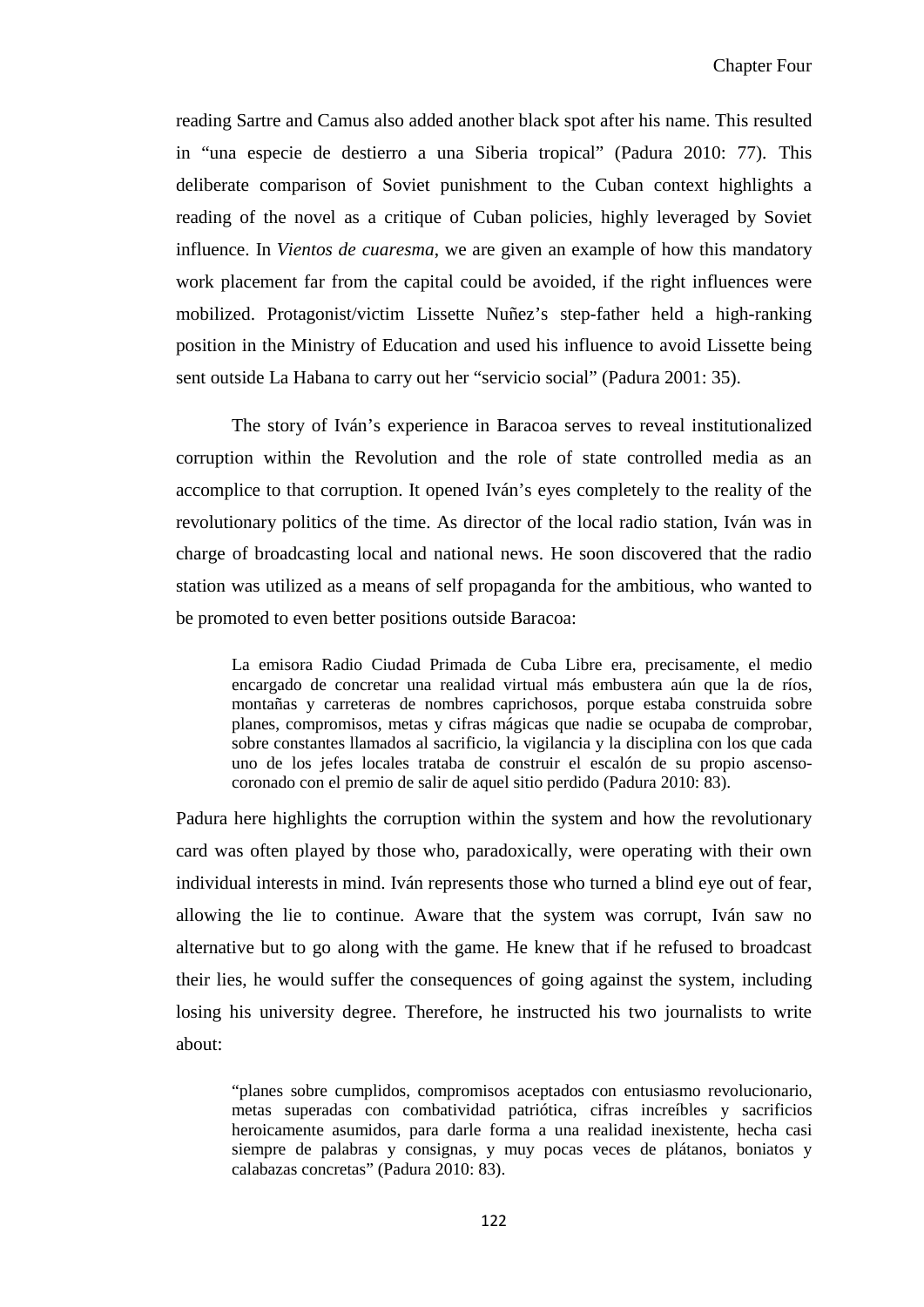Iván's experience is also a strong criticism of journalism under the Revolution, where all means of communication are state owned and only one version of the facts is offered. Padura, who as a journalist in Cuba has also experienced censorship firsthand, overtly questions the information Cubans are fed and reiterates the lack of accountability of those in charge of keeping the nation informed. He suggests that, as long as the revolution is portrayed favourably, any lie is valid. In his book *Cuba A Critical Assessment*, sociologist Samuel Farber identifies the issue of lack of accountability as one of the factors to blame for the disasters in Cuba's economic system, and states: "In the absence of an open and democratic public life, consumers lack the power to bring government economic planners to account. The lack of an open press and mass communications has facilitated cover-ups, corruption, and inefficiency" (Farber 2011: 54). Farber also points out the Cuban authority's awareness that "subordinates often tell their superiors what they would like to hear instead of the truth" (Farber 2011: 54), as those corrupt bosses, described by Padura in the novel, do in order to benefit personally from their false achievements. Farber quotes Raúl Castro's words at the national parliament in 2010: "Sometimes comrades, without a fraudulent purpose, transmit unverified false information provided by their subordinates. This is how they unconsciously end up telling lies. That false data can lead us to erroneous decisions with greater or lesser national repercussions" (Farber 2011: 54). It is interesting to note how Raúl Castro clearly seems to want to challenge the previous modus operandi of state companies, yet without directly challenging those who present the falsehoods and thereby absolving the leaders of any responsibility.

Given his position, Iván was constantly receiving invitations to various different activities and meetings he described as "la comelata y la bebedera", which he always accepted, "por mi propio miedo o por mi incapacidad para rebelarme" (Padura 2010: 84). Here Padura again points out, as he did in his previous novels, the social inequalities still present in revolutionary Cuba, where rationing did not exist for those in certain positions. Iván became a "cínico capaz de mentir sin escrúpulos" (Padura 2010: 84), as the *compañero* who had previously held his position had foreseen he would: "Prepárate, socio: aquí te vas a hacer un cínico o te van a hacer mierda… Bienvenido a la realidad real" (Padura 2010: 83). During the two years Iván lived in Baracoa, he discovered that the only way to survive the experience was

123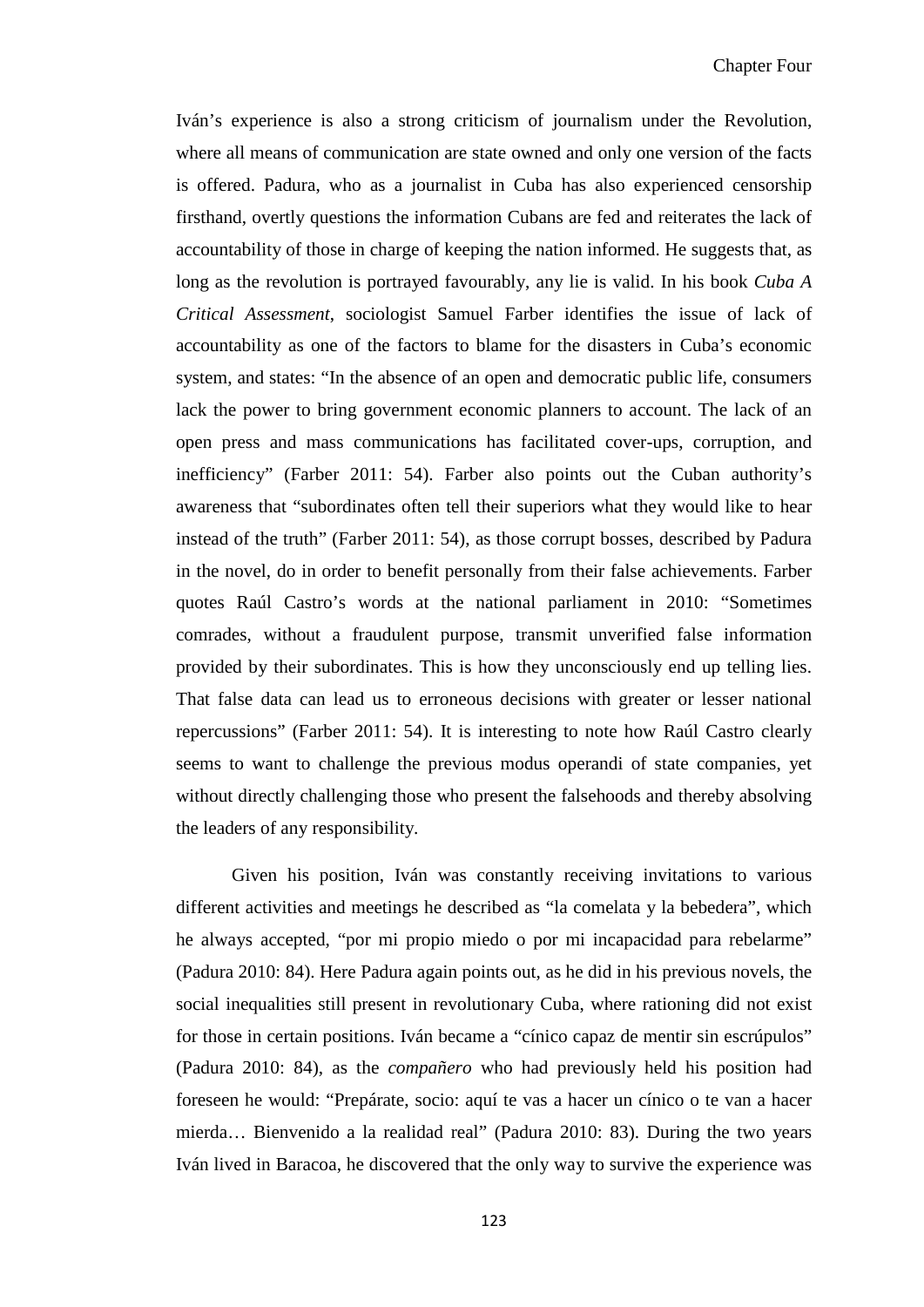to get drunk. On his return to La Habana, he had to be hospitalized to cure his alcoholism. Some months later, he was offered a similar position in La Habana, "premio al trabajo que se suponía que había realizado en Baracoa, evaluado como excelente" (Padura 2010: 126), but he refused, knowing that that lifestyle was to blame for his alcoholic downfall. Instead, he opted for a simple proof reading position for a veterinary magazine. It was 1975, and Iván describes how "el quinquenio gris" was taking its toll on Cuban artists who had fallen outside the system for not conforming to the parameters set out by the government and writing "obras sinflictivas" (Padura 2010: 127):

Entonces había comenzado a rastrear en el submundo de la esfera periodística y cultural, todavía atestado de ángeles caídos, que antes habían sido celebrados y polémicos escritores, periodistas, promotores, todos defenestrados, quizás de por vida, y por las razones o sinrazones más disímiles (Padura 2010: 126).

Iván refers again to the "quinquenio gris" later in the novel in an effort to explain to his wife why he never wrote Mercader's story. Iván never returned to writing any literature after being reprimanded in 1973 and his eye opening experience in Baracoa. He refers to Russian writer Isaac Babel, who stopped writing once strong censorship in the USSR prevented him from writing freely and was finally executed during Stalin's great purge in 1940. Iván tells Ana that, like Babel, he made a conscious decision to "escribir el silencio" (Padura 2010: 401) to save himself from being "marginado, prohibido, sepultado en vida a los treinta, cuando de verdad puedes empezar a ser un escritor en serio" (Padura 2010: 400). According to Iván, in order to continue being a writer during the seventies and eighties in Cuba, it was necessary to write "literatura vacía y complaciente de los años setenta y ochenta, prácticamente la única que alguien podía imaginar y pergeñar bajo el manto ubicuo de la sospecha, la intolerancia y la uniformidad nacional" (Padura 2010: 400). Iván was not willing to conform to revolutionary parameters, nor was he willing to risk the consequences of rebelling against the system, as the following quote illustrates: "Al menos con la boca cerrada podía sentirme en paz conmigo mismo y mantener acorralados mis miedos" (Padura 2010: 401).

Padura returns to the topic of the persecution of homosexuals in this novel with the story of William, Iván's brother. Again Iván suffers first hand mistakes made by the Revolution, contributing further to his disenchantment. In Chapter one, I discuss the persecution of homosexuals in Cuba, as described in the novel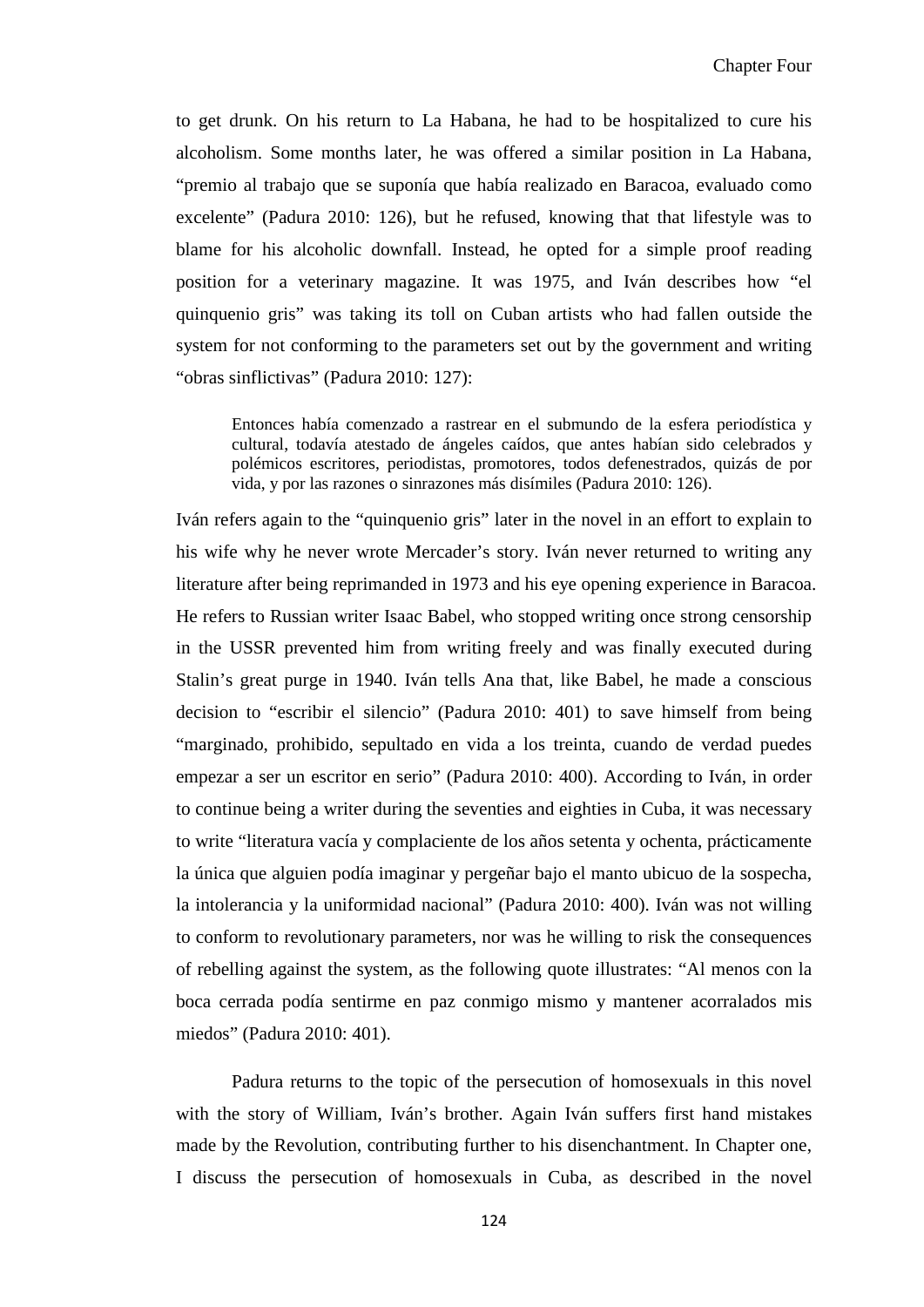*Máscaras*. This novel also focuses on *parametraciones* during "el quinquenio gris" and more specifically the persecution of homosexual writers. William's story, in *El hombre que amaba a los perros*, differs slightly to Marques', in that William was not a writer but a student, while his lover was a university lecturer. As mentioned earlier in this Chapter, educators were expelled from their positions, if they were considered to be homosexual. In this case, when it is discovered that William is having an affair with his teacher, both are expelled from the university. William was suspended from university for a period of two years and not allowed to return to university to finish his degree in medicine. His parents felt so ashamed by his open homosexuality that they threw him out of the family home, despite Iván's protests. They had thought him "cured", after sending him to two years of psychological therapy and hormonal treatment. William's homosexuality led to the downfall of his family. Iván could not forgive his mother for disowning William, but later realized that nobody was to blame but the system. William and his lover fought for their rights for two years, but finally gave up and decided to attempt a new start outside Cuba, yet died trying to reach Florida on a stolen speed boat. The tragedy sent his parents into a deep depression and, within two years of William's death, both of Iván's parents had died.

By 1977, when Iván first met Trotsky's murderer, Ramón Mercader, Iván was already fully disenchanted with the Revolution. In Baracoa, he had witnessed first hand how the system was being corrupted and, on his return to La Habana, he saw how strict censorship was affecting artists. He no longer wanted to work in journalism, nor did he want to be a writer. Fear was the underlying factor behind these decisions. He witnessed the downfall of his own brother, an excellent student who had been expelled only because his sexual orientations were not in line with revolutionary ideology; the "Hombre Nuevo" could not be homosexual. Homosexuality was considered bourgeois decadence, which would be eradicated, along with capitalism in the utopian socialist society.

Iván's story of disenchantment commences in 1970, which coincides with the beginning of a change within the Cuban Revolution; a switch towards a Soviet influenced socialist revolution. Cuba had established trade agreements with the USSR in the early days of the revolution and "was officially recognized as socialist in 1963 after Castro's first visit to Russia in that year" (Brown 2009: 30). Prior to the Special Period in the nineties, Cuba had enjoyed some years of economic stability,

125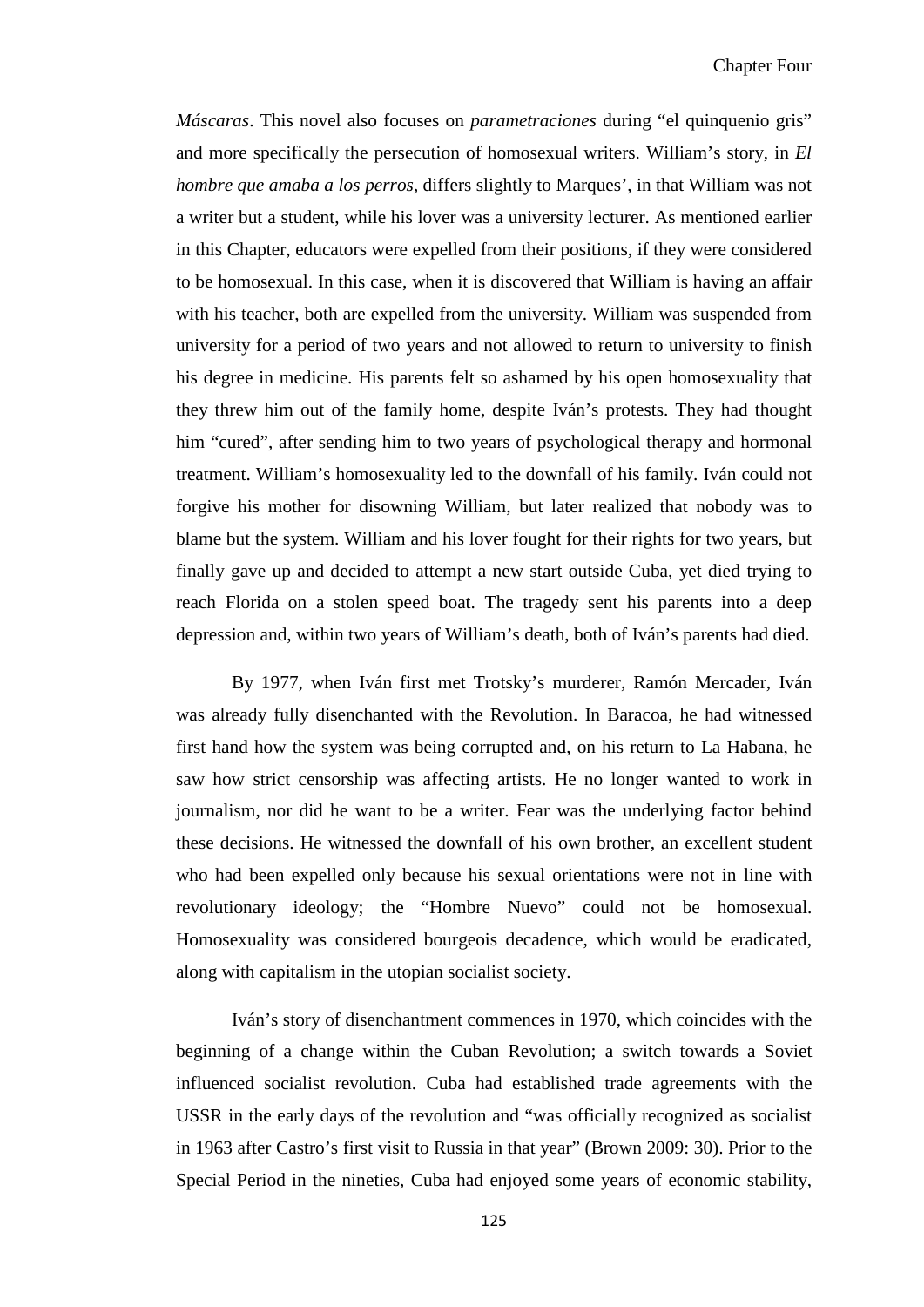during the decade of the eighties, leading Iván to believe in the possibility of a positive future for his children. Soviet influenced work bonuses, put into effect in the 1970s, encouraged workers to become more productive. Prior to this period, Che Guevara's economic policies, which included "moral" incentives, had been in place and proved disastrous for the economy (Farber 2011: 148). The decade of the eighties also saw a decrease in strict censorship and the beginning of a new generation of writers on the island, since Castro's "Palabras a los intelectuales" speech in 1961. This generation "tímidamente empezaban a escribir de un modo diferente, historias diferentes, con menos héroes y más gente jodida y triste, como en la vida real" (Padura 2010: 315). Padura describes the period of lesser hardship in Cuba as an "ilusoria bonanza" (Padura 2010: 316), which was soon to end. Along with the fall of the Soviet Union, apart from hunger in Cuba, came the truth, as exposed in *glasnost*: "En esos años se atravesó el puente que iba del entusiasmo de lo mejorable a la decepción de comprobar que el gran sueño estaba enfermo de muerte y que en su nombre se habían cometido hasta genocidios como el de Cambodia de Pol Pot" (Padura 2010: 321). It was this revealed truth that, according to the narrator, was the principal cause of total disenchantment with the socialist dream in Cuba. Previous hardships suffered by Iván, el Conde and Terry's generation had been bearable because they believed that there was light at the end of the tunnel and that they were working towards a utopian society, one which was only attainable through a temporary adaptation period.

Aquellas fueron las revelaciones que nos ayudaron a enfocar los bultos imprecisos que, durante años, apenas habíamos entrevisto en las penumbras y a darles un perfil definitivo, tan espantosa como ya es fácil saber. Aquéllos fueron los tiempos en los que se concretó el gran desencanto (Padura 2010: 321).

As mentioned earlier, despite almost starving to death, Iván remembers the hardest years of the Special Period as the happiest of his life. His love for Ana outweighed the suffering from lack of food and basic commodities. This capacity to bear hardships on the strength of an emotion is similar to the initial years of hardship suffered by Iván's generation, due to the sense of hope for a brighter future that they felt. In the eighties, Iván no longer believed in this illusion and, despite the "bonanza", he was unable to enjoy the fact that "había comida, había ropa (socialista y fea, pero comida y ropa), había guaguas, a veces hasta taxis, y casas en la playa que podíamos alquilar con el dinero del salario" (Padura 2010: 401).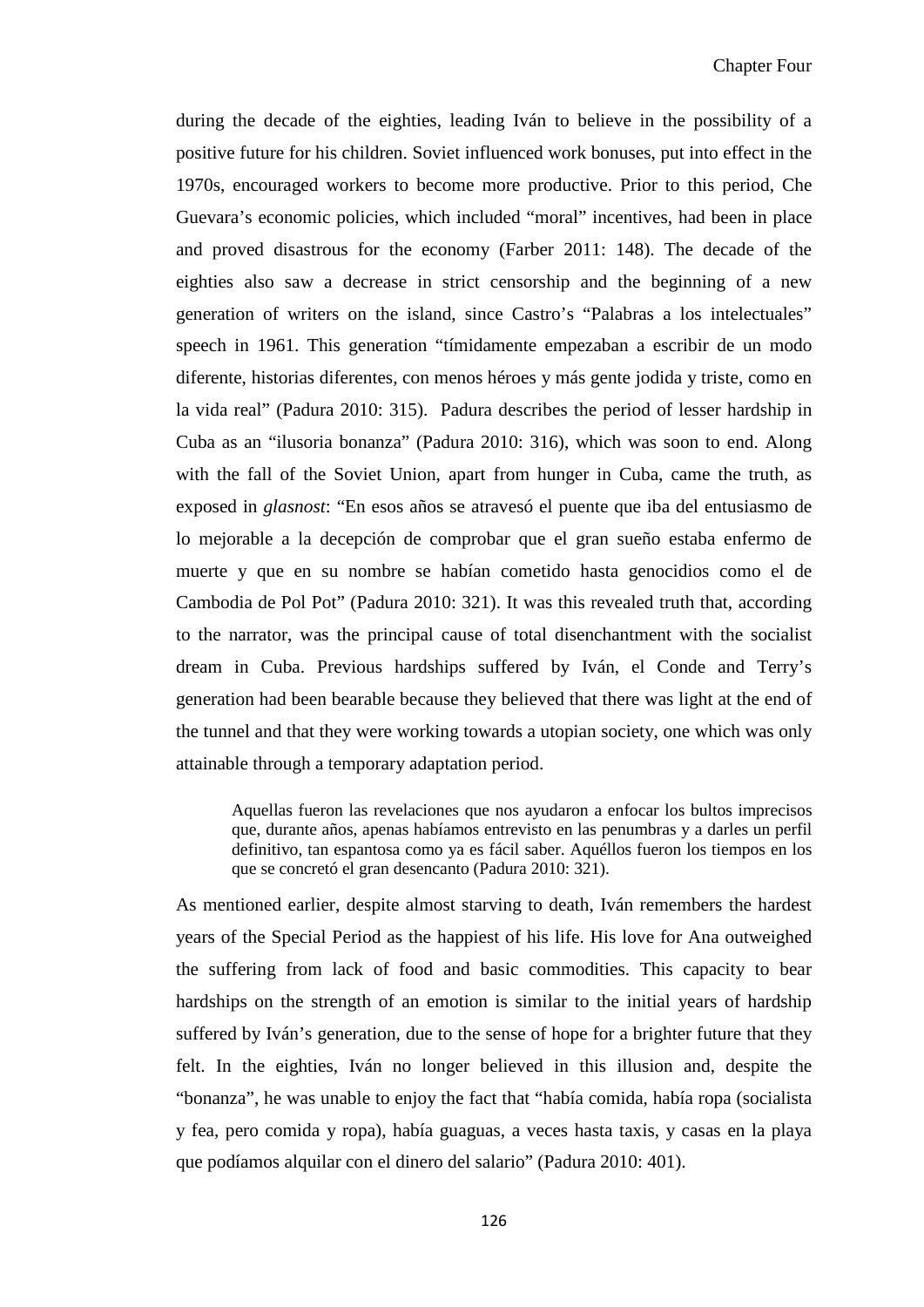Padura offers a detailed description of life in La Habana during the Special Period in *El hombre que amaba a los perros* as never before described in his previous novels. Through Iván and his friends, Special Period reality is explicitly expressed and results in their definitive disenchantment. Due to the lack of fuel, "apagones" were every day occurrences and transport was reduced to riding a bicycle. Given that the calorie consumption from their diet was below sufficient for an average adult, and taking into account the amount of calories required for cycling, polyneuritis avitaminosis, "la misma que se extendía en los campos de concentración alemanes", was commonplace (Padura 2010: 402). Iván's description of a typical meal during the Special Period in the novel helps to explain why so many Cubans developed avitaminosis: "Tomamos agua, café de granos mezclados y nos cominos unos panes con picadillo de pescado aumentado con cáscaras de plátano hervidas" (Padura 2010: 407). The image offered by Iván of skinny baseball players and presenters at an almost empty stadium, highlights the hardships suffered by the population at large (Padura 2010: 405). Iván's friend Dany, "agobiado por la crisis", had given up writing and spent most of his time looking for his next meal: "apenas dejaba flotar los días, ocupado en perfeccionar sus estrategias de supervivencia y la búsqueda de la próxima comida, como casi todos los habitantes de la isla" (Padura 2010: 405). The same fight for survival was what motivated Iván to cycle to the countryside every day, carrying out veterinary jobs for farmers in exchange for fresh produce to keep his wife Ana alive. This "guerra por la supervivencia" (Padura 2010: 405), became even more real on one occasion when Iván had a knife fight with another veterinary surgeon who was trying to steal his clients. The starvation suffered during the Special Period led to the resurgence of primitive instincts that took over their personalities and even their values. Iván explains that "en el fondo del abismo, acosado por todos los flancos, los instintos pueden ser más fuertes que las convicciones" (Padura 2010: 402).

In the summer of 1994, given the state of emergency the country was in, the Castro regime allowed the emigration of its citizens: "para lanzarse al mar en cualquier objeto flotante" (Padura 2010: 404). Iván and Dany made their way to Cojímar, a port town east of La Habana, to witness thousands of Cubans take to the seas on makeshift rafts, convinced that they would find a better life in Miami. The sight of the flight of so many Cubans, while the police looked, on saddened Iván,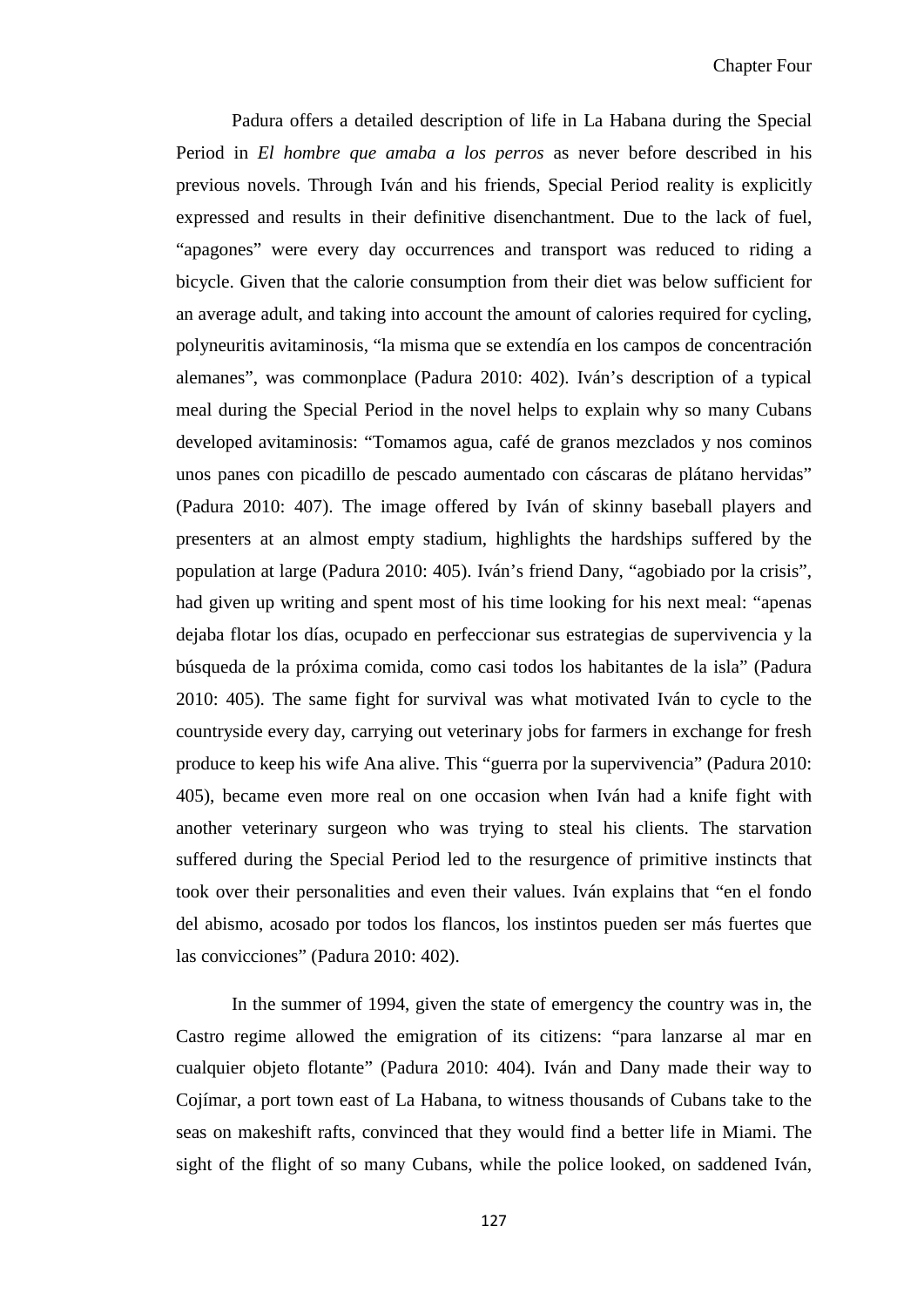who saw the mass emigration as something more than a great escape, as Dany had suggested. Iván was saddened because for him it signified the end of the Revolution, and the futility of all of their sacrifices, which all ended in a mass exodus, leading him to ask:

¿Todo para llegar a esto?

El hambre obliga - comentó él.

Es más complicado que el hambre Dany. Perdieron la fe y se escapan. Es bíblico, un éxodo bíblico… una fatalidad" (Padura 2010: 406).

This quote clearly supports my argument that this novel does not offer any hope for Cuban socialism, as Wilkinson suggests in his article. In the following section, I will examine the significance of Ramón Mercader's story, as imagined by Padura.

#### **4.2. Ramón Mercader: The Disenchanted Villain/Victim**

Ramón Mercader's life story, as conceived by Padura, and related to Iván in Cuba, starts in 1936. Fighting with the Republican Army on the outskirts of Madrid against Franco's Nationalists at the beginning of the Spanish Civil War, Ramón is called to the sidelines to attend to his mother, Caridad del Río. She had come to ask her son to join the Soviet Secret Service and form part of a very important mission. Without questioning the mission, Ramón, who is blinded by his unconditional faith in communism, accepts. Padura describes Ramón's childhood and background prior to 1936 and suggests that his mother's influence was crucial in his communist beliefs and his future as a Soviet Agent. Caridad's unhappy marriage to a wealthy Catalan businessman led her to underground Barcelona in the 1920s, where she met with proletariat members of the communist party. In this atmosphere, Caridad lived a promiscuous existence, accompanied by alcohol and drugs. When her husband realized the extent of her addictions and her involvement in communist activities, including the sabotage of his own companies, he had her committed. Once released, Caridad left her husband and took her children with her to France, where she instilled in them a devotion to the fight of the proletariat. Ramón's brother, Luis Mercader, wrote Ramón's biography in 1990, fifty years after the murder of Trotsky. In a documentary filmed by José Luis López Linares and Javier Rioyo in 1996, *Asaltar los cielos,* Luis Mercader speaks of his mother's influence on Ramón and the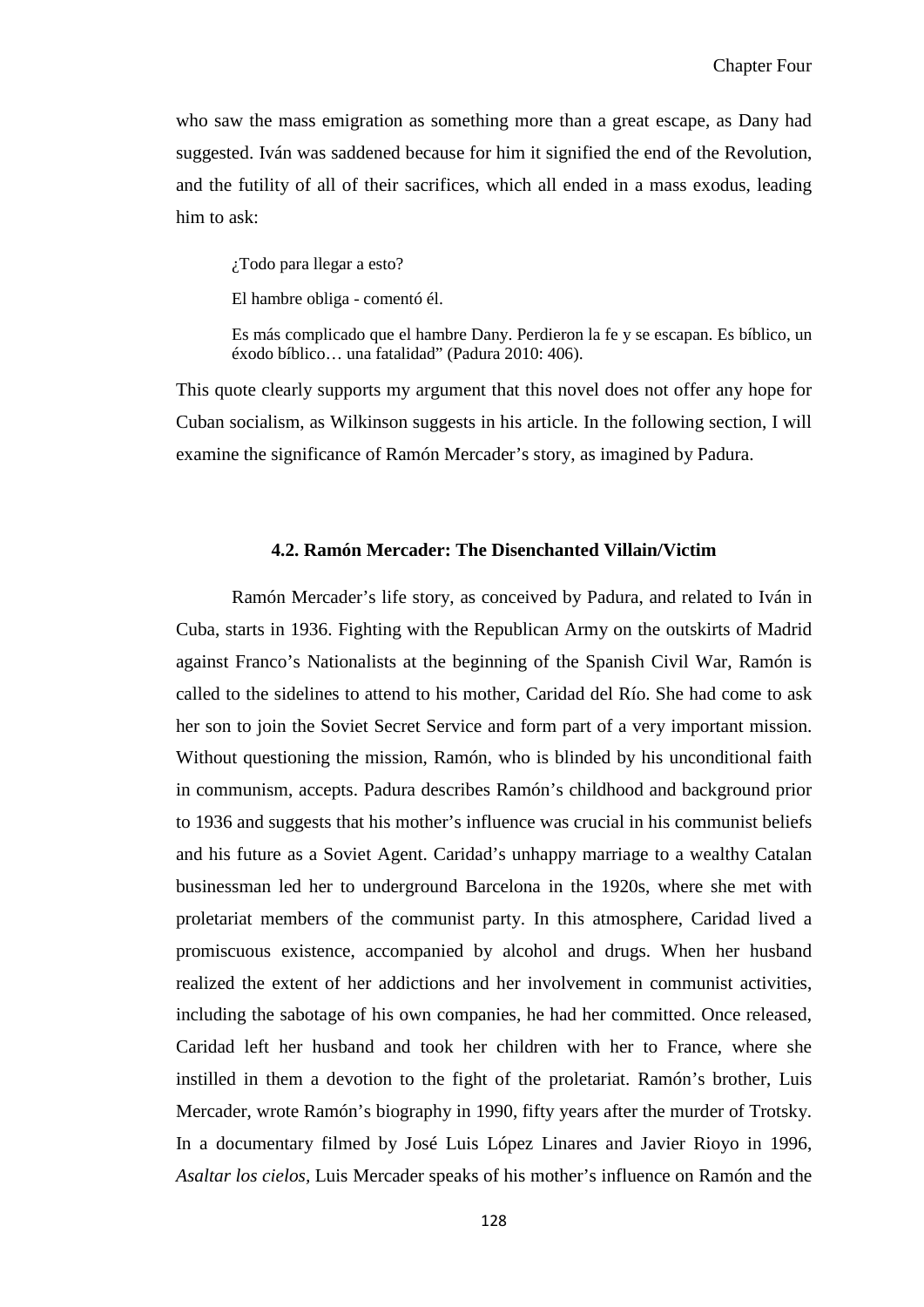problems in his parents' marriage, due to her lack of sexual interest, contrasted with his father's insistence on taking her to pornographic shows in Barcelona. Padura addresses this topic in the novel and suggests that Caridad's hatred for the bourgeoisie stemmed from her hatred for her husband (Padura 2010: 46). The author offers a description of Barcelona in October, 1936, where the "efervescencia de los meses anteriores iban perdiendo su fulgor" (Padura 2010: 117). He compares the excitement lived by Ramón's fellow communists, at the beginning of 1936, at the hope of "la eliminación del enemigo" (Padura 2010: 117), with a tired, hungry city, already sick of the war against the enemy and longing to return to normality only a few months into the Civil War:

Ramón se encontraba una ciudad cansada, más aún, desencantada, asediada por las escaseces y ansiosa de regresar a una normalidad quebrada por la guerra y los sueños revolucionarios. Era como si la gente solo aspirara a llevar una vida común y corriente, a veces incluso al precio infame de la rendición (Padura 2010: 117).

This description of a disenchanted city, tired of revolutionary struggles and the hardships that accompany them, could be interpreted as a direct allusion to the tiredness and disenchantment of Padura's native city, La Habana. In the same paragraph, Padura refers to the closure of bars and dance halls in Barcelona, as part of the "Grandes Propósitos" of Catalonian socialists, which now seemed to have lost their shine. Ramón noticed a sign which read "EL BAILE ES LA ANTESALA DEL PROSTÍBULO; LA TABERNA DEBILITA EL CARÁCTER; EL BAR DEGENERA EL ESPÍRITU: ¡CERRÉMOSLOS!" (Padura 2010: 117). This call by communists to rid society of the degeneration of the spirit due to alcohol and dance is another reminder of Cuban policy in the sixties, when many bars and nightclubs were shut down by the Revolution. Amid this disenchanted atmosphere, Ramón meets his Soviet mentor Kotov, who convinces him that socialists and trotskyists were plotting against the Soviet Union "para desacreditar a los soviéticos" (Padura 2010: 120). The Popular Front, an electoral coalition which came to power in January 1936, was made up of different leftist and centre parties. It is later revealed in the novel that Kotov, following direct orders from Stalin, was campaigning to break up the left wing union, thereby weakening the Republica and its army in its struggle against the Nationalist Army, who had started the Civil War, after a military coup in July of that same year. Stalin provided the Republicans with weapons and military support in exchange for Spanish gold. It is later suggested in the novel that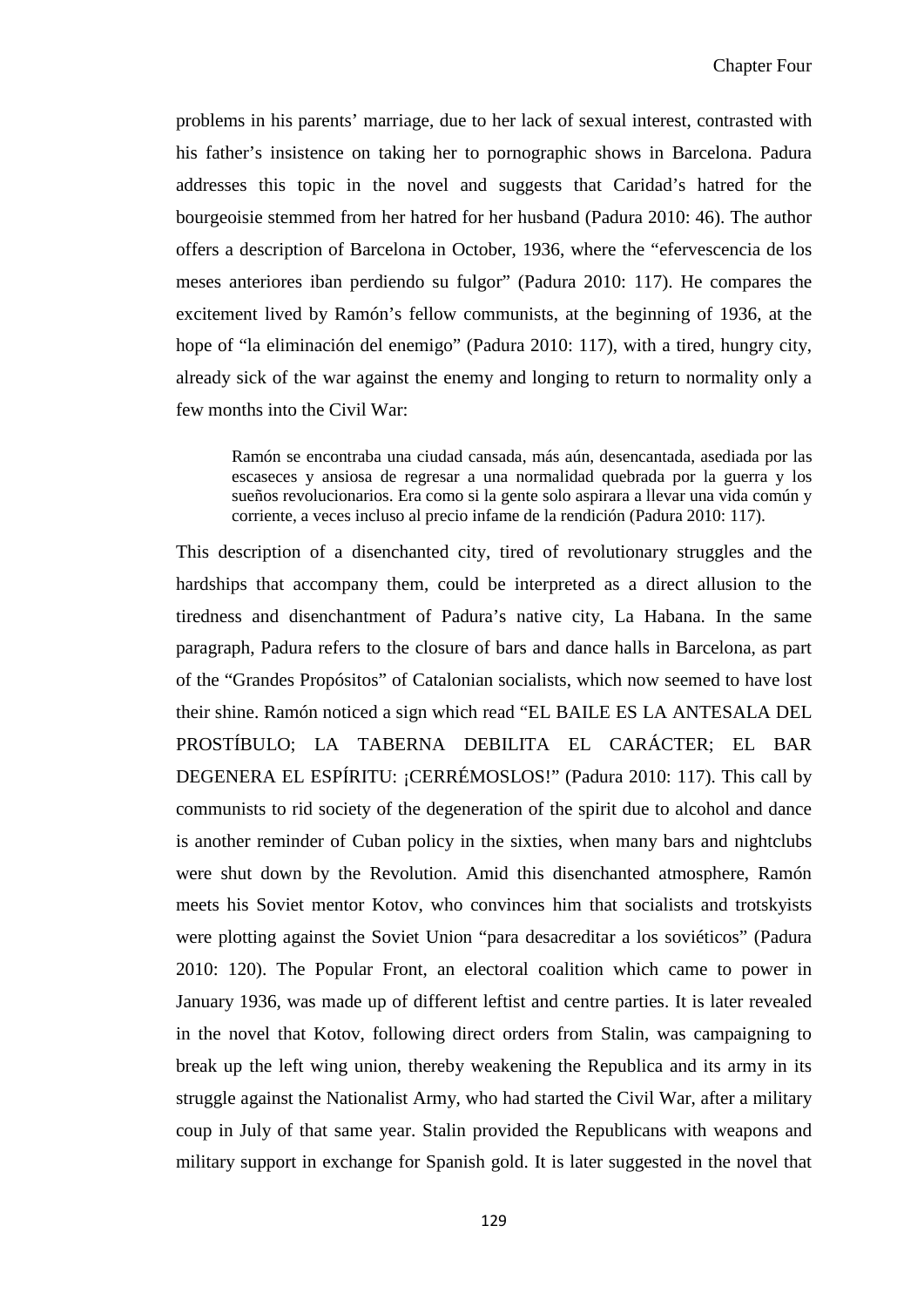the dictator used Spain as one of his war strategies, in an effort to make a pact with Hitler:

La guerra solo debía durar lo suficiente para que Stalin pudiera utilizar a España como moneda de cambio en sus tratos con Hitler, y que, cuando llegó ese momento, nos había abandonado a nuestra suerte, pero colgándose la medalla por haber ayudado a los republicanos y, como premio adicional, quedándose con el oro español (Padura 2010: 521).

This use of Spain by the USSR, as part of its wider battle ground, can be compared to how the Soviet Union used Cuba during the Cold War, in the 1962 Cuban Missile Crisis. Historian Hugh Thomas comments in *Cuba A History* that "Russia had always desired a neutral Cuba more than a satellite; but if satellite she had become, with all its consequent risks, then one quid pro quo would be to make her a strategically profitable satellite" (Thomas 2010: 943). While obliged by promise to defend Cuba in the case of an attack from the USA, the Soviets had ulterior motives for planting the missiles on Cuban territory. Thomas points out that Soviet president Khrushchev did not want to use the weapons. However, he knew that their presence "could be a means of exerting diplomatic pressure on Kennedy, over Berlin or in order to guarantee against a US invasion of Cuba" (Thomas 2010: 942).

Before Ramón sets out for Russia, he experiences first hand the manipulation of the truth by his mentor Kotov, who is working hard to spread false accusations against the anarchist and unionist parties in an effort to eliminate them from power. Propaganda against them included that Trotskyists were passing maps and military information to the fascists. Despite Ramón's unconditional support of the cause, "le costaba aceptar la mezquindad de aquel montaje" (Padura 2010: 176), as he knows that this propaganda is false. Kotov convinces Ramón that any lie is valid, as long as it serves to help them win the war (Padura 2010: 176).

Ramón is taken to Russia that year to start his training as a Soviet secret agent. He works with psychologists to forget his previous identity and is known as Soldado 13 until he takes on his new persona, Jacques Mornard, a Belgian whose mission is to make American Trotskyist, Sylvia Ageloff, fall in love with him in an effort to get close enough to Trotsky to be able to murder him. Jacques, handsome and wealthy, has no difficulties in making the rather unattractive Sylvia fall for all of Jacques' charms.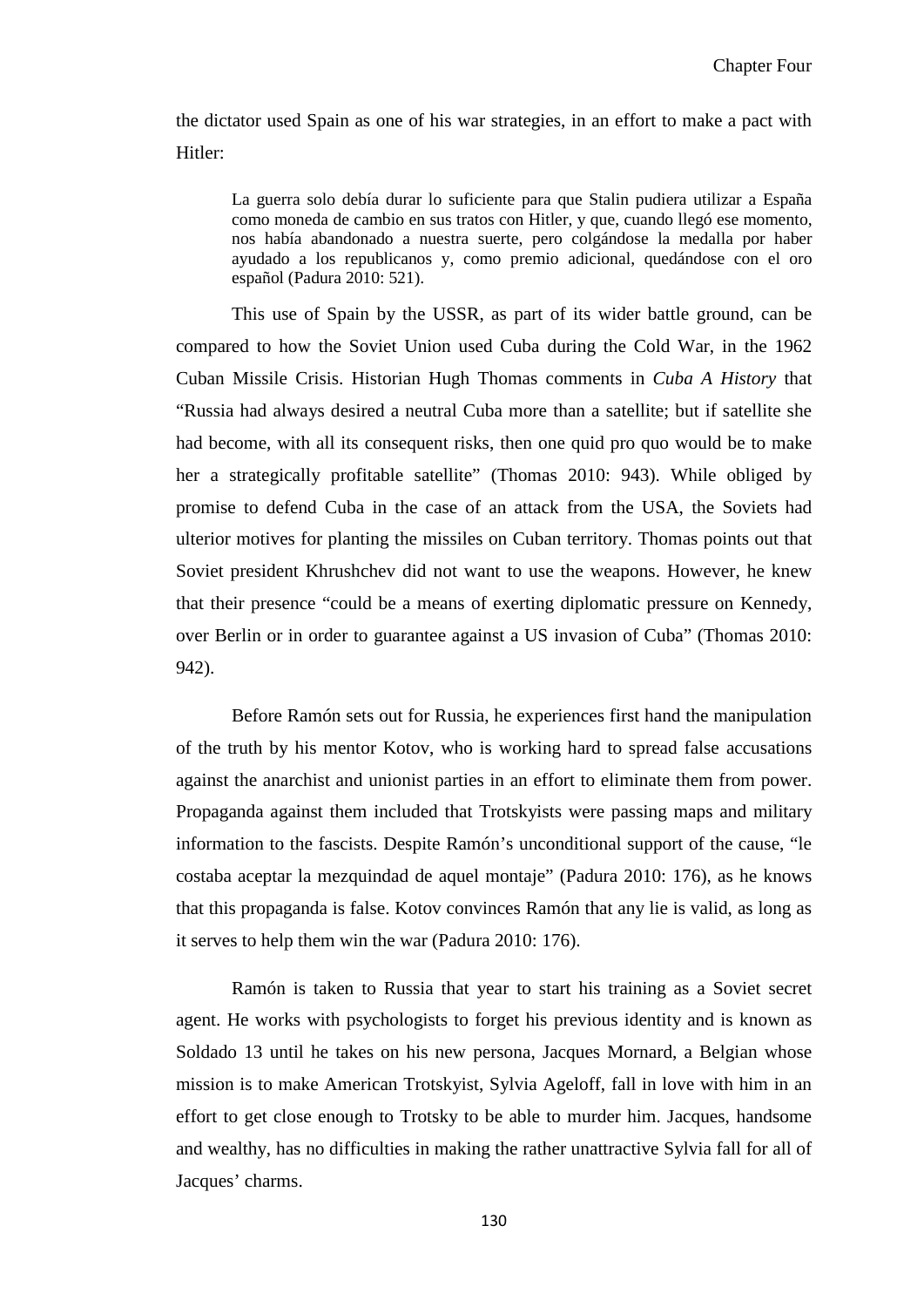Ramón's early sentiments of discomfort with the lies created by Kotov are the warning signs that he failed to heed. By the time Ramón has come close to the end of his mission he is aware the he has also been lied to and manipulated. Kotov writes the letter Jacques will carry on him on the day of the murder, in case he should not escape alive from Trotsky's home. This letter is filled with lies regarding his motives, making Ramón realize that the whole operation has been based on lies. He also realizes that the lies written by his mentor in the letter are similar to those pronounced against Trotsky "y otros hombres juzgados y sentenciados" (Padura 2010: 464), by Stalin. Ramón realizes that the letter is full of lies because there never was any truth behind his mission: "¿No existían acaso verdades, hechos reales sobre las cuales apoyar la trascendente decisión de un joven revolucionario, desencantado al extremo de sacrificarse y cometer un crimen para librar al proletariado del influjo de un traidor?" (Padura 2010: 464). However, it is too late for him to retreat from the mission; he knows he will not be allowed to live and that his only chance for survival is to murder Trotsky. Therefore, in the version of his life presented by Padura, Ramón Mercader was already disenchanted by Stalinism prior to carrying out his mission of murdering Trotsky. When he finally killed Trotsky, it was no longer out of hatred for an enemy of the Revolution but out of fear for his own life: "Si aún lo necesitaba, aquella carta fue la última comprobación de que, para él, no había otra salida en el mundo que la de convertirse en un asesino" (Padura 2010: 464). Days later, Ramón admits his doubts about the mission to his mentor due to the number of lies surrounding the case. He tells Kotov that he would love to kill a traitor, yet is still unsure if Trotsky was really a threat to the Revolution, claiming: "Quisiera poder entrar mañana en esa casa y reventarle la vida a un traidor renegado y estar seguro de que lo hago por la causa. Ahora no sé dónde empieza la causa y dónde las mentiras" (Padura 2010: 474). Kotov convinces him that "la única verdad que importa es cumplir las órdenes" and that Trotsky "es una amenaza para la Unión Soviética. Estamos en un punto donde todo el que no esté con Stalin está a favor de Hitler, sin medias tintas. ¿Qué importan unas cuantas mentiras si sirven para salvar nuestra gran verdad?" (Padura 2010: 474). This black or white division of politics is worthy of consideration in the Cuban context.

Within the one party politics of the Cuban government there is no room for political diversity. Those who do not support the Revolution are not considered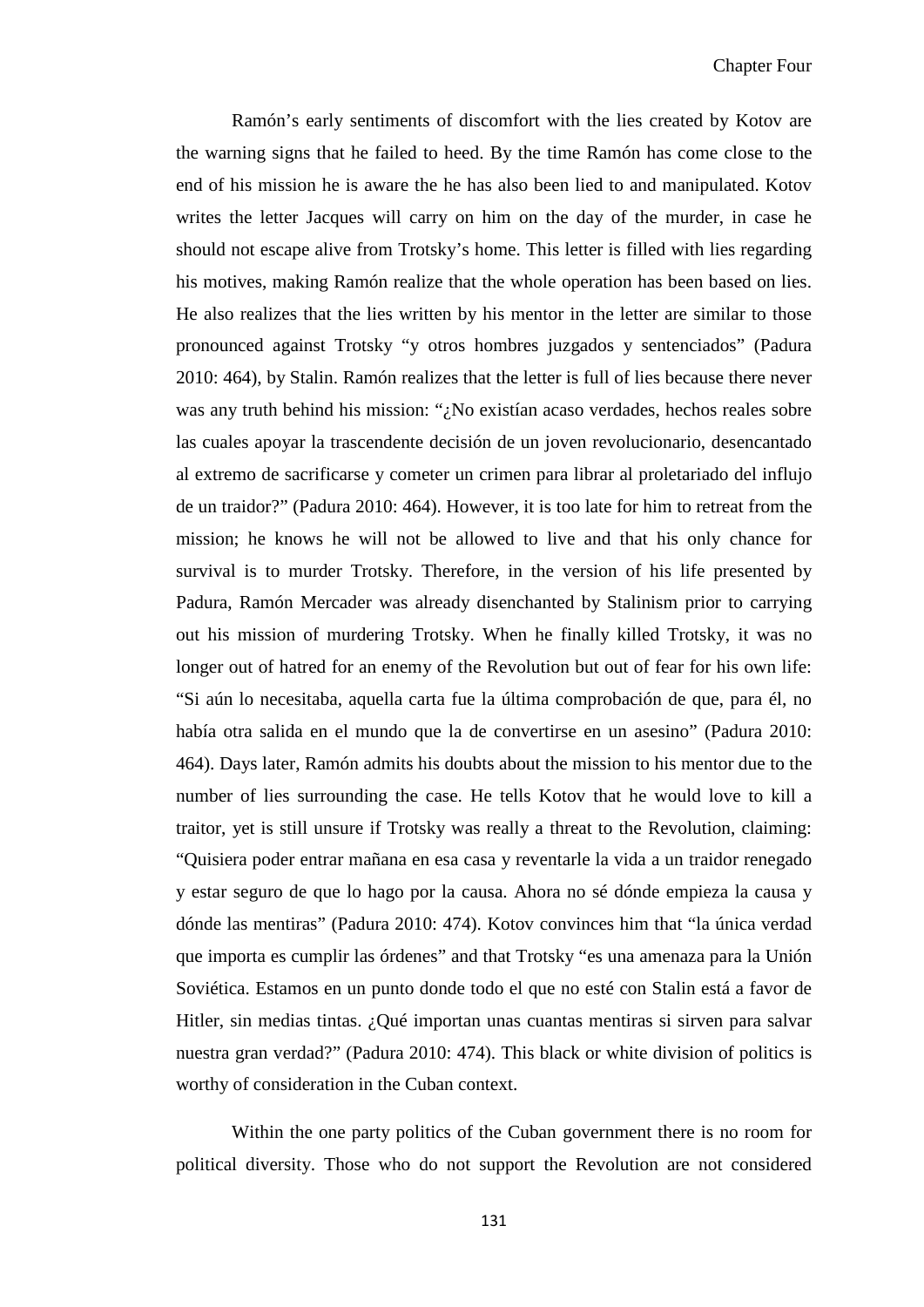socialists and are often categorized as supporters of US imperialism. Padura portrays Ramón as a victim of manipulation; from his mother Caridad del Rio, his mentor, Kotov and also from the only woman he had loved, Africa. In the novel, Africa is a fanatical communist, who places the cause before love and even before her own daughter. She resembles Caridad in her pragmatic almost inhumane nature. Yet, according to Padura, it is out of love for Africa, and for a desire to be loved and respected by her, that Ramón goes ahead with the plan to kill Trotsky. Ramón may just as easily have been convinced by the woman he loved to forget the cause, in order to settle down to lead a conventional life, marry her, and raise their child together. Kotov, aware of Ramón's weak spot, tells him that killing Trotsky would raise Africa's respect for him and this is enough for Ramón to stop questioning the crime he was about to commit (Padura 2010: 475).

Twenty eight years after Ramón killed Trotsky with an ice pick at his home in Coyoacán, Mexico City, he met his mentor again in Moscow. After spending twenty years in prison in Mexico, Ramón returned to Russia where he received military honours. He married Mexican born Roquelia, a communist who had visited him in prison, and settled with her in Moscow. After twenty-eight years, Kotov finally reveals the truth to Ramón about his role in the murder of Trotsky. Although Ramón was already repentant of his actions and suffered the consequences daily, the truth that his life had no value to Stalin and that he had simply been used as a pawn still deeply upset him:

Ramón sintió el golpe de la conmoción. Oír, por boca del hombre que había fraguado con Stalin aquella operación, la confesión de que no solo había sido utilizado para cumplir una venganza, sino que se le consideró una pieza más que prescindible, derrumbó el último asidero que había resistido el paso de aquellos años plenos de desengaños y descubrimientos dolorosos (Padura 2010: 527).

Kotov confessed to Ramón that they had expected him to die on the day of Trotsky's murder, at the hands of Trotsky's bodyguards. In the case of Ramón surviving, he was to be killed by another Soviet agent; Stalin did not want him to survive. The following quote by Kotov, denouncing the perversion and corruption of Soviet dictators such as Stalin and Brezhnev, is a direct criticism by the author of the Soviet socialism on which the Cuban revolution chose to base its ideologies:

Tú no fuiste el único que fue a morir por un ideal que no existía. Stalin lo pervirtió todo y obligó a la gente a luchar y a morir por él, por sus necesidades, su odio, su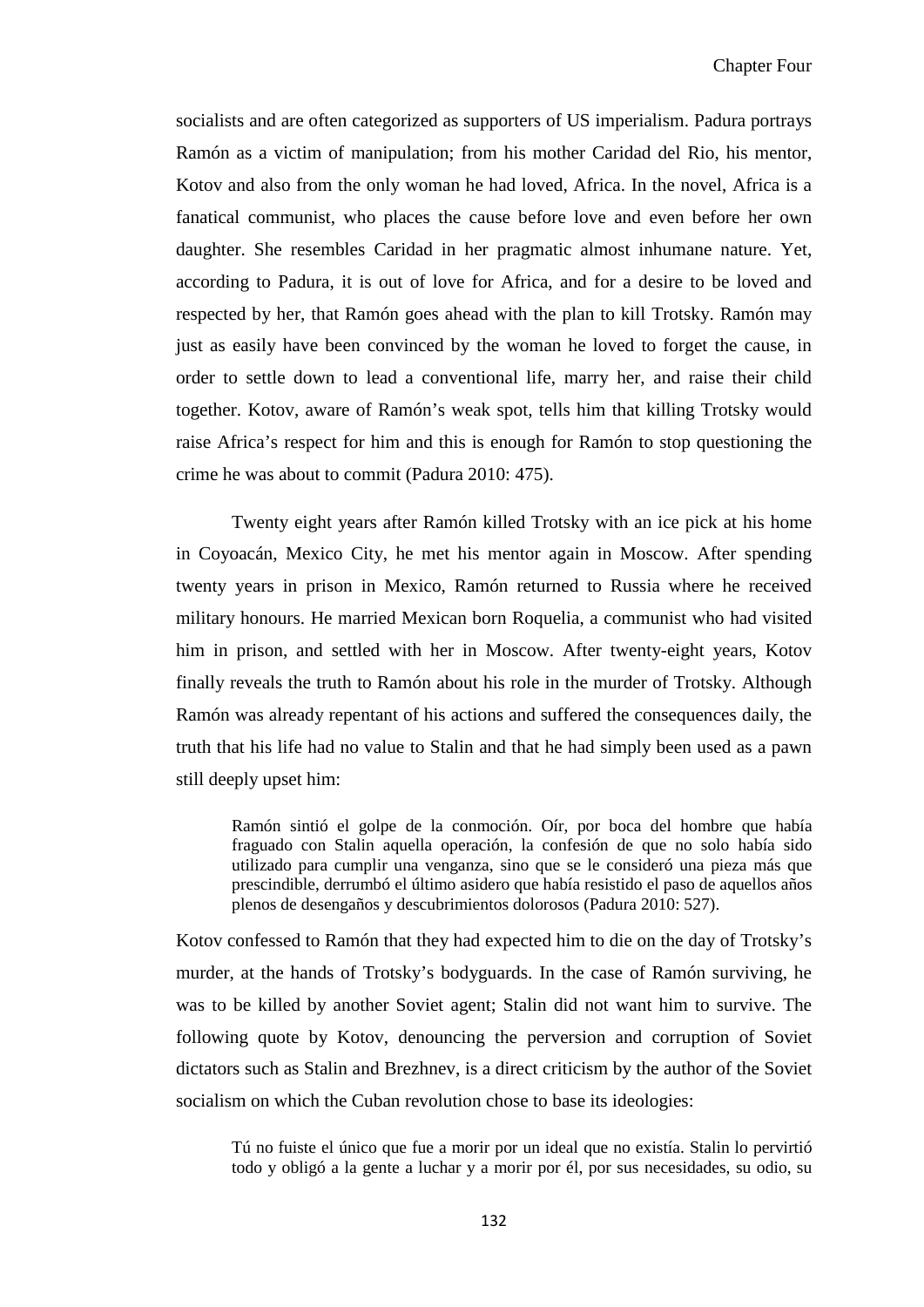megalomanía. Olvídate de que luchábamos por el socialismo. ¿Qué socialismo, qué igualdad? Me contaron que Brézhnev tiene una colección de autos antiguos… (Padura 2010: 529).

Padura has offered many examples of inequalities in socialist Cuba throughout his work, most of which include luxuries enjoyed by high-ranking officials from the Cuban government. Kotov's response to Ramón's accusations of cynicism - "El día que mataste a Trotksi sabías por qué lo hacías, sabías que eras parte de una mentira, que luchabas por un sistema que dependía del miedo y de la muerte. ¡A mí no puedes engañarme!" (Padura 2010: 529) - implies that the onus is on the individual to behave in a morally correct manner and that socialism was used as an excuse to act immorally or to follow orders, without stopping to think individually. Kotov manipulated Ramón into murdering Trotsky, yet Ramón was still the perpetrator of the crime. Nevertheless, Padura still portrays Ramón as a victim of socialism. He confronted Kotov before the murder and was fed with more lies to convince him to continue with the assassination of Trotsky. According to the narrator, had Kotov been sincere with Ramón, he probably would not have committed the crime. His destiny was determined for him by powers in which he thought he believed, as he was unaware of the reality of Stalinism. The narrator suggests that millions of believers, like Ramón, were "estafados" (Padura 2009: 540). They were conned into carrying out actions in the name of socialism which they too would live to regret. This inevitably led to a feeling of disenchantment with everything for which they had previously fought, as the following quote illustrates:

Ramón había recibido tantas ratificaciones y revelaciones sobre la fabricación truculenta de su destino y del destino de tantos millones de creyentes, que se había vuelto adicto a aquellos diálogos en los que cada uno, desde la colina de su conocimiento, arrojaba la luz que siempre les faltó a las acciones de sus vidas, a la idea misma por la que habían luchado, matado, sufrido ergástula y torturas, para terminar viviendo unas existencias amorfas, desencantadas, sin norte… (Padura 2010: 540).

It is interesting to note Padura's use of the word *creyentes* to refer to the supporters of the Revolution. As noted in Chapter one of this thesis, the author frequently makes use of biblical vocabulary to describe the atmosphere of the city of La Habana. Referring to the revolutionary supporters as believers, could be read as an insinuation that the Revolution took the place of religion in the city. As mentioned in Chapter one (1.3.), religion was outlawed by the authorities until the Special Period,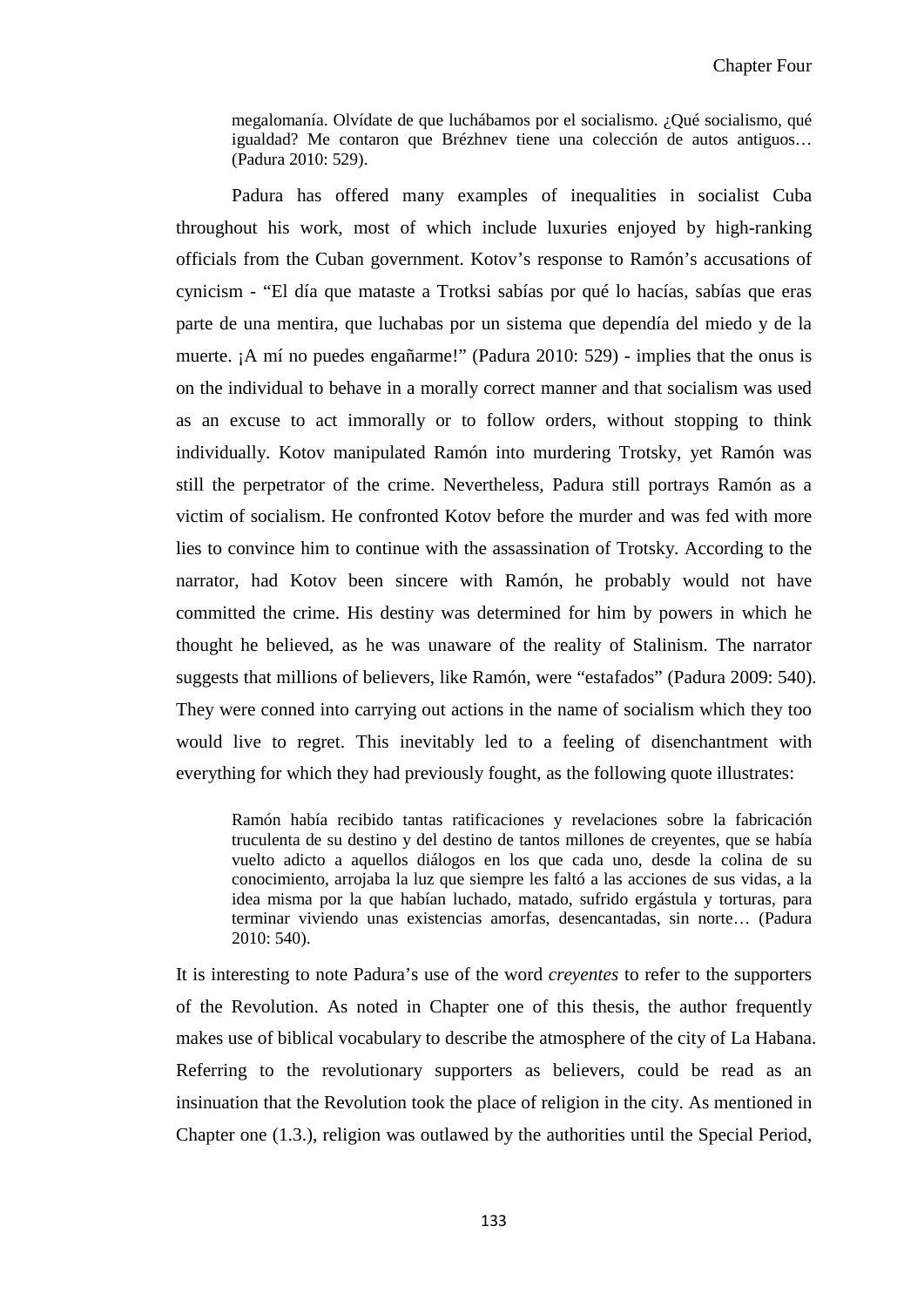and from the 1990s on, more and more Cubans have returned to religion, possibly to fill the gap left after their disenchantment with the Revolution.

As mentioned above, by the time Iván met Ramón Mercader, he was already disenchanted with the Cuban Revolution. Nevertheless, Iván was still shocked by Mercader's story: "una historia repulsiva, que devalúa ella sola millones de discursos que se han hecho durante setenta años" (Padura 2010: 243). Although Iván felt more and more disenchanted with his own government's policies, he had not yet lost faith in the ideal of communism. Ramón's story would change the glorified image Iván held of the USSR, fatherland of communism, "the first country to establish a Communist political and economic system" (Brown 2009: 3). Before his conversations with Mercader, Iván knew very little about Trotsky: "Yo recordé mi contacto fugaz con el nombre y algunos momentos de la vida de aquel personaje turbio, medio desaparecido de la historia, impronunciable en Cuba" (Padura 2010: 189). Mercader's story awoke Iván's interest in Trotsky, yet strict censorship made it almost impossible for him to find a non-hypercritical biography of the man who had once been such an important political figure. La Biblioteca Nacional only held copies of biographies published by a Russan publisher "en los que sus autores se dedicaban a devaluar cada acto, cada pensamiento, incluso cada gesto que aquel hombre había hecho en su vida y hasta en su muerte" (Padura 2010: 240). Iván finally contacted his good friend Dany, knowing that his wife's uncle had been imprisoned in the sixties, along with a group of "simpatizantes trotskistas con los que sostenía relaciones personales y dijeron que hasta filosóficas" (Padura 2010: 241). Dany's reaction of "¿Tú te volviste loco, mi socio? ¿Te estás emborrachando otra vez o qué carajo te pasa? (Padura 2010: 240) shows that harbouring an interest in Trotsky in the decade of the seventies was still a dangerous activity in Cuba. Padura adds to this a list of counter revolutionary activities which were also taboo at the time:

Si escuchar cierta música occidental, creer en cualquier dios, practicar yoga, leer determinadas novelas consideradas ideológicamente dañinas o escribir un cuento de mierda sobre un pobre tipo que siente miedo podía significar un estigma y hasta implicar una condena, meterse con el trotskismo hubiera sido como colgarse una soga al cuello, sobre todo para los que se movían en el mundo de la cultura, la enseñanza y las ciencias sociales (Padura 2010: 240).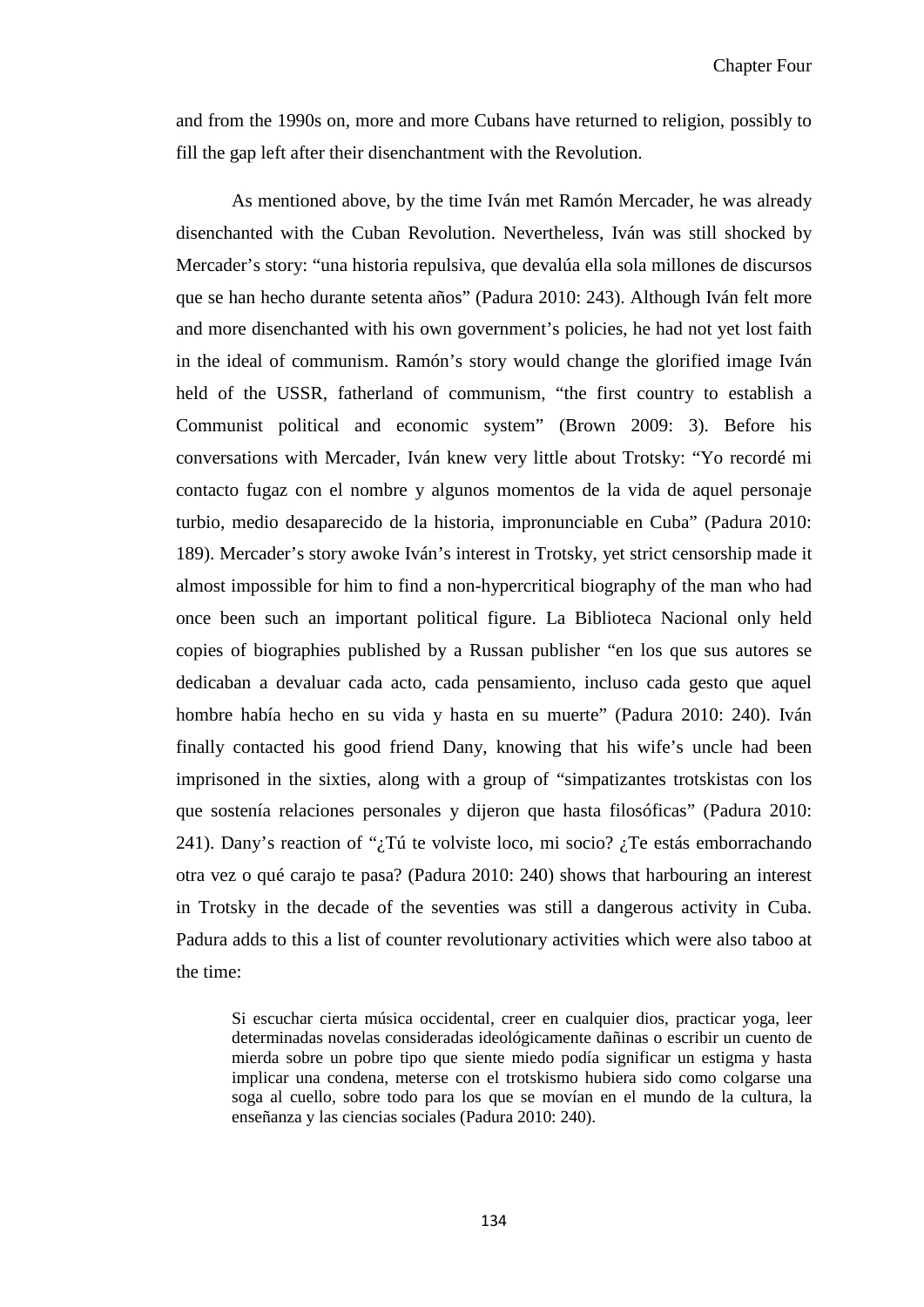Given the extent of activities considered counter-revolutionary, one could be forgiven for simply not knowing whether a certain activity was deemed ideologically sound or not. Therefore, if faced with the doubt as to whether a given activity was ideologically acceptable or not, one had the obligation to "consultarlo" (Padura 2010: 245). In Iván's case, he feared that continuing his conversations with Mercader without consulting could potentially get him in trouble with the authorities. As Rámon Mercader tells Iván his life story, he unravels his experience with the Soviets, from the period of the Spanish Civil War in the late 1930s, to his death in Cuba in 1978. Trotsky's story completes the history of the Socialist Revolution from its formation in Russia in 1917, to its downfall in 1991. The hardships experienced by Cubans during the Special Period in the 1990s were a direct result of the fall of the Soviet Union, combined with the ongoing blockade. In 1993, Iván reads the biography of Trotsky's murderer, written by his brother Luis Mercader, which confirms Ramón's story, as told to Iván in the seventies, uncovering the horrors of Stalinism. Instead of feeling enlightened by the truth, Iván's initial reaction is to feel sorry for himself and his generation, who were led to believe in an ideology based on brutality and corruption: "mi primera reacción fue sentir pena por mí mismo y por todos los que, engañados y utilizados, alguna vez creímos en la validez de la utopía fundada en el ya para entonces desaparecido país de los Sóviets" (Padura 2010: 399).

### **4.3. The Fall of the Perverted Utopia**

When el Conde asks the question in *Paisaje de otoño* "¿Cuándo, cómo, por qué, dónde había empezado a joderse todo?" (Padura 1998: 26), besides the personal elements which had a influence on the detective's lonely existence, the answer lies in the history of the Soviet Revolution and how the communist utopia was corrupted, and, consequently, how Soviet influence also led Cuba to its greatest crisis ever lived. In an interview with Manuel Campirino, which took place in 2007, Padura explains what he hoped to achieve by writing *El hombre que amaba a los perros*:

Más bien a lo que políticamente trato de acercarme, si es posible, es a una mirada sobre cómo se pervirtió la gran utopía del siglo XX, esa posible sociedad de los iguales con la que se aspiraba a llegar a través de la Revolución rusa, como eso se fue pervirtiendo desde el principio, y tanto Trotsky como Stalin fueron culpables de esa perversión y ese fracaso que terminó bueno, en algo que era tan inesperado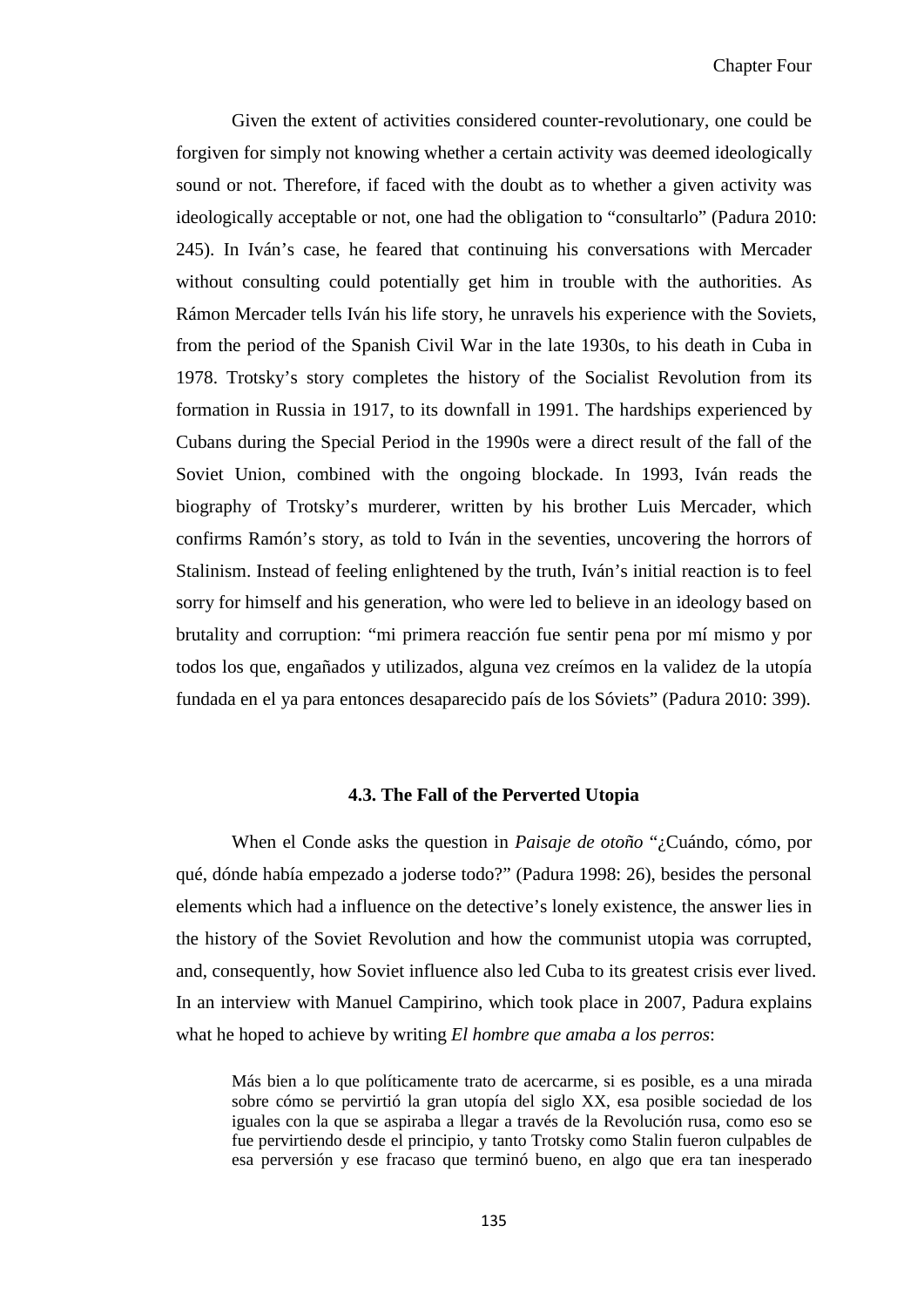como previsible, como fue la desintegración de la Unión Soviética (Campirano 2007).

Padura states that the utopia was perverted, and suggests that this had a direct influence on the Revolution's downfall in Cuba. This statement also implies that Padura does not criticise the system, or the ideology, but merely the way it has been implemented.

In this section, I will focus on Padura's representation of Trotsky in the novel. On a closer study, Trotsky's role in the novel seems to be as a critic of Stalinism, and the revolutionary focuses most of his attention on pointing out Stalin's brutality. He questions the Marxist idea of the dictatorship of the proletariat and how it was corrupted by communist dictators such as Stalin. Padura uses what he imagines is Trotsky's opinion to express a condemnation of authoritarian regimes and blames them for the failure of the utopian dream, as is evident in the following quote from the novel: "Tal vez el primer error del bolchevismo, debió de pensar Liev Davídovich [Trotsky], fue la radical eliminación de las tendencias políticas que se le oponían: cuando esa política pasó del exterior de la sociedad al interior del Partido, el final de la utopía había comenzado" (Padura 2010: 384). This quote can also be applied to the Cuban context, where there is no room for political opposition in the Castro dictatorship.

There is no doubt that through Trotsky's criticism of Stalin, Padura also insinuates that Fidel Castro is in the same category as other communist dictators. This is made clear when Trotsky highlights certain policies imposed on the population by Stalin, which are also common to policies enforced by Fidel Castro, such as blaming enemies of collaborating with foreign superpowers "como todos los dictadores" (Padura 2010: 160).<sup>[42](#page-126-0)</sup> This can be read as a reference to Cuba's long

 $\overline{\phantom{0}}$ 

 $42$  In 2003, seventy-five men and women were imprisoned with lengthy sentences after a one-day trial for plotting with the enemy, the USA, against the revolution. In Stalin's time, the enemy foreign power was Germany, until Stalin's pact with Hitler. It is clear that on generalizing dictators and choosing to comment on how collaboration with foreign power is a common tactic among them, the author is alluding to Fidel Castro and indirectly naming him a dictator, one who is comparable to Stalin. Other examples of policies common to Castro and Stalin found in the novel include Stalin's policy of having enemies lose their jobs (96) and setting up forced labour camps to transform enemies into "hombres socialmente útiles" (145).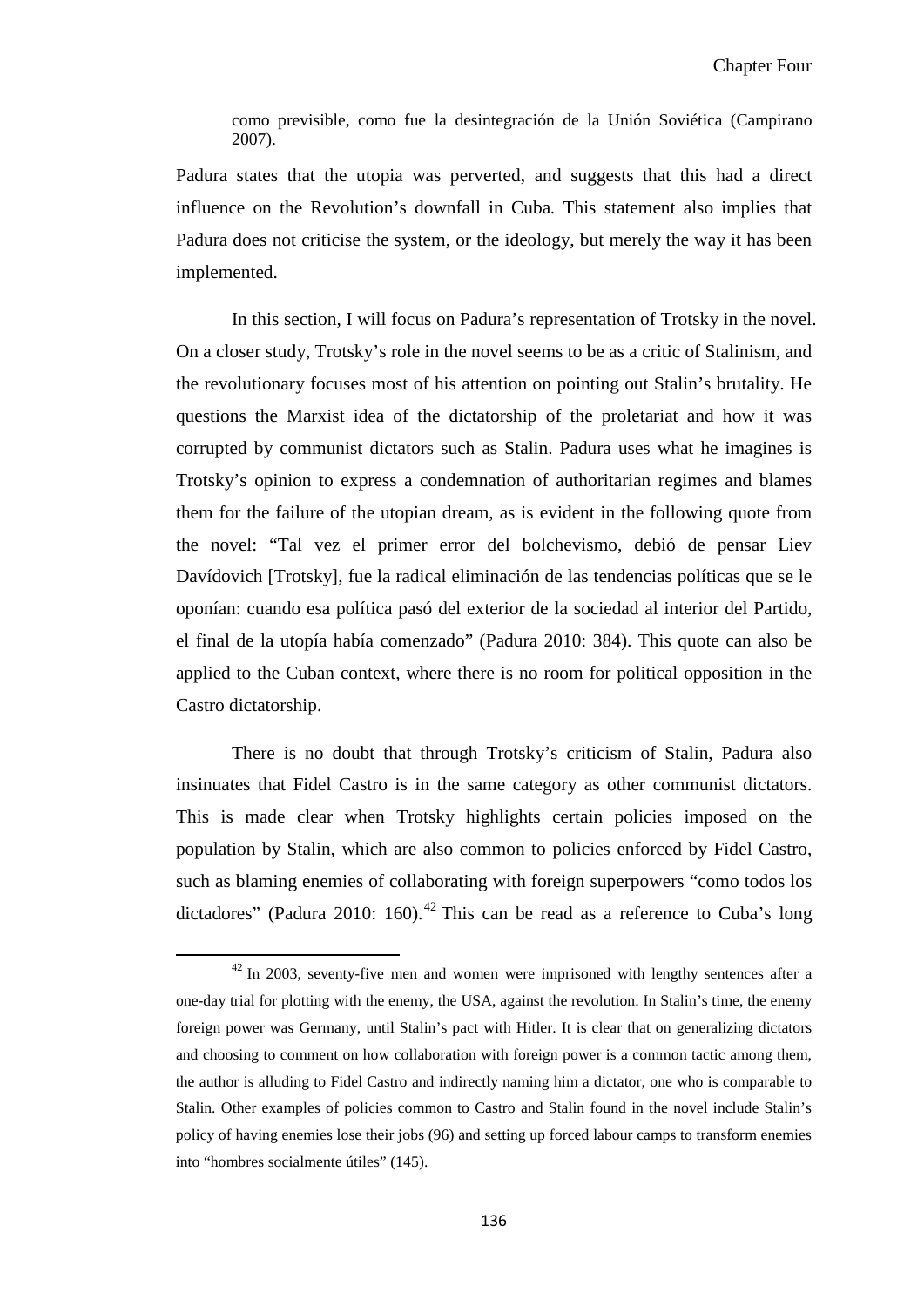standing enemy, the USA, and Padura's inclusion of the words "como todos los dictadores" can be read as an indirect affirmation that Castro is as much a dictator as Stalin was. Trotsky is also represented as a disenchanted protagonist, one who still believes in revolution, but has become disenchanted with the outcome of the Russian Revolution in the hands of Stalin. The first image of Trotsky offered, to the reader by Padura, is of a man who is now questioning acts carried out in the name of communism, as this quote illustrates:

Liev Davídovich se preguntó si en realidad la Revolución tendría el derecho de trastocar un orden ancestral, perfecto a su modo e imposible de calibrar para un cerebro europeo afectado de prejuicios racionalistas y culturales. Pero ya andaban por aquellas tierras los activistas políticos enviados desde Moscú, empeñados en convertir a las tribus nómadas en trabajadores de granjas colectivas, a sus cabras montaraces en ganado estatal, y en demostrarles a turkmenos, kazajos, uzbecos y kirguises que su atávica costumbre de adorar piedras o árboles de la estepa era una deplorable actitud antimarxista (Padura 2010: 25-6).

From this extract, it is clear that Padura imagines the man responsible for founding the Red Army, a previous leader of the Menshevik party and the expected successor to Lenin, in the early years of his exile from Russia as a figure who was already beginning to doubt any revolution's right to radically change another culture in the name of Marxism. At a later point in the novel, Padura again depicts Trotsky questioning the Marxist theories on which he and Lenin based their decision making. In the novel, Trotsky admits that, in the case of free elections in 1921, the Bolsheviks probably would not have been elected and therefore would have lost power: "Por primera vez desde el triunfo de Octubre, debieron haberse preguntado si era justo establecer el socialismo en contra o al margen de la voluntad mayoritaria. La dictadura proletaria debía eliminar a las clases explotadoras, pero ¿también reprimir a los trabajadores?" (Padura 2010: 68). Padura adds that Lenin and Trotsky justified their decision, at the time, not to hold elections because "ésta podría revertir el proceso mismo" (Padura 2010: 69). Trotsky, as imagined by the author, then admits that despite being aware of the lack of public support from the majority of the citizens, they chose to force their own ideologies on the population against their will: "llegado el momento en que las masas dejaban de creer, se impuso la necesidad de hacerlas creer por la fuerza" (Padura 2010: 69). Padura's Trotsky even asks himself if he too would have become a "zar pseudocomunista", like Stalin if he had had "la desvergüenza y la astucia necesarias para abalanzarse sobre el poder tras la muerte de Lenin" (Padura 2010: 69). Trotsky recognizes that in order to maintain the power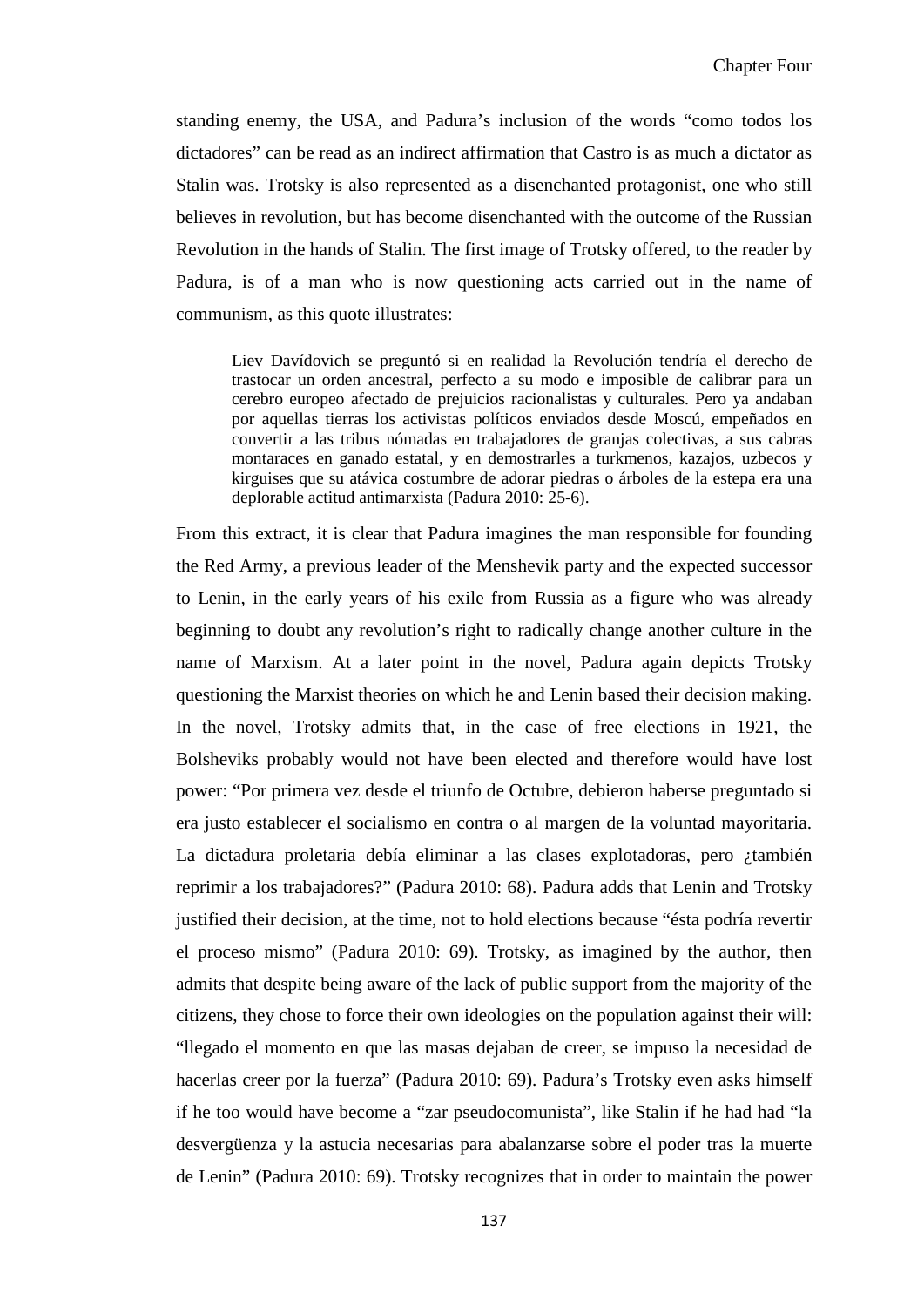to continue with the Revolution, it was necessary to stamp out all forms of opposition, as Lenin had done, and which Stalin later took to the extreme in the form of his great purges, and asks: "¿Habría sido capaz de sostener la pertinencia democrática de una oposición, de facciones dentro del Partido, de una prensa sin censura?" (Padura 2010: 69). Padura here points out that the Marxist revolution had been a failure from the start. Lenin and Trotsky saw no alternative but to stamp out by force, any opposition to Bolshevik rule. Marx's dictatorship of the proletariat would never in fact have become a dictatorship of the proletariat, whereby the proletariat ruled, but rather a dictatorship over the proletariat. The Bolshevik Revolution was largely supported because the majority of the people desired democracy and longed to see an end to the rule of the Russian Czar.

Karl Kautsky, a Marxist and once supporter of the Bolsheviks pointed this out in his 1934 book, *Marxism and Bolshevism: Democracy and Dictatorship*:

The Bolsheviks, too, agreed among themselves to establish the rule of brutal force instead of economic insight. They thereby succeeded in setting up throughout the immense Russian state in place of the overthrown Czarist autocracy, an autocracy of their own. They succeeded perfectly, if the purpose of a socialist party is to be regarded as making its own leaders the rulers of the State. They failed dismally if the purpose of a socialist party is to be the use of its power for the realization of the party's program. This program demands the freedom and welfare of the entire people. The Bolsheviki erased freedom from their program the minute they seized power (Kautsky 1934: Chapter 3).

Kautsky had fallen out of favour with Lenin in the 1920s, who publicly named him a "renegade" in his pamphlet *The Proletarian Revolution and the Renegade Kautsky.* Brown mentions that, according to Kautsky, Marx's ideal of the dictatorship of the proletariat was interpreted differently by Lenin and not as Marx had intended (Brown 2009: 56). Brown makes clear at the beginning of his book, *The Rise and Fall of Communism*, that:

There was a wide gulf between the original theory and the subsequent practice of Communist rule. Karl Marx sincerely believed that under communism - the future society of his imagination which he saw as an inevitable, and ultimate, stage of human development – people would live more freely than ever before (Brown 2009: 9).

Life in Russia under Stalin was a far cry from the freedom Karl Marx had dreamed of, instead, everything was controlled by the dictator, including the history and memory of the country. Padura describes Russia under Stalin as "un país deformado por miedos, consignas y mentiras" (Padura 2010: 27). A parallel can be made here to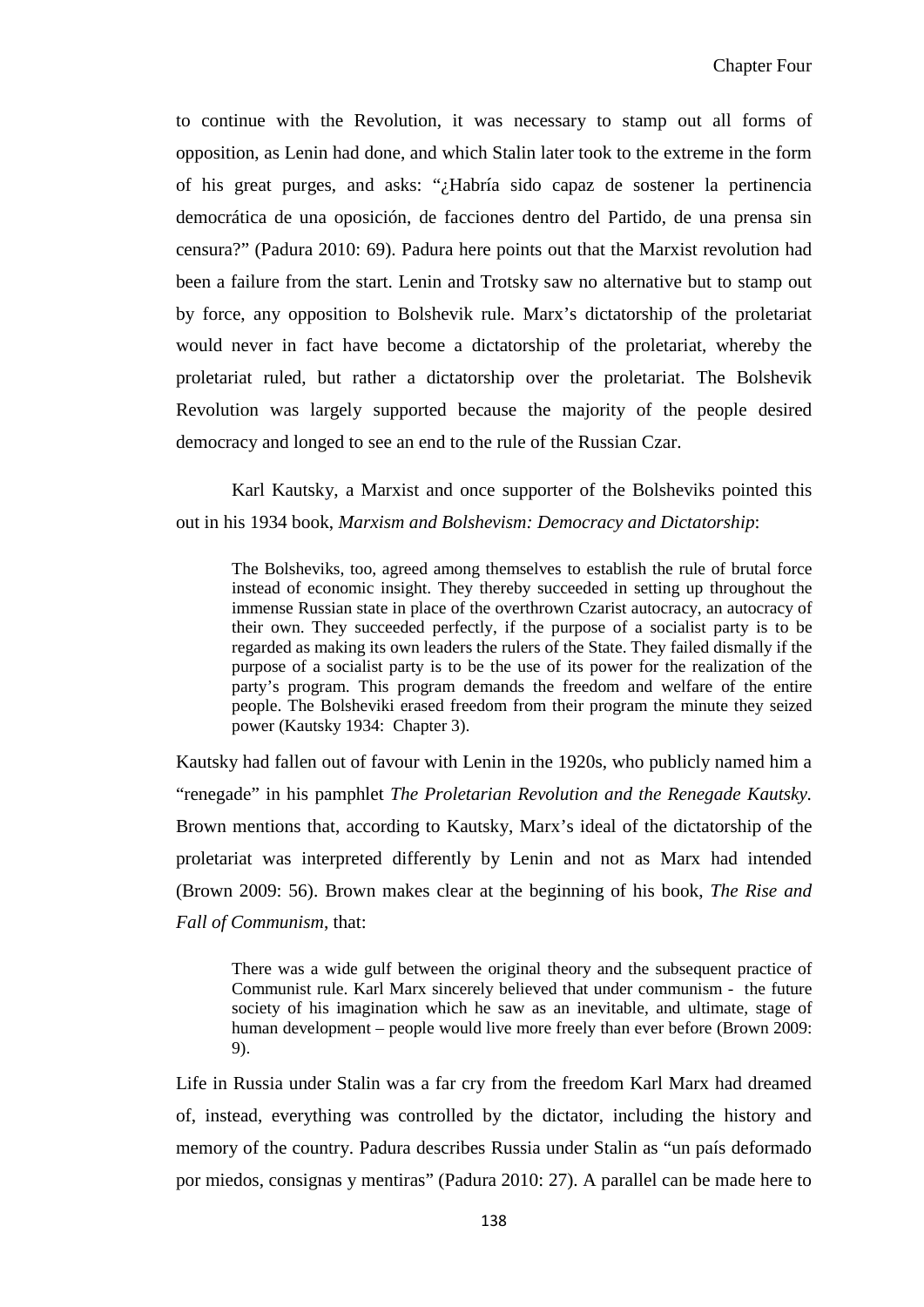Cuba. Castro, as well as Batista before him, made reference to Martí's dream of a *Cuba libre* in his speeches. It was believed that the Castro led Revolution would bring freedom and equality to all Cubans. Yet, soon after the start of the Revolution, it became obvious that elections would not be held and that opposition to the new regime would not be tolerated. The fear described by Padura in Russia under Stalin is comparable to the fear experienced by Iván and Padura's other protagonists, Fernando Terry and el Conde, under the Castros.

Trotsky was declared an enemy of the Revolution and his name was erased from the historical memory of the nation: "se dedicaron a liquidarlo de la historia y de la memoria, que también habían pasado a ser propiedad del Partido" (Padura 2010: 27). Padura also refers in the novel to Stalin's control over literature and questions the truth behind Gorky's loyalty to Stalin. Gorky had been a supporter of the Bolsheviks and a close friend to Lenin. [43](#page-141-0) However, he became disenchanted with Lenin and, in 1918, wrote critically of the leader in his collection of essays, *Untimely Thoughts,* in which he compares Lenin to the Czars. Orlando Figes writes in his article *Maxim Gorky and the Russian Revolution* that Gorky's relationship with the Bolsheviks was very contradictory; he openly criticised their violent policies yet admired and supported Lenin. Gorky left Russia in 1921, after the Sailors' Revolt in Kronstadt, yet returned in 1928 and was treated as a national hero by Stalin (Figes 1996: 16). [44](#page-144-0) Padura's reference to Gorky in the novel is in relation to his writings, which glorified the work of Stalin and in particular the achievements made in the Solovski *Lager*, where "el sistema penal soviético luchaba a treinta grados bajo cero por transformar a lumpens y enemigos de la revolución en hombres socialmente útiles" (Padura 2010: 145). His other work, *Kanal ímeni Stálina*, consisted of a compilation of texts written by Russian authors praising the success of "la prodigiosa transformación de los prisioneros obligados a trabajar en el canal en resplandecientes modelos del "Hombre Nuevo" Soviético" (Padura 2010: 145). Stalin's White Sea – Baltic Sea Canal opened in 1933 and was built by slave labourers, concentration

<span id="page-144-1"></span>ı

 $43$  See Chapter one (1.3.) for references to Gorky's article "Proletarian Humanism".

<span id="page-144-0"></span><sup>&</sup>lt;sup>44</sup> According to Figes, Gorky took advantage of his privileged position to help out those who were inneed, especially during the years of the famine. According to Figes, it is suspected that Gorky's death was not due to natural circumstances and that he was in fact another victim of Stalin.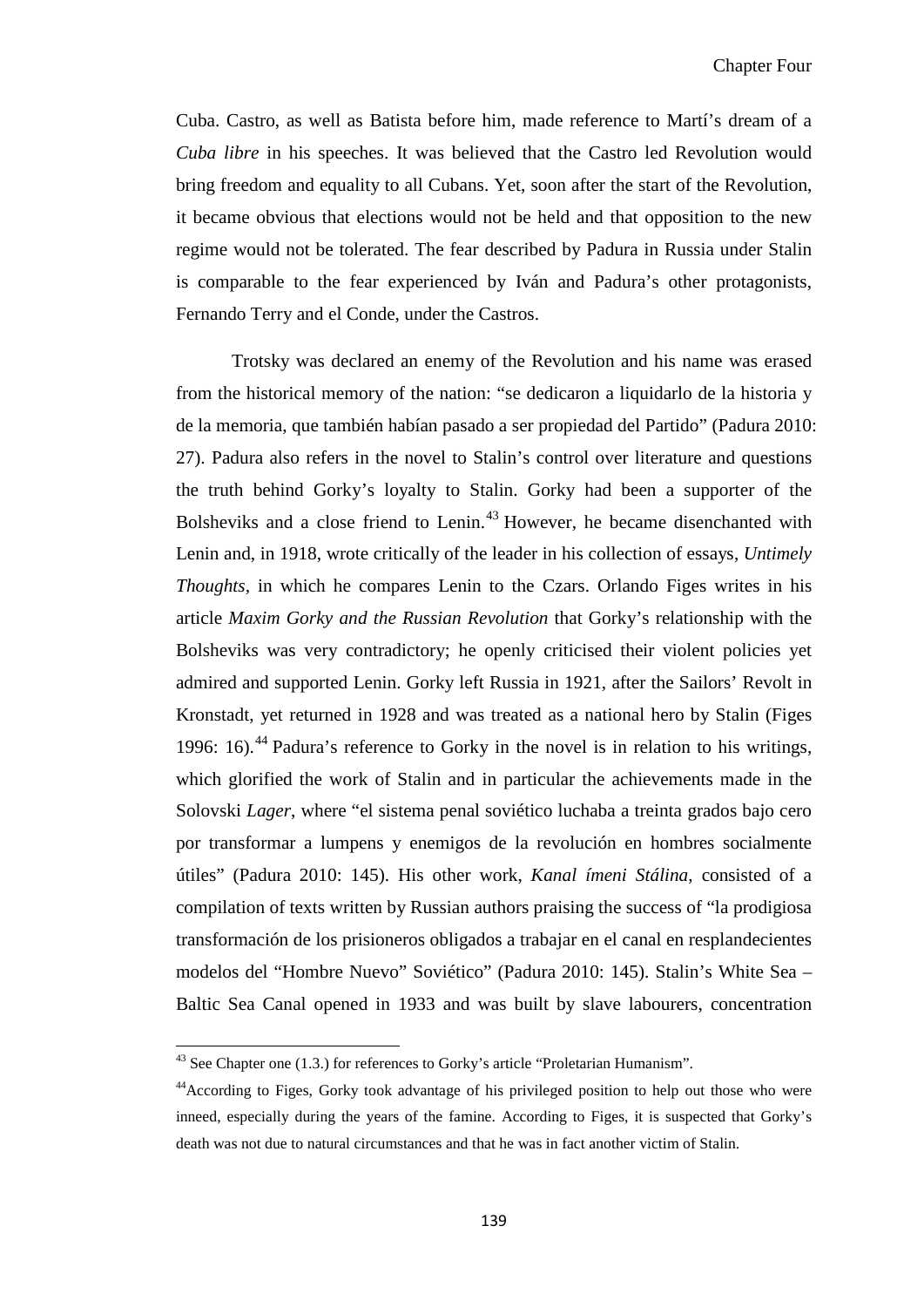camp prisoners of Stalin. According to Padura, in the novel, over 200,000 prisoners were "obligados por años a construir las esclusas, presas y diques de un canal que incluía veinticinco millas de recorrido cortadas sobre roca viva, solo para que Stalin demostrase la supremacía de la ingeniería socialista" (Padura 2010: 145), and at least 25,000 perished in the act. Padura's Trotsky finds it hard to comprehend Gorky's sudden support for the regime when in 1921 Gorky had stated:

Todo lo que dije sobre el salvajismo de los bolcheviques, sobre su falta de cultura, sobre su crueldad rayana en el sadismo, sobre su ignorancia de la psicología del pueblo ruso, sobre el hecho de que realizan un experimento asqueroso con el pueblo y destruyen a la clase trabajadora, todo eso y mucho más que dije sobre el bolchevismo, guarda toda su fuerza (Padura 2010: 146).

Padura's Trotsky asks himself how Gorky could possibly have changed his opinion so radically and returned from exile in Italy. He imagines that Stalin had somehow coerced or blackmailed him into writing those books which openly supported and praised his policies, as the following quote illustrates:

¿Qué argumentos había utilizado Stalin para lograr que un hombre con esas ideas regresara desde su cómodo exilio italiano? ¿Cuáles para someterlo a la humillación de firmar esos libros y convertirse en cómplice de unos espantosos crímenes contra la humanidad, la dignidad y la inteligencia? (Padura 2010: 146).

However, Figes suggests that: "it was good old fashioned nationalism that persuaded Gorky to return home" (Figes 1996: 16). According to Figes, the rise of fascism in Italy at the time also influenced his decision and he writes: "[t]he more disillusioned he became with Fascist Europe the more he was inclined to extol Soviet Russia as a morally superior system". [45](#page-144-1)

In *El hombre que amaba a los perros*, Padura often portrays Trotsky in a sympathetic light and depicts him as being repentant for some of his acts and defensive of others. With regards to his views on artistic censorship, he is seen in the novel as a man who deeply regrets ever defending this position, who blames this regret on the fate of artists such as Maiakovki and Gorky and the ruin of authentic

<sup>&</sup>lt;sup>45</sup> The drop in the sales of his books in Europe and the fact that he was treated as a national hero in Russia also convinced Gorky to leave his exile in Italy although he remained divided between Stalin's supporters and his rightist opponents. Figes notes nonetheless that there is evidence to show that Gorky was later involved in a plot to murder Stalin. It is believed that this led to the death of Gorky's son and more than likely also to his own death (Figes 1996: 16).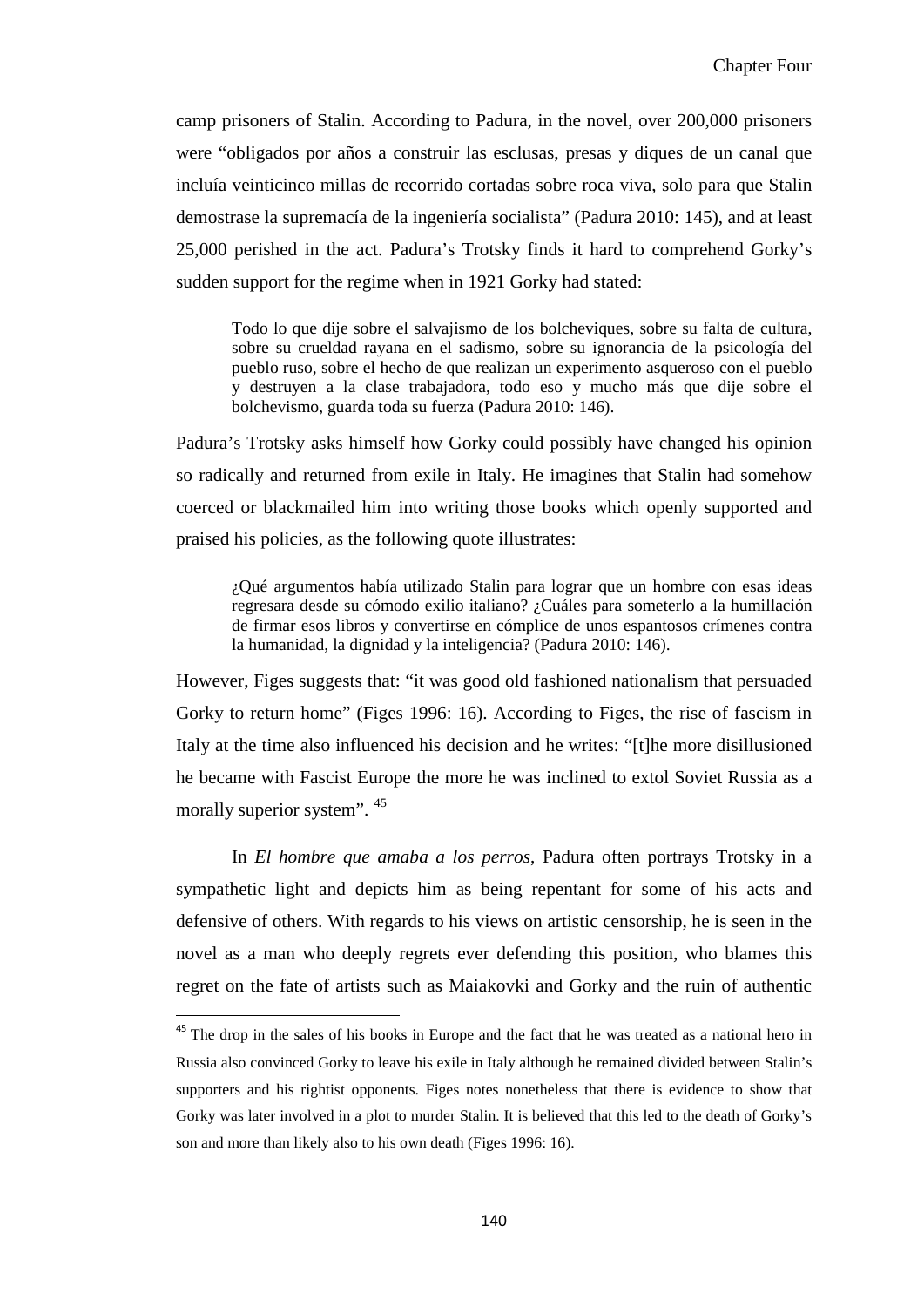artistic expression in the USSR. The following citation from the novel depicts the result of severe censorship over art in the USSR:

Por aceptar condiciones políticas que él mismo había defendido (a esas alturas mucho lamentaba haberlo hecho), en el presente no se podían leer sin repugnancia y horror los poemas y novelas soviéticas, ni ver las pinturas de los obedientes: el arte en la URSS se había convertido en un pantomima en la que funcionarios armados de pluma o pincel, y vigilados por funcionarios armados de pistolas, solo tenían la posibilidad de glorificar a los grandes jefes geniales" (Padura 2010: 351).

This quote reminds the reader of previous descriptions and criticism of the results of censorship in the Cuban context, not only in *El hombre que amaba a los perros* but also in *La novela de mi vida*. In the latter, the author also refers to the inferior quality of literature which received awards and acclaim because of its content rather than its calibre.

Padura's Trotsky admires Maiakovki's integrity and sincerity, which is contrasted in the novel with other artists who use the revolution for personal ambition, without really believing in or understanding the reality of Stalin's dictatorship. Padura uses the example of French writer and Nobel Prize winner Rolland Romain who: "proclamaba la integridad de Stalin, certificaban los métodos humanitarios de la GPU al obtener las confesiones y hasta desmentían que hubiera represión intelectual en la URRS" (Padura 2010: 258). The support of such widely acclaimed artists for Stalin was probably the best international propaganda the dictator could possibly find. In the Cuban context, the support of international artists has also served a similar purpose for the Castro regime. Gabriel García Márquez is a strong supporter and personal friend of Fidel Castro. His overt admiration for the Castros and the Cuban Revolution is a valuable asset to their international image as he serves as a loyal ambassador for the Revolution. Such support from individuals who live privileged lives can provoke the ire of those who have certain ideologies imposed on them and have no alternative than to live the harsh reality of the often romantic ideals of others. This "solidarity" with the Revolution is criticized in the novel by Iván who only considers real "la solidaridad entre los jodidos", as the quote below demonstrates:

Dar hasta que duela, y no hacer política ni pretender preeminencias con ese acto, y mucho menos practicar la engañosa filosofía de obligar a los demás a que acepten nuestros conceptos del bien y de la verdad porque (creemos) son los únicos posibles y porque además, deben estarnos agradecidos por lo que les dimos, aun cuando ellos no lo pidieran (Padura 2010: 403).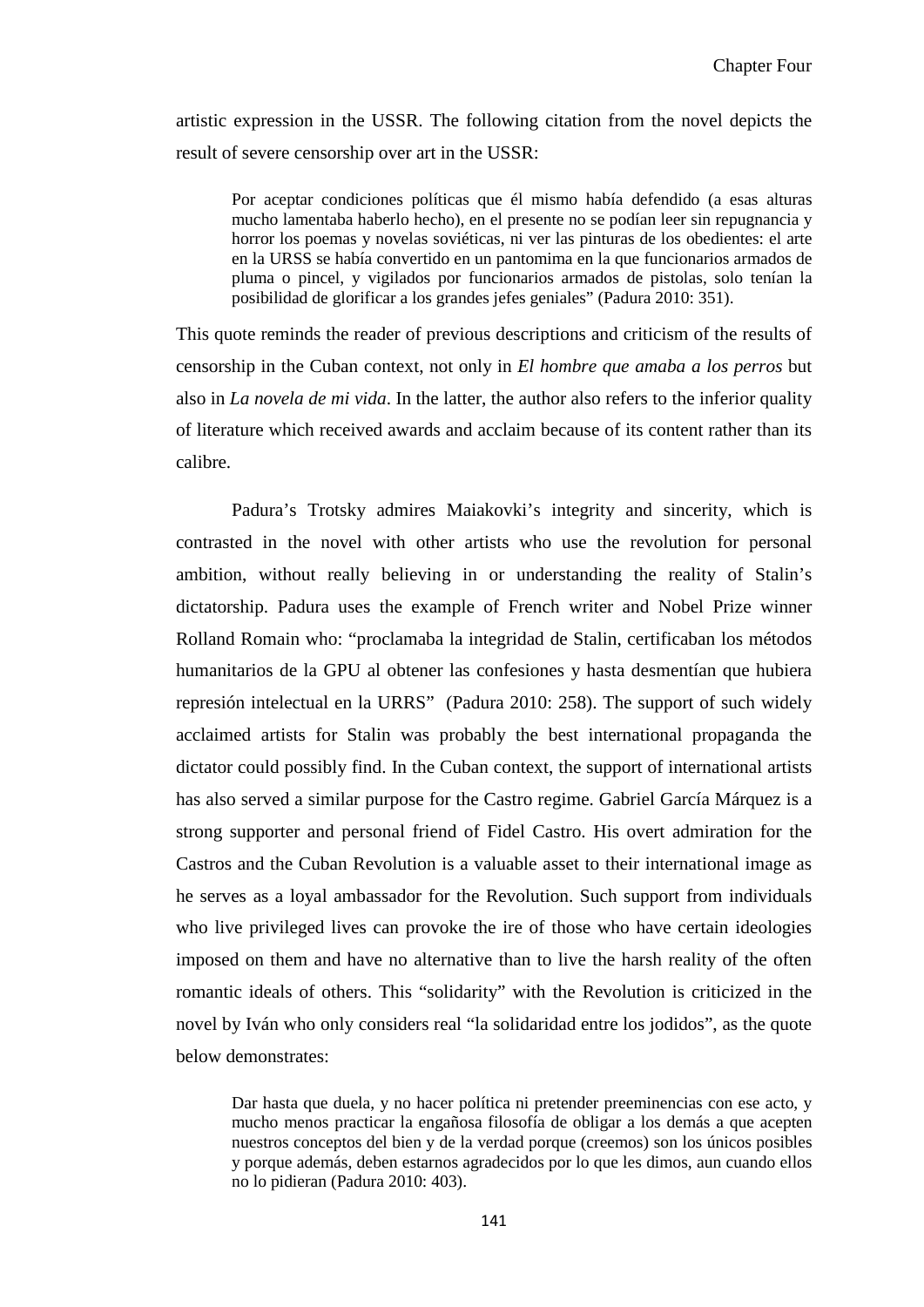Trotsky's solution in the novel to Stalin's clueless supporters could easily be applied in the Cuban context to artists such as Márquez, who support the Castros:

Los pondría a vivir con su familia en un departamento de seis metros cuadrados, sin auto, con mala calefacción, obligados a trabajar diez horas por día para vencer en una emulación que no conducía a nada, ganando unos pocos rublos devaluados, comiendo y vistiéndose con lo que les asignasen por la cartilla de racionamiento y sin la menor posibilidad no ya de viajar al extranjero, sino de levantar la voz (Padura 2010: 353).

Perhaps the event that caused most disenchantment amongst the supporters of Stalin was the 1939 Nazi-Soviet Pact. In late August 1939, Stalin signed a Non-Aggression Pact with Hitler. On the first day of September 1939, Germany invaded Poland and two days later Britain and France declared war on Germany. "The Soviet Union in the meanwhile, was given a relatively free hand by Germany to deal with its near neighbours. It incorporated what had been part of Poland into Ukraine and launched an attack on Finland" (Brown 2009: 91). Brown explains that Stalin did not want to "rule out a future attack by Nazi Germany on the Soviet Union, but thought that there was much to be said for the major capitalist states destroying each other while, in the meantime, the Soviet Union gathered strength for a future conflict" (Brown 2009: 91). By pointing out the barbarities carried out by Stalin, along with his willingness to make pact with the enemy, Padura offers a clear criticism of the Cuban Revolution's support for Stalinism and its decision to emulate Soviet socialism.

Ramón Mercader remembers the consequences of the news of the Pact as a "día amargo" for him and other Stalinist supporters: "rotos todos los esquemas que apuntalaban sus creencias, se enfrentaba a lo inconcebible, pues se había concretado el acercamiento entre Stalin y Hitler que Trotski había anunciado durante años" (Padura 2010: 330). Brown also notes how the Nazi-Soviet Pact "came as a profound shock to tens of thousands of Communists in different continents" (Brown 2009: 91), as it was in direct contrast to Communist International policy, described below:

The Comintern policy up to the moment at which the Molotov-Ribbentrop pact was signed was to emphasize, on the one hand, the imperative need to defend the world's 'first socialist state' and, on the other, to combat fascism (Brown 2009: 91).

In the novel, Ramón Mercader learns of the pact from his mother, Caridad, who informs him of the reactions of French communists to the news: "en el Concord y en Rivoli han quemado banderas soviéticas. Mucha gente dice que va a renunciar al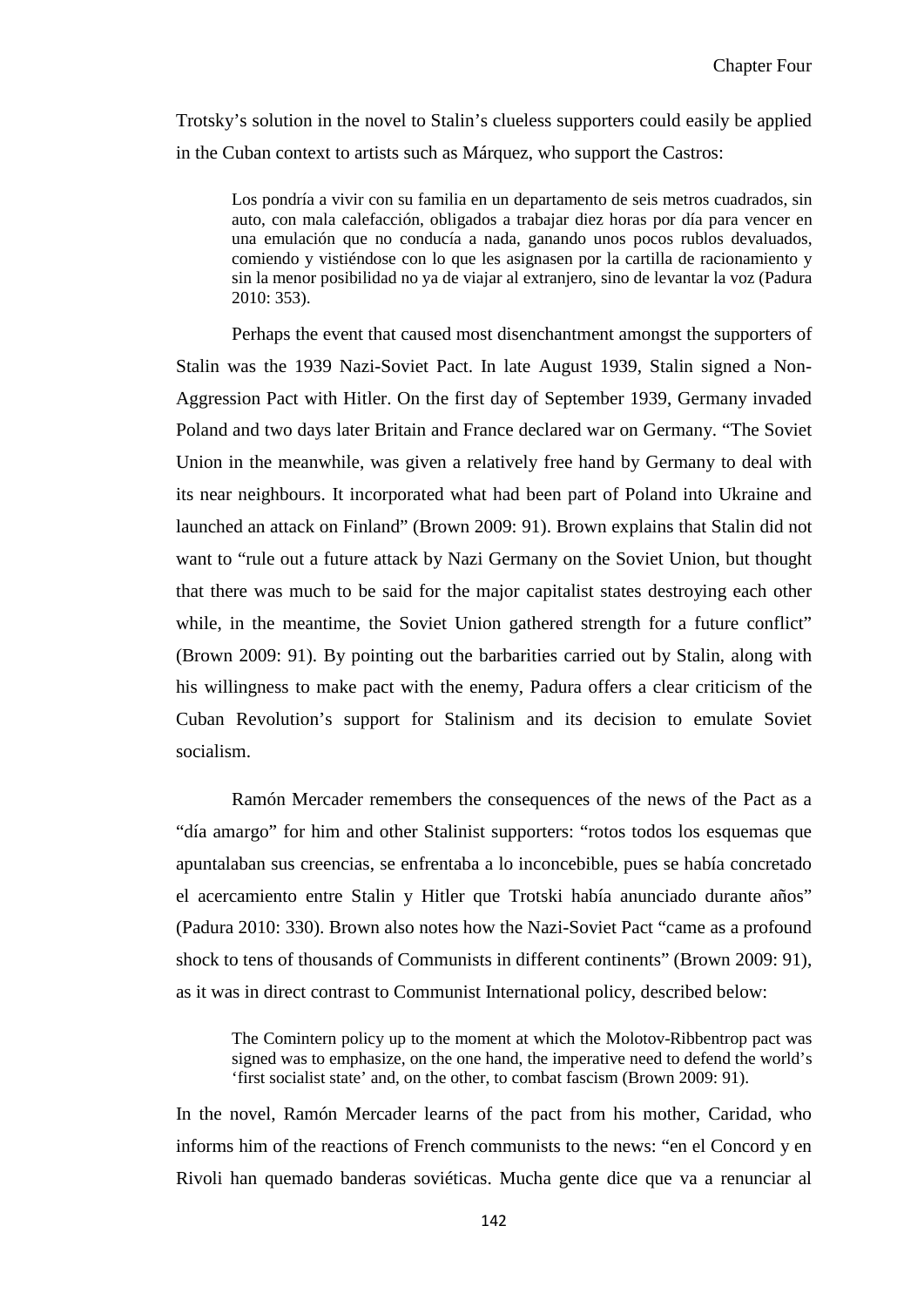Partido, que se siente traicionada" (Padura 2010: 330). Ramón found out some months later, when he himself was in prison in Mexico for the murder of Trotsky, that communist prisoners in Franco's Spain had commited suicide over the pact between Stalin and Hitler: "La desilusión resultó tan dolorosa que varios comunistas españoles, presos en las cárceles franquistas, se suicidaron de vergüenza y desencanto al saber del acuerdo: aquélla era la última derrota que podían resistir" (Padura 2010: 330).

By the time Fidel Castro announced that the Cuban revolution was socialist, in 1961, and signed trade agreements with the USSR, part of the truth of Stalin's brutality had already been made public. Soviet leader Khrushchev was the first to uncover Stalin's crimes in his Secret Speech at the Twentieth Party Conference in 1956. This speech was printed and sent to all communist leaders; several thousand copies were made. It soon came into the hands of the CIA and was subsequently published in the *New York Times* and in Britain by *The Observer* (Brown 2009: 242). Although the speech was not to be published in Russia until 1989, Stalin's brutality had become public knowledge some years before the Cuban Revolution. Despite the already obvious failures of Leninism-Stalinism, the Castros still chose to base their Revolution on the Soviet model. In the 1970s, Soviet influence on the Revolution's policies was evident, especially regarding censorship. The harshest years for Cuban artists, the 'quinquenio gris', were in the seventies. Around the same time in Europe, changes were being made in European communist parties, especially in Spain and Italy. The leader of the communist party in Spain, Santiago Carrillo, wrote in his book *Eurocommunism and the State* that "the culminating point in winning our independence was the occupation of Czechoslovakia in 1968" (Brown 2009: 466). Carrillo was referring to his party's independence from Moscow, after the atrocities of the Prague Spring, when the Soviets sent in Warsaw Pact troops as a result of reforms made within the Czechoslovakian communist party that were not acceptable to the Soviets. The Soviet Union occupied Czechoslovakia from then until 1991. Brown notes that the immediate effect of Czechoslovakian reformism was to quash any reform in Eastern Europe for fear of the military consequences, yet it "was to stimulate some of the most important West European Communist Parties to embrace a more reformist programme and to cease to follow slavishly Soviet ideological guidance" (Brown 2009: 369). This, however, was not the case in Cuba, where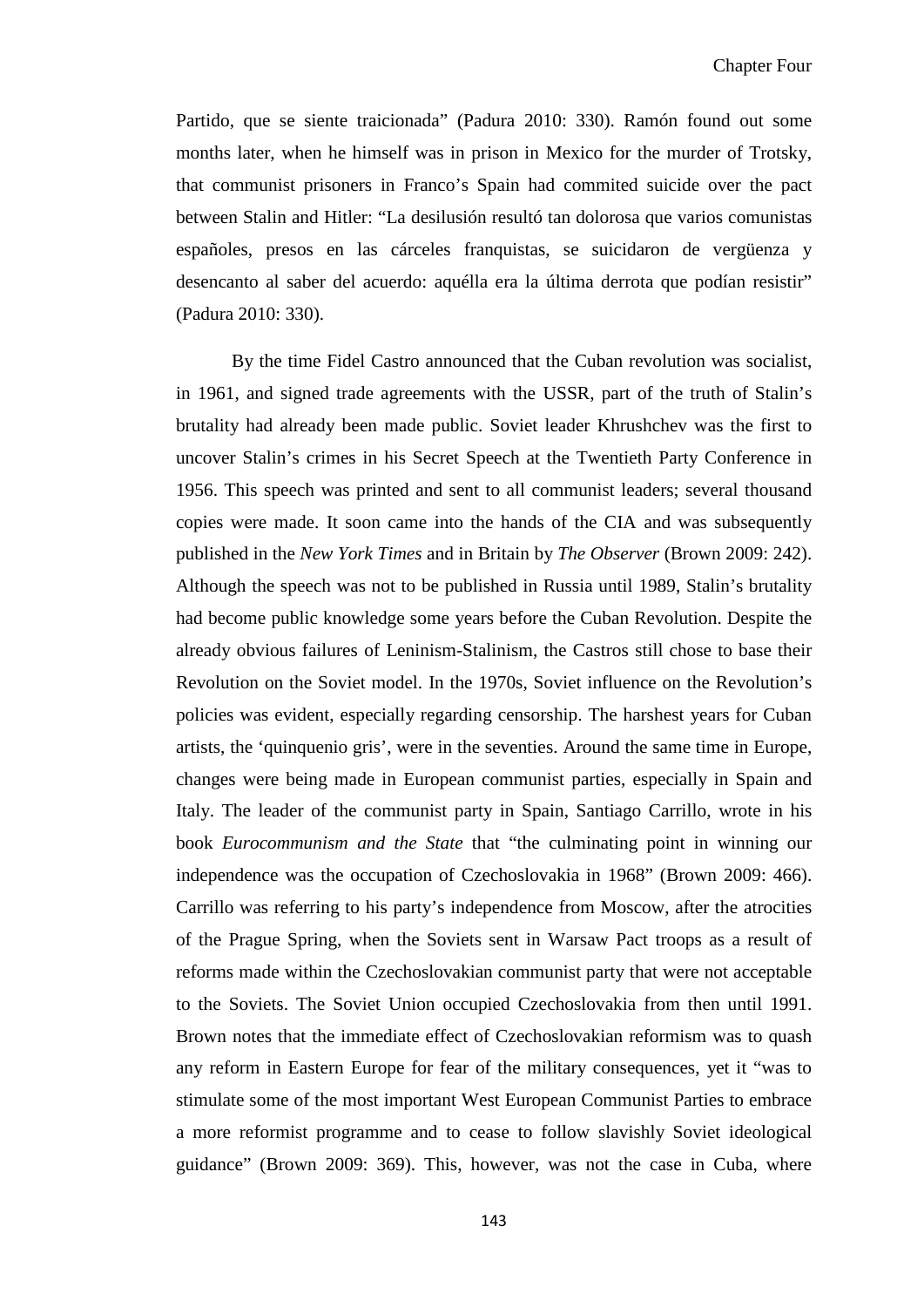Soviet influence resulted in reduced civil liberties. Brown also notes how Carrillo criticised the lies that had been told about Trotsky as an 'agent of fascism', and said "it was high time that Trotsky's role in the Revolution was presented in an objective way" (Brown 2009: 369). Trotsky, who had been Stalin's arch enemy, was still considered an enemy to the revolution in Cuba, his followers were imprisoned and his books were censored, as was any available information on Trotsky.

A love for dogs, as the title of the novel indicates, is the most obvious connecting factor for the three main protagonists of this novel; Iván, Leon Trotsky and Ramón Mercader. However, these three men's lives are also connected involuntarily through decision making that is beyond their control. Padura unites all three characters, making them one in their status as victims and in their shared emotions; love of dogs, fear, and, most importantly, disenchantment. Iván, Trotsky and Ramón Mercader are all presented as victims of corrupted communism. Their stories serve as a means by which Padura can widen his analysis of current disenchantment in La Habana, working back to failures of the USSR and socialism under Stalin, failings well documented before Cuba strategically aligned itself with the USSR after the Cuban Revolution. Their stories serve as a window to show how forced labour camps, censorship and political repression, which he criticizes in earlier novels, are present already in Stalin's regime. Padura's sympathetic portrayal of Trotsky's murderer, as a deceived victim of the USSR, could be interpreted as a means of justifying his own generation's acceptance and compliance with the Revolution, a theory which is supported by the following quote: "Me pregunté si Iván, más que interrogar al autor de la confesión, no habría estado buscando a través de aquella confesión una respuesta perdida dentro de sí mismo" (Padura 2010: 561). Iván identifies with Mercader in that his generation too was as, Andrés claims in *Paisaje de otoño,* "una generación de mandados" (Padura 1998: 23). At the end of the novel, Padura, through the narrative voice of Dany, clarifies that Iván's role in the novel is: "representar a la masa, a la multitud condenada al anonimato, y su personaje funciona también como metáfora de una generación y como prosaico resultado de una derrota histórica" (Padura 2010: 569). The novel ends with the crushing of protagonist Iván by his roof caving in on top of him and his dog. This image symbolizes the destruction of the disenchanted city at the hands of the Revolution and the disastrous effects of the failed communist dream. It also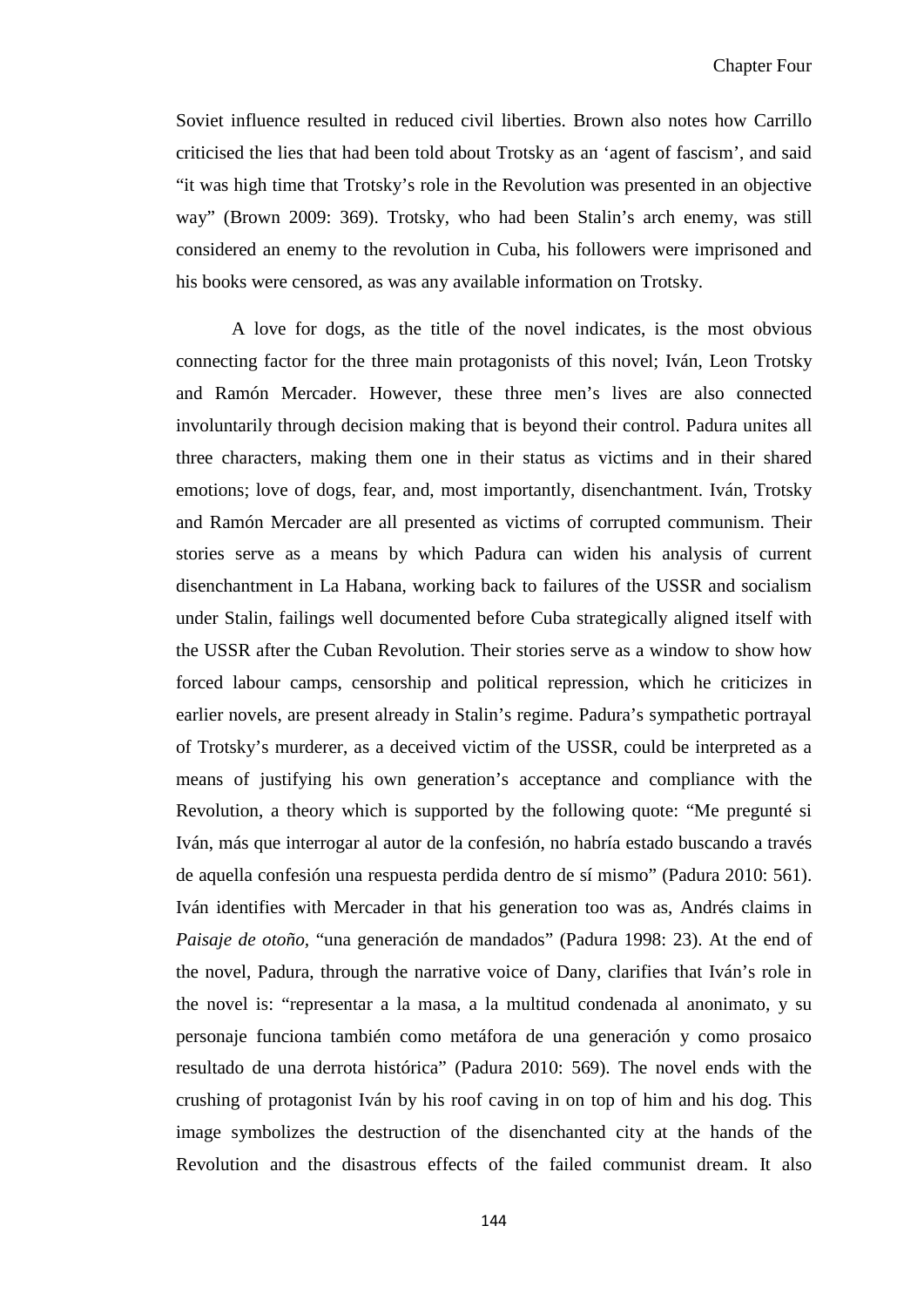symbolizes the fate of the disenchanted generation, that of Iván and of Padura's previous protagonists, Mario Conde and Fernando Terry.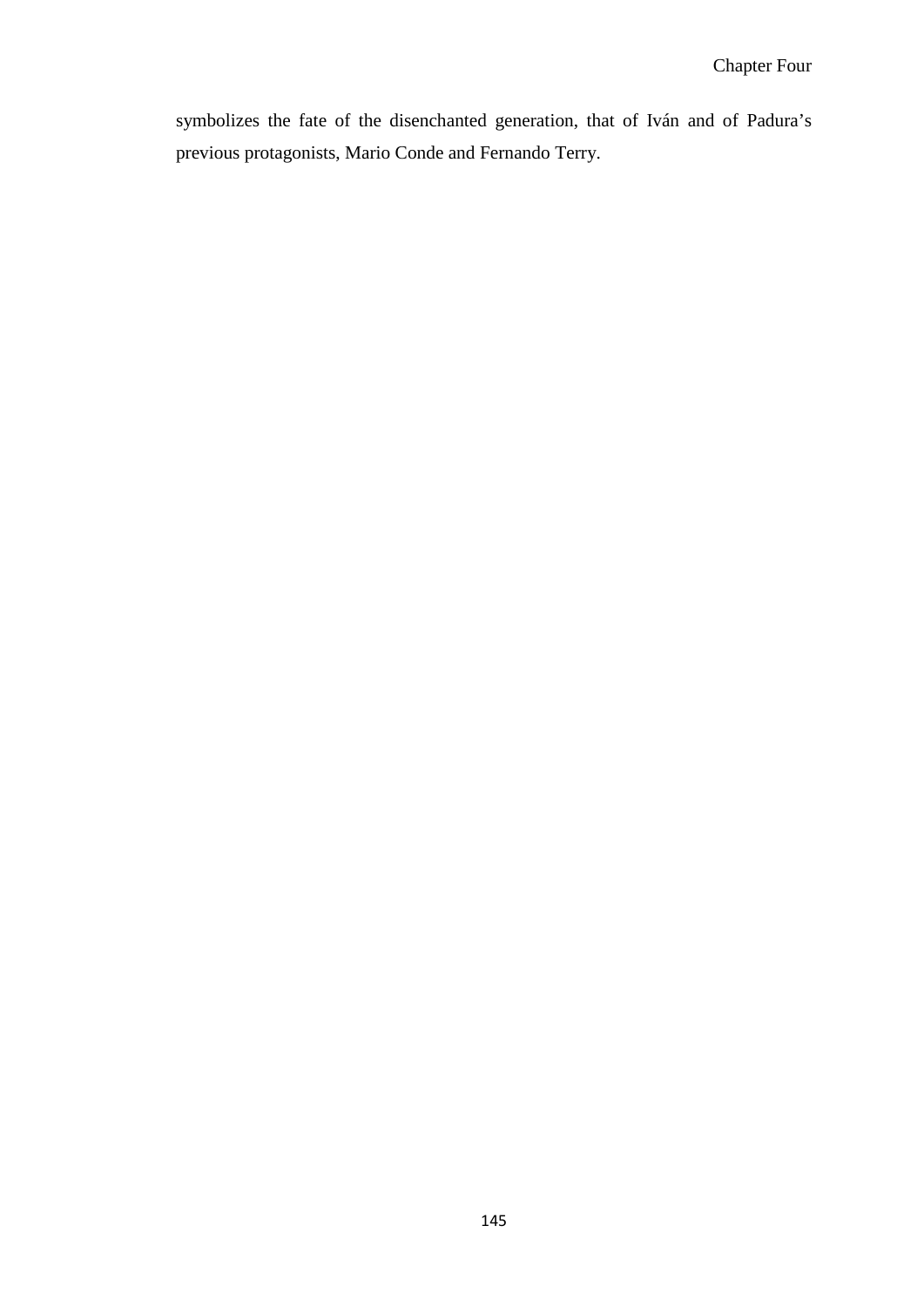Conclusion

## **Conclusion**

This thesis set out to establish how La Habana is represented as a site of disenchantment in the work of Leonardo Padura, through a close reading and analysis of all the published novels by the author to date. Padura's crime fiction, which initially subverted the Cuban style of socialist detective novel, published for twenty years until the Special Period, rather than extolling the Revolution, offers a critique of its mistakes. This criticism becomes more evident in his more recent novels, *La novela de mi vida* and *El hombre que amaba a los perros*, which, while sharing some of the characteristics of crime fiction, can also be classified as historic fiction.

In the *Cuatro estaciones* tetralogy, the author successfully creates personalities which allow for reader identification with the characters and realistic insight into the lives of the protagonists, who serve to exemplify the sentiments of their disenchanted generation, which is also that of the author. Throughout the series, el Conde and his circle of friends give testimony of their frustrations and disillusion with the Revolution. Memory and nostalgia of the early days of the Revolution, when this generation still believed that their sacrifices and hard work would one day lead them to a utopian society, underlines present disenchantment. In the present day narrative of 1989, this group of friends have lost faith in the Revolution and their lives centre around a struggle for everyday survival. Certain spaces within the city evoke el Conde's memories of the past, which are not always nostalgic. Through the detective's perspective, the author denounces how the Revolution has contributed to their disenchantment. The main complaint el Conde and friends share is the lack of freedom and choice they were given. El Conde's best friend, el Flaco Carlos, who is paralysed and wheelchair bound because he was sent to fight in the Angolan civil war, represents this "injured" generation who now suffer the consequences of the Revolution's decisions. Padura's other protagonists, Fernando Terry and Iván, share the same characteristics as el Conde. All three are *habaneros* of the same generation, and are frustrated writers with a history of unsuccessful intimate relationships. The similarities between these characters overlap and serve to highlight the whole of the disenchanted generation.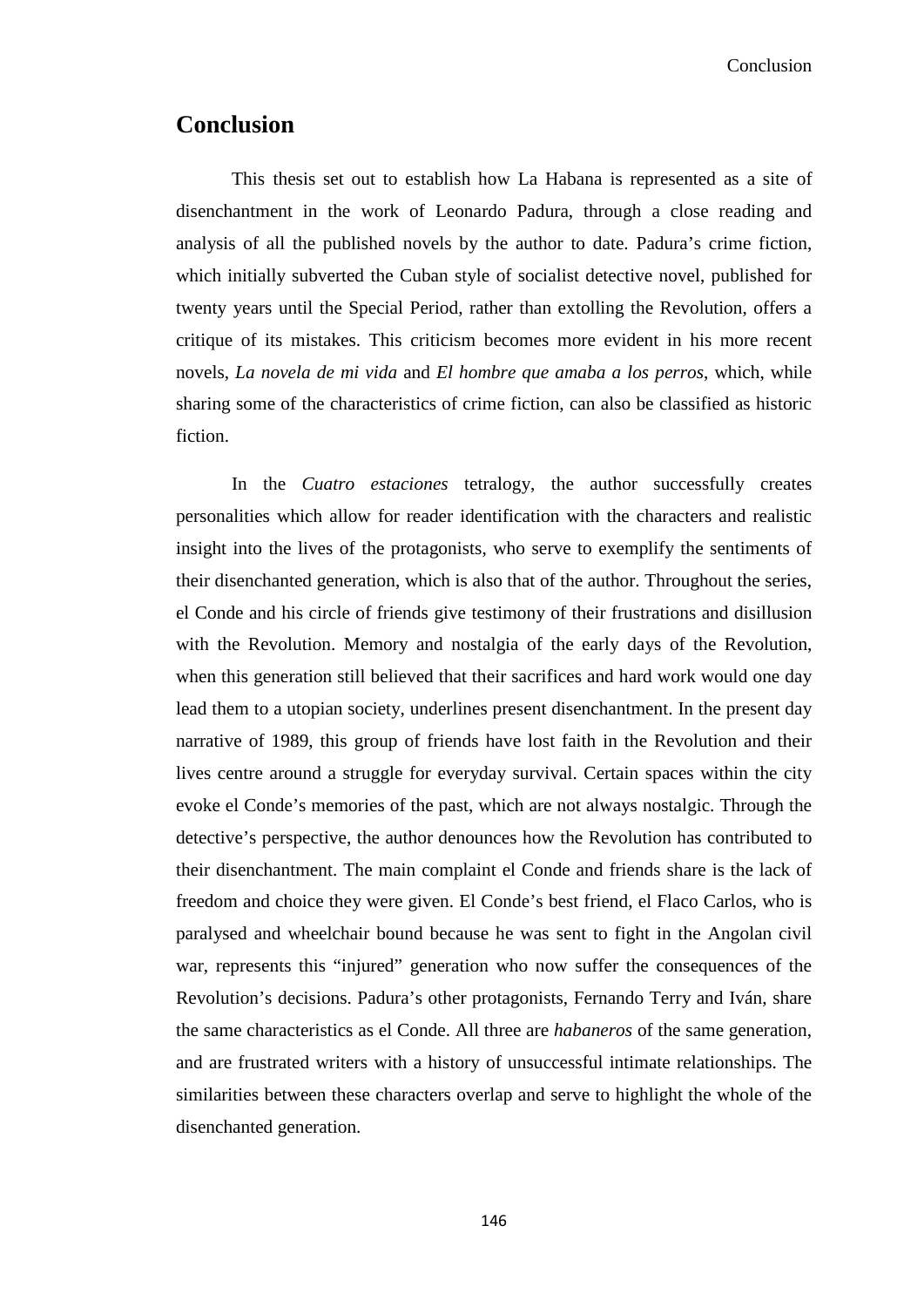The persecution of homosexuals in Cuba led to the disenchantment of the homosexual community and those who believed in a free and just society. In *Máscaras*, Padura highlights homophobic attitudes, which were promoted by the Revolution, through el Conde, who considers himself to be a typical "*machistaestalinista*". Through the character Marqués, Padura pays homage to Virgilio Piñera and all the Cuban intellectuals whose work was censored and who lost their positions simply because of their homosexuality. The author refers to La Habana in this novel as "la ciudad hereje", which I interpret both in the biblical and the anti-authoritaian sense. Due to the limited amount of goods available in official commercial outlets, most *habaneros* are forced to buy on the black market, converting them into heretics. The Revolution's opposition to religion, converted socialism into the only faith permissible. Therefore, the heretics of the city are also all those inhabitants who have lost faith and become disenchanted with the Revolution.

The portrayal of the physical city of La Habana and its architecture in *Paisaje de otoño* lends itself to an interpretation of the city as a site of disenchantment. El Conde's movements around the city trace the inequalities and hypocrisies visible in the city. El Conde visits the different *barrios* that make up the city and prove that the socialist utopia of an egalitarian society was never to be in La Habana. Padura points out how the mansions once owned by the bourgeoisie are now occupied by high ranking officials of the Revolution, who have taken the place of the Cuban oligarchy as "justicia histórica". This comfort and wealth enjoyed by a small percentage of the population is contrasted with the impoverished existence experienced by the majority. The knowledge that this inequality exists is another factor leading to disenchantment in the city. El Conde believes he is the only inhabitant left who notices the beauty of the derelict buildings, which can be read as an indication of the level of disenchantment of the inhabitants of the city who no longer care about the destruction and decay of La Habana.

A concept that was first touched on in *Máscaras*, the concept of the mask, is further developed in *La neblina del ayer.* This novel can be read as a display of a product of the Special Period on the inhabitants of La Habana; the phenomenon of *la doble moral.* This can be translated as a means of survival in a disenchanted city, where trust and honesty in your fellow *compañero* are rare personal qualities. Padura effectively highlights the changes to the city and the *habaneros* through el Conde,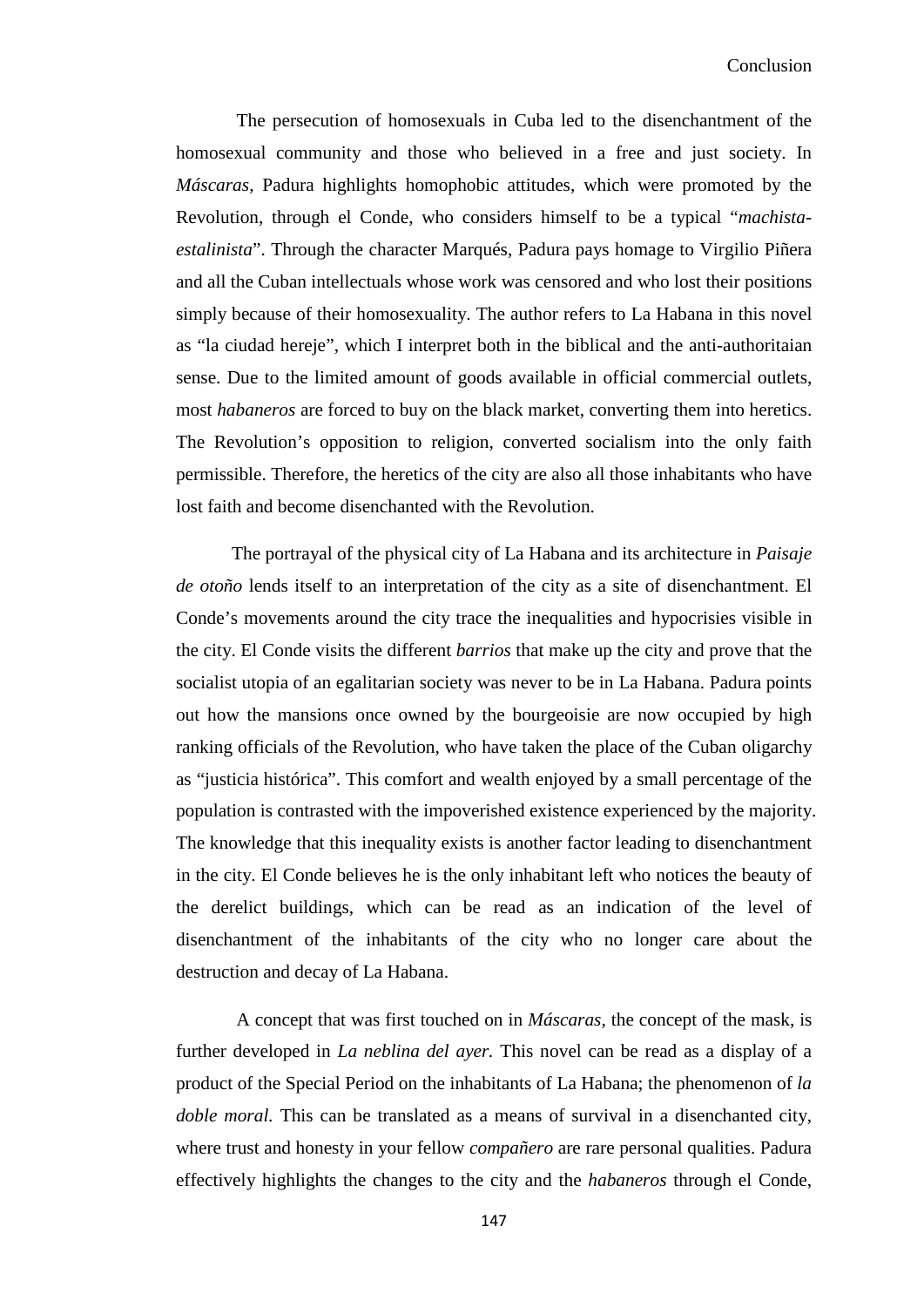who fourteen years after his retirement from the force in 1989, feels overwhelmed by changes to areas of the city with which he was once familiar. The new generation differs greatly to el Conde's in that they are not disenchanted because they never believed in the Revolution and because they came of age in the Special Period when extreme hardship allowed no room for political ideology. The product of the Special Period is a generation who show no sense of moral values, a topic also represented in Padura's short story "Mirando al sol" and the film "Malabana".

Parallels between life in the city in the past and the present day narrative are common features between Padura's *La novela de mi vida* and *La neblina del ayer.* This technique allows the author to highlight the repetition of history and to critique the authorities. In *La novela de mi vida*, Padura returns to the origins of Cuba as a nation and offers a vision of La Habana at the beginning of the nineteenth century. Cuba's first patriotic poet, José María Heredia, and present day narrative poet Fernando Terry, share the same fate of being rejected by their country and forced into exile. The disenchantment that is felt by Heredia is mirrored by that of Terry and serves to question Cuban independence and nation building. Heredia was extolled by Martí, whose ideas of a *Cuba libre* have been used by Castro in turn. Nevertheless, one hundred years after the independence of Cuba from Spain, the fate of exile is still a reality, as is limited liberty. Descriptions of gambling, prostitution and criminality in colonial La Habana also reflect the Revolution's failures to eliminate problems inherent to the city. Similarly, in *La neblina del ayer*, the historic period, late 1950s pre-revolutionary La Habana, serves to parallel many of the social problems of the corrupt Batista years with those of the post-Special Period. Nevertheless, in this novel, the historic period is also remembered and romanticized nostalgically as a time of abundance, emphasizing further present disenchantment.

An invitation to study the history of communism and to examine outside influence on the city's disenchantment in *El hombre que amaba a los perros* offers many answers to the disenchanted city. Through his representation of Trotsky, Padura highlights the errors made by the Bolsheviks at the start of the Russian Revolution, such as the suppression of party politics, which led to Stalin's brutal dictatorship. The Castro led Revolution based its ideals on Stalinism, despite the fact that the truth behind his brutal regime had already been made public prior to the Cuban Revolution. Trotsky was still condemned in Cuba and his murderer, Ramón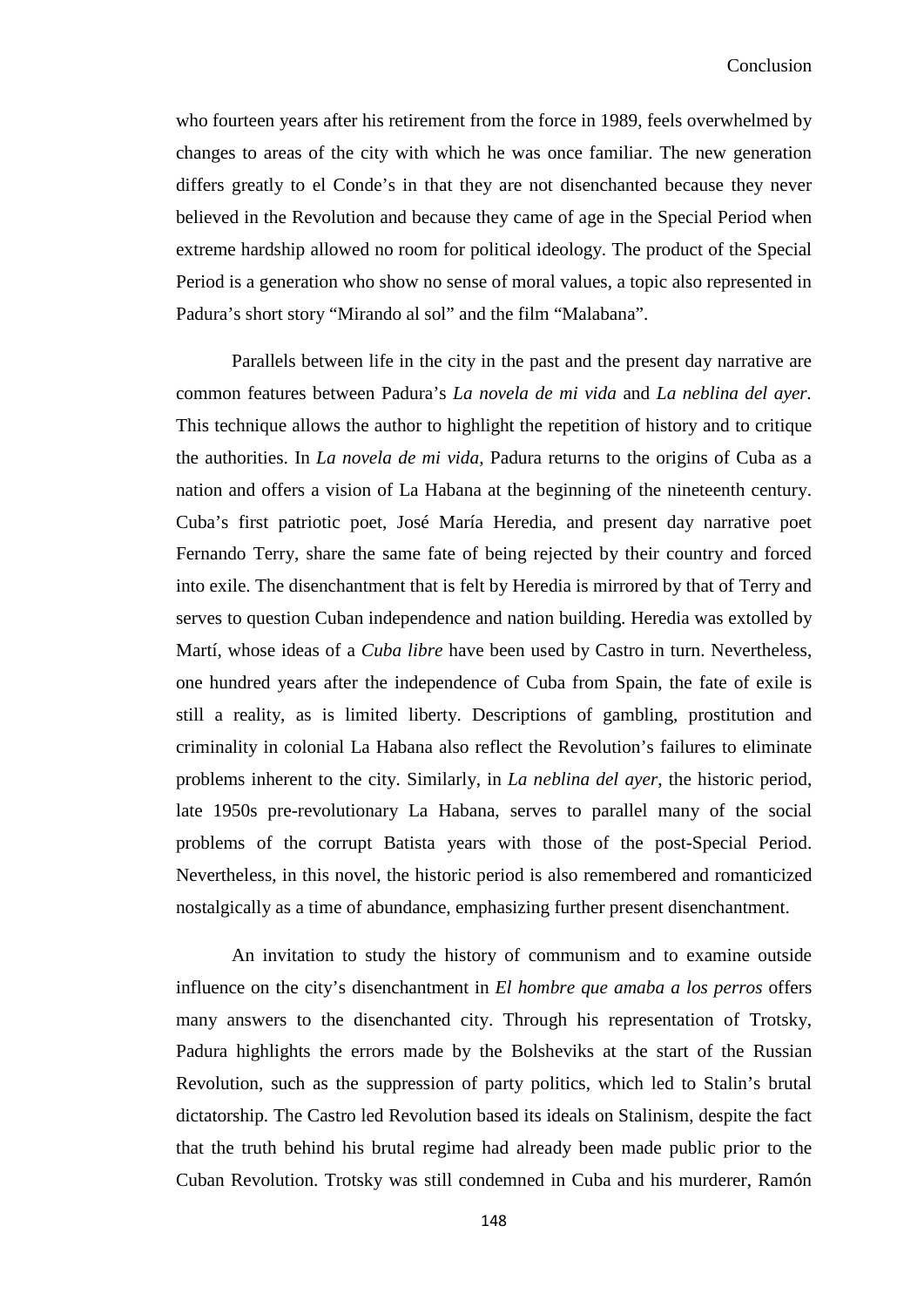Mercader, given asylum on the island. Mercader is portrayed as another victim of communism, one that was deceived by the promise of a utopian society. Through Iván, the present day protagonist, Padura offers a summary of errors made by the Revolution and relates how these led to the protagonist's disenchantment. The novel ends on a very negative note with the crushing of Iván by the roof of his house caving in on him, a fate threatened not only at the start of the novel but also to el Conde in *Paisaje de otoño.* The destruction of the disenchanted city has begun and little hope is left for socialism.

This complete analysis of the work of Padura published over almost twenty years makes evident that disenchantment in La Habana is a pervasive and recurring theme in his fiction. I have established that Padura's novels can be read as a negative critique of the Revolution and of how communism was implemented inside and outside of Cuba. His narrative highlights how mistakes made by the Revolution have led to a disenchanted city. This often unattractive representation of the city, which the author depicts, takes the reader to a site of disenchantment rarely described in official discourse. For this reason, Padura's novels can be said to be a social chronicle of life in La Habana both in its historical past and under the Revolution since the fall of the Soviet Union in 1989. This representation reflects the hardships and product of the Special Period on the city, which is ultimately one of disenchantment.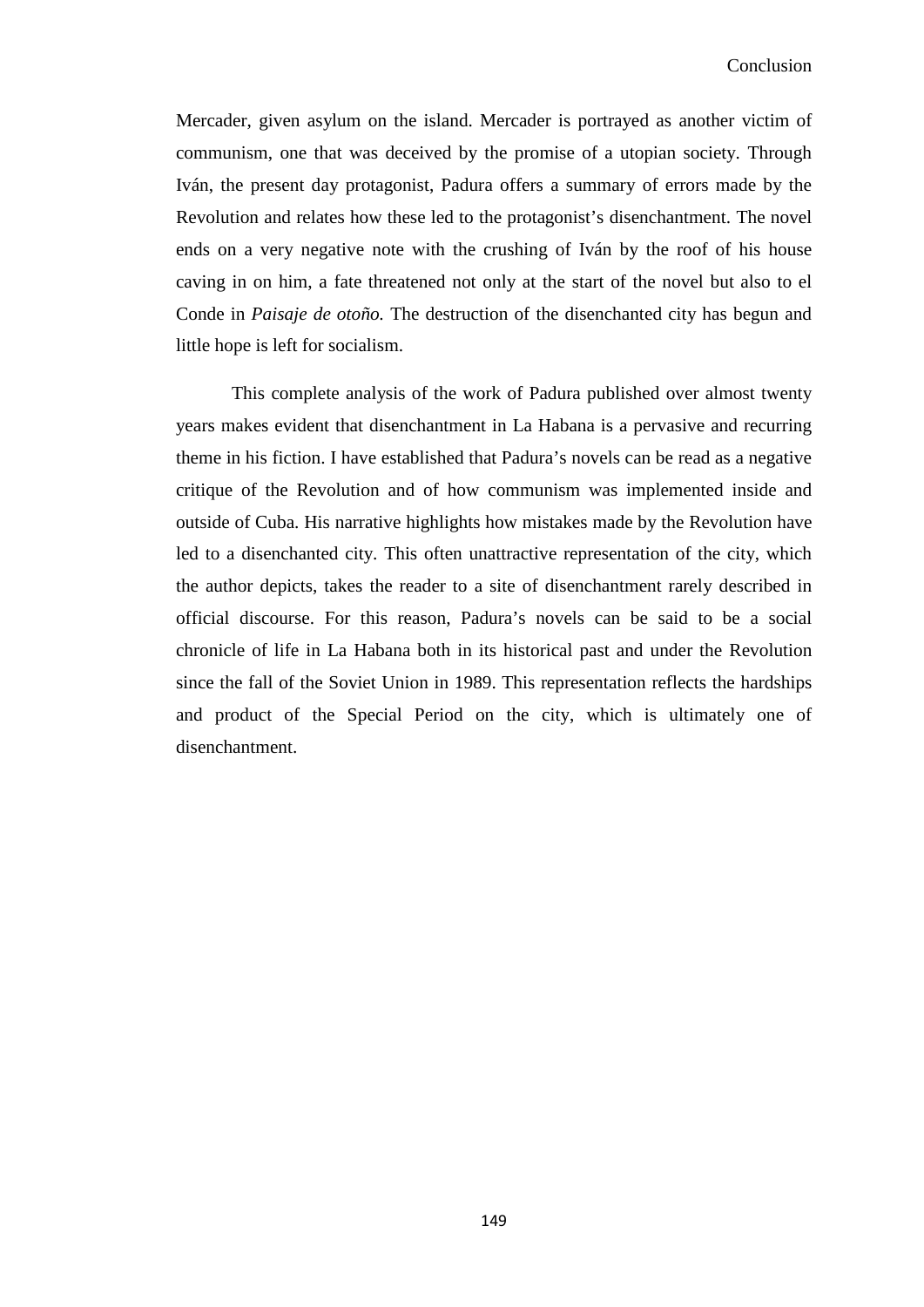Bibliography

## **Bibliography**

## **Padura Fuentes, Leonardo.**

- *--------, Adiós Hemingway/La Cola del Serpiente* (2001) La Habana: Ediciones Unión.
- *--------, El camino más largo* (1994). La Habana: Ediciones Unión.
- *--------, El hombre que amaba a los perros* (2010). Mexico: Tusquets Editors.
- *--------,* "Eppure si muove en Cuba" (2012). *Nueva Sociedad* No. 242, pp 26-35.
- *--------, Fiebre de caballos* (2003). La Habana: Editorial Letras Cubanas.
- *--------, Malabana* (2001). Dir. Guido Giansoldati. La Bola Productions.
- *--------, Máscaras* (1997). Barcelona: Tusquets.
- *--------,* "Modernidad y posmodernidad: La novela policial en Iberoamérica" (1999).

*Hispamérica.* Año 28. No. 84, pp 37-50.

- *--------, Pasado perfecto* (2000). Barcelona: Tusquets.
- --------, *Paisaje de otoño* (1998). Barcelona: Tusquets.
- *--------, La neblina del ayer* (2005). La Habana: Ediciones Unión.
- *--------, La novela de mi vida* (2002). La Habana: Ediciones Unión.
- *--------, La Puerta de Alcalá y otras cacerías* (2000) Puerto Rico: Ediciones Callejón.
- *--------, Los rostros de la salsa* (1997). La Habana: Ediciones Unión.
- *--------, Nueve noches con Amada Luna*. 2006. España: Equipo Editorial.
- *--------, Un camino de medio siglo: Alejo Carpentier y la narrativa de lo* 
	- *real maravilloso* (2002). Mexico D.F.: Fondo de Cultura Económica.
- *--------, Vientos de cuaresma* (2001). Barcelona: Tusquets.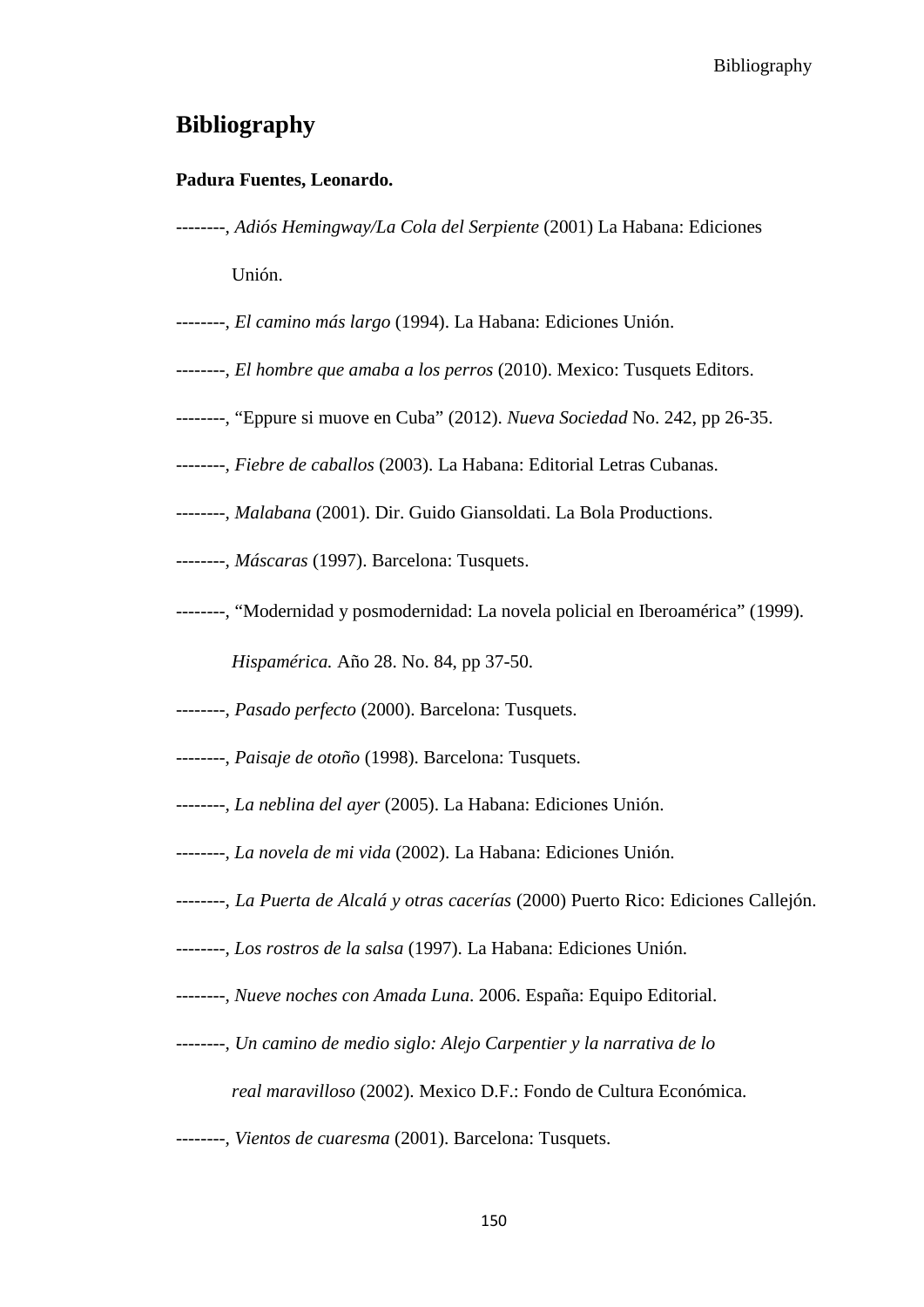Álvarez Tabío, Emma (2000). *Invención de La Habana*. Barcelona: Editorial Casiopea, S.L.

Anderson, Benedict (1991). *Imagined Communities*. London: Verso.

Arenas, Reinaldo (1992). *Antes que anochezca*. Barcelona: Tusquets.

Augier, Ángel (2004). In Henríquez Ureña *Panorama histórica de la literatura cubana.* La Habana: Editorial Félix Varela, pp. 7-13.

Azel, José. (2010) *Mañana in Cuba*. Indiana: AuthorHouse.

Balderston, Daniel (1986). *The Historical Novel in Latin America*. Gaithersburg, MD: Ediciones Hispamérica.

Barbassa, Juliana (2005). "The New Cuban Capitalist". In Chavez, L. *Capitalism, God and a Good Cigar.* Durham and London: Duke University Press, pp.17-30.

Behar, Sonia (2009). *La caída del Hombre Nuevo*. New York: Peter Lang Publishing.

--------, (2009). "Perspectivismo y ficción en *La novela de mi vida*: la historia como versión de sí misma". *Memoria histórica, género e interdisciplinariedad: los estudios culturales hispánicos en el siglo XXI*. Biblioteca Nueva, pp. 23-30.

Birkenmaier, Anke and Whitfield, Esther (2011). *Havana: Beyond the Ruins.* Durham and London: Duke University Press.

Borchmeyer, Florian and Hentschler, Matthias (dirs.) (2006). *Habana: Arte nuevo de hacer ruinas*. Berlin: Editor Birgit Mild, Production: Raros Media.

Braham, Persephone (2004). *Crimes Against the State, Crimes Against People*. Minneapolis: University of Minnesota Press.

Brown, Archie (2009). *The Rise and Fall of Communism*. London: The Bodley Head. Brittain, Victoria (1998). *Death of Dignity: Angola's Civil War.* London: Pluto Press.

Bueno, Salvador (1963). *Historia de la literatura cubana*. La Habana: Editorial Nacional de Cuba.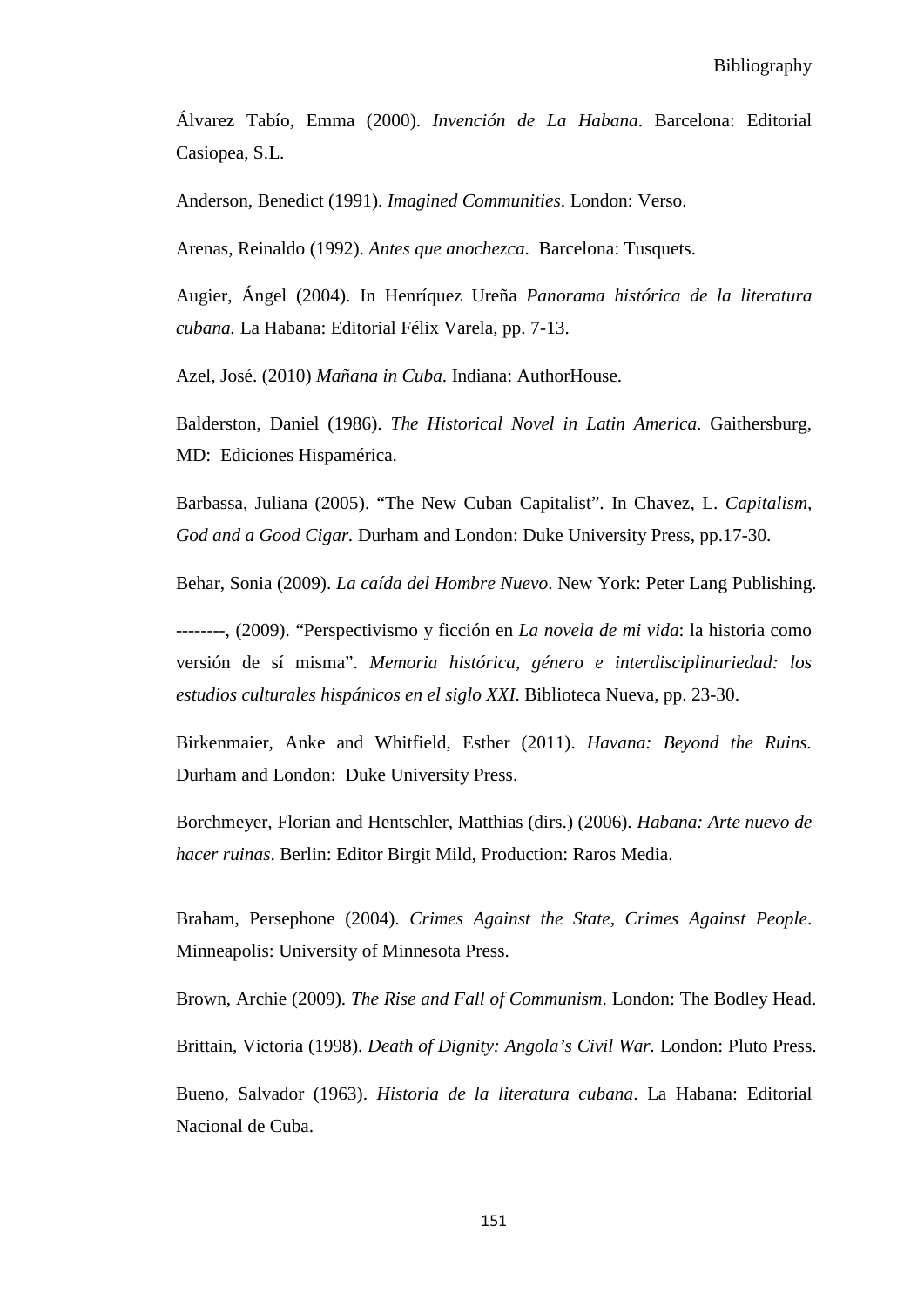Burgel, Gallia, Guy Burgel, and M. G. Dezes (1987). "An interview with Henri Lefebvre." *Environment and Planning D: Society and Space* 5, no. 1, pp. 27-38.

Campirano, Manuel. "Padura, creando desde el presente la memoria del futuro: (Entrevista con Leonardo Padura)"

[http://etc.dal.ca/belphegor/vol9\\_no3/articles/09\\_03\\_campir\\_padura\\_es.html](http://etc.dal.ca/belphegor/vol9_no3/articles/09_03_campir_padura_es.html) Accessed on 15/11/2012

Carpentier, Alejo (1985). *El siglo de las luces*. Madrid: Ediciones Cátedra.

Castro (1971). *Discurso pronunciado por el comandante Fidel Castro Ruz, Primer Secretario del comité Central del Partido Comunista de Cuba y Primer Ministro del Gobierno Revolucionario, en la clausura del Primer Congreso Nacional de Educación y Cultura, efectuado en el Teatro de La CTC, El 30 de abril de 1971.* <http://www.cuba.cu/gobierno/discursos/1971/esp/f300471e.html> Accessed on 15/05/2011 at 13:00

Catoira, Patricia (2009). "Adiós compañera, hola señorita: Jineterismo, trauma, y literatura". *Letras Hispanas: Revista de literatura y de cultura* 6.1 10, pp 144-150.

Chase, Michelle (2008). "Cuba's Generation Gap". *NACLA Report on the Americas*, pp 9-13.

Chavez, Lydia (2005). *Capitalism, God and a Good Cigar*. Durham and London: Duke University Press.

Colmeiro, José F (1994). *La novela policiaca española teoría e historia crítica*. Barcelona: Editorial Anthropos.

Cosculluela, Eva (2006). "Entrevista a Leonardo Padura"*.* [http://www.losportadoresdesuenos.com/blog/Entrevista\\_Padura.htm](http://www.losportadoresdesuenos.com/blog/Entrevista_Padura.htm) Accessed on 22/02/2010.

Cusato, Somenico (2006). "*La neblina del ayer* de Leonardo Padura Fuentes: Las dos caras de un disco de bolero". *Artifara: Revista de lenguas y literaturas ibéricas y latinoamericanas* 6:10.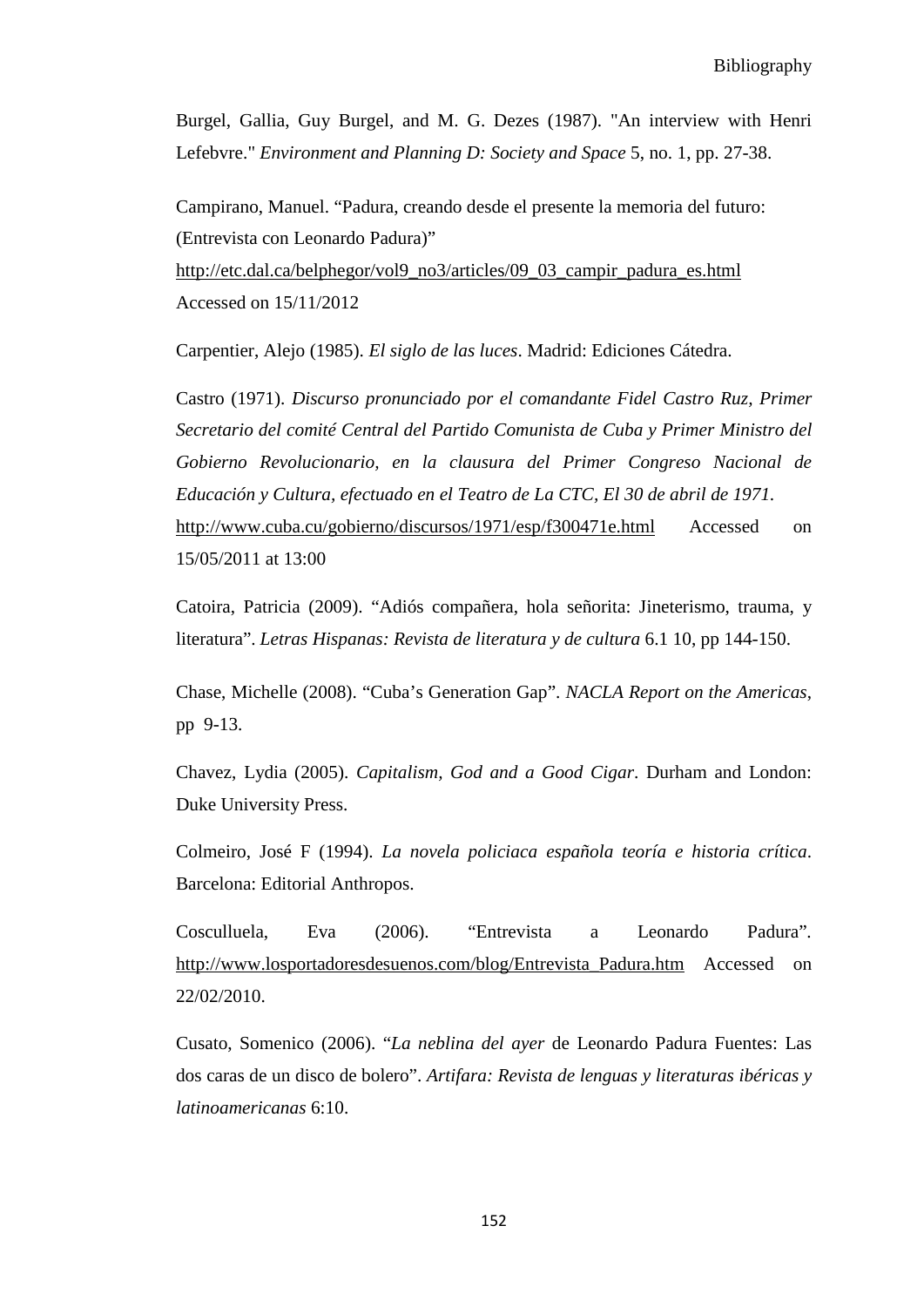Danciu, Ida and Ponte, Antonio José (2009). "De Berlín a Madrid, hablando de una necrópolis cubana: entrevista a Antonio José Ponte"*. Iberoamericana*. Nueva época, Año 9, No.36, pp 155-160.

De Certeau, Michel (1984). *The Practice of Everyday Life*. Berkeley: University of California Press.

De Navascúes, Javier (2007). *La ciudad imaginaria*. Madrid: Iberoamericana.

Dettman, Jonathan (2008). "Utopía y heterotopía en "*La neblina del ayer*" de Leonardo Padura". *Confluencia* 23.2, pp 84-92.

Diaz-Briquets and Pérez López (2006). *Corruption in Cuba: Castro and Beyond*. Austin: University of Texas Press.

Domínguez, María Isabel (2000). "Generaciones y Mentalidades: ¿Existe una conciencia generacional entre los jóvenes cubanos?" In Prieto, Mayra Espina, and Juan Valdés. *Cuba: construyendo futuro*. Mataró: Editorial El Viejo Topo, p.56.

English, T.J. (2008) *The Havana Mob*. Edinburgh: Mainstream Publishing Company.

Epple, Juan Armando (1995). "Entrevista. Leonardo Padura Fuentes"*. Hispamérica*, p 71.

Epps, Brad (1995). "Proper Conduct: Reinaldo Arenas, Fidel Castro, and the Politics of Homosexuality". *Journal of the History of Sexuality* 6.2: pp 231-283.

Escudero, Mónica (2010). "Why aren't your nails polished? The Paradoxes of Woman and Socialism in Cuba"*. Revista del CESLA* 2 pp 129-161.

Esteban, Ángel (2007). "A las duras y a las Paduras". In De Navascúes, Javier *La ciudad imaginaria*. Madrid: Iberoamericana pp. 147-156.

Farber, Samuel (2011). *Cuba Since the Revolution of 1959: A critical Assessment*. Chicago: Haymart books.

Fernandez, Damian (2003). "The greatest challenge: civic values in post-transition Cuba". *Cuba Transition Project*: 1.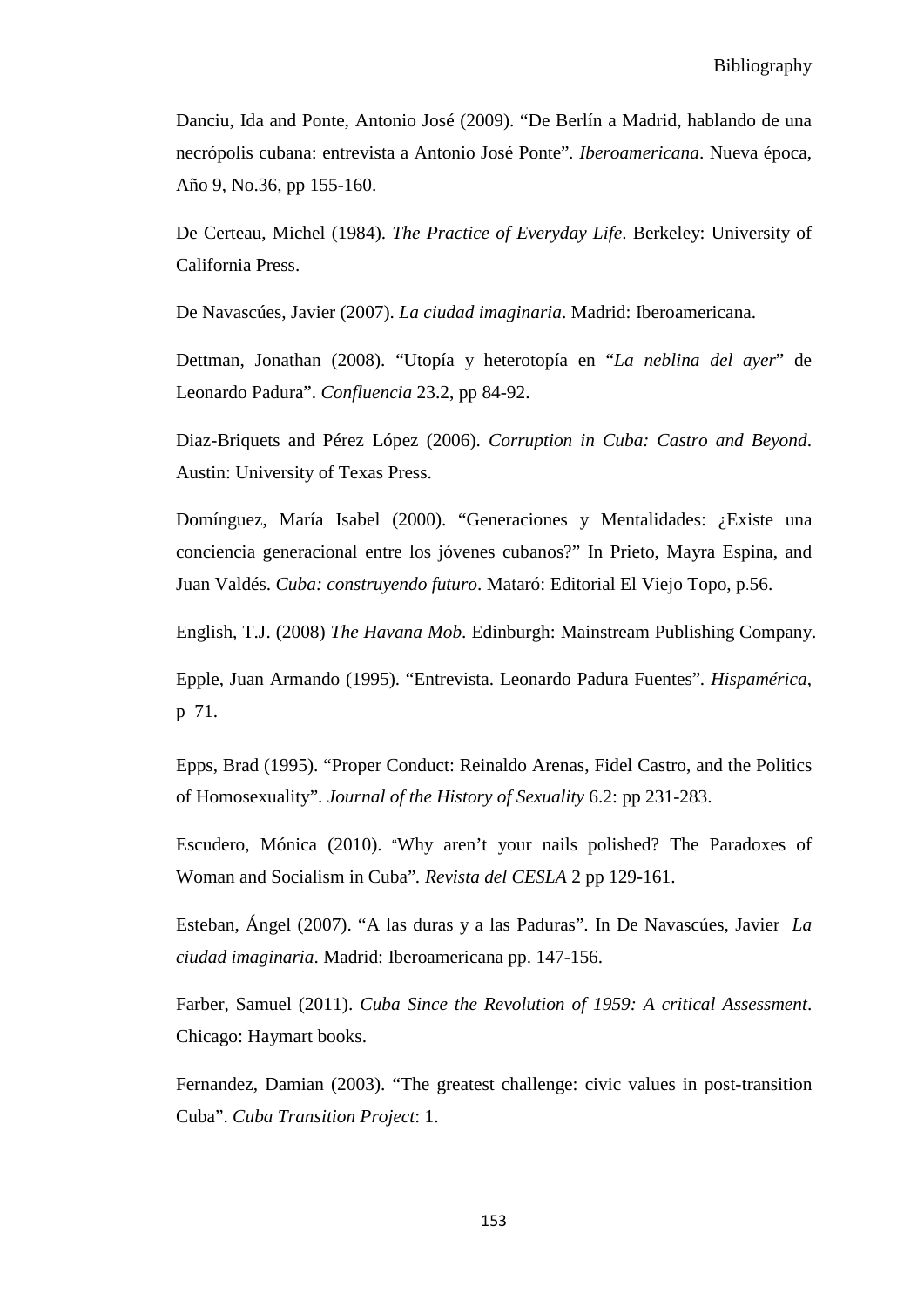Fernández, Manuel (2002). "La figura del mimo en Máscaras de Leonardo Padura Fuentes". *Ciberletras: Revista de crítica literaria y de cultura* 7:6.

Figes, Orlando (1996). "Maxim Gorky and the Russian Revolution". *History Today*. Vol. 46 Issue 6, p16.

Fornet, Jorge (2003). "La narrativa cubana entre la utopía y el desencanto". *Hispamérica*, Año 32, No. 95, pp 3-20.

Franken, Clemens, A (2009). "Leonardo Padura y su detective nostálgico". *Revista Chilena de Literatura*. Numero 74, pp 29-56.

Galeotti, Mark (2006). "Forward to the Past: Organized Crime and Cuba's History, Present and Future"*. Trends in Organized Crime*. Volume 9, No. 3, pp 45-60.

Gallagher, Eilis (2011). "Memoria y desencanto en las novelas policíacas de Leonardo Padura Fuentes". In Martín Escribá, Á. and Sánchez Zapatero, J. *Género negro para el siglo XXI: nuevas tendencias y nuevas voces*. Barcelona: Editorial Laertes, pp. 201-210.

García, Iván (2012). "La Habana, entre drogas y reguetón"*.*  [http://archivo.diariodecuba.com/cuba/12217-la-habana-entre-drogas-y](http://archivo.diariodecuba.com/cuba/12217-la-habana-entre-drogas-y-regueton?page=1)[regueton?page=1](http://archivo.diariodecuba.com/cuba/12217-la-habana-entre-drogas-y-regueton?page=1) Accessed on 13/02/2013.

--------, "Drogas en Cuba: existen"*.* 2013. [http://www.diariodecuba.com/cuba/1359705599\\_479.html](http://www.diariodecuba.com/cuba/1359705599_479.html) Accessed on 13/12/2013.

García Talavan, Paula (2011). "La Habana, ciudad del desencanto en la narrativa de Padura Fuentes". In Font, M. *Arts and Culture in Contemporary Cuba.* New York: Bildner Center for Western Hemisphere Studies, pp 117-131.

González, Eduardo (2006). *Cuba and the Tempest*. Chapel Hill: The University of North Carolina Press.

Guerra, Pérez (2012). "¿Cuánto cuesta la droga en las calles cubanas?". [http://www.google.ie/url?sa=t&rct=j&q=&esrc=s&frm=1&source=web&cd=1&ved](http://www.google.ie/url?sa=t&rct=j&q=&esrc=s&frm=1&source=web&cd=1&ved=0CCwQFjAA&url=http%3A%2F%2Fcafefuerte.com%2Fcuba%2Fnoticias-de-cuba%2Fsociedad%2F1450-drogas-cuba&ei=ezZSUYWPO8KKhQfJtoGwDA&usg=AFQjCNHZS_HNm540Dv_LHZjiSg5VQID15A&bvm=bv.44342787,d.ZG4) [=0CCwQFjAA&url=http%3A%2F%2Fcafefuerte.com%2Fcuba%2Fnoticias-de](http://www.google.ie/url?sa=t&rct=j&q=&esrc=s&frm=1&source=web&cd=1&ved=0CCwQFjAA&url=http%3A%2F%2Fcafefuerte.com%2Fcuba%2Fnoticias-de-cuba%2Fsociedad%2F1450-drogas-cuba&ei=ezZSUYWPO8KKhQfJtoGwDA&usg=AFQjCNHZS_HNm540Dv_LHZjiSg5VQID15A&bvm=bv.44342787,d.ZG4)[cuba%2Fsociedad%2F1450-drogas-](http://www.google.ie/url?sa=t&rct=j&q=&esrc=s&frm=1&source=web&cd=1&ved=0CCwQFjAA&url=http%3A%2F%2Fcafefuerte.com%2Fcuba%2Fnoticias-de-cuba%2Fsociedad%2F1450-drogas-cuba&ei=ezZSUYWPO8KKhQfJtoGwDA&usg=AFQjCNHZS_HNm540Dv_LHZjiSg5VQID15A&bvm=bv.44342787,d.ZG4)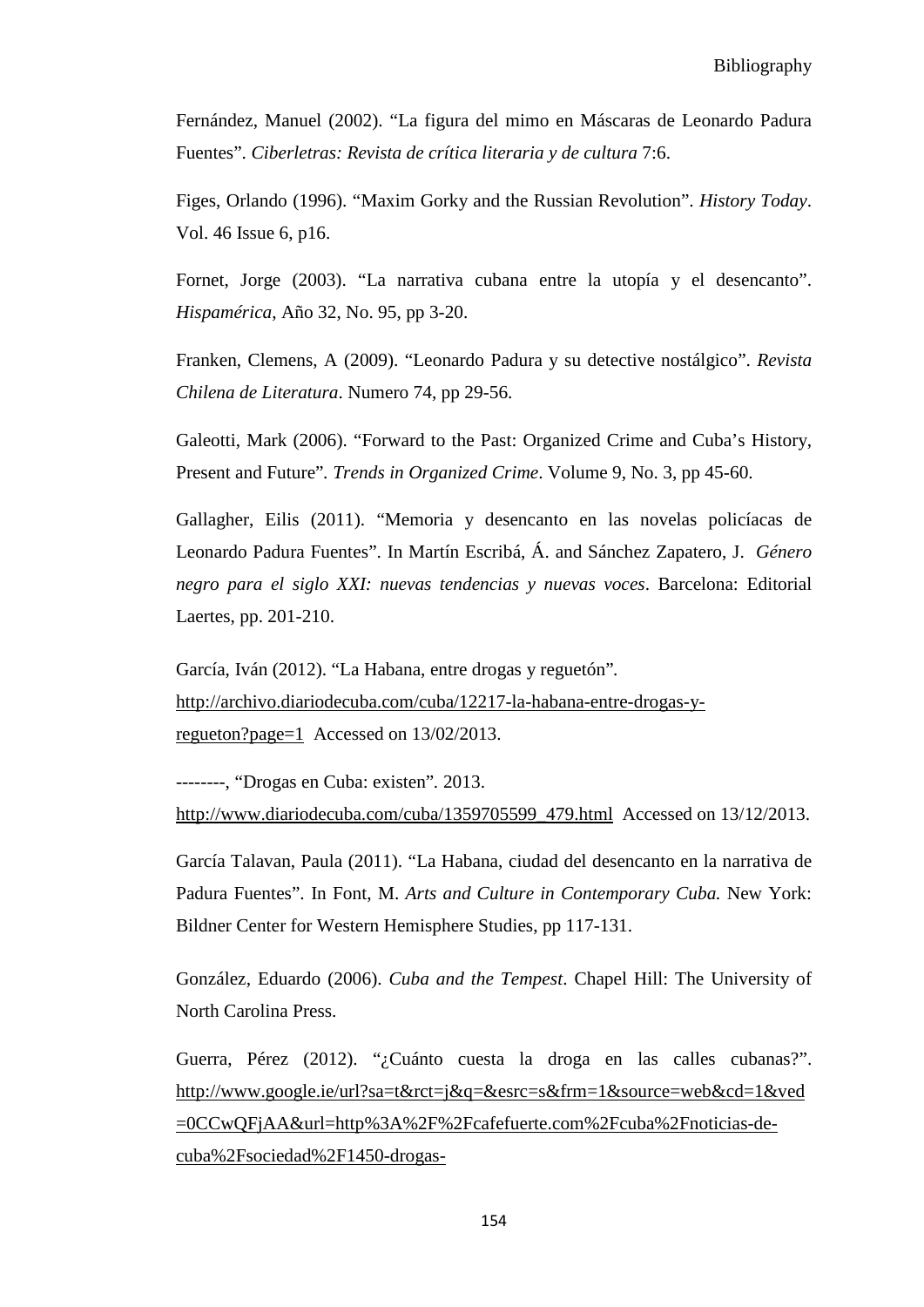cuba&ei=ezZSUYWPO8KKhQfJtoGwDA&usg=AFQjCNHZS\_HNm540Dv\_LHZji Sg5VQID15A&bvm=bv.44342787,d.ZG4 Accessed on 10/02/2013.

Hansing, Katrin (2011). "Changes from Below: New Dynamics, Spaces and Attitudes in Cuban Society"*. NACLA Report on the Americas*. pp 16-20.

Hearn, Adrian H (2008). *Cuba: Religion, Social Capital, and Development*. Durham and London: Duke University Press.

Henríquez Ureña, Max (2004). *Panorama histórico de la Literatura Cubana*. La Habana: Editorial Félix Varela.

Henson, George and Johnson, Michelle (2013). "Writing Cuba from Within. A conversation with Leonardo Padura". *World Literature Today* pp 12-17.

Hernández Reguant, Ariana (2009). *Cuba in the Special Period*. New York: Palgrave Macmillan.

Horkheimer, Max and Adorno, Theodor (1997). *Dialectic of Enlightenment*. London: Verso.

Kapcia, Antoni (2005). *Havana: The Making of Cuban Culture*. Oxford: Berg.

---------, (2009). *Cuba in Revolution*. London: Reaktion Books Ltd.

Kautsky, Karl (1934). *Marxism and Bolshevism: Democracy and Dictatorship.*  <http://www.marxists.org/archive/kautsky/1934/bolshevism/ch03.htm>

Lancaster, Roger N (1992). *Life is Hard*. Berkeley: University of California Press.

Leal, Luis (1960). "Jicoténcal Primera novela histórica en castellano." *Revista iberoamericana* 25.49 pp 9-31.

Leal, Eusebio (1988). *La Habana ciudad Antigua*. La Habana: Editorial Letras Cubanas.

López, Magdalena (2007). "Vivir y escribir en Cuba. Desencanto y literatura. Entrevista a Leonardo Padura"*. Iberoamericana*, VII, p 28.

López Linares José Luis and Rioyo Javier (Dirs) (1996). *Asaltar los cielos* (Documentary). Cero en conducta.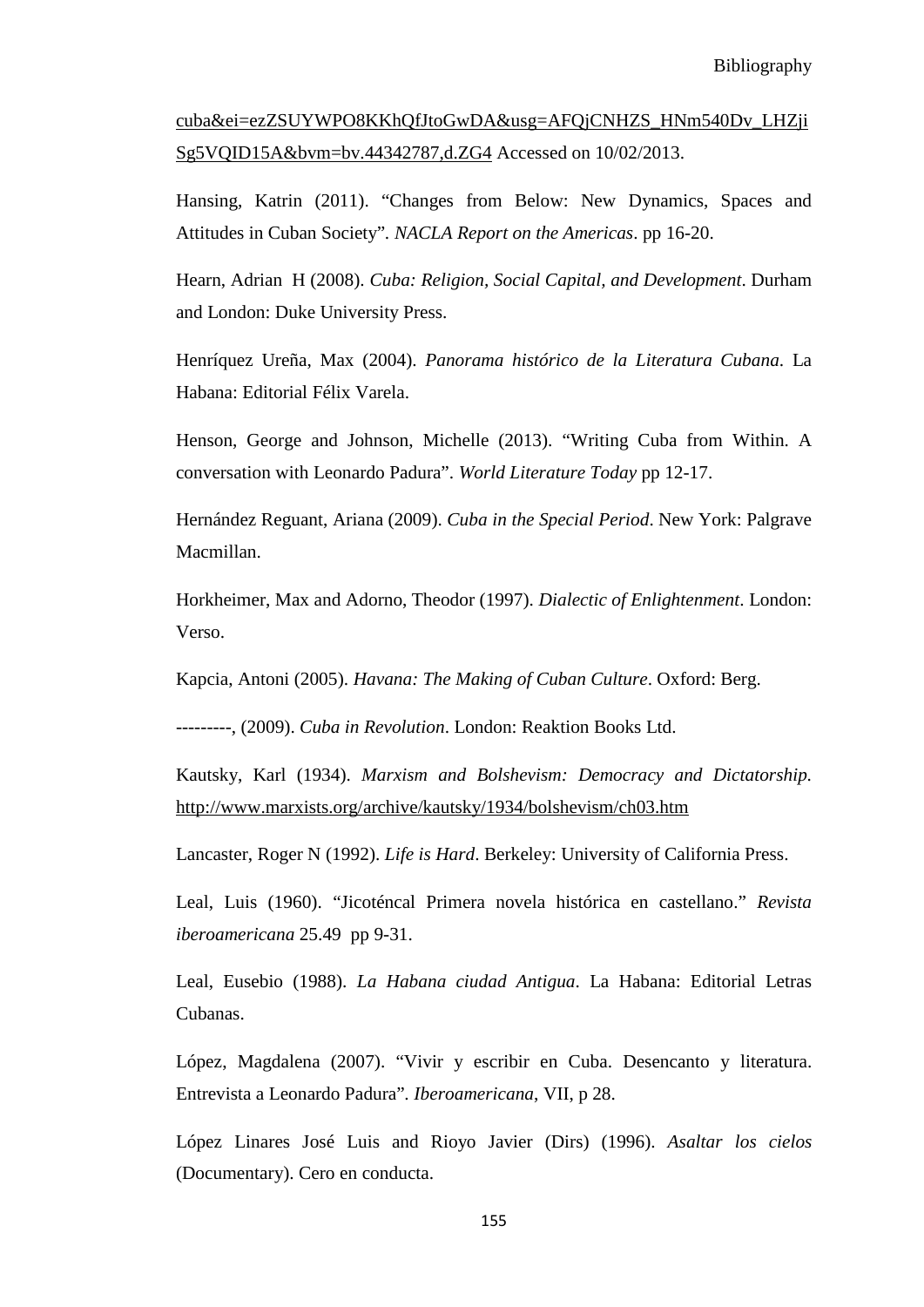Luckács, Georg (1963)*.* "Critical Realism and Socialist Realism" in *Realism in Our Time: Literature and the Class Struggle*. New York: Harper and Row, pp 93-135.

Luzón, José (1988). "La vivienda en Cuba: Un análisis a través de los censos de población y vivienda". In Mesa-Lago, C. *Cuban Studies 18*. Pittsburgh: University of Pittsburgh Press, pp 65-87.

Martín Escribá, Álex and Sánchez Zapatero, Javier (2007). "Una mirada al neopolicial latinoamericano: Mempo Giardinelli, Leonardo Padura y Paco Ignacio Taibo II". *Anales de Literatura Hispanoamericana*, vol 36, pp 49-58.

----------, (2013). "Manuel Vázquez Montalbán y Leonardo Padura: mismas miradas, diferentes latitudes". *Cuadernos de Estudios Manuel Vázquez Montalbán* Vol 1, pp 46-62.

Martínez Manuel (2008). "Imágenes de ciudad: Cartagena de Indias y La Habana en *El amor en los tiempos del cólera* y *La novela de mi vida*". *Co-herencia* No 9 Vol. 5, pp 63-79.

Menton, Seymour (1993)*. La nueva novela histórica de la América Latina, 1979- 1992*. México, D.F.: Fondo de Cultura Económica.

Mesa-Lago, Carmelo (1988). *Cuban Studies 18*. University of Pittsburgh Press. Pittsburgh.

Mesa-Lago, Carmelo and Vidal-Alejandro, Pavel (2010). "The impact of the Global Crisis on Cuba's Economy and Social Welfare". *Journal Latin America Studies* 42, pp 689-717.

Morris, Pam (2003). *Realism*. London: Routledge.

Nilsen, Silvia (2007). "Cuba and Illegal Operations: Yesterday, Today, and Tomorrow". *Cuba in Transition*. Vol 17, pp 376-383.

Pérez. Janet (2005). "Leonardo Padura Fuentes: *La novela de mi vida*. Academic detecting and the Novela Negra". *Hispanofila: Literatura-Ensayos*, Vol.143, pp 111- 120.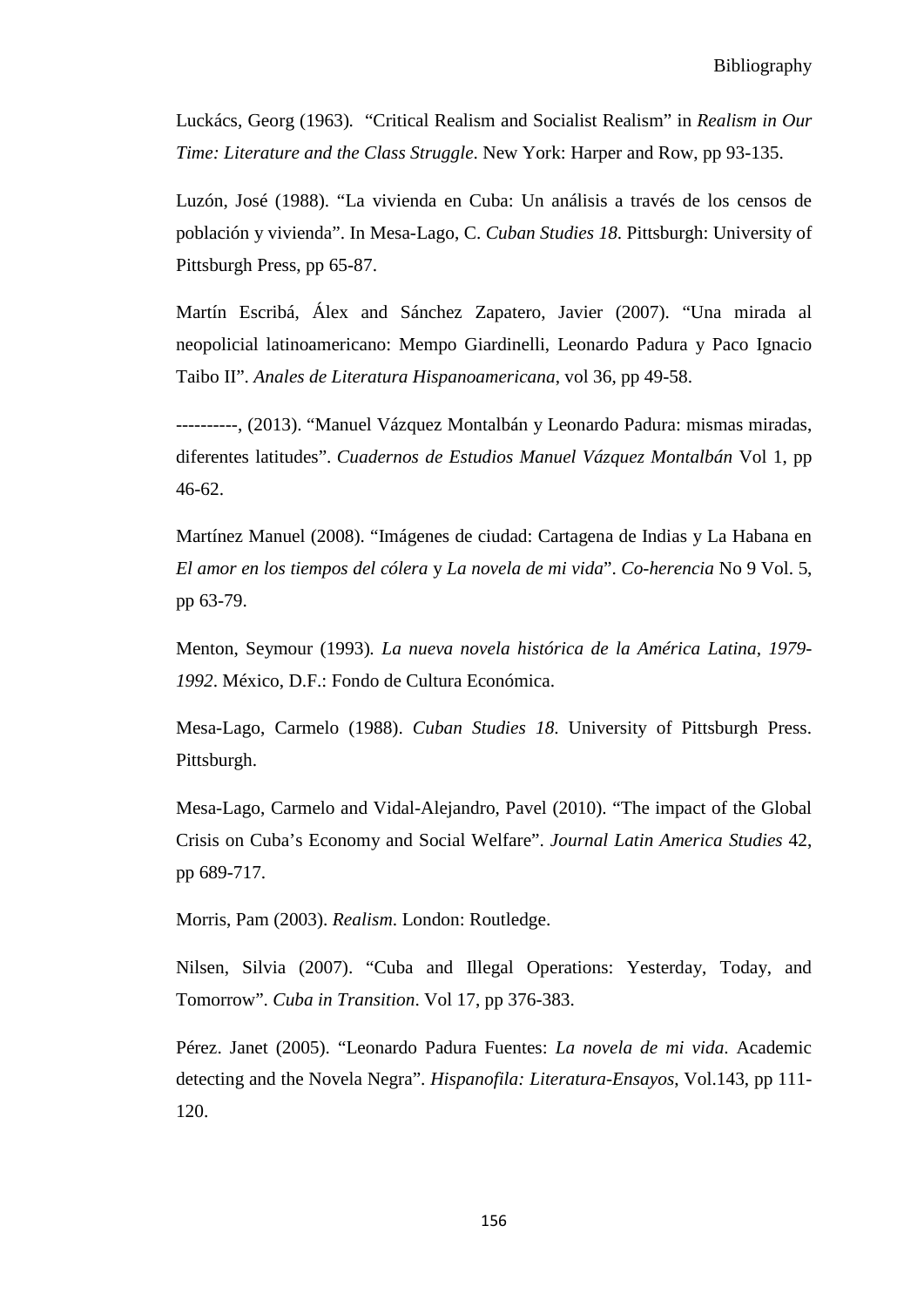--------, (2010) "Leonardo Padura Fuentes and the Contemporary Cuban Detective Novel: Modern, Postmodern or a Combination Thereof?" *Hispanofila* Vol 160, pp 61-76.

Pérez González, Juan Orlando (2012). "Revolution is Such a Beautiful Word! Literary Journalism in Castro's Cuba". *Literary Journalism Studies* Vol. 4, No. 2, pp 9-28.

Pérez-Simón (2008). "Cuba, Crisis, Crime and Police: The Panoptic View of Leonardo Padura Fuentes' Detective Novels". *Hipertexto* pp 91-98.

Ponce, Néstor (2011). Historia, memoria, policial en *La neblina del ayer*"*. Espéculo: Revista de Estudios Literarios* 47: p 68.

Reinstadler, Janet and Otmar, Ette. *Todas las islas la isla. Nuevas y novísimas tendencias en la literatura y cultura de Cuba*. Madrid: Iberoamericana.

Ricoeur, Paul (1994). *Time and Narrative.* Chicago: University of Chicago Press.

*---------,* (2004) *Memory, History, Forgetting.* Chicago: University of Chicago Press.

Rodríguez, Franklin (2006). "The Bind Between Neopolicial and Antipolicial: The exposure of Reality in Post-1980s Latin American Detective Fiction". *Ciberletras: Revista de crítica literaria y de cultura* 15: 8.

Rosenberg Weinreb, Amelia (2011). *Cuba in the Shadow of Change: Daily life in the Shadow of Change*. Gainesville: University Press of Florida.

Sánchez, Yoani (2013). "¿En Cuba no hay droga?" <http://www.desdecuba.com/generaciony/?p=7183&cp=all> Accessed on 13/02/2013

Scaggs, John (2005)*. Crime Fiction*. Oxon: Routledge.

Sigler, Brett (2005). "God, Babalawos, and Castro". In Chávez, L. *Capitalism, God and a Good Cigar.* Durham and London: Duke University Press, pp 207-222.

Simpson, Amelia (1990). *Detective Fiction from Latin America*. London: Associated U.P.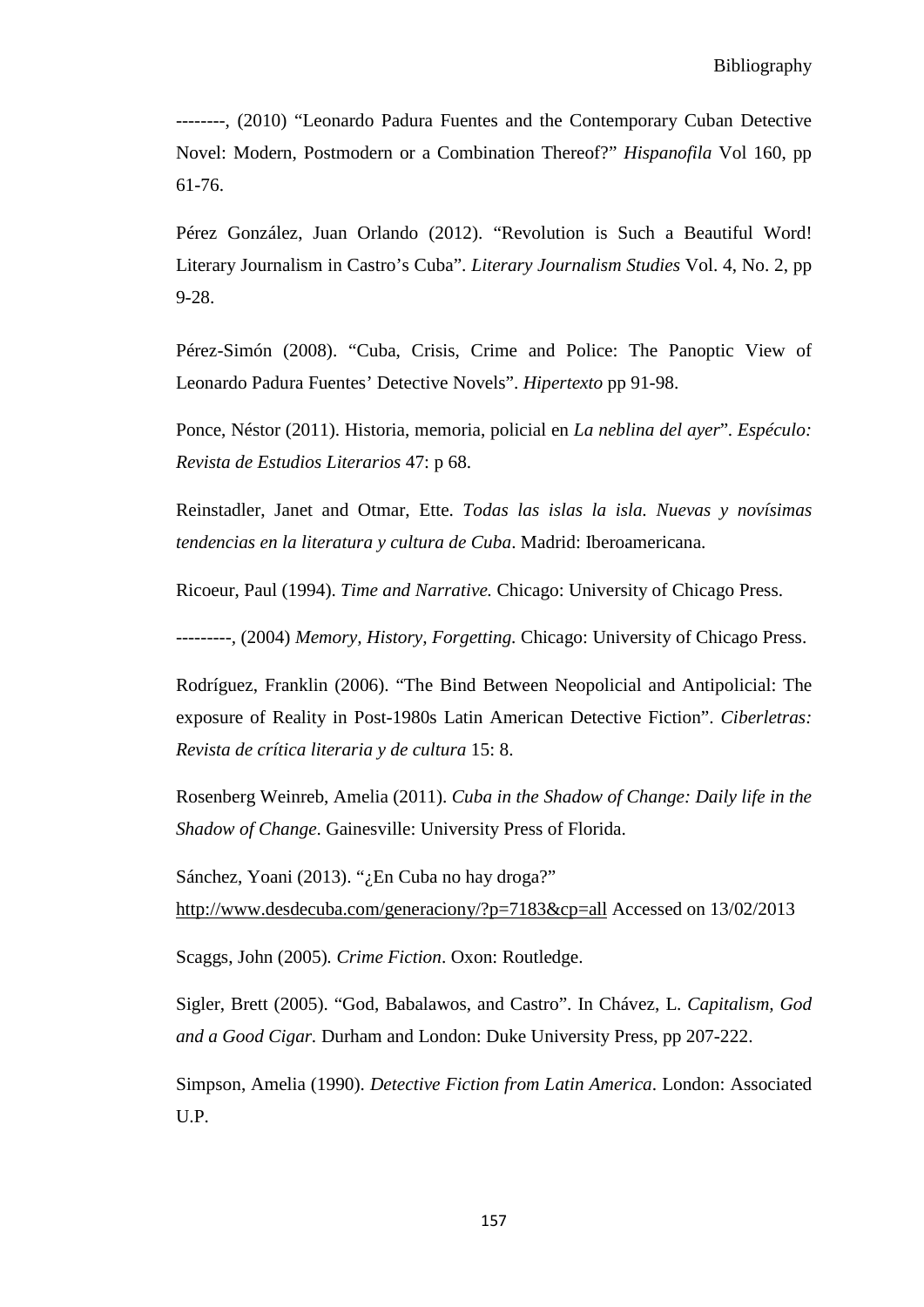Song, Rosi (2009). "Hard-Boiled for Hard Times in Leonardo Padura Fuentes's Detective Fiction". *Hispania*, Vol. 92, No. 2 pp. 234-243.

*---------,* (2010) *"*En torno al género negro: ¿La disolución de una conciencia ética o la recuperación de un nuevo compromiso político?" *Revista iberoamericana* 76.231: pp 459-475.

Swanson, Philip (2005). *Latin American Fiction A Short Introduction*. Oxford: Blackwell Publishing.

Thomas, Hugh (2010). *Cuba: A History*. London: Penguin Books.

Torres–Cuevas, Eduardo and Loyola Vega, Oscar (2007). *Historia de Cuba 1492- 1898*. La Habana: Editorial Pueblo y Educación.

Urroz, Eloy (2004). *Siete ensayos capitales*. México: Santillana Ediciones Generales S.A.

Uxó, Carlos (2010). "Los Novísimos cubanos: primera generación de escritores nacidos en la Revolución". *Letras Hispanas: Revista de literatura y de cultura* 7.1, 14.

--------, (2006). *The Detective Fiction of Leonardo Padura Fuentes*. Manchester: Manchester Metropolitan University Press.

Valle, Amir (2012). "La nueva ciudad cubana (y/o La Habana otra) en la novelística negra de Leonardo Padura"*.* [www.amirvalle.com](http://www.amirvalle.com/) Accessed on 09/05/2013.

*--------,* (2007). "Marginalidad y ética de la marginalidad en la nueva ciudad narrada por la novela negra latinoamericana". *Anales de literatura hispanoamericana*. Vol. 36, pp 95-101.

Werlau, Maria C (2005). "Fidel Castro Inc.: A Global Conglomerate". *Cuba in Transition*. Vol. 15, 376-395.

Wilkinson, Stephen (2006). *Detective Fiction in Cuban Society and Culture*. Bern: Peter Lang.